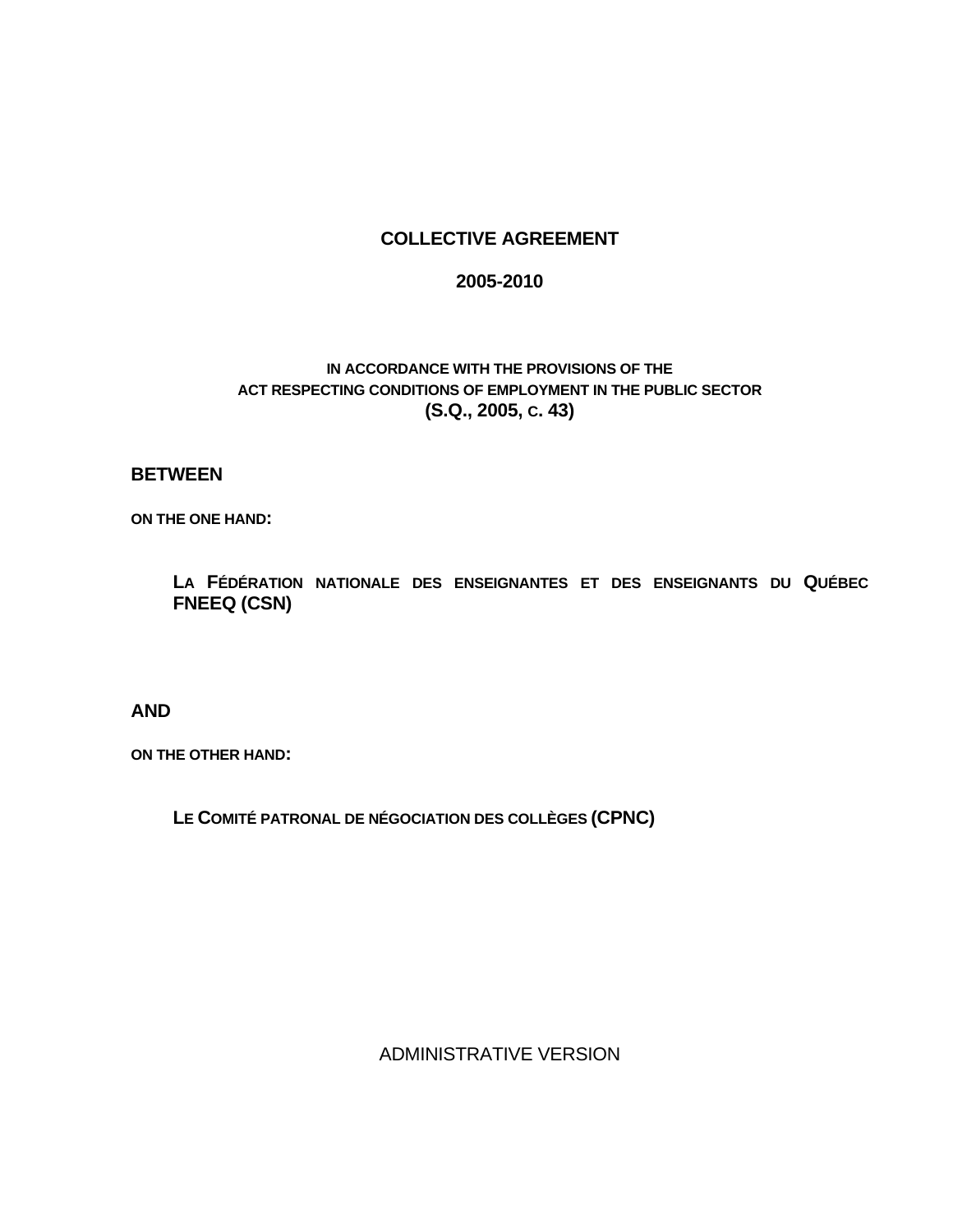Produced by the Comité patronal de négociation des collèges (CPNC) Second quarter, 2006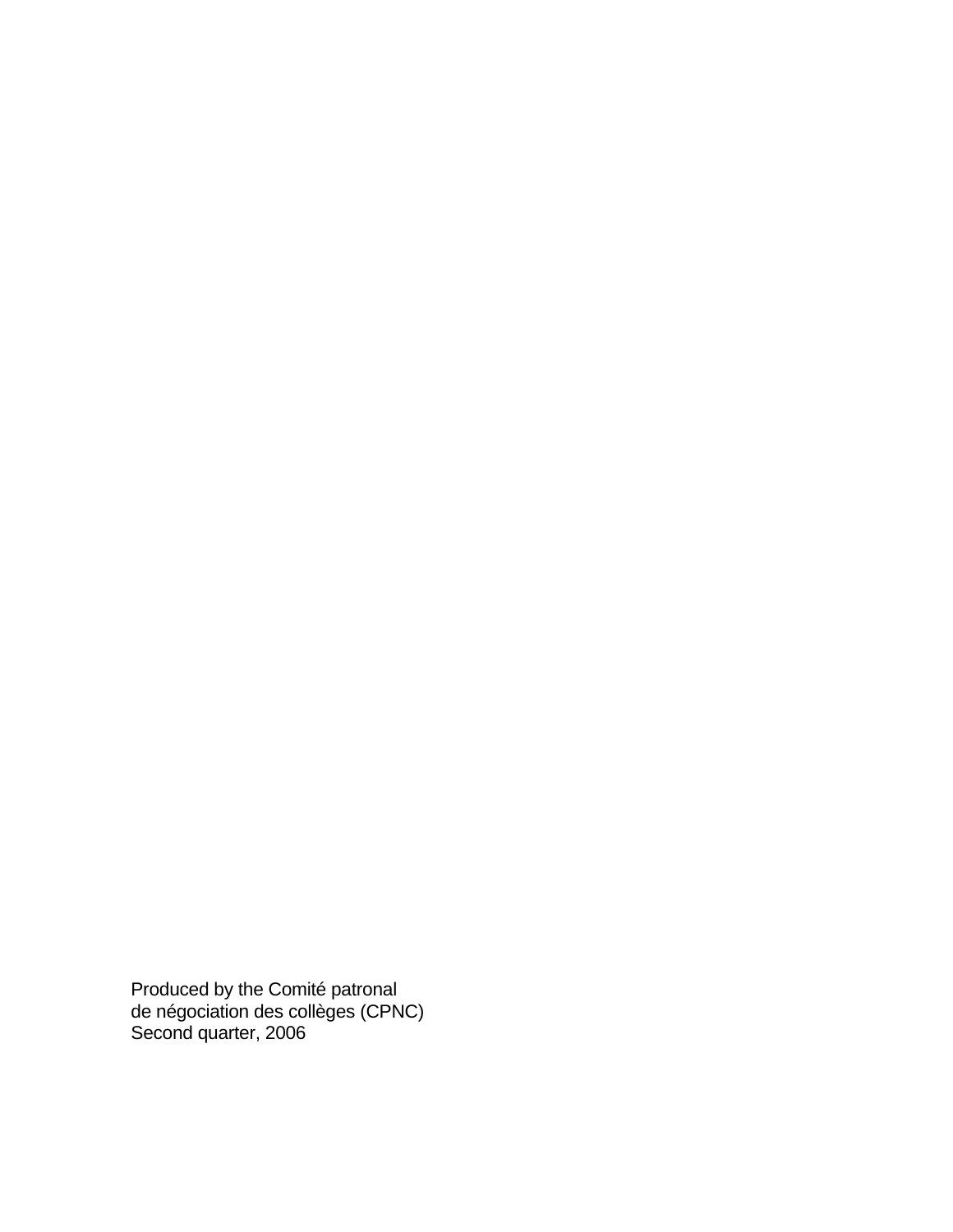## **PREAMBLE**

On April 28, 2006, the Fédération des cégeps and the FNEEQ (CSN) agreed on the production of a single document containing all national and local provisions, namely:

- a) the provincial stipulations and the provisions related to the Act respecting conditions of employment in the public sector (S.Q., 2005, c. 43);
- b) provisions other than those mentioned in paragraph a), preceded by the following preamble:

"The following provisions are part of a recommendation made jointly by the Fédération des cégeps and the FNEEQ (CSN) and shall be subject to the application of section 59 of Bill 37, if agreed upon and signed by the local parties."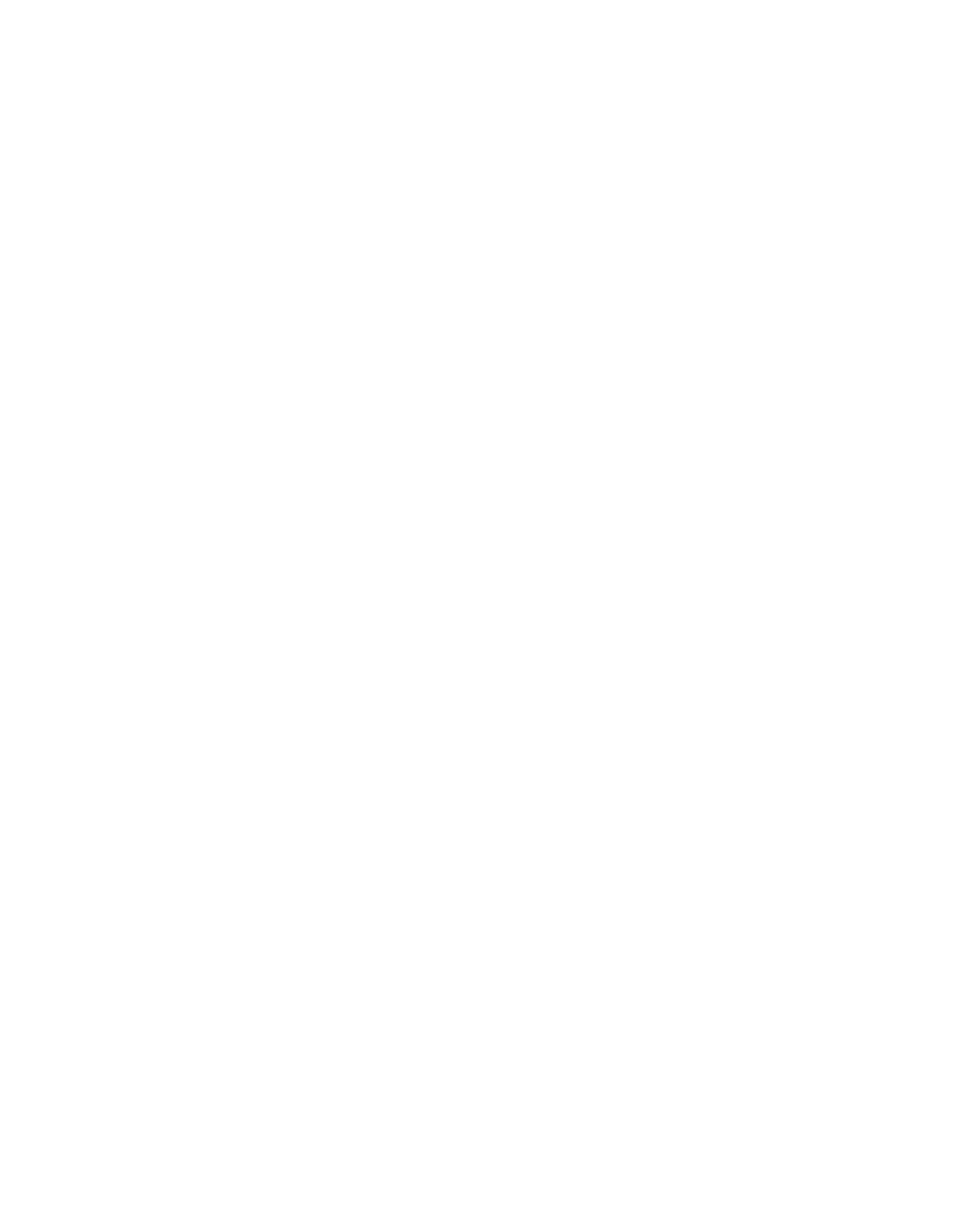# **TABLE OF CONTENTS**

## **CHAPTER 1 - INTERPRETATION AND DEFINITIONS**

## **CHAPTER 2 - JURISDICTION**

## **CHAPTER 3 - UNION PREROGATIVES**

## **CHAPTER 4 - WORK ORGANIZATION**

## **CHAPTER 5 - EMPLOYMENT AND FRINGE BENEFITS**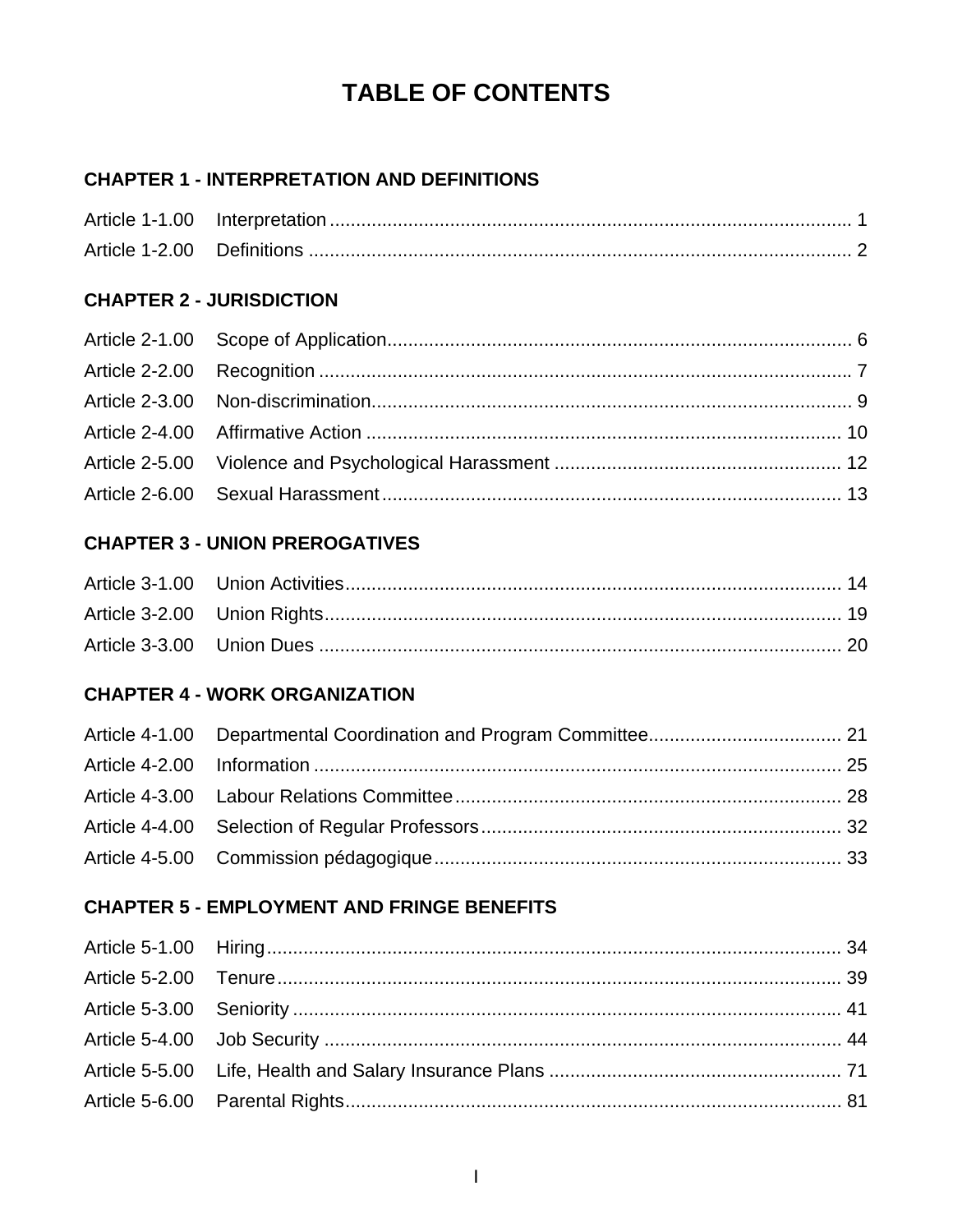| <b>Article 5-7.00</b> |                                                                            |  |
|-----------------------|----------------------------------------------------------------------------|--|
| <b>Article 5-8.00</b> |                                                                            |  |
| Article 5-9.00        |                                                                            |  |
|                       |                                                                            |  |
|                       | Article 5-11.00 Provisional Assignment of a Professor to Another Category  |  |
|                       |                                                                            |  |
|                       | Article 5-13.00 Exchanges with Educational Institutions Outside Québec 114 |  |
|                       |                                                                            |  |
|                       |                                                                            |  |
|                       |                                                                            |  |
|                       |                                                                            |  |
|                       |                                                                            |  |
|                       |                                                                            |  |
|                       |                                                                            |  |

## **CHAPTER 6 - REMUNERATION**

| Article 6-3.00 - Evaluation of Years of Schooling and Recognition |  |
|-------------------------------------------------------------------|--|
|                                                                   |  |
|                                                                   |  |
|                                                                   |  |
|                                                                   |  |

## **CHAPTER 7 - PROFESSIONAL DEVELOPMENT**

| Article 7-2.00 rovisions Relating to Leave with Pay for Professional Development 149                                             |  |
|----------------------------------------------------------------------------------------------------------------------------------|--|
| Article 7-3.00 Provisions Relating to Leave Without Pay for Professional Development 151                                         |  |
|                                                                                                                                  |  |
|                                                                                                                                  |  |
| Article 7-6.00 Provisions Relating to Leave for Obtaining<br>a Degree Providing Access to the "Master's" Scales and Step 18  155 |  |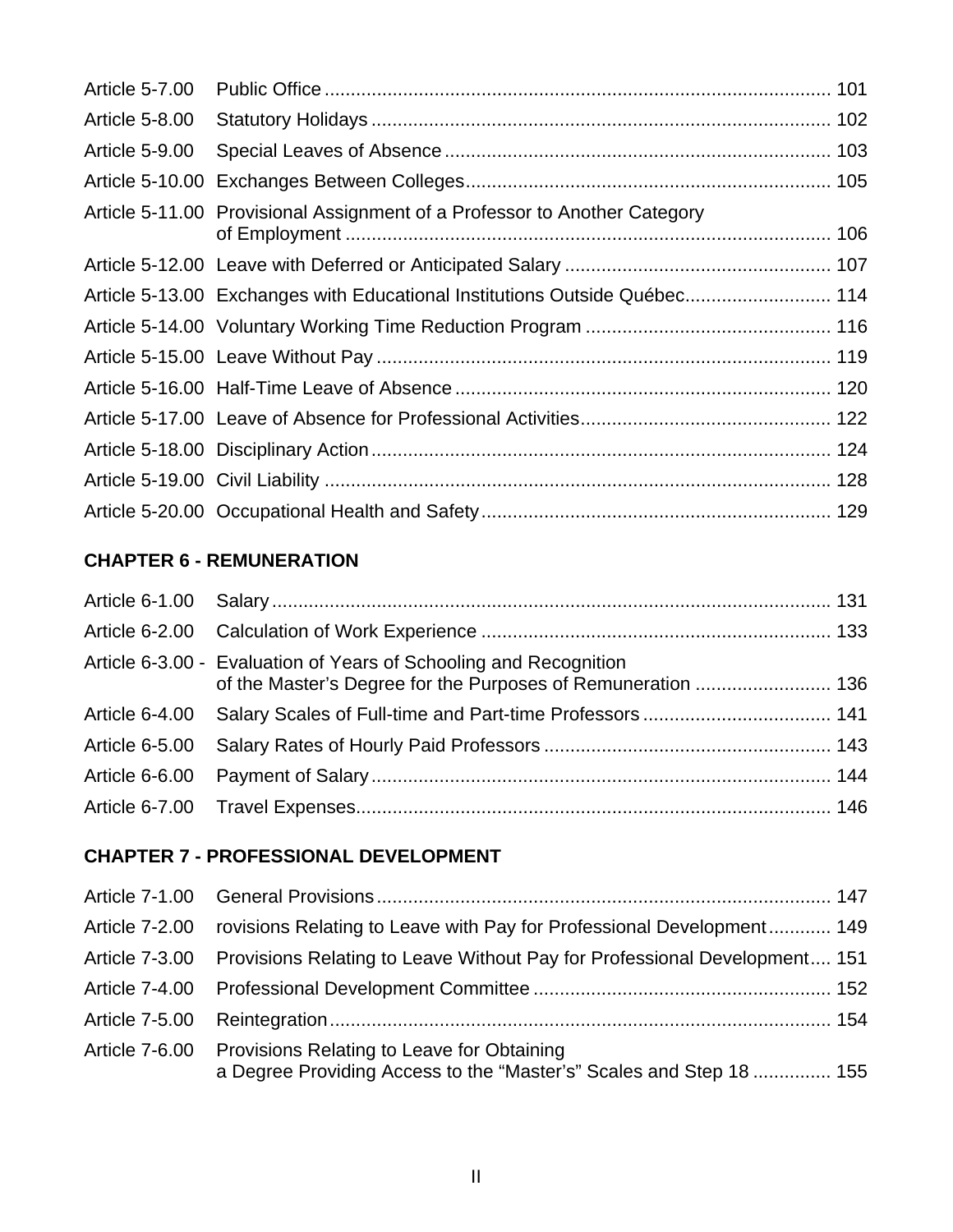## **CHAPTER 8 - THE TEACHING LOAD AND ITS DISTRIBUTION**

## **CHAPTER 9 - GRIEVANCES AND ARBITRATION**

## **CHAPTER 10 - MISCELLANEOUS**

|--|--|--|

## **SECTION I - DUTIES**

| $1 - 1$  |                                                                                                                                                        |  |
|----------|--------------------------------------------------------------------------------------------------------------------------------------------------------|--|
| $1 - 2$  |                                                                                                                                                        |  |
| $1 - 3$  |                                                                                                                                                        |  |
| $1 - 4$  |                                                                                                                                                        |  |
| $1 - 5$  |                                                                                                                                                        |  |
| $1 - 6$  |                                                                                                                                                        |  |
| $1 - 7$  |                                                                                                                                                        |  |
| $1 - 8$  | Letter of Agreement Regarding the Increase in the Student Success Rate<br>and the Reduction of Costs Subsequent to Re-enrolment in Failed Courses  203 |  |
| $1 - 9$  |                                                                                                                                                        |  |
| $1 - 10$ |                                                                                                                                                        |  |

## **SECTION II - JOB SECURITY**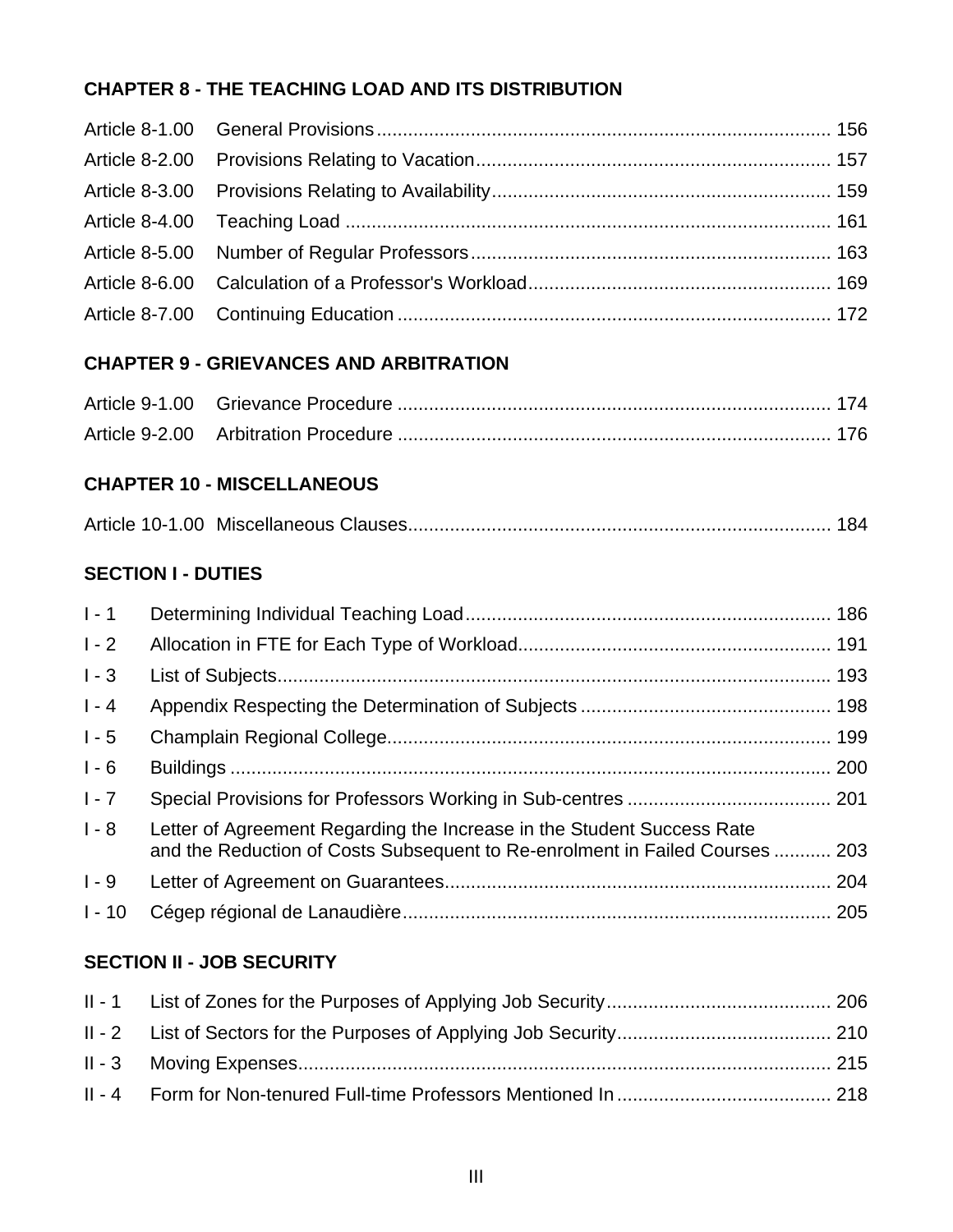| $II - 5$  |                                                                                                                                                                                                                                                                                                               |
|-----------|---------------------------------------------------------------------------------------------------------------------------------------------------------------------------------------------------------------------------------------------------------------------------------------------------------------|
| $II - 6$  |                                                                                                                                                                                                                                                                                                               |
| $II - 7$  | Letter of Agreement Respecting the Terms and Conditions Applicable<br>to Professors on Availability in the Subject Related to the Specific Training<br>in a Closed Program Other Than a Closed Unique Program in the College's<br>Zone who are Relocated in Accordance with Clauses 5-4.07 and 5-4.17 A)  222 |
|           | <b>SECTION III - APPENDICES PERTAINING TO CERTAIN COLLEGES</b>                                                                                                                                                                                                                                                |
| $III - 1$ | Appendix Pertaining to the Working Conditions Applicable to Professors                                                                                                                                                                                                                                        |
| $III - 2$ |                                                                                                                                                                                                                                                                                                               |
| $III - 3$ |                                                                                                                                                                                                                                                                                                               |
| $III - 4$ | Appendix Pertaining to the Cégep régional de Lanaudière à Joliette                                                                                                                                                                                                                                            |
| $III - 5$ | Appendix Pertaining to the Cégep régional de Lanaudière à Joliette                                                                                                                                                                                                                                            |
| $III - 6$ | Appendix Pertaining to the Cégep régional de Lanaudière à L'Assomption  241                                                                                                                                                                                                                                   |
| $III - 7$ | Professors of Aeronautics at the École Nationale d'aérotechnique du Collège                                                                                                                                                                                                                                   |
| $III - 8$ | Appendix Relating to the Centre d'études Collégiales à Chibougamau                                                                                                                                                                                                                                            |
| $III - 9$ | Appendix Relating to the Cégep de Beauce-Appalaches in Lac Mégantic  244                                                                                                                                                                                                                                      |
|           | III - 10 Appendix Relating to the Mont-Laurier Subcentre of the Cégep de Saint-Jérôme 245                                                                                                                                                                                                                     |
|           | III - 11 Appendix Relating to the Temporary Theatre Production Program (561.A0)<br>at the Centre d'études collégiales de Montmagny of the Cégep de La Pocatière 246                                                                                                                                           |
|           | III - 12 Appendix Relating to the Temporary Correctional Intervention Program (310.B0)                                                                                                                                                                                                                        |

## **SECTION IV - GRIEVANCES AND ARBITRATION**

| IV - 2 Form for Submitting a Grievance to Arbitration (FNEEQ) (CSN)  249 |  |
|--------------------------------------------------------------------------|--|
|                                                                          |  |
|                                                                          |  |
|                                                                          |  |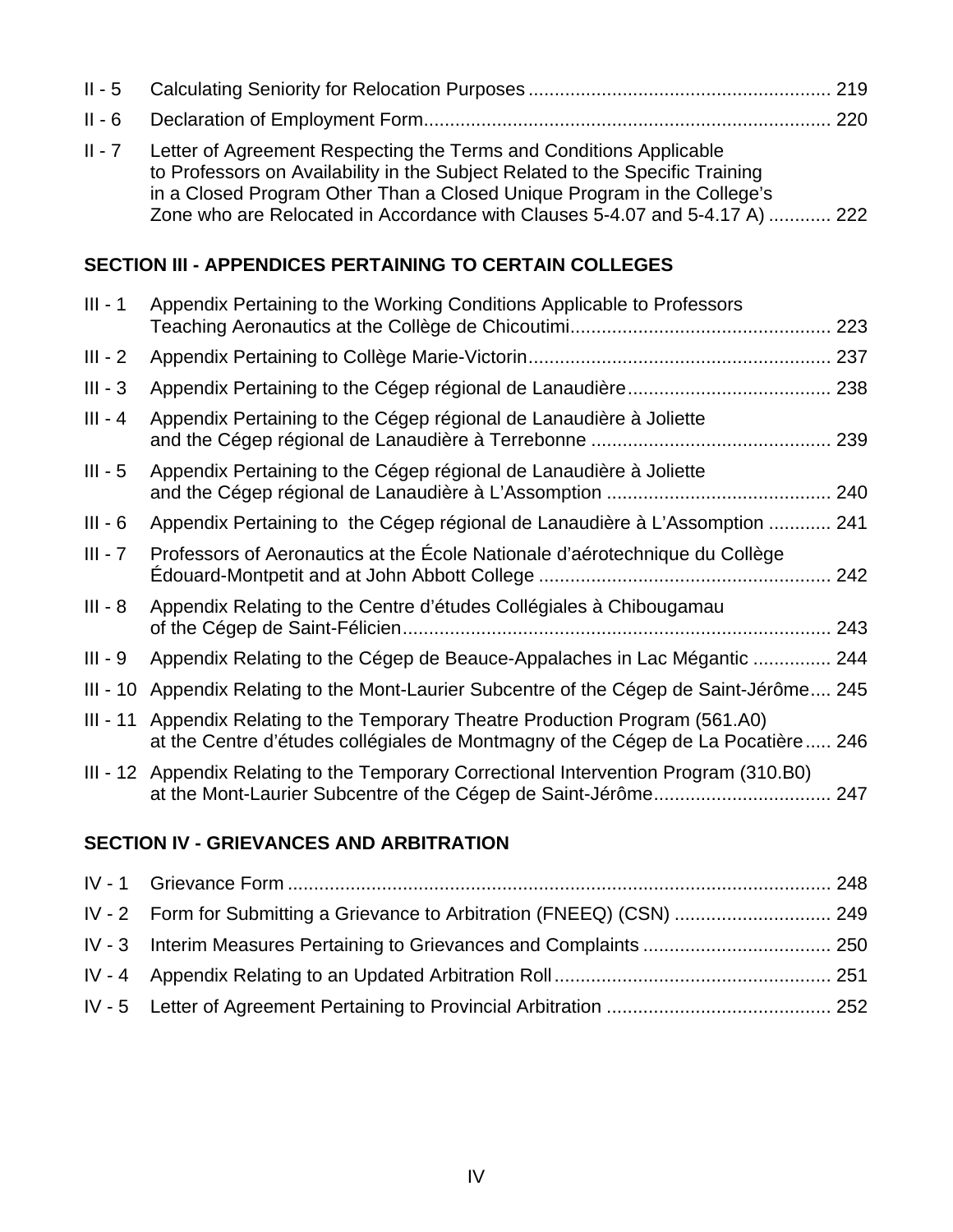## **SECTION V - FRINGE BENEFITS AND RELATED MATTERS**

| Appendix Pertaining to the Procedures for Applying                                                                                                                                                                                    |     |
|---------------------------------------------------------------------------------------------------------------------------------------------------------------------------------------------------------------------------------------|-----|
|                                                                                                                                                                                                                                       |     |
| Calculation of Hours of Work Credited for the Purposes of Eligibility                                                                                                                                                                 | 258 |
| Appendix Pertaining to the Use of a Work of Which a Professor is the Author                                                                                                                                                           |     |
| Appendix Pertaining to the Development Fund for Cooperation                                                                                                                                                                           |     |
| List of Organizations where, by Law as of February 7, 2005, the Working<br>Conditions or Standards of Remuneration and Salary Schedules of its Employees<br>are Determined by the Government or in Accordance with Conditions Defined | 262 |
|                                                                                                                                                                                                                                       |     |
|                                                                                                                                                                                                                                       |     |
|                                                                                                                                                                                                                                       |     |
| Letter of Intent Concerning Additional Deposits to the Fonds d'amortissement                                                                                                                                                          |     |
|                                                                                                                                                                                                                                       |     |

## **SECTION VI - SALARIES AND PREMIUMS**

## **SECTION VII - MISCELLANEOUS PROVISIONS**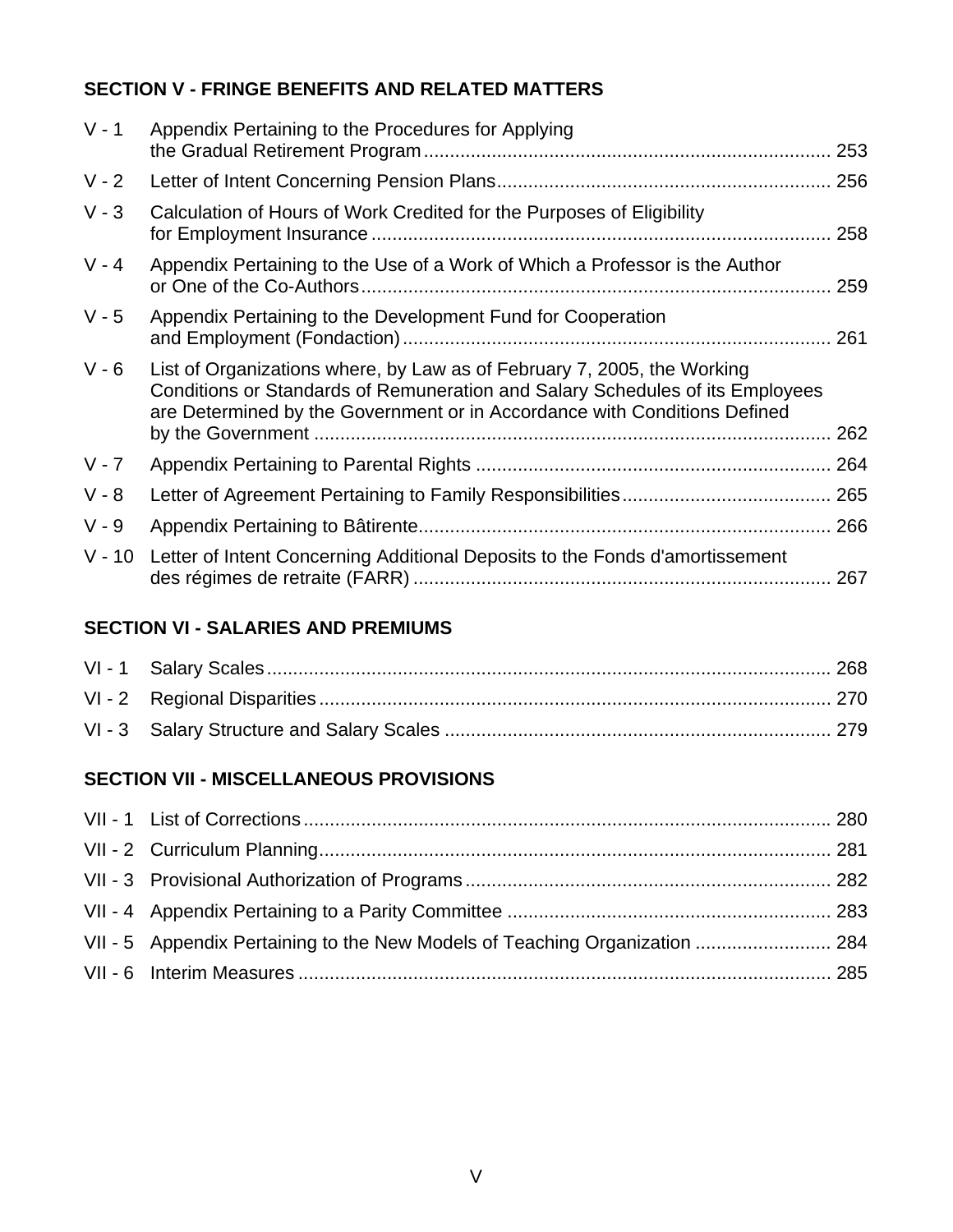## **SECTION VIII - LOCAL ISSUES**

| VIII - 2 Letter of Agreement Pertaining to Seniority, Grievances and Arbitration  289 |  |
|---------------------------------------------------------------------------------------|--|
|                                                                                       |  |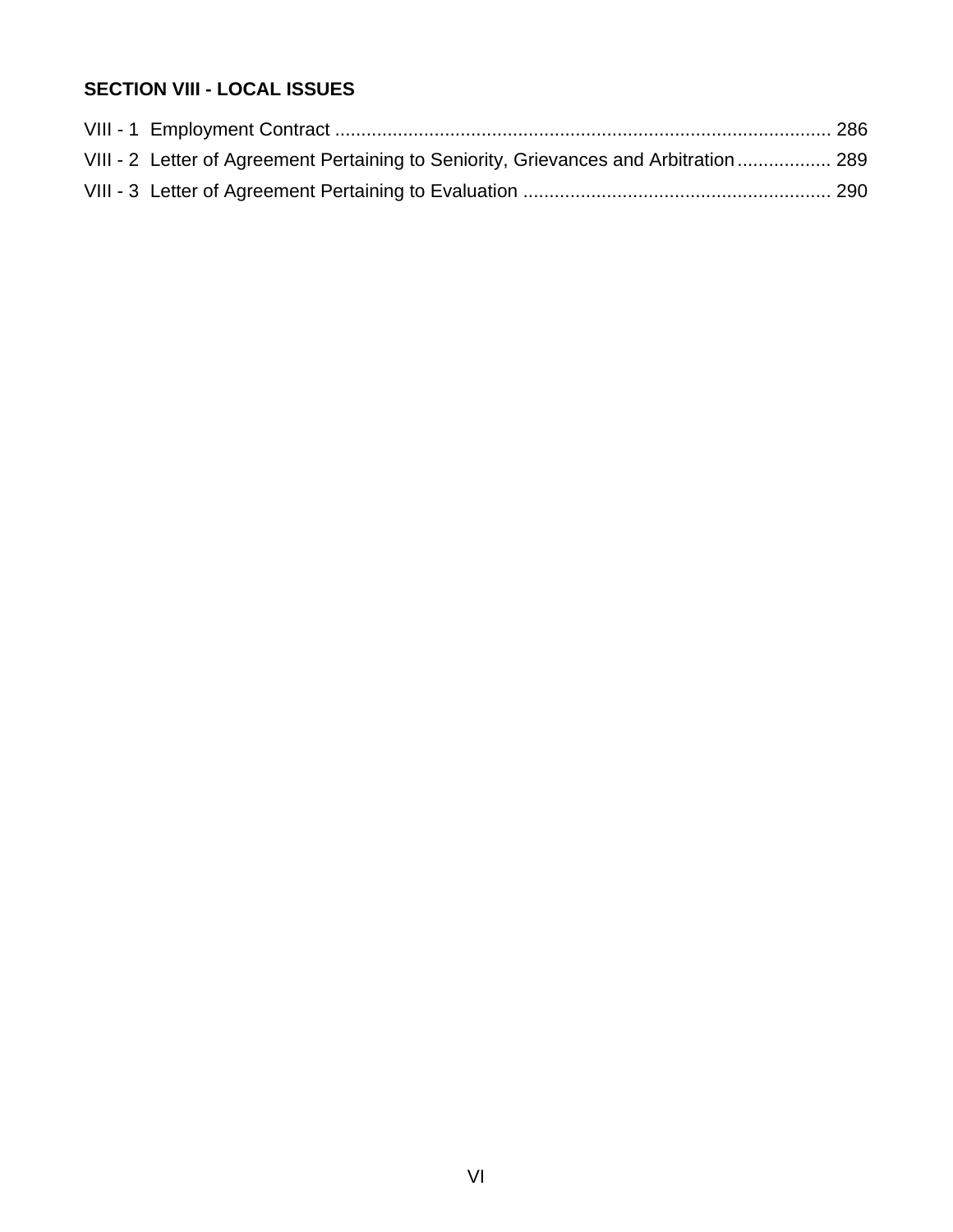### **CHAPTER 1 - INTERPRETATION AND DEFINITIONS**

#### **Article 1-1.00 - Interpretation**

#### **1-1.01**

The collective agreement consists of all clauses agreed upon by the provincial parties, all clauses dealing with salaries and salary scales, all clauses agreed upon by the parties and all clauses subject to the application of section 59 of the Act respecting the process of negotiation of the collective agreements in the public and parapublic sectors (R.S.Q., c. R-8.2) and the Act respecting conditions of employment in the public sector (S.Q., 2005, c. 43).

#### **1-1.02**

This clause refers to the literary style used in the French version of the collective agreement.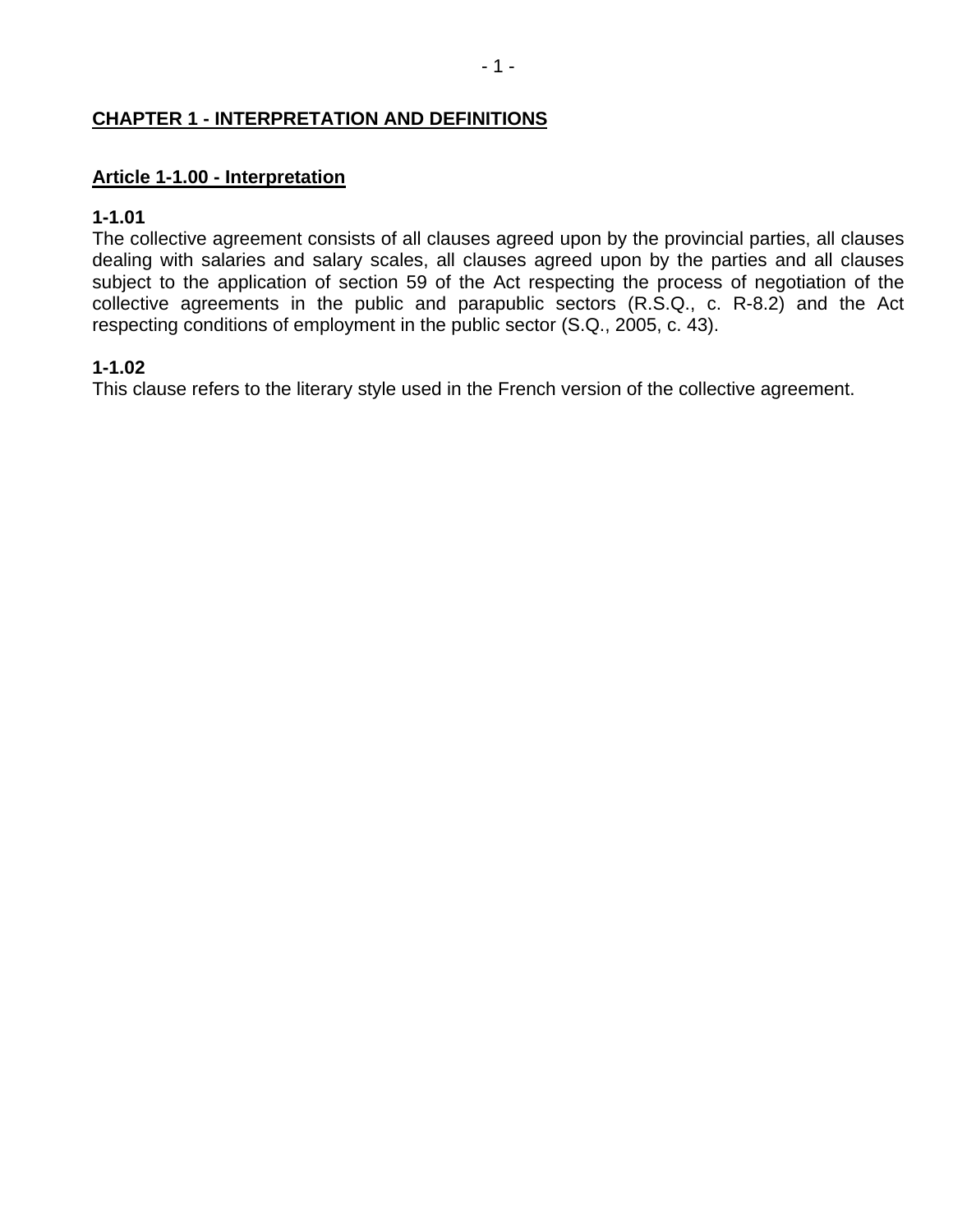#### **Article 1-2.00 - Definitions**

The following expressions mean:

#### **1-2.01 Seniority for the purposes of applying job security**

The amount of time accumulated in years and fractions of years as a professor employed by the College or an institution replaced by the College.

#### **1-2.02 Contract year**

The twelve (12)-month period stipulated in the individual work contract during which the professor is employed by the College.

#### **1-2.03 Teaching year**

The ten (10)-month period of availability, as defined by this agreement, within a contract year.

#### **1-2.04 Assignable teaching load**

Any teaching load created or left vacant due to a professor's departure, leave of absence or release.

### **1-2.05 College**

The following CEGEP, **instituted under the General and Vocational** Colleges Act and having its head office at .

### **1-2.06 Spouse**

Person to which one or the other of the following conditions apply:

- a) who are married and living together;
- b) who are of the same or opposite sex, are living as husband and wife and are the father and mother of the same child;
- c) who are of the same or opposite sex and who have been living as husband and wife for at least one (1) year;
- d) who are joined in civil union and are living together.

## **1-2.07 Subject**

Field of knowledge for which the subject is defined in the list appearing in Appendix I-3.

#### **1-2.08 Provision**

Article, clause in whole or in part, included in the collective agreement.

#### **1-2.09 Dependent child**

A child of a professor, his/her spouse or both, including a child for whom adoption procedures have been undertaken, who is unmarried and living or domiciled in Canada, who depends on the professor for his/her support and who is under eighteen (18) years of age; or is twenty-five (25) years of age or younger and a duly registered full-time student attending a recognized educational institution; or whatever his/her age, became totally disabled prior to his/her eighteenth  $(18<sup>th</sup>)$  birthday, or twenty-fifth  $(25<sup>th</sup>)$  birthday in the case of a child who was attending a recognized educational institution and has remained continuously disabled since that time.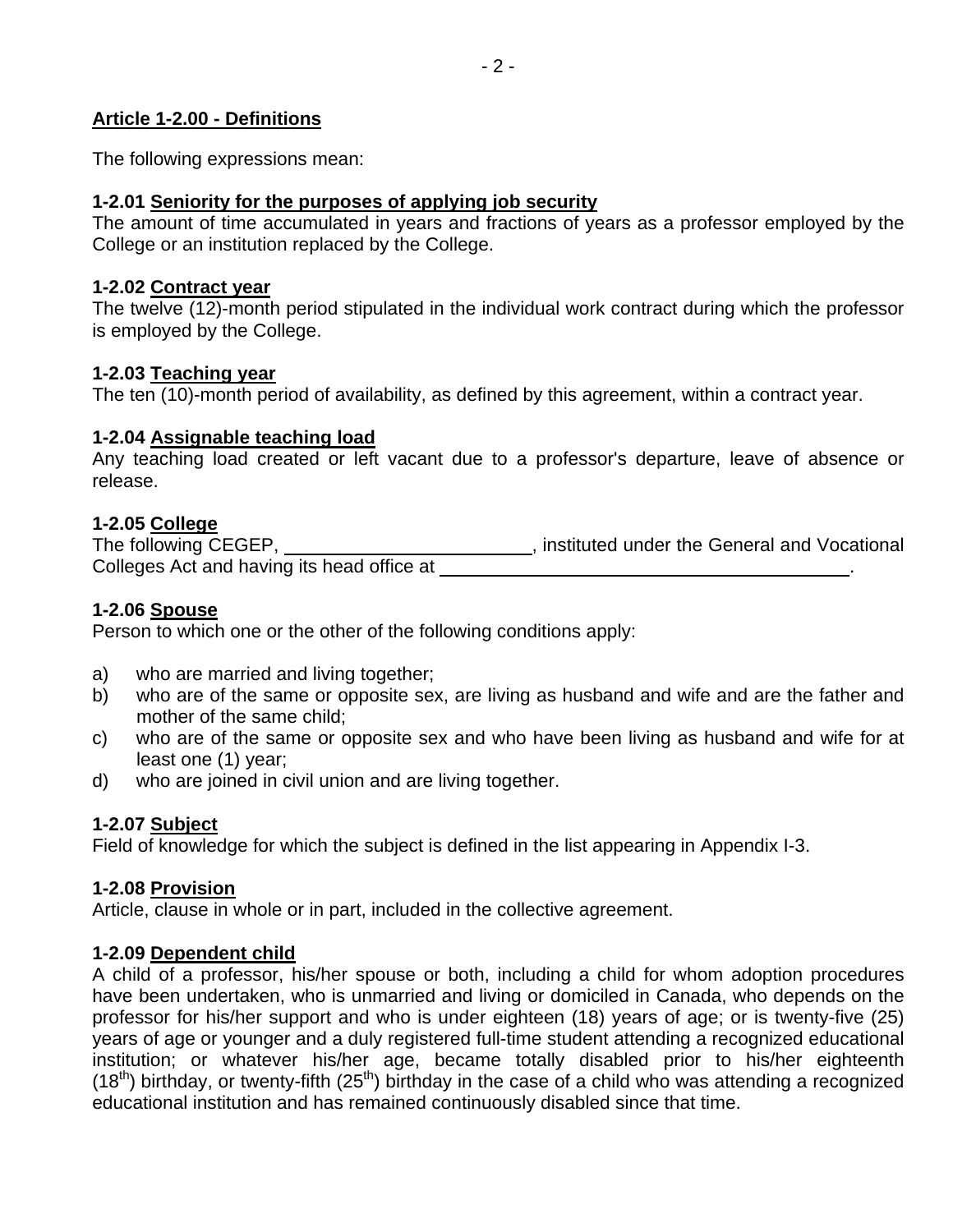### **1-2.10 Professor**

Any person employed by the College to dispense teaching.

### **1-2.11 Hourly paid professor**

A professor hired with this specific title by the College who in addition to teaching classes, corrects and supervises examinations and classwork in the discipline being taught.

## **1-2.12 Continuing education professor**

Subject to clause 8-7.07, an hourly paid professor hired by the College to teach courses published in the College Education Syllabus, courses leading to a Diploma of College Studies (DCS) or to an Attestation of College Studies (ACS), courses included in teaching modules approved by the Minister, or upgrading activities bearing a number of credits determined by the Minister to students enrolled in continuing education.

### **1-2.13 Regular professor**

A professor employed by the College to teach in the regular program.

### **1-2.14 Substitute professor**

A full-time professor, part of whose annual teaching load constitutes replacement duties for one or more professors on leave with or without pay.

### **1-2.15 Full-time professor**

A professor hired by the College as a full-time professor under a twelve (12)-month contract for full-time teaching duties in regular or continuing education, as defined in the collective agreement. However, a professor hired for a full-time teaching load in the regular program before October 1 shall be under a full-time contract except for salary purposes. Also, a professor covered by clause 5-1.03, paragraph b), c) or d), shall hold a full-time contract.

#### **1-2.16 Part-time professor**

Subject to clause 1-2.15:

a) a professor hired as a part-time professor by the College under a contract of less than twelve (12) months, with a regular teaching load equal to that of a full-time professor or a part-time teaching load in continuing education in accordance with the provisions of the collective agreement and who is available for these duties in accordance with clause 8-3.01;

or

b) a professor hired as a part-time professor by the College under a contract of twelve (12) months or less, with a regular teaching load or a part-time teaching load in continuing education in accordance with the collective agreement, which is lighter than that of a full-time professor and who is available for these duties in accordance with clause 8-3.01.

#### **1-2.17 Relevant experience**

Any professional or industrial experience directly related to the subject taught.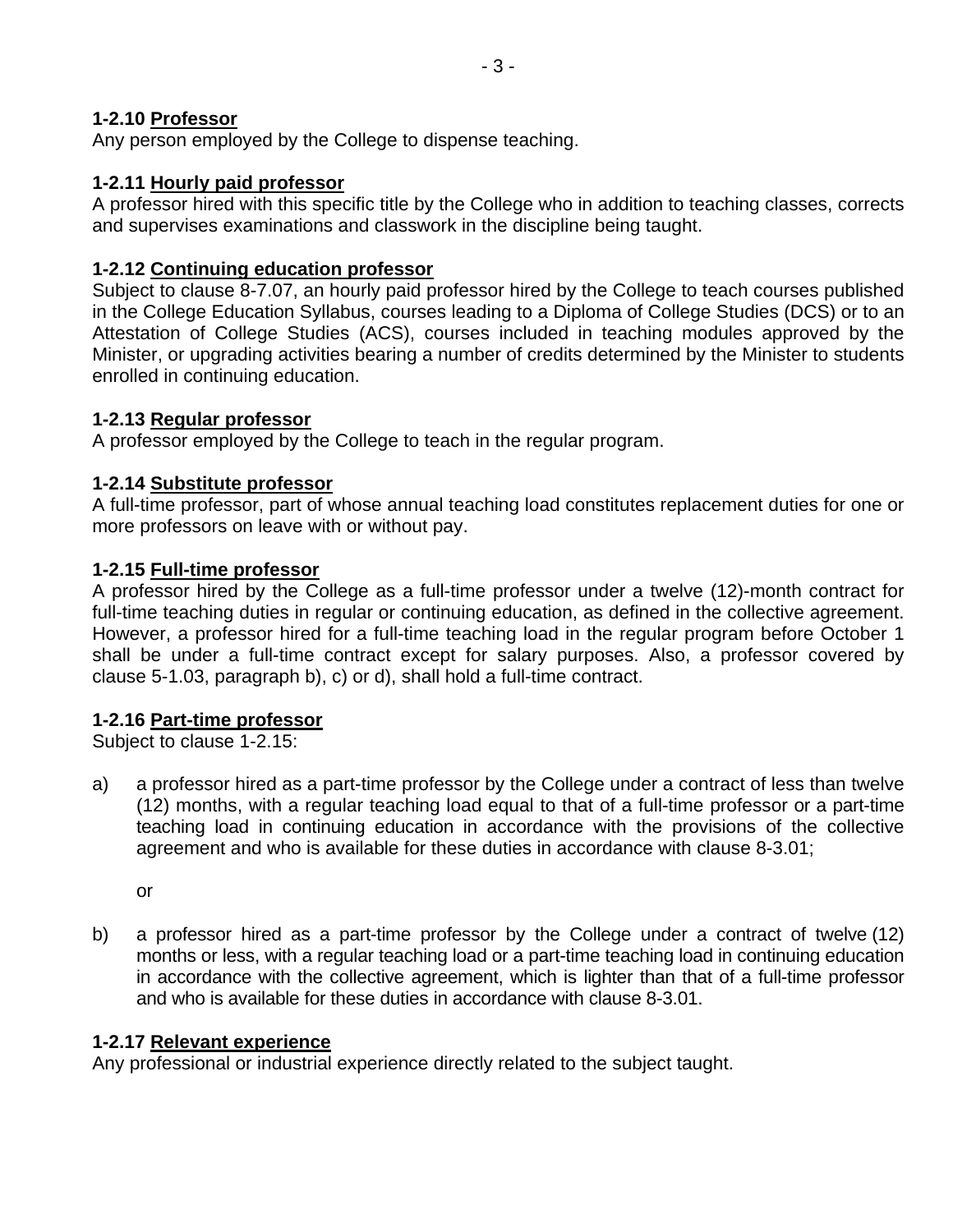The Fédération des collèges d'enseignement général et professionnel.

## **1-2.19 Government**

The Gouvernement du Québec.

## **1-2.20 Working days**

Monday through Friday, except for statutory holidays set by civil authorities or the College during the contract year.

## **1-2.21 The parties**

The College and the Union.

## **1-2.22 Ministère**

The Ministère de l'Éducation, du Loisir et du Sport.

### **1-2.23 Minister**

The Minister of Education, Recreation and Sports.

### **1-2.24 Provincial Employer Party**

The Comité patronal de négociation des collèges, instituted in accordance with the Act respecting the process of negotiation of the collective agreements in the public and parapublic sectors.

### **1-2.25 Provincial Union Party**

The Fédération nationale des enseignantes et des enseignants du Québec (FNEEQ [CSN]).

## **1-2.26 Available position**

A full-time teaching load assigned and spread over two (2) semesters:

a) created following the distribution provided for in article 8-5.00 or, subsequently, following fluctuations in course or program enrolment, as the case may be;

or

b) left permanently vacant by the departure of the incumbent.

For any given teaching year, no available position may be created after October 1.

## **1-2.27 Gross salary for one (1) working day**

A professor's gross annual salary divided by two hundred sixty (260).

## **1-2.28 Salary**

Remuneration payable in currency in accordance with the standards, terms and conditions set out in the collective agreement.

#### **1-2.29 Stipulation**

Provision negotiated and agreed upon by the provincial parties.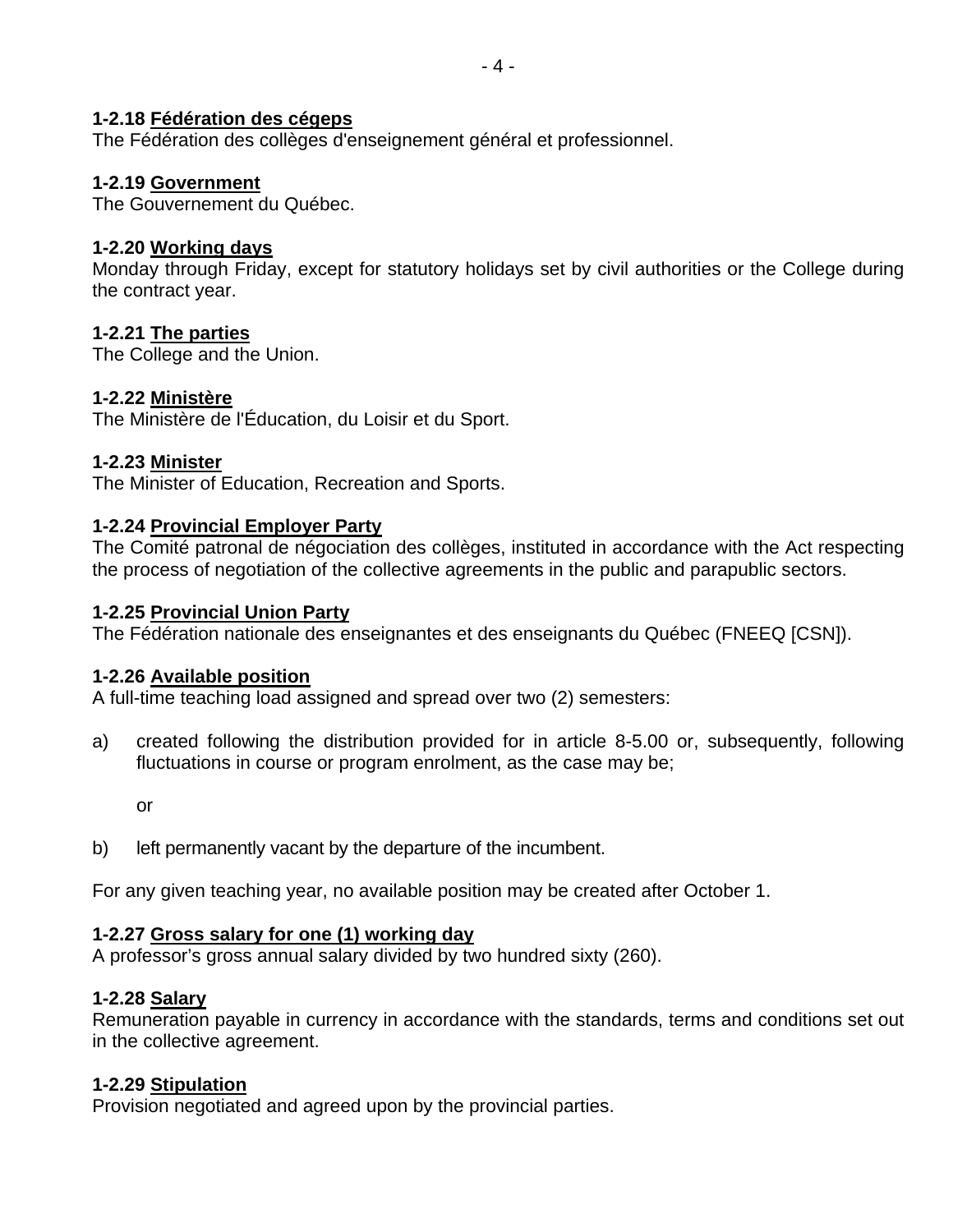### **1-2.30 Union**

The certified union acting on behalf of the professors employed by the College.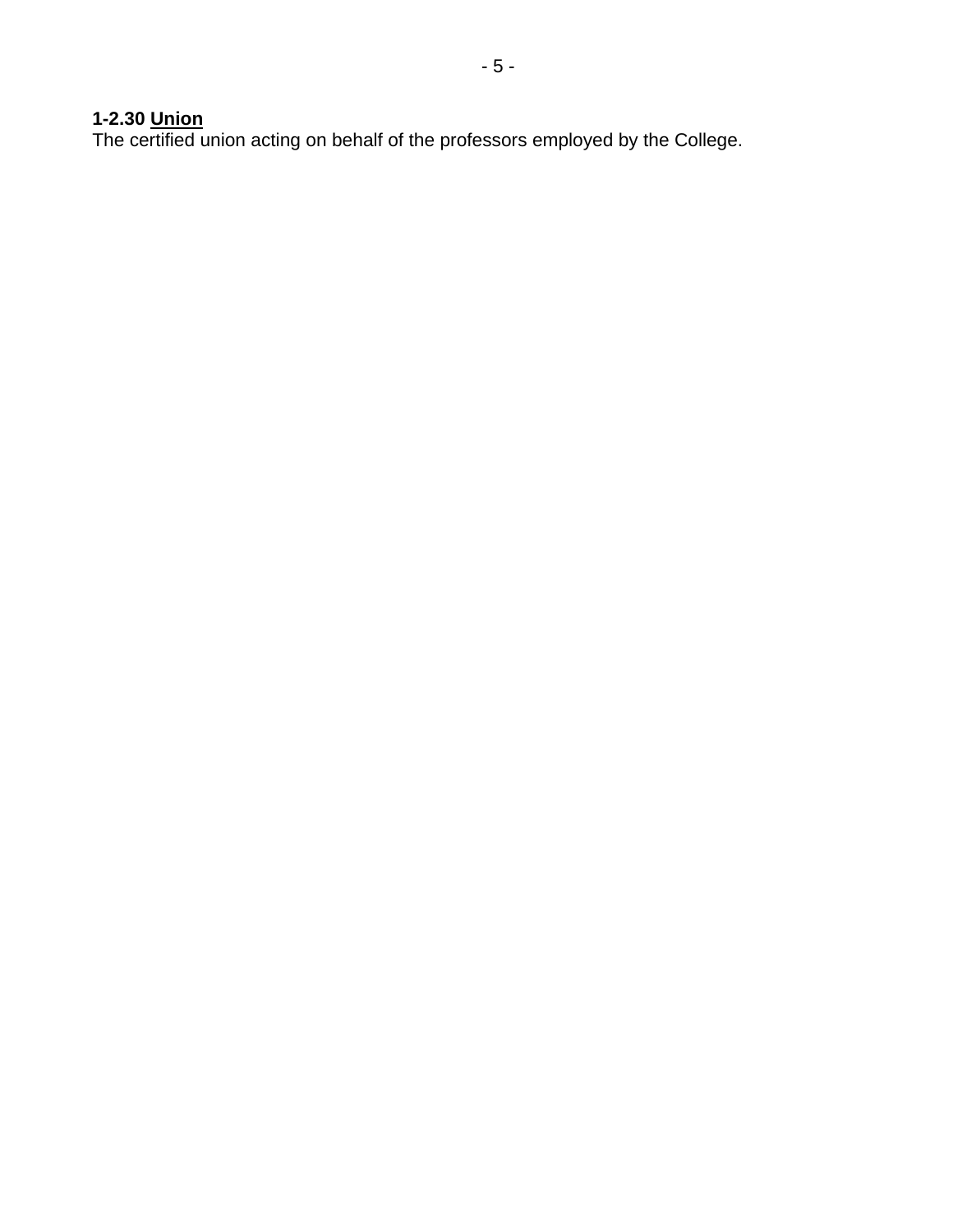#### **CHAPTER 2 - JURISDICTION**

#### **Article 2-1.00 - Scope of Application**

#### **2-1.01**

This collective agreement shall govern all professors receiving a salary within the meaning of the Labour Code, who are employed by the College and covered by the accreditation certificate issued to the Union.

#### **2-1.02**

When one or the other of the parties asks the Commission des relations du travail to rule on whether an employee is part of the bargaining unit, the former status of the employee shall be maintained until the Commission des relations du travail renders its decision.

#### **2-1.03**

A professor who teaches a course other than a course published in the College Education Syllabus, a course leading to a Diploma of College Studies (DCS), a course leading to an Attestation of College Studies (ACS), a course included in a module approved by the Minister, or upgrading activities bearing a number of credits determined by the Minister, shall not be subject to the provisions of this collective agreement.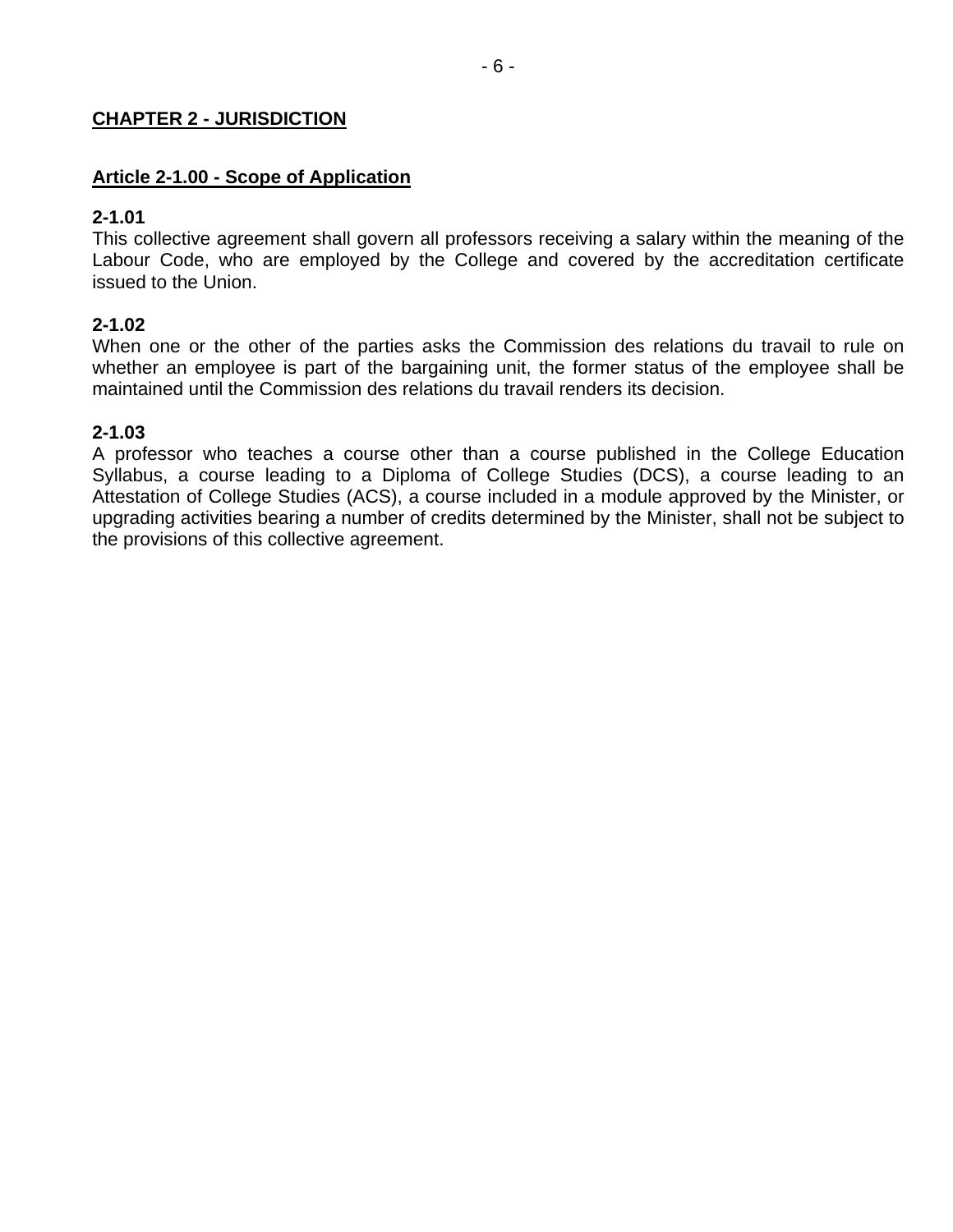#### **Article 2-2.00 - Recognition**

#### **2-2.01**

The Parties, without limiting their rights as provided for in this collective agreement, recognize the FNEEQ (CSN), the Fédération des cégeps and the Minister for the purposes of dealing with any question relative to the application and interpretation of the provisions of this collective agreement as well as of any question of common interest.

#### **2-2.02**

Prior to any consultation of professors, the Minister or the Fédération des cégeps shall inform the FNEEQ (CSN) at a meeting held in accordance with the provisions of clause 2-2.03.

At the meeting, they shall provide the representatives of the FNEEQ (CSN) with one (1) copy of any instrument to be used in the consultation.

#### **2-2.03**

For the purposes of clause 2-2.01, the official representatives of the FNEEQ (CSN) may submit a written request for a meeting at the provincial level with representatives of the Fédération des cégeps and the Minister.

The latter shall meet with FNEEQ (CSN) representatives within ten (10) working days of the request, and a written report of the meeting shall be produced within the next ten (10) working days.

Similarly, representatives of the Fédération des cégeps and the Minister may request a meeting with representatives of the FNEEQ (CSN), under the same conditions and for the same purposes.

#### **2-2.04**

The representatives of the Ministère and the FNEEQ (CSN) shall meet at the request of one of the parties to discuss projects that the Ministère is proposing to implement, which, by their nature, might modify the working conditions of CEGEP professors, or to discuss other subjects agreed upon by both parties.

The Minister shall make available to the provincial union party, within a reasonable time frame prior to their adoption, any bill or regulation that is likely to modify the working conditions of CEGEP professors.

The representatives of the Ministère and the FNEEQ (CSN) agree that exchanges of information and positions on these questions shall take place within ample time to permit analysis of the projects; these time limits shall be set by the representatives in question.

#### **2-2.05**

The provincial parties shall set up a provincial committee made up of representatives of the FNEEQ (CSN), the Ministère and the Fédération des cégeps.

The mandate of this committee shall be: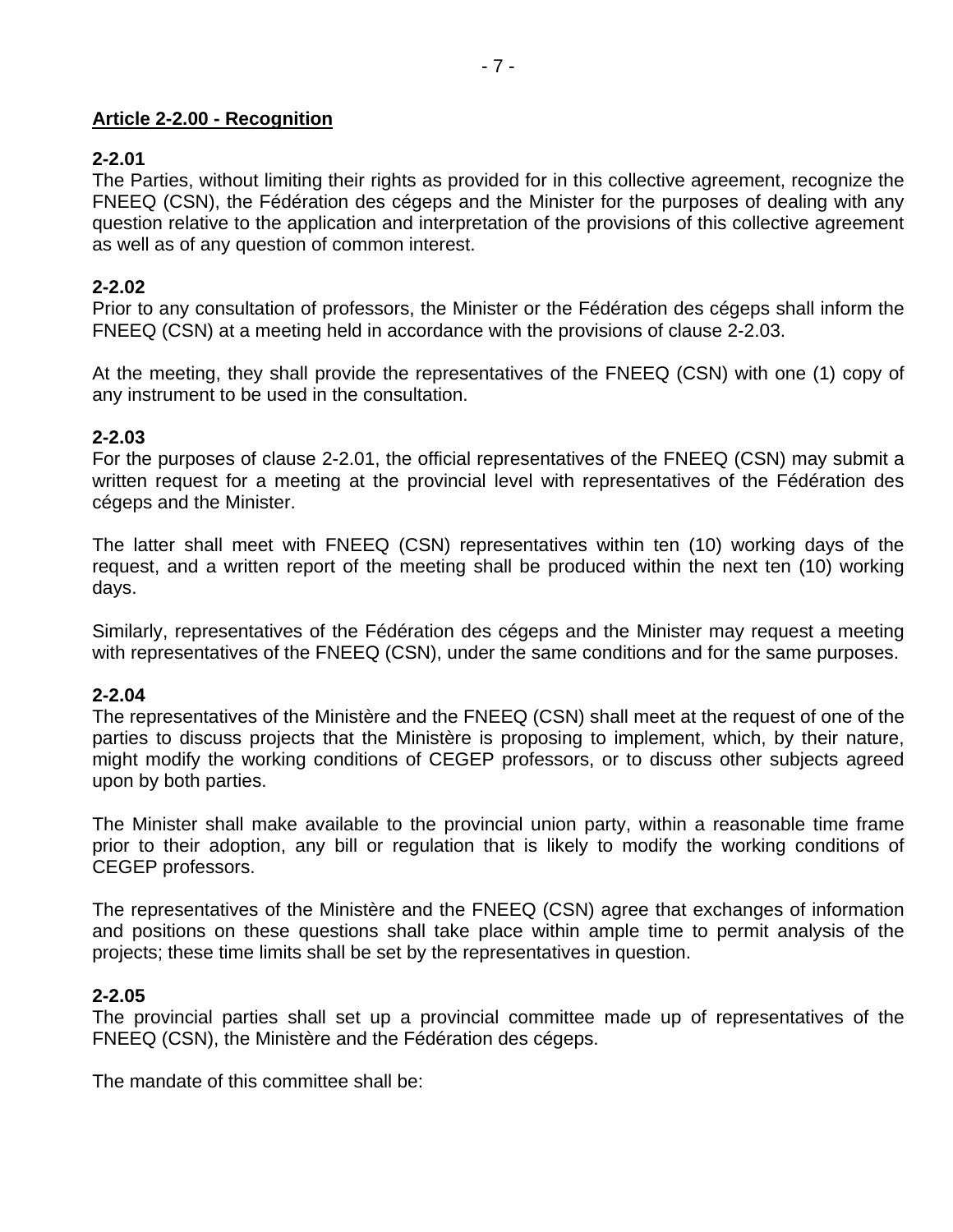- a) to examine the effects on employment brought about by network modifications;
- b) to deal with complaints related to the evaluation of years of schooling and the recognition of Master's degrees for purposes of remuneration, for which it is responsible under article 6-3.00;
- c) to update the arbitration roll in accordance with the terms and conditions set out in Appendix IV-4;
- d) to recommend, no later than June 15, 2006, employability measures fostering a reduction in the number of professors placed on availability in the college system, for example, career changes or the reclassification of professors.

The total amount of annual leave for members appointed by the FNEEQ (CSN) shall be equal to one (1) full-time professor or the equivalent.

**The following provisions are part of a recommendation made jointly by the Fédération des cégeps and the FNEEQ (CSN) and shall be subject to the application of section 59 of Bill 37, if agreed upon and signed by the local parties.** 

#### **2-2.06**

In matters involving the negotiation, application and interpretation of this collective agreement, the College recognizes the Union as the sole representative of all professors covered by the accreditation certificate.

#### **2-2.07**

The Union recognizes the right of the College to exercise its executive, administrative and management functions in a way that is compatible with the provisions of this agreement.

#### **2-2.08**

Whenever the College forms a committee which includes professors, only the Union shall be competent to appoint them unless there are specific provisions to the contrary in the collective agreement.

#### **2-2.09**

The College shall inform the Union in advance of any consultation of professors it intends to carry out or participate in.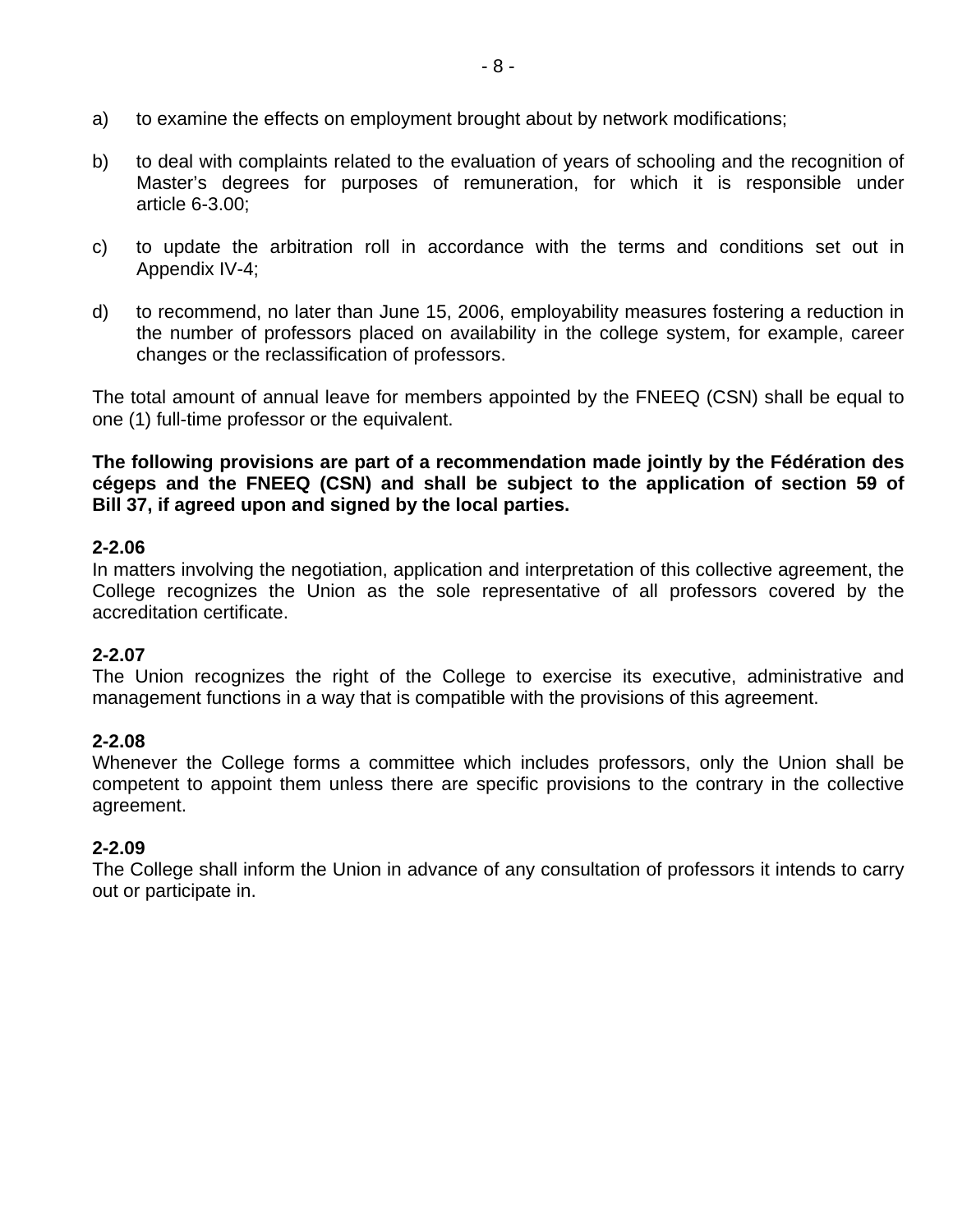#### **Article 2-3.00 - Non-discrimination**

#### **2-3.01**

Neither the College nor the Union may directly or indirectly threaten, coerce, discriminate against or make unfair distinctions with respect to a professor on the basis of his/her race, ethnic origin, nationality, age, civil status, social condition, state of parenthood, family ties, beliefs, sex, sexual orientation, state of pregnancy, physical handicap, opinions or political actions, or because he/she has exercised the right to teach or fulfilled an obligation granted to or imposed on him/her by the collective agreement or by the law.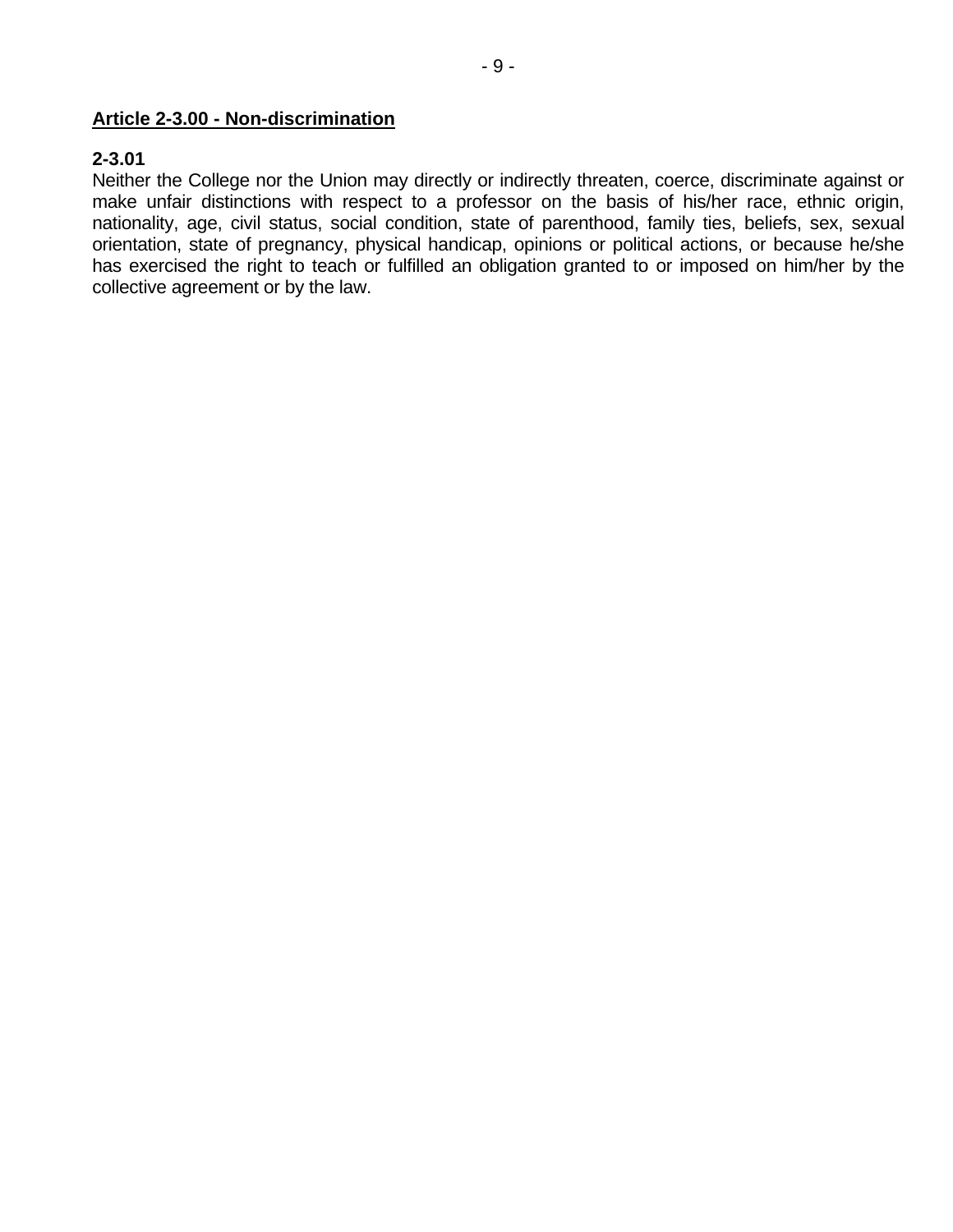#### **Article 2-4.00 - Affirmative Action**

### **2-4.01**

The parties shall create an affirmative action committee made up of representatives of the College, the Union and all employment categories at the College interested in participating. There shall be no more than one (1) such committee in the College.

## **2-4.02**

The mandate of the committee shall be:

- a) to make useful recommendations with respect to the follow-up of the implementation of the affirmative action program;
- b) to study all related problems.

### **2-4.03**

Any measure of an affirmative action program that adds to, takes away from or modifies these stipulations shall be implemented only if an agreement is reached between the provincial parties.

Any measure of an affirmative action program that adds to, takes away from or modifies any other provisions of the collective agreement shall be implemented only if agreement is reached between the parties.

### **2-4.04**

The provincial parties shall set up a provincial affirmative action advisory committee (CCNAE) made up of two (2) representatives appointed by the FNEEQ (CSN), representatives appointed by the Ministère and by the Fédération des cégeps, and two (2) representatives appointed by the FEC (CSQ), as well as two (2) representatives appointed by the FAC, if the latter unions so desire.

The mandate of the provincial committee shall be to make useful recommendations following a consultation on the impact of the implementation of the affirmative action programs.

New mandates may be determined by the provincial affirmative action advisory committee and shall be ratified by the provincial parties.

#### **2-4.05**

The union representatives on the provincial advisory committee shall be provided with a yearly data bank containing the available information so that they may draw a statistical portrait of teaching personnel, starting with the data bank for 1998-1999.

#### **2-4.06**

A committee member shall not be entitled to any remuneration for services rendered, but his/her employer shall pay his/her salary during the leave.

Travel and accommodation expenses of committee members shall be paid by their respective employers.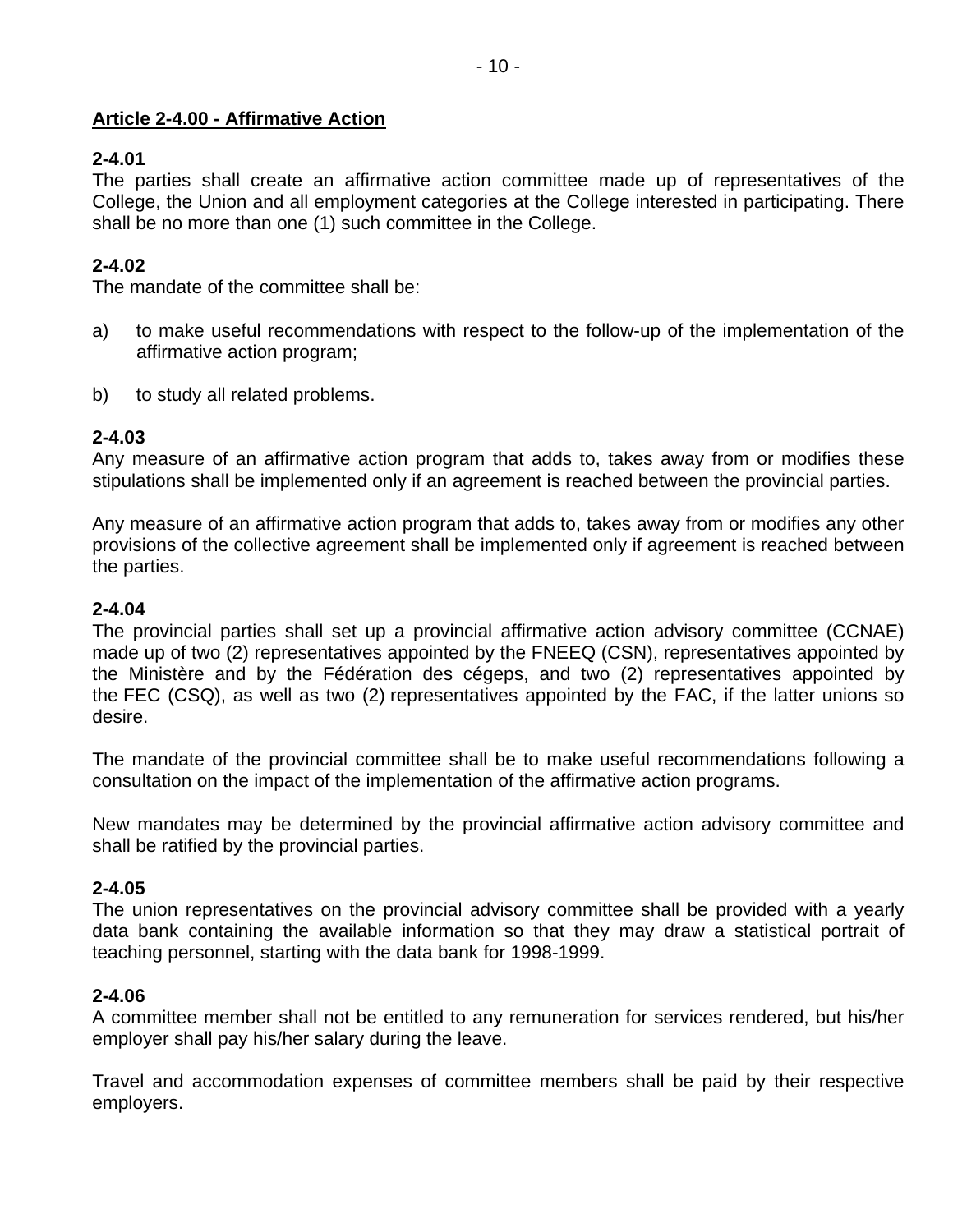## **2-4.07**

There shall be a total annual grant of 0.5 full-time professors, or the equivalent, for committee members appointed by FNEEQ (CSN).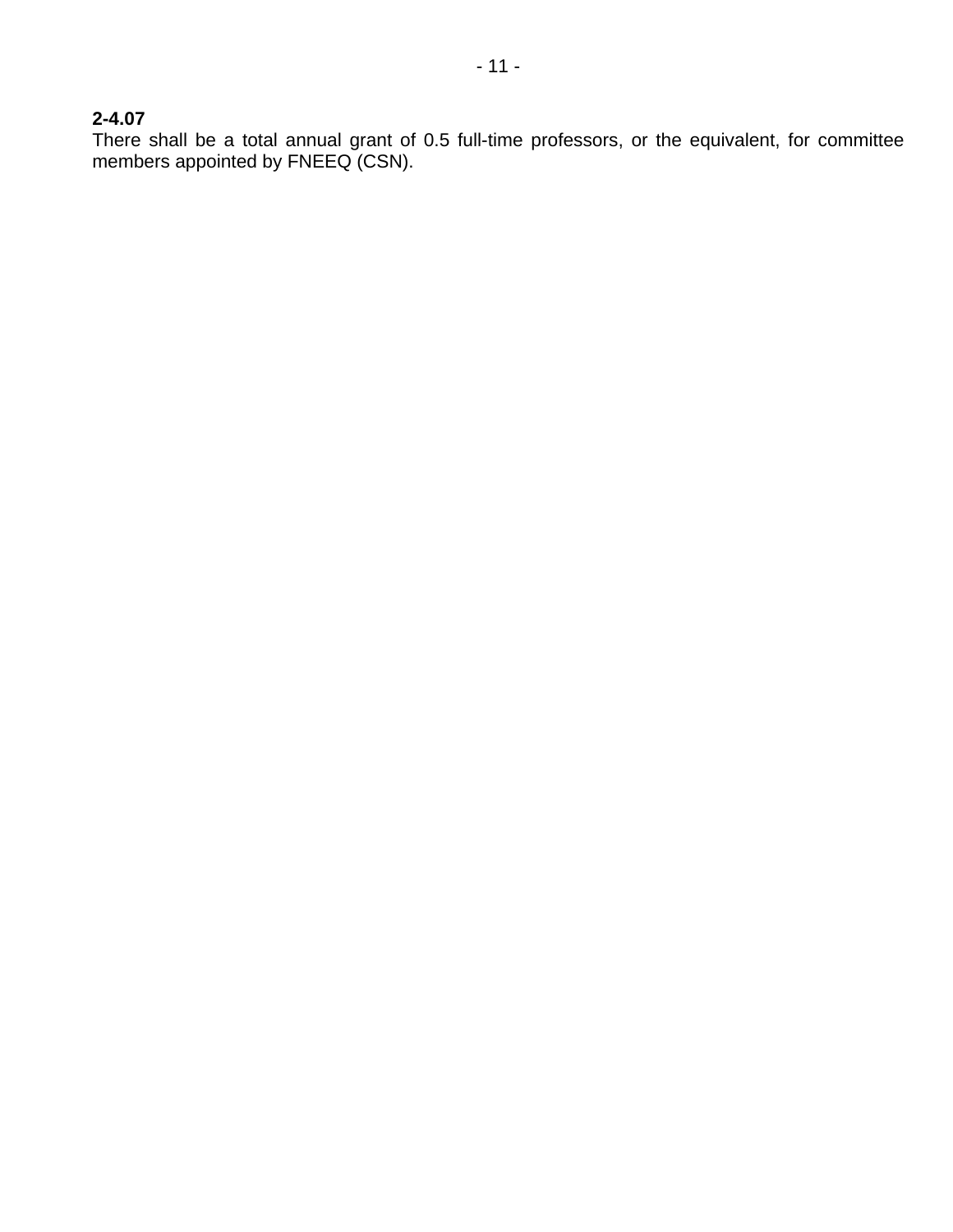## **Article 2-5.00 - Violence and Psychological Harassment**

## **2-5.01**

The parties recognize that violence and psychological harassment are reprehensible acts and shall make an effort to discourage their practice in the workplace.

## **2-5.02**

The parties shall collaborate in preventing situations of violence and psychological harassment in the workplace.

## **2-5.03**

The College shall set up an advisory committee mandated to make recommendations about the development of a policy to counter violence and psychological harassment containing mechanisms for preventing occurrences and processing complaints. There shall be only one (1) such committee at the College.

The committee shall comprise representatives of the College, the Union and, if they so desire, students, professionals, support staff and management personnel. The committee shall determine its own procedures.

### **2-5.04**

The mandate of the advisory committee may be entrusted to an existing committee upon agreement between the parties.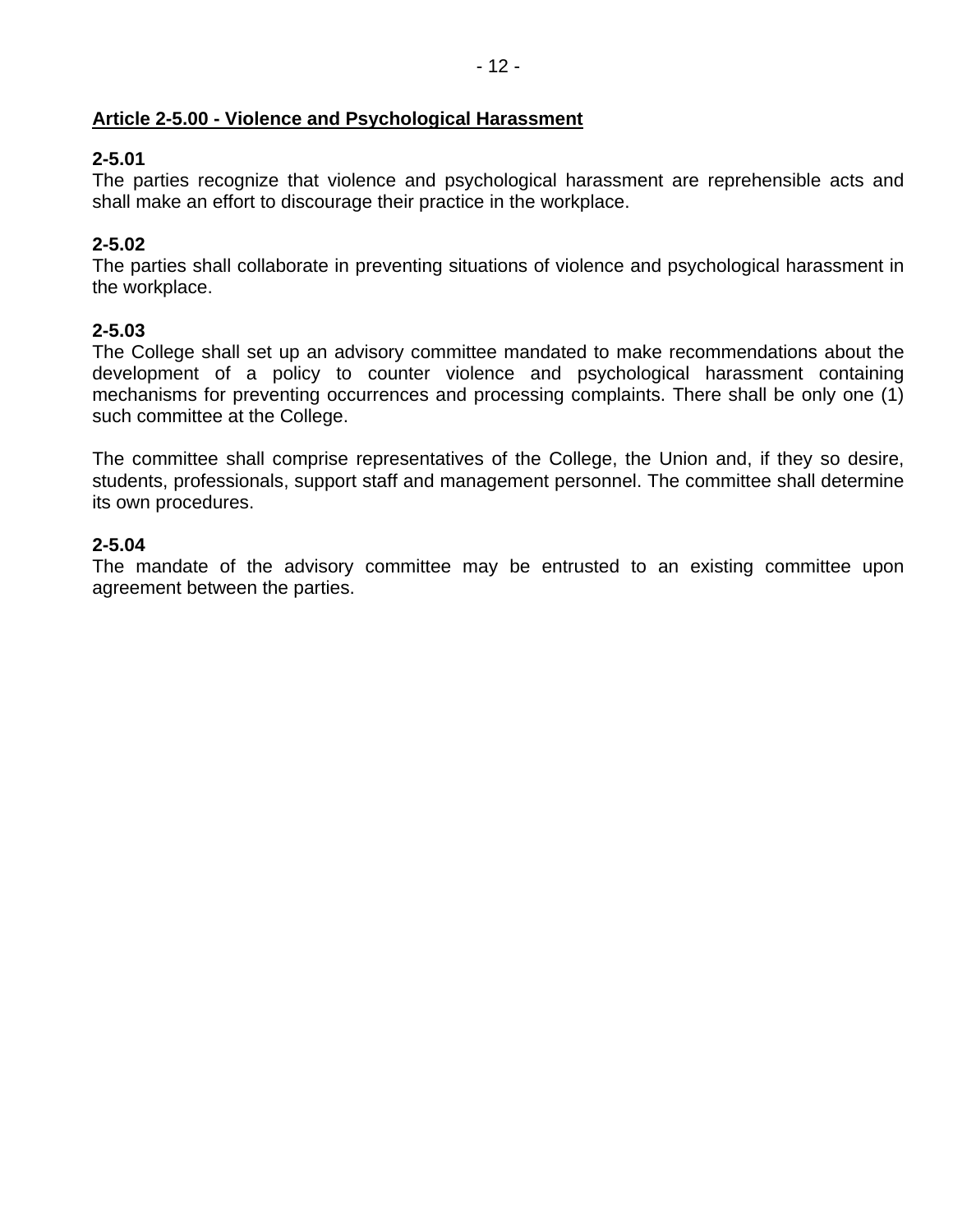#### **Article 2-6.00 - Sexual Harassment**

**The following provisions are part of a recommendation made jointly by the Fédération des cégeps and the FNEEQ (CSN) and shall be subject to the application of section 59 of Bill 37, if agreed upon and signed by the local parties.** 

### **2-6.01**

Sexual harassment consists of undesired or imposed sexual advances that may take the form of verbal or physical solicitations.

### **2-6.02**

The parties recognize that sexual harassment is reprehensible and they shall strive to eliminate such practices in the workplace.

### **2-6.03**

The parties shall collaborate in preventing sexual harassment, particularly by providing information and training agreed upon by the parties.

#### **2-6.04**

At the Union's request, the College shall set up a committee to counter sexual harassment, made up of representatives of the College, the Union and, if they so desire, students, professionals, support staff and management personnel. The committee shall determine its own procedures.

### **2-6.05**

The role of the committee to counter sexual harassment shall include:

- a) making recommendations to the parties in order to prevent and put an end to sexual harassment;
- b) to establish and recommend to the College a policy to counter sexual harassment, including measures for dealing with complaints.

#### **2-6.06**

The College shall implement any policy on sexual harassment prepared or revised by the committee if the latter's recommendation is unanimous.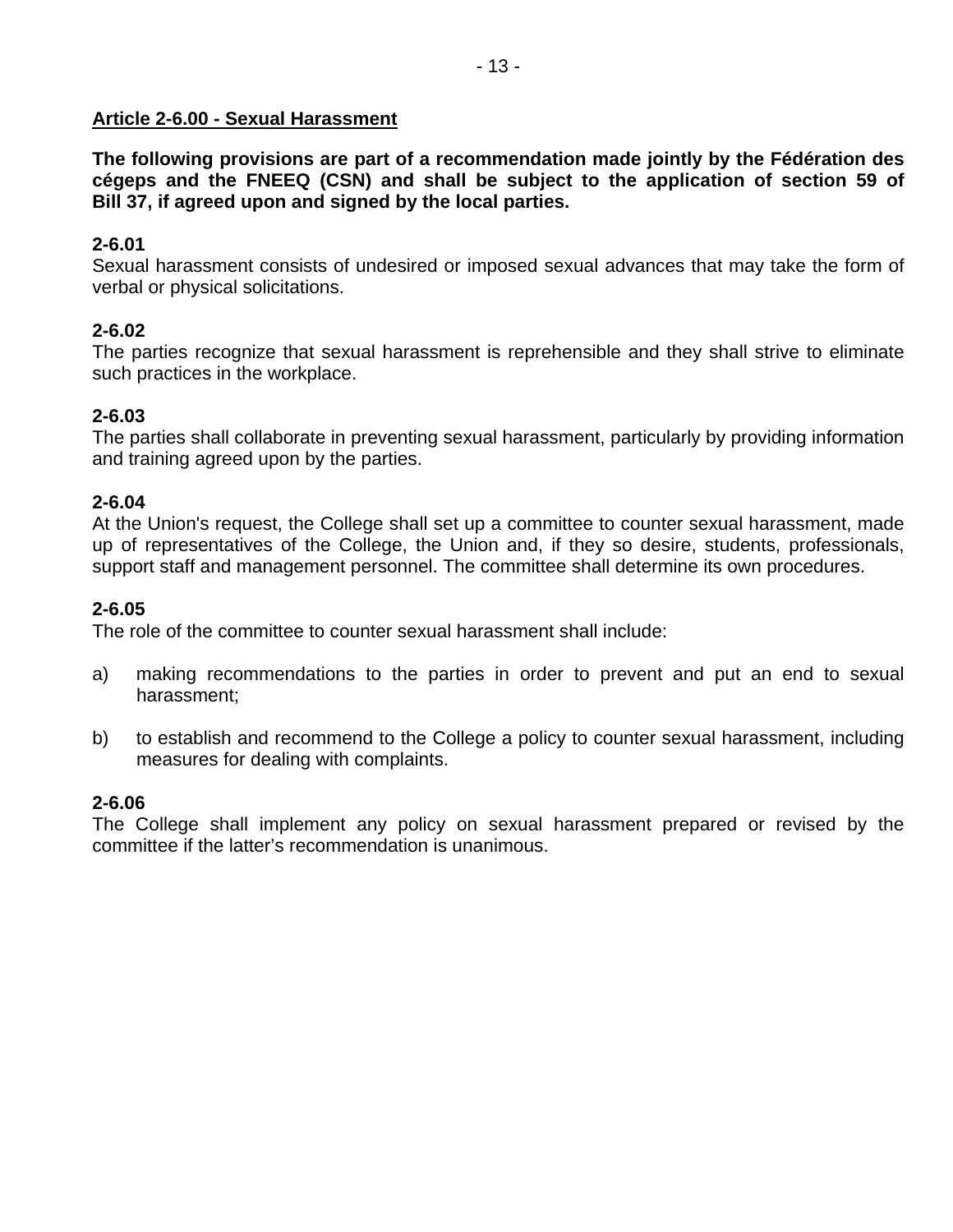### **CHAPTER 3 - UNION PREROGATIVES**

### **Article 3-1.00 - Union Activities**

#### **3-1.01**

The Union may appoint a professor employed by the College union representative, as well as a substitute when necessary, to represent it in the case of a grievance. If it does, it shall notify the College.

### **3-1.02**

The Union may make such an appointment for each campus referred to in Appendix I - 5, each building referred to in Appendix I - 6, and each sub-centre referred to in Appendix I - 7.

### **3-1.03**

In cases where it is impossible to discuss the grievance outside his/her hours of availability, a professor may take leave from work without loss of pay or reimbursement by the Union for the period of time during which his/her presence is required for this purpose.

#### **3-1.04**

A professor whose grievance is being heard by an arbitration board may take leave from work after giving notice to the College, without loss of pay or reimbursement by the Union, in order to participate in the arbitration sessions.

#### **3-1.05**

A professor called as a witness before an arbitration board may take leave from work, after giving notice to the College, without loss of pay or reimbursement by the Union. The duration of the leave shall then be subject to the requirements of the arbitration board.

#### **3-1.06**

A professor who is a member of a committee provided for in the collective agreement or a professor who is convened before such a committee, may take leave from work without loss of pay or reimbursement by the Union, to participate in any meeting that is convened.

#### **3-1.07**

A professor may take leave from work without loss of pay but with reimbursement by the Union in order to participate in official union activities when such leave prevents him/her from attending an activity included in his/her work schedule, provided that a request for such leave is made well in advance and that the leave will not seriously compromise his/her duties or the proper functioning of the College.

#### **3-1.08**

All requests for leave for union activities provided for in this article shall be signed by the professor and approved by an authorized representative of the Union.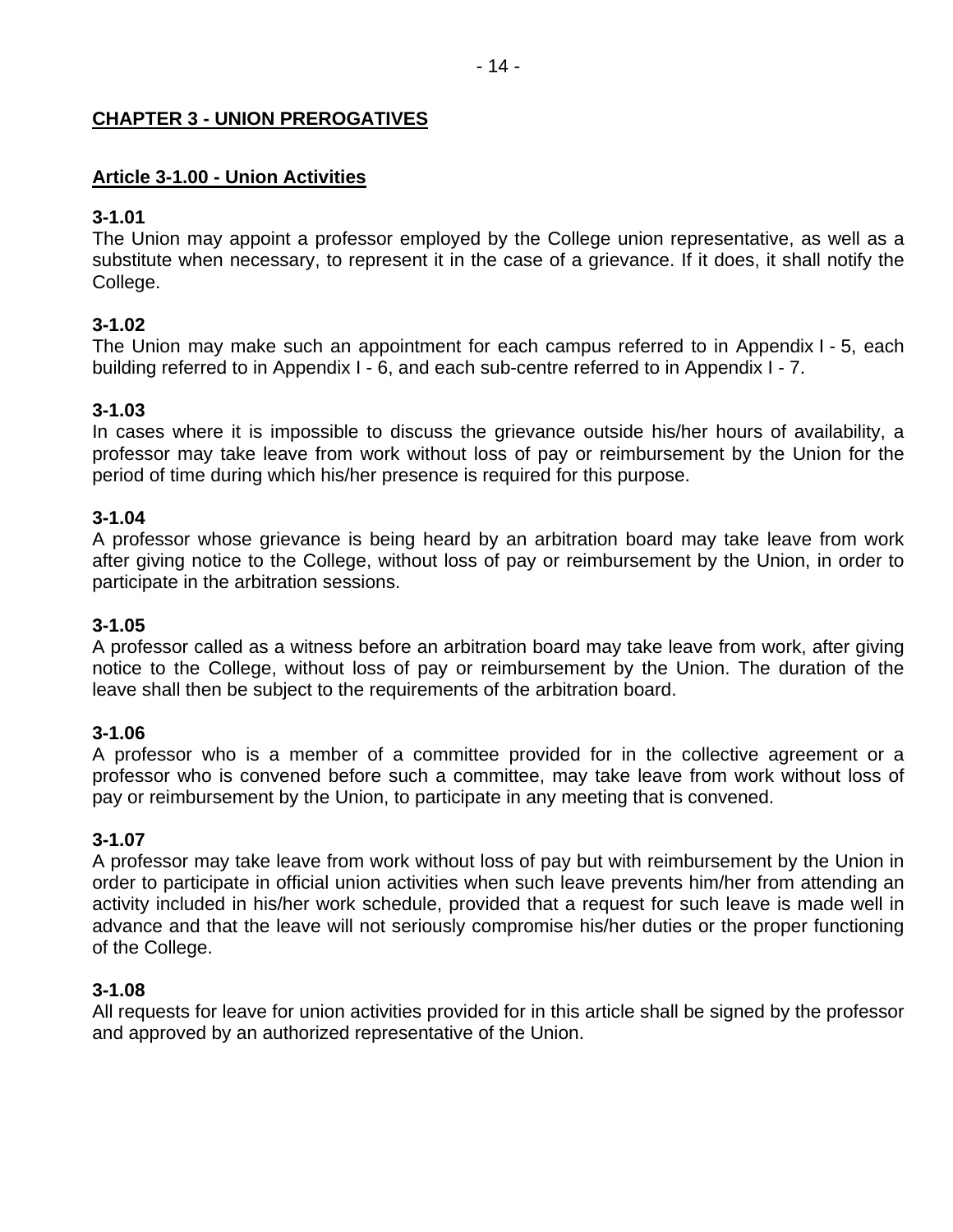An authorization for leave for union activities may be refused:

- a) if the professor has already benefited, during the course of a given teaching year, from authorizations for leave for local, regional or provincial union activities totalling thirty (30) working days;
- b) if the leave is to exceed five (5) consecutive working days.

The provisions of paragraphs a) and b) above shall not apply to members of the executive committee or the federal office of the FNEEQ (CSN).

## **3-1.10**

If a professor is elected to a position on the executive committee of the Confédération des Syndicats Nationaux (CSN), the FNEEQ (CSN) or Conseil central, the College, upon receiving a request made for this purpose at least twenty-one (21) days in advance, shall grant leave to this professor with salary reimbursable by the Union. This leave shall be automatically renewable from year to year for the duration of his/her term of office.

The same provisions shall apply, unless otherwise agreed by the parties, for a maximum of one (1) professor called upon to fill a permanent union position.

### **3-1.11**

The members of the federal office of the FNEEQ (CSN) shall obtain no more than seventy-five (75) working days of leave with pay for all members in any given teaching year not reimbursable by the Union, from their respective colleges, for the duration of their term of office, on the condition that such leave does not cause any serious prejudice to their teaching duties. This shall not apply to a member of the FNEEQ (CSN) who is given full-time leave by his/her college.

#### **3-1.12**

When a professor on leave wishes to return to his/her position, he/she shall give the College twenty-one (21) days' advance notice if his/her position was elective. In the case of a non-elective position, the return to work shall coincide with the beginning of the next semester.

If a professor ceases to perform non-elective union duties and cannot return to his/her teaching position immediately because of the conditions stipulated in the preceding paragraph, he/she shall be granted leave without pay starting on the date on which the College is officially notified of this situation by the organization for which the professor was granted leave. During this leave without pay, the professor shall continue to benefit from all the rights that he/she had as a professor on leave with pay.

In addition, and under the same conditions, in the case of a professor's return to work as provided for in this clause, the College shall grant the professor leave without pay of up to one (1) year upon request presented at the time set for submission of his/her notice of return to work.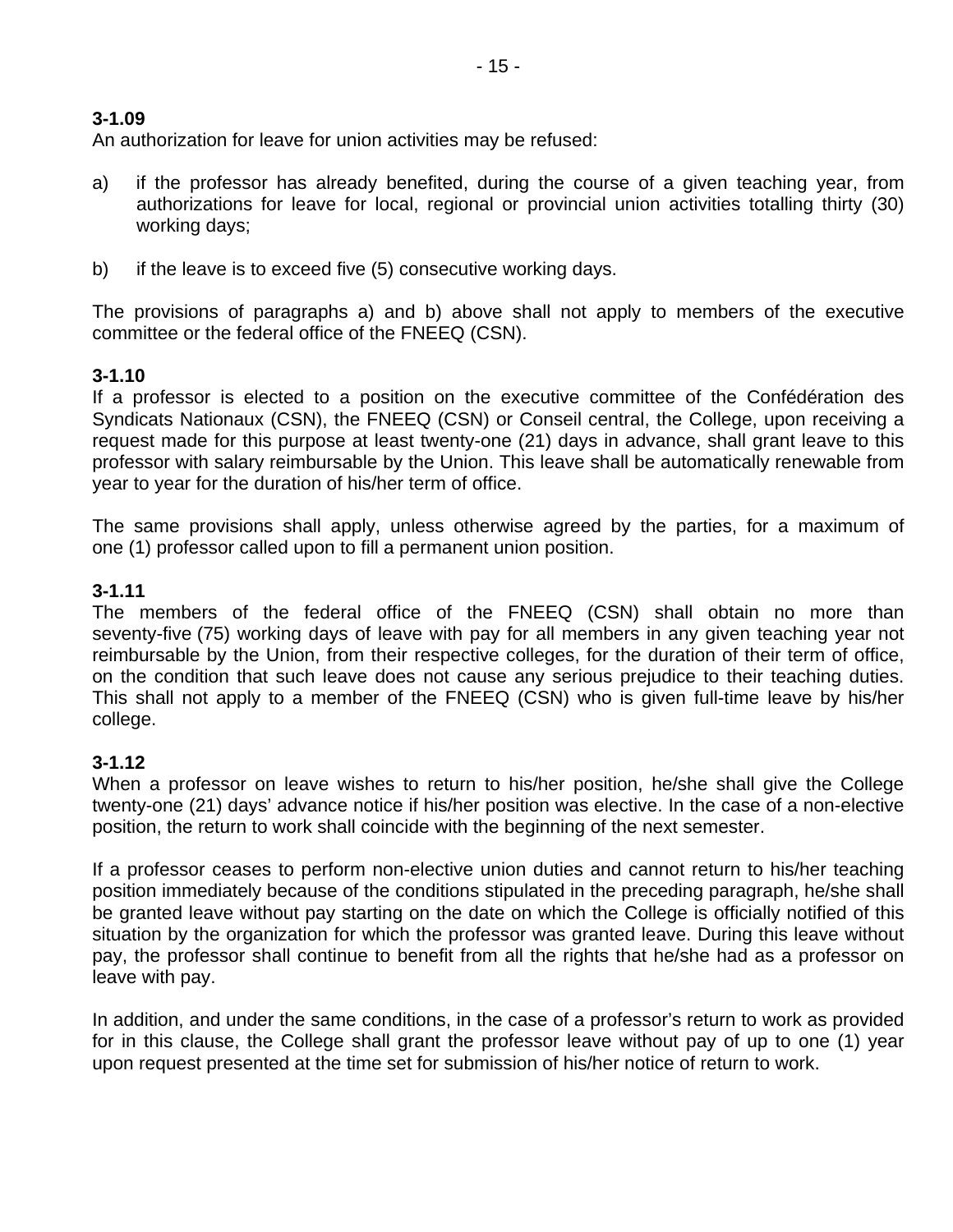For the reimbursement of salaries provided for in this article, the Union shall pay the College the gross salary of each substitute professor for the period in question.

## **3-1.14**

The amounts owed by the Union to the College for salary reimbursements shall be paid within thirty (30) days of the remittance to the Union of a detailed monthly statement indicating the names of the professors on leave, the duration of their leave, the names of the substitute professors, and the amounts to be paid.

## **3-1.15**

A professor who benefits from a leave under this article shall retain all the rights provided for in the collective agreement, unless otherwise stipulated.

**The following provisions are part of a recommendation made jointly by the Fédération des cégeps and the FNEEQ (CSN) and shall be subject to the application of section 59 of Bill 37, if agreed upon and signed by the local parties.** 

### **3-1.16**

In cases where it is impossible to discuss the grievance outside his/her hours of availability, a professor may take leave from work without loss of pay or reimbursement by the Union for the period of time during which his/her presence is required for this purpose.

### **3-1.17**

A union representative who accompanies a professor at the presentation or discussion of his/her grievance may take leave from work after giving reasonable notice to the College, without loss of pay or reimbursement by the Union.

#### **3-1.18**

For the hearing of a grievance before an arbitration board, the professor in question and one (1) official representative of the Union may take leave from work after giving notice to the College, without loss of pay or reimbursement by the Union, in order to attend the arbitration sessions.

#### **3-1.19**

A professor called as a witness before an arbitration board may take leave from work, after giving notice to the College, without loss of pay or reimbursement by the Union. The duration of the leave shall then be subject to the requirements of the arbitration board.

#### **3-1.20**

A professor who is a member of the executive committee of the Union may take leave from work without loss of pay or reimbursement by the Union to participate in a meeting with representatives of the College.

#### **3-1.21**

A professor who is a member of a committee provided for in the collective agreement or a professor who is convened before such a committee, may take leave from work without loss of pay or reimbursement by the Union, to participate in any meeting that is convened.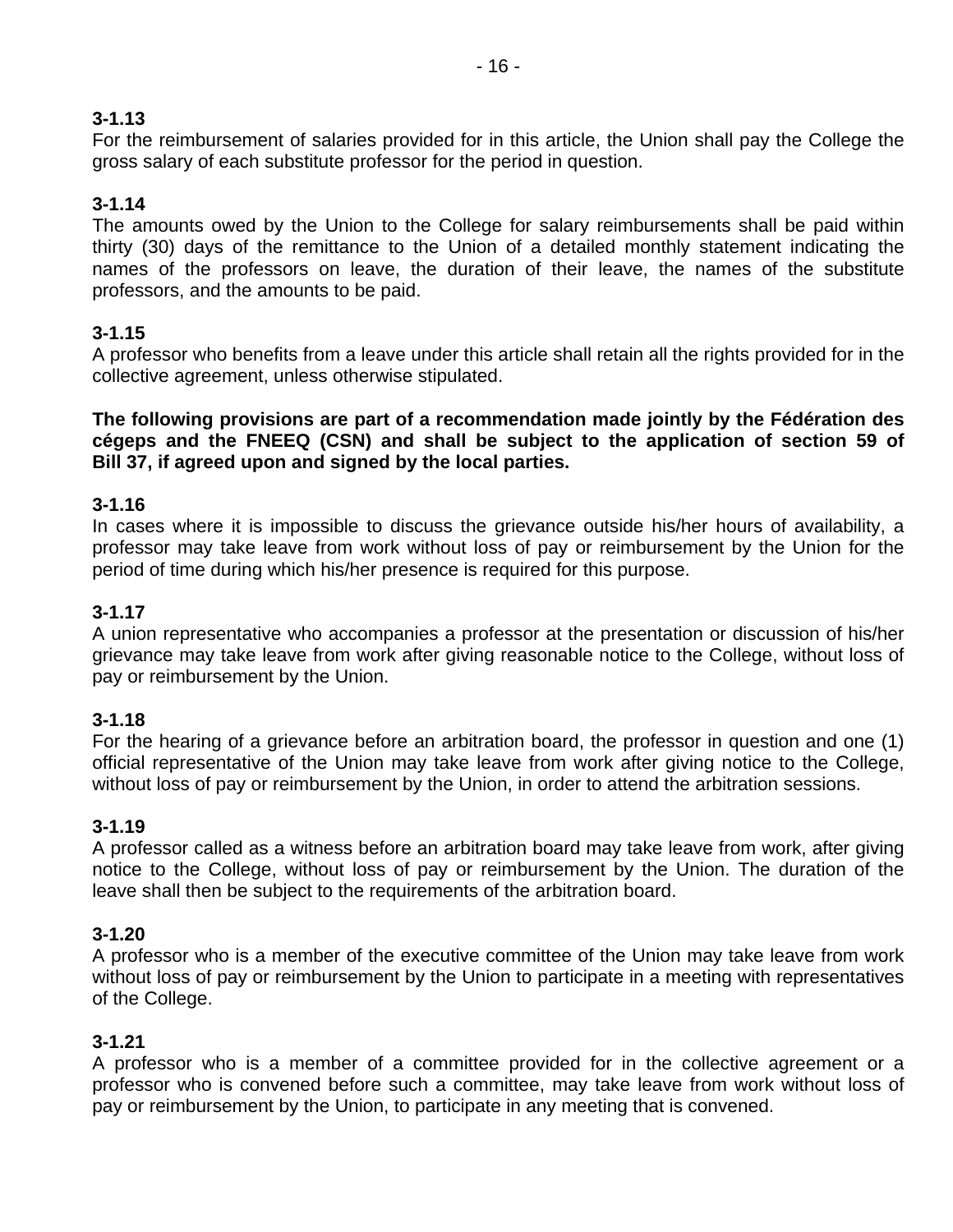A professor may take leave from work without loss of pay but with reimbursement by the Union in order to participate in official union activities when such leave prevents him/her from attending an activity included in his/her work schedule, provided that a request for such leave is made well in advance and that the leave will not seriously compromise his/her duties or the proper functioning of the College.

## **3-1.23**

All requests for leave for union activities provided for in this article shall be signed by the professor and approved by an authorized representative of the Union.

## **3-1.24**

An authorization for such leave may be refused:

- a) if the professor has already benefited, during the course of a given teaching year, from authorizations for leave for union activities totalling thirty (30) working days;
- b) if the leave is to exceed five (5) consecutive working days.

The provisions of paragraphs a) and b) above shall not apply to members of the executive committee or federal office of the FNEEQ (CSN).

### **3-1.25**

The parties may agree to grant leave for internal union duties. Such leave shall be deducted from the number of professors allocated to the College, without reimbursement by the Union.

Without restricting the scope of the preceding paragraph, the minimum number of full-time professors or the equivalent granted leave in this way shall be as follows:

- one (1) professor for a college having an allocation of one hundred (100) professors or more;
- 0.75 professor for a college having an allocation of between fifty (50) and one hundred (100) professors;
- − 0.5 professor for a college having an allocation of fewer than fifty (50) professors.

#### **3-1.26**

For the reimbursement of salaries provided for in this article, the Union shall pay the College the gross salary of each substitute professor for the period in question.

## **3-1.27**

The amounts owed by the Union to the College for salary reimbursements shall be paid within thirty (30) days of the remittance to the Union of a detailed monthly statement indicating the names of the professors on leave, the duration of their leave, the names of the substitute professors, and the amounts to be paid.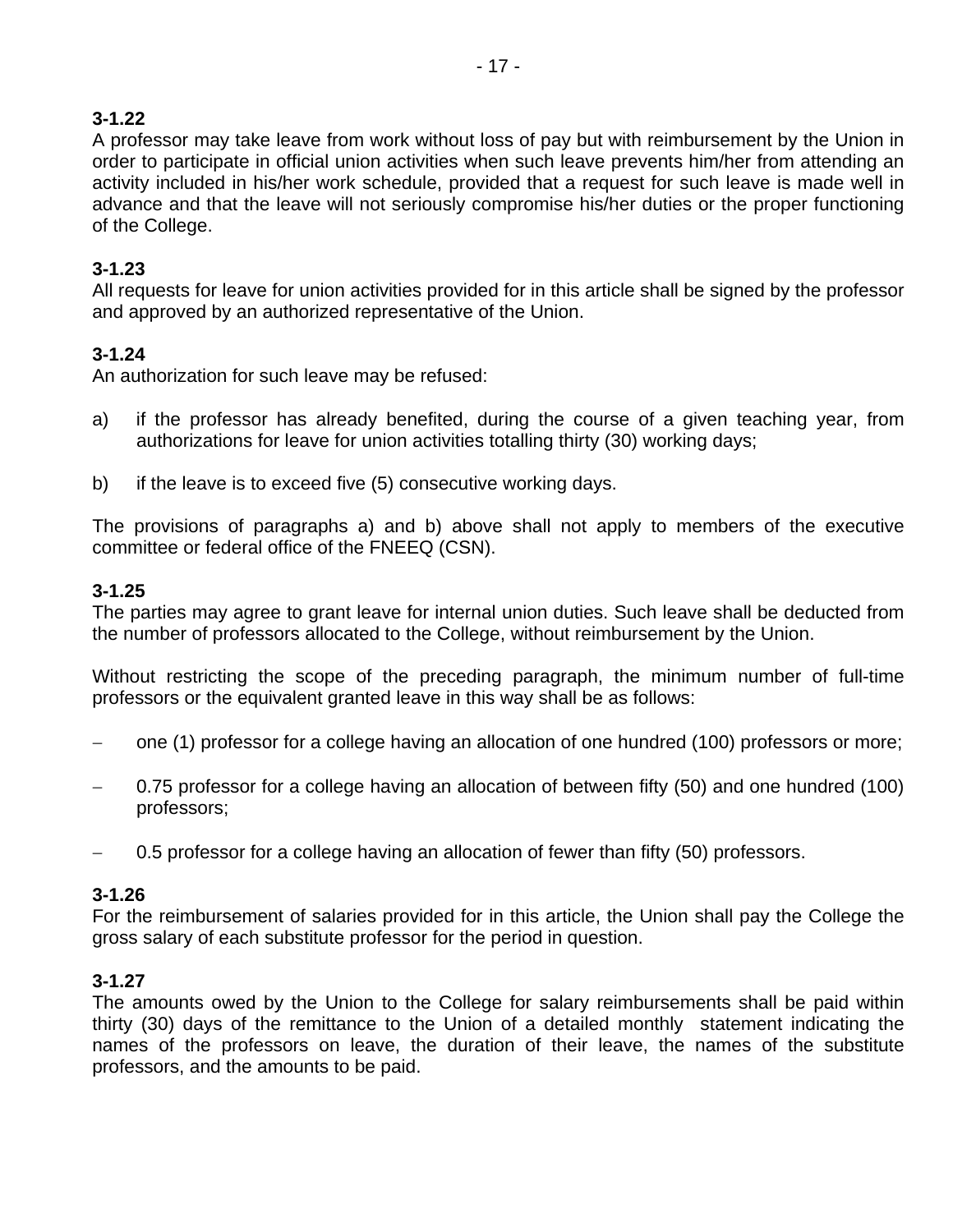A professor who benefits from a leave under this article shall retain all the rights provided for in the collective agreement, unless otherwise stipulated.

### **3-1.29**

The College shall allot the same period of at least half (½) a day per week free from any teaching assignments to the members of the union executive committee, on condition that the Union informs the College of the names of the professors concerned in sufficient time prior to the establishment of the course timetable.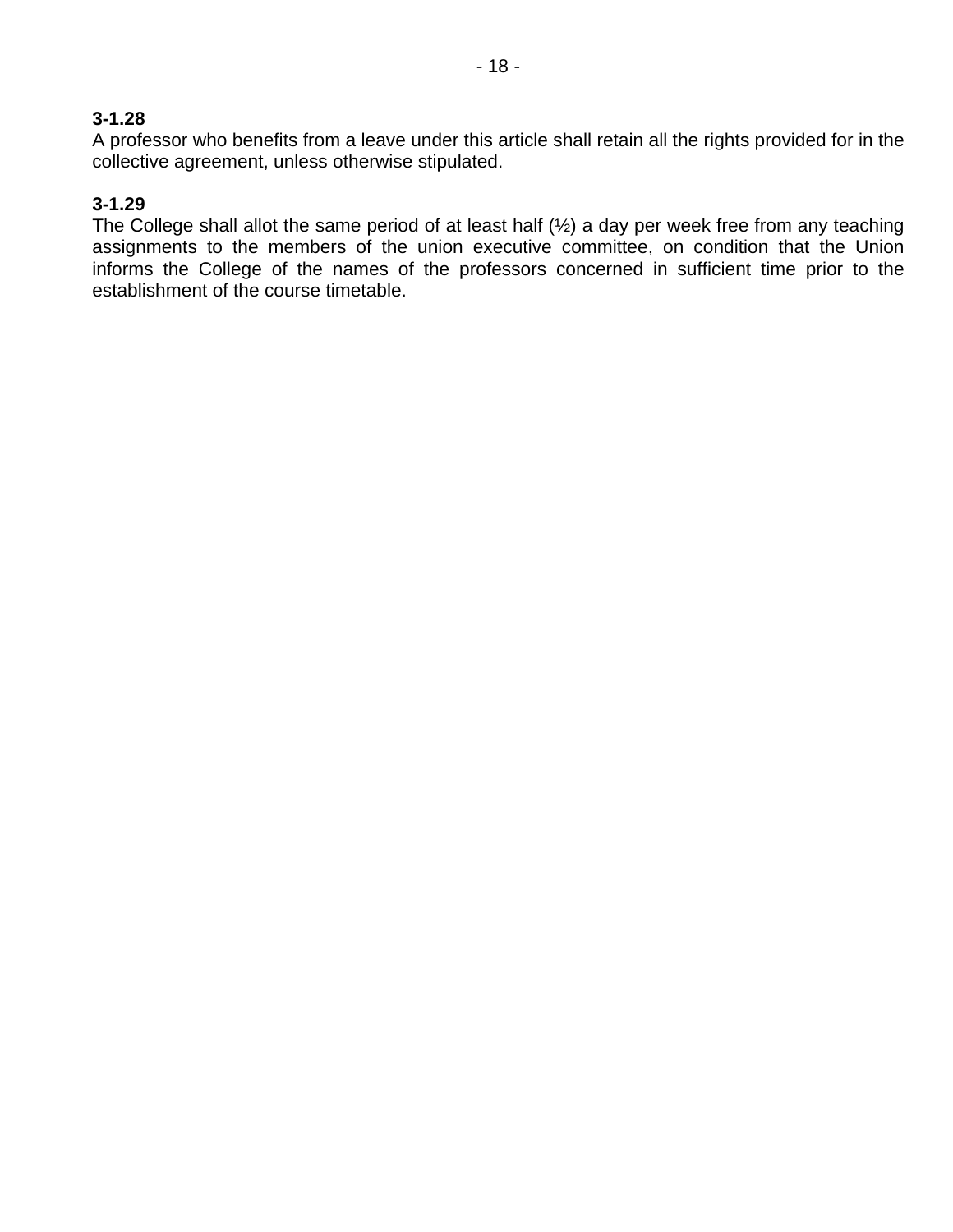### **Article 3-2.00 - Union Rights**

### **3-2.01**

The College shall provide the Union with adequate office space for its secretarial activities. The furnishings shall be determined by agreement between the College and the Union. In addition, the College shall assume responsibility for the general upkeep of the office space.

### **3-2.02**

The Union may distribute any document to professors in their offices, the common room or their respective mailboxes. The Union may use the internal mail service for distribution to the mailboxes.

### **3-2.03**

The College shall allow the Union to use its regular addressograph, photocopying, printing and audiovisual services, in accordance with the operating rules of these services.

**The following provisions are part of a recommendation made jointly by the Fédération des cégeps and the FNEEQ (CSN) and shall be subject to the application of section 59 of Bill 37, if agreed upon and signed by the local parties.** 

#### **3-2.04**

The Union shall have the right to hold meetings of professors on college premises provided advance notice is given. Such use of the premises shall be free of charge unless additional expenses are incurred.

#### **3-2.05**

The Union may post any notices, bulletins or documents of interest to professors in one or more mutually acceptable locations reserved exclusively for this purpose.

#### **3-2.06**

A professor may post notices, bulletins, or documents of interest to professors in one or more appropriate places determined by the College.

## **3-2.07**

Whenever possible, three (3) consecutive class-free periods shall be included in the timetable to allow meetings of all professors.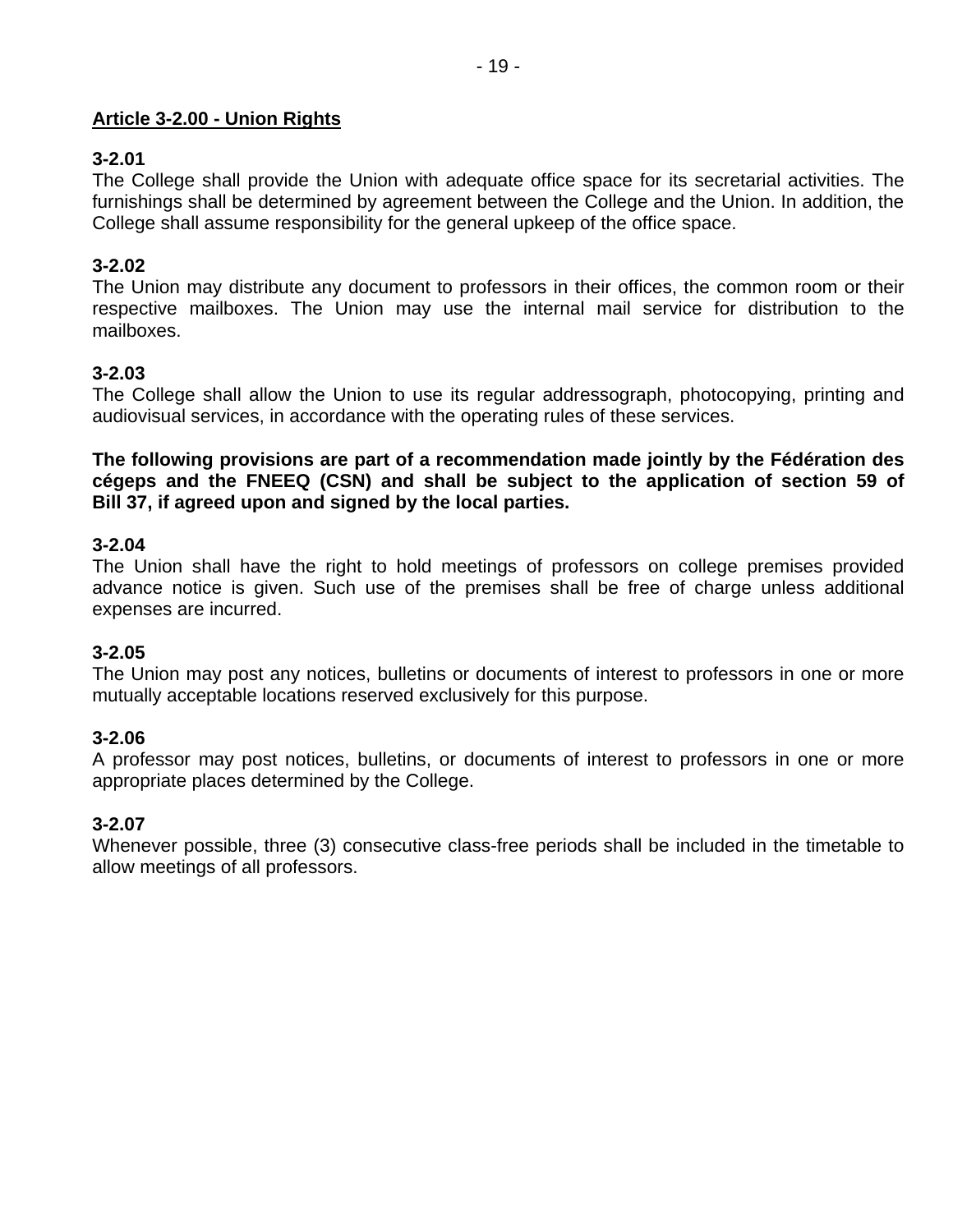#### **Article 3-3.00 - Union Dues**

**The following provisions are part of a recommendation made jointly by the Fédération des cégeps and the FNEEQ (CSN) and shall be subject to the application of section 59 of Bill 37, if agreed upon and signed by the local parties.** 

### **3-3.01**

The College shall deduct an amount equal to the dues set by the Union from the salary of each professor covered by this collective agreement.

### **3-3.02**

For the purposes of this article, the amount of union dues shall correspond to the rate or amount indicated in a written notice to the College. Such notice shall also indicate:

- a) the date of the first (1<sup>st</sup>) deduction, which may not be earlier than thirty (30) days after the College has received said notice;
- b) the number of consecutive pays from which the College is to deduct the dues.

#### **3-3.03**

The College shall forward a cheque payable at par value each month to the Union for the amount of union dues deducted at source from each pay. This cheque shall be remitted to the Union between the first (1<sup>st</sup>) and the fifteenth (15<sup>th</sup>) day of each month; it shall bear the monthly amount of dues collected for the preceding month and shall be accompanied by a detailed statement of dues. A copy of this statement shall be forwarded to the FNEEQ (CSN) every month.

The detailed statement shall indicate: the names of the professors, their social insurance numbers, their annual salary, the salary paid for each pay period including, if necessary, any additional remuneration, as well as the amount of each individual deduction of dues. Upon agreement between the parties, this statement may also include other information.

#### **3-3.04**

When one or the other of the parties asks the Commissaire général du travail to rule on whether a professor is covered by the accreditation certificate, the College shall continue to deduct union dues and to remit this money to the Union. Should the Commissaire du travail determine that the professor is not covered by the accreditation certificate, the Union shall reimburse the amount deducted.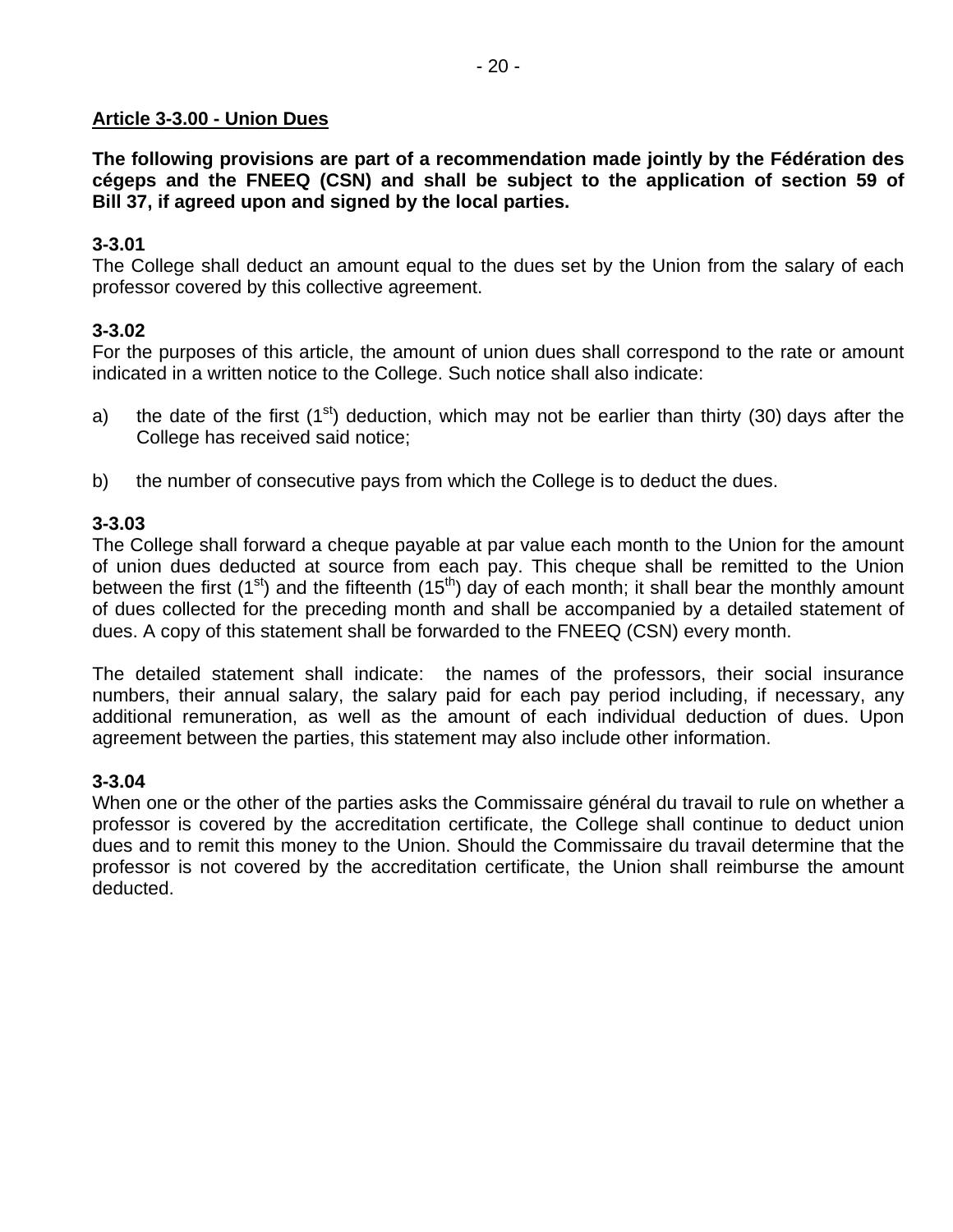## **CHAPTER 4 - WORK ORGANIZATION**

## **Article 4-1.00 - Departmental Coordination and Program Committee**

## **4-1.01**

All resources allocated for departmental coordination are set out in article 8-5.00.

## **4-1.02 Program committee**

- a) The Parties agree on the creation of a program committee for each of the programs of study leading to a DEC offered by the College. The committee shall include professors in subjects taught in the program. The committee may also include members from other categories of employment. Professors on the Committee shall be appointed by their department.
- b) The mandate of the committee shall be:
	- to define its internal regulations and to form such committees as are necessary;
	- to ensure the quality and pedagogical harmonization of the program, the integration of learning and interdisciplinary consistency;
	- to participate in the development, implementation and evaluation of the program;
	- to make any recommendations that are likely to improve the quality of the program.
- c) The Committee shall appoint a program committee coordinator. Generally speaking, this person shall be a professor and member of the committee. The College may remove the program committee coordinator from office, with just cause.

### **The following provisions are part of a recommendation made jointly by the Fédération des cégeps and the FNEEQ (CSN) and shall be subject to the application of section 59 of Bill 37, if agreed upon and signed by the local parties.**

## **4-1.03**

For the purposes of this collective agreement, a department shall consist of all regular professors in one or more subjects at a given college or campus.

## **4-1.04**

The criteria for creating departments and establishing their number shall be established by the College after consultation of the Commission pédagogique.

## **4-1.05**

The functions of a department are based on the strategic development plan (which includes the success plan), as follows:

1. to define its internal rules of operation and to form such committees as are necessary;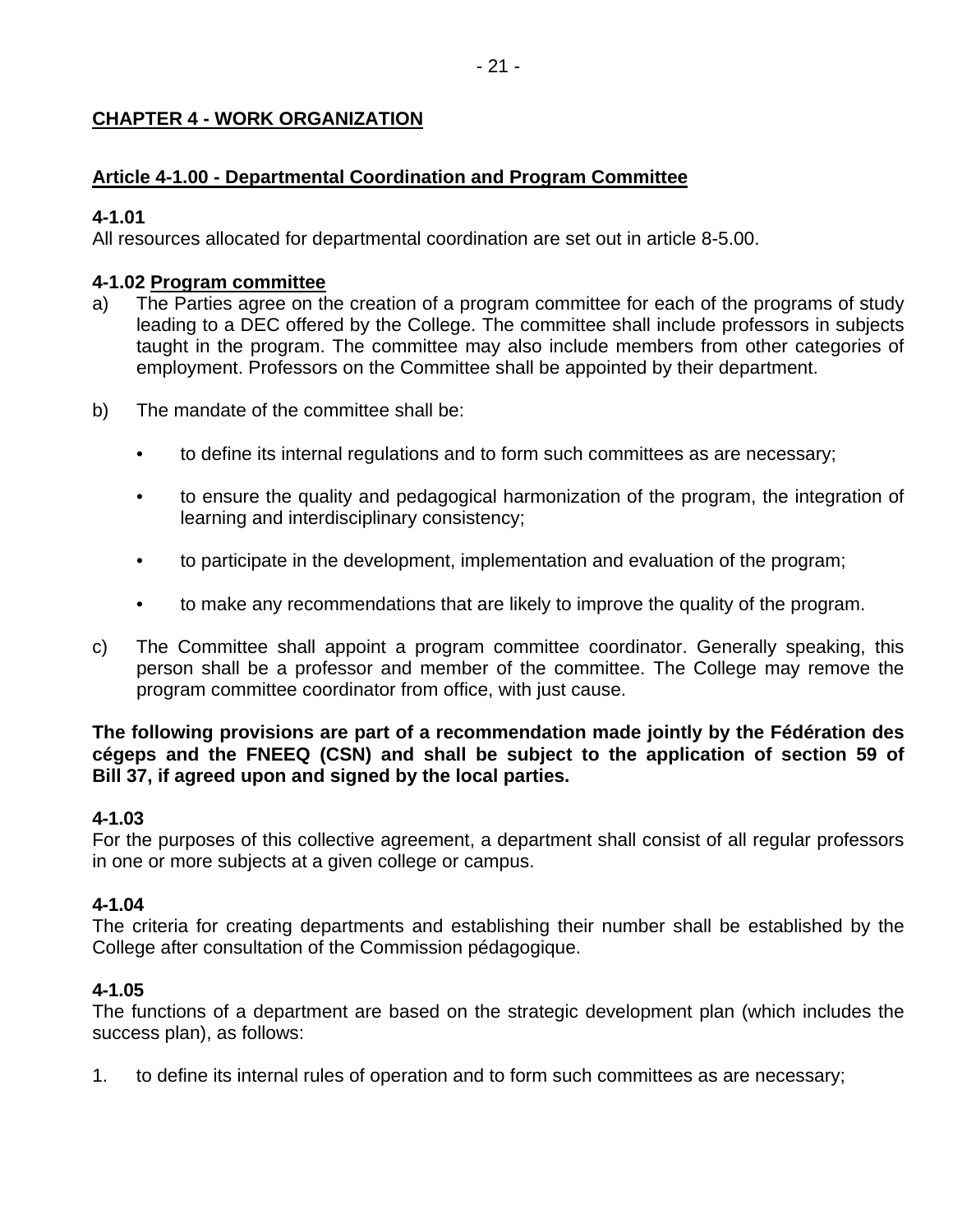- 3. to ensure professional assistance to new professors;
- 4. to make recommendations to the College and the Commission pédagogique that are likely to improve the quality of teaching;
- 5. to analyze the department's needs and human and material resources;
- 6. to appoint professors to Ministère committees and to inform the College of these appointments;
- 7. to recommend to the College and the Commission pédagogique the terms and conditions of interdisciplinary and interdepartmental relations;
- 8. to recommend to the College, if applicable, any special conditions for admitting students within the framework of the general conditions established by the basic regulation;
- 9. to recommend to the College choices for complementary courses to be offered;
- 10. to define the objectives, apply the teaching methods and establish the means of evaluation for each course for which it is responsible, taking into account the College's policy on the evaluation of learning;
- 11. to give the professional development committee its opinion on professors' requests for professional development;
- 12. to recommend a policy to the College with a view to enabling the region to benefit from departmental resources;
- 13. to appoint professors to the program committees;
- 14. to develop an annual work plan and contribute to its implementation.

The department's professors, using their own procedures, shall appoint a department coordinator for the following teaching year no later than April 1. They may appoint, if applicable, other professors from the department to assume specific responsibilities. In such a case, the department may apportion the leave provided for in clause 4-1.15 accordingly. The College is then informed of the name of the coordinator and, if applicable the names of the other professors.

#### **4-1.07**

Should the professors fail to appoint a coordinator, the College shall take responsibility for doing so and the provisions of clauses 8-5.04 and 4-1.15 shall not apply to this particular department.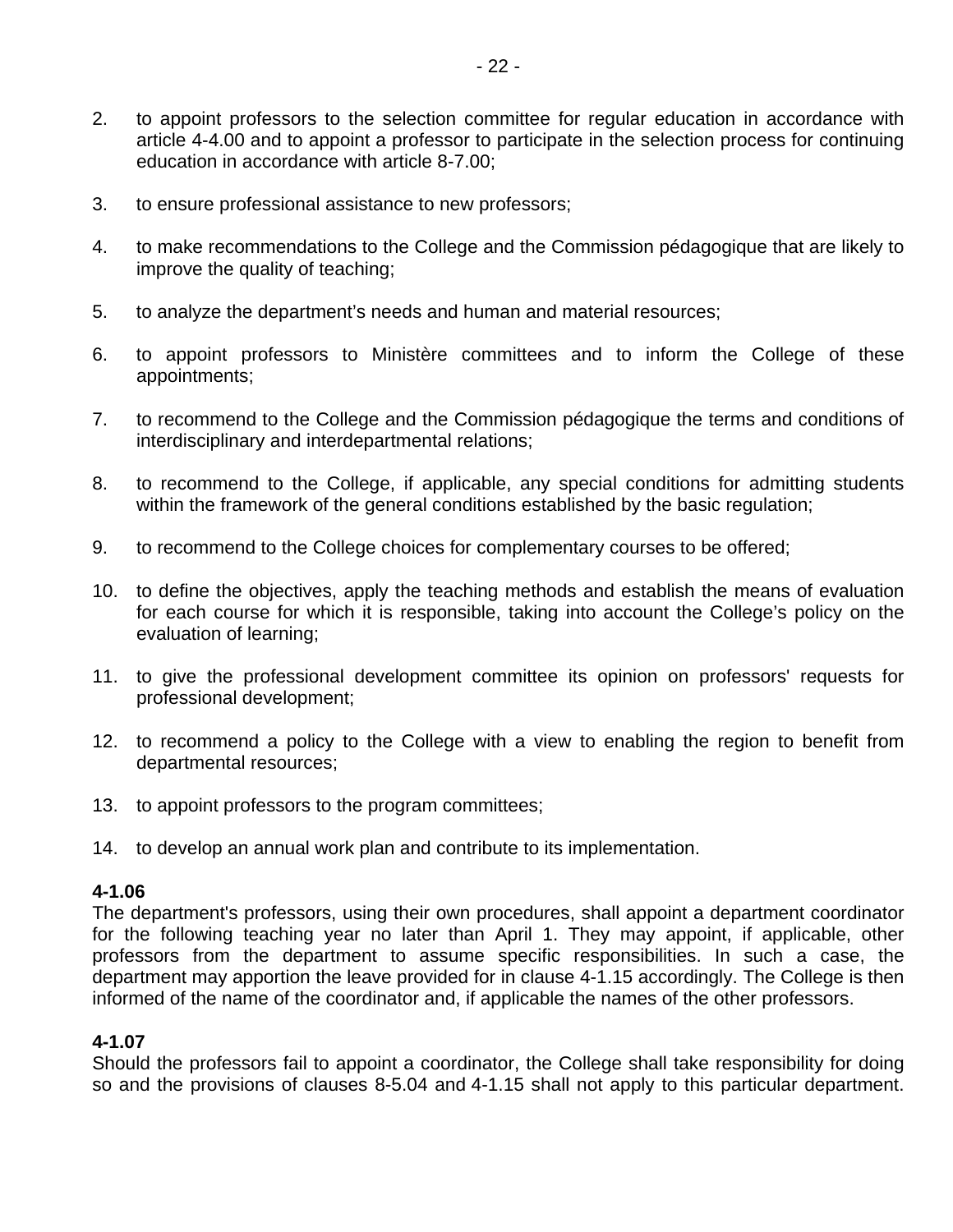The College may remove a department coordinator from office for just cause. The College may also remove a department coordinator at the department's request.

The parties may agree to appoint a person to act as tutor. They shall then agree on the use of amounts allocated for departmental coordination.

### **4-1.08**

The department coordinator shall be a professor who, at the beginning of his/her term of office, is employed by the College.

However, the appointment of a professor on availability or of a non-tenured professor shall not result in any additional allocation of teaching resources to the department's subjects.

### **4-1.09**

The term of office of a department coordinator shall be one (1) year and shall be renewable.

### **4-1.10**

The department coordinator shall coordinate the department's activities as provided for in clause 4-1.05.

## **4-1.11**

The department coordinator shall perform the administrative tasks inherent in his/her position and manage the department's budget.

## **4-1.12**

The department coordinator shall report to the College on the following departmental matters:

- 1. distributing and weighting teaching activities within the norms established by the collective agreement and by the College;
- 2. ensuring that objectives are defined, that teaching methods are applied and that means of evaluation are established for each course for which the department is responsible, taking into account the College's policy on the evaluation of learning;
- 3. ensuring that all courses for which the department is responsible are given and to guarantee their quality and content;
- 4. preparing the department's budget estimates;
- 5. studying, establishing and maintaining, if applicable, appropriate relationships with institutions, organizations and companies, taking into account the means made available by the College;
- 6. setting up a review committee made up of three (3) people, including the professor in question, and empowered to modify students' final marks, if applicable;
- 7. preparing the department's annual work plan and an annual report of its activities.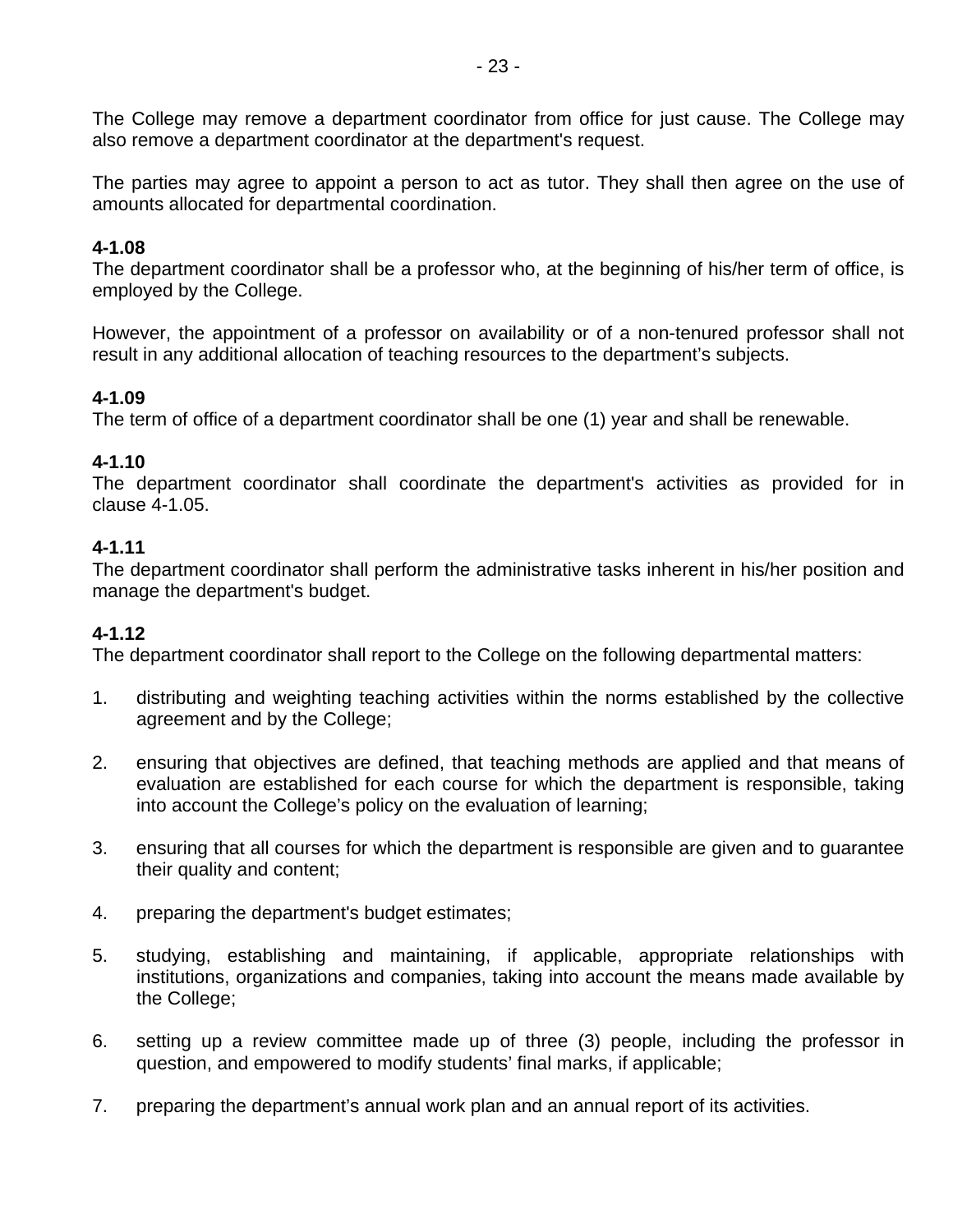The coordinator shall forward the department's annual work plan and report to the College. The information contained in these documents may not be used to evaluate professors.

## **4-1.14**

Hospitals or clinics shall be selected in collaboration with the departments in question; the same shall apply to the organization of internships.

## **4-1.15**

- a) For the purposes of this article, the College shall release full-time professors or the equivalent resulting from the application of clause 8-5.04 to take on the duties of department coordinator and the coordination of departments dispensing vocational training in the form of internships or workshops as provided for in the Cahiers de l'enseignement collégial, subject to clause 8-5.08.
- b) The College shall apportion the reduction in workload resulting from paragraph a) of this clause after submitting the matter to the Labour Relations Committee (LRC). This reduction may vary from one department to another.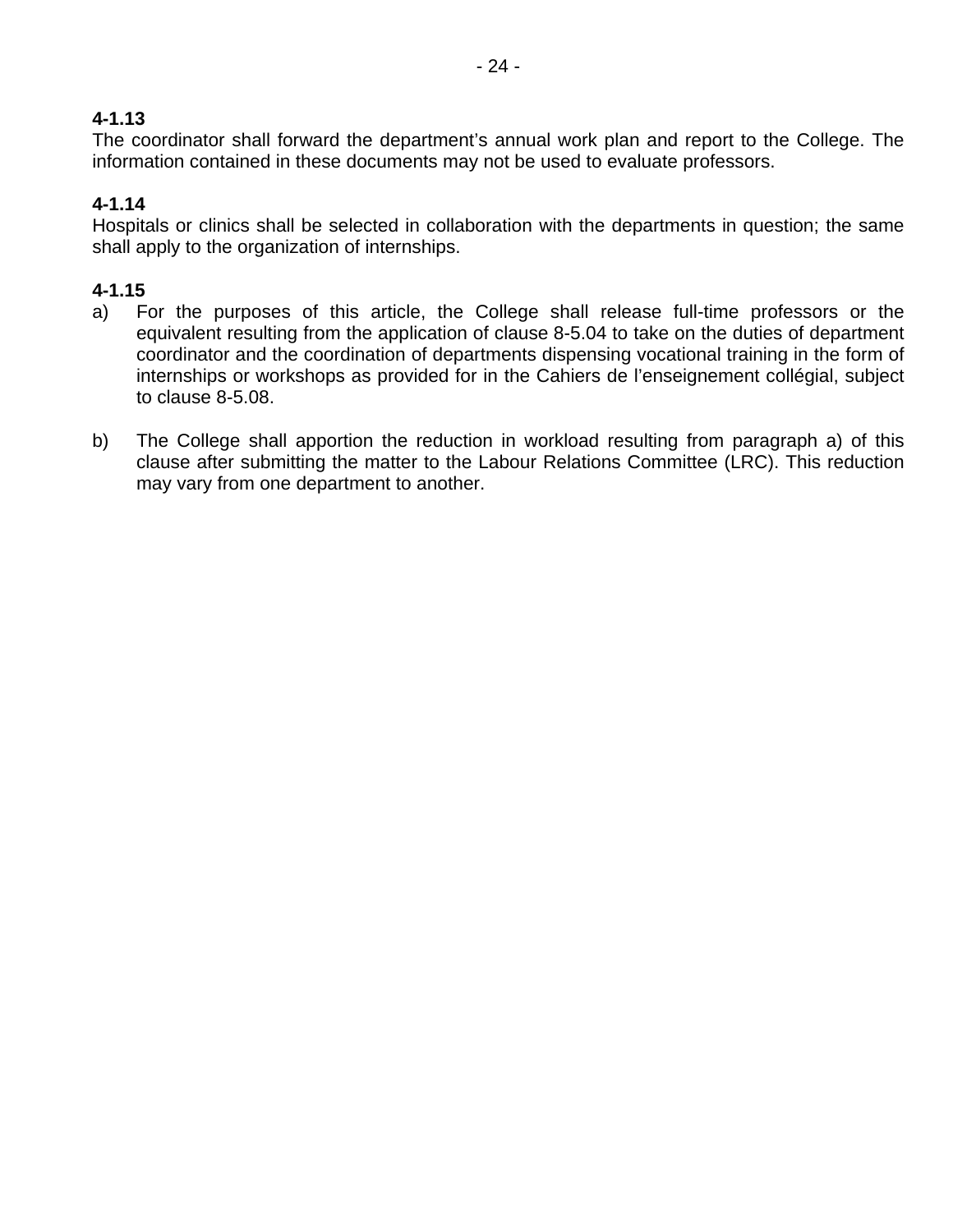### **Article 4-2.00 - Information**

### **4-2.01**

Unless otherwise agreed upon by the provincial parties, the information related to the collective agreement that is transmitted from one to the other shall be transmitted in electronic format when possible.

**The following provisions are part of a recommendation made jointly by the Fédération des cégeps and the FNEEQ (CSN) and shall be subject to the application of section 59 of Bill 37, if agreed upon and signed by the local parties.** 

## **4-2.02**

The College shall provide the Union and the FNEEQ (CSN) with a list of professors, a list of professional, support and administrative staff and a list of members of the board of governors.

The list shall give the following information for each professor:

- a) name (and campus, building or sub-centre, as the case may be);
- b) date of birth;
- c) sex;
- d) citizenship;
- e) address;
- f) social insurance number;
- g) telephone number;
- h) education and experience;
- i) seniority, in accordance with the official list under the terms of article 5-3.00;
- j) status: tenured, non-tenured, substitute;
- k) title: full-time, part-time, hourly paid;
- l) years of professional and industrial experience;
- m) salary and classification;
- n) in the case of a professor on leave, the nature and duration of the leave.

The Union must receive this list no later than twenty (20) working days after the beginning of the first  $(1^{st})$  semester. A copy of the list shall be sent at the same time to the FNEEQ (CSN).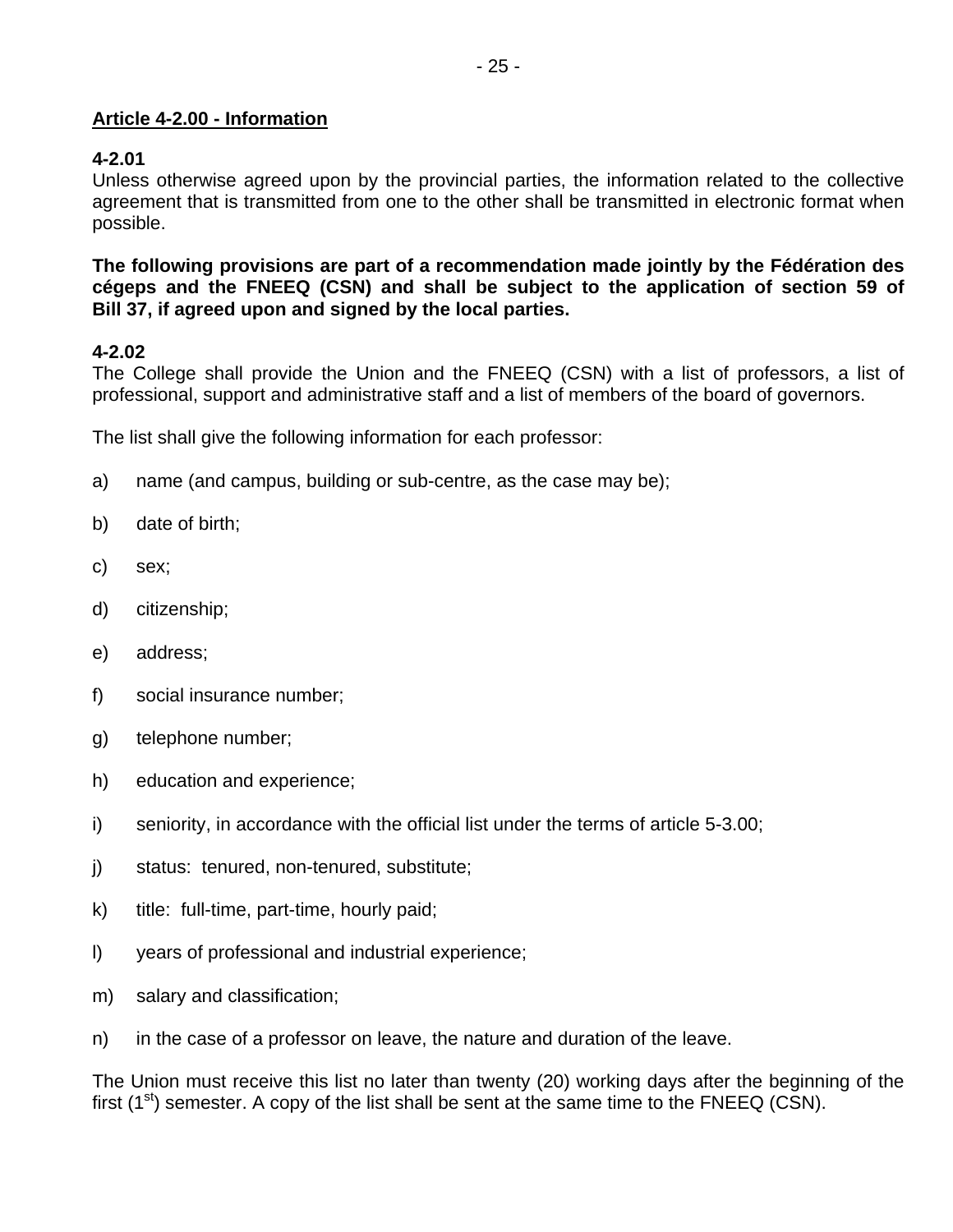In the second  $(2^{nd})$  semester and within the same time limit, the College shall only be required to send to the Union and the FNEEQ (CSN) corrections to the list supplied during the first  $(1^{st})$ semester.

The College shall inform the Union of all resignations and requests for retirement as soon as it is so informed.

#### **4-2.03**

The College shall provide the Union with two (2) copies of all documents related to this collective agreement, and of any general order or document of interest to professors. The College shall also post a copy of these documents.

#### **4-2.04**

All directives related to the interpretation of the collective agreement and addressed by the College to a department shall be forwarded at the same time to the Union.

#### **4-2.05**

The College shall provide the Union with two (2) copies of any non-confidential document distributed to the members of, or produced by, any commission, committee or council to which the Union has appointed or proposed members, as well as notices of meetings, draft agendas and minutes of the meetings of the board of governors.

#### **4-2.06**

The College shall provide the Union and the FNEEQ (CSN) with one (1) copy of the complete list of regular students and of the list of continuing education students taking courses integrated into the regular timetable, and a list of the courses in which they are enrolled. This shall be done within thirty (30) working days following the beginning of each semester.

#### **4-2.07**

The College shall provide the Union as soon as possible with a complete list of members of all college committees and commissions on which professors serve. In addition, the College shall supply a complete list of members of all committees and commissions within the College whose duty it is to define the general objectives of the College or a given sector.

#### **4-2.08**

The Union shall provide the College with a list of the members of its executive council or the equivalent.

Where there is a substitution, the College shall be informed of the new appointments.

#### **4-2.09**

Twice a year, no later than June 15 for the fall semester and no later than December 15 for the winter semester, the College shall send the Union the list of hiring priorities in regular and continuing education. These dates may be changed upon agreement between the parties.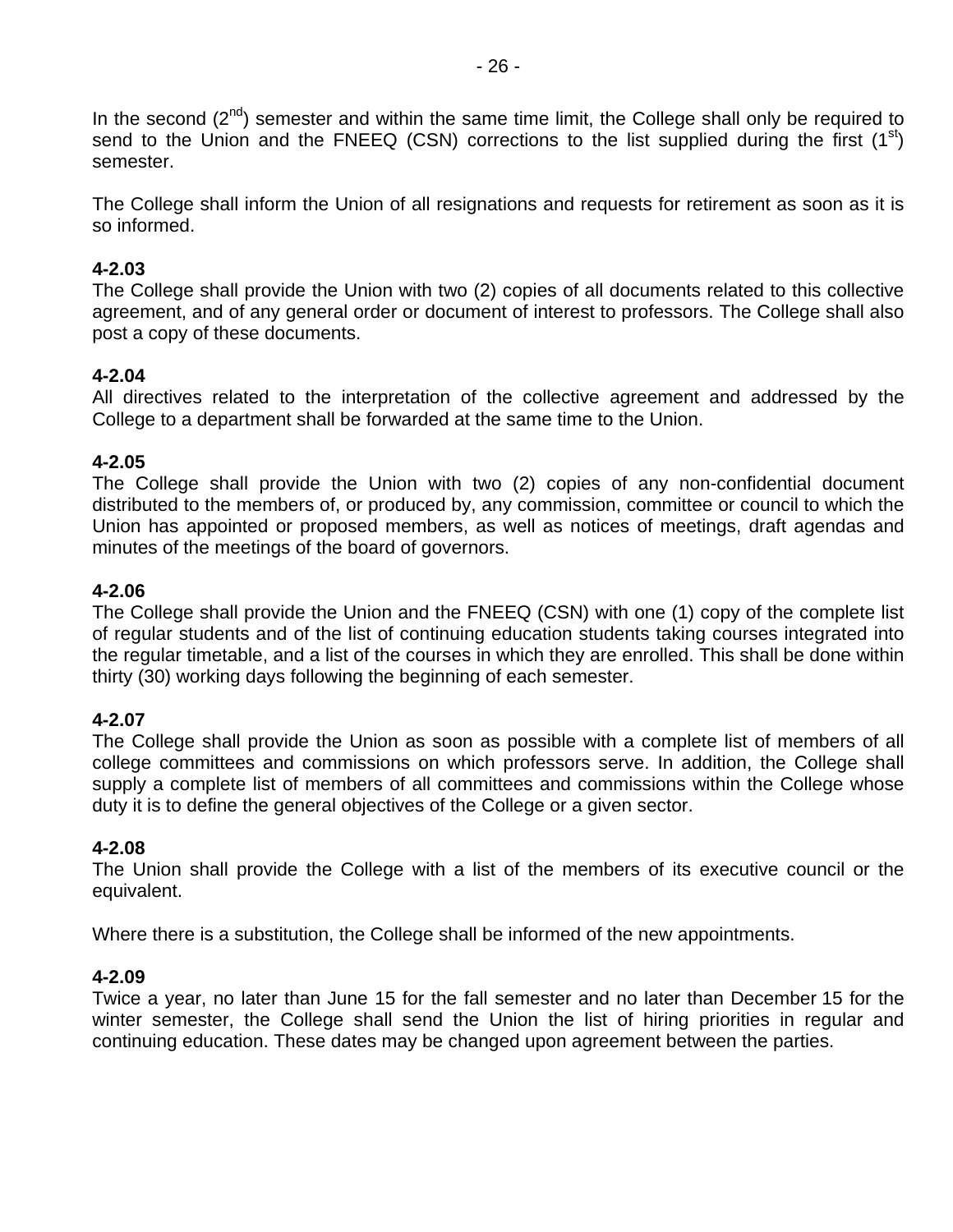### **4-2.10**

The information in this article that the College is to send the Union and the FNEEQ (CSN) shall be sent in electronic format, if they are available in such format. However, the parties may agree that the information also be sent on hard copy.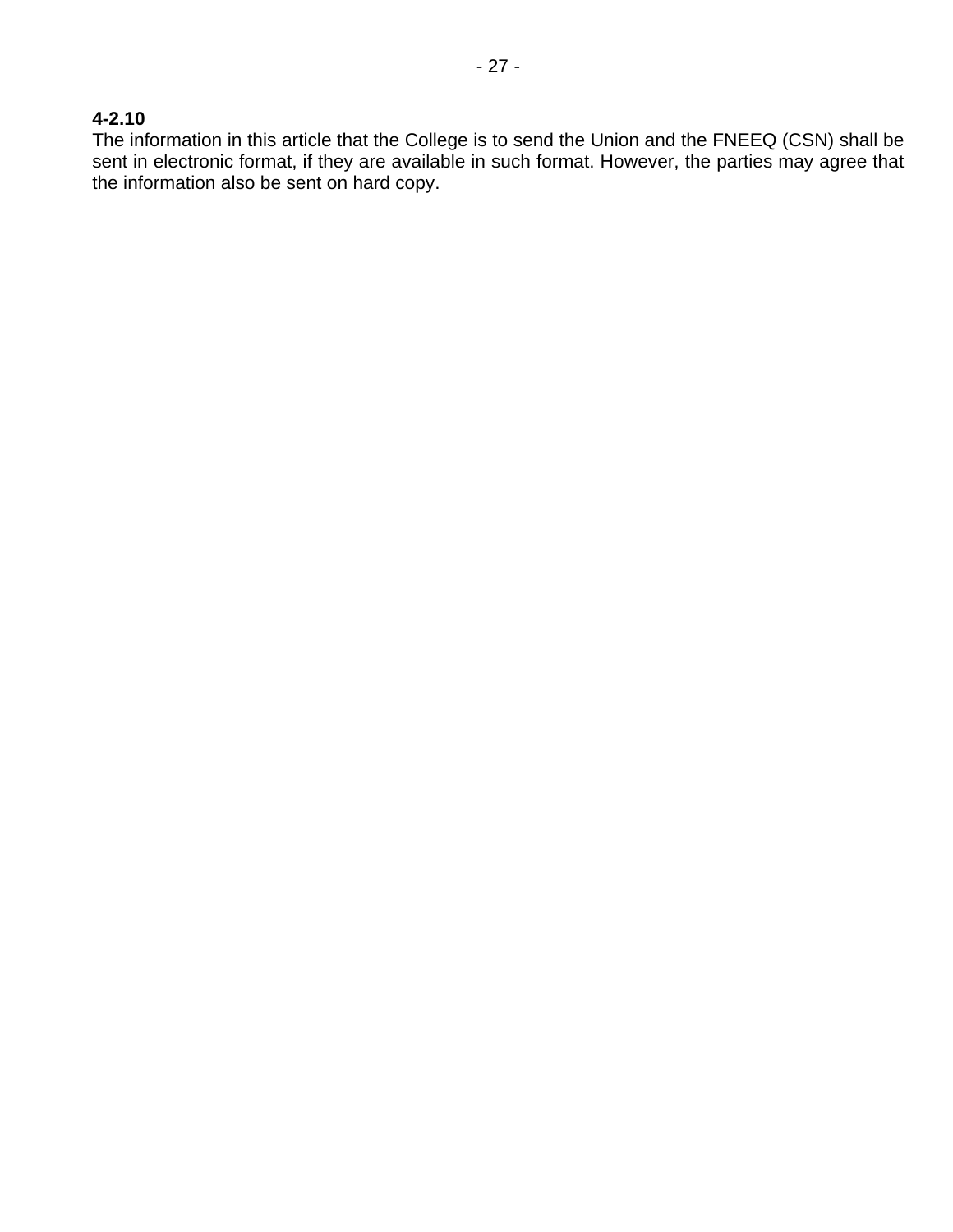### **Article 4-3.00 - Labour Relations Committee**

**The following provisions are part of a recommendation made jointly by the Fédération des cégeps and the FNEEQ (CSN) and shall be subject to the application of section 59 of Bill 37, if agreed upon and signed by the local parties.** 

### **4-3.01**

The Labour Relations Committee (LRC) shall be a standing committee comprising representatives of both parties. It shall discuss and make an effort to reach an agreement on all questions relating to the application and interpretation of the collective agreement and to working conditions.

### **4-3.02**

Within thirty (30) working days following the coming into effect of this collective agreement, each party shall appoint at least (3) but no more than seven (7) representatives and shall inform each other of the names of those persons.

In the event that one of the parties is obliged to replace one (1) or more of its representatives, it shall inform the other party of the names of these persons in writing.

### **4-3.03**

Subject to the provisions of this article, the LRC shall operate autonomously.

### **4-3.04**

The LRC shall meet at the request of either of the parties, and the meeting shall be called by the College. For the purposes of this agreement, any valid session of the LRC shall constitute a meeting.

### **4-3.05**

The LRC shall meet within five (5) working days of its convocation by the College. The party that requests a meeting of the LRC or that adds an item to the agenda shall provide the other party, if applicable, with the documentation it possesses and considers pertinent, at the time that it requests the meeting or adds the item to the agenda. A written notice of the convocation and the draft agenda, including any item that either the College or the Union wants to add, shall be forwarded to the Union at least forty-eight (48) hours before the meeting. The agenda shall also be posted and brought to the attention of all professors within the same time frame, at the same time that it is forwarded to the Union.

### **4-3.06**

Should the College fail to send at least two (2) representatives to a meeting that has been duly convened, it may not proceed with the items on the agenda.

Should the Union fail to send at least two (2) representatives to a meeting that has been duly convened, the meeting shall be automatically postponed to the third  $(3<sup>rd</sup>)$  working day from the date and time stipulated in the original notice of meeting. Should the Union fail to send at least two (2) representatives to the second ( $2^{nd}$ ) meeting, the College may proceed with any item on the agenda.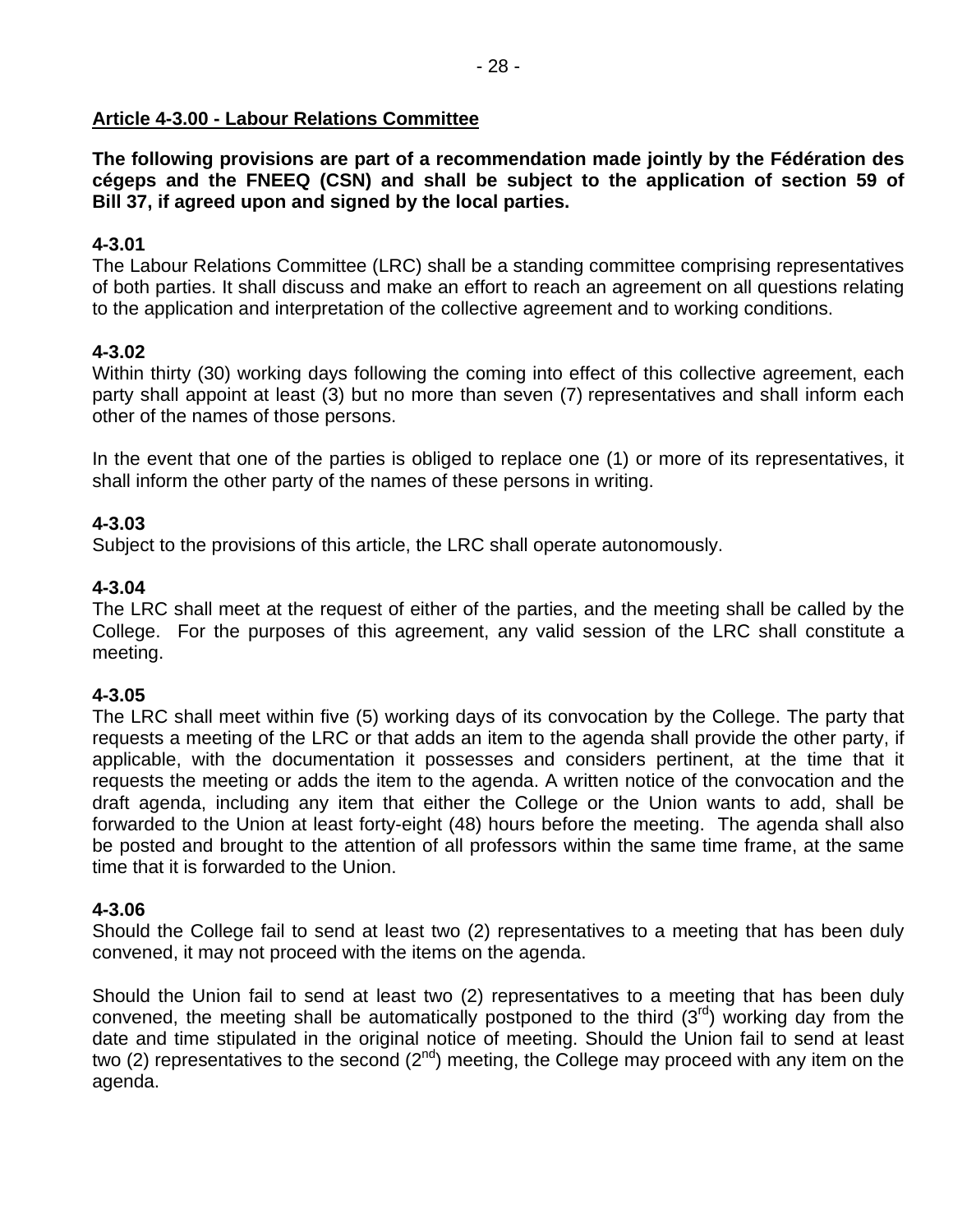Should the parties fail to reach an agreement on an item appearing on the agenda, the College shall proceed, unless the parties on the LRC agree on an adjournment to a mutually suitable date. The College shall then have ten (10) working days after the meeting to make its decision known to the Union and, if applicable, to the professor concerned. However, it may not do so before the fifth  $(5<sup>th</sup>)$  working day following the meeting, in order to allow suitable time for the College to re-evaluate its position and to allow the Union to make additional representations, without altering the time limits stipulated in this article.

# **4-3.08**

If an agreement cannot be reached following a LRC meeting, the College shall make its position known to the professor concerned at least two (2) working days before a final decision is made concerning him/her.

# **4-3.09**

Under exceptional circumstances, such as those involving decisions on general policy, the College shall benefit from a longer time limit than the one stipulated in clause 4-3.07.

# **4-3.10**

The College shall post any agreement or decision of collective interest and bring the matter to the attention of all professors within five (5) working days of the agreement or decision, except if the parties agree to notify each professor individually.

# **4-3.11**

A meeting of the LRC shall be valid if at least two (2) representatives of each of the parties are present.

# **4-3.12**

The minutes of a LRC meeting shall be adopted and signed by the parties no later than the following meeting. This may be done in whole or in part while the meeting is in session. The minutes shall only consist of the whereas, the resolutions, and, if applicable, the agreements.

# **4-3.13**

A professor whose case is to be discussed at a meeting of the LRC shall receive prior written notice to this effect from the College. Should he/she so request, the professor shall be heard at said meeting. However, when the LRC studies the possibility of reducing the number of professors under the terms of paragraph a) of clause 4-3.14, the College shall not be required to notify each professor individually.

# **4-3.14**

The College shall call a meeting of the LRC before reaching decisions on the following questions:

a) measures concerning teaching transfers, agreements with other educational institutions and modification of educational structures, staff reductions, the total or partial closing of an option, the total or partial opening of an option, the total or partial transfer of an option, regionalization, the introduction of institutional courses;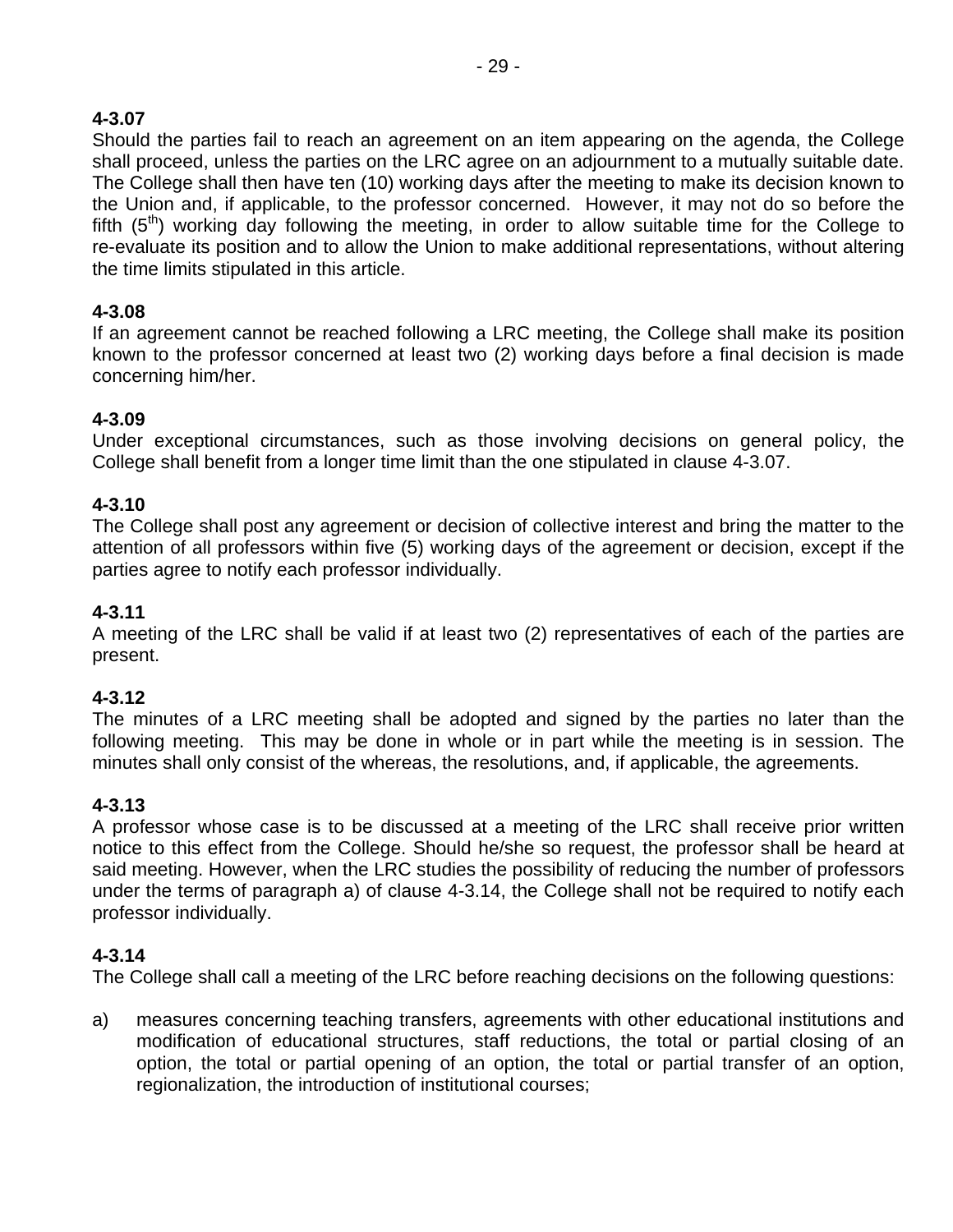- b) contractual implications resulting from the measures provided for in paragraph a) of this clause;
- c) modifications to working conditions caused by changes in the basic regulation or the use of new teaching methods or techniques;
- d) any exception to the exclusivity clause as defined in clause 5-1.15;
- e) any request for leave without pay not covered by this collective agreement;
- f) the dismissal of a professor;
- g) the hiring of a regular professor, except in the cases covered by subparagraphs 1, 2 (subparagraph 1), 4, 5, 6 and 7 of paragraph a) of clause 5-4.17. However, in the case of subparagraph 7, the College shall call a meeting of the LRC before making a decision concerning the hiring of a part-time non-tenured professor or hourly paid professor at the College who has less than three (3) years' seniority;
- h) any disciplinary measure taken in accordance with article 5-18.00;
- i) any proposed teaching load given to a professor on availability, in accordance with the first (1<sup>st</sup>) subparagraph of clause 5-4.07 J);
- j) the determination of a policy on substitute teaching;
- k) the fixing of vacation periods for professors;
- l) any exchange between colleges as provided for in article 5-10.00;
- m) any effect on working conditions resulting from a change in the number of departments;
- n) the contractual implications resulting from the granting of leave for purposes not covered by the collective agreement;
- o) the shifting of the vacation period of a professor under the provisions of clause 8-2.05;
- p) any exception to the principle of non-hiring of persons having dual employment as defined in clause 5-1.12.

The College shall call a meeting of the LRC to discuss any dispute submitted by the Union relating to:

- a) a professor's teaching load and duties;
- b) transfers;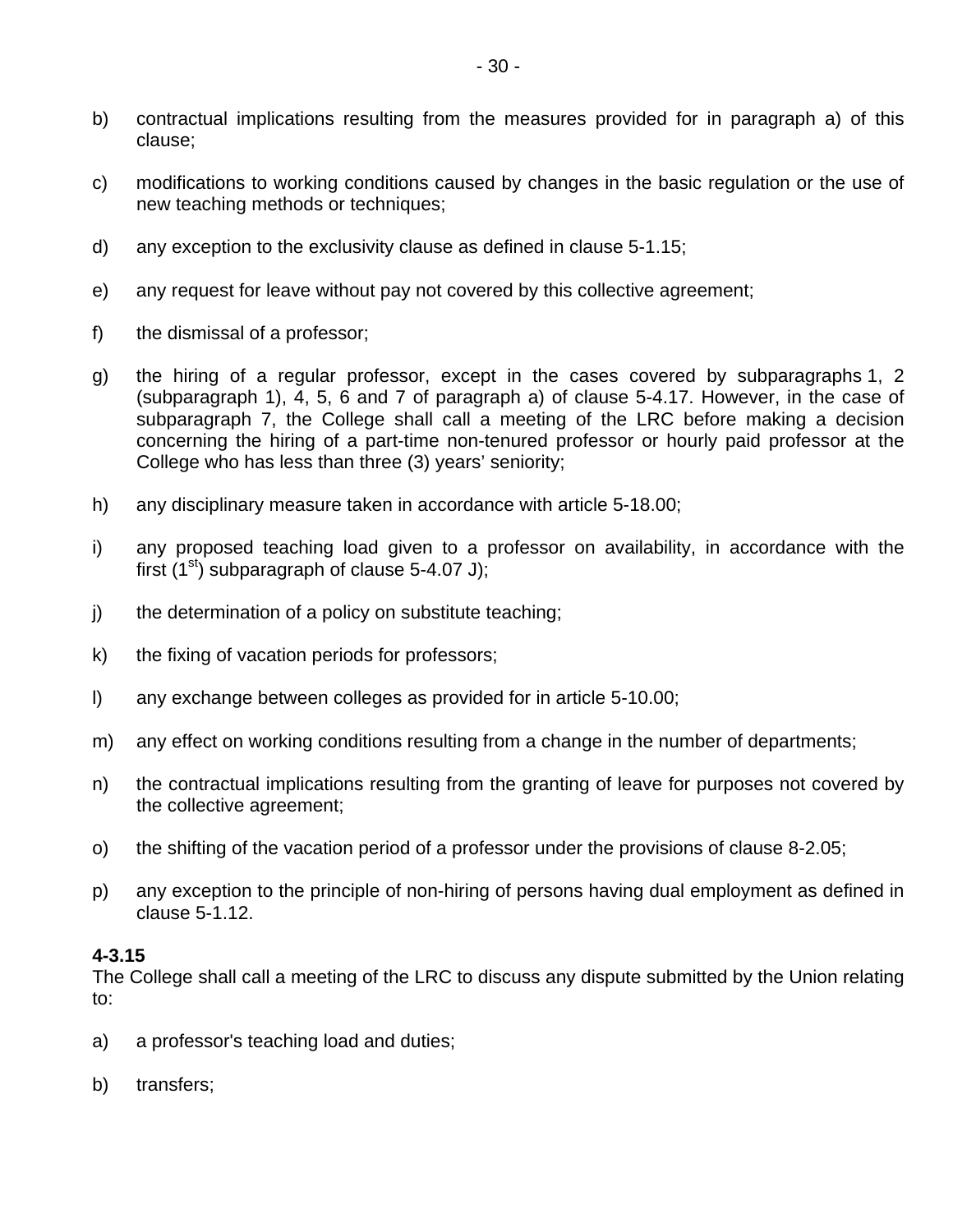- c) the assignment of professors from the College to continuing education courses, summer courses or long-term substitution;
- d) the evaluation of experience;
- e) a professor's reintegration;
- f) the application of the travel and accommodation expense schedule provided for in article 6-7.00;
- g) the contractual implications resulting from a disruption or interruption of normal college operations;
- h) an unfavourable remark or an incriminating entry in a professor's file;
- i) the methods of repayment by a professor, following an error on his/her pay;
- j) any effect on working conditions arising from matters discussed at the Commission pédagogique;
- k) the application of the moving expense schedule provided for in Appendix II-3;
- l) the refusal of job priority in accordance with clause 5-1.07;
- m) any question related to copyright as provided for in clause 8-1.03.

Any grievance filed in accordance with the provisions of clause 9-1.03 may be referred to the LRC by the College or the Union. In such a case, the LRC shall immediately take charge and make an effort to reach an agreement in accordance with the provisions of this article.

#### **4-3.17**

Any agreement reached under the terms of this article shall be binding on the College, the Union and the professor.

However, such an agreement cannot restrict the rights of the professor as provided for in this collective agreement unless the professor is himself/herself a party to such agreement.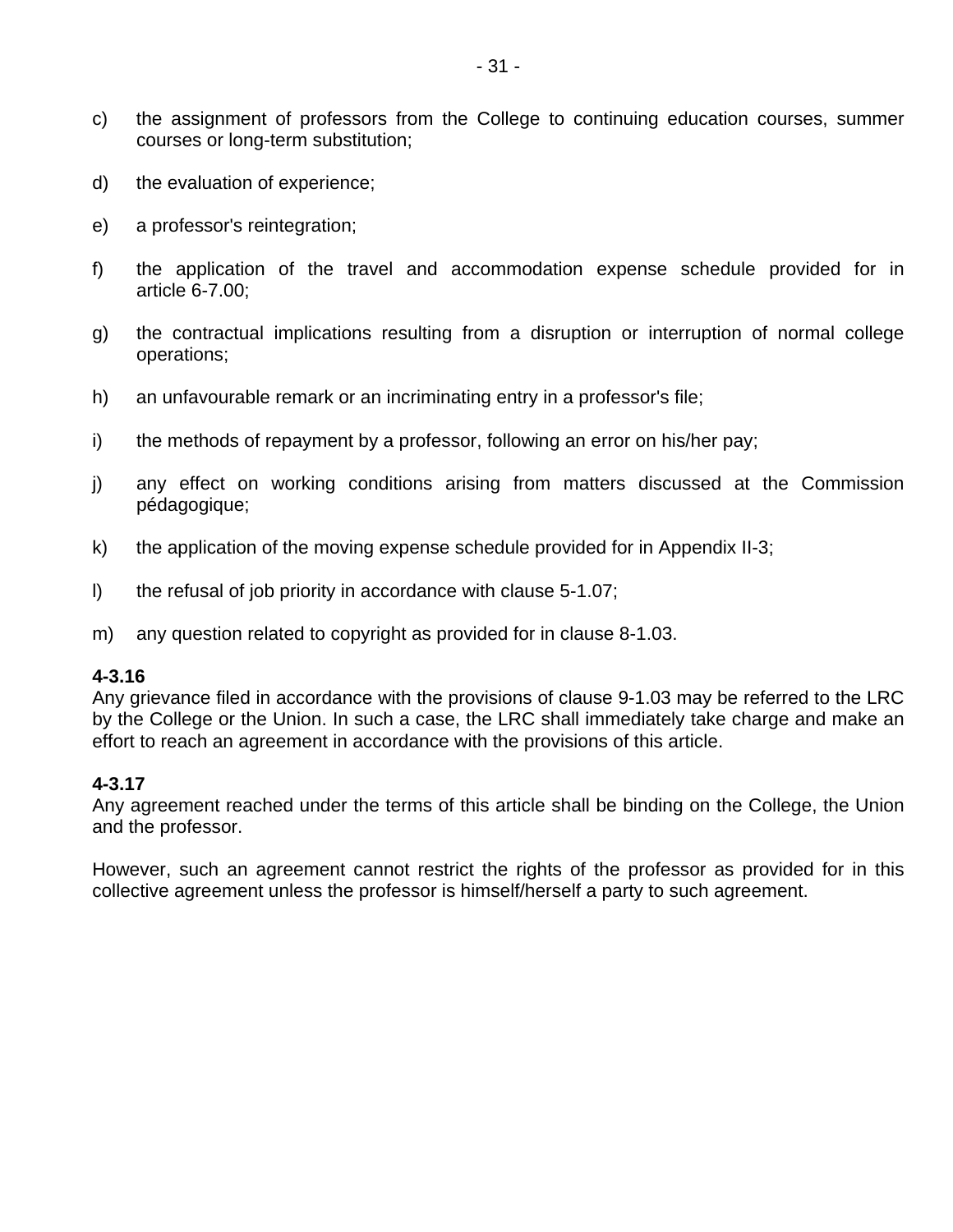### **Article 4-4.00 - Selection of Regular Professors**

**The following provisions are part of a recommendation made jointly by the Fédération des cégeps and the FNEEQ (CSN) and shall be subject to the application of section 59 of Bill 37, if agreed upon and signed by the local parties.** 

### **4-4.01**

Subject to the provisions of article 5-4.00, the College shall set up selection committees to recommend the hiring of applicants.

### **4-4.02**

The selection committee shall be composed of:

- a) three (3) professors chosen by the professors of a department, who may also designate substitutes;
- b) two (2) persons chosen by the College.

### **4-4.03**

All applications, as well as proof of qualifications and relevant work experience, shall be submitted to the selection committee by the College.

#### **4-4.04**

The committee shall make its recommendations to the College and inform the department.

The committee shall base its recommendations mainly on professional competence and pedagogical aptitude, subject to the provisions of article 2-4.00.

### **4-4.05**

If the recommendation to hire a candidate is unanimous, the College shall hire the recommended candidate. If it is not unanimous, the committee shall inform the College of the reasons for its majority hiring recommendations.

The College shall not hire a professor unless his/her hiring has been recommended by a majority on the committee, subject to the provisions of this collective agreement concerning the order of hiring priorities as defined in article 5-4.00.

### **4-4.06**

Should the committee fail to recommend an applicant for an assignable workload, the College shall proceed.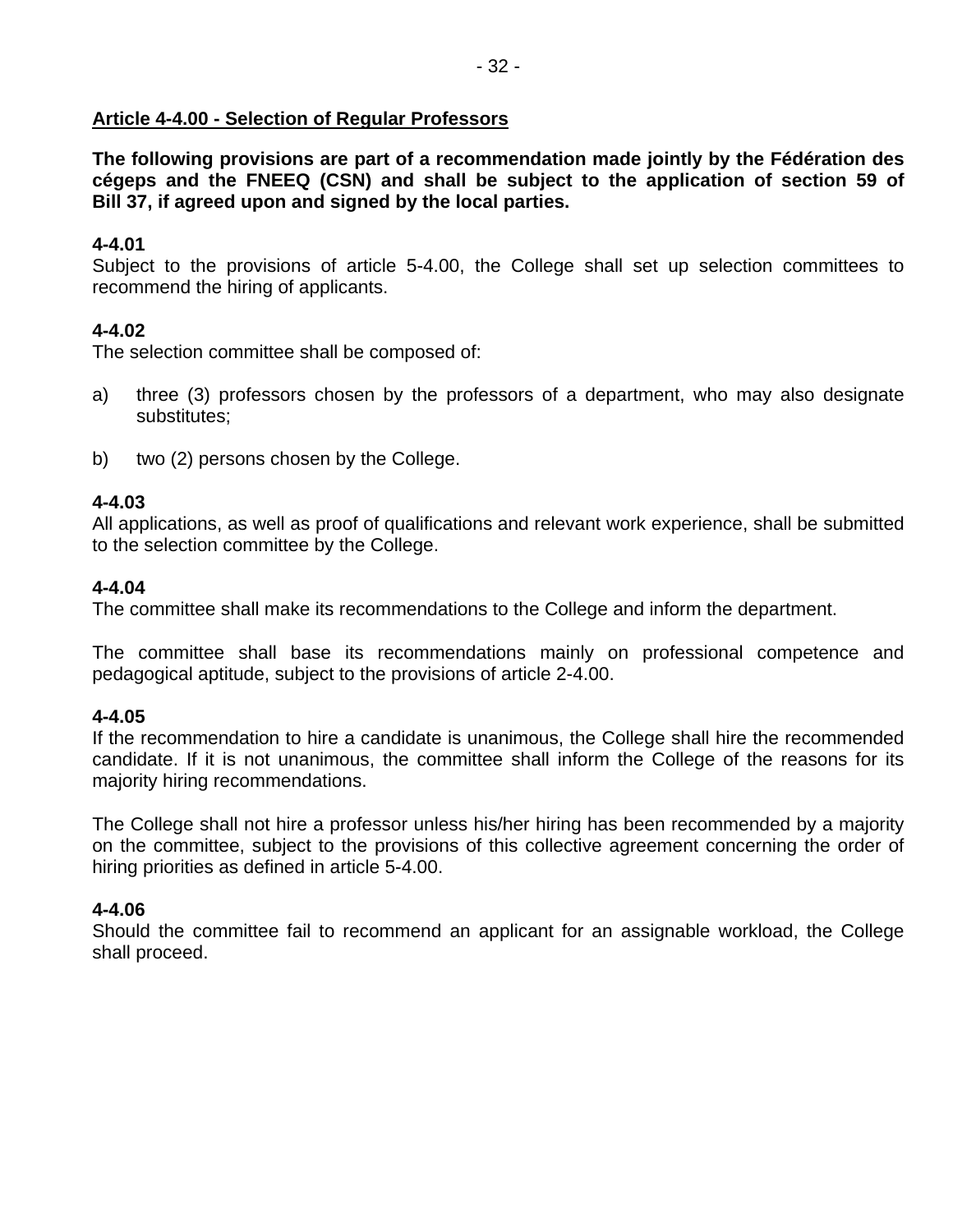### **Article 4-5.00 - Commission pédagogique**

**The following provisions are part of a recommendation made jointly by the Fédération des cégeps and the FNEEQ (CSN) and shall be subject to the application of section 59 of Bill 37, if agreed upon and signed by the local parties.** 

### **4-5.01**

The local arrangement, within the meaning of clause 4-5.17 of the collective agreement that expired on June 30, 2002, which constitutes an agreement on a local issue within the meaning of section 58 of the Act respecting the process of negotiation of the collective agreements in the public and parapublic sectors (R.S.Q., c. R-8.2) shall be extended and shall form an integral part of the collective agreement. This agreement may be modified in accordance with the provisions of section 59 ff. of the Act.

The same shall apply for any agreement concerning the Commission pédagogique.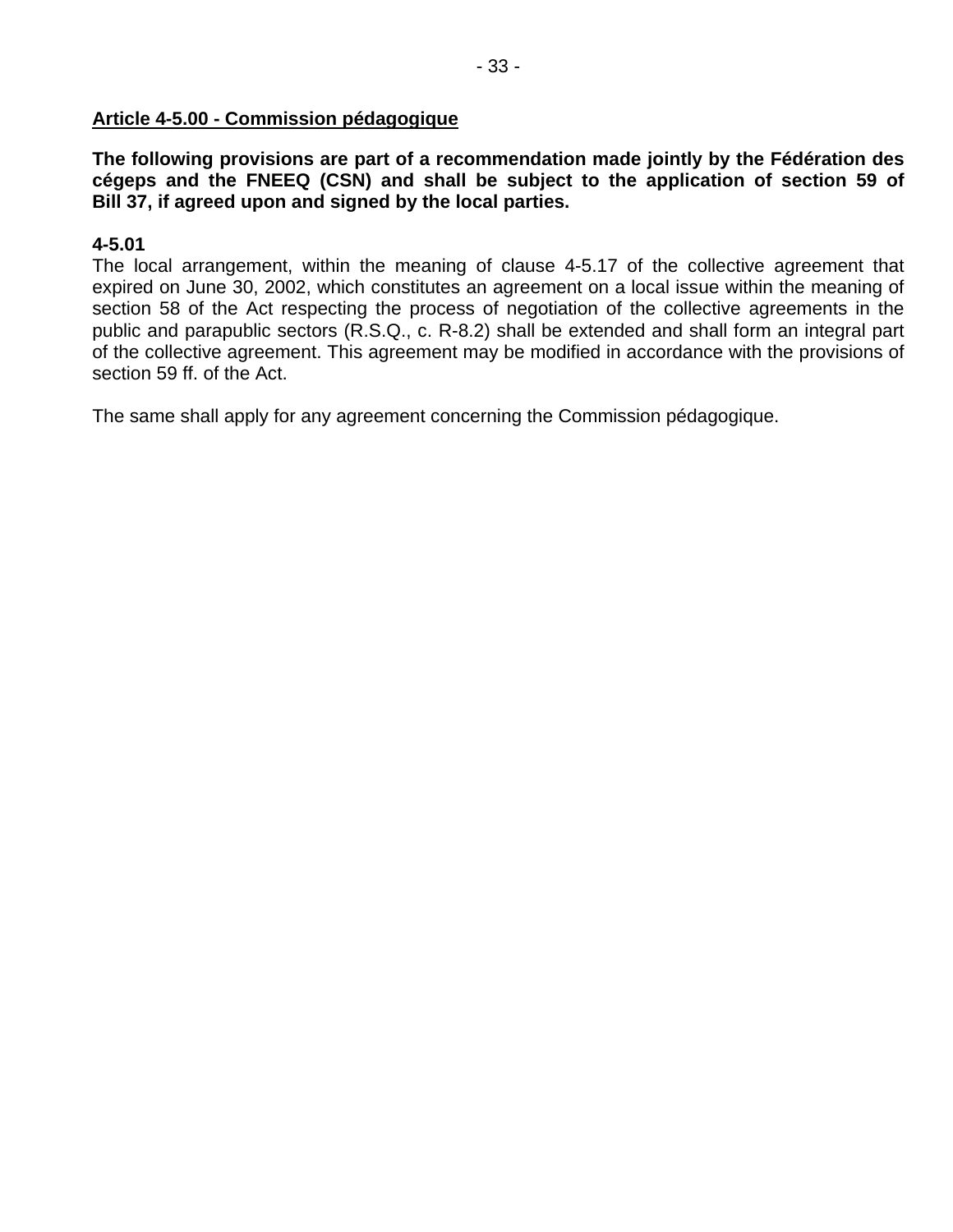### **CHAPTER 5 - EMPLOYMENT AND FRINGE BENEFITS**

### **Article 5-1.00 - Hiring**

### **5-1.01**

Subject to job security measures and provisions, a tenured professor's appointment shall be renewed automatically from year to year.

### **5-1.02**

The appointment of a non-tenured full-time professor, part-time professor or hourly paid professor shall end automatically, without any prior measures or warning, on the date his/her contract expires.

### **5-1.03**

a) In cases where a 0.5 annual teaching load is likely to be assumed by a single professor in a given semester, the College shall hire a professor for full-time duties for one (1) semester and pay him/her half (1/2) of an annual salary.

The teaching load of such professor shall be calculated using Appendix I-1. If such teaching load exceeds forty-four (44) credits, the excess shall be remunerated in accordance with clause 6-1.03 as follows:

| number of course periods  | $=$ | $(CI - 44) \times 15$ |
|---------------------------|-----|-----------------------|
| remunerated as additional |     |                       |
| teaching load             |     |                       |

 If a professor having received such additional remuneration becomes a full-time professor, he/she shall receive a full annual salary, subject to the provisions of paragraph d) of clause 8-6.01.

- b) A part-time professor hired by contract for a full-time workload during the fall semester who signs, during the same contract year, another contract with a full-time workload during the winter semester, shall become a full-time professor.
- c) A professor hired for part-time duties whose total individual workload as defined in clause 8-6.01 reaches eighty (80) credits during one (1) contract year, shall become a full-time professor.
- d) A part-time professor with a teaching load of fifty (50) credits or more in the regular program who also gives courses in continuing education, summer courses or acts as a substitute shall become a full-time professor if these courses, when calculated according to Appendix I-1, give him/her a workload of eighty (80) credits, which he/she would not otherwise attain.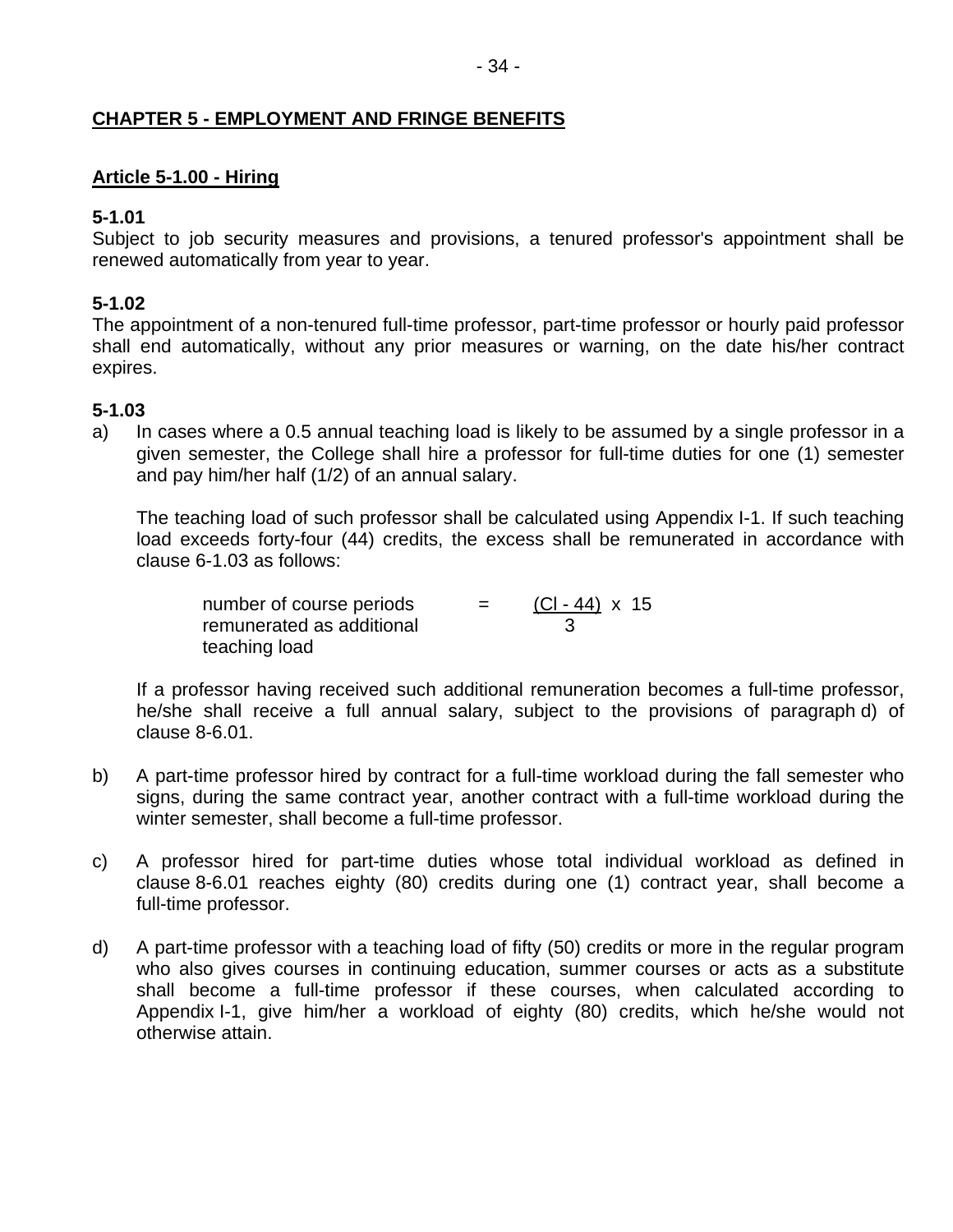For the exclusive purposes of this paragraph, the fraction in FTE obtained by means of the following equation:

| full-time salary | $\blacksquare$ | salary for part-time<br>workload | salary as an<br>hourly paid professor |  |
|------------------|----------------|----------------------------------|---------------------------------------|--|
|                  |                | full-time salary                 |                                       |  |

shall be deducted from the teaching resources provided for in article 8-5.00.

### **5-1.04**

Subject to the provisions of article 5-4.00 concerning the assignment of professors who have not been relocated, the College shall not require a professor to teach a subject other than the one stipulated in his/her contract.

### **5-1.05**

For the purposes of the local application of article 8-5.00 and clauses 5-1.04, 5-3.04, 5-4.05 and 5-4.06 of the collective agreement, the subjects listed in Appendix I-3 may be subdivided or grouped together to take existing local practices into account, in accordance with the provisions of Appendix I-4.

However, registration on the lists of the placement office shall be in accordance with the list in Appendix I-3 and the job security provisions shall apply accordingly.

### **5-1.06**

A tenured professor may resign effective the following teaching year by giving written notice to the College no later than April 1.

Such professor may not resign after this date without the consent of the College. The College shall not withhold its consent without a valid reason. In the event of arbitration, the board shall have the power to rule on the merits of the grievance and the respective motives of the parties, taking the circumstances into consideration; it may also award an indemnity to the wronged party. A professor who gives such notice shall remain employed by the College and draw his/her salary until the effective date of his/her departure.

# **5-1.07**

The College shall inform a non-tenured professor before June 1 of the specific reasons related to his/her professorial duties for not granting job priority in accordance with clause 5-4.17.

A copy of the notice shall be forwarded at the same time to the Union.

### **5-1.08**

The refusal to grant job priority to a non-tenured professor under the provisions of clause 5-4.17 to whom the first of the following situations applies:

a) held a full-time teaching load;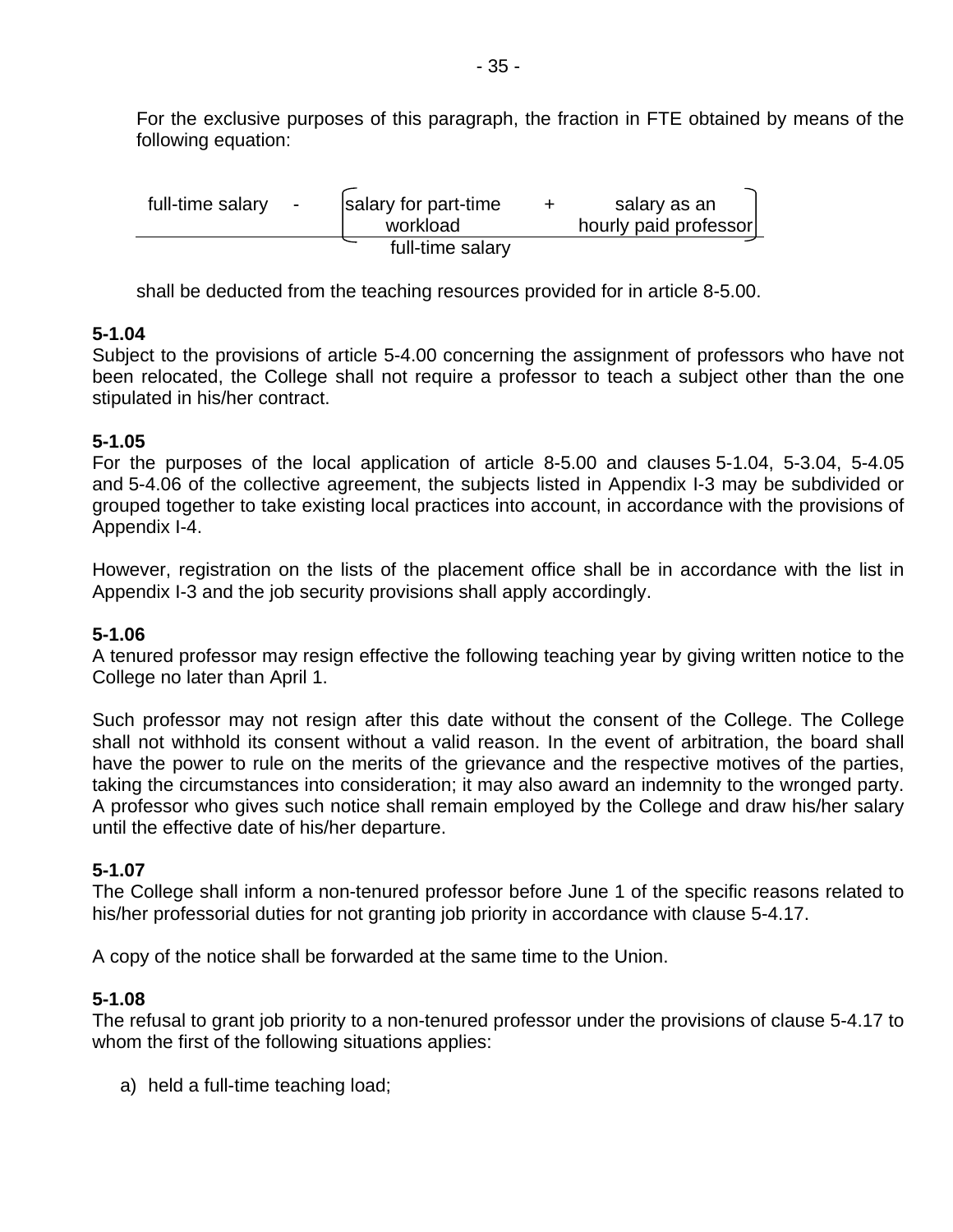- b) held a teaching load equivalent to at least 0.5 FTE per year for two (2) consecutive contract years;
- c) accumulated one and a half (1.5) years of seniority;

shall be subject to grievance.

In the event of a grievance filed under the terms of this clause, it shall be up to the College to establish that the refusal to grant job priority in well-founded.

The refusal to grant job priority to a non-tenured professor under the provisions of clause 5-4.17 who is not subject to the aforementioned situations shall not be subject to grievance.

### **5-1.09**

A professor covered by clause 1-2.14 shall be notified in writing of his/her status as a substitute at the time his/her application is accepted.

### **5-1.10**

When an assignable teaching load exists at the College, the faculty shall be notified by postings in the various buildings of the College, at the locations provided for. The notice shall indicate at least the nature of the teaching load, the subject in question and the normal requirements. One (1) copy of this notice shall be sent to the Union and any professor on maternity leave at the time of posting.

Within ten (10) days after the notice is posted, any professor may apply for the job in writing.

### **5-1.11**

If a teaching load is created or becomes vacant during the vacation period, non-tenured professors in the same subject and non-tenured professors in another subject who have submitted a prior request to that effect shall be so informed in a notice mailed to their home address.

They may then apply for the job within ten (10) days following the postmarked date.

### **5-1.12**

Unless there is a shortage of available teaching personnel, a person who holds a full-time position shall not be entitled to an assignable teaching load.

A part-time professor hired for full-time teaching duties in a given semester shall not be deemed to have a full-time teaching load.

Unless the parties agree otherwise, dual employment at the College or elsewhere shall be verified by means of a personal declaration made on the form provided for in Appendix II-6. The College shall forward to the Union a copy of the declaration of the applicant selected.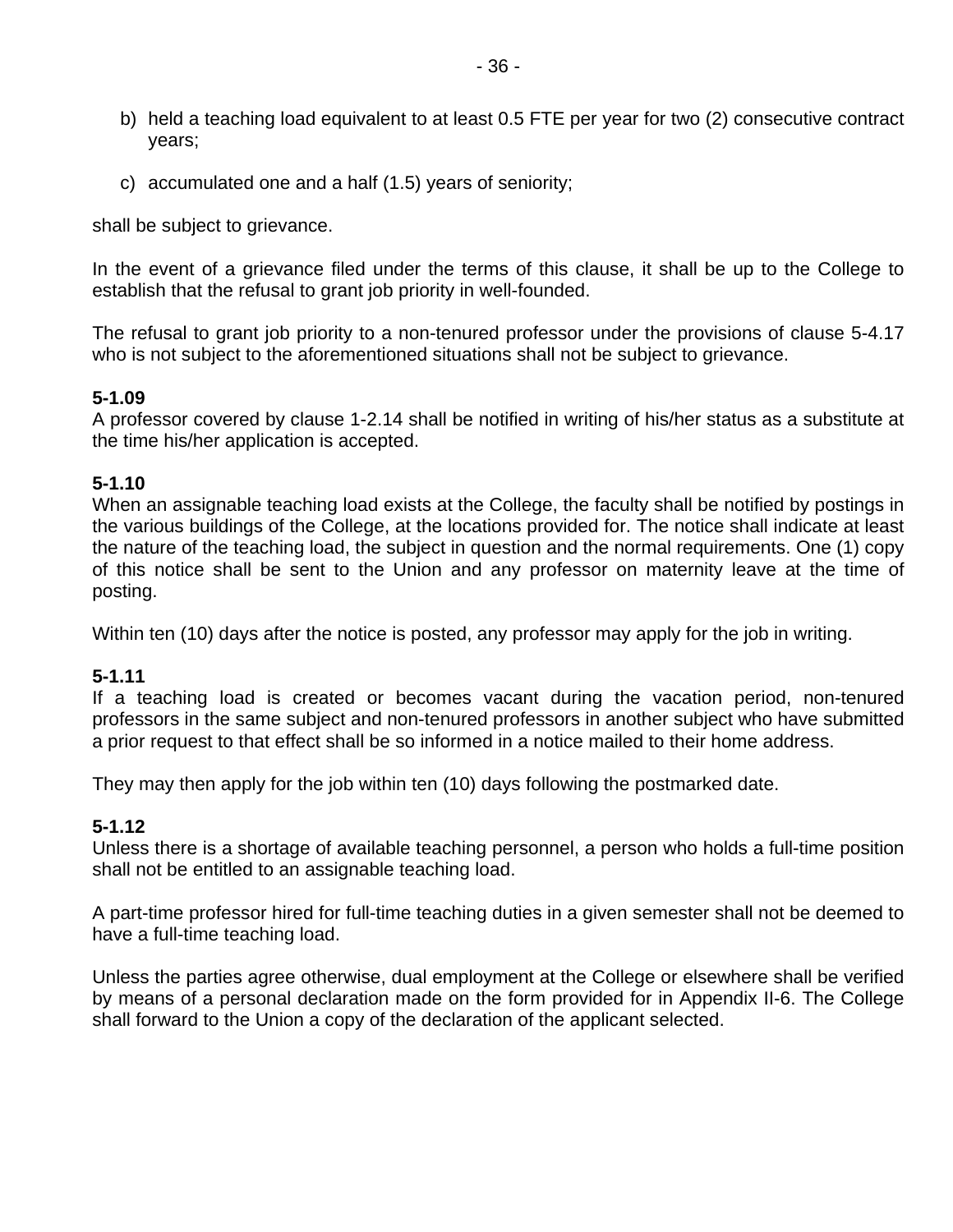# **5-1.13**

Unless there is a mutual agreement between the professors, subject to the provisions of clause 5-4.07, paragraph I) and clause 5-1.03, paragraph d), a substitute professor shall be remunerated:

- a) at the hourly rate determined in accordance with article 6-5.00 and Appendix VI-1;
- b) on a part-time basis, in accordance with the terms and conditions of clause 6-1.02, as of the eleventh (11<sup>th</sup>) working day of substitute duties or before then, in accordance with the terms and conditions agreed upon by the parties, for the same teaching load, if he/she is available in accordance with clause 8-3.01, paragraph b).

**The following provisions are part of a recommendation made jointly by the Fédération des cégeps and the FNEEQ (CSN) and shall be subject to the application of section 59 of Bill 37, if agreed upon and signed by the local parties.** 

### **5-1.14**

A professor shall be hired by means of a written contract on a form such as the one shown in Appendix VIII-1. An integral copy of the signed contract shall be send immediately to the Union.

When a part-time professor becomes a full-time professor under the terms of clause 5-1.03, the College shall have him/her sign a full-time contract that shall cancel and replace previous signed contracts. The new contract shall specifically indicate that this professor has become a full-time professor under the terms of clause 5-1.03.

### **5-1.15**

The professor undertakes to work exclusively for the College during his/her hours of availability. After submitting the question to the Labour Relations Committee, the College may allow a professor to accept paid work other than his/her teaching at the College during his/her hours of availability. Such authorization shall be given in writing.

### **5-1.16**

Subject to the provisions of article 5-4.00, the College shall hire a full-time professor to hold regular teaching duties. To meet a need for less than a full-time workload, the College shall hire a part-time professor. However, when filling a position with less than a full-time workload, subject to difficulties concerning recruitment and difficulties of a pedagogical nature, confirmed by former practices, the College shall not hire an hourly paid professor unless an agreement is reached between the parties.

# **5-1.17**

The College shall give a copy of this collective agreement to each new professor before his/her hiring contract is signed, failing which said contract may be declared null and void by the professor concerned. Similarly, each professor shall supply the documents attesting to his or her qualifications and experience before signing his/her contract, failing which said contract shall be conditional and shall only become valid when said documents are presented.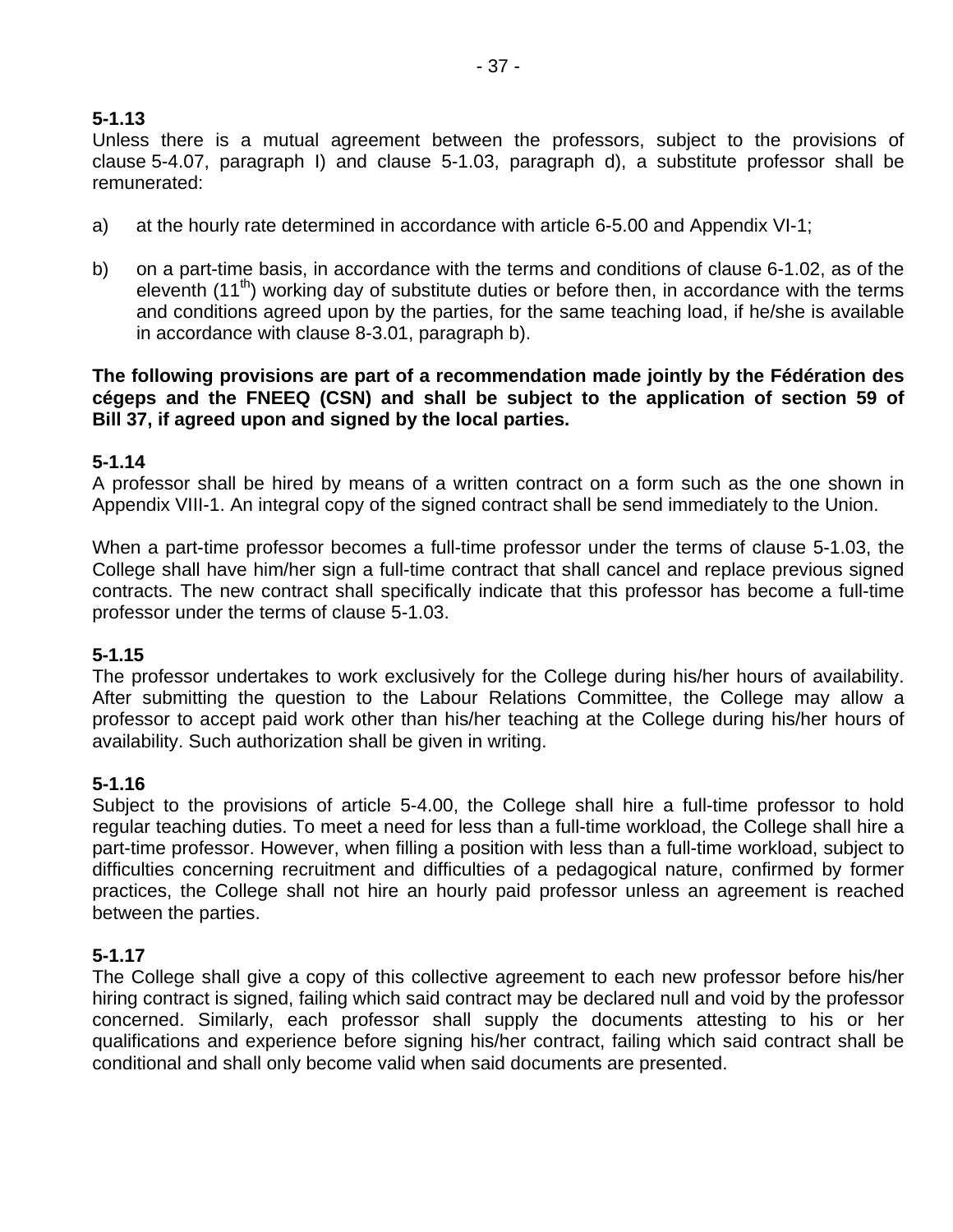In the latter case, the professor and the College may agree in writing on a deadline for the submission of these documents, after which time the conditional contract shall become null and void unless the delay is attributable to the institution issuing said documents.

Upon signing the contract, the College shall give a copy of the preceding paragraph to the professor, under separate cover.

#### **5-1.18**

For the purposes of hiring professors and for the purposes of the local application of clauses 4-1.04 and 5-3.04 of the collective agreement, the subjects listed in Appendix I-3 may be subdivided or grouped together to take into account the particular specialties of a college, in accordance with the provisions of Appendix I-4.

However, registration on the lists of the placement office may only be done in accordance with the list in Appendix I-3 and the job security provisions shall then apply accordingly.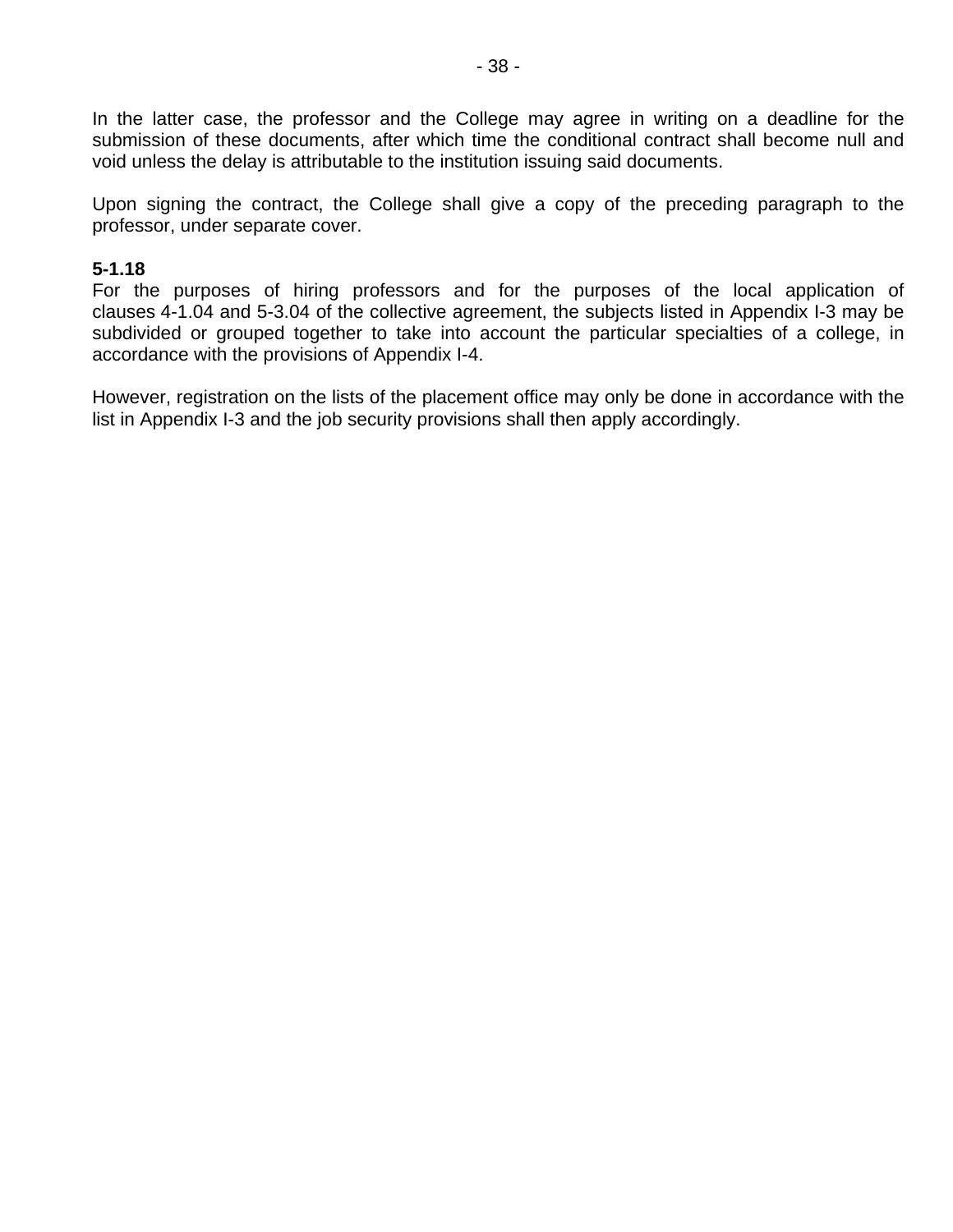# **Article 5-2.00 - Tenure**

# **5-2.01**

To acquire tenure, a professor must be on full-time duty and satisfy all provisions of this article, subject to clause 5-4.16, paragraph c).

# **5-2.02**

- a) A full-time professor shall acquire tenure at the beginning of a teaching contract as a full-time professor in an available position to which he/she has been assigned in the course of either one of the two (2) contract years following his/her assignment by the College to an available position during two (2) consecutive years.
- b) A contract during which a professor has been on full-time leave for one (1) full semester or more shall be considered a consecutive contract for the purposes of the preceding paragraph, but it shall not count toward obtaining tenure. However, a contract during which a professor who, at the outset, had three (3) years' seniority for purposes of applying and interpreting article 5-4.00, and benefited from one (1) or more full-time leaves for one (1) semester or more in accordance with the provisions pertaining to parental rights, shall be credited towards obtaining tenure. The above credit shall not exceed one (1) year.
- c) Notwithstanding the preceding paragraph, the maternity leave and extension thereof provided for in clause 5-6.10 shall not delay the granting of tenure.

# **5-2.03**

The College shall maintain the status of a tenured professor whose work is not entirely devoted to teaching or to whom the College has granted leave in accordance with the provisions of this collective agreement.

# **5-2.04**

A professor who had tenure in an institution replaced by the College shall acquire tenure at the College once his/her transfer is obtained.

# **5-2.05**

A tenured professor from another college or a government educational institution who has not been dismissed by said college or the Government and who is hired in the teaching year following his/her departure as a full-time professor shall obtain tenure when he/she is assigned to an available position.

# **5-2.06**

A professor shall acquire tenure at the beginning of a teaching contract as a full-time professor in the employ of the College in an available position to which he/she has been assigned in the course of either one of the two (2) contract years following his/her assuming a full-time teaching load during three (3) consecutive years. Two (2) of these consecutive years shall have been spent in teaching in the regular program.

# **5-2.07**

A professor shall acquire tenure at the beginning of his/her second  $(2^{nd})$  consecutive teaching contract as a full-time professor in the employ of the same college in an available position if, prior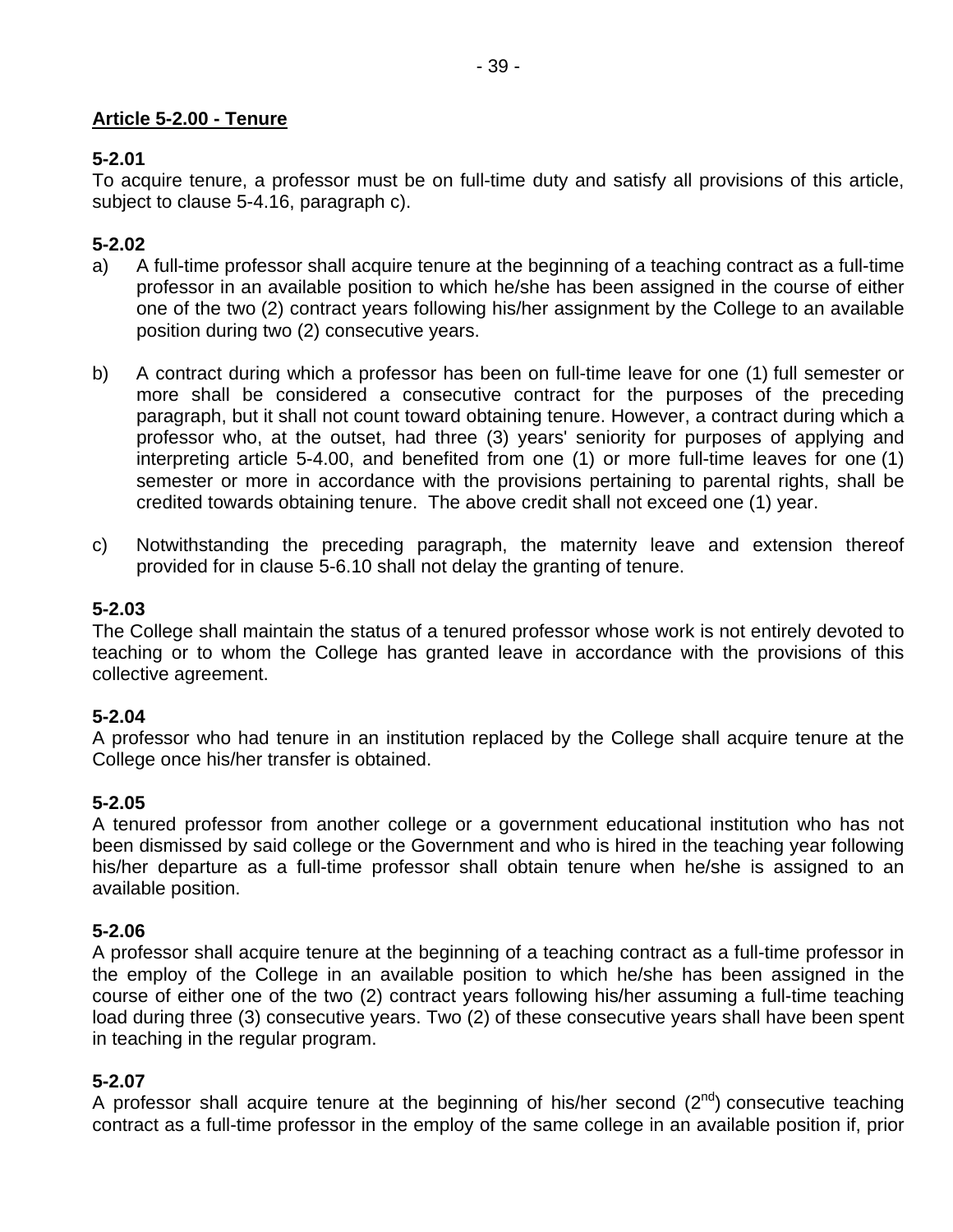to his/her first  $(1<sup>st</sup>)$  teaching contract as a full-time professor in the employ of the College in an available position he/she accumulated three (3) years' seniority for purposes of applying and interpreting article 5-4.00.

### **5-2.08**

A professor shall acquire tenure at the beginning of a teaching contract as a full-time professor in the employ of the College in an available position, if he/she previously accumulated five (5) years' seniority for purposes of applying and interpreting article 5-4.00.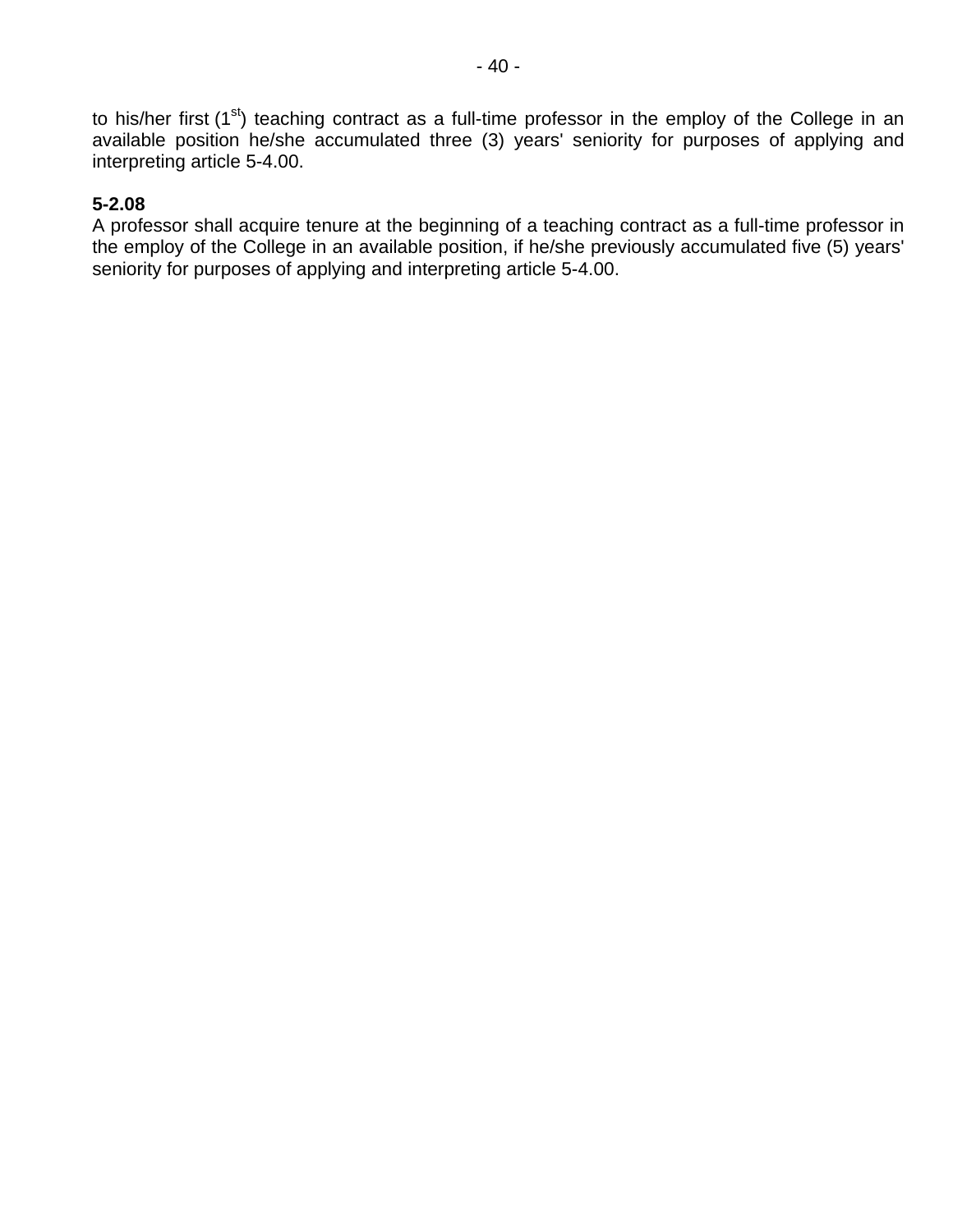### **Article 5-3.00 - Seniority**

### **5-3.01**

For the purposes of applying and interpreting article 5-4.00, seniority shall only be calculated in accordance with the provisions of clauses 5-3.03, 5-3.06, 5-3.07, and 5-3.08.

### **5-3.02**

On the date the collective agreement comes into effect, the seniority list, for the purposes of applying and interpreting article 5-4.00, shall be the official seniority list in effect for the fall semester of 2005, under the terms of the 2000-2002 collective agreement.

As for the preparation of the seniority list for the purposes of applying and interpreting article 5-4.00 for the fall semester of 2006 and subsequently for the duration of the collective agreement, the College shall calculate seniority as specified in clauses 5-3.03, 5-3.06, 5-3.07, and 5-3.08. This seniority shall be added to that specified in the official seniority list as defined in the preceding paragraph.

### **5-3.03**

For the purposes of applying and interpreting article 5-4.00, seniority shall be calculated in the following manner:

- a) for full-time professors: one (1) contract year shall be worth one (1) year of seniority;
- b) for part-time professors: in proportion to their teaching load expressed as full-time equivalents in accordance with clause 8-5.12;
- c) for hourly paid professors: four hundred fifty (450) teaching periods shall be worth one (1) year of seniority;

In no case shall a professor accumulate more than one (1) year of seniority in any contract year.

### **5-3.04**

The seniority list for the purposes of applying and interpreting article 5-4.00 shall be drawn up by subject and by seniority and, in the case of equal seniority, by years of experience and, in the case of equal experience, by years of schooling.

This list shall be sent to each professor, the Union and the FNEEQ (CSN) and shall be posted within thirty (30) working days after the start of each fall semester.

The list shall be posted for twenty (20) working days.

At the expiry of the twenty (20)-day posting period, the list shall become official, subject to objections made during the posting period.

If, as a result of an objection, a professor's seniority is corrected, the list shall be corrected immediately. These corrections cannot be retroactive beyond the date this collective agreement takes effect.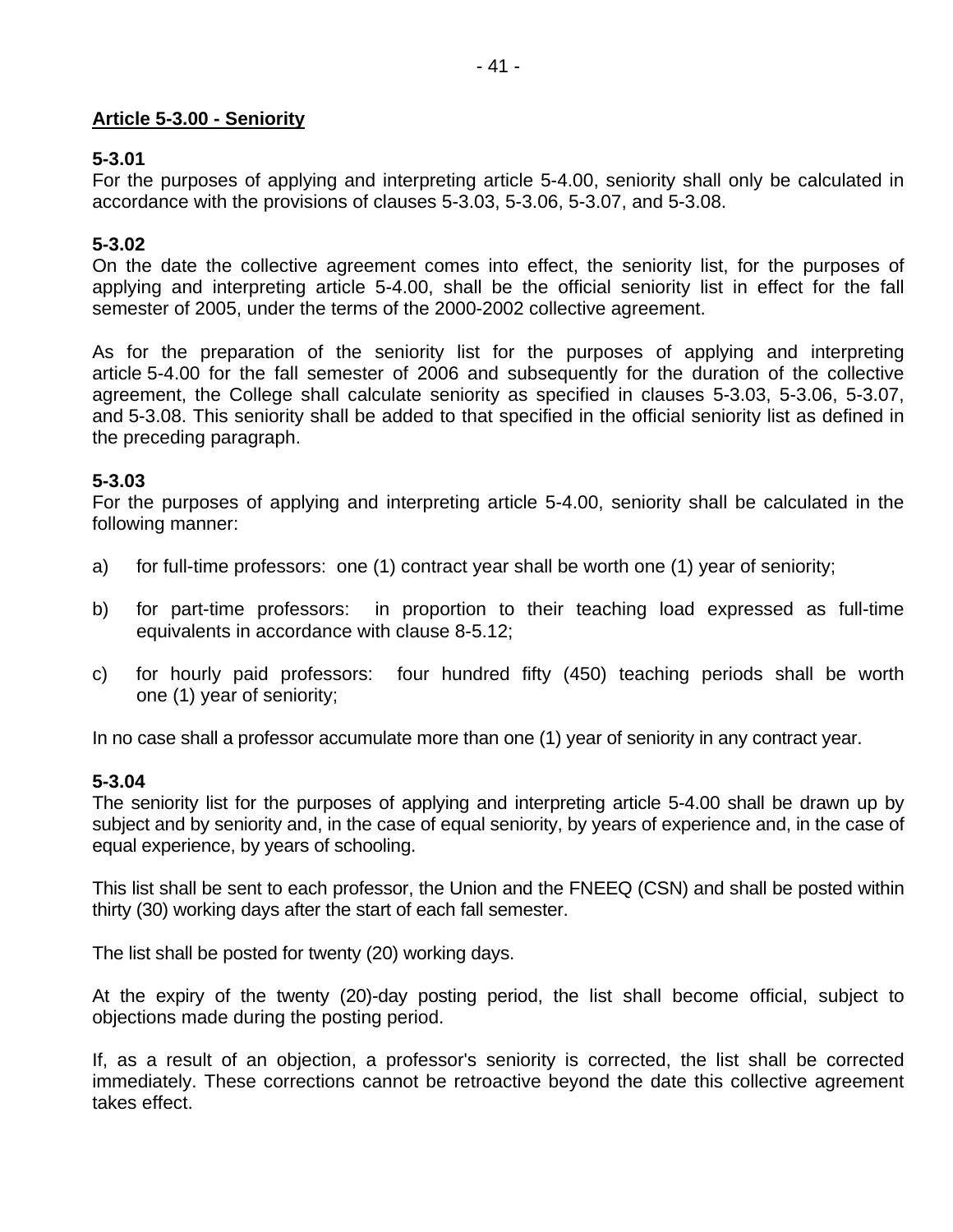Corrections made to the seniority list for the purposes of applying and interpreting article 5-4.00 shall be posted and sent to the Union and the FNEEQ (CSN).

### **5-3.06**

For the purposes of applying and interpreting article 5-4.00, seniority shall continue to be accumulated:

- a) during an absence due to an industrial accident or an occupational disease recognized as such by the Commission de la santé et de la sécurité du travail;
- b) during leave with or without pay for professional development;
- c) during leave for professional activities as provided for in the collective agreement;
- d) during leave for union activities as provided for in the collective agreement;
- e) during leave provided for in article 5-6.00 and in accordance with the terms and conditions stipulated therein;
- f) during periods of disability covered by clause 5-5.17 and clause 5-4.16, paragraph c);
- g) during a professor's suspension;
- h) during a period in which a professor is placed on availability and as long as the professor's name remains on the placement office's lists;
- i) during leave for public office of one (1) semester or less;
- j) during the first  $(1<sup>st</sup>)$  year of full-time leave without pay as provided for in the collective agreement;
- k) during the first two (2) years of half-time leave under the terms of the collective agreement. Afterwards, seniority shall be accumulated at the rate of half (1/2) a year per year on half-time leave;
- l) during special leave or on a paid statutory holiday;
- m) during a professor's participation in the deferred or anticipated salary plan as provided for in article 5-12.00;
- n) during a provisional assignment as provided for in article 5-11.00;
- o) during exchanges with educational institutions outside Québec, under the terms of article 5-13.00.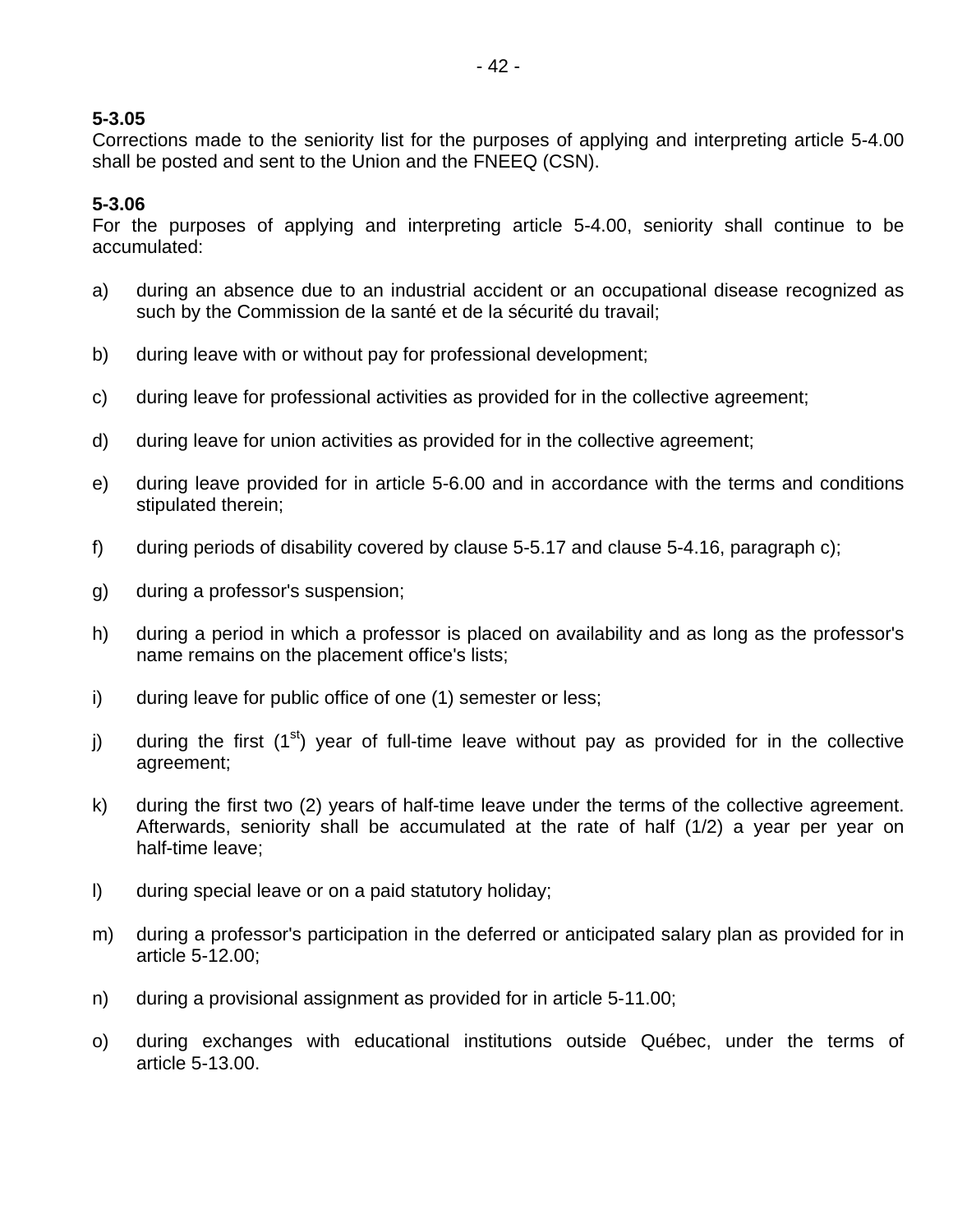For the purposes of applying and interpreting article 5-4.00, seniority shall cease to be accumulated but shall remain credited to the professor:

- a) during leave for public office for more than one (1) semester;
- b) during any leave without pay not covered by clause 5-3.06;
- c) after the application of the provisions of clause 5-3.06, paragraph f);
- d) when the professor occupies a pedagogical position not covered by accreditation, except in the case covered by clause 5-3.06, paragraph n);
- e) during the three (3) years immediately following the year during which a non-tenured professor was assigned teaching duties, except in the cases covered by clause 5-4.18, in which the deadline shall be five (5) years.

#### **5-3.08**

For the purposes of applying and interpreting article 5-4.00, accumulated seniority shall be lost:

- a) through resignation, except in the case of the voluntary transfer of a professor to another college;
- b) through dismissal;
- c) if a professor is not hired by the College during the period referred to in paragraph e) of clause 5-3.07.

#### **5-3.09**

The deadlines provided for in clause 5-3.04 shall not deprive a professor of the rights gained through his/her seniority for the purposes of applying and interpreting article 5-4.00.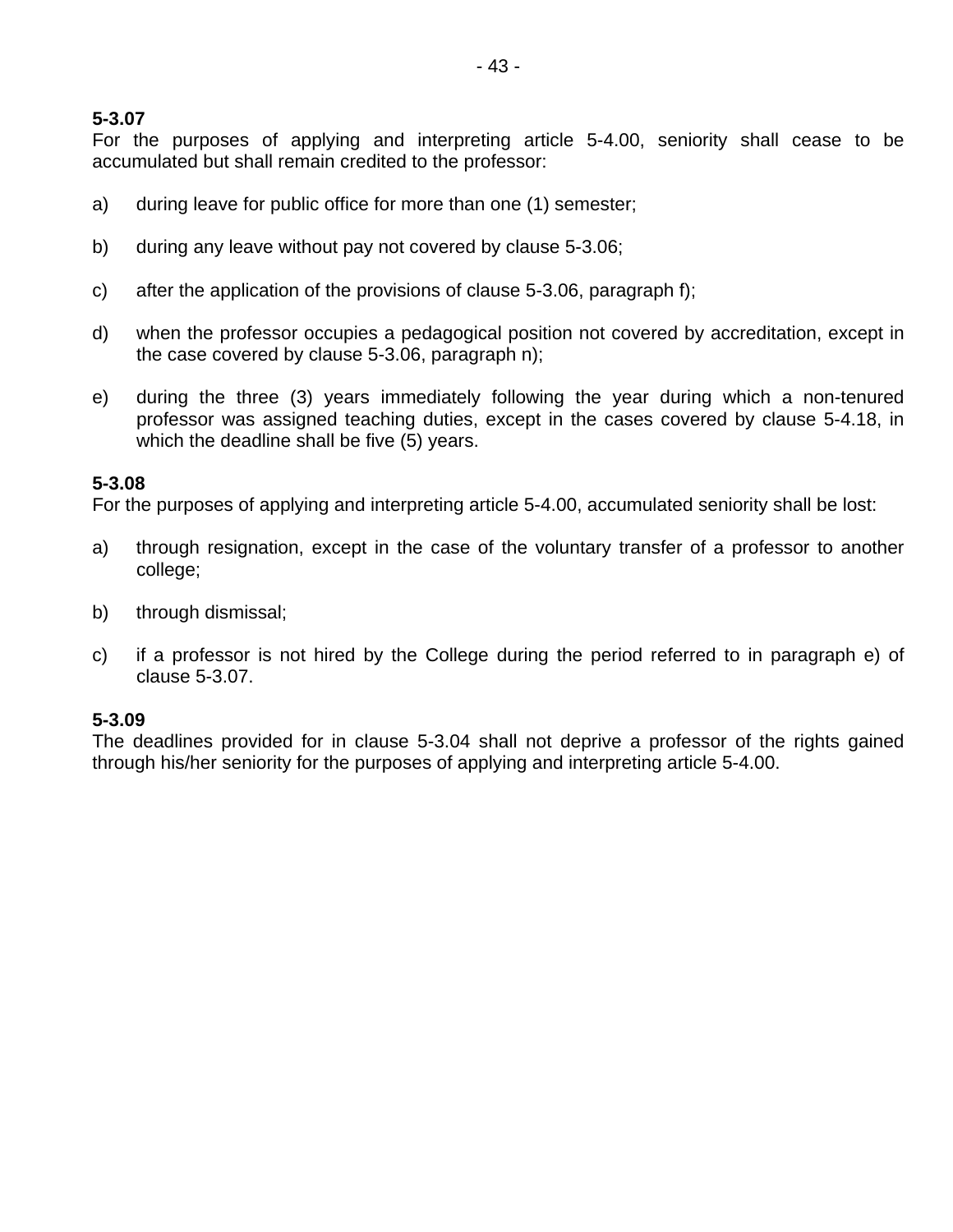### **Article 5-4.00 - Job Security**

### **5-4.01**

The purpose of this article is to define a job security plan for full-time tenured professors and to foster better use of teaching staff in colleges.

A professor on leave or on temporary assignment shall be covered by the provisions of this article.

For the purposes of this article, the term "zone" shall be understood, for each college, to include all the colleges in the given zone, as defined in Appendix II-1.

For the purposes of this article, the term "sector" shall be understood, for each college, to include all the colleges in the given sector, as defined in Appendix II-2.

For the purposes of clauses 5-4.07 and 5-4.17, a program shall be closed on the date the relevant resolution is adopted by the board of governors of the College.

### **5-4.02**

As soon as the College undertakes negotiations with the purpose of modifying, suspending or transferring administrative or pedagogical responsibilities to a school board or a public or private corporation for the purposes of regular education, or as soon as it undertakes to modify its educational structures or programs, such transfer, suspension or modification shall be studied by the Labour Relations Committee at least four (4) months before the transfer, suspension or modification takes effect.

# **5-4.03**

A) The College shall make an effort to obtain a commitment from the third party concerned to respect the employment and working conditions of the professors concerned before any suspension or total or partial transfer of teaching.

If the third party concerned does not undertake to respect the employment and working conditions of the professors concerned or if the suspension or transfer involves travelling outside the zone of the college at which the professor teaches, any professor who refuses to change employers for either of these reasons shall benefit from the provisions related to job security.

B) When, due to the complete closing of a college, the complete or partial closing of an option, the complete or partial regionalization of options, modifications to the basic regulation or modifications to teaching programs decreed by the competent authorities, there is a surplus of tenured professors or a loss of part-time teaching positions in a college, the provincial parties, within the framework of clause 2-2.03, may agree on specific ways to settle such surplus or loss. Failing an agreement, the job security provisions of this agreement shall apply to the professors concerned, in accordance with the provisions respecting tenured and non-tenured professors.

### **5-4.04**

When the College reduces the number of its tenured professors within a subject, it shall call a meeting of the Labour Relations Committee before placing professors on availability.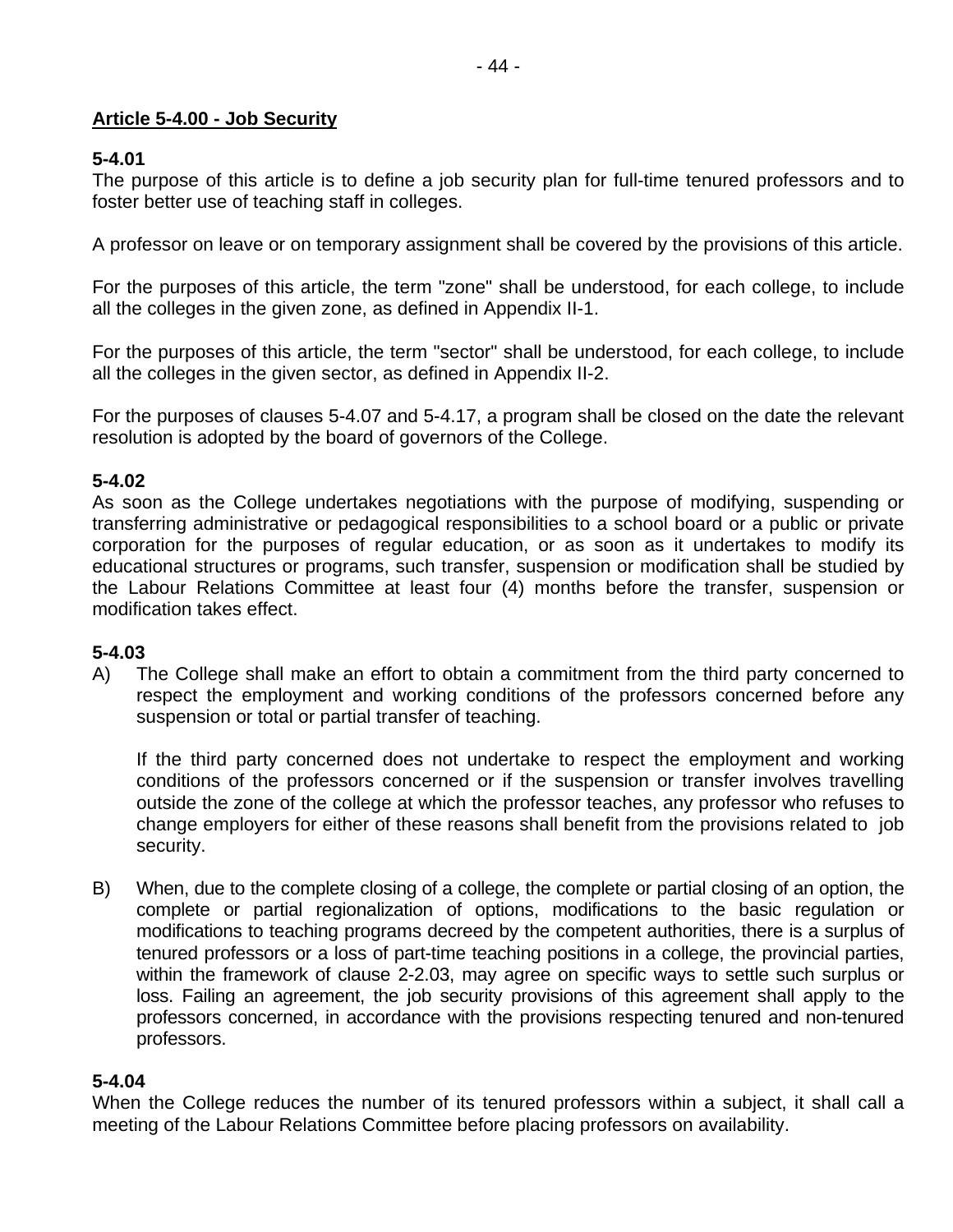### **5-4.05**

The number of surplus professors within a subject (or what has been agreed to under the terms of clause 5-1.05), shall be established on the basis of the positive difference between:

a) on the one hand, the number of tenured professors employed by the College in this subject in a given year;

and,

b) on the other hand, the sum total of teaching positions in accordance with clause 8-5.09 and the number of full-time teaching loads planned for the subject in the next teaching year.

The total number of positions mentioned in paragraph b) shall be increased if necessary, by the number of professors mentioned in paragraph a) who would be placed on availability yet assured of being paid a full salary by the College, taking into account their projected teaching load and other duties that they have agreed to do, on the condition that this would not result in having to place or maintain on availability, in that subject, a professor with more seniority or, seniority being equal, a professor with experience or, experience being equal, a professor with more years of schooling.

Following agreement between the parties to this effect, and in order to limit the number of professors placed on availability, as well as for reasons related to difficulties in the recruitment of professors, the nature of subjects being taught or prior teaching practices, the College may create or maintain a teaching position in a subject by grouping together residual teaching duties from different subjects. The subject of the teaching position so created or maintained shall be specified in the agreement.

### **5-4.06**

A) When there is a surplus of professors in a given subject as a result of the application of clause 5-4.05, the College shall place tenured professors on availability. The College shall begin with the professor who has the least seniority or, seniority being equal, with the one who has the least experience or, experience being equal, with the one who has the fewest years of schooling, in accordance with the criteria provided for in the collective agreement and subject, if applicable, to any affirmative action program established under article 2-4.00.

A professor who is placed on availability under the terms of this clause shall receive written notice to this effect between May 1 and May 31. The College shall not be required to give the above notice to a professor who has already been placed on availability and who has remained on availability ever since.

B) No later than the following October 30, the College shall cancel the availability status of a professor if it finds that an expected surplus of personnel in his/her subject, established in accordance with clause 5-4.05, has not occurred, in terms of the number of positions determined by the application of clause 8-5.09.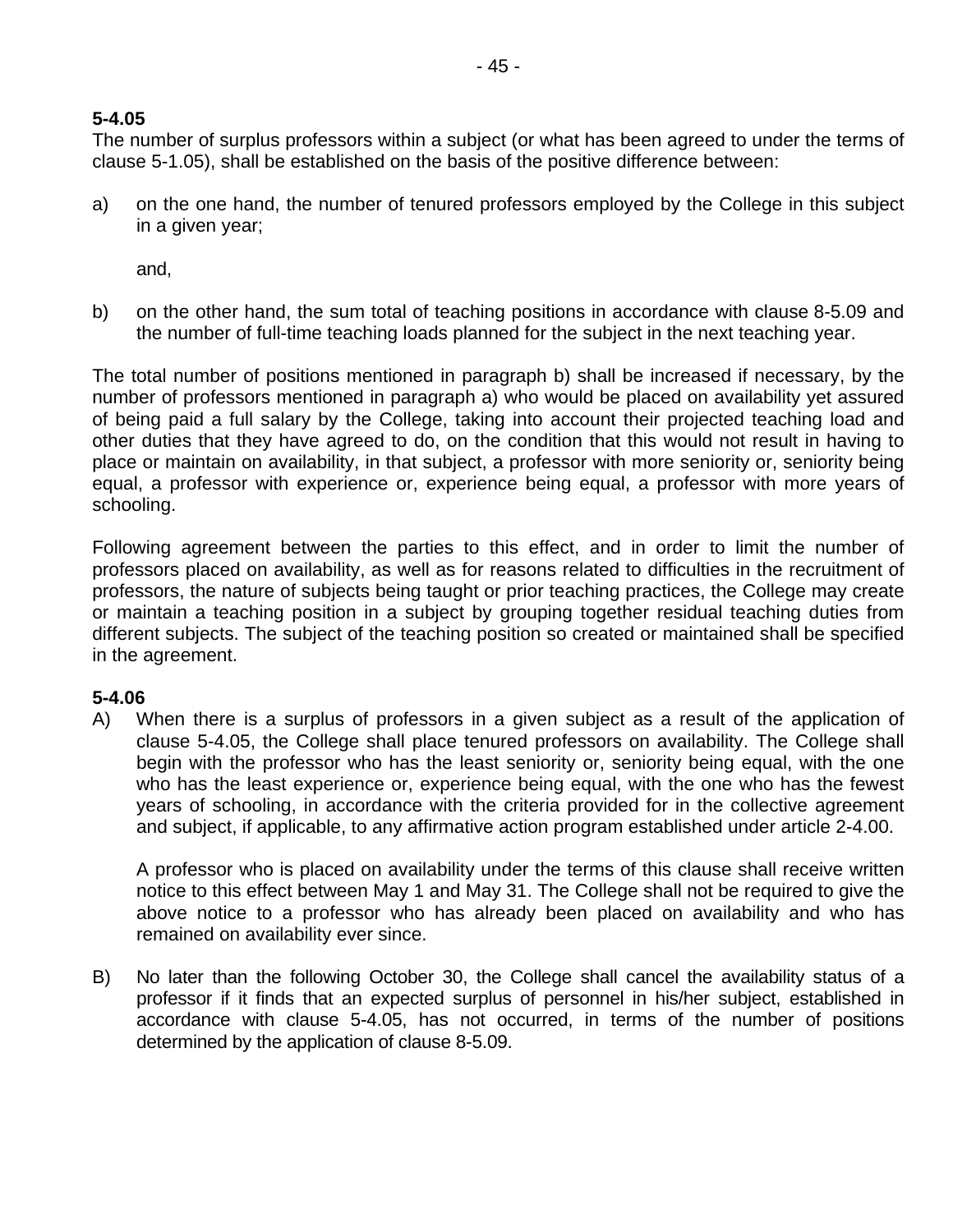Also until October 30, the College shall cancel the placement on availability of a professor who has received a full-time teaching load, unless he/she makes a request to the contrary no later than seven (7) days after receiving said teaching load.

A professor who requested that he/she remain on availability may ask for its cancellation until October 30, subject to the terms of clause 5-4.07, paragraph H).

- C) After October 30, the College shall cancel the placement on availability of all full-time professors. This shall be done the moment a professor receives a full-time teaching load. However, in the case where the cancellation occurs after May 1, it shall apply only to the contract year in which the professor actually received said teaching load and shall not result in the placement on availability being cancelled for the following year.
- D) Furthermore, at any time, the College shall cancel the placement on availability of a professor who is assured of being paid a full salary by the College, taking into account all of his/her teaching duties and other duties that he/she has agreed to do, on the condition that, in his/her discipline, there are no professors on availability with more seniority or, seniority being equal, with more experience or, experience being equal, with more years of schooling. However, in this case, it the cancellation of the placement on availability is made after May 1, it shall apply only to the contract year during which a full salary was been paid and it shall not result in the cancellation being applied for the following contract year.
- E) Should the availability status of a professor be cancelled, the College shall notify the placement office, which in turn shall strike the name of the professor from its lists.

#### **5-4.07**

The following provisions shall apply to a tenured professor who is placed on availability:

A) The year of his/her relocation, up to five (5) working days following the beginning of classes in the college where he/she worked before being relocated, the professor shall retain the right to return to an available position in his/her college, either in his/her subject or in another subject, if he/she applies and meets the normal requirements of the position. In the latter case, the College may hire this professor, even against or in the absence of a recommendation from the selection committee provided for in the collective agreement.

Subsequently, during the year of his/her relocation, a professor who exercises his/her right to return to an available position shall not occupy this position in his/her College until the beginning of the following semester.

In addition, a professor who, in the year of his/her relocation, wants to exercise his/her right to return to an available position appearing on the lists from the placement office as provided for in paragraphs B) and C) below, shall inform the placement office in writing before May 1 of the same year.

However, a professor who has been relocated to another college under subparagraph 6 (subparagraph 2) of paragraph a) of clause 5-4.17 shall not benefit from this right to return to an available position in his/her former college. Furthermore, he/she shall be deemed to have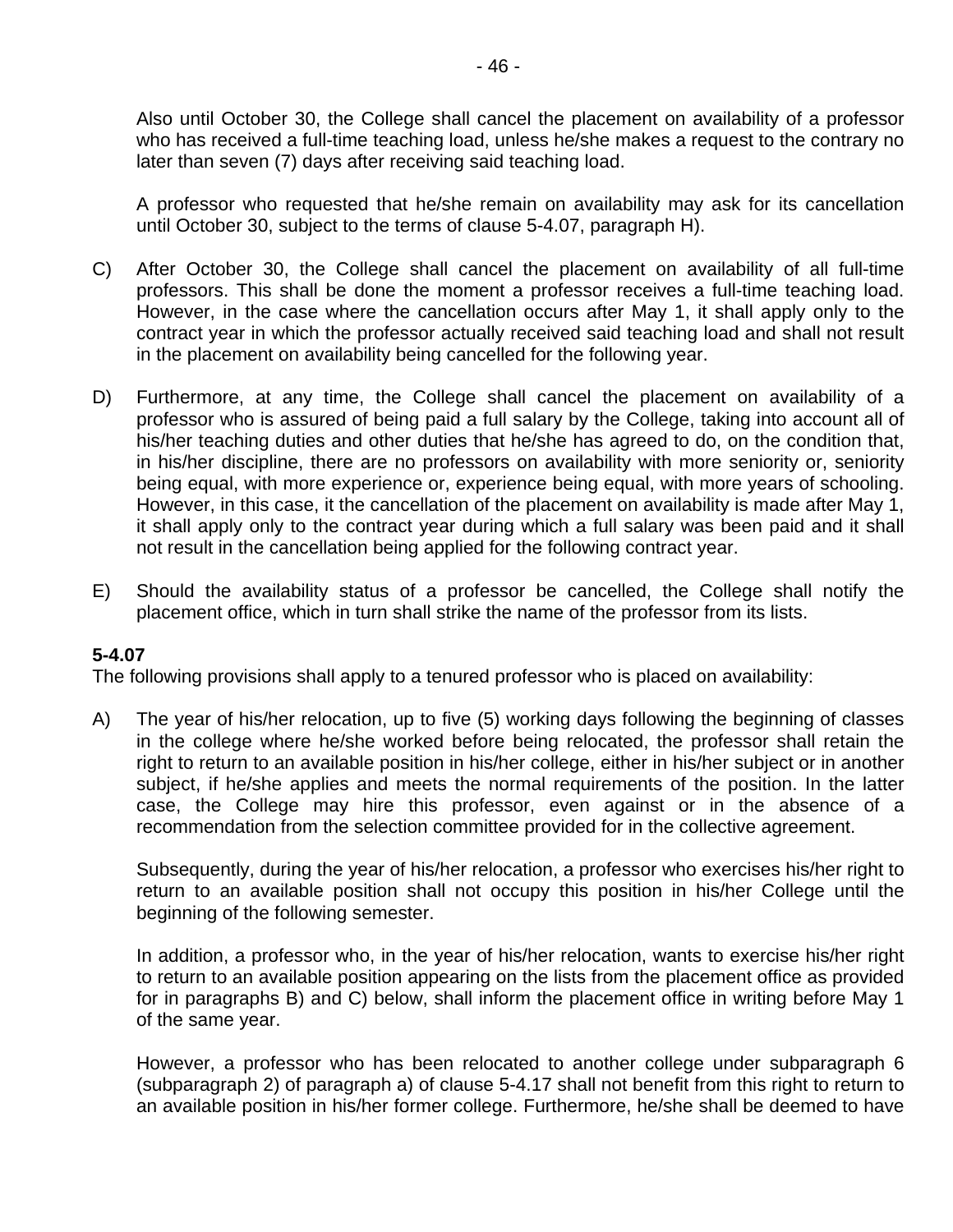resigned from his/her former college as of the effective date of his/her new work contract in the new college.

- B) The placement office shall, no later than June 10, send each professor on availability registered with the placement office an identical list indicating:
	- 1) the teaching positions available, as well as the annual full-time substitution teaching loads for each college and for each subject, and indicating the language of instruction and whether the order of hiring priority set out in Schedule 3 of the Act respecting conditions of employment in the public sector (S.Q., 2005, c. 43) applies;
	- 2) the names of the professors who have been placed on availability, of those who wish to exercise their right to return and, for each one, his/her seniority, experience, years of schooling, subject, college and language of instruction.

Similarly, the placement office shall, no later than June 10, send each college and union the names of all full-time non-tenured professors stating in each case seniority, experience, years of schooling, subject, college and language of instruction.

C) Subsequently, the placement office shall, no later than August 10, send a second  $(2^{nd})$  list including only the information set out in subparagraph 1) of paragraph B) of this clause.

Finally, no later than October 7, it shall send a third  $(3<sup>rd</sup>)$  list of positions available for each college and for each subject, indicating the language of instruction and whether the order of hiring priority set out in Schedule 3 of the Act respecting conditions of employment in the public sector (S.Q., 2005, c. 43) applies.

D) A professor shall express his/her intention to be relocated voluntarily in accordance with subparagraphs 4 and 5 of paragraph a) of clause 5-4.17. He/she shall express his/her choice of positions available in his/her college's zone or in a college in another zone in his/her subject in order of preference.

The professor shall express his/her intention to be relocated voluntarily in accordance with subparagraphs 10 and 11 of paragraph a) of clause 5-4.17. He/she shall express his/her choice of positions available in his/her college's zone or in a college in another zone in another subject in order of preference.

A professor covered by subparagraph 6 (subparagraph 1) of paragraph a) of clause 5-4.17 shall express his/her choice, in order of preference, of positions available in his/her college's zone in his/her subject.

A professor covered by subparagraph 6 (subparagraph 2) of paragraph a) of clause 5-4.17 shall express his/her choice, in order of preference, of positions available in another zone in his/her subject.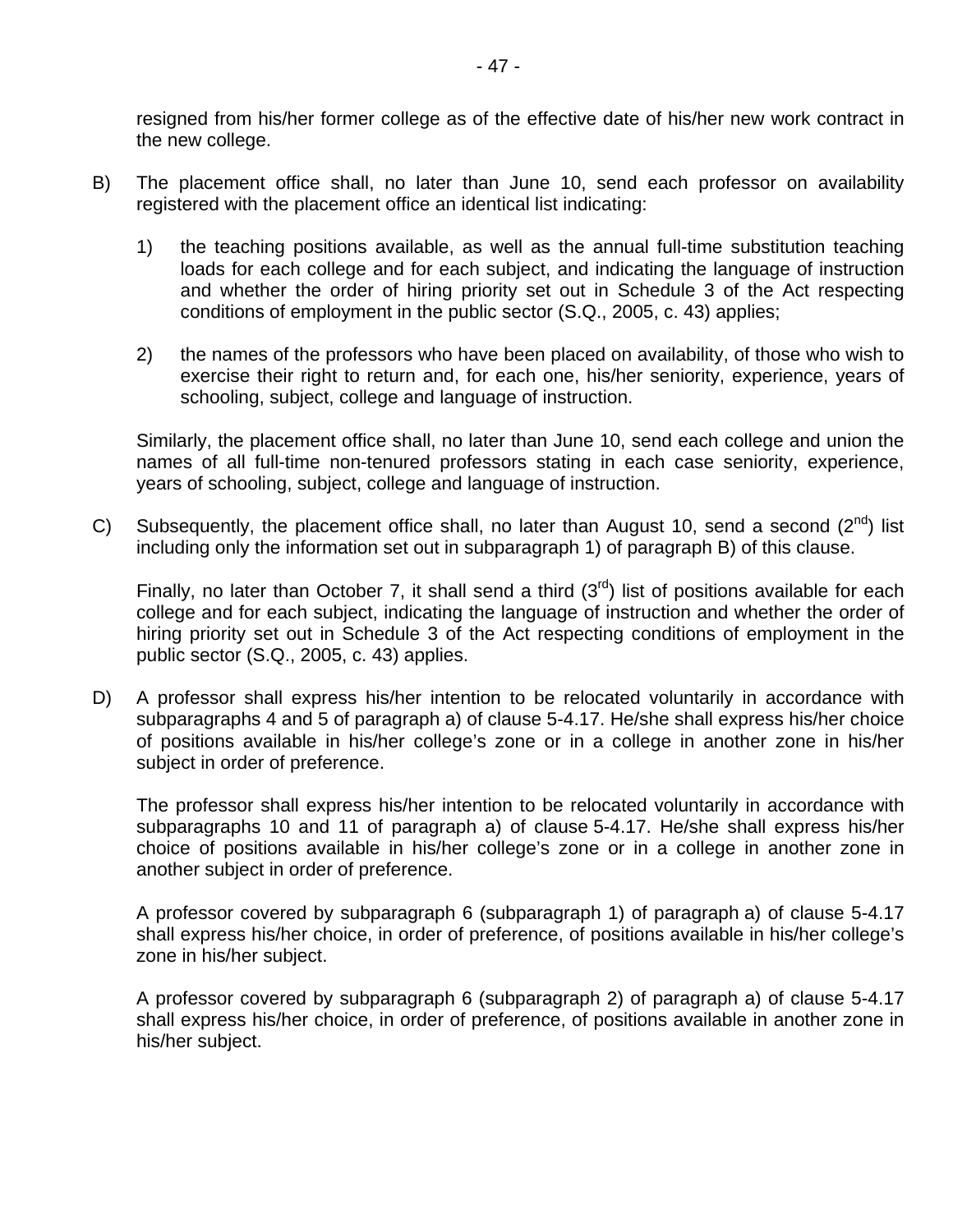A professor covered by subparagraph 6 (subparagraph 3) of paragraph a) of clause 5-4.17 shall express his/her choice, in order of preference, of positions available in another college in the same sector, in his/her subject.

For the purposes of paragraph b) of clause 5-4.17, a professor shall express his/her choice, in order of preference, of full-time annual substitute teaching loads in the colleges in his/her college's zone, in his/her subject. If he/she so desires, he/she shall express his/her choice for a annual substitute teaching load in another subject.

These choices shall be forwarded in writing to the placement office no later than June 20 for the first  $(1<sup>st</sup>)$  list and, subsequently, no later than seven  $(7)$  days after receiving a list.

A professor placed on availability who, taking into account all of his/her teaching duties and any other duties that he/she has agreed to perform, earns or is assured of earning a salary at least equivalent to his/her guaranteed salary protection in proportion to an individual teaching load of eighty (80) credits shall not be required to be relocated or reassigned to an annual full-time replacement teaching load in another college and shall not be required to express any of the choices mentioned in the preceding paragraphs. In this case, the College shall inform the placement office of the professor's name.

Furthermore, a professor on availability shall be exempt from all relocations, if he/she is covered by clause 5-5.17, starting from the end of the one hundred four (104) weeks, or by clause 5-4.21, paragraph H); he/she shall not be required to be relocated or reassigned to an annual full-time replacement teaching load in another college and shall not be required to express any of the choices mentioned in the preceding paragraphs. In this case, the College shall inform the placement office of the professor's name.

- E) The placement office shall then offer the positions in the hiring order provided for in paragraph a) of clause 5-4.17, in accordance with the professor's choices and in accordance with the following provisions:
	- 1. For the application of clause 5-4.17; paragraph a), subparagraph 6:
		- a) In applying paragraph 2, the placement office shall select a professor on availability from a college in another zone in the subject related to the specific training in a closed program, in accordance with the provisions of subparagraph 1 of paragraph F) of this clause.

The professor identified by the placement office shall be the one who has been on availability for the greatest number of years from among those who received a notice of placement on availability at least two (2) years previously.

If more than one professor has been on availability for the same number of years, the placement office shall select the professor with the least seniority or, seniority being equal, the professor with the least experience or, experience being equal, the professor with the least schooling.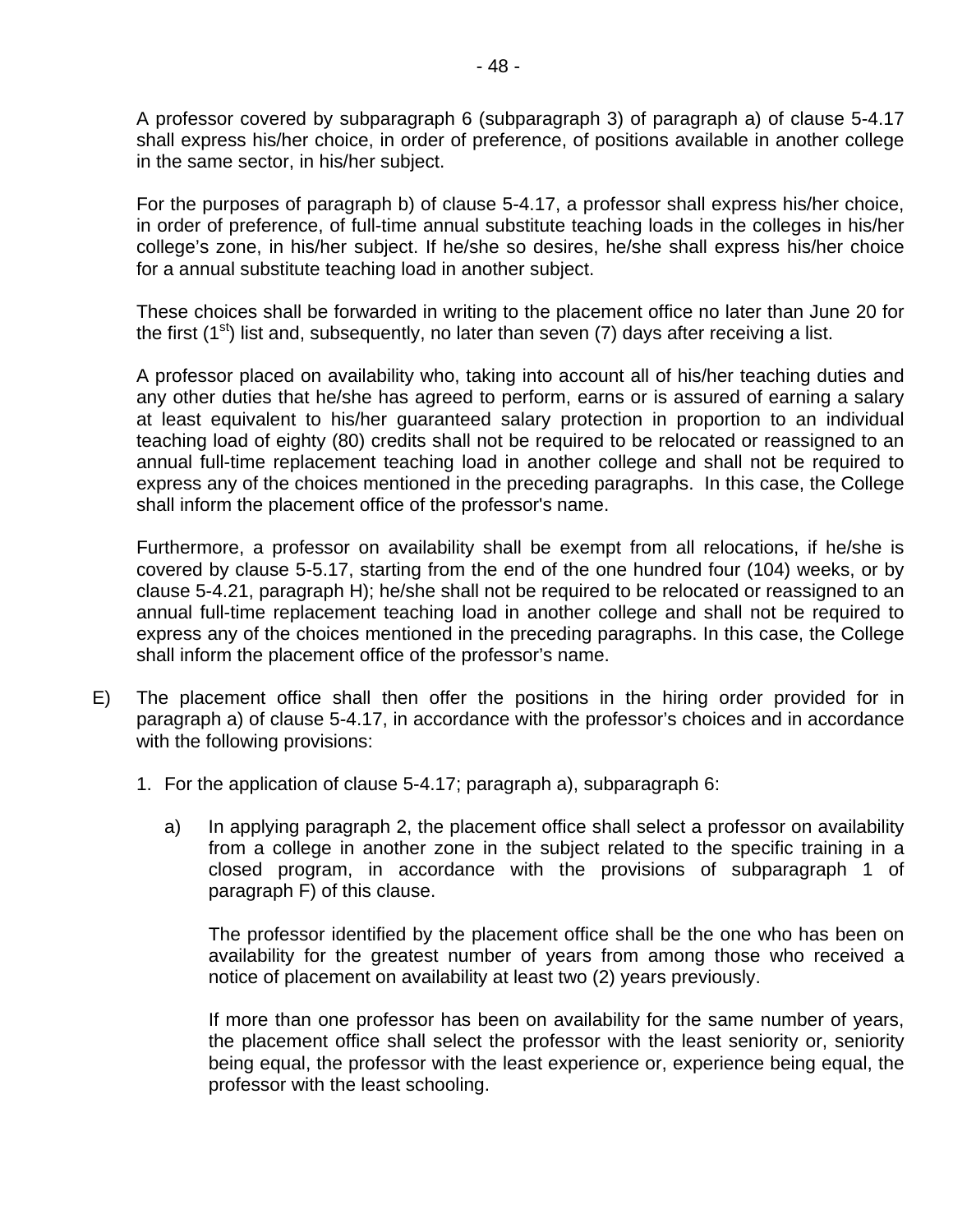b) In applying paragraph 3, the placement office shall select a professor on availability from another college in the same sector, in accordance with the provisions of subparagraph 1 of paragraph F) of this clause.

The professor identified by the placement office shall be the one who has been on availability for the greatest number of years from among those who received a notice of placement on availability at least two (2) years previously.

If more than one professor has been on availability for the same number of years, the placement office shall select the professor with the least seniority or, seniority being equal, the professor with the least experience or, experience being equal, the professor with the least schooling.

- 2. In the case where a professor placed on availability is assured of a teaching load at least equivalent to his/her guaranteed salary protection in proportion to an individual teaching load of eighty (80) credits has already expressed a choice in accordance with paragraph D), the placement office cannot offer him/her a position or an annual replacement teaching load unless said position or teaching load corresponds to his/her choice and, in the case where no choice has been made, the placement office cannot offer him/her any position or annual replacement teaching load.
- 3. The rights and obligations of a professor in the subject related to the specific training in a closed program who received a notice of placement of availability at least two (2) years previously, shall be the same as those of a professor placed on availability from another college in the same zone, regardless of whether or not the program is closed.
- 4. A professor placed on availability in another subject related to the specific training in a closed program shall have the same rights and responsibilities as a professor placed on availability, regardless of whether or not the program is closed.
- F) The professor to whom the placement office offers an available position in his/her college or in another college shall have seven (7) days after receiving written notice to this effect in order to give his/her answer in writing. Unless otherwise stipulated in this article and if the teaching position offered meets the requirements set out in subparagraph 1 or 2 below, as the case may be, the professor shall accept the position either in a college in his/her zone or in a college in another zone in accordance with paragraph E) of this clause:
	- 1. The teaching position offered is available, in the same subject for which the professor was hired or, subject to the last paragraph of clause 5-4.17, that the professor was teaching the year he/she was placed on availability, and instruction is to be given in the language in which the professor taught at the time he/she was placed on availability unless he/she also wants to teach in another language. The college shall accept such professor.
	- 2. The teaching position offered is available, is not in the same subject for which the professor was hired or that the professor was teaching the year he/she was placed on availability, instruction is to be given in the language in which the professor taught at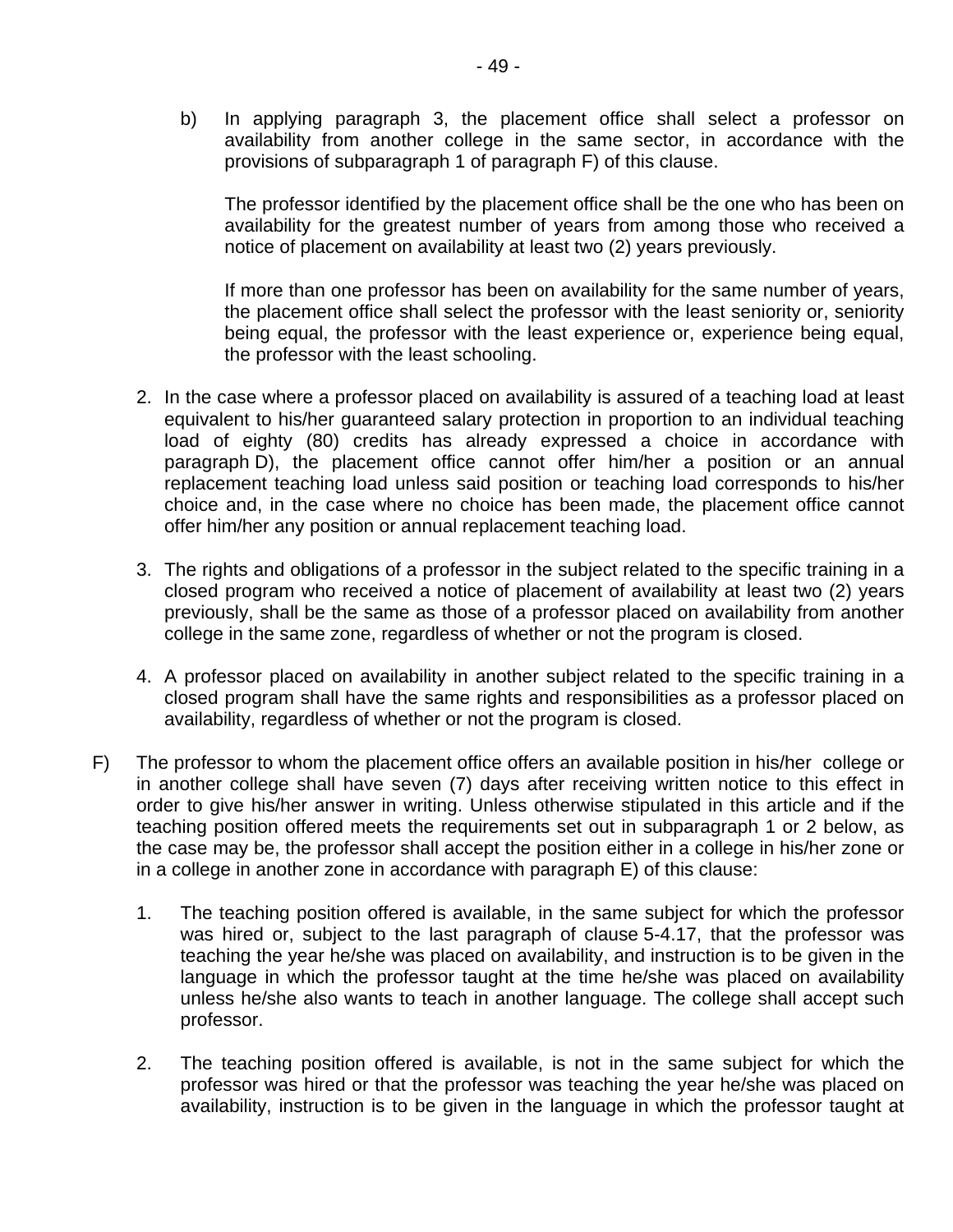the time he/she was placed on availability, unless he/she also wants to teach in another language, and the placement office or the professor feels that he/she meets the requirements of the position.

In this case the College shall receive the professor concerned and refer him/her to the selection committee provided for in the collective agreement for the evaluation of his/her ability to meet the normal requirements of the position. Travel expenses shall be payable by the professor's college of origin.

If the College considers that the professor meets the normal requirements of the position, even against or in the absence of a recommendation from the selection committee provided for in the collective agreement, it shall hire that professor. If not, the placement office shall once again apply the provisions of this paragraph to the professor.

A professor placed on availability in the subject related to the specific training of a single closed program in the college's zone, who is covered by paragraphs E) and L) of this clause, shall accept the position, but shall not be obliged to fill it until the winter semester.

A professor covered by this paragraph to whom the placement office offers a position in another college and for whom a full-time teaching load is available for the fall semester in his/her college of origin shall not fill that position until the winter semester. However, notwithstanding paragraph G) of this clause, his/her availability status and relocation shall be cancelled if the conditions provided for in paragraph B), C) or D) of clause 5-4.06 are in place no later than December 10, in his/her case and in his/her college of origin.

Moreover, a professor covered by this paragraph to whom the placement office offers a position in another college after the beginning of courses in such college shall accept it, but shall not be obliged to fill the position until the following semester. During this period, he/she shall maintain his/her employment relationship with the college that placed him/her on availability and his/her salary protection in accordance with paragraph I) of this clause. He/she shall accept any assignment that a professor on availability, but not yet relocated, must accept.

Unless he/she is already assured of a teaching load in his/her college at least equivalent to his/her salary protection calculated in proportion to an individual teaching load of eighty (80) credits, a professor who has not yet been relocated shall accept an annual full-time substitution teaching load in a college in his/her college's zone. However, when a tenured professor on the placement office's list is assigned to such duties in another college, his/her name remains on the placement office's list and he/she shall return to his/her original college at the end of the teaching year.

Subject to the first  $(1^{st})$  subparagraph of this paragraph, a professor shall never be required to accept a position in a zone other than that of the college in which he/she was teaching at the time that he/she was placed on availability. If a professor accepts a position in a college in another zone, he/she shall not be required to accept a position outside this new zone, subject to the first  $(1<sup>st</sup>)$  subparagraph of this paragraph.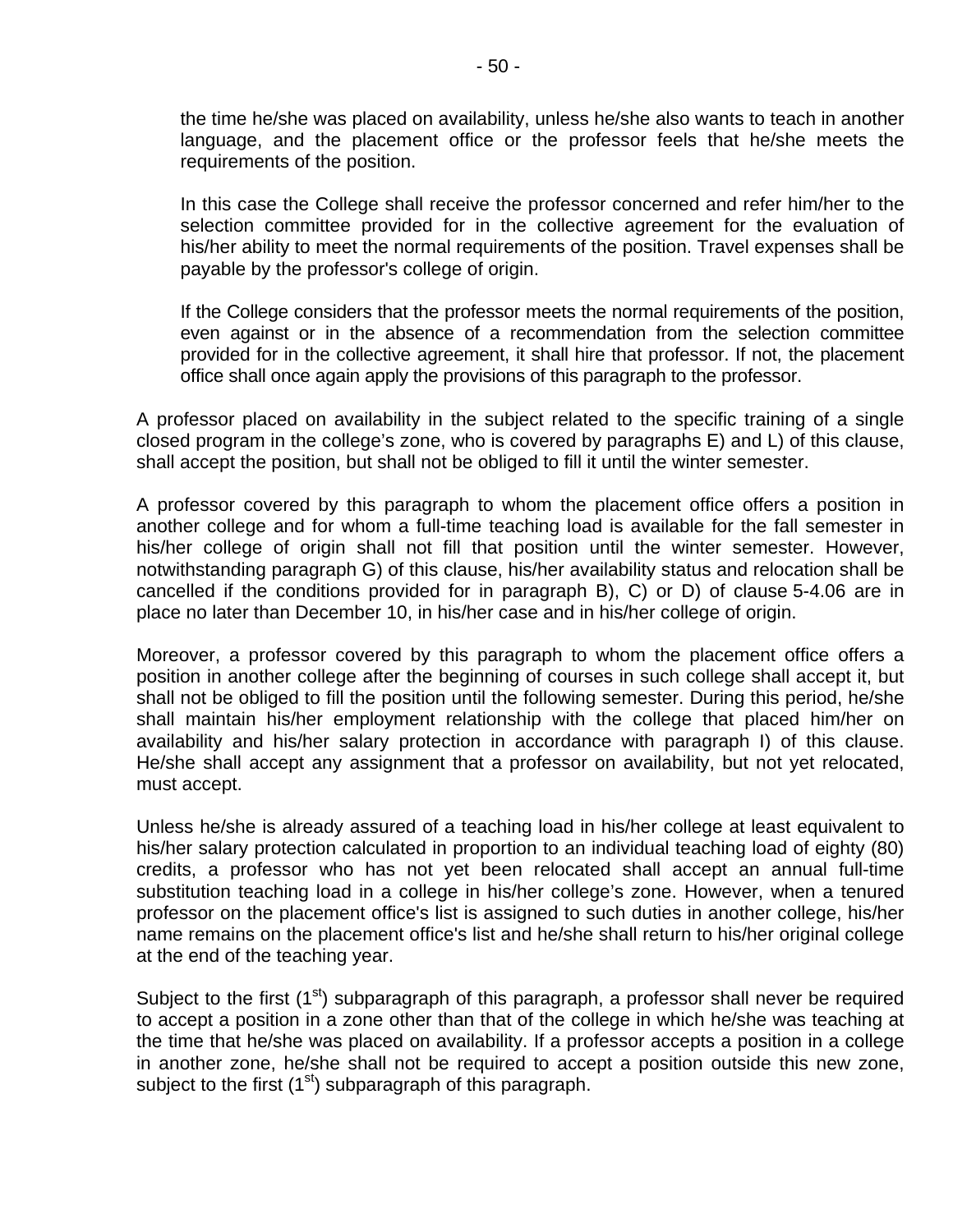In the case of priority provided for in subparagraphs 2, 4, 5, 10 and 11 of paragraph a) of clause 5-4.17, where several professors placed on availability benefit from the same hiring priority, the professor with the most seniority shall be obliged to accept the position.

In the case of the other priorities provided for in paragraphs a) and b) of clause 5-4.17, where several professors placed on availability benefit from the same hiring priority, only the professor with the least seniority shall be obliged to accept the annual substitute teaching load or the position offered.

- G) A professor who is relocated in accordance with the provisions of this clause shall transfer all his/her rights when he/she moves to his/her new college, to the extent that these rights are compatible with the provisions of the collective agreement in force at the college that hires him/her. Moreover, he/she shall be considered to have resigned from his/her former college, at the expiry of the five (5) days pertaining to a professor's right to return, as provided for in the first  $(1^{st})$  subparagraph of paragraph A) of this clause.
- H) A professor who refuses a position or an annual full-time substitute teaching load that satisfies the conditions of paragraph F) of this clause shall have his/her name stricken from the list of professors benefiting from job security. He/she shall be deemed to have resigned from the college. The same rule shall apply if the professor does not contact the college within seven (7) days of receiving the notice provided for in paragraph F) of this clause. However, the College shall consider any circumstances that might justify non-compliance with these deadlines. Nevertheless, the professor shall retain the right to file a grievance until the deadlines provided for in clause 9-1.03 have expired.

However, the provisions of this paragraph shall not apply to professors covered by the second-to-last paragraph of paragraph D) above, if the position or the teaching load offered does not correspond to the choices expressed or if no choices were expressed.

In addition, the provisions of this paragraph shall not apply to professors covered by paragraph E) of this clause who have been laid off from the subject related to the specific training of a single closed program in the same zone as the College if he/she notifies the College and the placement office in writing within seven (7) days following receipt of the notice provided for in paragraph F) of this clause, that he/she waives his/her salary protection until he/she accepts an available position offered by the placement office. In this case:

- a) the professor shall no longer be entitled to salary protection as of:
	- the beginning of the contract year for a position offered on the first (1<sup>st</sup>) or second  $(2<sup>nd</sup>)$  list;
	- or
	- October 15 for a position offered on the third  $(3<sup>rd</sup>)$  list;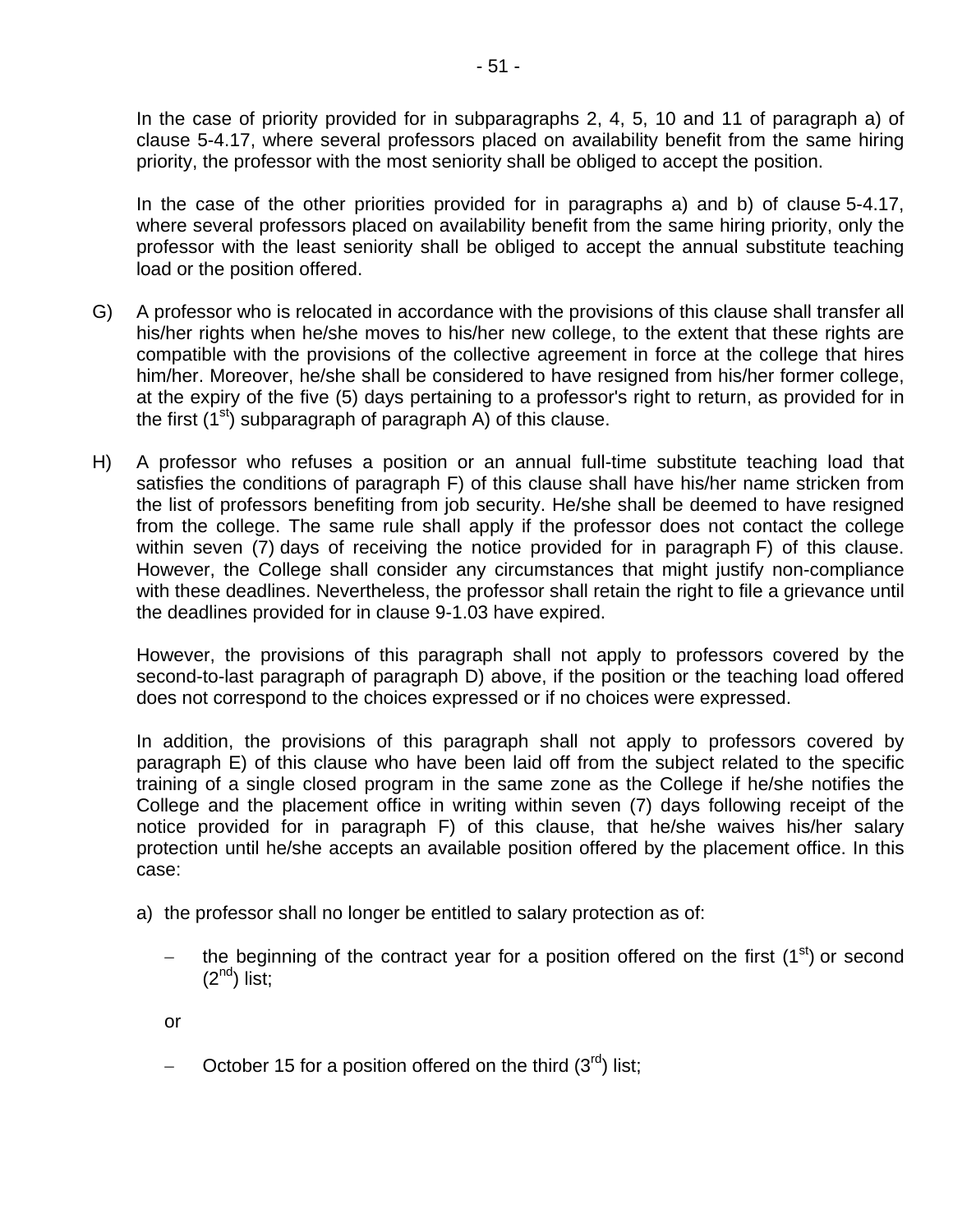- b) the terms and conditions provided for in clauses 5-15.01 and 5-15.02 shall apply as if the professor were on leave without pay as of the date on which salary protection ceases to be paid, with the exception of seniority, which the professor shall continue to accumulate as if he/she were working full-time;
- c) he/she may make a choice in accordance with paragraph D) of this clause and the placement office may only offer him/her a position if it corresponds to such choice; if no choice is expressed, the placement office shall not offer the professor a position.
- I) A professor placed on availability for whom neither the College nor the placement office has found an available position at the end of the contract year during which he/she was notified of his/her placement on availability shall retain his/her employment relationship with the College and all his/her rights to relocation until he/she has been relocated.

However, subject to a professor waiving his/her salary protection under paragraph H) of this clause, during the contract year following the year he/she received a notice placing him/her on availability and as long as he/she has not been relocated to an available position, the professor shall receive a salary equal to eighty per cent (80%) of the salary determined by his/her years of schooling and experience.

If a professor has not been relocated or assigned to annual full-time substitute duties, he/she shall accept teaching duties in his/her college, failing which he/she shall have his/her name stricken from the list of professors benefiting from job security and he/she shall be deemed to have resigned. Such teaching load may include summer courses if the courses end before June 24; in such a case, the summer courses shall be considered winter courses for the purposes of calculating the individual teaching load and the professor shall be required to give the courses until the end. However, such professor shall not be required to accept a teaching load superior to that corresponding to his/her guaranteed salary protection prorated to an individual teaching load of eighty (80) credits.

Notwithstanding the preceding paragraphs, a professor who accepts a teaching load justifying, through the application of some other relevant provision of the collective agreement, a salary superior to that which he/she is entitled as set out above, shall receive the salary to which he/she is entitled in accordance with article 6-1.00, adjusted in due proportion to his/her actual individual teaching load as compared with an individual teaching load of eighty (80) credits.

Moreover, when the teaching load carries over into the professor's vacation period, the provisions of clause 6-1.07 shall apply.

The total teaching load of a professor covered by this paragraph who assumes a teaching load in continuing education shall be calculated in accordance with clause 8-6.02. In addition, such professor may exchange his/her teaching load in whole or in part with another professor in regular education, after obtaining the agreement of the College, which then informs the department.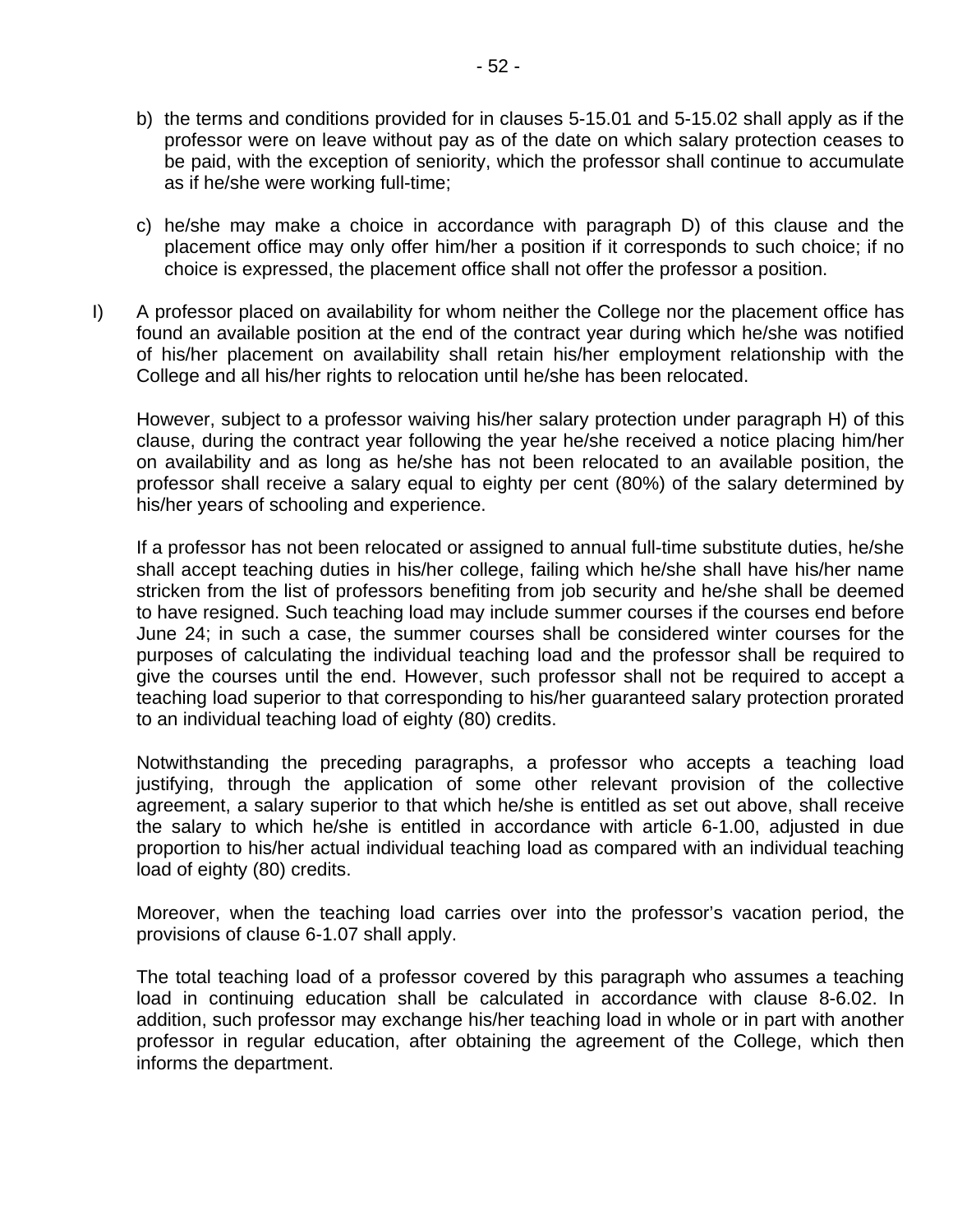J) Unless a professor placed on availability and not relocated elsewhere is already assured, given his/her guaranteed teaching load and other duties he/she agrees to perform, a salary at least equal to his/her salary protection prorated to an individual teaching load of eighty (80) credits, the College may assign him/her, up to the equivalent of the above teaching load, to one or more of the activities provided for in paragraph a) of clause 8-4.01 or, in accordance with the appointment procedures provided for in the collective agreement, one or more of the activities provided for in paragraph b) of this clause or, if he/she is qualified, one or more of the activities described in paragraph c) of this clause. The corresponding individual teaching load, for any given semester, shall be calculated in accordance with the provisions of Appendix I-1.

Prior to assigning such activities to a professor, unless teaching duties are involved, the College and the Union shall have three (3) weeks to come to an agreement on any project for the use of available teachers proposed by the College or a department and on the date of assignment. If there is no agreement once this deadline has expired, the College may proceed with the professor's assignment to the activities referred to in the preceding paragraph, without requiring his/her consent as provided for in paragraph c) of clause 8-4.01. In such a case, the professor shall be informed five (5) working days before the beginning of the assignment.

However, should it become necessary to assign a teaching load in accordance with the provisions of paragraph I) after being assigned under the preceding paragraph, the professor shall accept the assignment but shall only be required to fill it five (5)working days after being so informed by the College.

- K) Moreover, a professor on availability shall be entitled to the provisions of clause 5-4.23.
- L) In the case of a single closed program in the College's zone, no later than June 1 of the contract year during which the program is closed, a professor of the subject related to the specific training of the program who is placed on availability or who has already been placed on availability and remains on availability shall be notified once, in writing, that the program is closed. Similarly, a professor who is placed on availability during the following contract years shall be so notified.

No later than six (6) months following the date he/she is notified under the preceding paragraph, the professor may, if he/she so desires, choose one of the following measures:

- 1. Upon written request and provided he/she resigns, payment of a severance package equal to one (1) month's salary (based on his/her education and experience) for each year of service at the College as a professor up to a maximum of twelve (12) months' salary. The amount of the benefit shall be calculated as of the beginning of the contract year following the notice provided for in the first  $(1<sup>st</sup>)$  subparagraph of this paragraph.
- 2. Retraining for a reserved position in accordance with clause 5-4.21.
- 3. Preretirement leave in accordance with the terms and conditions of clause 5-4.15, granted if he/she is eligible for retirement or early retirement at the end of the leave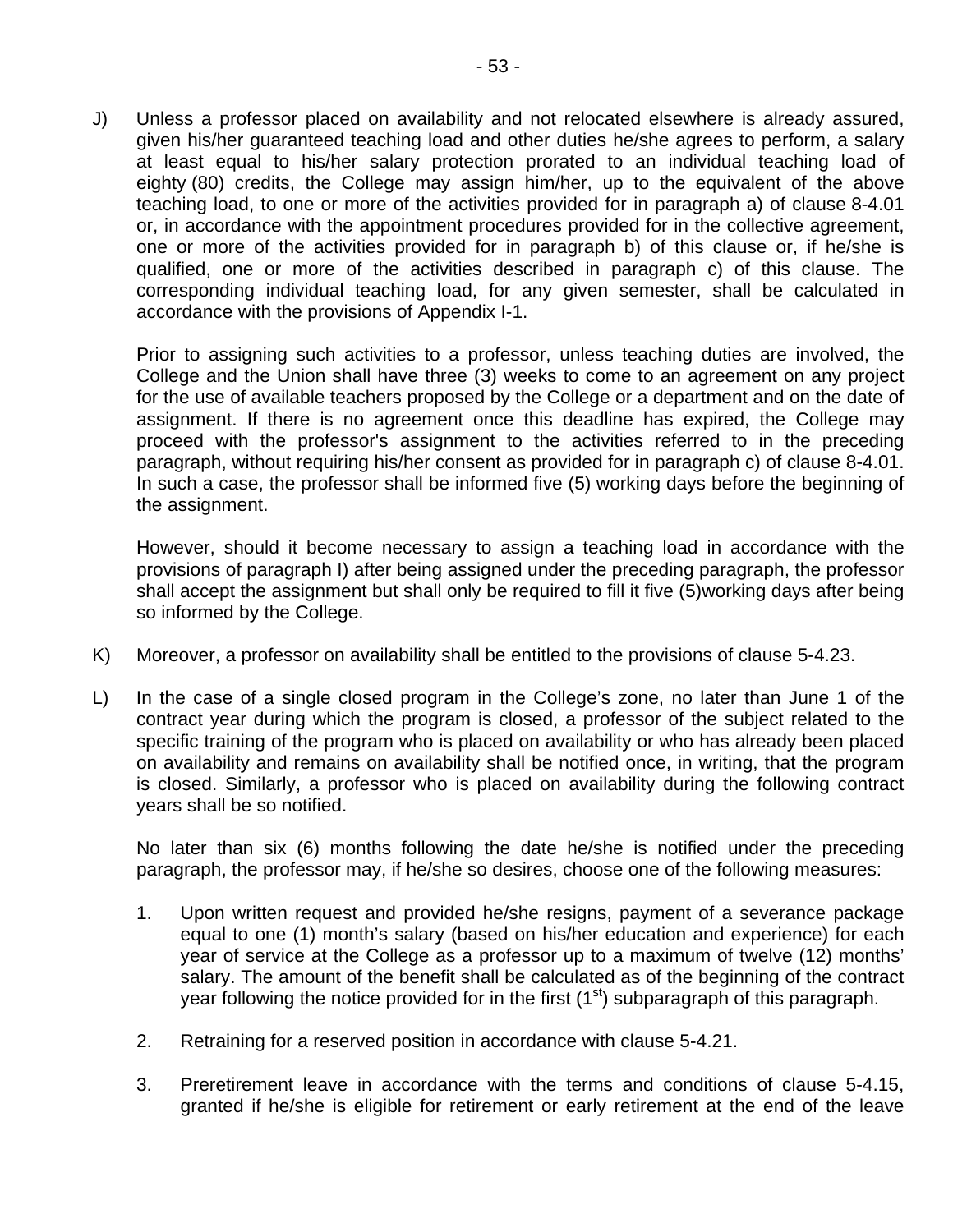under one of the retirement plans in effect in the public and parapublic sectors. The leave shall begin as of the beginning of the contract year following the notice provided for in the first  $(1^{st})$  subparagraph of this paragraph.

The professor shall make a choice only once during the period provided for in the second (2<sup>nd</sup>) subparagraph of this paragraph and his/her decision to avail himself/herself of a measure shall be final.

### **5-4.08**

A full-time non-tenured professor shall benefit from the following provisions beginning April 1 of the contract year and ending on April 30 of the second  $(2^{nd})$  contract year following the termination of such contract:

- a) the name of each professor shall be registered with the placement office no later than April 1 of his/her contract year. A list of all registered professors shall be sent to every college and union by the placement office;
- b) at his/her request, a non-tenured full-time professor shall receive the lists of positions and annual substitute teaching loads for his/her subjects;
- c) he/she shall be provided with the necessary application form by his/her college, in order that he/she may benefit from the priorities provided for in subparagraphs 9 and 12 of paragraph a) of clause 5-4.17;
- d) a professor benefiting from subparagraphs 9 and 12 of paragraph a) of clause 5-4.17 shall apply in writing to the colleges concerned for the positions and teaching duties of his/her choice within seven (7) days following the publication of a list on the Internet in accordance with paragraph b) of clause 5-4.11.

### **5-4.09**

Each college shall:

- a) send the placement office, before April 1, the names of full-time non-tenured professors, as well as any information requested by the placement office;
- b) send the placement office, no later than May 31, the names of professors placed on availability, as well as any information requested by the placement office;
- c) send the placement office, no later than May 31, the list of all teaching positions available on that date for the next teaching year. The same procedure shall apply until September 30 each time the College fills a position;
- d) send the placement office, no later than May 31, the list of annual full-time substitute teaching loads available on that date for the next teaching year. The same procedure shall apply until August 5 each time the College fills such a teaching load;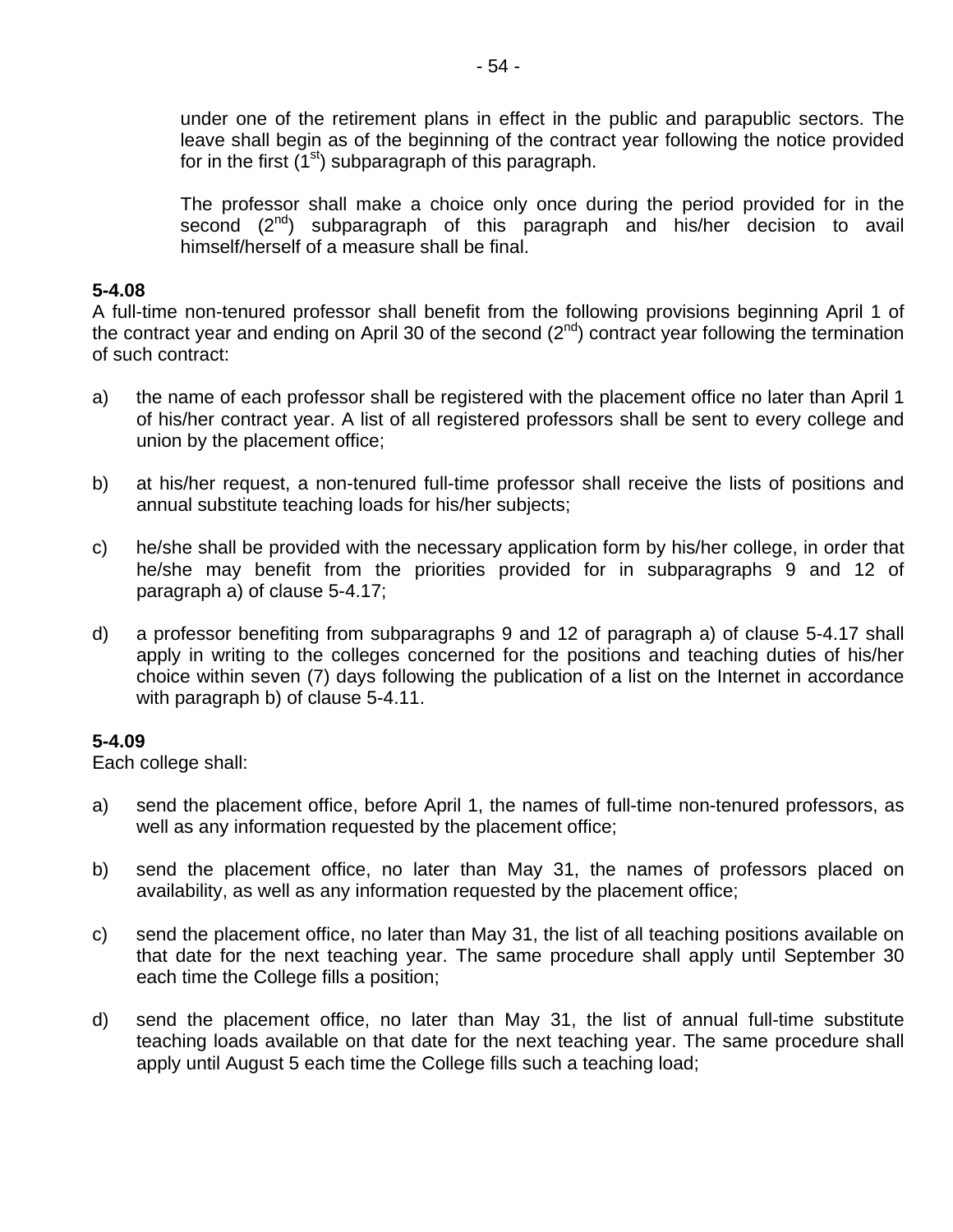- e) inform the placement office of the acceptance of a position by a professor from the College registered with the placement office;
- f) inform the placement office of the acceptance or refusal of a professor referred to the College by the placement office;
- g) inform the placement office of the name of the professor placed on availability and covered by the provisions of clause 5-4.07 D) fifth  $(5<sup>th</sup>)$  or sixth  $(6<sup>th</sup>)$  subparagraph, or by clause 5-4.07 H), third  $(3<sup>rd</sup>)$  subparagraph;
- h) inform the placement office of the acceptance of an annual replacement teaching load or of a full-time teaching load in continuing education by a professor from the College who is registered with the placement office.

#### **5-4.10**

Starting on June 27, the College may begin to fill available positions and annual full-time substitute teaching loads for the next teaching year, in accordance with the hiring process provided for in the collective agreement, subject to the provisions of this article.

However, beginning June 20, the College may fill an available position or an annual full-time substitute teaching load if the College has received prior confirmation from the placement office to the effect that there are no professors on availability qualified to fill that position or annual full-time substitute teaching load.

The College may only hire professors to fill available positions and annual full-time substitute teaching loads if these positions or teaching loads are registered at the placement office.

### **5-4.11 Placement office**

The placement office is an employer-operated service which performs the operations required for the relocation of professors within the college network in accordance with this article. In particular, it performs the following functions:

- a) it draws up the lists and collects the information necessary for the application of this article;
- b) it forwards the lists provided for in subparagraphs 1) and 2) of paragraphs B) and C) of clause 5-4.07 to the professors on availability covered by clause 5-4.08 b) and, at the same time, makes them available on the Internet; it forwards the lists and the information collected as provided for in this article to the Union, the FNEEQ (CSN), the College, the Fédération des cégeps and the Ministère. It also forwards the results of all relocation operations no later than November 15 to the professor on availability concerned as well as to the above-mentioned bodies; this report shall contain the choices, refusals and relocations of the professors on availability concerned;
- c) for the purposes of relocating professors who have been placed on availability, it verifies and, if necessary, corrects their seniority, making sure that the calculation of a professor's recognized seniority is in accordance with the rules of the collective agreement in effect at the time said seniority was acquired. It applies, if applicable, the provisions of Appendix II-5;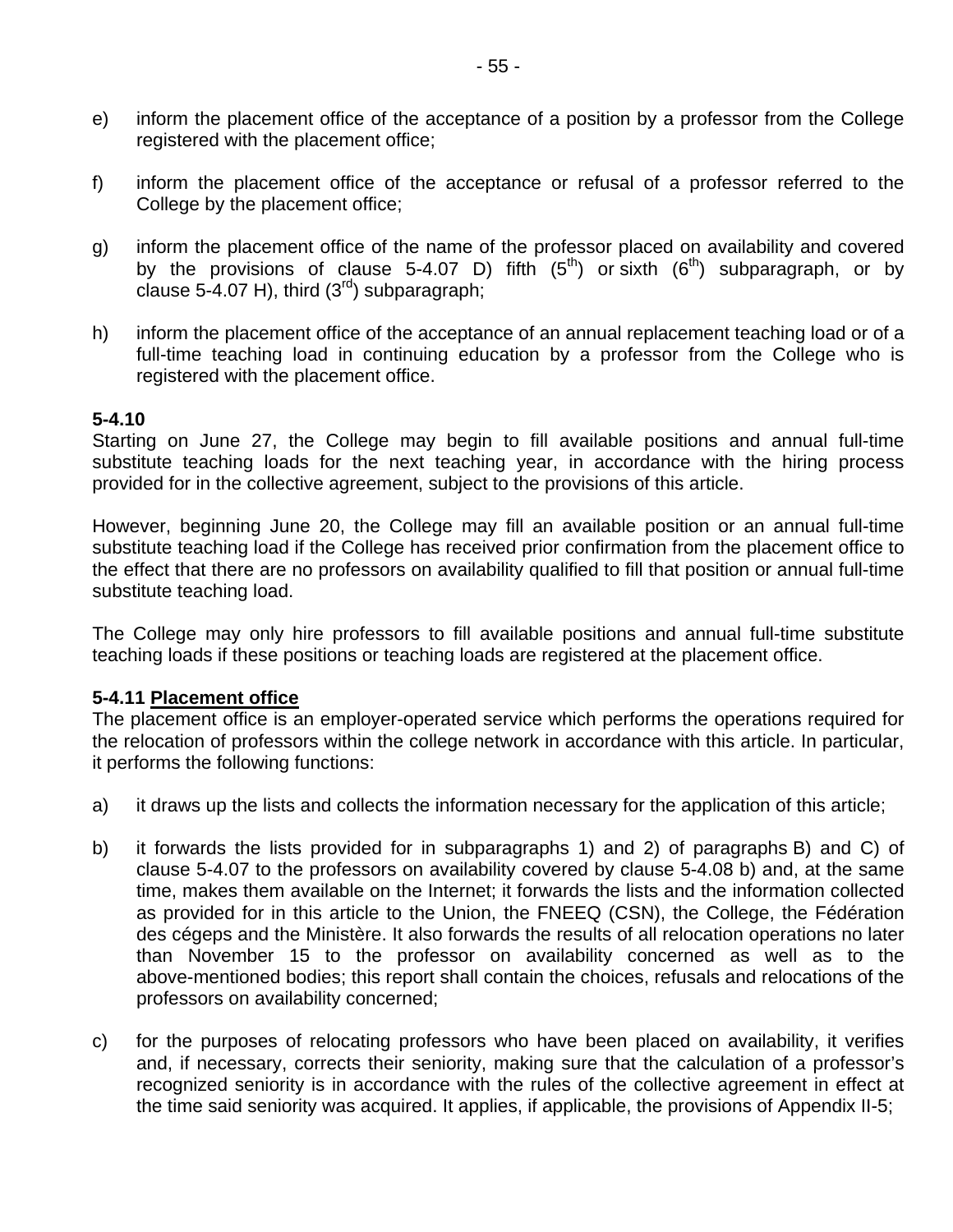- d) in addition, and for the same purposes, in the case of subjects with several specializations, it establishes the specializations within a subject that a professor whose name is registered on the list is capable of teaching;
- e) it forwards the results of its verifications of seniority, the corrections made and the establishment of new specializations within a subject to the parity placement committee. The joint committee examines the proposed solutions and makes recommendations. If there is no agreement, the chair makes a final decision, which may not be appealed.

#### **5-4.12 Parity placement committee**

The provincial parties agree to set up a parity placement committee:

- a) The parity placement committee shall be made up of representatives of the FNEEQ (CSN), the Ministère, the Fédération des cégeps, the FEC (CSQ), and the FAC.
- b) Once the collective agreement has taken effect, the parties on the committee shall agree on the choice of a chair; in the event that the chair resigns or is incapacitated, the parties on the committee agree to find a substitute.

If no agreement can be reached as to the appointment of a chair within ninety (90) days following the date the collective agreement takes effect, the chair shall be appointed by the Minister of Labour.

If no agreement can be reached as to the appointment of a replacement for the parity placement committee chair within thirty (30) days of the chair's resignation or inability to act, the replacement shall be appointed by the Minister of Labour.

- c) The parity placement committee shall meet at the request of any party represented on the committee.
- d) The parity placement committee shall determine its own rules. It shall obtain from the placement office any information it deems appropriate. The person responsible for the placement office may attend the meetings of the parity placement committee but shall not be a member and shall not be entitled to vote.
- e) The salaries of the representatives on the parity placement committee shall be paid by their employers. Each of the parties shall defray travel and accommodation expenses incurred by its representatives.
- f) The mandate of the parity placement committee shall be to:
	- 1. watch over the interests of the parties to this agreement in matters concerning the placement of personnel;
	- 2. advise the placement office concerning the execution of its mandate;
	- 3. carry out the operations for which it is responsible under clause 5-4.11 e);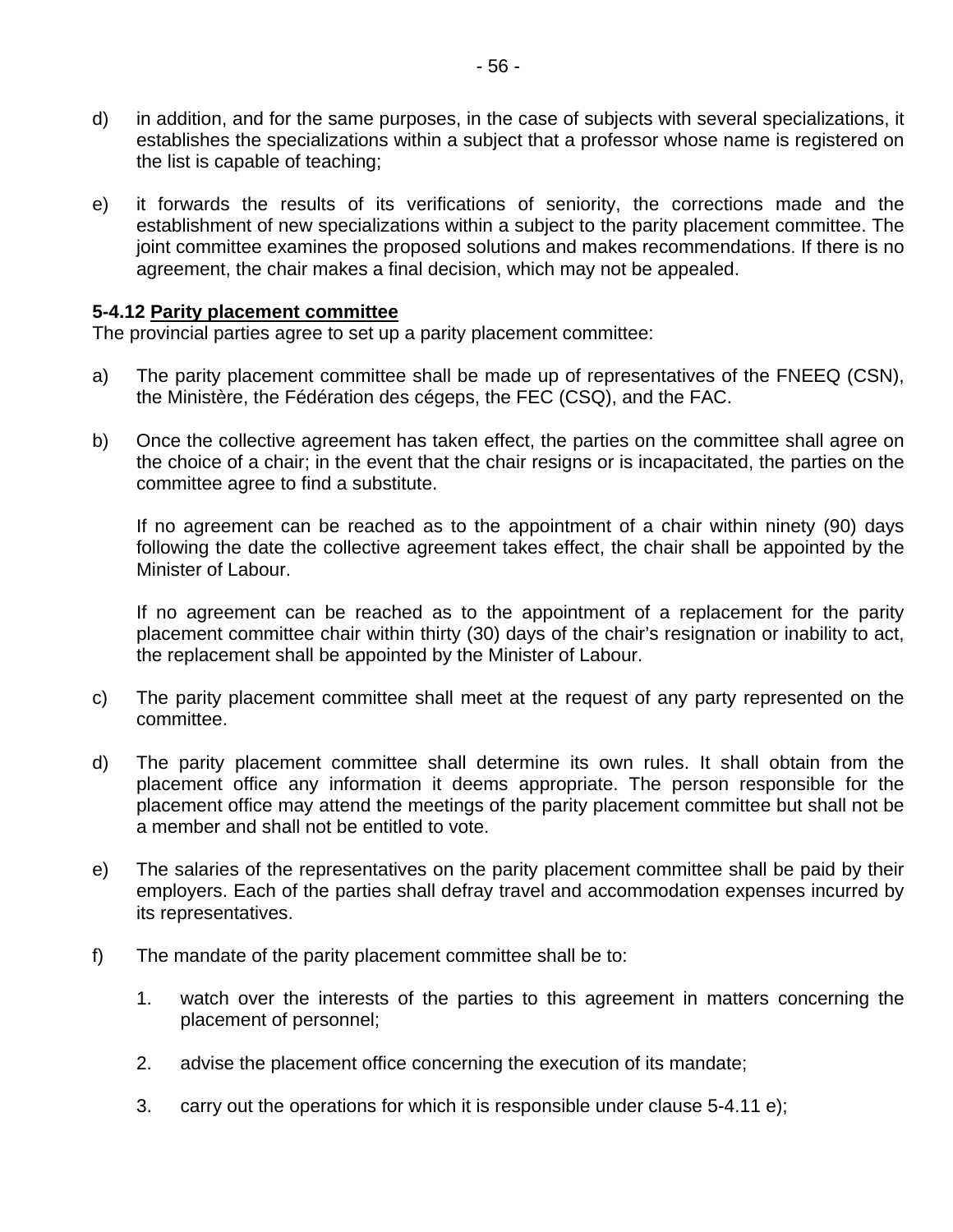4. carry out the operations for which it is responsible under clause 5-4.21. In this case, the representatives of FNEEQ (CSN), the Ministère, the Fédération des cégeps and the chair shall be the sole participants.

#### **5-4.13 Moving expenses**

A professor who has been placed on availability and who has to move as a result of the application of the rules listed in clause 5-4.07 of this agreement shall be entitled to moving expenses as provided for in Appendix II-3, with the exception of professors relocated under subparagraphs 5, 6 (subparagraph 3) and 11 of paragraph a) of clause 5-4.17, who shall exercise their right to return in accordance with paragraph A) of clause 5-4.07.

Such reimbursement is usually only possible if the new college is located outside the zone of the professor's college of origin. However, the College may authorize reimbursement in other cases.

#### **5-4.14 Special provision**

For the purpose of applying existing retirement plans, each year in which a professor is on availability shall be equal to one (1) year of service.

#### **5-4.15 Preretirement leave**

- a) In order to avoid placing or keeping professors on availability and at a professor's request, the College may grant preretirement leave under the following conditions: the professor shall have tenure and be eligible for retirement or early retirement at the end of his/her pre-retirement leave, under the terms of one of the pension plans in effect in the public and parapublic sectors.
- b) Preretirement leave shall be of one (1) full year's duration with full salary. The year on preretirement shall be counted as a year of service for the purposes of the different pension plans in effect in the public and parapublic sectors.

While on leave, the professor shall enjoy all rights and benefits provided for in the collective agreement, provided they are compatible with this type of leave.

- c) At the conclusion of his/her preretirement leave, the professor shall retire.
- d) This clause shall not prejudice the rights of a professor who is already benefiting from the right to preretirement leave.

#### **5-4.16**

a) In a given year, a professor at the College may exercise the priorities provided for in clause 5-4.17 until a full-time teaching equivalence of one (1) is reached. This paragraph shall not require the College to assign to a professor a teaching load in excess of fifty-five (55) credits in any given semester.

Furthermore, the use of a priority provided for in clause 5-4.17, paragraphs d) and e) by a non-tenured professor shall not require the College to assign to that professor a total teaching load in excess of 0.6875 during the course of a single semester or in excess of 1 for a given teaching year as calculated using the following equation: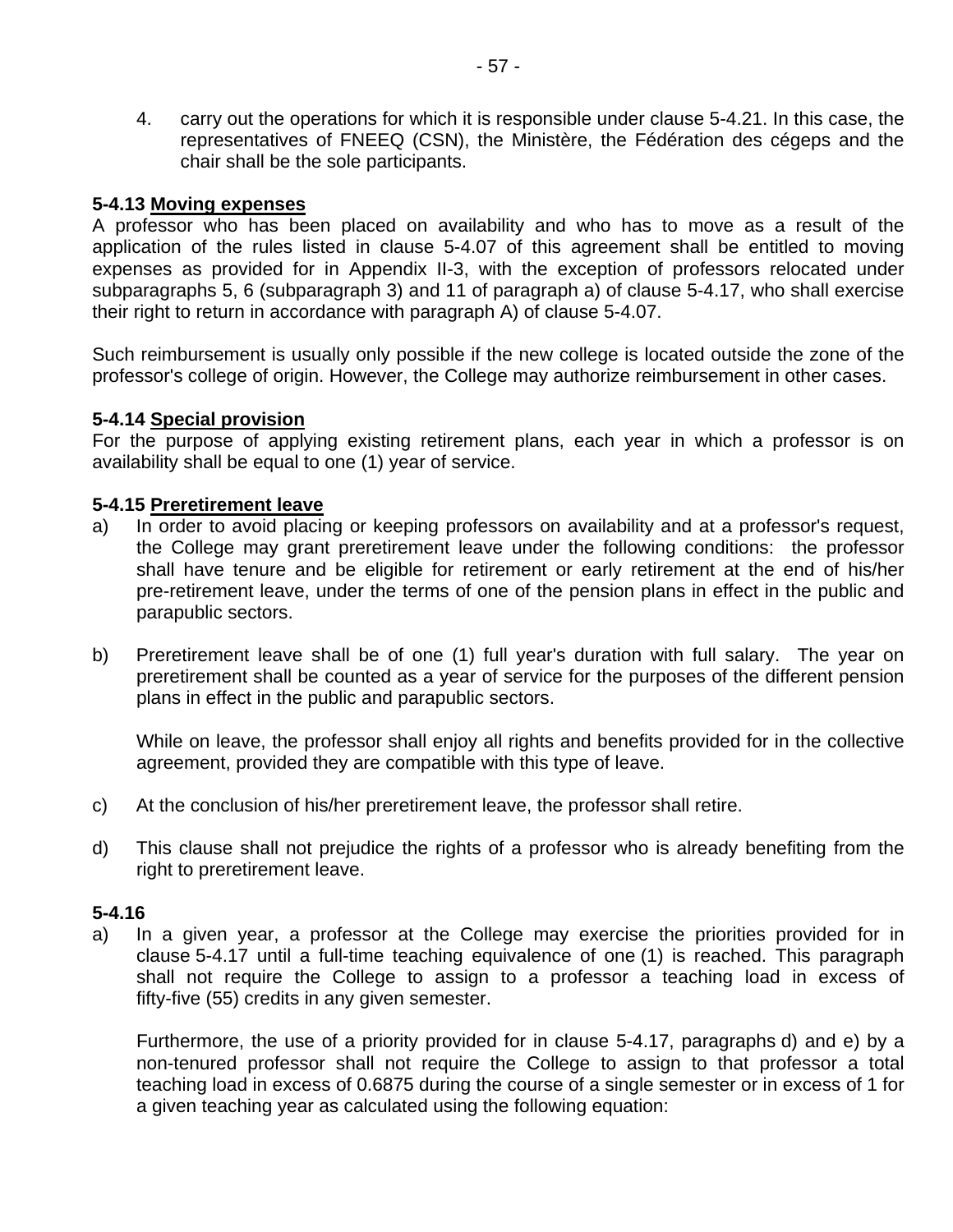Total teaching load  $\begin{array}{rcl} \text{Total number of occurring} \\ = & \text{CI} + \text{ periods as an hourly paid professor} \end{array}$ total number of teaching of the professor  $\frac{-80}{80}$   $\frac{9 \times 100}{25}$ 

b) For the purposes of job priority, a non-tenured professor teaching in continuing education, giving summer courses or doing substitute teaching whose workload as calculated using the following equation:

CI + Number of teaching periods reaches 1 80 525

shall have the title of a full-time professor.

c) A non-tenured professor who is disabled may signify his/her job priority as provided for in clause 5-4.17.

During his/her period on disability, the position or workload obtained by priority shall be held for him/her until he/she is able to come back to work. From that date on, the professor shall hold the position or workload.

However, the seniority associated with the position or workload shall be recognized as if the professor had held it from the beginning, up to a maximum of one hundred four (104) weeks.

In addition, the seniority shall not be credited for the purposes of acquiring tenure.

#### **5-4.17**

#### **a) Hiring priorities for teaching positions**

When the College fills an available teaching position, it shall hire a professor in the order of priority set out below.

If several professors have equal priority for the same position in the same subject, the College shall hire, without going through the selection committee as provided for in the collective agreement, the professor who has the most seniority and, seniority being equal, the professor who has the most experience and, experience being equal, the professor who has the most schooling subject, if applicable, to any affirmative action program established in accordance with article 2-4.00, with respect to priority 6 (subparagraph 4) and priorities 7 to 9 and 12 to 19. However, in cases where seniority, experience and schooling are identical, the placement office shall forward the professors' files to the College concerned so that a selection can be made by the selection committee provided for in the collective agreement.

In the event that a change in subject is involved, the provisions of subparagraph 2 of paragraph F) of clause 5-4.07 shall apply.

A position cannot be refused a non-tenured professor in the subject in question if he/she has at least three (3) years' seniority and if his/her application was not analyzed by the selection committee.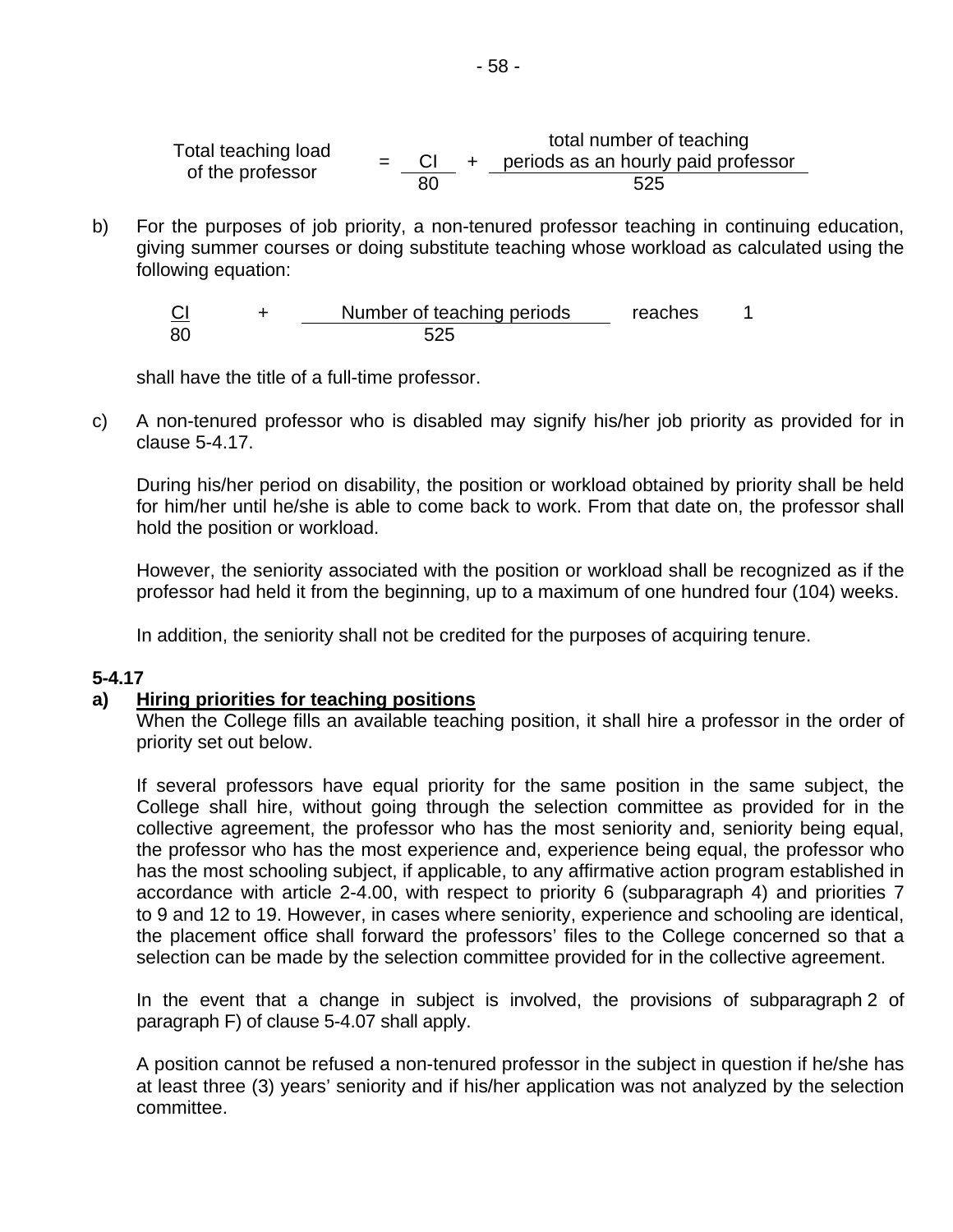The hiring sequence shall be as follows:

- 1. a professor from the College covered by paragraph A) or I) of clause 5-4.07 for a teaching position in his/her subject;
- 2. a professor from the College covered by subparagraph A) or I) of clause 5-4.07 for a position in another subject;

or

a tenured professor at the College in the subject where a professor has been placed on availability, provided he/she applied in writing in accordance within the time frame provided for in the collective agreement for a position in another subject ;

- 3. a tenured professor for whom the College reserves a position in accordance with paragraph E) of clause 5-4.21;
- 4. a professor placed on availability from another college in the same zone, who indicates his/her intention to be relocated on a voluntary basis and who is referred to the College by the placement office in accordance with the provisions of subparagraph 1 of paragraph F) of clause 5-4.07 for a teaching position in his/her subject;
- 5. a professor placed on availability from another college in another zone, who indicates his/her intention to be relocated on a voluntary basis and who is referred to the College by the placement office in accordance with the provisions of subparagraph 1 of paragraph F) of clause 5-4.07 for a teaching position in his/her subject;
- 6. a professor placed on availability from another college in the same zone who is referred to the College by the placement office in accordance with the provisions of subparagraph 1 of paragraph F) of clause 5-4.07 for a teaching position in his/her subject;

or

a professor placed on availability from another college in another zone in the subject related to the specific training of the closed program, who is referred to the College by the placement office in accordance with the provisions of paragraph E) of clause 5-4.07 for a teaching position in his/her subject;

or

a professor placed on availability from another college in the sector who is referred to the College by the placement office in accordance with the provisions of paragraph E) of clause 5-4.07, for a teaching position in his/her subject;

or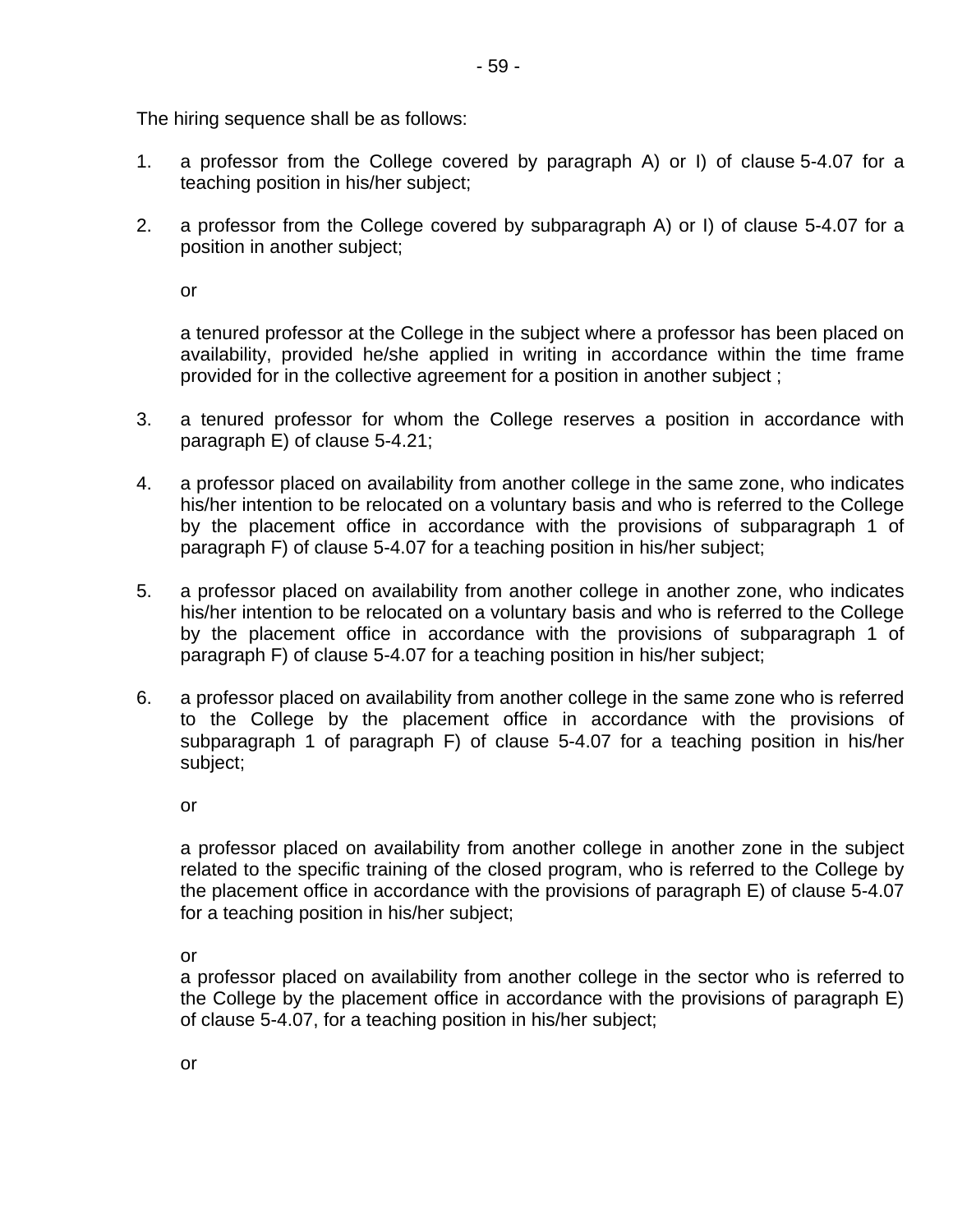a non-tenured professor with at least nine (9) years of seniority, for the period ending the third  $(3<sup>rd</sup>)$  year immediately following the termination of his/her last contract in the same subject as that of the available teaching position, provided he/she applies in writing within the time frame provided for in the collective agreement;

- 7. a non-tenured full-time professor at the College with at least nine (9) years of seniority, for the period ending with the third  $(3<sup>rd</sup>)$  year immediately following the year during which he/she held a teaching position in the same subject as that of the available teaching position, provided he/she applies in writing within the time frame provided for in the collective agreement;
- 8. a non-tenured full-time professor at the College, for a position in another subject, provided he/she applies in writing within the time frame provided for in the collective agreement;
- 9. a non-tenured full-time professor from another college, for as long as he/she is registered with the placement office, for a position in the subject indicated in his/her full-time contract, provided he/she applies within the time limit provided for in the collective agreement using the form appearing in Appendix II-4;
- 10. a professor placed on availability from another college in the same zone who indicates his/her intention to be relocated on a voluntary basis and who is referred to the College by the placement office in accordance with subparagraph 2 of paragraph F) of clause 5-4.07, for a position in another subject;
- 11. a professor placed on availability from a college in another zone who indicates his/her intention to be relocated on a voluntary basis and who is referred to the College by the placement office in accordance with subparagraph 2 of paragraph F) of clause 5-4.07, for a position in another subject;
- 12. a non-tenured full-time professor from another college, for as long as he/she is registered with the placement office, for a position in another subject, provided he/she applies within the time limit provided for in the collective agreement using the form appearing in Appendix II-4;
- 13. a tenured professor on leave for public office, at the end of his/her term of office and in his/her college, provided he/she applies in writing within the time frame provided for in the collective agreement;
- 14. a professional on availability from the College or a member of the support staff on availability at the College, provided he/she states, in writing, his/her intention to occupy a position in the subject; the College shall refer the applicant to the selection committee provided for in the collective agreement;
- 15. a tenured professor at the College, for a position in another subject, provided he/she applies in writing with the time frame provided for in the collective agreement;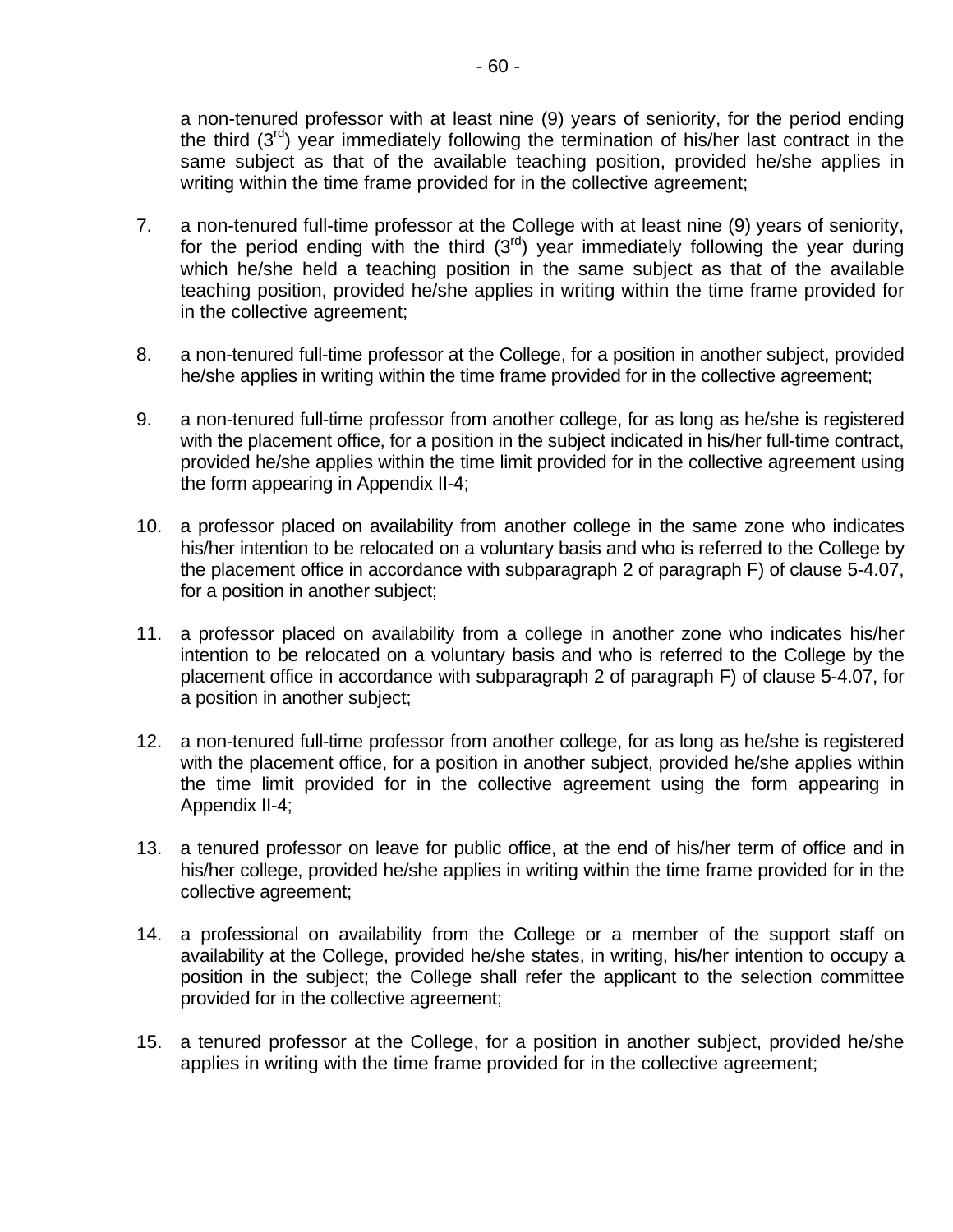- 16. an administrator who has already been a tenured professor at the College, for each of the three (3) years following the year of his/her appointment as an administrator, provided he/she applies in writing within the time frame provided for in the collective agreement;
- 17. an employee from another category of employment whom the College wishes to assign to temporary teaching duties under the provisions regarding provisional assignment pertaining to this other category of employment; the College shall consult the selection committee provided for in the collective agreement on such application;
- 18. a secondary school teacher placed on availability by a school board, who is referred to the College by the placement office in accordance with the provisions of clause 5-4.23;
- 19. a non-tenured professor on leave for public duties, at the end of his/her term of office and in his/her College, provided he/she applies in writing within the time frame provided for in the collective agreement.

#### **b) Hiring priorities for other teaching loads**

When the College fills a teaching load in the regular program other than a teaching position, it shall hire a professor in the order of priority set out below.

If several professors have equal priority for the same position in the same subject, the College shall hire, without going through the selection committee as provided for in the collective agreement, the professor who has the most seniority and, seniority being equal, the professor who has the most experience and, experience being equal, the professor who has the most schooling, subject, if applicable, to any affirmative action program established in accordance with article 2-4.00, with respect to priority 3 (subparagraph 1) and priorities 5 to 8. However, in cases where seniority, experience and schooling are identical, the placement office shall forward the professors' files to the selection committee provided for in the collective agreement.

In the event that a change in subject is involved, the provisions of subparagraph 2 of paragraph F) of clause 5-4.07 shall apply.

A teaching load covered by this paragraph cannot be refused a non-tenured professor in the subject in question if he/she has at least three (3) years' seniority and if his/her application was not analyzed by the selection committee.

The hiring sequence shall be as follows:

- 1. a professor from the College covered by paragraph I) of clause 5-4.07 for a teaching load in his/her subject, subject to difficulties of a pedagogical nature;
- 2. a professor placed on availability from another college in the same zone, who is referred to the College by the placement office for full-time replacement teaching duties in his/her subject, subject to difficulties of a pedagogical nature;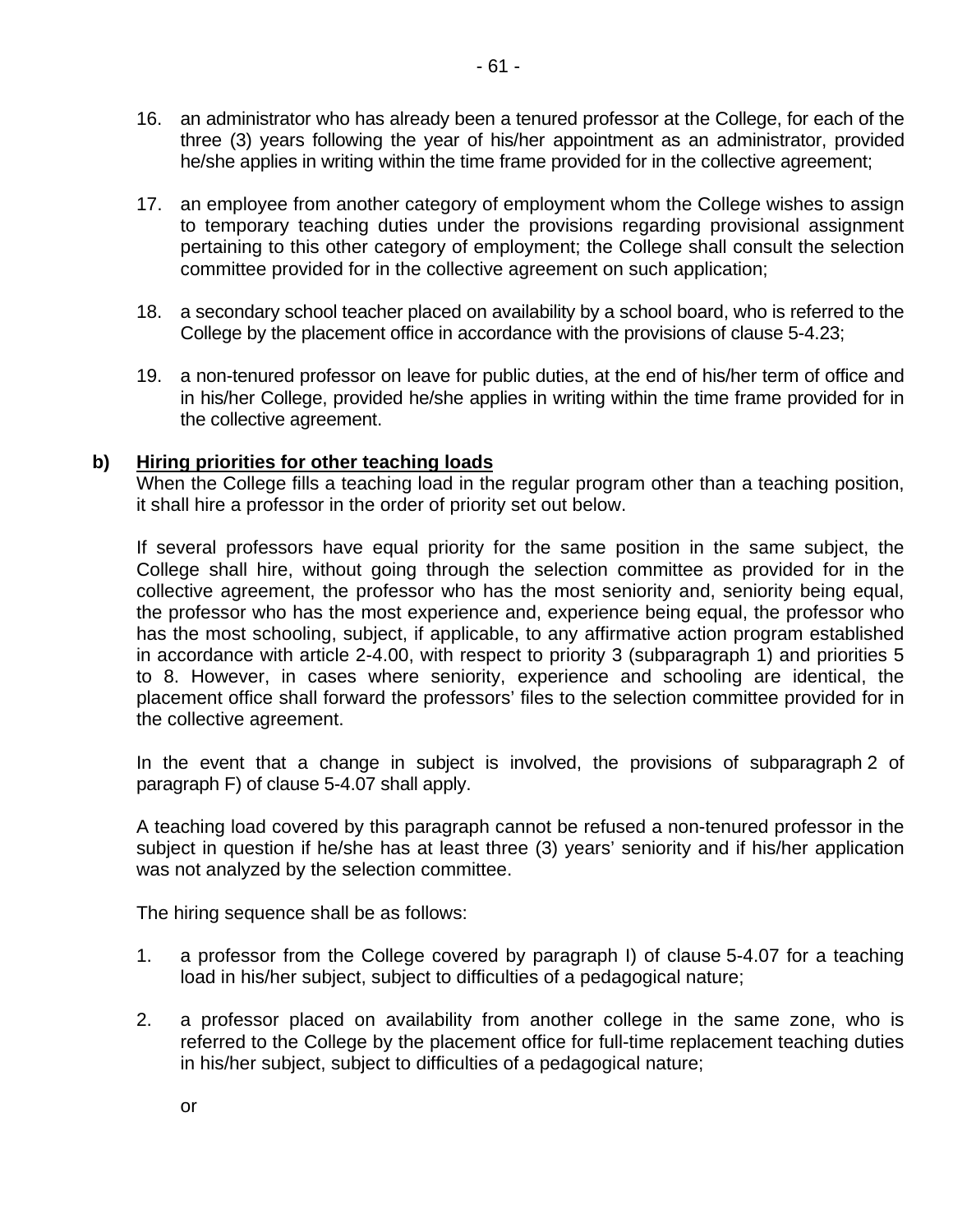a non-tenured professor at the College with at least ten (10) years' seniority for the three (3) years following the end of his/her last contract in the same subject as the available teaching load, if he/she applies in writing within the time frame provided for in the collective agreement;

3. a non-tenured professor at the College having at least three (3) years' seniority, for the three (3) years following the end of his/her last contract in the same subject as the available teaching load, provided he/she applies in writing within the time frame provided for in the collective agreement;

or

a professor at the College covered by clause 5-4.07 I), for teaching duties in another subject;

- 4. a tenured professor at the College in a subject where there is already a professor placed on availability, for a teaching load in another subject, if he/she applies in writing within the time frame provided for in the collective agreement;
- 5. a non-tenured full-time professor at the College, for the three (3) years immediately following the year during which he/she assumed a full-time teaching load in the same subject as the available teaching load, provided he/she applies in writing within the time frame provided for in the collective agreement;
- 6. a part-time professor at the College with less than three (3) years' seniority, for a period of up to three (3) years from the date of termination of his/her last contract in the same subject as the available teaching load, provided he/she applies in writing within the time frame provided for in the collective agreement;
- 7. an employee from another category of employment whom the College wishes to assign to temporary teaching duties under the provisions regarding provisional assignment pertaining to the category of employment in question; the name of the employee shall be forwarded to the selection committee provided for in the collective agreement;
- 8. a non-tenured full-time professor from the College, for teaching duties in another subject, during the teaching year following the termination of his/her contract, provided he/she applies in writing within the time frame provided for in the collective agreement.

### **c) Other applications**

Afterwards, without limiting the scope of application of paragraphs a) and b) of this clause, before hiring any other professor for a position or teaching load in the regular program, the College shall consider the following applications, which must be submitted in writing within the time frame provided for in the collective agreement:

- a full-time non-tenured professor at the College during the previous teaching year;
- an hourly paid professor at the College;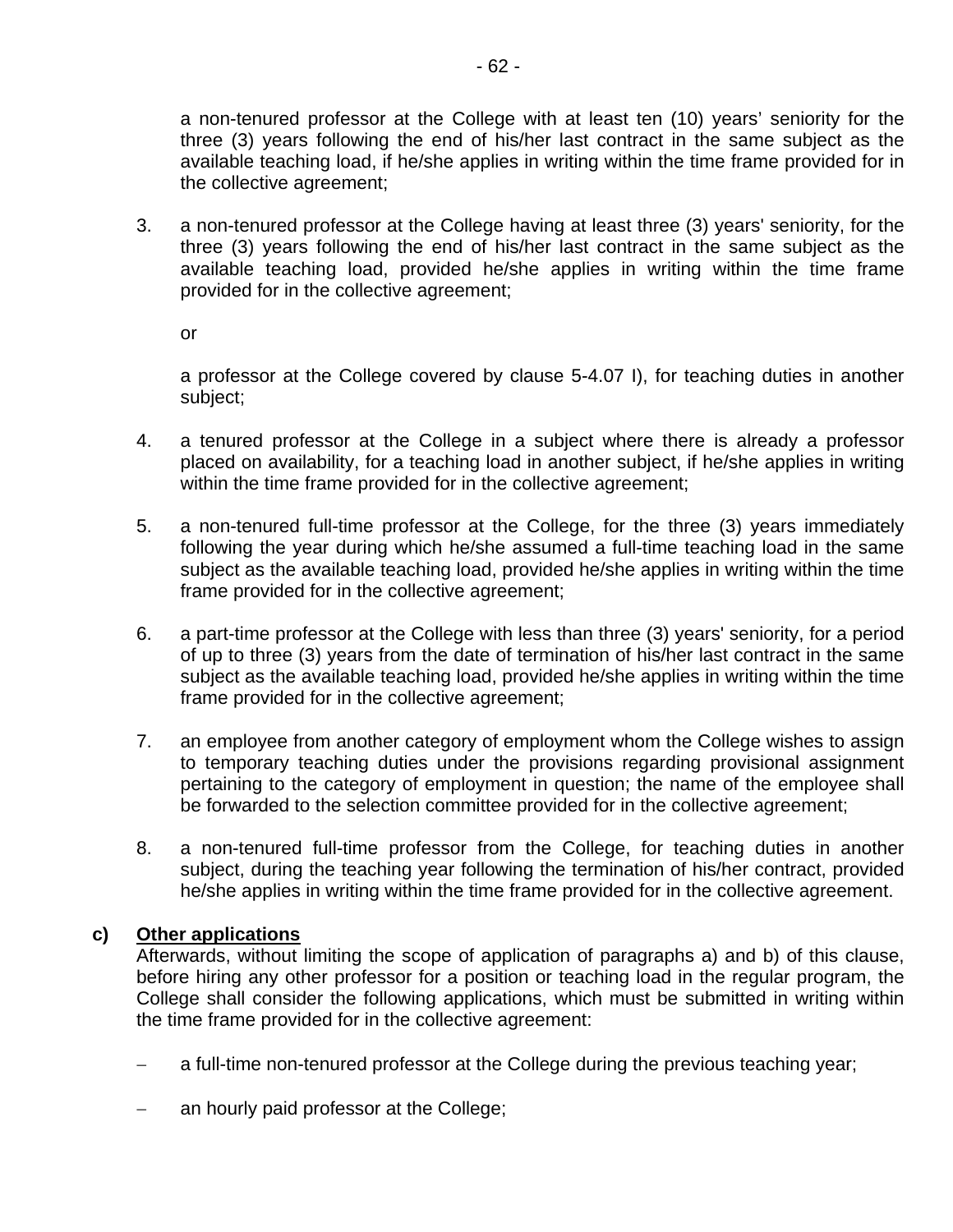- a professor employed by the College who wishes to change subject;
- a professor from another college.

#### d) **Hiring priorities for a teaching load in continuing education**

When the College fills a teaching load in continuing education, it shall hire a professor according to the following order of priorities.

If several candidates have equal priority for the same teaching load, in the same subject, the College shall, without going through the selection committee provided for in clause 8-7.03, hire the candidate with the most seniority or, seniority being equal, the candidate with the most experience or, experience being equal, the candidate with the most schooling, subject, if applicable, to any affirmative action program established in accordance with article 2-4.00, with regard to priority 2. However, in cases where seniority, experience, and schooling are identical, the selection shall be made in accordance with the provisions of clause 8-7.03.

The hiring sequence shall be as follows and shall only apply until a full-time teaching equivalence of one (1) is reached:

- 1. subject to the provisions of clause 5-4.07, paragraph I), a professor placed on availability, for a teaching load in his/her subject, provided he/she applies within the time frame provided for in the collective agreement;
- 2. a non-tenured professor at the College, for a teaching load in his/her subject, subject to difficulties of a pedagogical nature, for a period of three (3) years from the date of termination of his/her last contract in the same subject as the available teaching duties, provided he/she applies in writing within the time frame provided for in the collective agreement.

Subject to clause 5-4.07, paragraph I) and clauses 5-1.03 and 8-7.07, the professor shall be paid as an hourly paid professor.

#### e) **Hiring priorities for summer courses**

When the College fills a teaching load for summer courses, it shall hire a professor in the following order of priority.

If several candidates have equal priority for the same teaching load, in the same subject, the College shall hire the candidate with the most seniority or, seniority being equal, the candidate with the most experience or, experience, being equal, the candidate with the most schooling, subject, if applicable, to any affirmative action program established in accordance with article 2-4.00, with regard to priority 2.

The hiring sequence shall be as follows and shall only apply until a full-time teaching equivalence of one (1) is reached: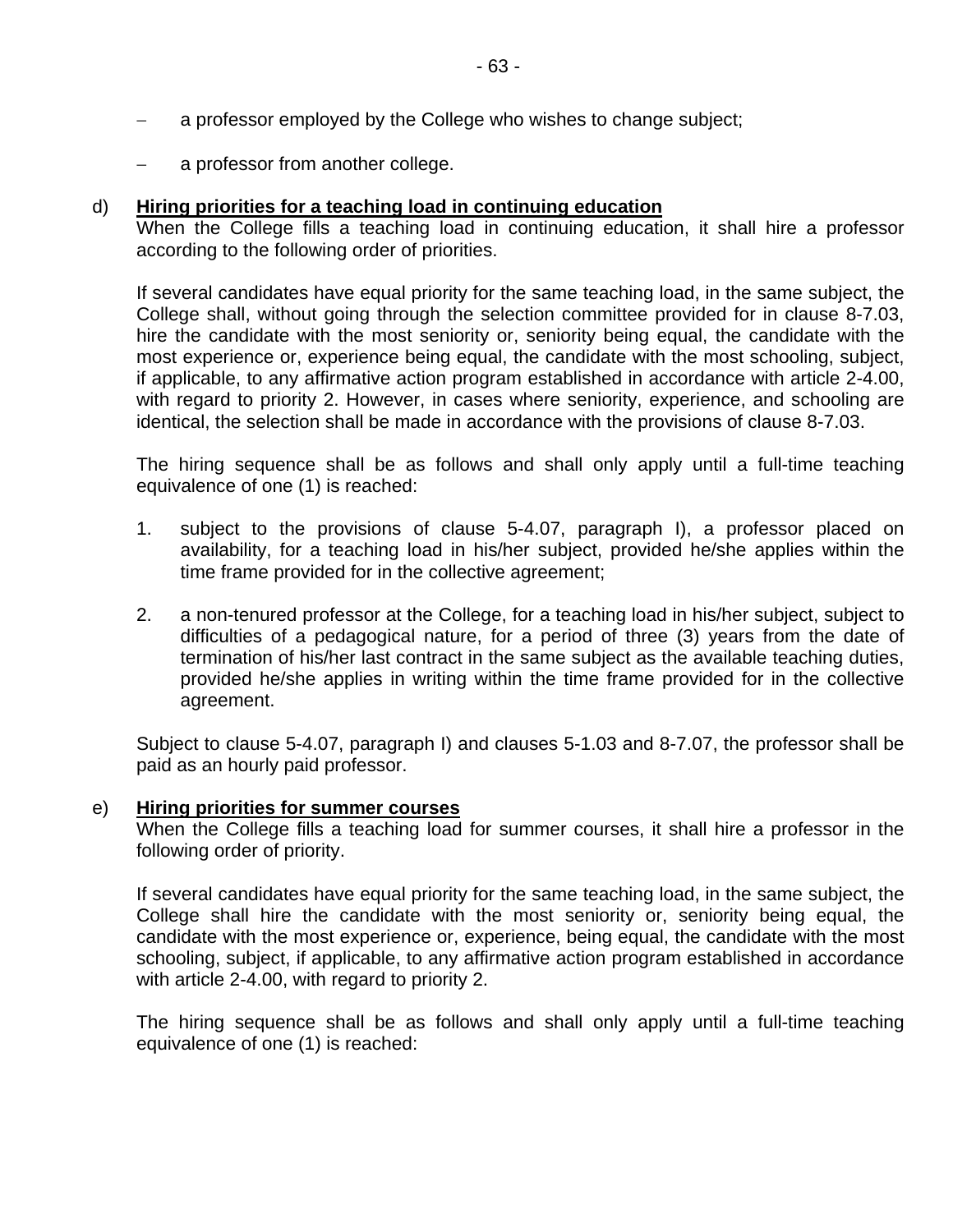- 1. subject to the provisions of clause 5-4.07, paragraph I), a professor on availability, for a teaching load in his/her subject, provided he/she applies within the time frame provided for in the collective agreement;
- 2. a non-tenured professor at the College with job priority in the regular teaching program, for a teaching load in his/her subject, provided he/she applies in writing within the time frame provided for in the collective agreement.

Subject to clause 5-4.07, paragraph I) and clause 5-1.03, the professor shall be paid as an hourly paid professor.

A professor on availability or a tenured professor in a subject where there is already a professor on availability, who has a teaching load, excluding a teaching position, in the regular program, or in continuing education or for summer courses in a subject other than the one listed in his/her contract or that he/she was teaching during the year he/she was placed on availability, shall not be deemed to have taught in the new subject for the purposes of relocation.

### **5-4.18**

The three (3)-year period provided for in clause 5-3.07, paragraph e), in the hiring priorities provided for in clause 5-4.17, and the two (2)-year period provided for in clause 5-4.08 shall be extended to five (5) years in the case of a non-tenured professor, for his/her subject, who received retraining for a reserved position, as well as for the subject in which a position has been reserved in accordance with the provisions of clause 5-4.21.

This period of extension in hiring priority shall apply:

- a) for the hiring priorities granted by virtue of an employment contract during the course of which retraining was authorized: on the date this contract expires;
- b) for the hiring priorities granted by virtue of an employment contract that expired before retraining was authorized: on the date the retraining is authorized.

# **5-4.19**

For the purposes of this article, if the number of professors allocated to a subject allows, the College shall refrain whenever possible from splitting full-time teaching loads.

### **5-4.20**

A professional or support employee on availability and appointed to a teaching position shall become a tenured professor and shall maintain his/her bank of days of sick leave without cash surrender value. His/her salary shall be determined in accordance with article 6-1.00.

### **5-4.21 Retraining for a reserved position**

A) The retraining program provided for in this clause shall be available to professors placed on availability, as well as to tenured professors who have not been placed on availability, provided that the retraining cancels another professor's placement on availability or avoids another professor's being placed on availability.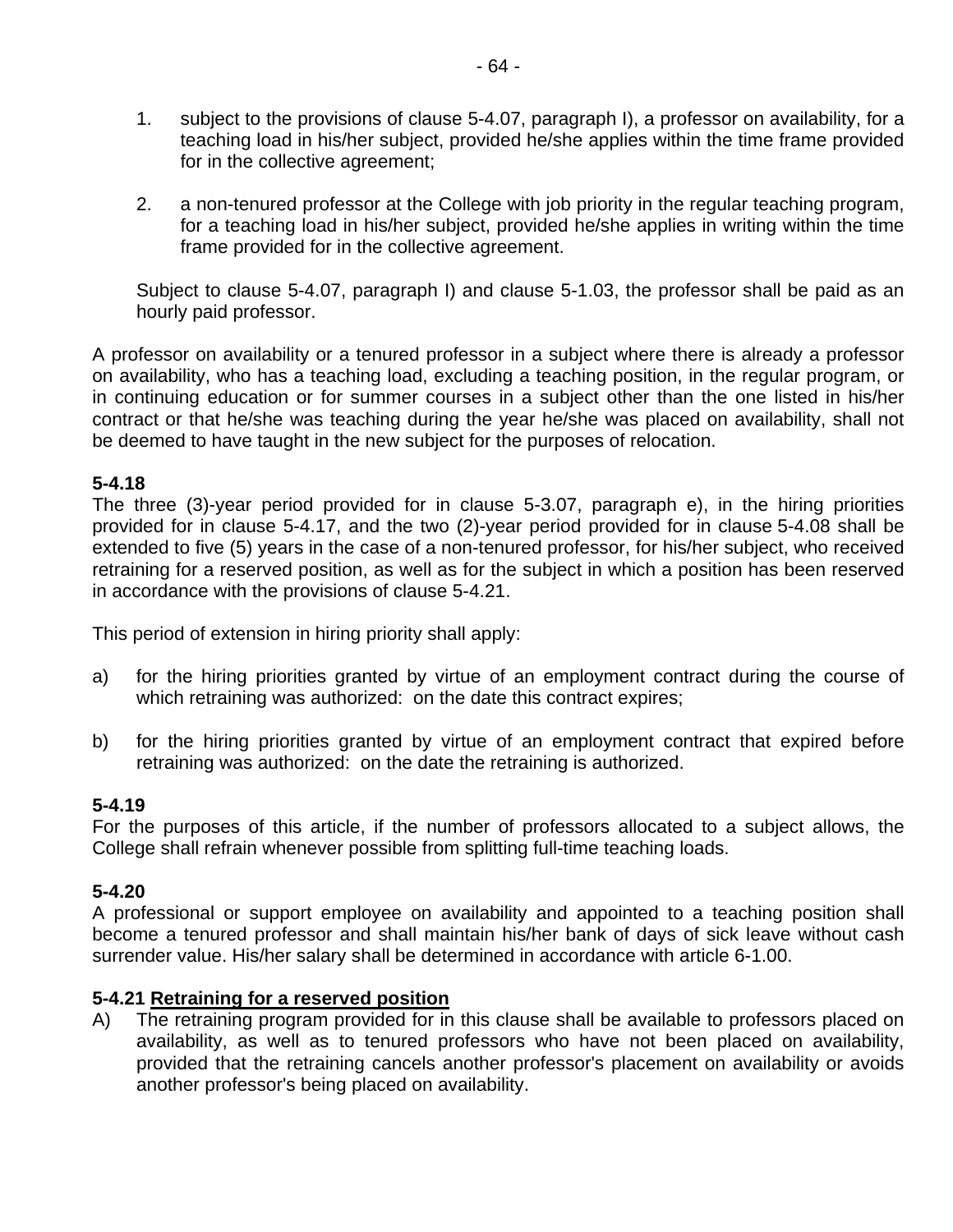B) The retraining of a professor on availability shall enable him/her to acquire the necessary qualifications to teach a subject other than his/hr own under paragraph d) of clause 5-4.11, or a subject other than the one for which he/she was hired or the one he/she was teaching during the year he/she was placed on availability.

The retraining of a professor who is not placed on availability shall enable him/her to acquire the necessary qualifications to teach a subject other than his/her own under paragraph d) of clause 5-4.11, or a subject other than the one for which he/she was hired or the one he/she was teaching during the year retraining was granted.

C) For any given year, the number of professors in the retraining program under the terms of this clause in colleges where the unions are affiliated with the FNEEQ (CSN), shall be set at nineteen (19) full-time professors or the equivalent. For the purposes of applying this clause, each professor in retraining shall be counted as 0.5 ETC per semester.

Resources that are not used in any given year shall be carried over to the following year and added to the resources provided for in the preceding paragraph.

Furthermore, in any given year, the Ministère may add resources in order to increase the number of professors in retraining. However, these additional resources and the corresponding retraining shall not be counted toward the nineteen (19) full-time professors or the equivalent and cannot be carried over to the following year.

As of 2003-2004, for any given year, the balance of the 19 FTE provided for in this clause shall be accessible to professors who request leave under article 7-6.00 in order to obtain a degree leading to scales "with Master's degree" and to step 18 of the single scale in Appendix VI-1.

D) A professor who wishes to be admitted to the retraining program under this clause shall submit a written proposal to the College. The proposal shall list the objectives of the project as a whole and for each specific year, and clearly indicate the amount of time required.

The College shall evaluate each proposal submitted and shall send to the selection committee for the subject in which a position is to be reserved, the proposal submitted by each professor for whom the College intends to reserve a teaching position. Afterwards, but no later than May 15, the College shall send to the parity placement committee the proposals it recommends, as well as all documentation the joint committee may require. The College may recommend a proposal even against or in the absence of a recommendation from the selection committee. The parity placement committee shall advise the College of its decision no later than June 15.

E) Retraining shall be granted on the condition that a teaching position is being reserved for the professor concerned. However, in the case of a professor covered by clause 5-4.07 L), the position reserved shall be deferred to no later than the end of the retraining period if retirement effective no later than the end of the retraining program is announced at the time of the application for retraining. Starting on June 15, if there are no professors covered by subparagraph 1 of clause 5-4.17 a), the College may reserve a position for a tenured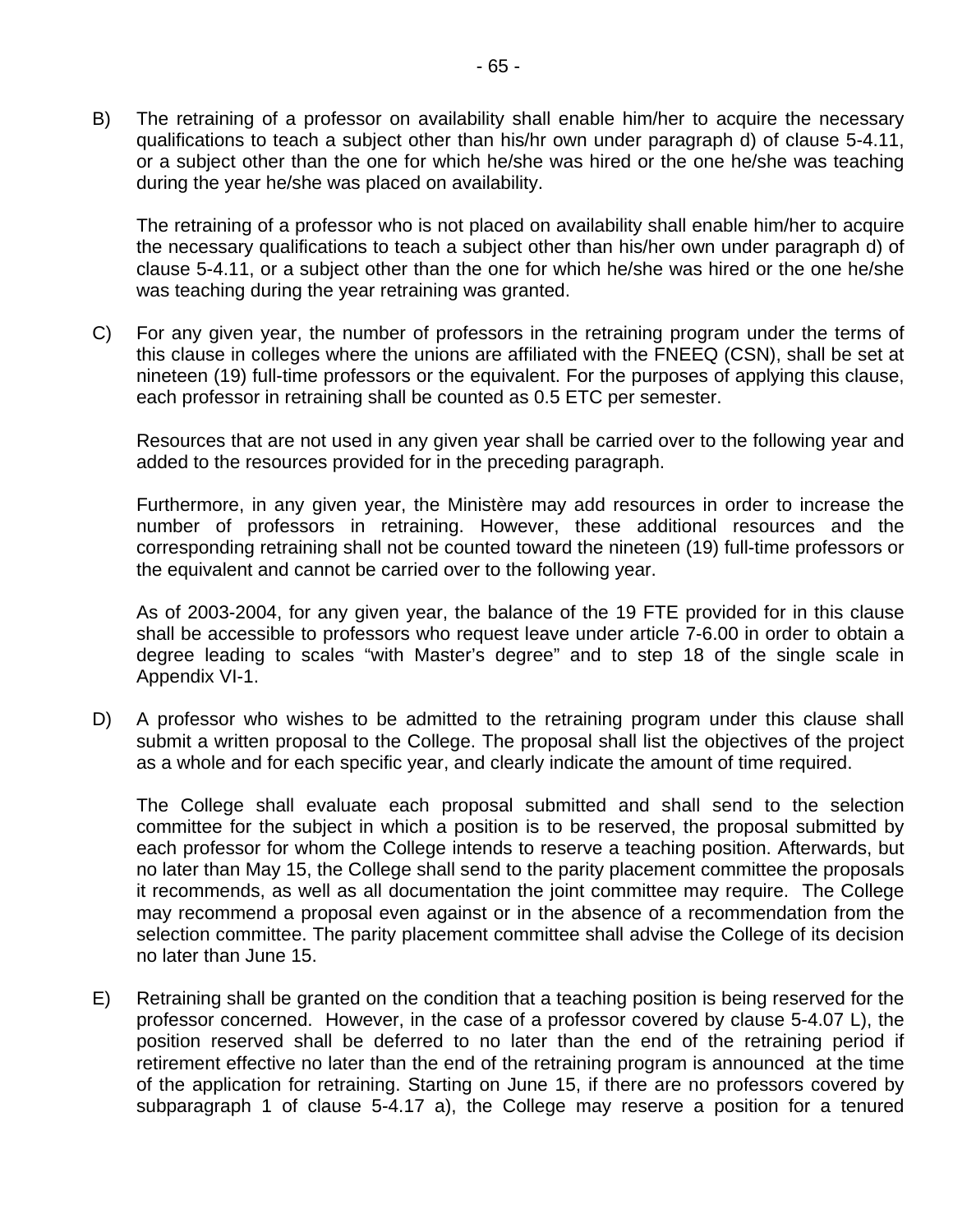professor after obtaining notice from the parity placement committee advising the College that retraining has been granted to the professor concerned.

Once the College has reserved a teaching position under the conditions stated in this paragraph, the position shall not be available throughout the retraining period and shall be withheld from the relocation procedures provided for in this article. The position thus reserved shall be considered an annual substitute teaching load or, in the case of retraining lasting only one (1) semester, a full-time teaching load of one (1) semester, except in the case of a deferred reserved position.

Retraining shall be extended only on the condition that the previous year's retraining program has been successful.

It is the responsibility of the College to verify the success of the retraining on the basis of specific objectives for each semester or year, as the case may be, as identified in the proposal.

F) Retraining may be granted for one (1) to six (6) semesters.

When a professor is absent for reasons of disability, maternity or an extension of maternity or paternity leave, adoption leave or an extension of adoption leave, he/she may interrupt his/her retraining for the period he/she is absent without exceeding the maximum period of two (2) years. When the duration of the interruption is effective for a full semester, the retraining shall not be counted for the purposes of paragraph C).

G) If retraining is successful, the new subject shall be added to the professor's contract, for the purposes of applying the collective agreement, and the professor shall be assigned to the reserved position provided the position still exists.

In the case where the teaching position no longer exists, a professor who has successfully completed his/her retraining shall resume the status that was his/hers prior to his/her retraining and the new subject shall be added to his/her contract.

If the retraining program is not successful or if it is interrupted for reasons other than those listed in paragraph F), the professor shall resume the status that was his/hers prior to his/her retraining. He/she shall be considered as having had no retraining whatsoever, he/she shall not be assigned to the reserved position, and he/she shall not be required to refund the salary received.

If a professor cannot resume retraining following the maximum period of two (2) years provided for in paragraph F), the retraining shall end and the professor shall resume the status that was his/hers prior to his/her retraining. He/she shall be considered as having had no retraining whatsoever, he/she shall not be assigned to the reserved position and he/she shall not be required to refund the salary received.

If the position is not assigned as expected, it shall cease to be a reserved position and the replacement professor holding the position shall be considered as having held a position or a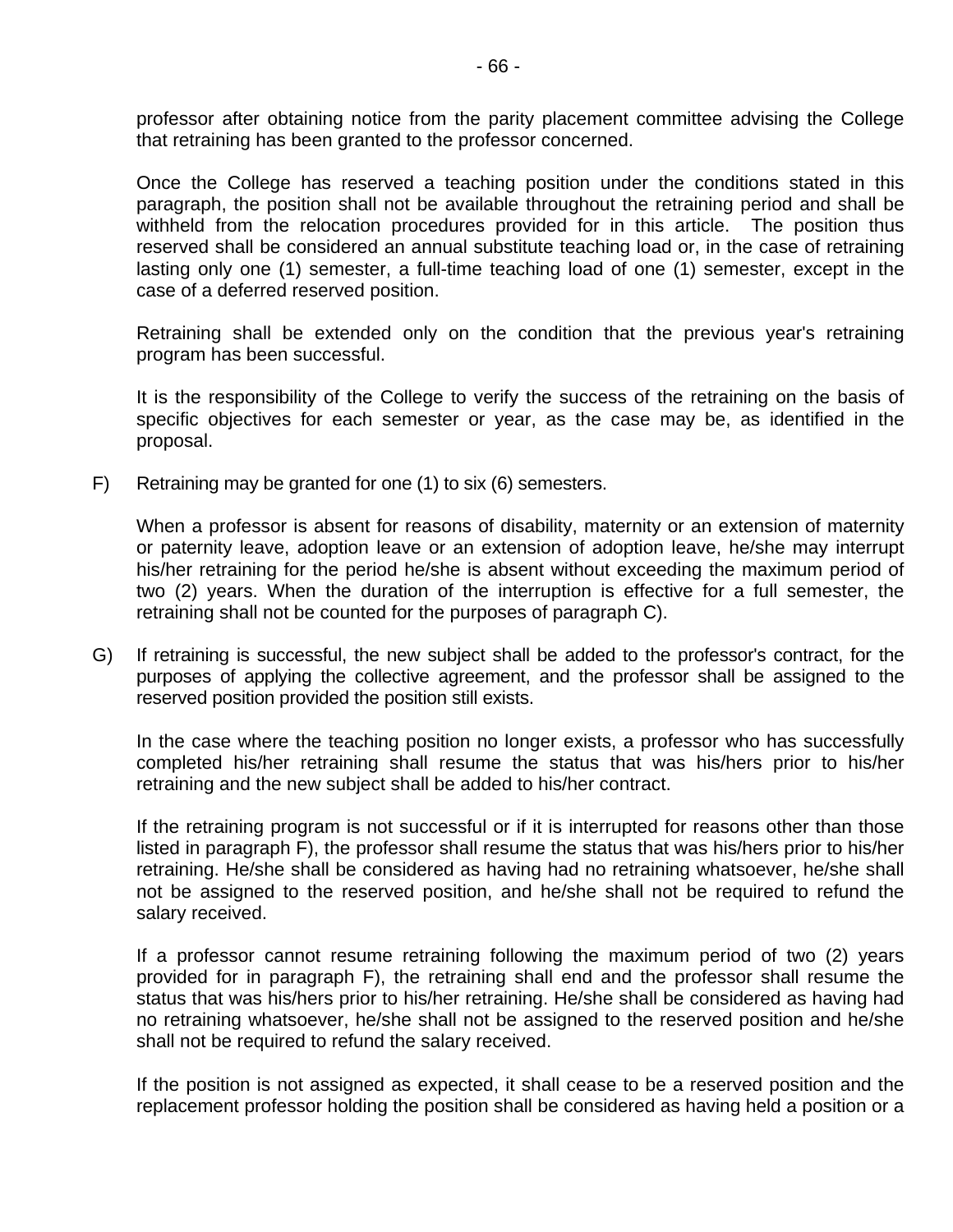full-time teaching load of one (1) semester, as the case may be, for the duration of the retraining program but allowing no retroactive granting of tenure.

H) While on retraining, the professor shall receive a full yearly salary and shall benefit from all rights and privileges to which he/she is entitled during a teaching year.

A professor on availability who benefits from a retraining program shall be exempt from relocation for the duration of his/her retraining. The same shall apply to a professor on availability who replaces, in his/her subject and in his/her college, a professor who is not placed on availability but who is benefiting from a retraining program.

Unless the parties reach an agreement relating to professional development, all expenses related to a retraining program shall be paid by the professor.

- I) The parity placement committee shall award priority to professors covered by clause 5-4.07 L). It shall grant applications in the following order of priority:
	- 1. applications for one (1) year or one (1) semester of retraining;
	- 2. applications for two (2) years or three (3) semesters of retraining;
	- 3. applications for three (3) years or five (5) semesters of retraining.
- J) When the parity placement committee must choose between applications covered by subparagraph 1, 2 or 3 of paragraph I) it shall grant retraining in the following order:
	- 1. applications from professors placed on availability following the closing other than that covered by clause 5-4.07 L), suspension or modification of a programme of studies in his/her college;
	- 2. applications from professors on availability for a period of two (2) years or more;
	- 3. applications from professors in a subject with a large number of professors on availability.
- K) The parity placement committee shall establish the administrative rules concerning retraining on an annual basis.
- L) In the case of a temporary interruption of retraining under the terms of paragraph F) or of a definite interruption of retraining under the terms of paragraph G), the College shall inform the parity placement committee at the same time it submits retraining proposals for the following year, of the changes made to the current year's retraining proposals.

#### **5-4.22 Retraining related to the revision of a technical program**

A) The retraining program provided for in this clause is accessible to tenured professors of the specific component of a revised technical program. The professor's retraining must allow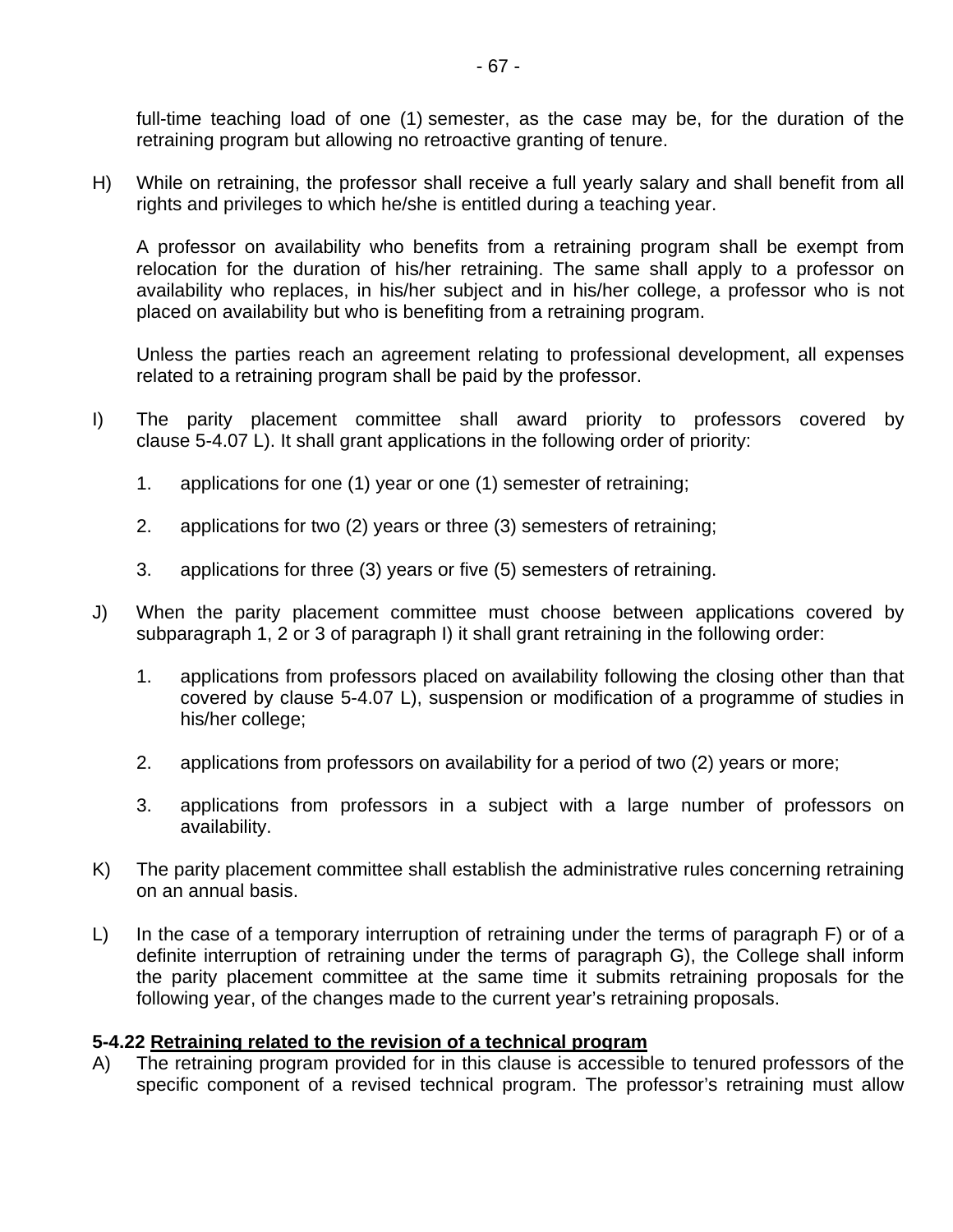him/her to upgrade his/her vocational competencies in order to meet the new requirements of the revised program.

- B) The Ministère shall establish a list of revised technical programs on an annual basis.
- C) As of 2006-2007, the balance of unused resources for 2002-2003 for retraining for reserved positions as provided for in clause 5-4.21 C) shall be accessible for purposes of subject training as a result of the revision of a technical program, until such resources are exhausted.
- D) A professor who wishes to take retraining because of the revision of a technical program shall submit a proposal to the College in writing. The proposal shall indicate the program in question, the professor's objectives, the relationship with the revision of the program, and the description and duration of the training requested. The retraining project may be full-time or part-time. The duration of the project shall not exceed two (2) semesters. It shall be awarded in the form of a leave  $(Cl<sub>1</sub>)$ .

The College shall analyze proposals submitted and consult the departments of the specific component of the program in question. Afterwards, but no later than May 15, the College shall send to the parity placement committee the proposals it recommends, as well as all documentation the joint committee may require. The College may recommend a proposal even against or in the absence of a recommendation from the department concerned. The parity placement committee shall advise the College of its decision no later than June 15.

It is the responsibility of the College to verify the success of the retraining on the basis of the objectives for each semester or year, as the case may be, as identified in the proposal.

E) When a professor is absent for reasons of disability, maternity or an extension of maternity or paternity leave, adoption leave or an extension of adoption leave, he/she may interrupt his/her retraining for the period he/she is absent without exceeding the maximum period of two (2) years. When the duration of the interruption is effective for a full semester, the retraining shall not be counted for the purposes of paragraph C).

If the retraining program is interrupted for reasons other than those listed in the preceding paragraph, the professor shall notify the College. In such a case the retraining shall end and the professor shall resume a teaching load in accordance with terms and conditions to be agreed upon by the professor and the College.

If a professor cannot resume retraining following the maximum period of two (2) years, the retraining shall end and the professor shall resume the status that was his/hers prior to his/her retraining.

F) While on retraining, the professor shall receive the salary he/she would receive were he/she at work and shall benefit from all rights and privileges to which he/she is entitled during a teaching year.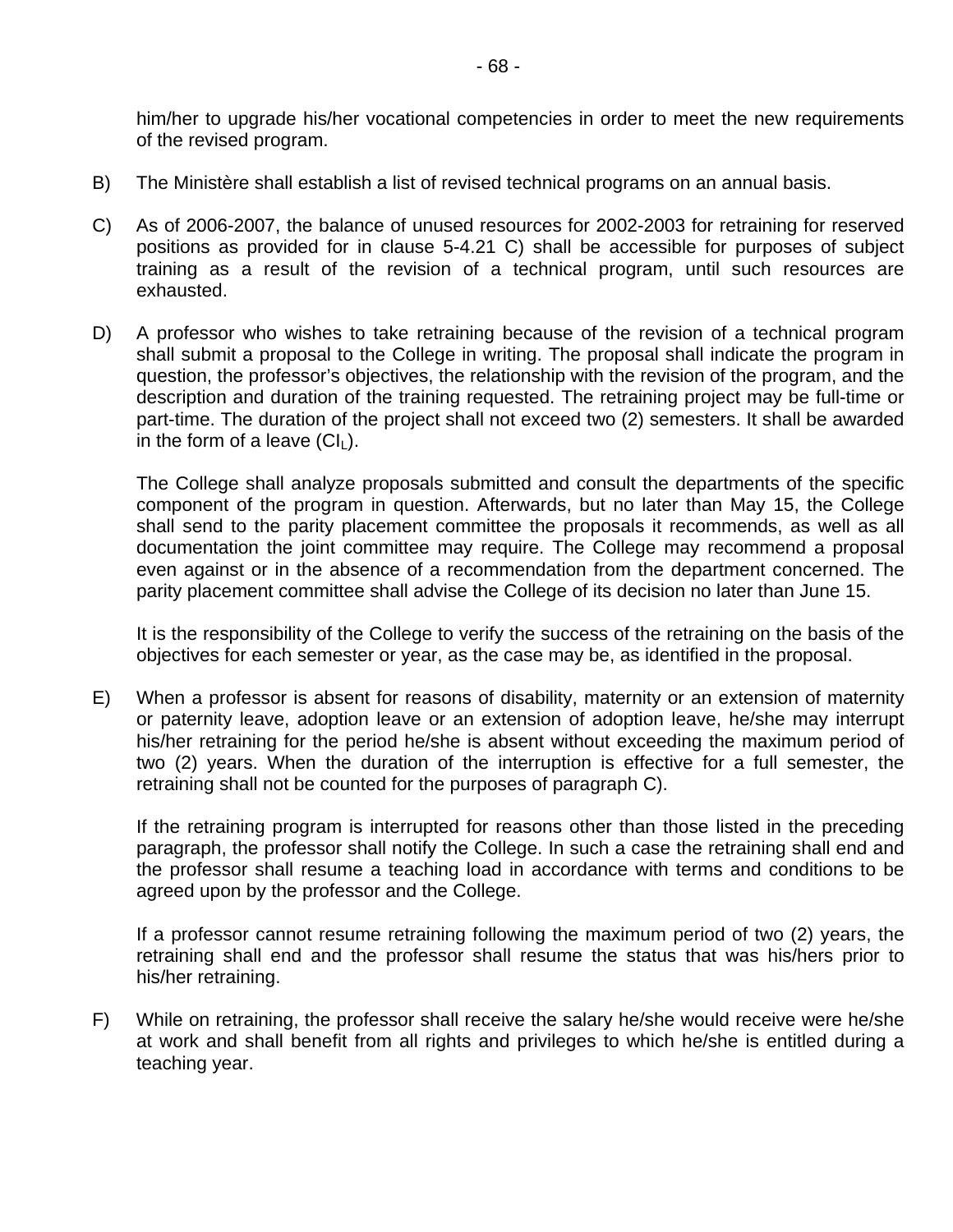- G) Unless the parties reach an agreement, all expenses related to a retraining program shall be paid by the professor.
- H) The parity placement committee shall grant retraining in the following order of priority:
	- 1. applications for less than one (1) semester of retraining;
	- 2. applications for one (1) semester of retraining;
	- 3. applications for one (1) year of retraining.

#### **5-4.23 Intrasectorial relocation**

- A) For the purposes of this clause, the placement office shall send, no later than August 10, a list of all available positions in the regular teaching programs (general education and vocational training) at the secondary school level to all professors placed on availability and registered with the placement office, to each college, to each unions and to the FNEEQ (CSN).
- B) A professor on availability, if he/she so wishes, may express his/her choice by indicating his/her order to preference for positions available in different institutions. The object of the professor's choice may be an available position in his/her zone or in another zone.

These choices shall be forwarded in writing to the placement office no later than seven (7) days after receiving the list.

- C) The placement office shall send to the school boards the names of all professors having expressed a choice for a given position. The position must be in a subject for which the professor was hired or in another subject, if he/she satisfies the normal requirements of the position.
- D) If the qualifications of the professor chosen by the school board satisfy the requirements for obtaining a permanent legal teaching certification in accordance with existing regulations, the Ministère shall deliver said authorization. If the professor's qualifications do not satisfy the above requirements, he/she shall be registered in a retraining program and, upon successful completion, the Ministère shall grant permanent legal teaching certification in accordance with existing regulations.

The above retraining shall have a maximum duration of twelve (12) months with a maximum of thirty (30) credits.

While on retraining, the professor shall receive a full salary and shall benefit from all rights and privileges to which he/she is entitled during a teaching year.

E) The professor on availability whose application is accepted by the school board shall be offered the position by the placement office.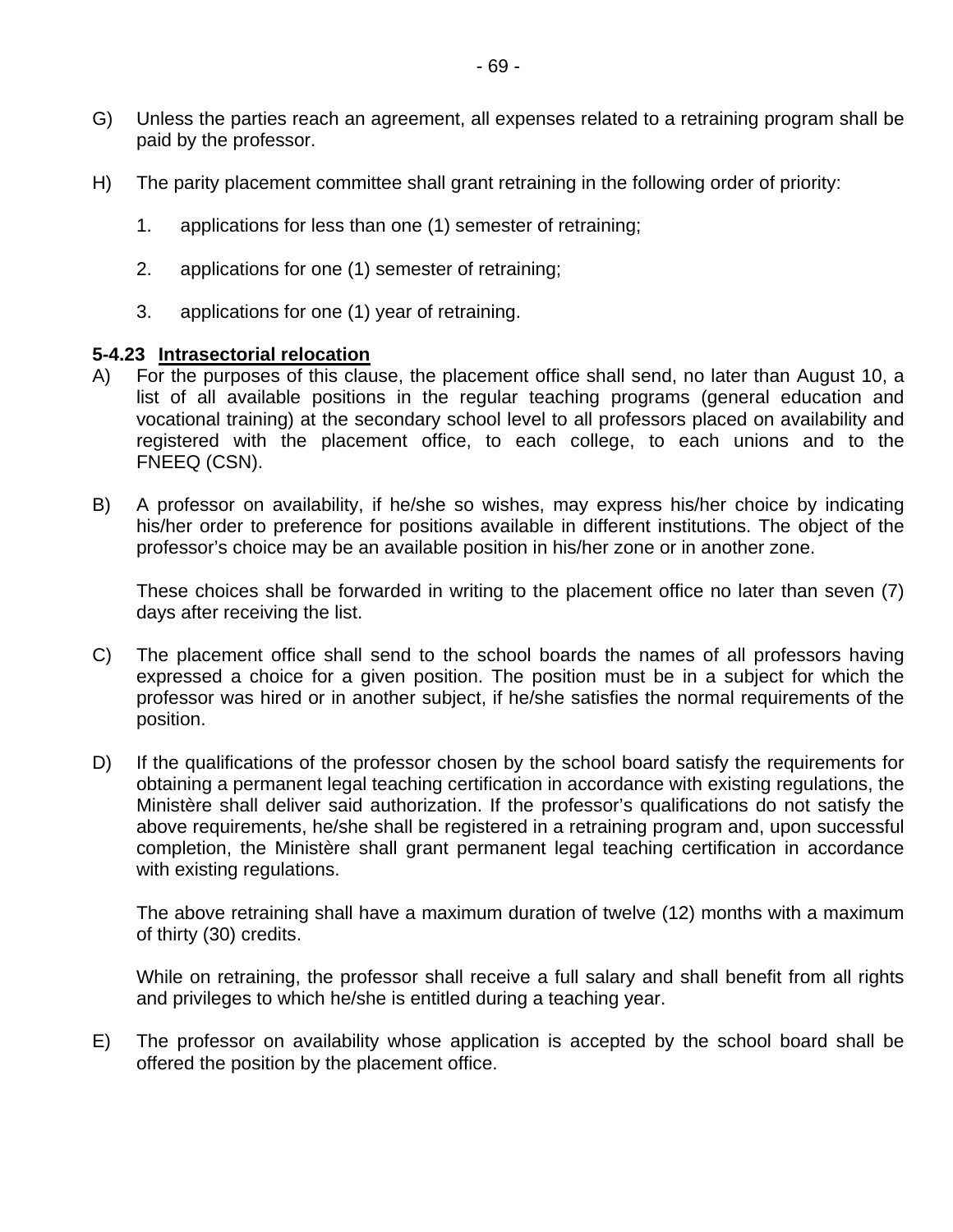F) A professor who is relocated in accordance with the provisions of this clause shall transfer all his/her rights to his/her new employer, to the extent that these rights are compatible with the provisions of the collective agreement in force at the college that hires him/her. From the date of signing of his/her new contract with his/her new employer, he/she shall not be on availability and shall no longer be considered an employee of the College.

Moreover, the professor thus relocated shall be paid according to the salary scale for professors with sixteen (16) years of schooling even if he/she has less than sixteen (16) years of schooling.

A professor who is thus relocated shall benefit from the right to return to the college network up until September 30 of the second  $(2^{nd})$  year following the year he/she was relocated. To this end, the professor shall benefit from the hiring priorities provided for in clause 5-4.17 a) as if he/she were placed on availability by his/her college of origin.

A professor who wishes to exercise his/her right to return to an available position listed with the placement office as provided for in clause 5-4.07, paragraphs B) and C) shall inform the placement office in writing before April 1 of each year. A professor exercising his/her right to return to an available position in the college network shall fill this position at the beginning of the following semester.

- G) A professor whose application has been accepted by a school board for a position located beyond the fifty-kilometre (50-km) zone shall be entitled to moving expenses as provided for in Appendix II-3 and these expenses shall be paid by his/her college.
- H) A professor whose application has been accepted by a school board who has a teaching load in the fall semester in his/her college shall have the choice of being relocated immediately or for the following semester.
- I) A professor placed on availability by a school board shall benefit from the priority stipulated for him/her under the terms of clause 5-4.17. In this case, the provisions of clause 5-4.07 F), subparagraph 2 shall apply to him/her, with the necessary modifications. The professor thus relocated shall transfer his/her rights to his/her new employer, to the extent that these rights are compatible with the provisions of this collective agreement.
- J) Without limiting the scope of articles 9-1.00 and 9-2.00, all contentious cases relating to this clause shall be referred to the provincial parties.
- K) Should the present regulations pertaining to the granting of permanent legal teaching certification be modified, the provincial parties agree to meet to discuss the implications of these modifications on the application of this clause and to make any necessary modifications.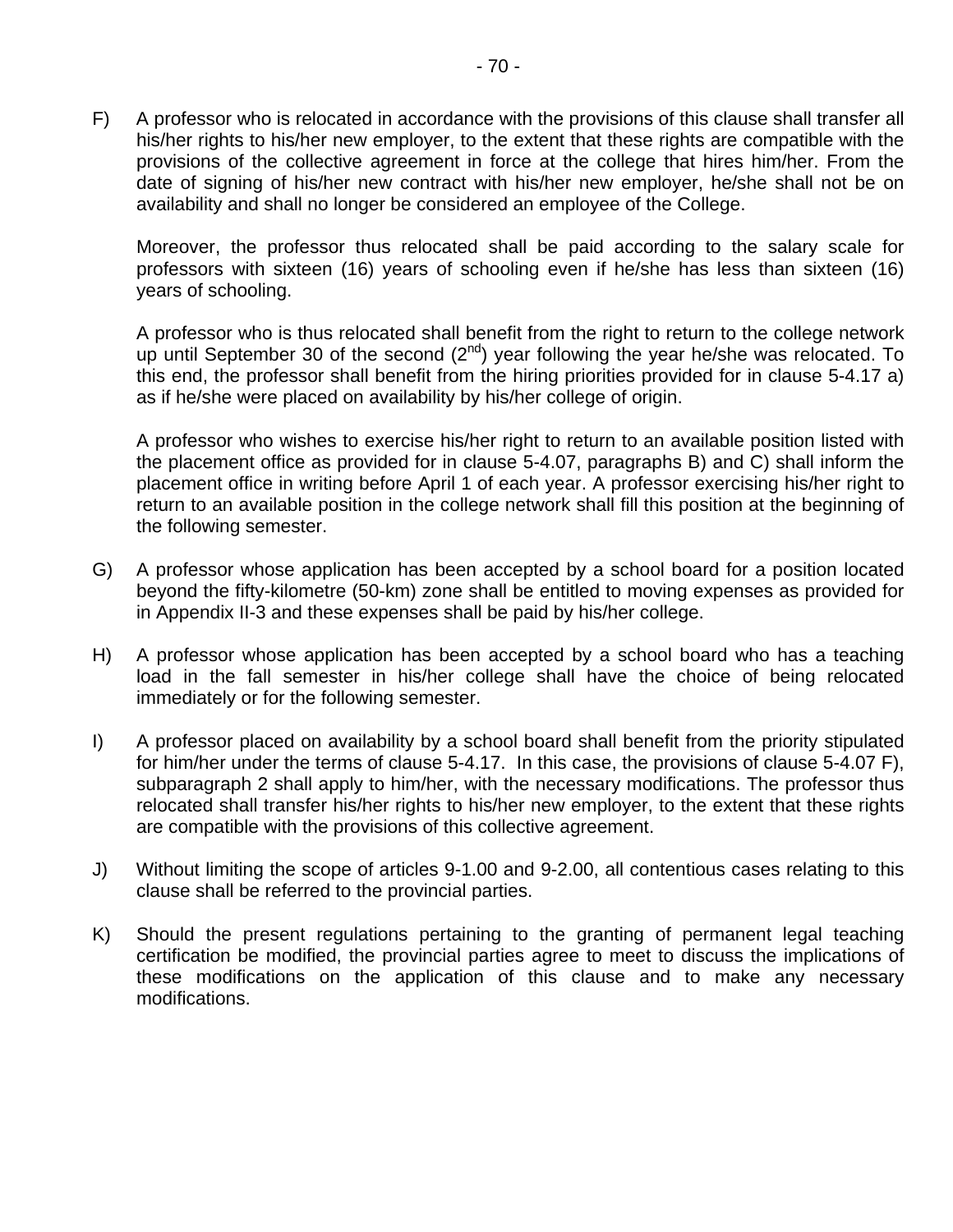# **Article 5-5.00 - Life, Health and Salary Insurance Plans**

### **I - GENERAL PROVISIONS**

# **5-5.01**

Full-time and part-time professors shall be eligible for the life, health and salary insurance plans as of the effective date of the different plans and until their retirement.

For the purposes of this clause, a professor on availability who has not been relocated shall be considered full-time.

Subject to the provisions of clause 5-5.15, a on full-time leave without pay shall continue to participate in the health insurance plan only if he/she assumes its total cost. He/she shall be eligible for the other plans only if he/she assumes their total cost and on the condition that the master policies so permit.

An hourly paid professor shall not be entitled to any death, health or disability benefits.

# **5-5.02**

For the purposes of applying this article, the term "dependent" shall mean the professor's spouse as defined in clause 1-2.06 or dependant child as defined in clause 1-2.09.

# **5-5.03**

a) The term "disability" means any incapacity resulting from an illness or an accident or resulting directly from a complication during pregnancy or the interruption of pregnancy prior to the twentieth  $(20<sup>th</sup>)$  week before the due date, which requires medical care and which renders the professor totally incapable of performing the usual duties of his/her position or of any similar position with a comparable remuneration offered to him/her by the College.

Disability also refers to any incapacity resulting from an organ or bone marrow donation or hospitalization for an operation, or from an operation performed in a doctor's office for the purposes of family planning.

b) A professor receiving salary insurance benefits may, upon agreement with the College, assume a partial teaching load for a given period as part of a rehabilitation process.

This rehabilitation period shall not result in any extension of benefit payments, in whole or in part, in excess of the one hundred four (104) weeks allowed for the same disability.

During this period of rehabilitation, the professor shall receive the gross salary for the work he/she has done as well as the salary insurance benefits calculated in proportion to the period of unemployment. He/she shall be considered totally disabled during this period.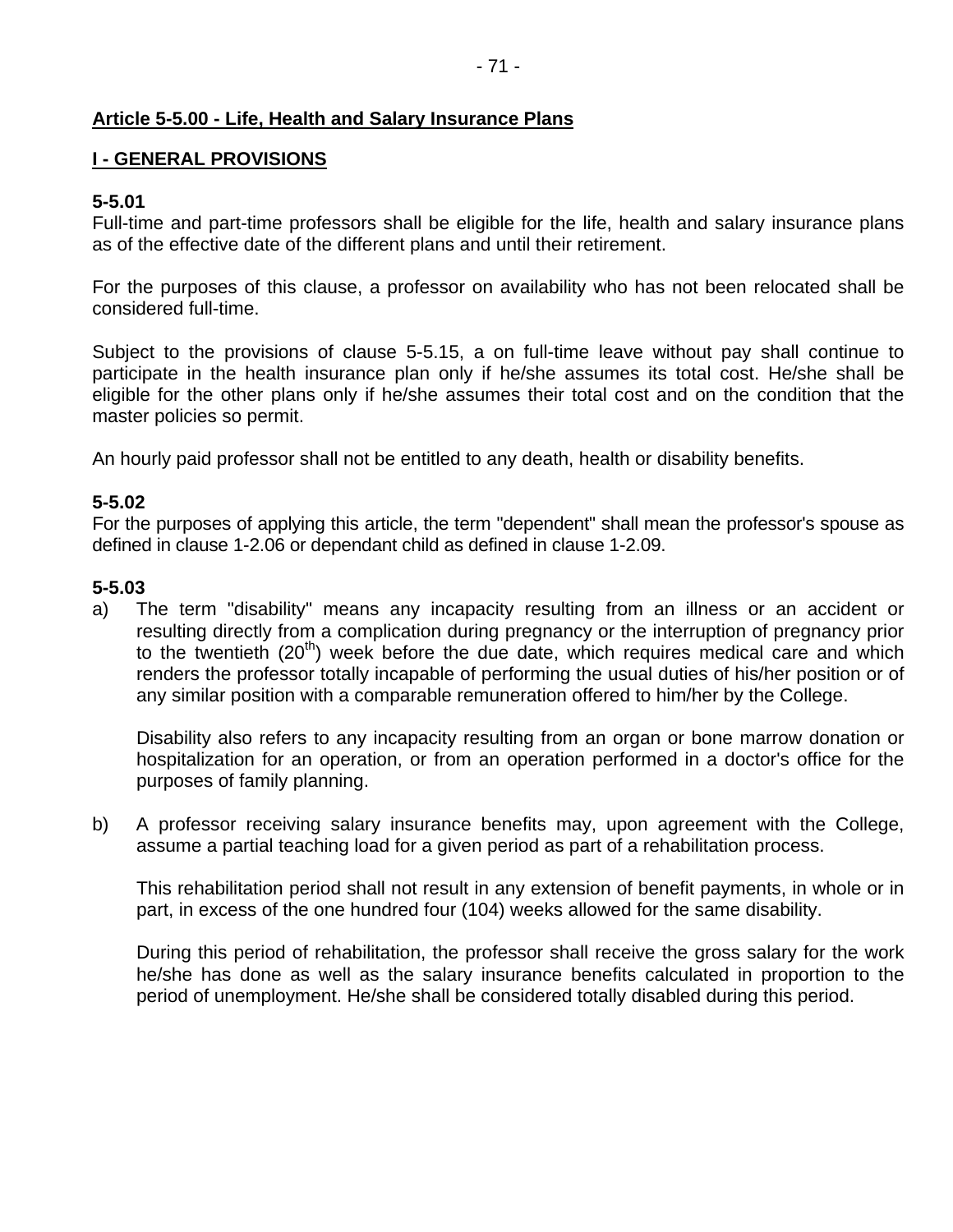# **5-5.04**

A period of disability means any period of continuous disability or any series of successive periods separated by less than eight (8) working days<sup>1</sup> of actual full-time work or of availability for such full-time work, unless the professor can prove, to the College's satisfaction, that a subsequent period of disability is due to an illness or an accident in no way related to the cause of the previous disability.

# **5-5.05**

With the exception of a period of disability resulting from an organ or bone marrow donation, a period of disability resulting from a self-inflicted illness or injury on the part of a professor, from alcoholism or drug addiction, from active participation in any riot, insurrection, or criminal acts or from service in the armed forces shall not be recognized as a period of disability for the purposes of this collective agreement.

Notwithstanding the preceding, in cases of alcoholism or drug addiction, the period of disability during which a professor receives medical treatment or care with a view to his/her rehabilitation, shall be considered a period of disability for the purposes of this collective agreement.

# **5-5.06**

a) The provisions related to the life, health and salary insurance plans provided for in the 2000-2002 collective agreement shall remain in effect until the effective date of this collective agreement, the professor and the College continuing to contribute to the plans in accordance with the 2000-2002 collective agreement.

In addition, the health insurance plan shall remain in effect after the effective date of this collective agreement if the union committee responsible for the insurance plans provided for below decides to maintain it or is unable to complete the modifications necessary for bringing a new plan into effect.

b) The life, health and salary insurance plans provided for in this article shall become effective on the effective date of this collective agreement, subject to provisions to the contrary.

### **5-5.07**

In compensation for the College's contribution to the salary insurance plan as provided for below, the full amount of the rebate allowed by Human Resources and Skills Development Canada in the case of a registered plan shall be the exclusive property of the College.

# **II - UNION COMMITTEE RESPONSIBLE FOR THE INSURANCE PLANS**

### **5-5.08**

The FNEEQ (CSN) shall be responsible for the implementation and application of the health insurance plan. On the date the collective agreement comes into effect, the FNEEQ (CSN) shall create a committee comprised of three (3) members. The committee shall commence work as soon as it is formed and its decisions shall be final. The FNEEQ (CSN) shall inform the CPNC of the names of the committee members.

 $\overline{a}$ 1. Read "thirty-two (32) working days" instead of "eight (8) working days" if the continuous period of disability which precedes the return to work extends beyond three (3) months.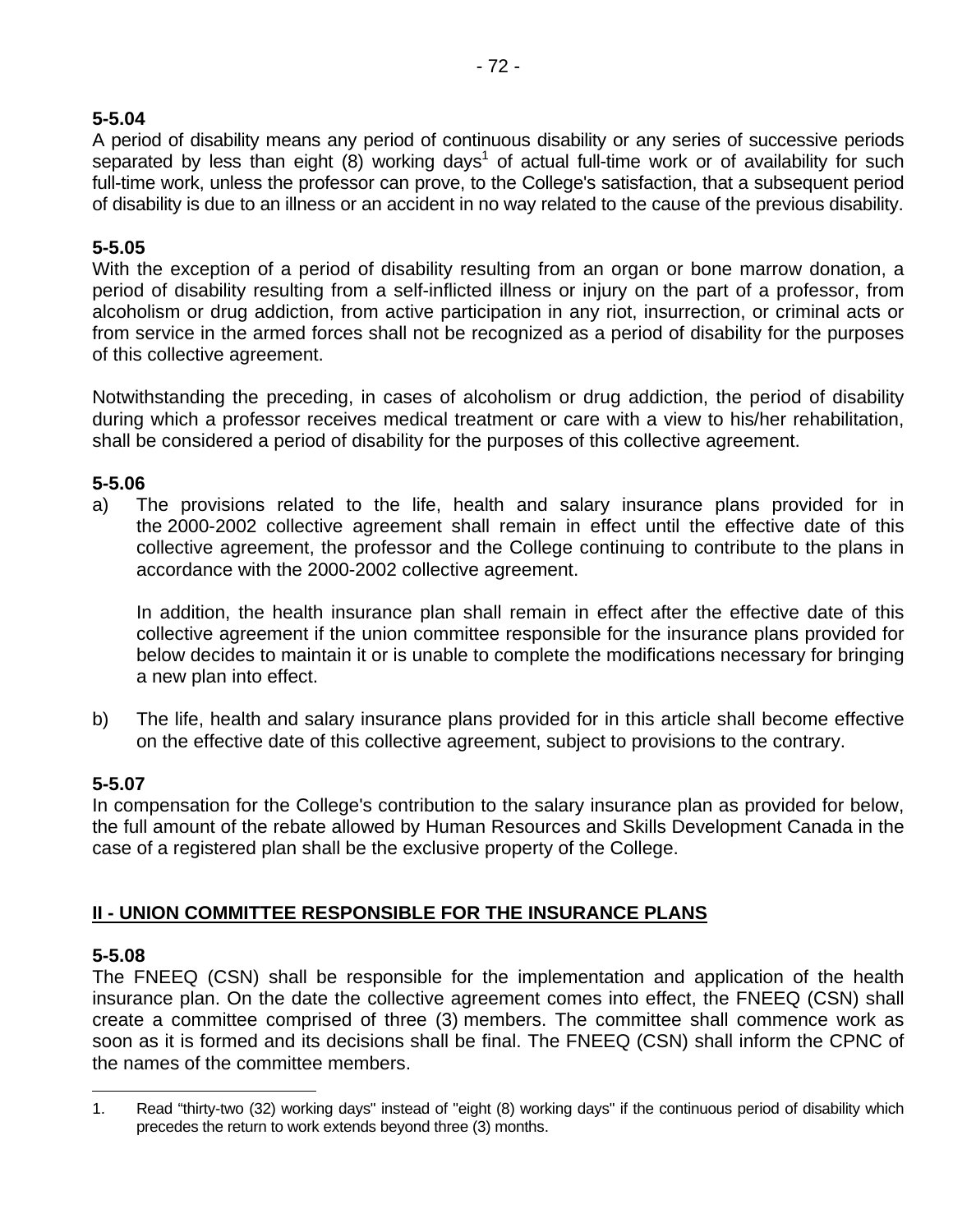The committee shall determine the provisions of the health insurance plan and shall obtain one or more group insurance policies covering all participants in the plan. The committee may maintain or establish one or more supplementary plans. The cost of all these plans shall be borne entirely by the participants. Contracts may be modified while the collective agreement is in effect.

The College shall facilitate the implementation and application of all these plans, in particular by deducting the required contributions and by maintaining means of communication between the professors and the insurer.

The plans shall be subject to one invoice from a single insurer or a group of insurers acting collectively.

# **5-5.09**

Every policy shall be issued in the name of FNEEQ (CSN) and include the following stipulations:

- a) the premium for a period shall be based on the rates applicable to the participant on the first  $(1<sup>st</sup>)$  day of the period;
- b) no premium shall be payable for a period on the first  $(1<sup>st</sup>)$  day of which the professor is not a participant; also, the premium shall be payable in full for a period during which the professor ceases to be a participant.

# **5-5.10**

The members of the committee may take leave from work without loss of pay or rights, up to a total of six (6) working days for all members of the committee, without reimbursement by the Union. However, they shall not be entitled to a reimbursement of their expenses or remuneration for their services in such cases, but their employer shall continue to pay them their regular salary.

# **III - STANDARD LIFE INSURANCE PLAN**

### **5-5.11**

Full-time professors and part-time professors whose FTE is equal to or greater than seventy per cent (70%) shall benefit, without contribution on his/her part, from a death benefit equal to six thousand four hundred dollars (\$6 400). This amount shall be reduced to three thousand two hundred dollars (\$3 200) for part-time professors whose FTE is less than seventy per cent (70%).

# **5-5.12**

A professor who, at the date of the coming into effect of the collective agreement, is covered by a group plan to which the College contributes and by life insurance of a greater amount than the one provided by the collective agreement, shall continue to be insured in accordance with the provisions of the group plan, for the amount in excess of the one provided for in the collective agreement.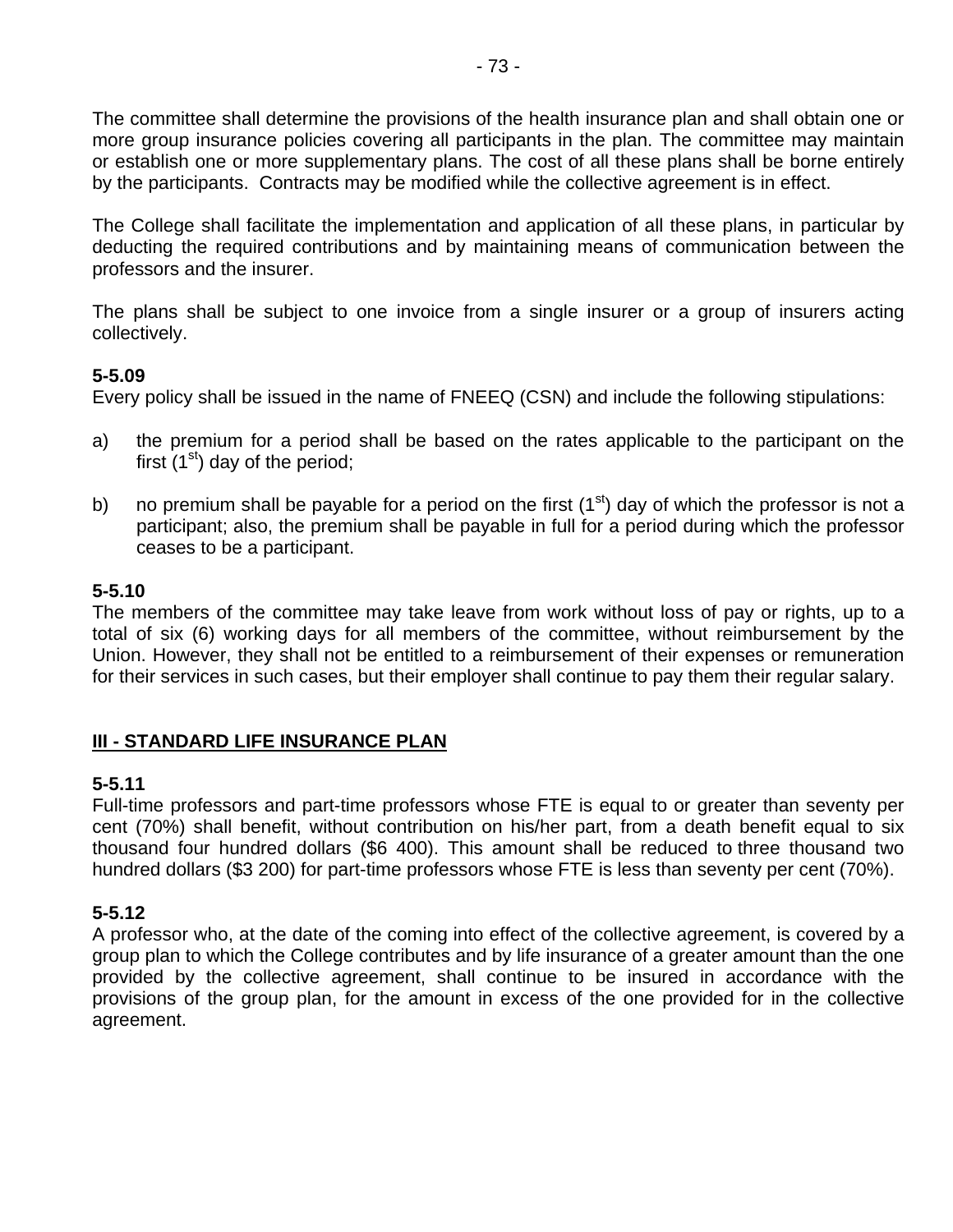# **IV - HEALTH INSURANCE PLAN**

# **5-5.13**

The plan shall cover at least, in accordance with the terms and conditions set by the union committee responsible for the insurance plans, all drugs prescribed by a physician or a dentist and sold by a licensed pharmacist or by a duly authorized physician; a semi-private hospital room; ambulance service; hospitalization and medical expenses not otherwise recoverable when the insured professor is temporarily outside of Canada and his/her condition requires hospitalization; the cost of purchasing an artificial limb for a loss incurred while insured or other accessories and services prescribed by the attending physician and necessary for the treatment of an illness; and the services of a chiropractor necessary for the treatment of the professor.

# **5-5.14**

Health insurance benefits shall be reduced by the benefits payable by virtue of any other public or private, individual or group plan.

### **5-5.15**

Participation in the health insurance plan shall be compulsory, but a professor may, by giving prior written notice to the College, refuse or cease to participate in the health insurance plan, provided that he/she establishes that he/she and his/her dependents are insured under a group insurance plan affording similar benefits, or provided that he/she is at least sixty-five (65) years of age.

# **5-5.16**

A professor who has refused or ceased to participate in the plan may again become eligible for coverage, subject to the following conditions:

- a) he/she shall prove to the insurer's satisfaction:
	- − that prior to his/her request, he/she was insured under the current health insurance plan or any other plan affording similar protection;
	- − that it is no longer possible for him/her to remain covered;
	- − that he/she is presenting his/her request within thirty (30) days after ceasing to be covered by his/her insurance plan;
- b) subject to paragraph a), the insurance shall take effect the first  $(1<sup>st</sup>)$  day of the period during which the insurer receives the request;
- c) in the case of a person who, prior to his/her request, was not insured under the current health insurance plan, the insurer shall not be responsible for paying any benefits payable by the previous insurer under an extension or conversion clause, or any other provision.

### **V - SALARY INSURANCE PLAN**

### **5-5.17**

Subject to the provisions of this collective agreement a professor shall be entitled, for a period of disability during which he/she is absent from work, to: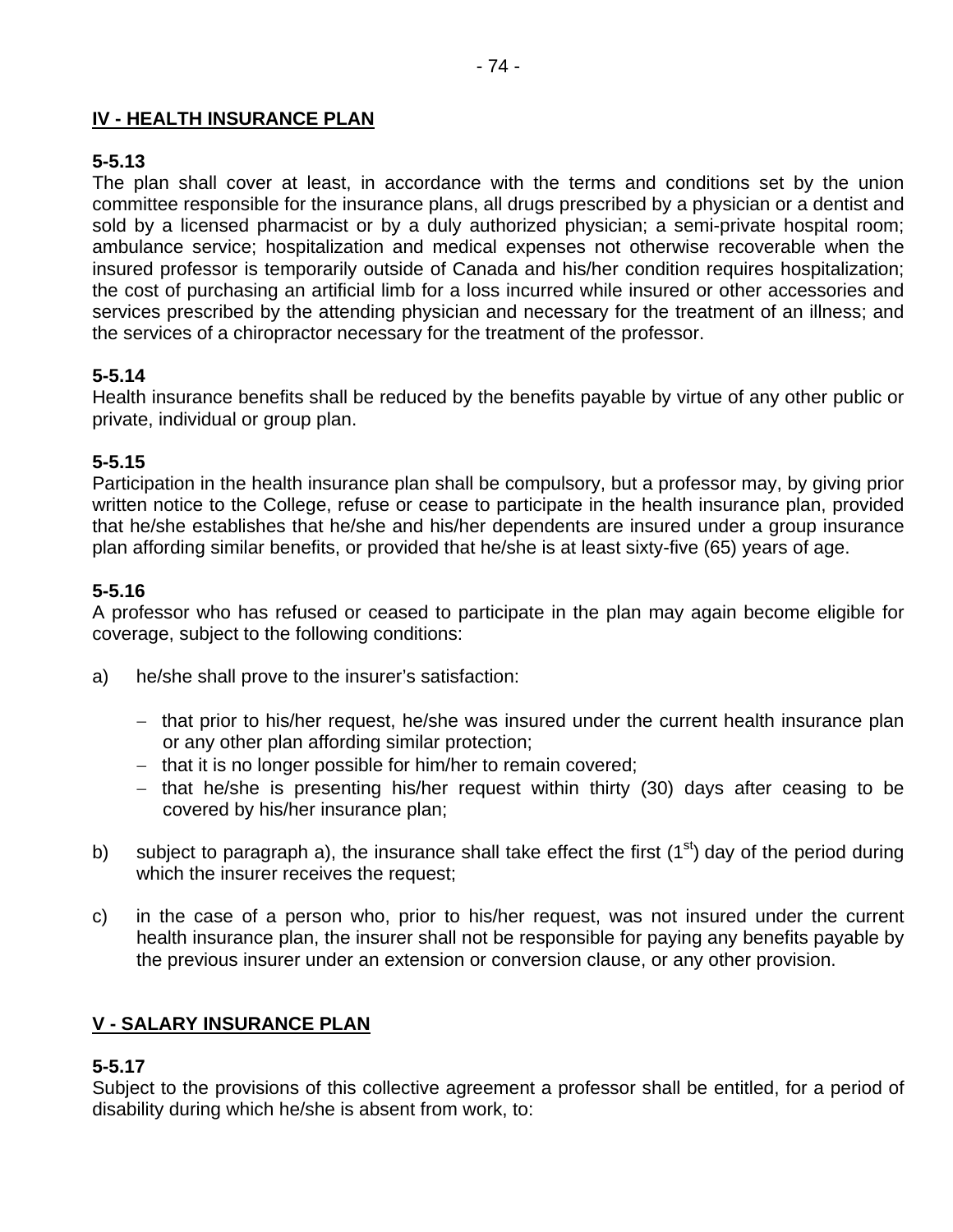- a) up to the lesser of the number of accumulated days of sick leave or five (5) working days: the payment of a benefit equal to the salary he/she would have received had he/she been at work;
- b) upon termination of the benefit payment provided for in paragraph a), if applicable, but in no event before the expiry of a waiting period of five (5) working days from the beginning of the period of disability and for a period of up to fifty-two (52) weeks from the beginning of the period of disability: the payment of a benefit equal to eighty-five per cent (85%) of his/her salary;
- c) starting from the expiry of the above-mentioned fifty-two (52)-week period and for an additional period of up to fifty-two (52) weeks: the payment of a benefit equal to sixty-six and two thirds per cent (66 2/3%) of his/her salary.

However, at the professor's request, the above benefit shall be increased to eighty-five per cent (85%) of his/her salary by using the balance of sick leave with cash surrender value that he/she may have to his/her credit. The balance of such sick leave with cash-surrender value and its cash equivalent shall then be deducted from the actual global costs, except if the balance is already the object of a stipulation providing for its use or reimbursement at the rate paid at the time of its use or reimbursement. In the latter case, the College shall deduct 0.1833 of a day from the balance of sick leave with cash surrender value for each day of benefits paid;

d) upon the expiry of the above-mentioned period of one hundred four (104) weeks: the use of accumulated days of sick leave, unless the professor is covered by a supplementary long-term group disability insurance plan.

### **5-5.18**

For the purposes of calculating the benefits provided for in clause 5-5.17, the professor's salary shall be the salary he/she would be receiving if he/she were at work, subject to an increase in salary resulting from the granting of an additional year of experience as provided for in clause 6-2.01 e). For part-time professors, the base salary shall be that which they would receive for the duties they were performing at the beginning of the disability. For the purposes of calculating the payment of benefits provided for in clause 5-5.17, the salary of a professor on availability shall be that which he/she would receive in accordance with clause 5-4.07.

### **5-5.19**

As long as benefits remain payable and during the waiting period, if any, the disabled professor shall continue to participate in his/her retirement plan and to benefit from the insurance plans. However, he/she shall pay the required contributions to his/her retirement plan, except that, upon termination of payments of the benefits provided for in clause 5-5.17 a), he/she shall benefit from a waiver of contributions to his/her retirement plan without losing any of his/her rights. Subject to the provisions of the collective agreement, the payment of benefits shall not be interpreted as conferring upon the beneficiary the status of professor or as adding to his/her rights, in particular with respect to the accumulation of days of sick leave.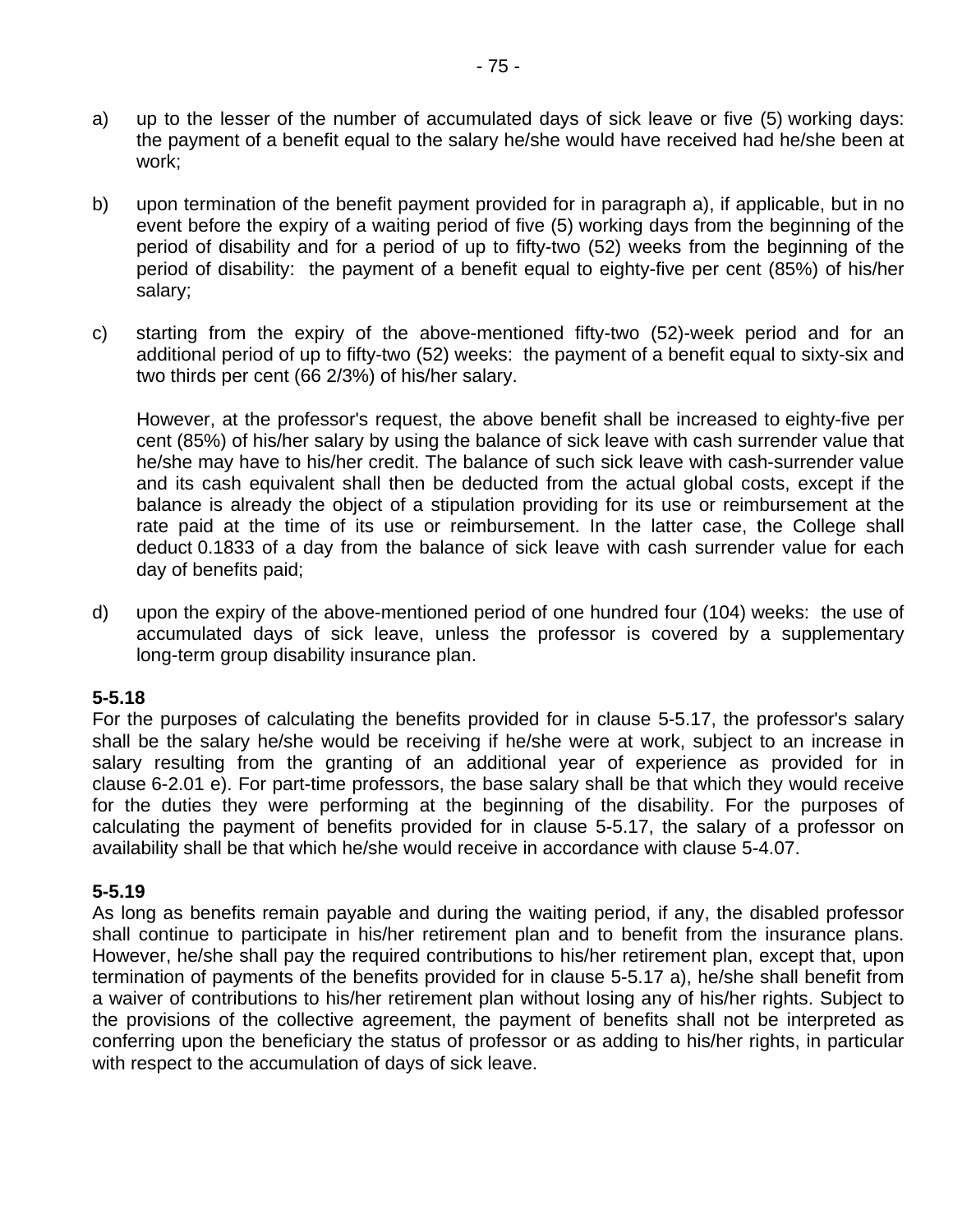# **5-5.20**

- a) The benefits shall be reduced by the amount of basic disability payments made under the Québec Pension Plan (QPP), the Act respecting industrial accidents and occupational diseases, the Québec Automobile Insurance Plan (SAAQ) and the pension plan, without regard to later increases in the base payment resulting from indexation.
- b) In the case of disability for which benefits are payable under the Quebec Automobile Insurance Plan (SAAQ), the benefit payable by the College shall be established as follows:

The College shall determine the net benefit by deducting from the gross benefit provided for by clause 5-5.17 the deductions required by law (income tax, QPP, Employment Insurance); such net benefit shall be further reduced by the amount of the benefit received from the SAAQ; this balance shall be treated as a gross taxable income from which the College deducts all deductions, contributions and dues required by law or by the collective agreement.

#### **5-5.21**

In the case of a disability for which benefits are payable by virtue of the Act respecting industrial accidents and occupational diseases, the following provisions shall apply:

- a) The professor shall receive from the College a benefit equal to one hundred per cent (100%) of the net salary he/she was receiving on the date of the accident. The professor shall be entitled to this benefit until such time as the Commission de la santé et de la sécurité du travail du Québec (CSST) declares the disability to be permanent.
- b) Notwithstanding the preceding paragraph, should the CSST render its decision before the end of the periods provided in paragraphs b) and c) of clause 5-5.17, the benefit paid by the College for the one hundred four (104) weeks remaining after the beginning of the disability period shall be in accordance with the provisions of clause 5-5.17 b) or c), as the case may be.
- c) As long as a professor is entitled to a benefit by virtue of provisions of the Act respecting industrial accidents and occupational diseases, and until the CSST declares a disability permanent, whether it be total or partial, the professor shall be entitled to his/her salary subject to the following provisions:

The College shall determine the net benefit by deducting from his/her net salary the amount of the benefit from CSST and the amount thus obtained shall be treated as a gross taxable income from which the College shall deduct all deductions, contributions and dues required by law or the collective agreement. The College shall then pay the professor such new income plus the amount of the CSST benefits.

In return, the benefits paid out by the CSST for such a period shall belong to the College and the professor shall, if necessary, sign the appropriate forms.

d) During the period in which benefits are paid in accordance with the provisions of paragraph b) of this clause, these benefits shall be reduced by the initial amount of any basic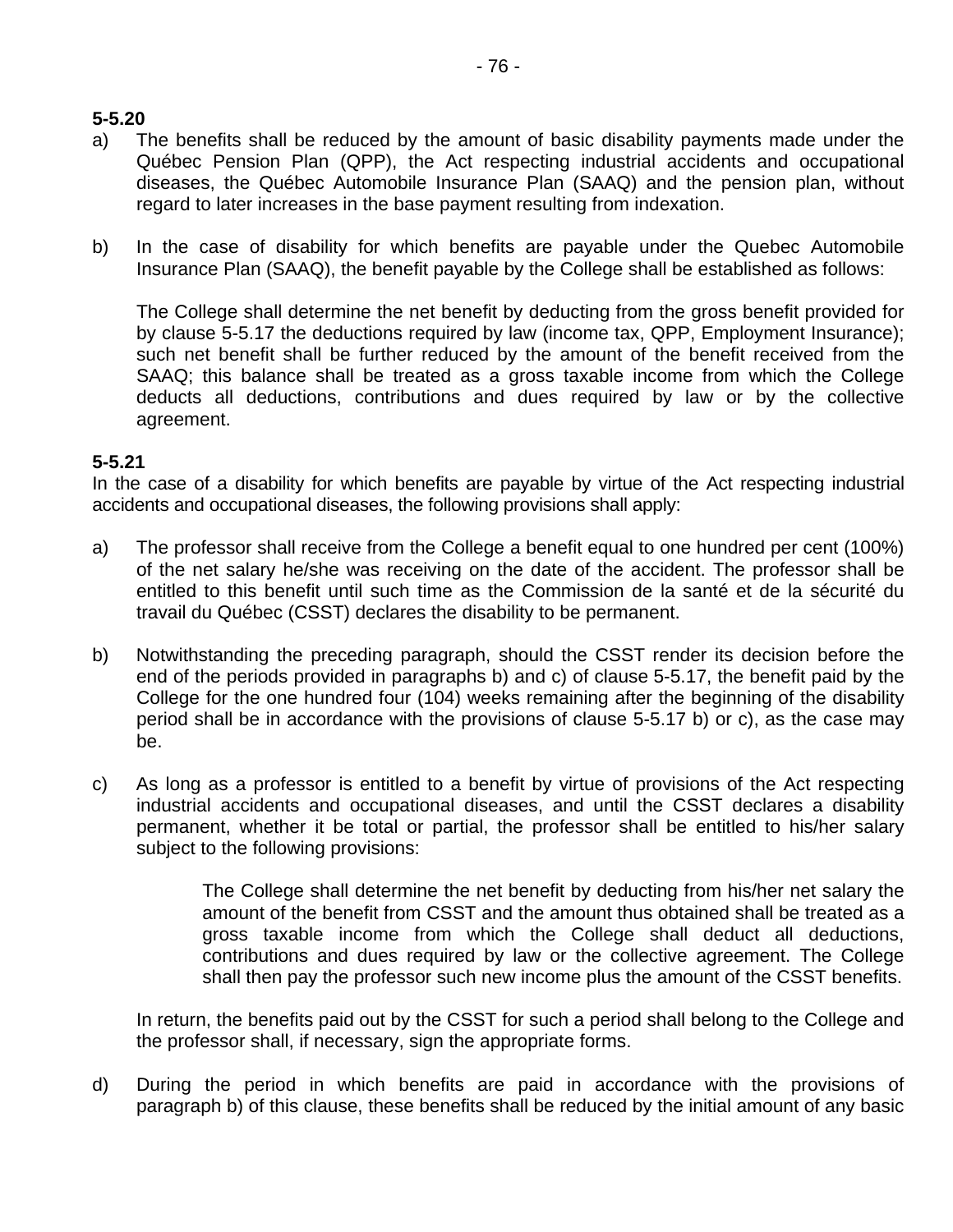disability benefits payable under the Québec Pension Plan, the Act respecting industrial accidents and occupational diseases, the Quebec Automobile Insurance Plan and the pension or retirement plan, regardless of increases in the basic benefits subsequently arising from indexation.

e) The professor's bank of sick leave credits shall not be affected by such an absence and the professor shall be deemed to be receiving salary insurance benefits.

For the purposes of implementing paragraphs a) and c) of this clause, the net salary shall be the gross salary reduced by federal and provincial income tax deductions, by contributions to the QPP, to the Employment Insurance Plan and to the pension plan and, if applicable, by contributions to the insurance plans and union dues.

# **5-5.22**

All benefit payments shall terminate, at the latest, with the payment due for the last week of the month during which the professor retires.

# **5-5.23**

The amount of benefits paid shall be calculated in accordance with the specified percentage at the rate of 1/260th of the salary for each working day in the regular workweek.

# **5-5.24**

Salary insurance benefits shall be payable during a strike or lockout if the period of disability began before the start of the strike or lockout. However, any period of disability beginning during a strike or lockout shall not entitle the disabled professor to benefits until the strike or lockout ends.

# **5-5.25**

Benefits payable as days of sick leave or under the salary insurance plan shall be made directly by the College, subject to the professor providing the supporting documents as required in accordance with clause 5-5.26.

However, no benefit shall be paid by the College as long as the professor has not supplied it with the necessary information or, if applicable, the written authorization so that the College may obtain such information from other parties.

Similarly, the College shall be under no obligation to pay any benefit when the professor neglects to take the necessary steps to obtain benefits payable by a government agency, under the terms of existing legislation.

Finally, when a benefit provided by law is awarded retroactively, the professor shall reimburse the College the amount received.

### **5-5.26**

The College may, at any time, require a professor who is absent because of disability to provide a medical certificate giving the nature and duration of the disability. However, the cost of such a certificate shall be borne by the College if the professor is absent for less than four (4) days. The College may also require an examination of the professor concerned in connection with any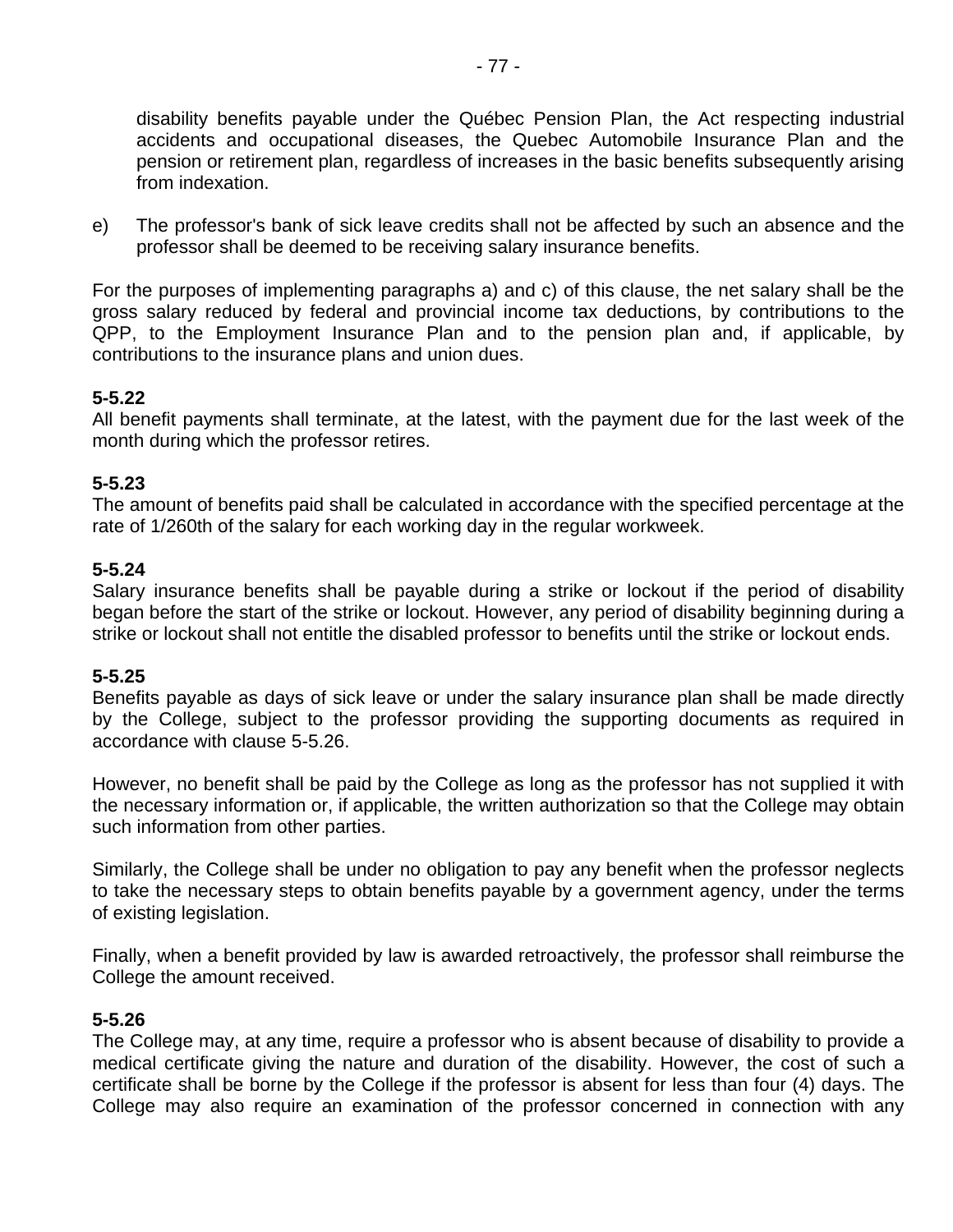absence, in which case the cost of the examination as well as transportation costs, if the professor has to travel more than fifty (50) kilometres from his/her place of employment, shall be paid by the College.

When the professor returns to work, the College may require that he/she undergo a medical examination in order to establish that he/she has recovered sufficiently to return to work, in which case the cost of the examination, as well as transportation costs, if the professor has to travel more than fifty (50) kilometres from his/her place of employment, shall be paid by the College.

Should the opinion of the physician chosen by the College be contrary to that of the physician consulted by the professor, the professor shall have the right to an examination by a third physician chosen jointly by both physicians. The conclusions of this third physician shall be final and the cost of the examination as well as transportation costs, if the professor has to travel more than fifty (50) kilometres from his/her place of employment, shall be paid by the College.

The College shall keep medical certificates or the results of medical examinations confidential.

### **5-5.27**

When benefit payment is withheld because of presumed absence or termination of disability, the professor may appeal the decision using the normal grievance and arbitration procedure.

### **5-5.28**

- a) When applicable, on September 1 of each year, the College shall credit seven (7) days of sick leave to each full-time professor in its employ who is covered by this article. The days thus granted shall be non-cumulative and shall be without cash surrender value.
- b) However, during the professor's first  $(1<sup>st</sup>)$  year of service, except in the case on a professor who is relocated in accordance with the job security provisions, the College shall add a credit of six (6) days of sick leave without cash surrender value.
- c) A professor who has accumulated thirteen (13) days or less of sick leave to his/her credit on June 30 shall add, on this date, the unused number of days of sick leave without cash surrender value of the current year to the number of days of sick leave already accumulated.

### **5-5.29**

If a professor becomes covered by this article in the course of a teaching year, the number of days credited for the year involved as per clause 5-5.28 a) shall be reduced in proportion to the number of full months of service.

Also, if a professor leaves his/her job in the course of a teaching year, or if he/she is not in active service for a part of the year, the number of days credited to him/her as per clause 5-5.28 a) shall be reduced in proportion to the number of full months of service.

For the purposes of implementing this clause, maternity leave as provided for in clause 5-6.06 and the types of leave provided for in clauses 5-6.10 and 5-6.28 shall not result in a reduction in the number of days credited for the year in question.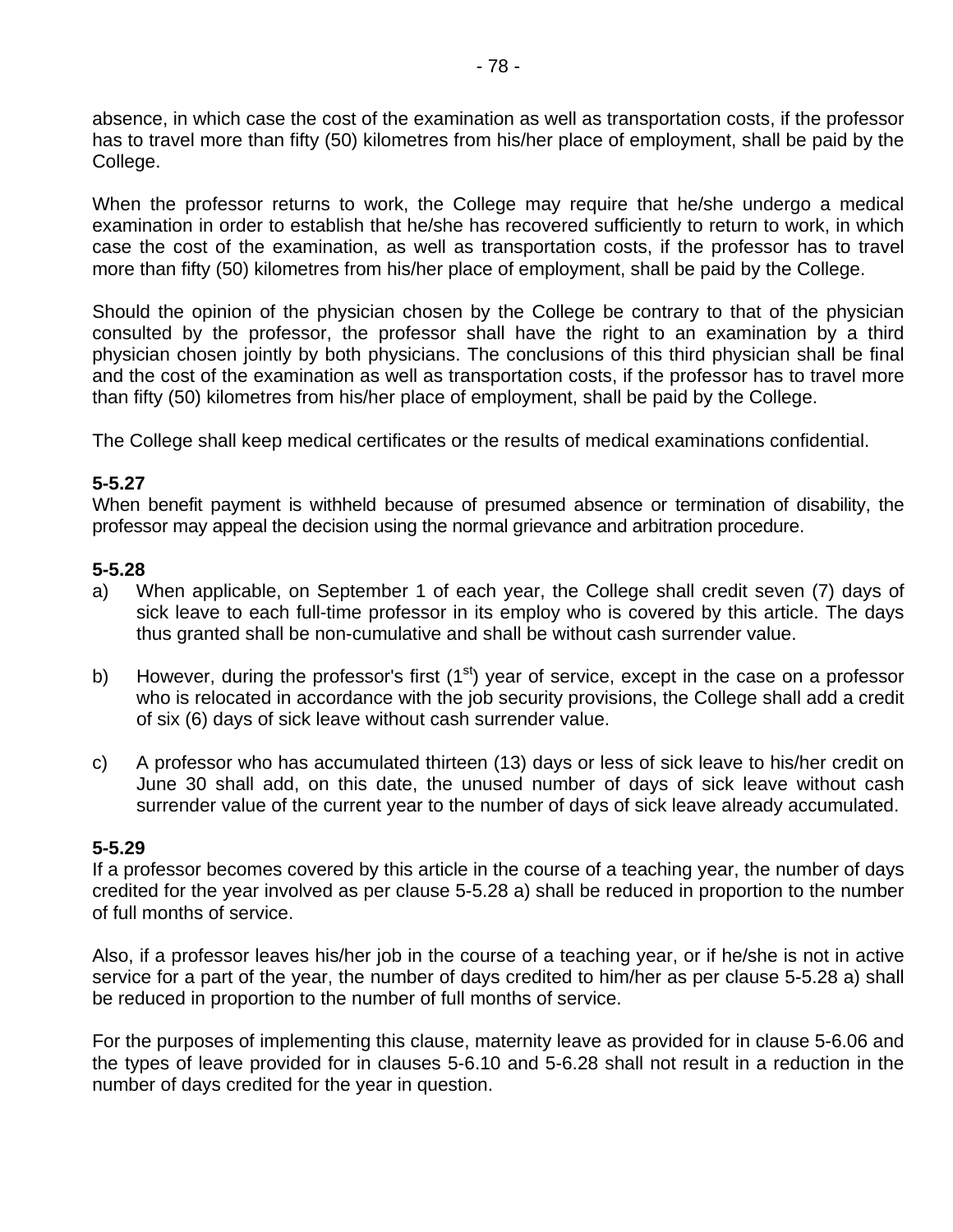# **5-5.30**

In the case of a part-time professor, the number of days credited shall be reduced in proportion to his/her full-time equivalence calculated in accordance with clause 8-5.12.

In the case of a professor on availability, the number of days credited shall be reduced in proportion to the salary actually received as compared with the salary that he/she would receive if he/she had a full workload.

# **5-5.31**

Persons receiving disability payments on the date the collective agreement comes into effect shall remain covered under the plan provided for in this article. The effective date on which the period of disability begins and the date on which a professor becomes entitled to either the benefits payable under the terms of the 2000-2002 collective agreement or to the benefits provided for in clause 5-5.17, paragraph b), shall determine the amount and the duration of these payments to which the professor may be entitled to in accordance with the provisions of clause 5-5.17. A professor on disability who is not entitled to any benefits on the date the collective agreement comes into effect shall be covered by this new plan upon his/her return to work and once he/she begins a new period of disability.

# **5-5.32**

The stipulations of the 2000-2002 collective agreement concerning reimbursement of a professor's bank of sick leave shall be made as follows:

- a) in one (1) payment upon the professor's retirement or death;
- b) in three (3) equal and consecutive annual payments upon the professor's resignation, dismissal or non-rehiring;
- c) by means of a leave based on the balance, in days, of the accumulated reserve, at the time of the professor's retirement. This leave shall not exceed six (6) months.

The value of the cash-convertible days credited to a professor may be used to defray the cost of buying back previous years of service as provided for in the provisions concerning his/her pension plan or to supplement salary insurance benefits in accordance with clause 5-5.17 c). The days credited to a professor on June 30, 1973, may also be used for other purposes than illness where previous collective agreements provided for such use, particularly in the case of parental leave.

# **5-5.33**

The days of sick leave credited to a professor on the day before this collective agreement comes into effect shall remain credited to him/her, and the days used shall be subtracted from the accumulated total for the purposes of this article. Days of sick leave shall be used in the following order:

- a) days credited under the terms of clause 5-5.28 a) of the collective agreement;
- b) other cash-convertible days credited to the professor, except for the days transferred under the terms of the SPEQ protocol, after the days mentioned in a) have run out;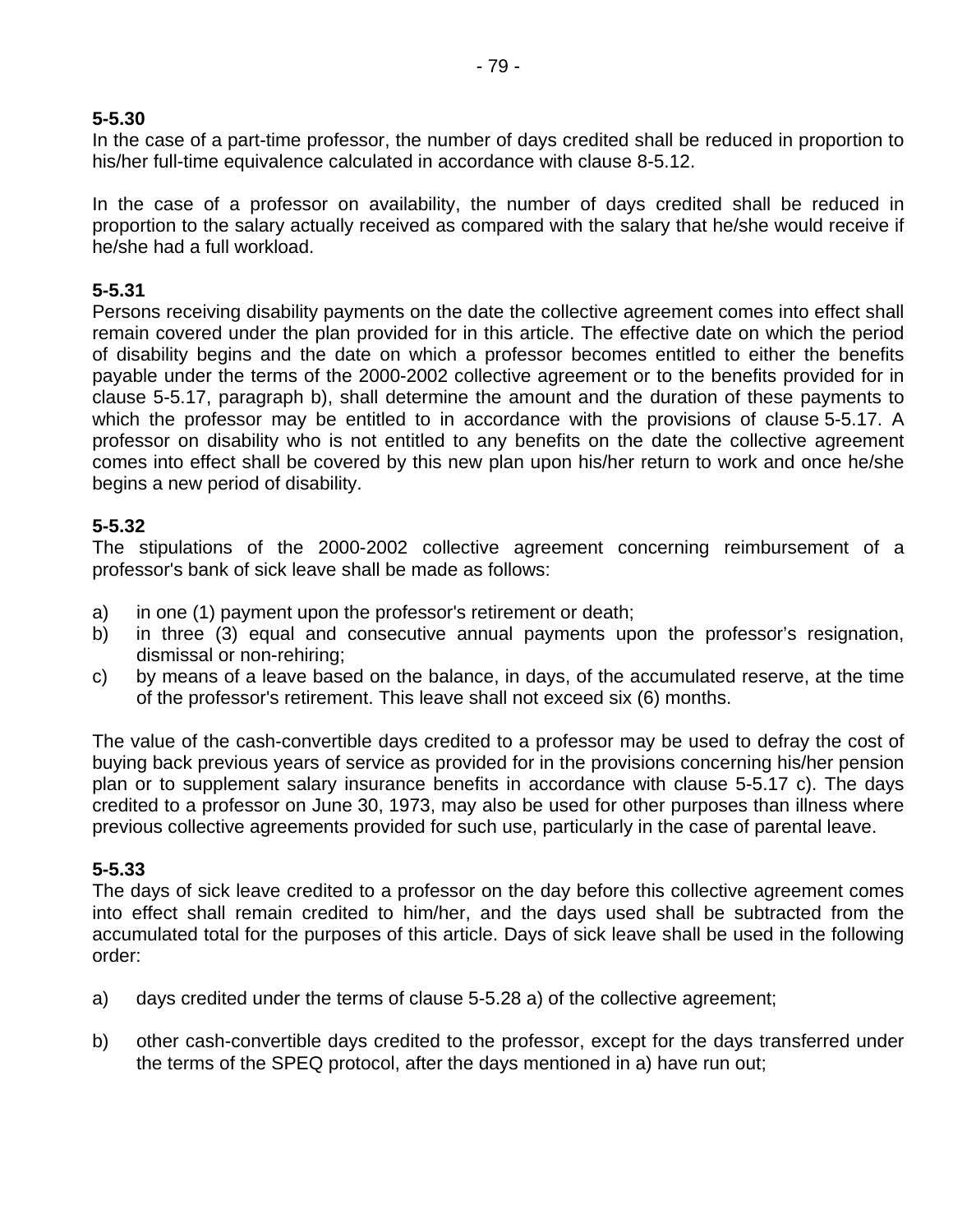- c) non cash-convertible days credited to the professor, after the days mentioned in a) and b) have run out;
- d) days transferred under the terms of the SPEQ protocol.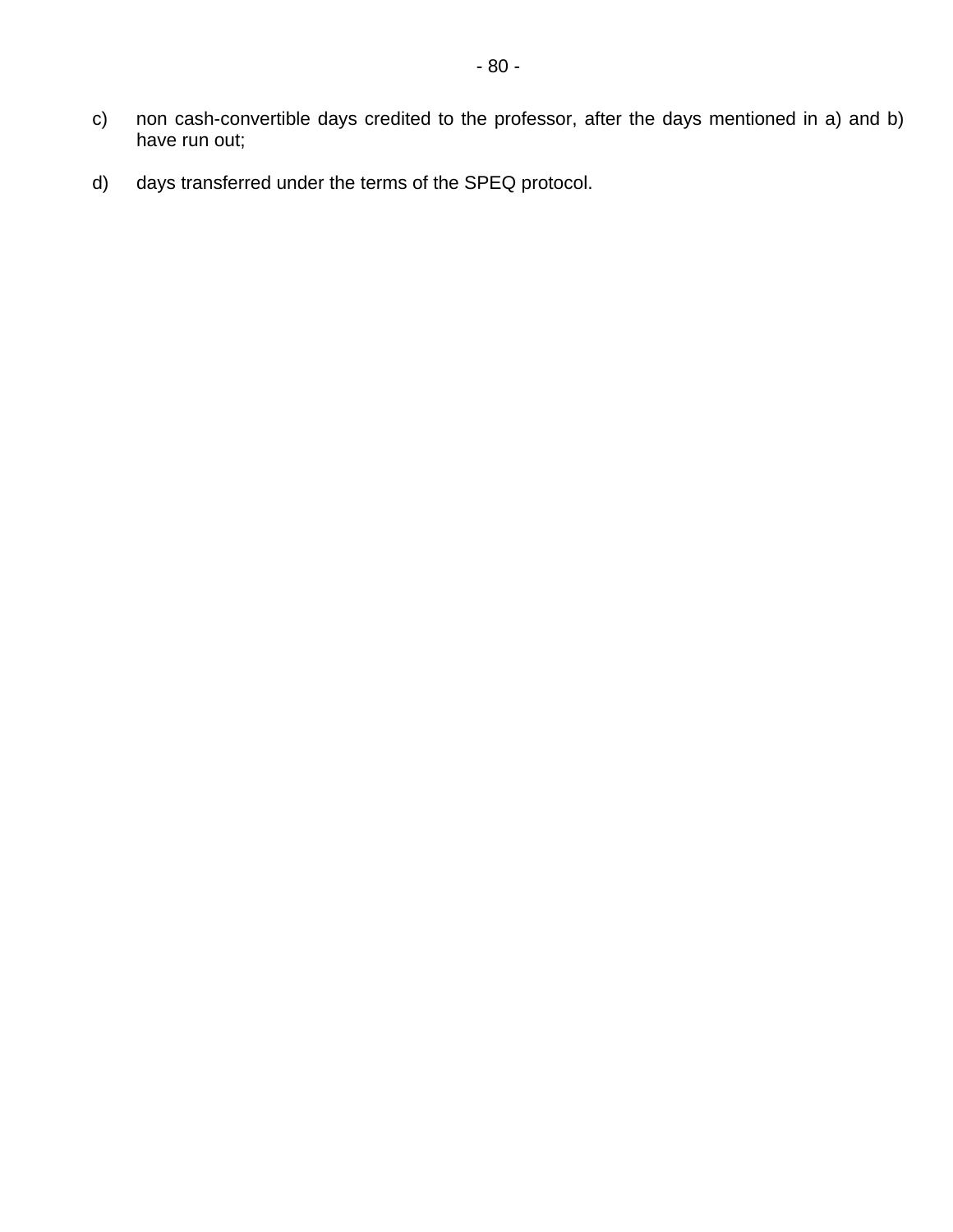### **Article 5-6.00 - Parental Rights**

### **Section I - General Provisions**

# **5-6.01**

Maternity or adoption benefits are solely intended to supplement parental insurance or Employment Insurance benefits, as the case may be, or in the cases stipulated below, to provide payments during a period of leave to which the Quebec Parental Insurance Plan (RQAP) or the Employment Insurance Plan (EIP) does not apply.

Maternity and adoption benefits shall, however, be paid only during those weeks for which the professor is receiving parental insurance or Employment Insurance benefits or would be receiving them had he/she applied for them.

In a case where a professor shares adoption or parental benefits provided by the RQAP and the EIP with his/her spouse, the benefit shall be paid only if the professor is actually receiving benefits from one of these plans during the maternity leave provided for in clause 5-6.06 or the adoption leave provided for in clause 5-6.28.

Working conditions related to parental rights in effect on December 31, 2005, shall continue to apply after January 1, 2006, to professors who, on December 31, 2005, were benefiting from the federal Employment Insurance Plan.

### **5-6.02**

When both parents are female, the benefits and advantages granted to the father shall be granted to the mother who did not give birth to the child.

### **5-6.03**

A) The College shall not reimburse the professor for amounts payable to the Minister of Employment and Social Solidarity under the Act respecting parental insurance.

Similarly, the College shall not reimburse the professor for amounts payable to Human Resources and Social Development (HRSD) under the Employment Insurance Act, when the professor's income exceeds one and one quarter (1¼) times the maximum insurable amount.

B) The basic weekly salary<sup>1</sup>, deferred basic weekly salary and severance payments shall not be increased or decreased by the amounts received under the RQAP or the supplementary Employment Insurance benefits plan (EIP).

 $\overline{a}$ 1 "Basic weekly salary" means the regular salary of the professor including the regular salary supplement for a regularly increased workweek as well as the premiums for responsibility, excluding all other premiums, without any additional remuneration even for overtime.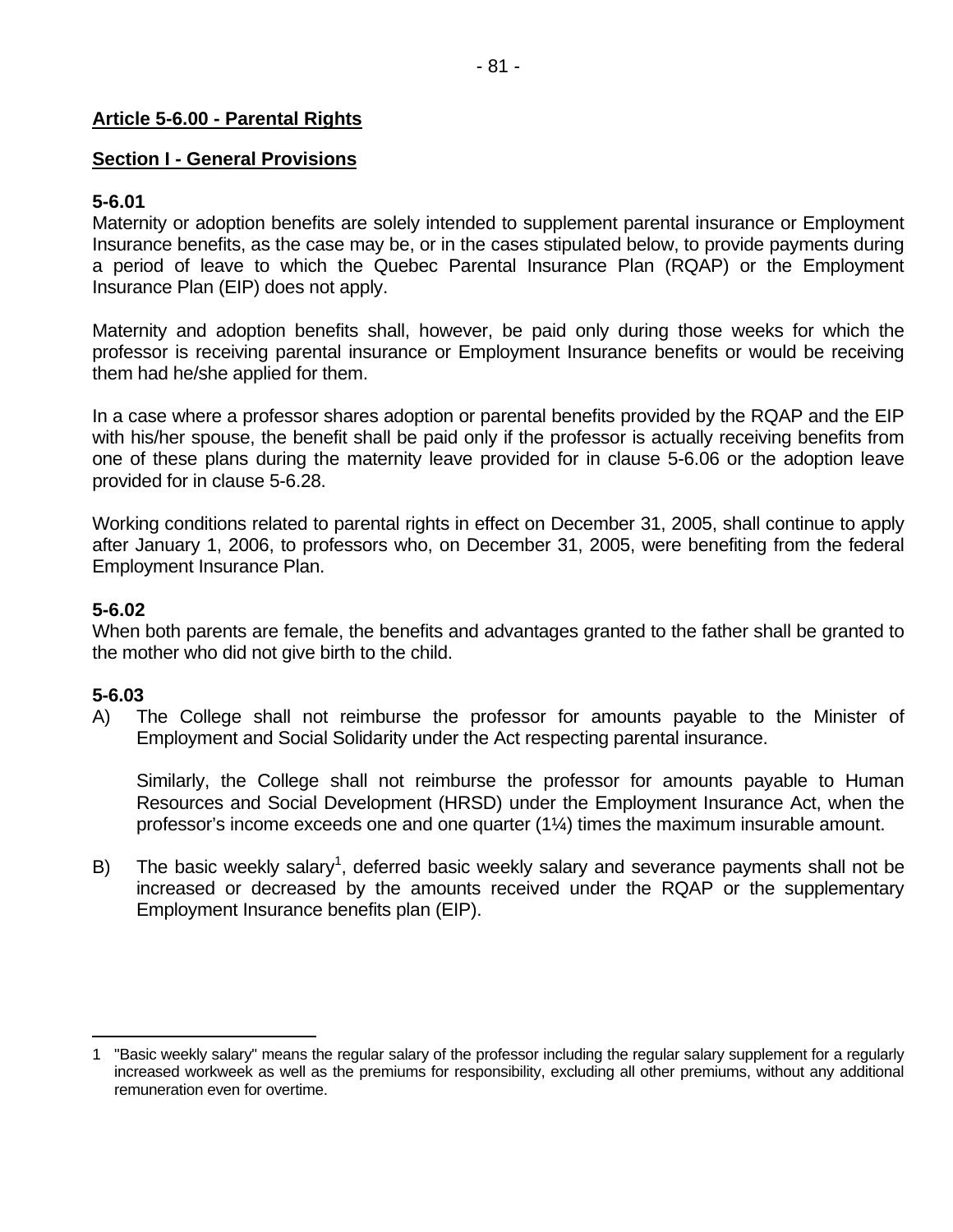### **5-6.04**

Unless specifically stated otherwise, this article cannot result in a monetary or non-monetary benefit being conferred to the professor beyond what he/she would have received had he/she remained at work.

### **5-6.05**

For the sole purposes of applying this article, the term "part-time professor" shall also include "hourly paid professor" for the duration of their contract.

# **Section II - Maternity Leave**

# **5-6.06**

A pregnant professor who is eligible for the RQAP shall be entitled to twenty-one (21) weeks of maternity leave which, subject to clause 5-6.11, must be taken consecutively.

A pregnant professor who is eligible for the EIP shall be entitled to twenty (20) weeks of maternity leave which, subject to clause 5-6.11, must be taken consecutively.

A pregnant professor who is not eligible for either the RQAP or the EIP shall be entitled to twenty (20) weeks of maternity leave which, subject to clause 5-6.11, must be taken consecutively.

A professor who becomes pregnant while on leave without pay, half-time leave without pay or part-time leave without pay, as provided for in this article, shall also be entitled to this maternity leave and to the benefits provided for in clauses 5-6.13, 5-6.14 and 5-6.16, as the case may be.

A professor whose spouse dies shall be granted the residual of the maternity leave and shall benefit from the related rights and benefits.

### **5-6.07**

A professor shall also be entitled to this maternity leave if her pregnancy is interrupted as of the beginning of the twentieth  $(20<sup>th</sup>)$  week preceding the due date.

### **5-6.08 Distribution of maternity leave**

The professor shall determine the distribution of her maternity leave before and after the delivery. This leave shall be simultaneous with the period during which benefits are payable under the Act respecting parental insurance and shall begin no later than the week following the beginning of benefits under the RQAP.

A professor who is not eligible for the RQAP shall determine the distribution of her maternity leave before and after the delivery. The day of delivery shall be included in this leave.

### **5-6.09**

To avail herself of maternity leave, a professor must give the College prior notice in writing at least two (2) weeks before the date of her departure. A medical certificate or a written report signed by a midwife attesting to the pregnancy and indicating the due date must accompany the notice.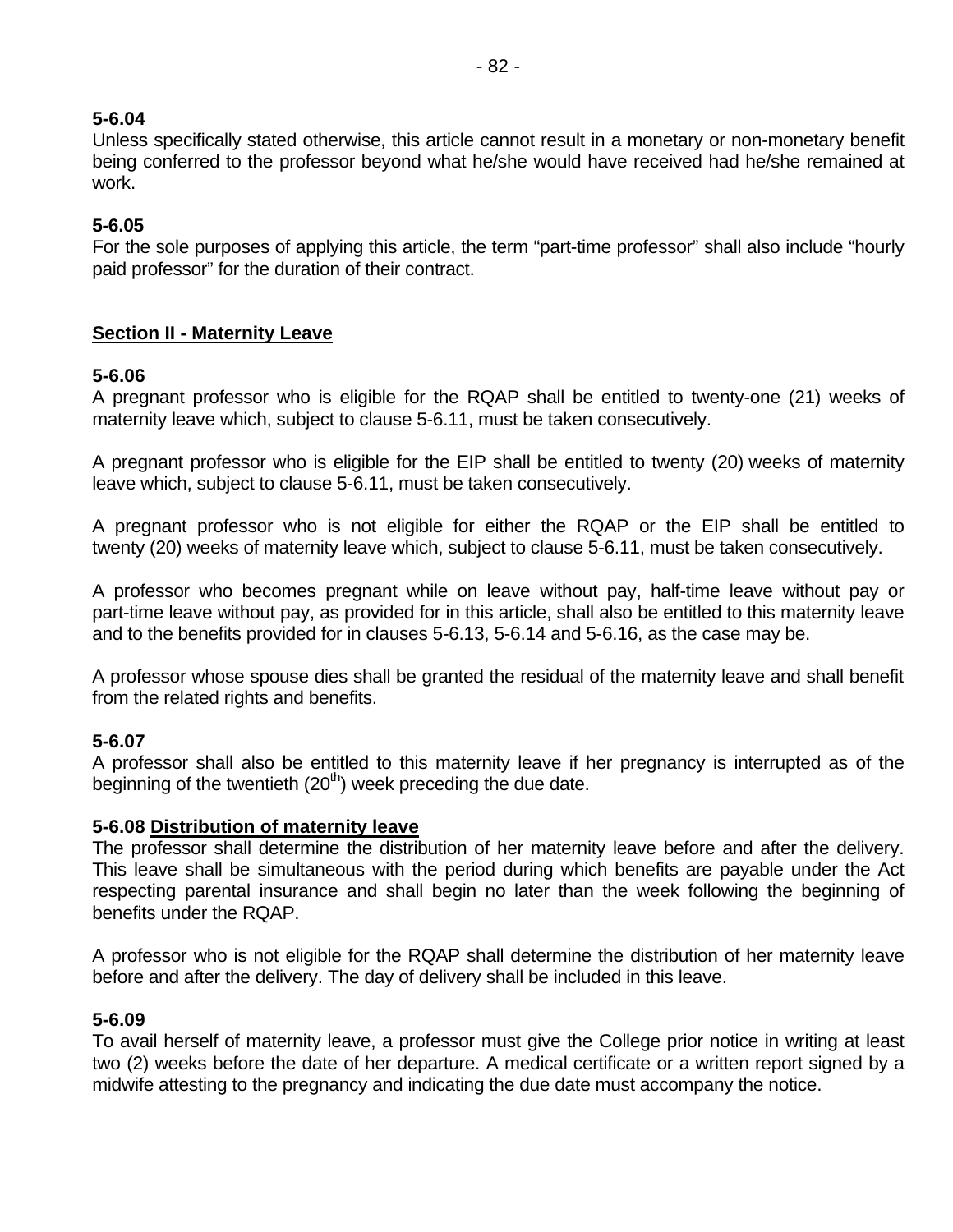The time limit for giving prior notice may be reduced upon submission of a medical certificate stating that the professor must leave work sooner than planned. In unforeseeable circumstances, the professor may take maternity leave without giving such prior notice, provided that a medical certificate stating that she must stop work at once is submitted to the College.

### **5-6.10 Extension of maternity leave**

If the birth takes place after the due date, the professor shall be entitled to an extension of her maternity leave equal to the period between the due date and the actual delivery date, unless she is already entitled to at least two (2) weeks' maternity leave after the birth.

An employee may be granted an extension of her maternity leave if her state of health or that of her baby so require. The duration of this extension shall be as indicated on the medical certificate provided by the professor.

During these extensions, the professor shall be considered on leave without pay and shall receive no benefits or allowances from the College. During these periods, the professor shall be covered by clause 5-6.55 for the first six (6) weeks and subsequently by clause 5-6.56.

# **5-6.11 Suspension of maternity leave and discontinuous maternity leave**

# A) **Suspension of leave**

When the professor has sufficiently recovered from her delivery, but her child is not in condition to leave the health care institution, the professor may interrupt her maternity leave and return to work. The interruption shall end when the parents take the child home.

Moreover, when the professor has sufficiently recovered from her delivery, but her child is hospitalized after having left the health care institution, the professor may, upon agreement with the College, suspend her maternity leave and return to work during the hospitalization period.

### B) **Discontinuous maternity leave**

In one or the other of the following cases, upon the professor's request, the maternity leave may be broken down into weeks and the maximum number of weeks during which the leave is interrupted shall vary in each case:

- 1. If the child is hospitalized: the maximum number of weeks of interruption of maternity leave shall be equivalent to the number of weeks of hospitalization.
- 2. If the professor is on leave because of an accident or illness that is unrelated to the pregnancy: the maximum number of weeks of interruption of maternity leave shall be equivalent to the number of full weeks the professor is disabled, up to a maximum of fifteen (15) weeks.
- 3. If the professor is on leave because of a situation covered by section  $79.8<sup>1</sup>$  of the Act respecting labour standards (R.S.Q., c. N-1.1): the maximum number of weeks of

 $\overline{a}$ 

<sup>1</sup> Family or parental leaves or absences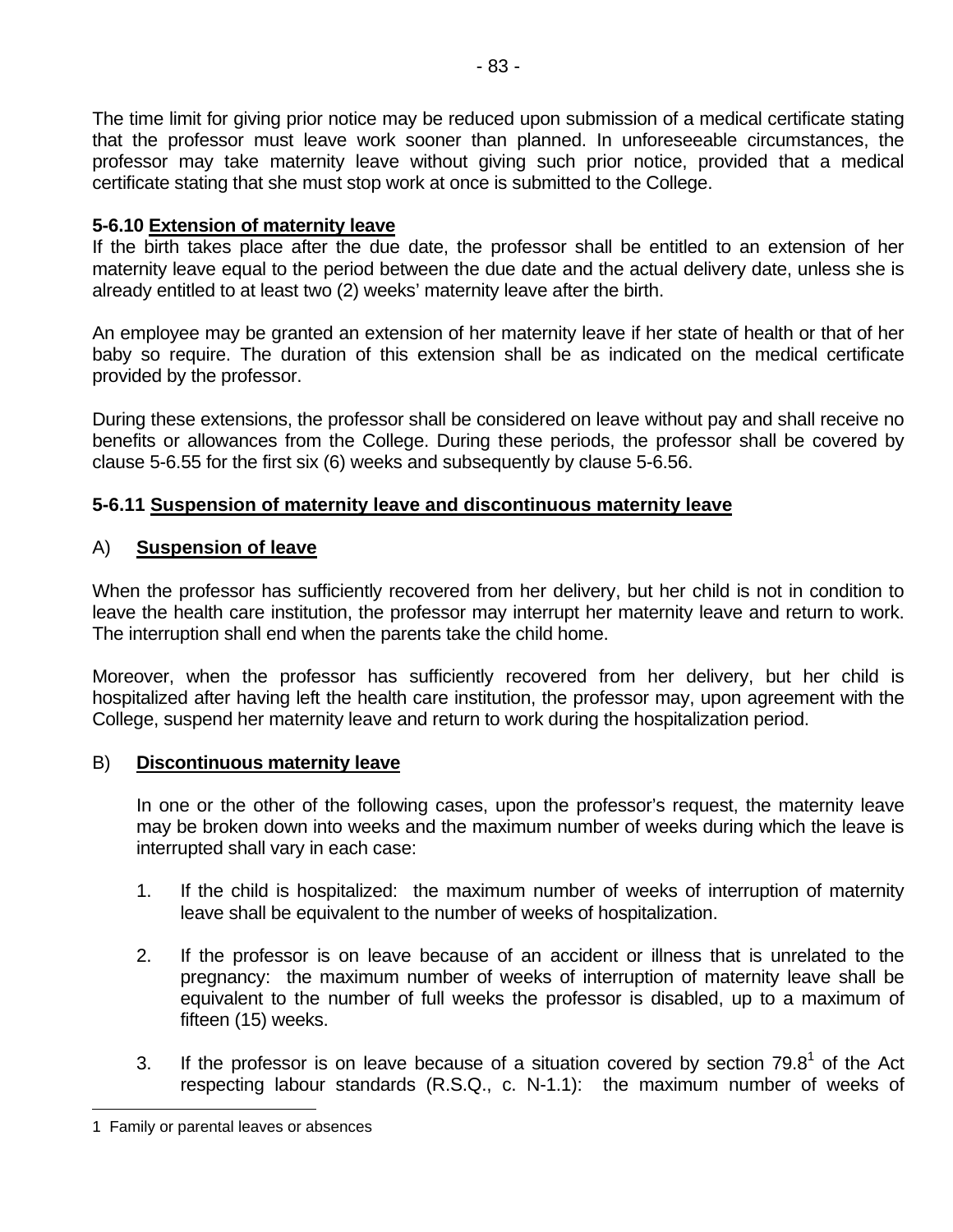interruption of maternity leave shall be equivalent to the number of full weeks the situation lasts, up to a maximum of six (6) weeks.

During such interruption, the employee shall be deemed to be on leave without pay and shall not receive any benefits or allowances from the College. The employee shall enjoy the benefits set out in clause 5-6.56.

# **5-6.12**

When the maternity leave interrupted or broken down under clause 5-6.11 resumes, the College shall pay the employee any benefits to which she would have been entitled had she not interrupted or broken down her maternity leave, for the number of weeks remaining under clauses 5-6.13, 5-6.14 and 5-6.16.

# **A) Cases eligible for the Québec Parental Insurance Plan (RQAP)**

# **5-6.13**

A professor who has accumulated twenty (20) weeks of service<sup>1</sup> and who is eligible for benefits under the RQAP shall also be entitled to receive, for the twenty-one (21) weeks of her maternity leave, a benefit equal to the difference between ninety-three per cent  $(93%)^2$  of her basic weekly salary and the amount of maternity or parental benefits she is receiving, or would receive upon request, from the RQAP.

This benefit is based on the RQAP benefit to which a professor is entitled, without counting the amounts subtracted from such benefit in reimbursement of benefits, interest, penalties and other amounts recoverable under the Act respecting parental insurance.

However, when the professor works for more than one employer, the benefit shall be equal to the difference between ninety-three per cent (93%) of the basic salary paid by the employer and the amount of the RQAP benefit corresponding to the proportion of the basic weekly salary paid with respect to the total basic weekly salaries paid by all of the employers. To this end, the professor shall produce for each employer a statement of the weekly salary paid by each employer and the amount of the benefit payable under the Act respecting parental insurance.

# **B) Cases eligible for the Employment Insurance Plan (EIP)**

# **5-6.14**

A professor who has accumulated twenty (20) weeks of service<sup>1</sup> and who is eligible for benefits under the EIP, but not eligible for the RQAP, shall be entitled to:

 $\overline{a}$ 1 A professor on leave shall accumulate service if her leave is authorized, in particular in the case of a disability, and when a benefit or remuneration is payable.

<sup>2</sup> Ninety-three per cent (93%): this percentage is based on the fact that a professor in this situation is exempt from making contributions to the pension plans and to the RQAP or the EIP, as the case may be, which is equivalent on average to seven per cent (7%) of her salary.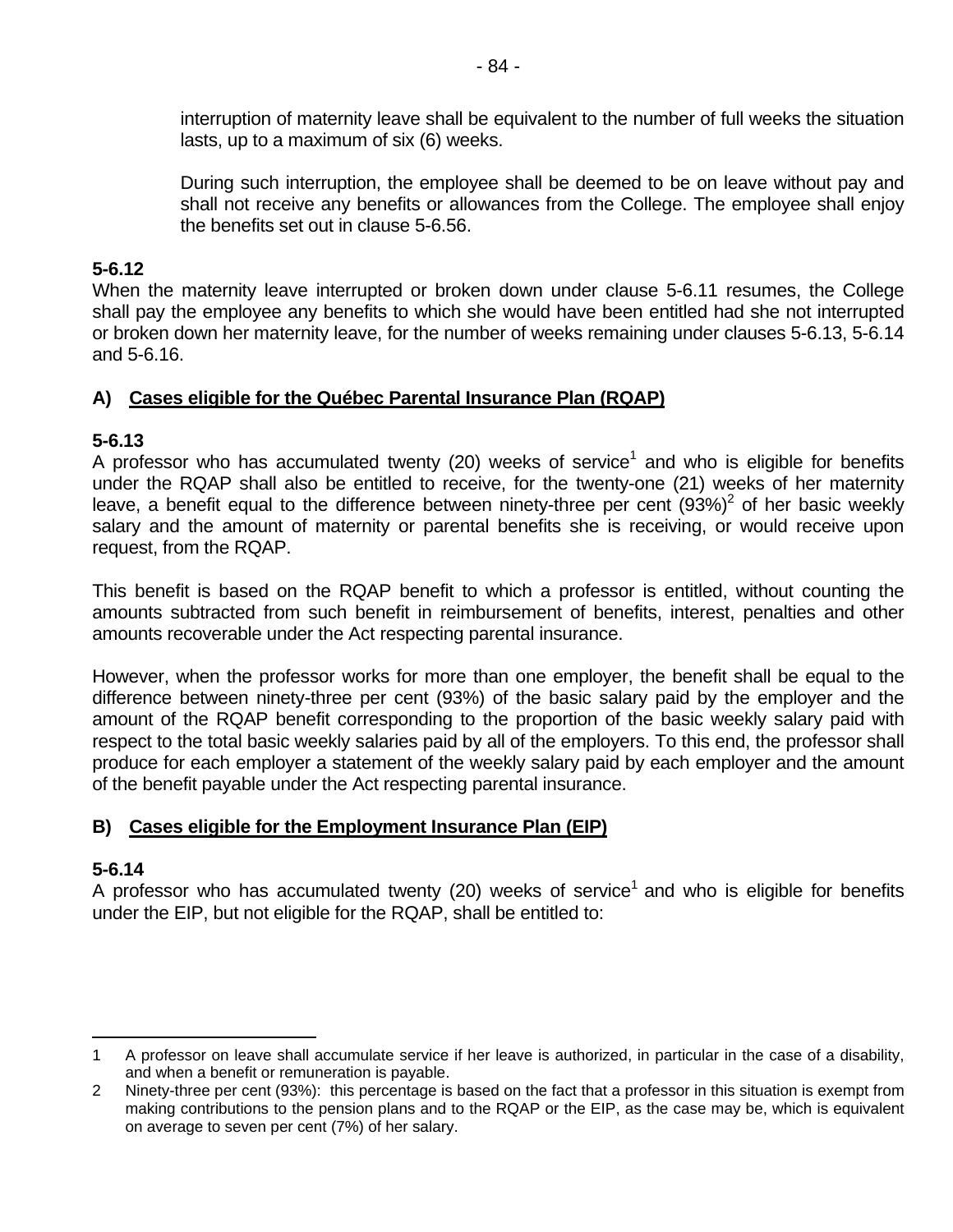- a) for each week of the waiting period provided for in the EIP, a benefit equal to ninety-three per cent  $(93%)<sup>1</sup>$  of her basic weekly salary;
- b) for each week following the period provided for in paragraph a), a benefit equal to the difference between ninety-three per cent (93%) of her basic weekly salary and the amount of maternity or parental benefits she is receiving, or would receive upon request, from the EIP, up until the end of the twentieth  $(20<sup>th</sup>)$  week of maternity leave.

This benefit is based on the Employment Insurance benefit to which a professor is entitled, without counting the amounts subtracted from such benefit in reimbursement of benefits, interest, penalties and other amounts recoverable under the EIP.

However, when the professor works for more than one employer, she shall receive a benefit from each of her employers. In this case, the benefit shall be equal to the difference between ninety-three per cent (93%) of the basic salary paid by the College and the amount of the Employment Insurance benefit corresponding to the proportion of the basic weekly salary paid with respect to the total basic weekly salaries paid by all of the employers. To this end, the professor shall produce for each employer a statement of the weekly salary paid by each employer and the amount of the benefit payable by HRSD.

In addition, should HRSD reduce the number of weeks of Employment Insurance benefits to which the professor would have been entitled had she not benefited from Employment Insurance benefits before her maternity leave, the professor shall continue to receive, for a period equivalent to the number of weeks subtracted by HRSD, the benefit provided for in the first  $(1<sup>st</sup>)$  subparagraph of paragraph b) as if she had, during this period, benefited from Employment Insurance benefits.

### **5-6.15**

 $\overline{a}$ 

The College cannot, in the benefit it pays out to a professor on maternity leave, compensate for the reduction in benefits from the RQAP or the EIP attributable to remuneration from another employer.

Notwithstanding the preceding paragraph, the College shall pay such compensation if the professor can demonstrate, by providing a letter to this effect from the employer paying the remuneration, that the remuneration is a regular salary. If the professor can demonstrate that only part of the remuneration is a regular salary, the compensation shall be limited to that percentage.

The employer that pays the regular salary provided for in the preceding paragraph must, upon the professor's request, produce such letter.

The total amount received by the professor during her maternity leave in RQAP or EIP benefits, allowances and remuneration shall not exceed ninety-three per cent (93%) of the basic salary paid by the College or, if applicable, by the various employers.

<sup>1</sup> Ninety-three per cent (93%): this percentage is based on the fact that a professor in this situation is exempt from making contributions to the pension plans and to the RQAP or the EIP, as the case may be, which is equivalent on average to seven per cent (7%) of her salary.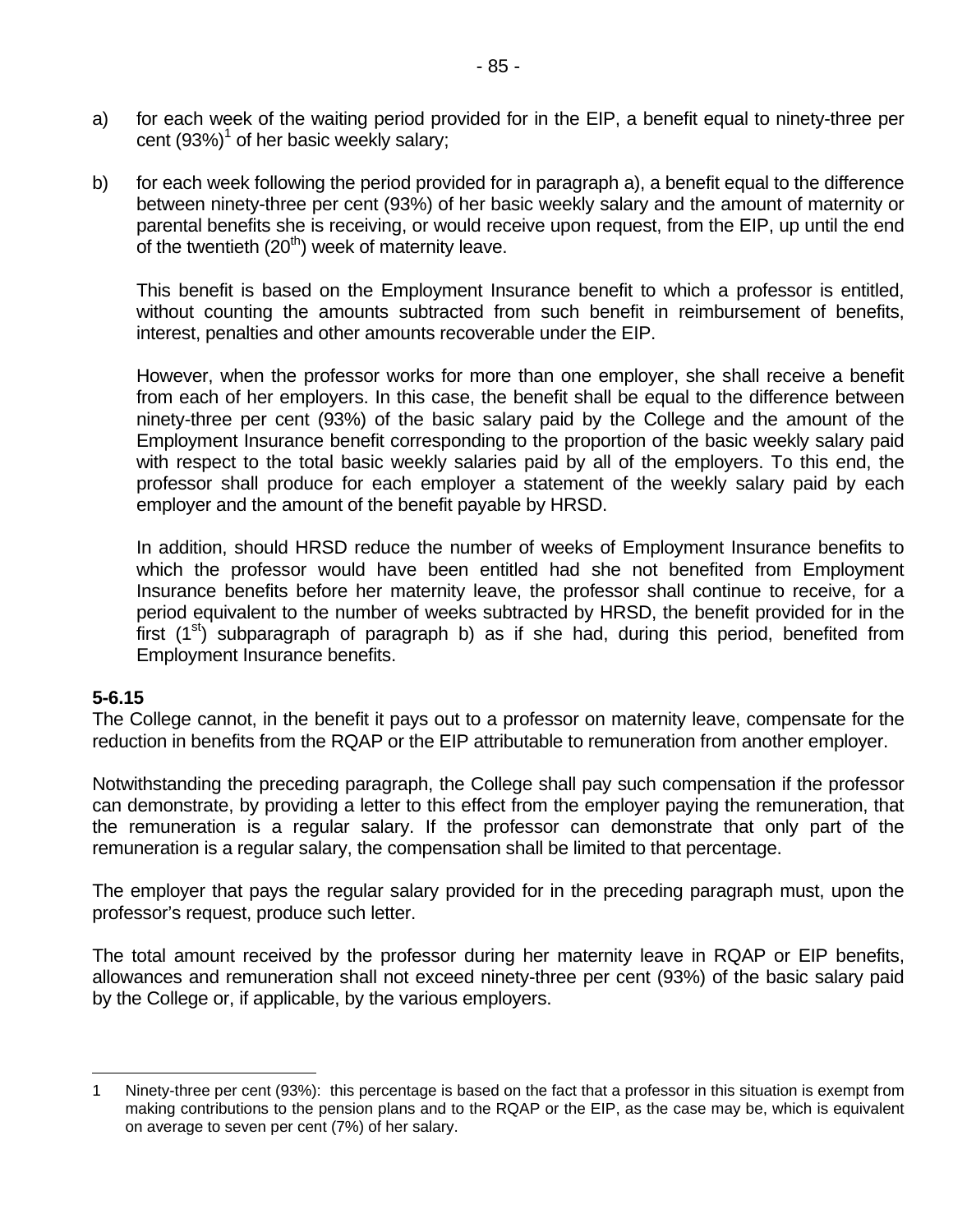# **C) Cases ineligible for both the RQAP and the EIP**

# **5-6.16**

A professor who is not entitled to the benefits of the RQAP or the EIP shall also be excluded from any benefits provided for in clauses 5-6.13 and 5-6.14.

However, a full-time professor who has accumulated twenty (20) weeks of service shall be entitled to a benefit equal to ninety-three per cent (93%) of her basic weekly salary, for a period of twelve (12) weeks, if she does not receive benefits from the RQAP or from a parental rights plan established by another province or territory.

Similarly, a part-time professor who has accumulated twenty (20) weeks of service shall be entitled to a benefit equal to ninety-five per cent (95%) of her basic weekly salary, for a period of twelve (12) weeks, if she is not receiving benefits from the RQAP or from a parental rights plan established by another province or territory.

If a part-time professor is exempted from making contributions to the pension plan and the RQAP, the percentage of the benefit shall be set at ninety-three per cent (93%) of her basic weekly salary.

# **5-6.17**

In the cases provided for in clauses 5-6.13, 5-6.14 and 5-6.16:

- a) No indemnity shall be paid during vacation periods for which the professor receives remuneration.
- b) In the case of a professor eligible for the RQAP, unless the professor is paid weekly, the benefit shall be paid every two (2) weeks, the first ( $1<sup>st</sup>$ ) instalment to be paid fifteen (15) days after the College has received proof that the professor is receiving benefits from this plan. For the purposes of this paragraph, proof shall consist of a statement of benefits and information provided by the Ministère de l'Emploi et de la Solidarité sociale in an official statement.

In the case of a professor eligible for the EIP, the benefit payable for the first two (2) weeks shall be paid by the College in the first two (2) weeks of the leave. Unless the professor is paid weekly, the benefit payable after this date shall be paid every two (2) weeks, the first  $(1^{st})$ instalment to be paid fifteen (15) days after the College has received proof that the employee is receiving benefits from this plan. For the purposes of this paragraph, proof shall consist of a statement of benefits and information provided by HRSD in an official statement.

c) Service shall be calculated for all public and parapublic sector employers (Public Service, Education, Health and Social Services), health and social services agencies, agencies for which working conditions or standards and rates of remuneration are determined by law in accordance with the conditions defined by the Government (Appendix V-6), the Office franco-québécois pour la jeunesse, the Société de gestion du réseau informatique des commissions scolaires, and any other agency appearing in Schedule C of the Act respecting the process of negotiation of the collective agreements in the public and parapublic sectors.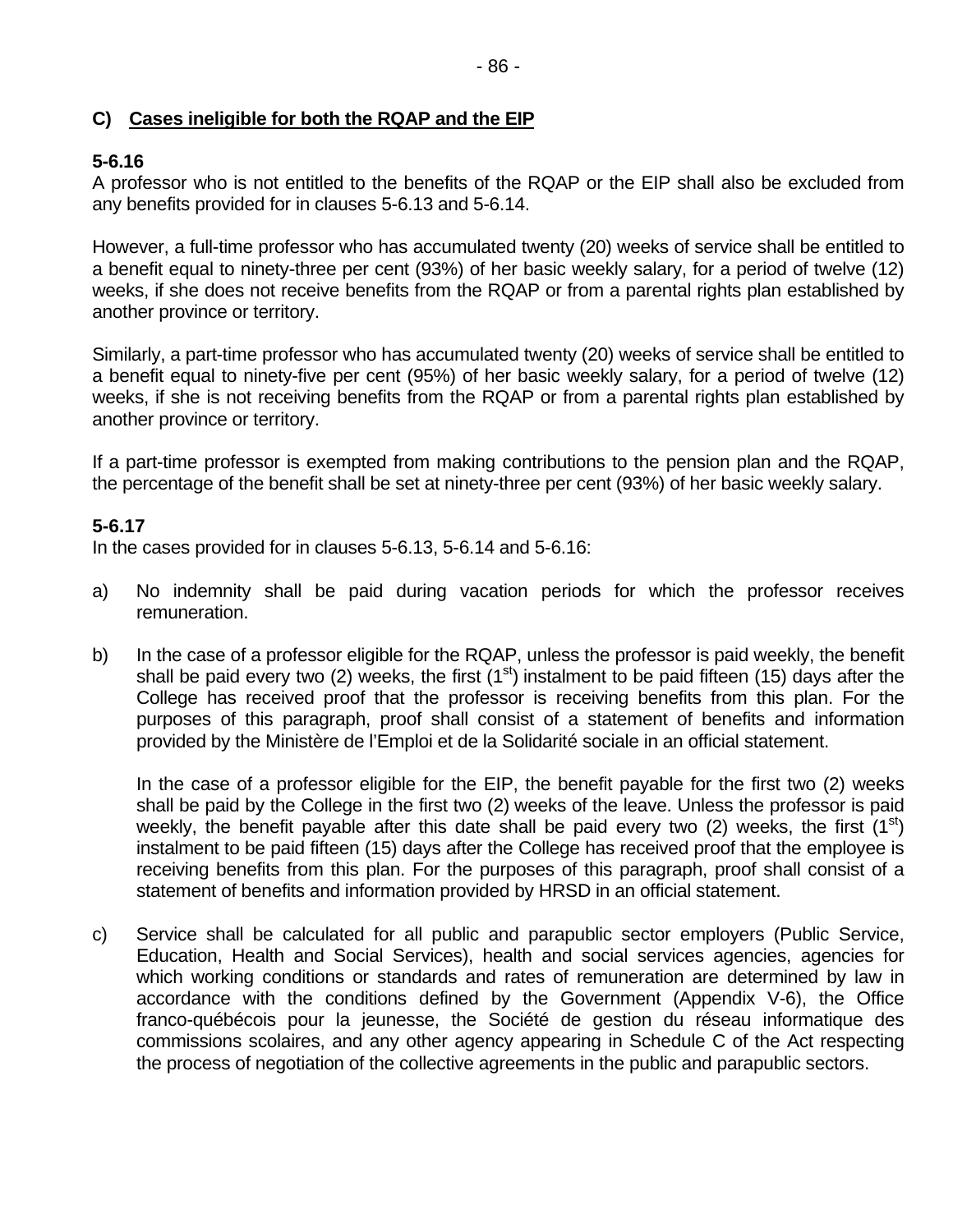Moreover, the requirement of twenty (20) weeks of service under clauses 5-6.13, 5-6.14 and 5-6.16 shall be deemed to be satisfied when the professor has satisfied this requirement with one or the other of the employers mentioned in this paragraph.

d) The basic weekly salary of a part-time professor shall be her average basic weekly salary paid by the College or by another college in the network for the twenty (20) weeks preceding her maternity leave.

If, during this period, the professor has received benefits based on a certain percentage of her regular salary, it is understood that her basic salary for her maternity leave shall be based on the basic salary on which such benefits were based.

In addition, any period during which a professor on special leave provided for in clause 5-6.20 is not receiving any benefits from the CSST shall be excluded for the purposes of calculating her average basic weekly salary.

If the period of twenty (20) weeks preceding a part-time professor's maternity leave includes the date on which the salary rates and scales are increased, the professor's basic weekly salary shall be based on the salary rate in effect at that date. If the maternity leave includes this date, the basic weekly salary shall be adjusted on that date in accordance with the applicable salary scale adjustment formula.

The provisions of this paragraph shall constitute one of the express stipulations covered by clause 5-6.04.

e) In the case of a non-tenured professor, the College shall cease paying the benefit at the end of the professor's contract.

Subsequently, if the professor is rehired as a result of job priority, the College shall once again start paying the benefit at the beginning of the new contract. In this case, the weeks for which the professor received the benefit and the weeks of unemployment shall be deducted from the number of weeks provided for in clauses 5-6.13, 5-6.14 and 5-6.16, as the case may be, and the benefit shall be re-established for the number of weeks remaining under clauses 5-6.13, 5-6.14 and 5-6.16.

f) When the beginning of the maternity leave occurs between two (2) contracts, within a given semester or between two (2) consecutive semesters, the maternity benefit shall be paid as of the date of the beginning of the second  $(2^{nd})$  contract. In this case, the number of weeks between the two (2) contracts shall be deducted from the number of weeks to which the professor is entitled under clauses 5-6.13, 5-6.14 and 5-6.16, as the case may be. The maternity benefit shall be paid for the number of weeks remaining under clauses 5-6.13, 5-6.14 and 5-6.16, as the case may be.

### **5-6.18**

Maternity leave may be less than provided for in clause 5-6.06. If the professor returns to work within two (2) weeks following the birth of her child, she shall produce, upon the College's request, a medical certificate attesting to her ability to return to work.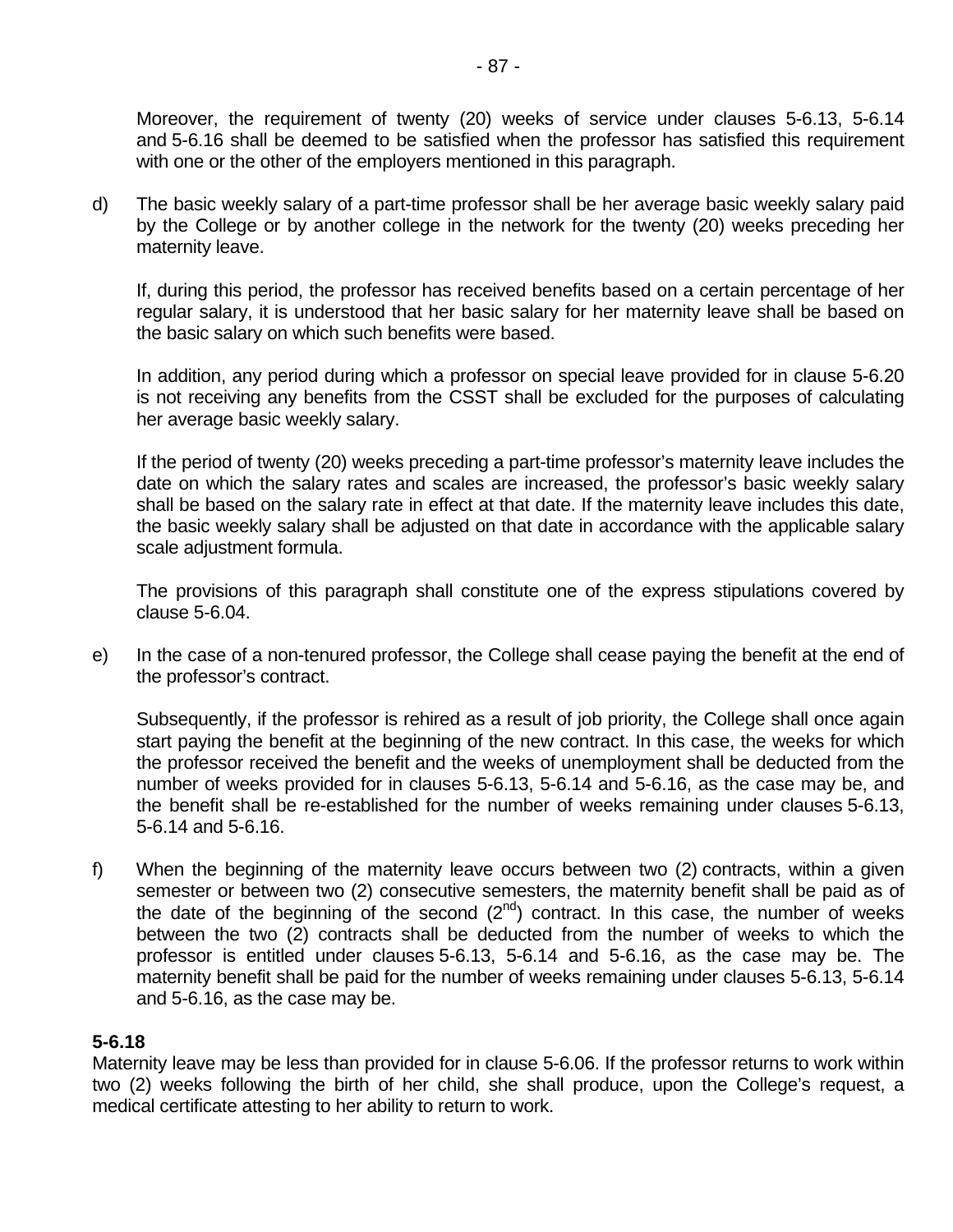### **5-6.19**

The College shall send the professor, during the fourth  $(4<sup>th</sup>)$  week preceding the expiry of her maternity leave, a notice indicating the expected date of expiry of the maternity leave.

A professor who receives the above notice shall report to work at the expiry of her maternity leave, unless the leave is extended under clause 5-6.45.

A professor who does not comply with the preceding paragraph shall be deemed to be on leave without pay for a period not exceeding four (4) weeks. At the end of this period, if the professor has not reported to work, she shall be deemed to have resigned.

# **Section III - Special Pregnancy and Breastfeeding Leave**

#### **Interim assignment and special leave**

# **5-6.20**

A professor may request an interim assignment to another teaching position, vacant or temporarily unoccupied, in the same job title in another job title if she so consents, subject to the applicable provisions of the collective agreement, in the following cases:

- a) she is pregnant and her working conditions entail risks of infectious disease or physical danger to herself or her unborn child;
- b) her working conditions entail risks to the child she is breastfeeding;
- c) she works regularly in front of a cathode-ray screen.

The professor shall produce a medical certificate to this effect as soon as possible.

The College, upon receiving a request for preventive withdrawal, shall notify the Union immediately, indicating the professor's name and the reasons given in support of the request.

If he/she so agrees, a professor other than the one asking for an interim assignment may, after reaching an agreement with the College, exchange his/her duties with the pregnant professor for the duration of the interim assignment. This provision shall apply insofar as both of the professors qualify for the interim assignment.

The professor reassigned to other teaching duties and the professor who agrees to take over this professor's teaching load shall retain the rights and privileges of their respective duties.

If she is not immediately reassigned, the professor shall be entitled to special leave beginning immediately. Unless an interim assignment occurs subsequently to put an end to this special leave, it shall continue for the pregnant professor until her date of delivery, and for the breastfeeding professor until the end of the breastfeeding period. However, for professors eligible for benefits under the Act respecting parental insurance, whose special leave began on or after January 1, 2006, the special leave shall end the fourth  $(4<sup>th</sup>)$  week before the due date.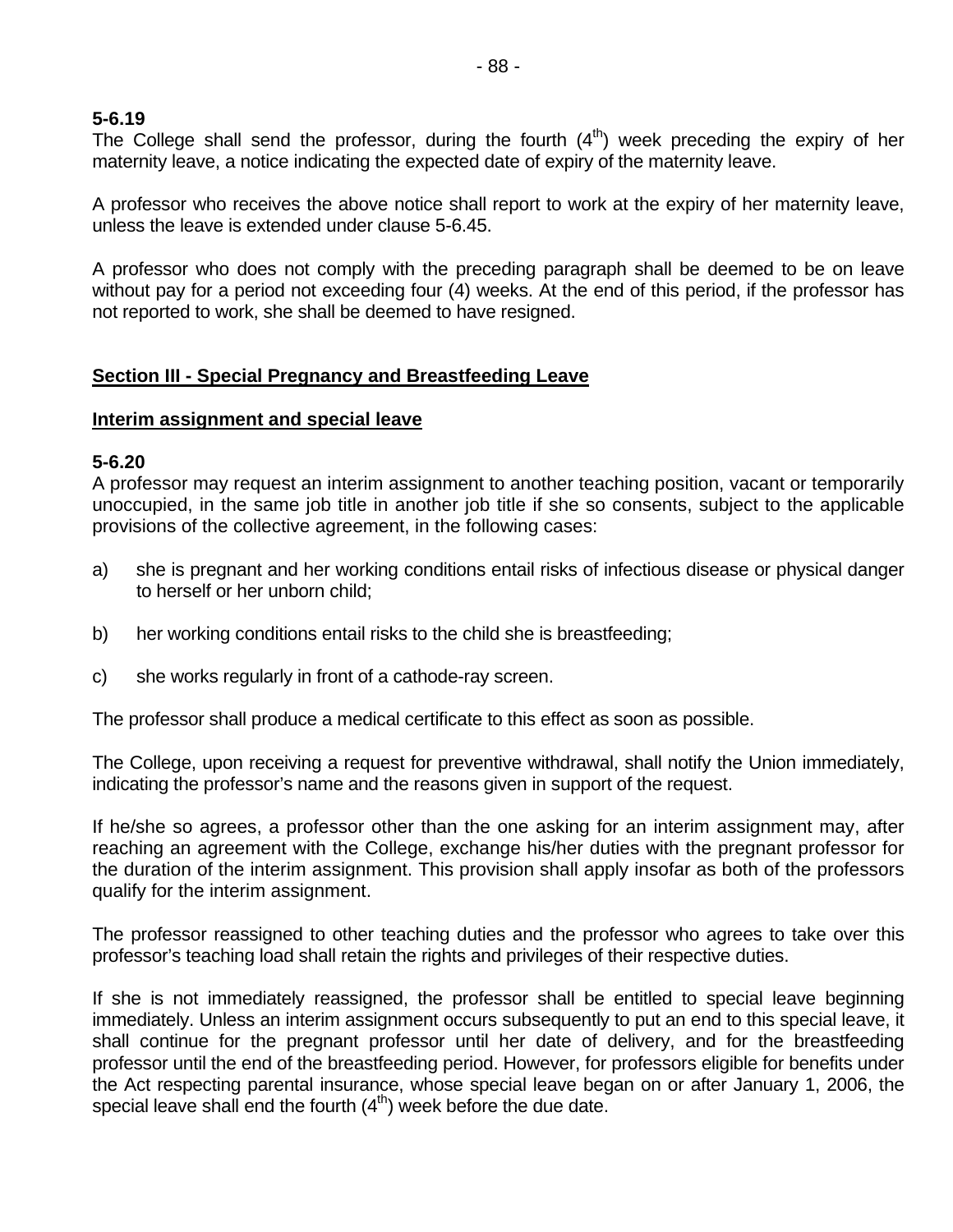During the special leave provided for in this clause, compensation is governed by the provisions of the Act respecting occupational health and safety concerning the preventive withdrawal of pregnant or breastfeeding workers.

However, upon the professor's written request, the College shall pay the professor an advance on the forthcoming compensation, based on foreseeable payments. If the CSST pays the anticipated compensation, the College shall be reimbursed accordingly. If not, the College shall be reimbursed at the rate of ten per cent (10%) of the remuneration payable per pay period, until the debt it paid off. However, if the professor exercises her right to request a review of the CSST's decision or to contest such decision before the Commission des lésions professionnelles (CLP), reimbursement shall be payable only once the CSST's administrative review decision or that of the Commission des lésions professionnelles, as the case may be, is rendered.

A professor who regularly works before a cathode-ray screen may request that her time before the cathode-ray screen be reduced. The College shall then study the possibility of modifying, temporarily and without loss of any of the professor's rights, the duties of a professor who works with a cathode-ray screen, in order to reduce work at the cathode-ray screen to a maximum of two (2) hours per half (½) day of work. If changes are possible, the College shall assign this professor to other duties she is reasonably able to perform for her remaining time at work.

#### **Other special leaves**

#### **5-6.21**

A professor shall also be entitled to special leave in the following cases:

- a) when complications arise during pregnancy or there is a sufficient risk of miscarriage for the professor to be required to stop work temporarily for the period specified in a medical certificate; this special leave may not extend beyond the beginning of the fourth  $(4<sup>th</sup>)$  week prior to the due date;
- b) upon presentation of a medical certificate prescribing the duration of the leave, when a natural or legally induced miscarriage occurs before the beginning of the twentieth  $(20<sup>th</sup>)$  week prior to the due date;
- c) for visits to a health care professional that are related to the pregnancy, with a supporting medical certificate or a written report signed by a midwife.

In the cases covered by paragraph c), the professor shall benefit from a special leave with pay of no more than four (4) days, which can be taken in half (1/2) days.

### **5-6.22**

During special leave granted under this section, the professor shall enjoy the benefits provided for in clause 5-6.55, provided she is normally entitled to them, and those provided for in clause 5-6.54. A professor covered by clause 5-6.21 may also avail herself of the benefits of the sick leave or salary insurance plan. In cases provided for in paragraph c) of clause 5-6.21, the professor shall first avail herself of the four (4) days mentioned in that clause.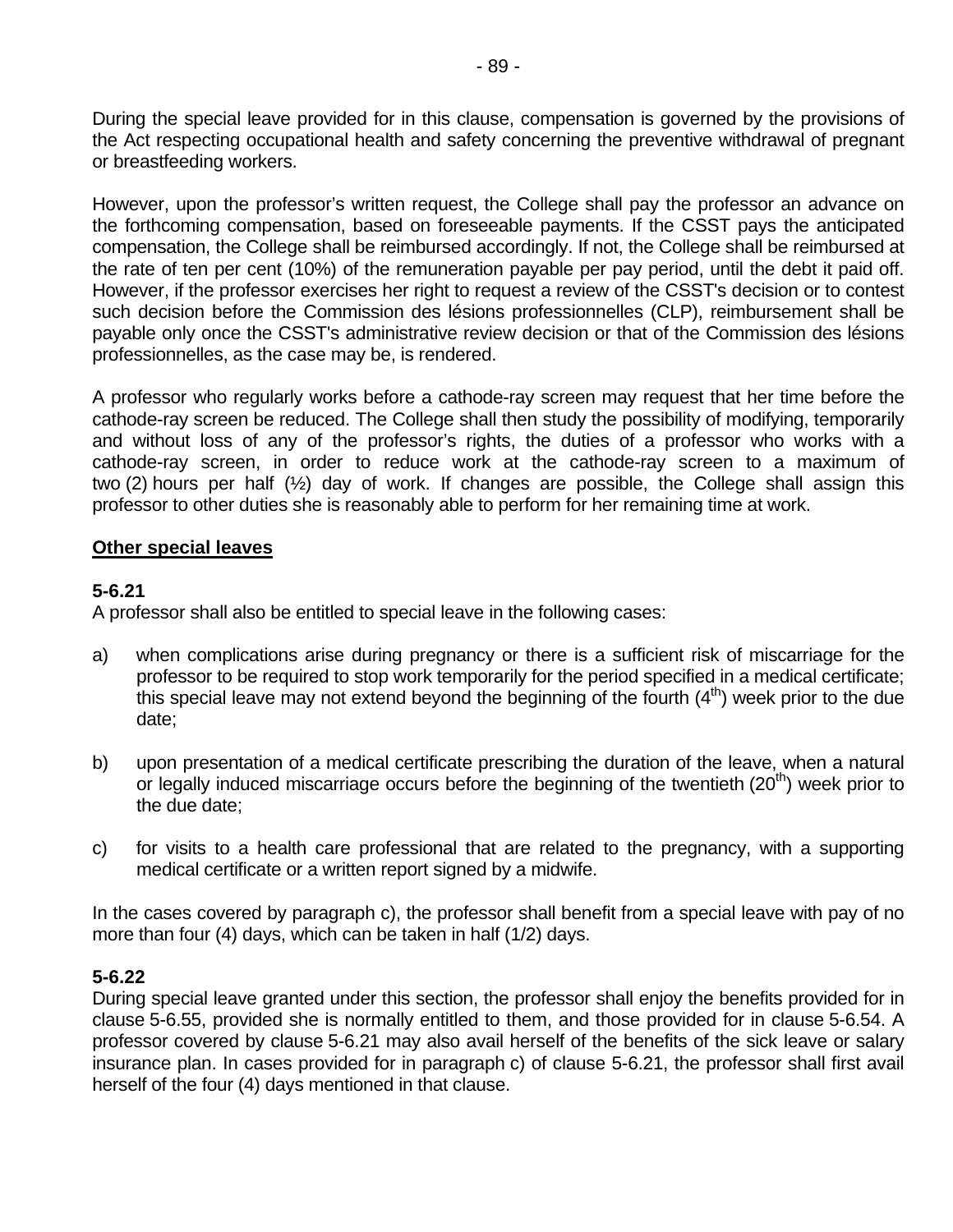### **Section IV - Other Parental Leave**

#### **Paternity Leave**

#### **5-6.23 Paternity leave with pay**

A professor whose spouse delivers a child shall be entitled to leave with pay for a maximum of five (5) working days at the time of the birth of his/her child. The professor shall also be entitled to such leave if his/her spouse miscarries after the beginning of the twentieth  $(20<sup>th</sup>)$  week prior to the due date. This leave may be taken discontinuously and must be taken between the beginning of the actual delivery and the fifteenth  $(15<sup>th</sup>)$  day after the mother returns home with the child.

One (1) of these five (5) days may be taken for the child's christening or registration.

A female professor whose spouse delivers a child shall also be entitled to such leave if she is deemed to be one of the child's mothers.

#### **5-6.24 Paternity leave without pay**

Upon the birth of his/her child, a professor whose spouse delivers a child shall also be entitled to paternity leave without pay of no more than five (5) weeks, which, subject to clause 5-6.26, must be taken consecutively. This leave must end no later than at the end of the fifty-second (52<sup>nd</sup>) week following the week of the child's birth.

A female professor whose spouse delivers a child shall also be entitled to this leave if she is deemed to be one of the child's mothers.

### **5-6.25 Extension of paternity leave without pay**

A professor who sends the College, before the expiry date of his/her paternal leave, a written notice accompanied by a medical certificate attesting to the fact that his/her child's state of health so requires, shall be entitled to an extension of his/her paternity leave. The duration of this extension shall be as indicated in the medical certificate.

During this extension, the professor shall be deemed to be on leave without pay and shall receive no allowance or benefit from the College. In this case, the professor shall be covered by clause 5-6.56.

#### **5-6.26 Interruption of paternity leave without pay and discontinuous paternity leave without pay**

#### A) **Interruption of paternity leave**

When the child is hospitalized, the professor may interrupt his/her paternity leave, upon agreement with the College, and return to work for the duration of the hospitalization.

#### B) **Discontinuous paternity leave without pay**

In one or the other of the following cases, upon the professor's request, the paternity leave provided for in clause 5-6.24 may be broken down into weeks and the maximum number of weeks during which the leave is interrupted shall vary in each case: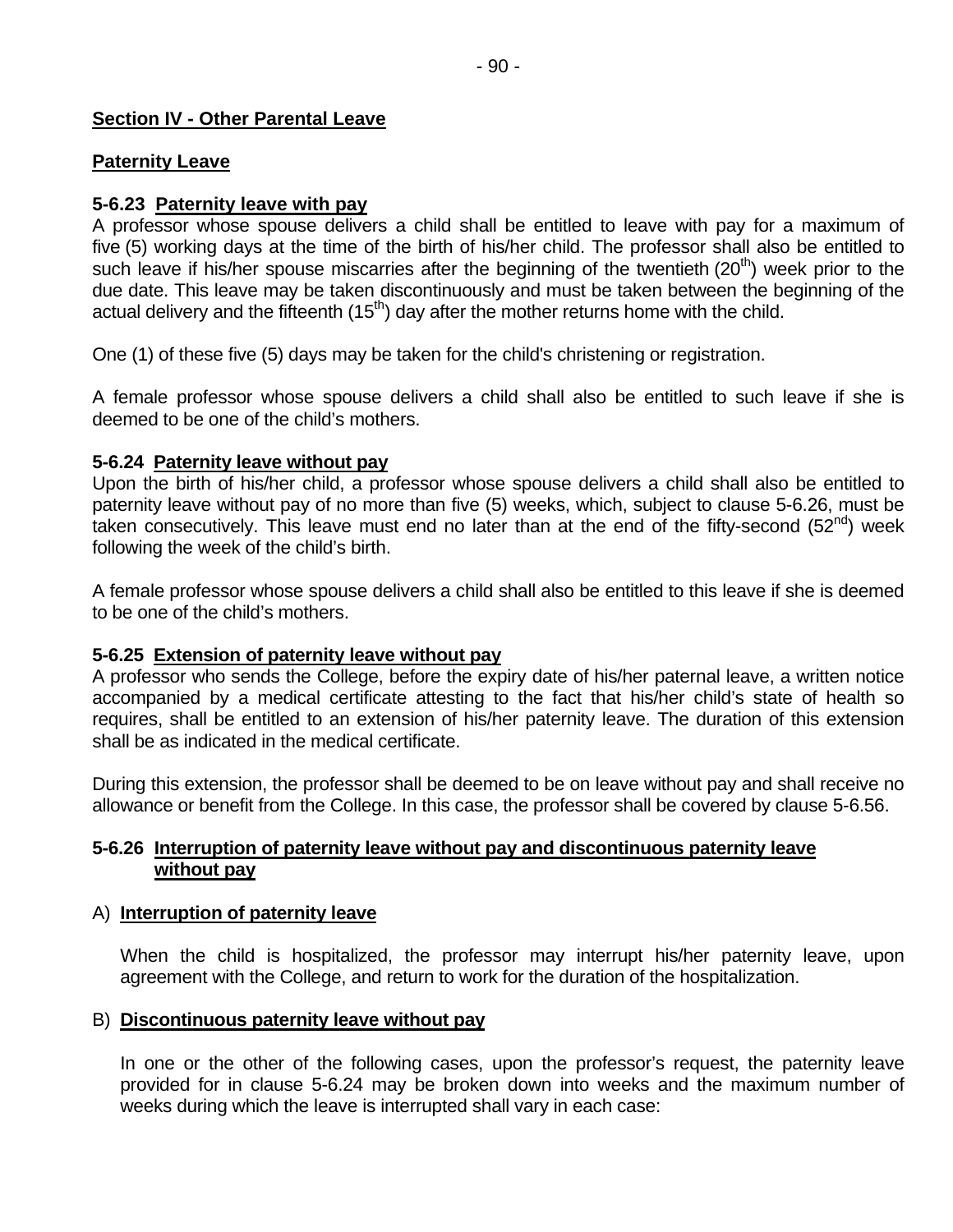- 1. If the child is hospitalized: the maximum number of weeks of interruption of paternity leave shall be equivalent to the number of weeks of hospitalization.
- 2. If the professor is on leave because of an accident or illness: the maximum number of weeks of interruption of paternity leave shall be equivalent to the number of full weeks the professor is disabled, up to a maximum of fifteen (15) weeks.
- 3. If the professor is on leave because of a situation covered by section  $79.8<sup>1</sup>$  of the Act respecting labour standards (R.S.Q., c. N-1.1): the maximum number of weeks of interruption of paternity leave shall be equivalent to the number of full weeks the situation lasts, up to a maximum of six (6) weeks.

During such interruption, the professor shall be deemed to be on leave without pay and shall not receive any benefits or allowances from the College. The professor shall enjoy the benefits set out in clause 5-6.56

### **Adoption Leave and Leave Without Pay for the Purposes of Adoption**

# **Adoption Leave**

# **5-6.27**

A professor who legally adopts a child other than his/her spouse's child shall be entitled to a maximum of five (5) working days of leave, the first two (2) of which shall be paid. This leave may be broken down and may not be taken after fifteen (15) days have elapsed after the child arrives at home.

### **5-6.28**

 $\overline{a}$ 

A professor who legally adopts a child other than his/her spouse's child shall be entitled to a maximum of ten (10) weeks of adoption leave, which, subject to clause 5-6.30 shall be taken consecutively.

For a professor who is eligible for the RQAP, this leave shall be taken simultaneously with the period during which benefits are paid under the Act respecting parental insurance and must begin no later than the week following the start of parental benefits.

For a professor who is not eligible for the RQAP, the leave must be taken after the placement order of the child or the equivalent in the case of an international adoption, in accordance with the adoption plan, or at another time agreed upon with the College.

### **5-6.29 Extension of adoption leave**

A professor who sends the College, before the expiry date of his/her adoption leave, a written notice accompanied by a medical certificate attesting to the fact that his/her child's state of health so requires, shall be entitled to an extension of his/her adoption leave. The duration of this extension shall be as indicated in the medical certificate.

<sup>1.</sup> Family or parental leaves or absences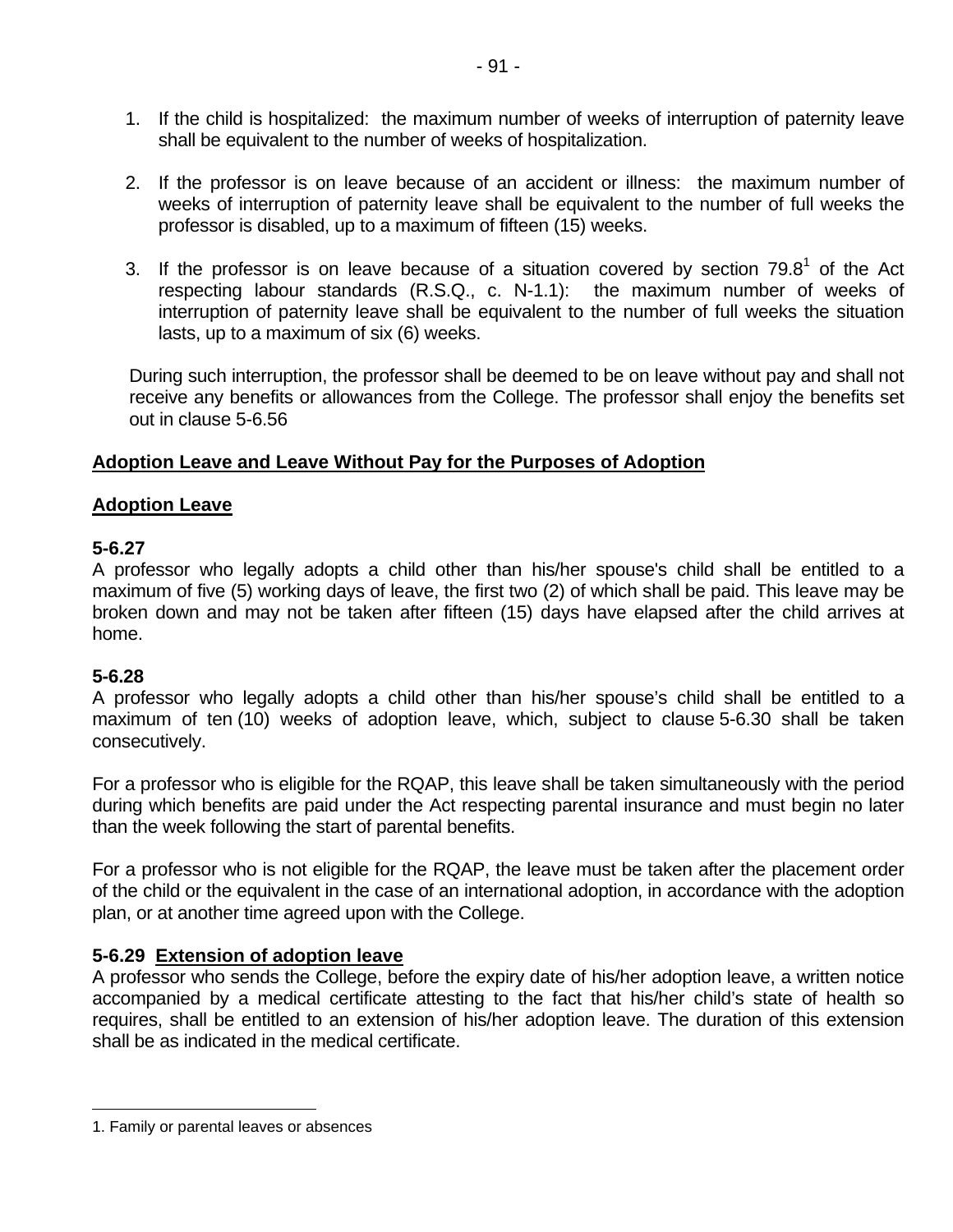During this extension, the professor shall be deemed to be on leave without pay and shall receive no allowance or benefit from the College. In this case, the professor shall be covered by clause 5-6.56.

# **5-6.30 Interruption of adoption leave and discontinuous adoption leave**

# A) **Interruption of adoption leave**

When the child is hospitalized, the professor may interrupt his/her adoption leave, upon agreement with the College, and return to work for the duration of the hospitalization.

# B) **Discontinuous adoption leave**

In one or the other of the following cases, upon the professor's request, the adoption leave provided for in clause 5-6.28 may be broken down into weeks and the maximum number of weeks during which the leave is interrupted shall vary in each case:

- 1. If the child is hospitalized: the maximum number of weeks of interruption of adoption leave shall be equivalent to the number of weeks of hospitalization.
- 2. If the professor is on leave because of an accident or illness: the maximum number of weeks of interruption of adoption leave shall be equivalent to the number of full weeks the professor is disabled, up to a maximum of fifteen (15) weeks.
- 3. If the professor is on leave because of a situation covered by section  $79.8<sup>1</sup>$  of the Act respecting labour standards (R.S.Q., c. N-1.1): the maximum number of weeks of interruption of adoption leave shall be equivalent to the number of full weeks the situation lasts, up to a maximum of six (6) weeks.

During such interruption, the professor be deemed to be on leave without pay and shall receive no benefit or allowance from the College. The professor shall enjoy the benefits set out in clause 5-6.56.

# **5-6.31**

 $\overline{a}$ 

Upon the professor's resumption of his/her interrupted or discontinuous leave under clause 5-6.30, the College shall pay the professor any benefits to which he/she would have been entitled had he/she not interrupted or broken down his/her adoption leave, for the number of weeks remaining under clause 5-6.28.

# **5.6-32 Cases eligible for the RQAP or the EIP**

During the ten (10) weeks of adoption leave provided for in clause 5-6.28, the professor shall receive compensation equal to the difference between his/her basic weekly salary and the amount of benefits he/she is receiving, or would receive upon request, under the RQAP or the EIP.

This benefit shall be based on the RQAP or EIP benefit to which the professor is entitled, without taking into account the amounts subtracted from such benefit in reimbursement of benefits, interest, penalties and other amounts recoverable under the Act respecting parental insurance or the EIP.

<sup>1.</sup> Family or parental leaves or absences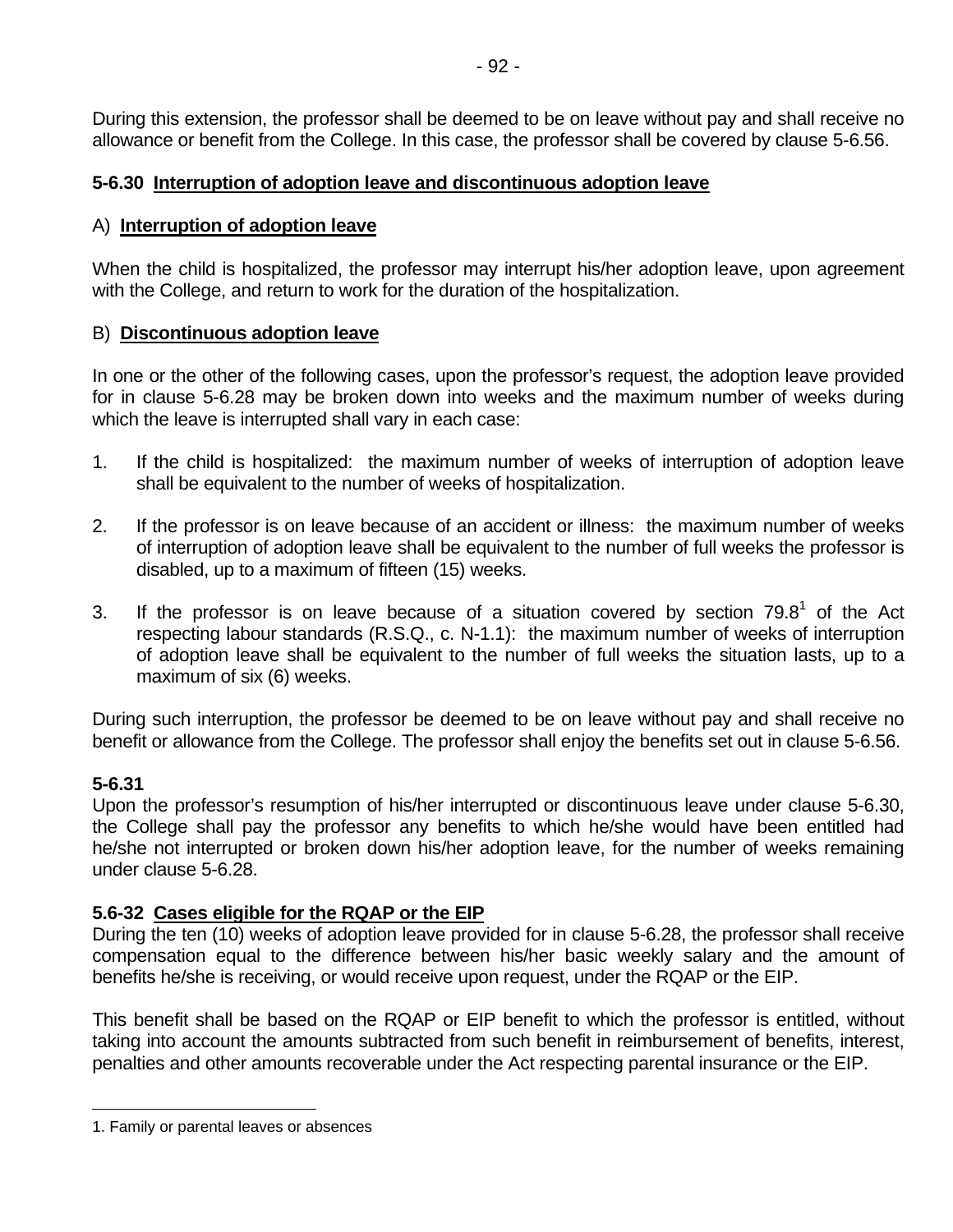However, when the professor works for more than one employer, the benefit shall be equal to the difference between one hundred per cent (100%) of the basic salary paid by the employer and the amount of the RQAP or EIP benefit corresponding to the proportion of the basic weekly salary paid with respect to the total basic weekly salaries paid by all of the employers. To this end, the professor shall produce for each employer a statement of the weekly salary paid by each employer and the amount of the benefit payable under the Act respecting parental insurance or the EIP.

### **5-6.33**

The College cannot, in the benefit it pays out to a professor on adoption leave, compensate for the reduction in benefits from the RQAP or EIP attributable to remuneration from another employer.

Notwithstanding the preceding paragraph, the College shall pay such compensation if the professor can demonstrate, by providing a letter to this effect from the employer paying the remuneration, that the remuneration is a regular salary. If the professor can demonstrate that only part of the remuneration is a regular salary, the compensation shall be limited to that percentage.

The employer that pays the regular salary provided for in the preceding paragraph must, upon the professor's request, produce such letter.

The total amount received by the professor during his/her adoption leave in RQAP or EIP benefits, allowances and remuneration, shall not exceed one hundred per cent (100%) of the basic salary paid by the College or, if applicable, by the various employers.

# **5-6.34**

In the cases provided for in clause 5-6.32:

- a) No indemnity shall be paid during vacation periods for which the professor receives remuneration.
- b) In the case of a professor eligible for the RQAP, unless the professor is paid weekly, the benefit shall be paid every two (2) weeks, the first ( $1<sup>st</sup>$ ) instalment to be paid fifteen (15) days after the College has received proof that the professor is receiving benefits from this plan. For the purposes of this paragraph, proof shall consist of a statement of benefits and information provided by the Ministère de l'Emploi et de la Solidarité Sociale in an official statement.

In the case of a professor eligible for the EIP, the benefit payable for the first two (2) weeks shall be paid by the College in the first two (2) weeks of the leave. Unless the professor is paid weekly, the benefit payable after this date shall be paid every two (2) weeks, the first instalment to be paid fifteen (15) days after the College has received proof that the professor is receiving benefits from this plan. For the purposes of this paragraph, proof shall consist of a statement of benefits and information provided by HRSD in an official statement.

c) The basic weekly salary of a part-time professor shall be his/her average basic weekly salary paid by the College or by another college in the network for the twenty (20) weeks preceding her adoption leave.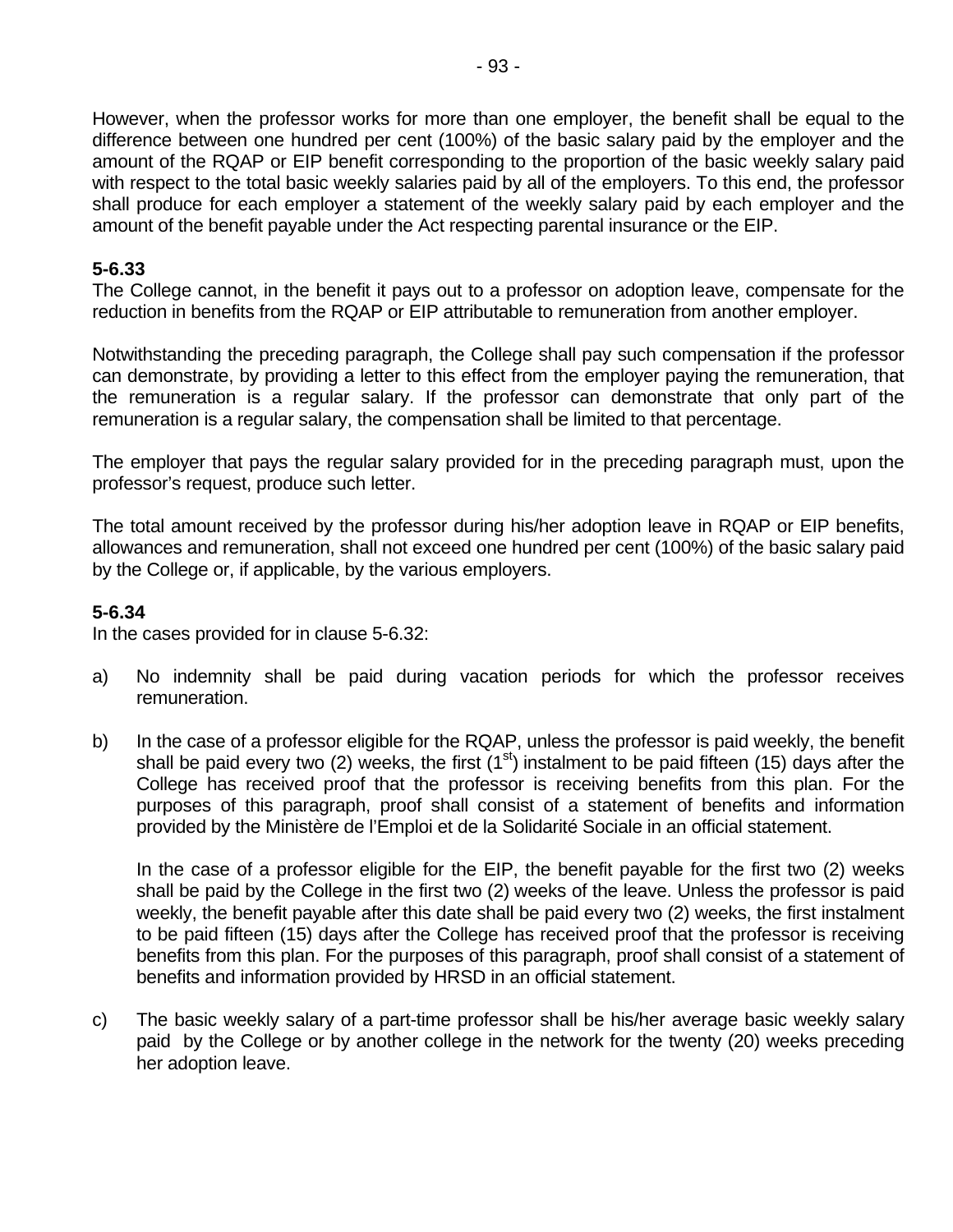If, during this period, the professor has received benefits based on a certain percentage of his/her regular salary, it is understood that his/her basic salary for his/her adoption leave shall be based on the basic salary on which such benefits were based.

If the period of twenty (20) weeks preceding a part-time professor's adoption leave includes the date on which the salary rates and scales are increased, his/her basic weekly salary shall be based on the salary rate in effect at that date. If the adoption leave includes this date, the basic weekly salary shall be adjusted on that date in accordance with the applicable salary scale adjustment formula.

The provisions of this paragraph shall constitute one of the express stipulations covered in clause 5-6.04.

d) In the case of a non-tenured professor, the College shall cease paying the benefit at the end of the professor's contract.

Subsequently, if the professor is rehired as a result of job priority, the College shall once again start paying the adoption benefit provided for in clause 5-6.32 at the beginning of the new contract. In this case, the weeks for which the professor received the benefit and the weeks of unemployment shall be deducted from the number of weeks provided for in clause 5-6.28, and the benefit provided for in clause 5-6.32 shall be re-established for the number of weeks remaining in the adoption leave.

e) When the beginning of the adoption leave occurs between two (2) contracts, within a given semester or between two (2) consecutive semesters, the adoption benefit shall be paid as of the date of the beginning of the second  $(2^{nd})$  contract. In this case, the number of weeks between the two (2) contracts shall be deducted from the number of weeks to which the professor is entitled under clause 5-6.28. In addition, the adoption benefit provided for in clause 5-6.32 shall be paid for the number of weeks remaining in the adoption leave.

### **5-6.35 Cases ineligible for both the RQAP and the EIP**

A professor who is not entitled to adoption benefits under the RQAP or parental benefits under the EIP who adopts a child other than the child of his/her spouse shall receive, during the adoption leave provided for in clause 5-6.28, a benefit equal to his/her basic weekly salary.

#### **Leave without pay for the purposes of adoption**

#### **5-6.36**

A professor shall be entitled, for the adoption of a child other than the child of his/her spouse, to leave without pay of no more than ten (10) weeks following the date he/she takes charge of the child.

A professor who travels outside Québec for the adoption of a child other than the child of his/her spouse shall receive, upon written request to the College, if possible two (2) weeks in advance, leave without pay for the time it takes to pick up the child.

However, the adoption leave shall end no later than the week following the start of RQAP benefits and the provisions of clause 5-6.28 shall apply.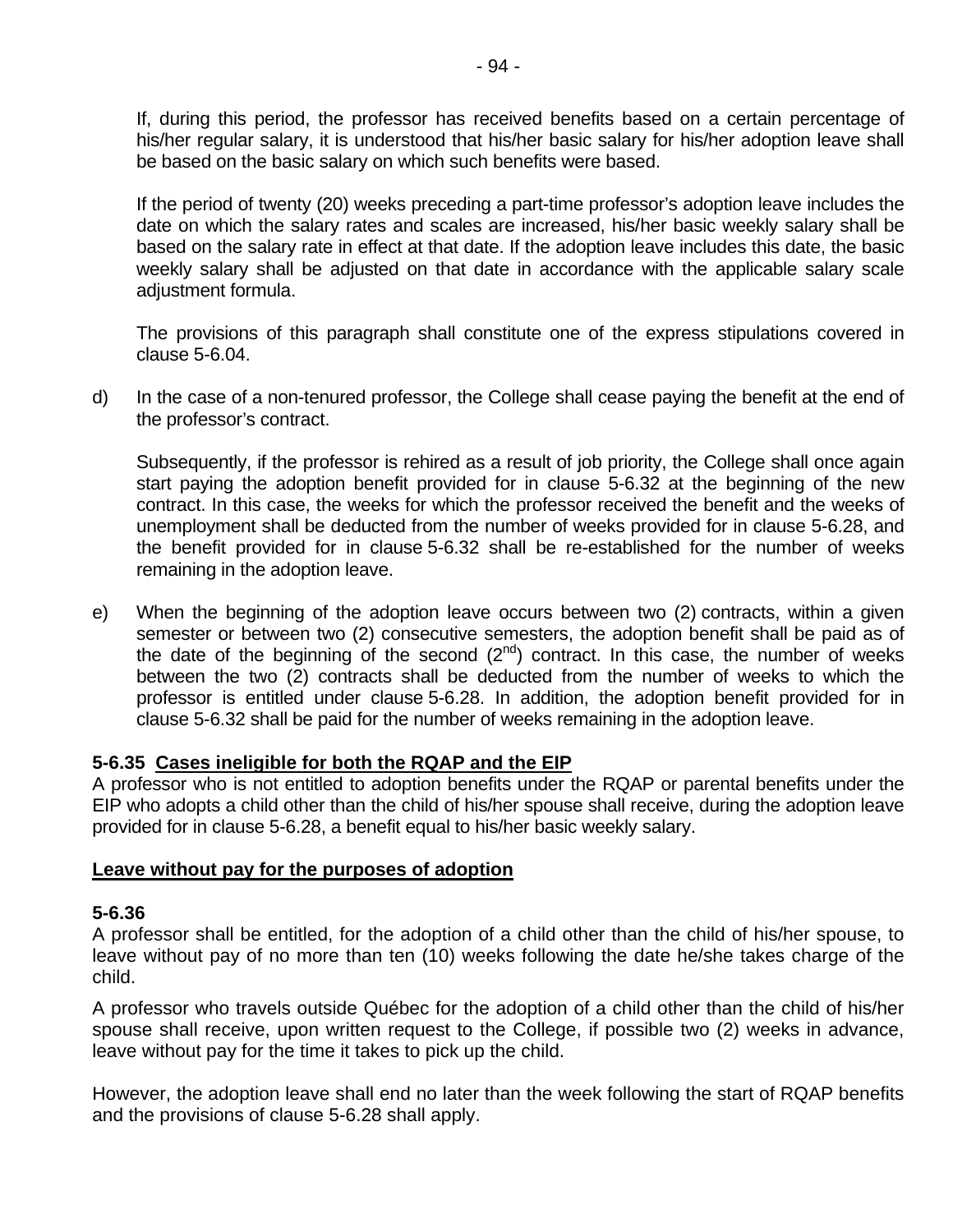During such leave, the professor shall enjoy the same benefits as those for leave without pay or part-time leave without pay set out in clause 5-6.39.

### **5-6.37**

If, following an adoption leave for which the professor has received benefits under clause 5-6.32 or 5-6.35, the adoption does not take place, the professor shall be deemed to have been on leave without pay and shall reimburse such benefit at a rate of ten per cent (10%) of his/her remuneration per pay period, until the debt is paid off, unless otherwise agreed upon by the parties.

# **5-6.38 Use of accumulated sick leave days**

A professor on maternity leave who transferred to the College a bank of accumulated sick leave days under a prior collective agreement shall be entitled to use these sick leave days, if she so desires.

The provisions of the preceding paragraph and those of clause 5-6.06 shall not apply concurrently.

### **Leave without pay or part-time leave without pay**

### **5-6.39**

A professor shall be entitled to one (1) of the following leaves:

a) Leave without pay or part-time leave without pay for no more than two (2) years shall be granted a professor to extend the maternity leave provided for in clause 5-6.13, 5-6.14 or 5-6.16, the paternity leave provided for in clause 5-6.23 or the adoption leave provided for in clause 5-6.28.

During this leave, the professor shall be authorized, following a written request presented at least thirty (30) days in advance, to make one (1) of the following changes once, at the beginning of a semester:

- i) from leave without pay to part-time leave without pay or vice versa, as the case may be;
- ii) from part-time leave without pay to a different part-time leave without pay.

A professor who does not take the leave without pay or the part-time leave without pay to which he/she is entitled may take the leave unused by his/her spouse as either leave without pay or part-time leave without pay in accordance with the necessary formalities.

If the professor's spouse is not employed in the public sector, the professor may avail himself/herself of one of the above leaves, at a time of his/her choosing, within the two (2) years following the birth or adoption, without, however, exceeding the set limit of two (2) years from the date of birth or adoption.

b) A professor who does not take advantage of the leave provided for in paragraph a) above shall be entitled, after the birth or adoption of his/her child, to a leave without pay of no more than fifty-two (52) continuous weeks, beginning at the time the professor chooses and ending no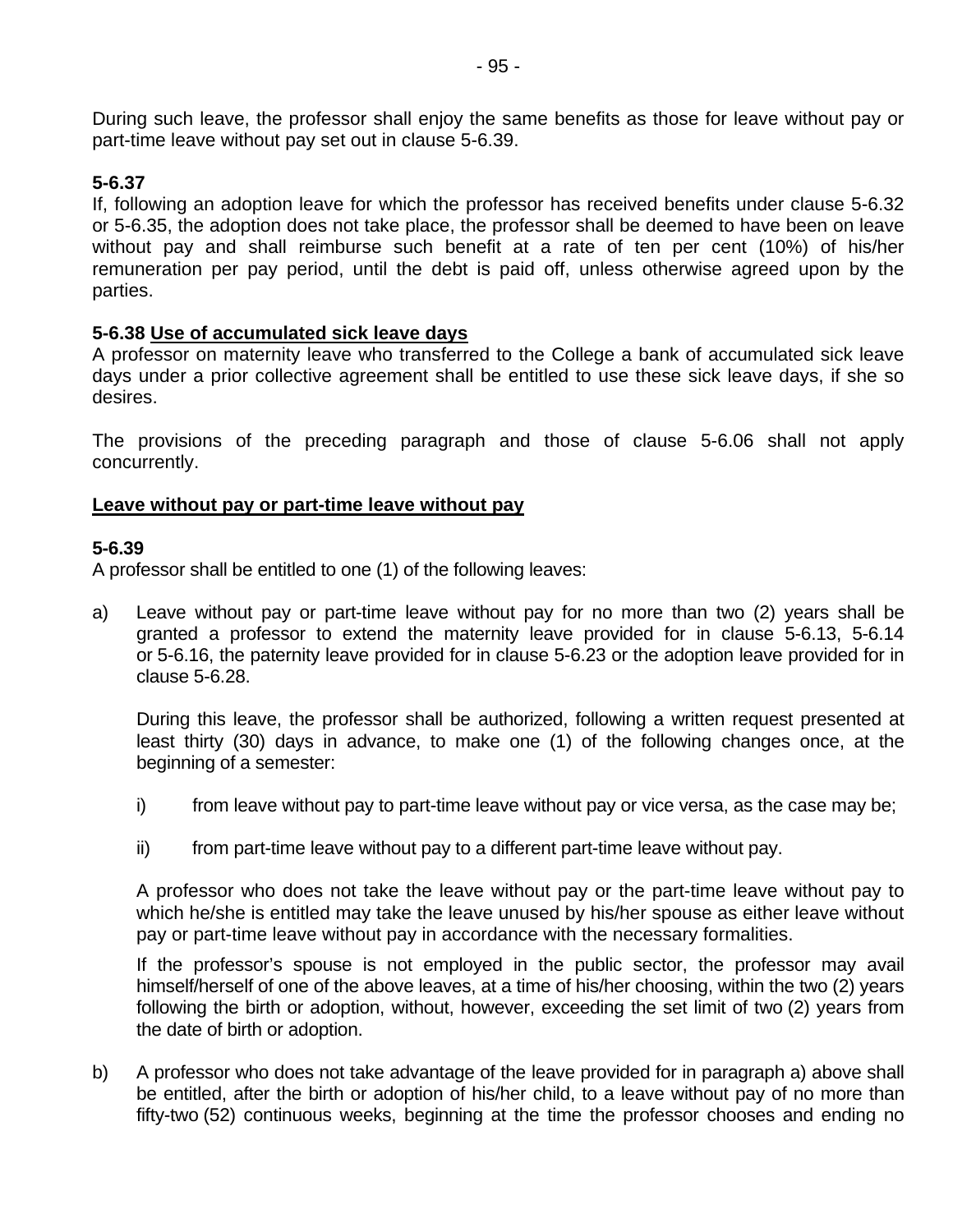later than seventy (70) weeks after the birth or, in the case of an adoption, seventy (70) weeks after he/she takes charge of the child.

#### **5-6.40**

Subject to clause 5-5.15, and in accordance with the provisions of clause 5-5.01, during leave without pay or part-time leave without pay, the professor shall continue to participate in the health insurance plan. Moreover, he/she may continue to participate in applicable supplemental insurance plans, provided he/she so requests at the beginning of the leave and pays all premiums.

#### **5-6.41**

At the expiry of the extension of the maternity, paternity or adoption leave provided for in clause 5-6.39, subject to article 5-4.00, the professor shall return to his/her full-time or half-time teaching load, unless he/she takes advantage of clause 5-6.42 at the beginning of the semester following the end of his/her leave or the date indicated at the time of departure.

#### **Section V - Additional Extensions**

#### **5-6.42**

- a) When one of the leaves provided for in clauses 5-6.06, 5-6.28, 5-6.38 and 5-6.39 expires, a tenured professor may, if he/she so desires, work half-time at his/her college for a period not exceeding two (2) consecutive years. He/she shall notify the College in writing before November 1, March 1 or June 1, as the case may be. He/she shall continue to accumulate seniority for the purposes of interpreting and applying article 5-4.00, as if he/she were working full-time. He/she shall also maintain his/her tenure.
- b) When one of the leaves provided for in clauses 5-6.06 and 5-6.28 expires, a non-tenured professor may, if he/she so desires, work half-time at his/her college until his/her contract expires.
- c) Subject to paragraphs a) and b) above, this professor shall be considered to be working part-time for the purposes of salary, evaluation of experience and participation in fringe benefits.

#### **5-6.43**

A professor who takes advantage of the provisions of clause 5-6.42 a) shall be considered to be working full-time for the purposes of applying the provisions of article 5-4.00 during the year or years he/she worked at half-time.

### **5-6.44**

If the professor has taken advantage of clause 5-6.42, he/she shall resume his/her full-time workload at the beginning of the semester following the end of his/her leave or on the date he/she indicated at the time he/she was granted half-time leave.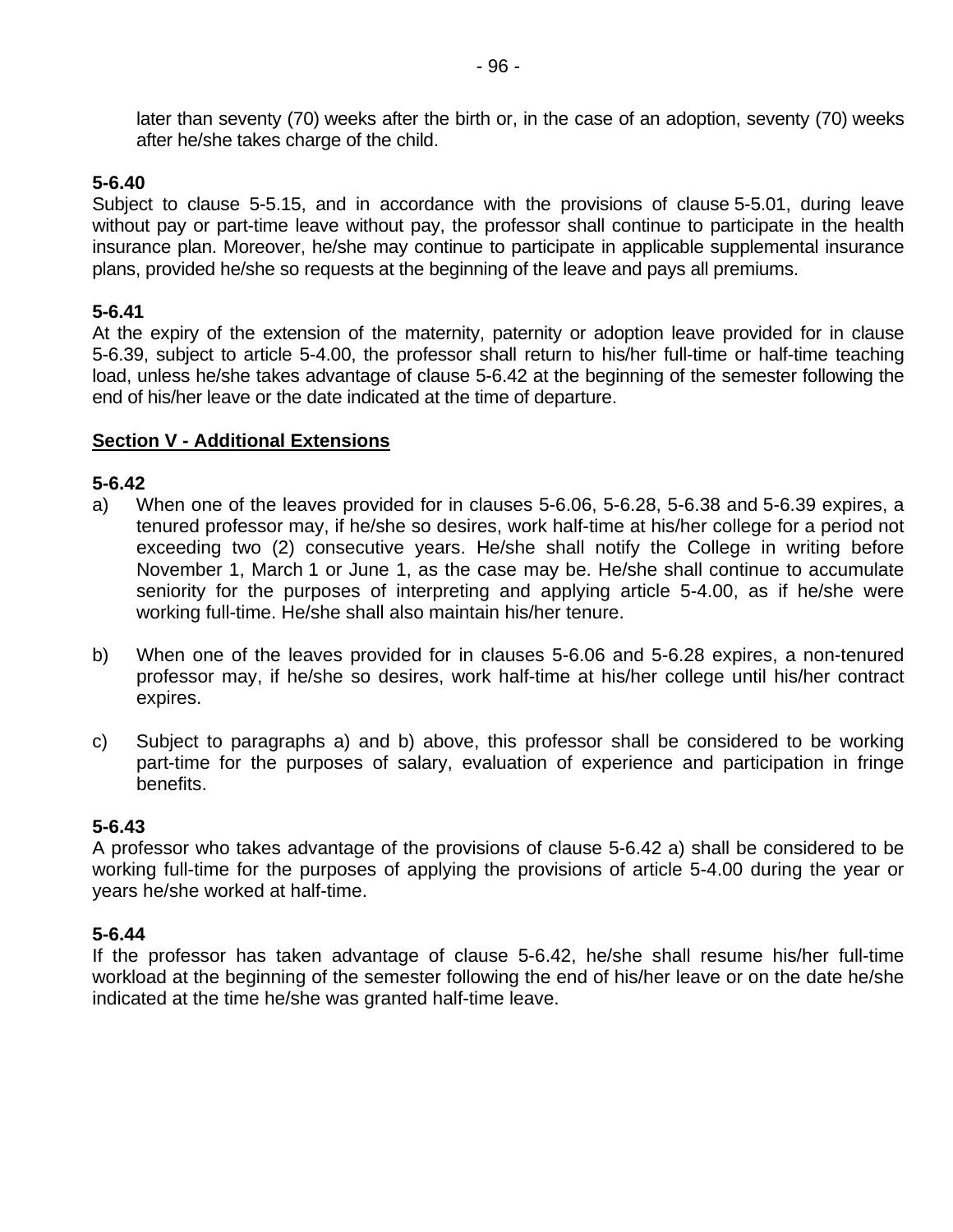### **Miscellaneous provisions**

# **5-6.45**

The leaves provided for in clauses 5-6.24, 5-6.28 and 5-6.36 and the leave without pay provided for in clause 5-6.39 shall be granted upon written request submitted at least two (2) weeks in advance.

The part-time leave without pay provided for in clause 5-6.39 shall be granted upon written request submitted at least thirty (30) days in advance.

In the case of leave without pay or part-time leave without pay, the request shall indicate the date of return to work. Moreover, in the case of part-time leave without pay, the request shall also state the time arrangements. If the College disagrees on the fraction of the part-time leave without pay, the professor shall be informed in writing of such disagreement and he/she shall be entitled to a leave equal to a full-time equivalence of 0.5. However, the professor may come to an agreement with the College at any time, as to the time arrangements regarding part-time leave without pay.

# **5-6.46**

The College shall, in the fourth  $(4<sup>th</sup>)$  week before the end of a professor's ten (10)-week adoption leave, send the professor a notice indicating the date of expiry of the leave.

A professor who is so notified shall report to work at the expiry of his/her adoption leave, unless it is extended under the provisions of clause 5-6.45.

A professor who does not comply with the preceding paragraph shall be deemed to be on leave without pay for no more than four (4) weeks. If the professor does not report to work at the end of this period, he/she shall be deemed to have resigned.

# **5-6.47**

A professor who has been notified four (4) weeks in advance by the College of the date of expiry of his/her leave without pay shall give advance notice of his/her return to work at least two (2) weeks before expiry of the said leave. Failing this, the professor shall be deemed to have resigned.

A professor who wishes to end his/her leave without pay before its scheduled expiry shall give written notice of his/her intent to return to work at least twenty-one (21) days in advance. In the case of a leave without pay exceeding fifty-two (52) weeks, notice shall be given at least thirty (30) days in advance. The professor's return to work shall coincide with the beginning of the semester, unless otherwise agreed upon by the College and the Union.

# **5-6.48**

A professor on paternity leave as provided for in clause 5-6.23 or on adoption leave as provided for in clause 5-6.27 or 5-6.28 shall be entitled to the benefits provided for in clauses 5-6.54 and 5-6.55, provided that he/she is normally entitled to them.

### **5-6.49**

Subject to clause 5-5.15, during a leave provided for in this article, a professor shall continue to participate in the health insurance plan. In addition, he/she may continue to participate in the other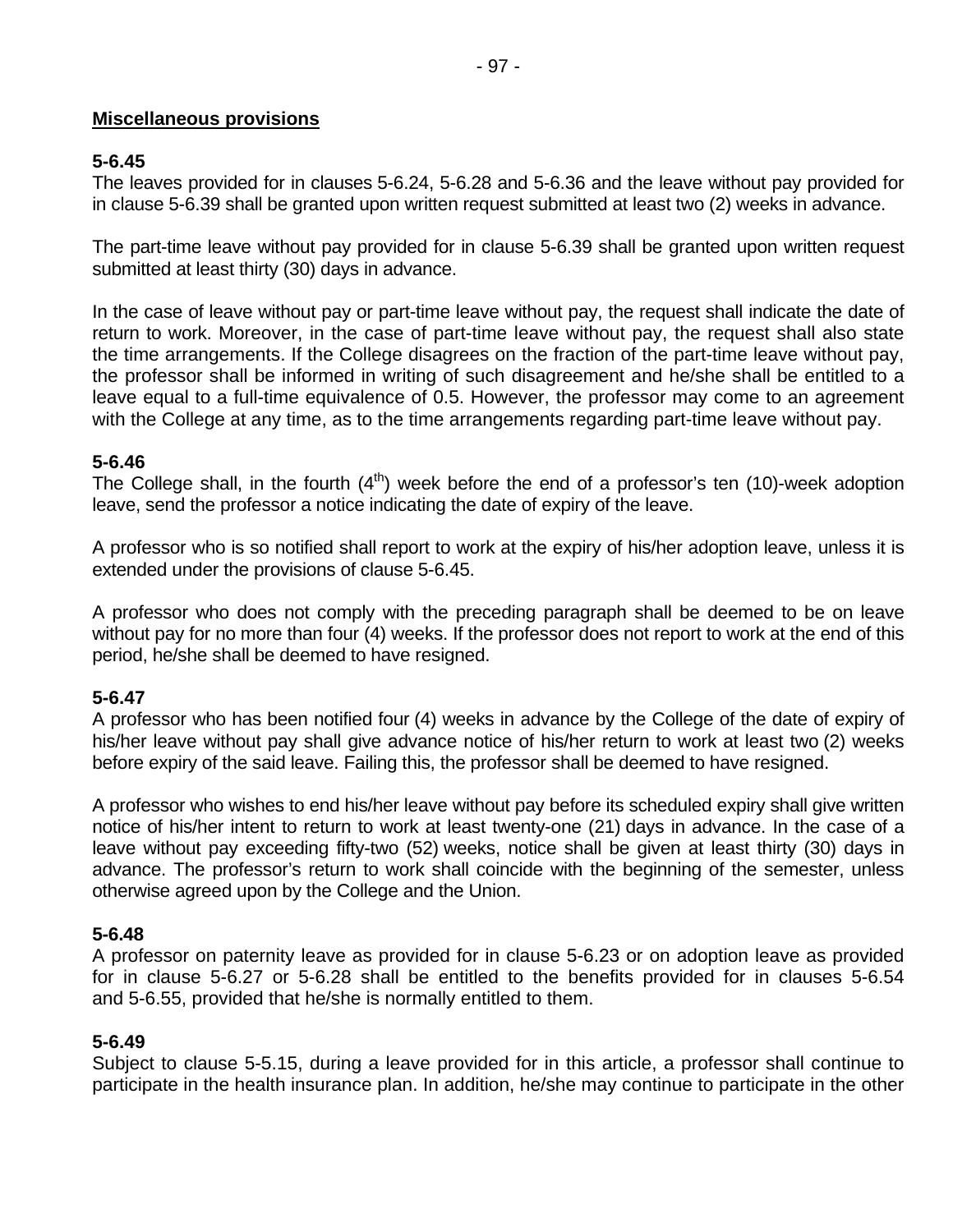applicable plans if he/she so requests at the beginning of the leave and provided he/she pays all related costs.

# **5-6.50**

A professor who has benefited from a maternity, paternity or adoption leave shall be entitled to paid annual vacation in proportion to the time worked, that is, to one fifth (1/5) of the salary earned during this period. However, the twenty (20)- or twenty-one (21)-week period, as the case may be, provided for in clause 5-6.06, the leave provided for in clause 5-6.38, the five (5)-day period provided for in clause 5-6.23 and the ten (10)-week maximum period for adoption leave provided for in clause 5-6.28 shall be considered to be time worked and paid.

# **5-6.51**

The College shall make an effort to adjust the timetable so that the professor attend prenatal courses or exercises.

### **5-6.52**

Except for the leave provided for in clauses 5-6.06 and 5-6.28, a professor shall indicate the projected date of his/her return at the time of his/her request.

### **5-6.53**

The amount of leave provided for in clauses 5-6.06, 5-6.28, 5-6.38 and 5-6.39 shall be calculated starting from the beginning of the maternity or adoption leave.

# **5-6.54**

Upon his/her return from maternity, paternity or adoption leave, or leave without pay for purposes of adoption, the professor shall resume his/her position or teaching load, subject to the provisions of the collective agreement regarding hiring and job security.

### **5-6.55**

During maternity leave as provided for in clause 5-6.06 and for the first six (6) weeks of an extension provided for in clause 5-6.10, during paternity leave as provided for in clause 5-6.23 and during adoption leave provided for in clauses 5-6.27 and 5-6.28, the professor shall enjoy the following benefits, provided he/she is normally entitled to them:

- life insurance;
- health insurance, subject to clause 5-5.15;
- accumulation of vacation time;
- accumulation of sick leave days;
- accumulation of seniority for the purposes of interpreting and applying article 5-4.00;
- accumulation of experience;
- the right to apply for a position or teaching load and to obtain it in accordance with the provisions of the collective agreement as if he/she were at work.

The professor may postpone some or all of his/her annual vacation if such vacation falls during one of the leaves mentioned in the preceding paragraph and if he/she sends written notice to the College at least two (2) weeks before the expiry of the leave. Unless otherwise agreed with the College, the postponed vacation shall be taken immediately after the maternity, paternity or adoption leave, as the case may be.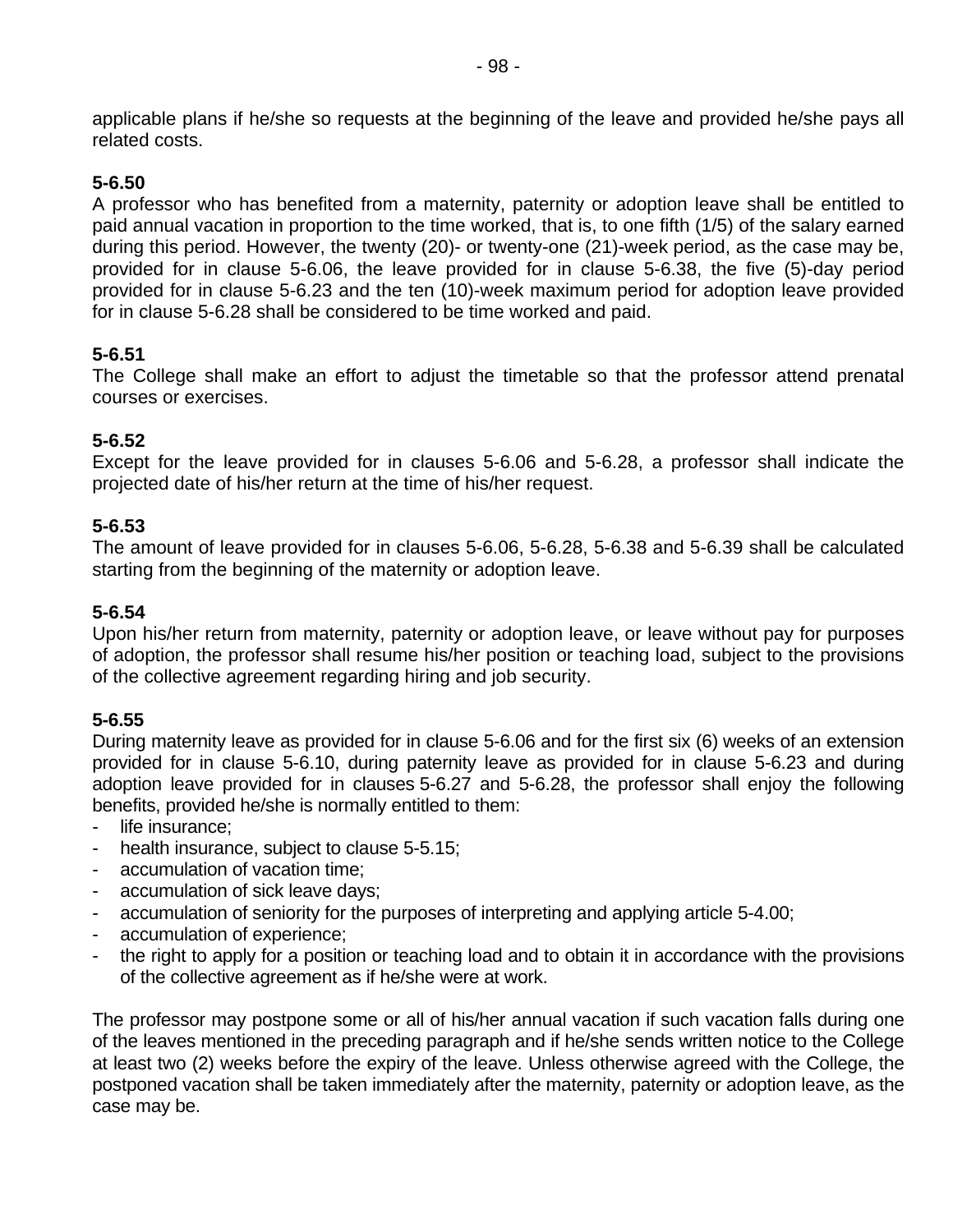The professor shall take his/her postponed vacation immediately after his/her maternity, paternity or adoption leave, as the case may be, or at another time, after agreement with the College.

During the paternity leave without pay provided for in clause 5-6.24, the professor shall accumulate service for the purposes of vacation pay in accordance with the terms and conditions set out in clause 8-2.02.

However, when a professor on maternity leave receives, for one (1) or more weeks included in her vacation, Employment Insurance benefits, an amount equal to that so received shall be deducted (if it has not already been deducted), in equal portions, from the payment of remuneration provided for the postponed vacation period.

### **5-6.56**

For calculating seniority for the purposes of interpreting and applying article 5-4.00, the leave provided for in clauses 5-6.06, 5-6.28, 5-6.38, 5-6.39 and 5-6.62 shall be counted as if the professor was working full-time. However, in the case of paternity leave without pay as provided for in clause 5-6.25, the professor shall accumulate seniority and retain his/her experience for the duration of the leave, unless the total duration of the leave without pay is less than or equal to fifty-two (52) weeks, in which case he/she shall accumulate experience.

## **5-6.57**

A professor who receives a regional disparity premium under this collective agreement shall continue to receive such benefits during maternity leave as provided for in clauses 5-6.13, 5.-6.14 and 5-6.16 or during adoption leave as provided for in clause 5-6.28.

Notwithstanding the foregoing, the total amount of benefits received by the professor in RQAP and EIP benefits, compensation and premiums may not exceed ninety-five per cent (95%) of his/her basic weekly salary plus any regional disparity premium.

### **Section VI - Other Types of Leave**

### **5-6.58**

Upon request made reasonably in advance, a full-time professor shall be granted part-time leave without pay of 0.25 FTE or less, in the following cases involving parental responsibilities:

- a) if the professor has one (1) or more dependent children;
- b) if the professor must take care of a dependent person with health problems. In this case, the College may require a medical certificate stating the nature and duration of the dependant's disability.

### **5-6.59**

This leave shall begin at the beginning a semester. In exceptional situations, when such leave must be taken during a semester, the professor may be granted leave upon prior notice of fifteen (15) working days. This time limit may be modified with the College's permission.

This leave shall end at the end of a semester.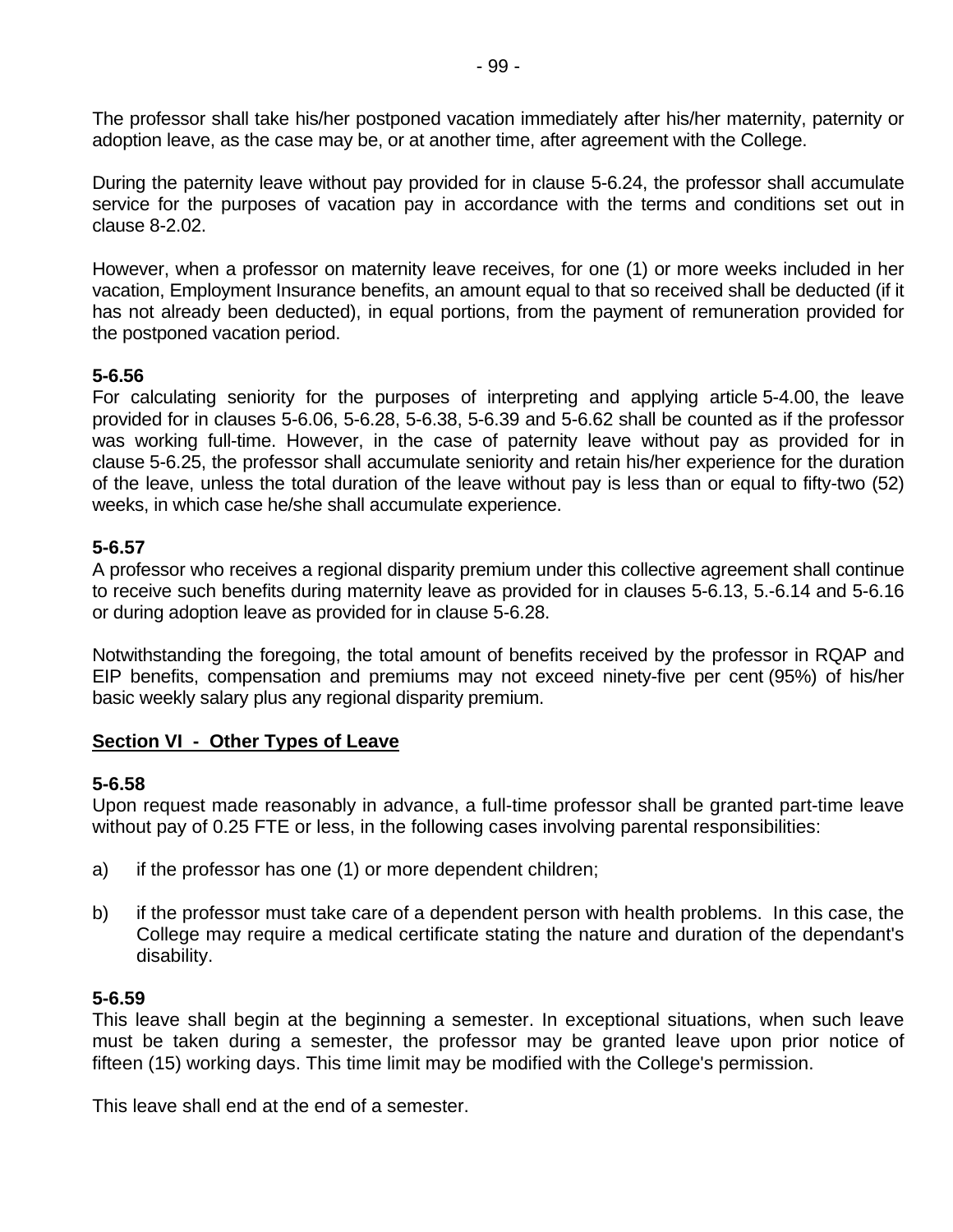# **5-6.60**

For the purposes of the pension plans, the professor shall be considered to work part-time. However, if he/she so wishes and providing the pension plan so allows, the professor may assume the balance of premiums and contributions equivalent to his/her leave in order that he/she may benefit from his/her pension plan as if he/she were working full-time.

# **5-6.61**

A professor on leave under the provisions of clause 5-6.58 shall accumulate during said leave:

- a) a fraction of a year's work experience per year on leave: this fraction shall be obtained by subtracting the FTE of the professor's leave from the work experience he/she would accumulate if he/she were not on leave;
- b) one (1) year of seniority for the purposes of interpreting and applying article 5-4.00 for each of the first two (2) years;
- c) a fraction of a year's seniority for the purposes of interpreting and applying article 5-4.00 for each additional year: this fraction shall be obtained using the method described in paragraph a).

## **5-6.62**

a) A professor shall be granted upon request leave without pay or part-time leave without pay for a maximum of one (1) year in order to be with a minor child who is experiencing socioaffective development problems or who has a physical handicap or an illness requiring the professor's presence.

The provisions of clauses 5-6.40, 5-6.45 and 5-6.47 shall apply in the case of the above leave.

b) A professor may take leave from work up to six (6) days per year when his/her presence is expressly required for reasons of the health, safety or education of his/her child or spouse's child, the child being a minor.

These days shall be deducted from the professor's annual bank of sick days or leave without pay, at the professor's discretion. The leave may also be taken in half (½) days.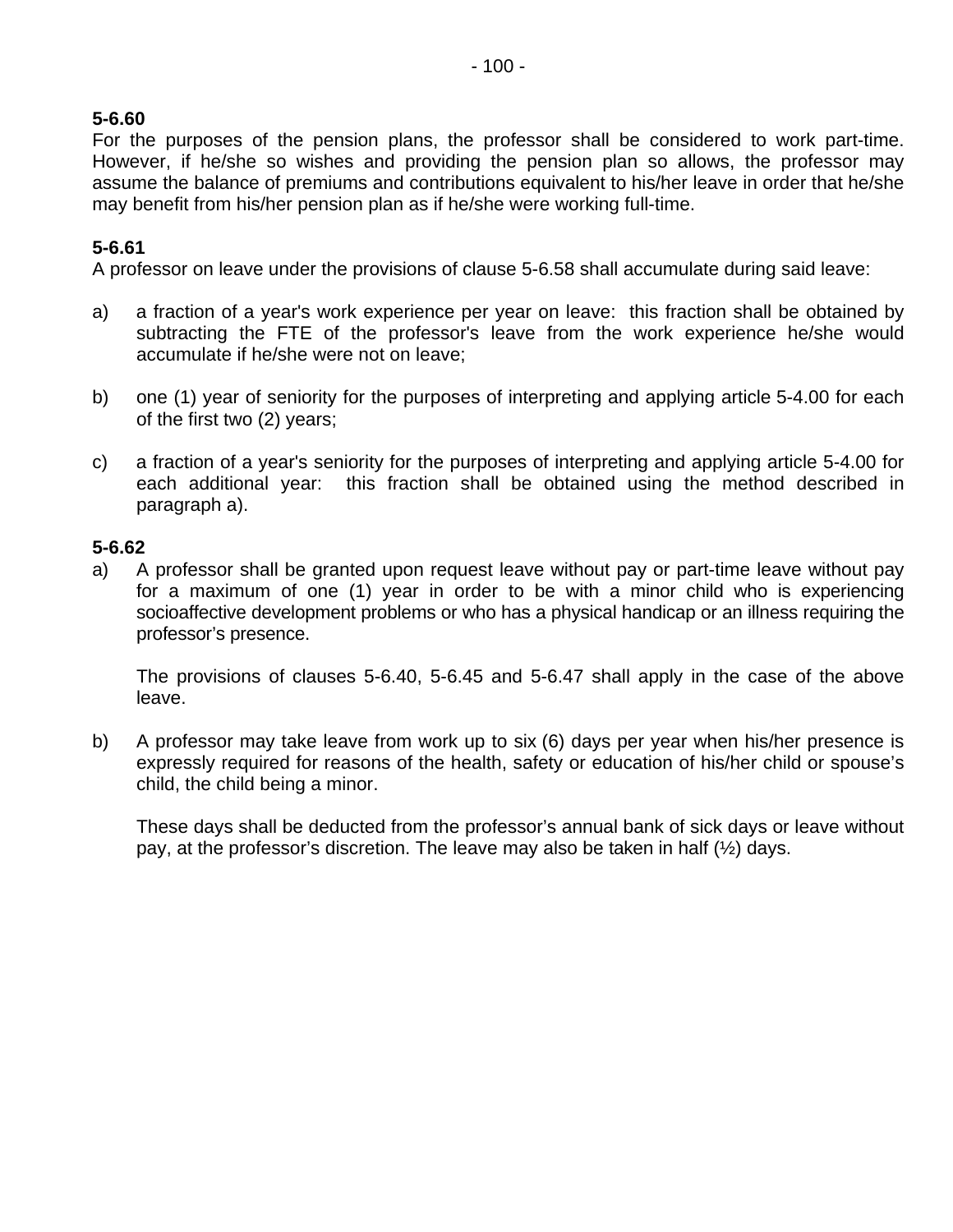## **Article 5-7.00 - Public Office**

## **5-7.01**

A professor who puts forward his/her candidacy at a nomination meeting or who is a candidate in a provincial, federal, municipal or school board election, shall obtain leave without pay after giving the College reasonable advance notice, if his/her absence is necessary for the purposes of his/her candidacy.

### **5-7.02**

Subject to the application of article 5-4.00, a professor who runs as a candidate in an election mentioned in clause 5-7.01 shall retain the right to return to work immediately in case of defeat. If he/she decides to take advantage of this right, he/she shall exercise it within fifteen (15) working days after his/her defeat.

## **5-7.03**

A professor elected as specified in clause 5-7.01, as well as a professor who is elected or appointed to a civic function other than member of parliament, member of the National Assembly, mayor, city councillor or school commissioner, or to a position with a government commission of inquiry, shall obtain leave without pay for the duration of his/her mandate, if this mandate requires a full-time commitment on his/her part, after giving notice in writing within a reasonable period after the election or appointment.

If the position requires a partial or occasional commitment on his/her part, the professor shall be entitled to take leave from work without pay, occasionally and in accordance with the requirements of his/her function, after giving the College reasonable written notice.

However, if these absences are such that they cause serious prejudice to his/her teaching duties, the professor may agree with the department and the College on methods of reallocating his/her teaching duties. Nevertheless, after submitting the matter to the Labour Relations Committee, and if circumstances make it necessary, the College may require that the professor take leave without pay. The professor may then continue to participate in the contributory group insurance plans provided that he/she pays all premiums and on condition that the plan or master policy or policies so permit.

## **5-7.04**

At the end of his/her mandate, as a result of his/her resignation, defeat or otherwise, the professor shall notify the College at least fifteen (15) working days in advance of his/her desire to resume work on a regular basis.

The professor shall then return to a position similar to the one he/she held at the time of his/her departure, as soon as one is available, subject to the provisions concerning job security. As long as the professor cannot return to such a position, he/she shall remain on leave without pay.

## **5-7.05**

Unless specifically stipulated otherwise, a professor on leave for public office for one (1) semester or less shall enjoy all rights and benefits to which he/she is entitled to during a normal teaching year.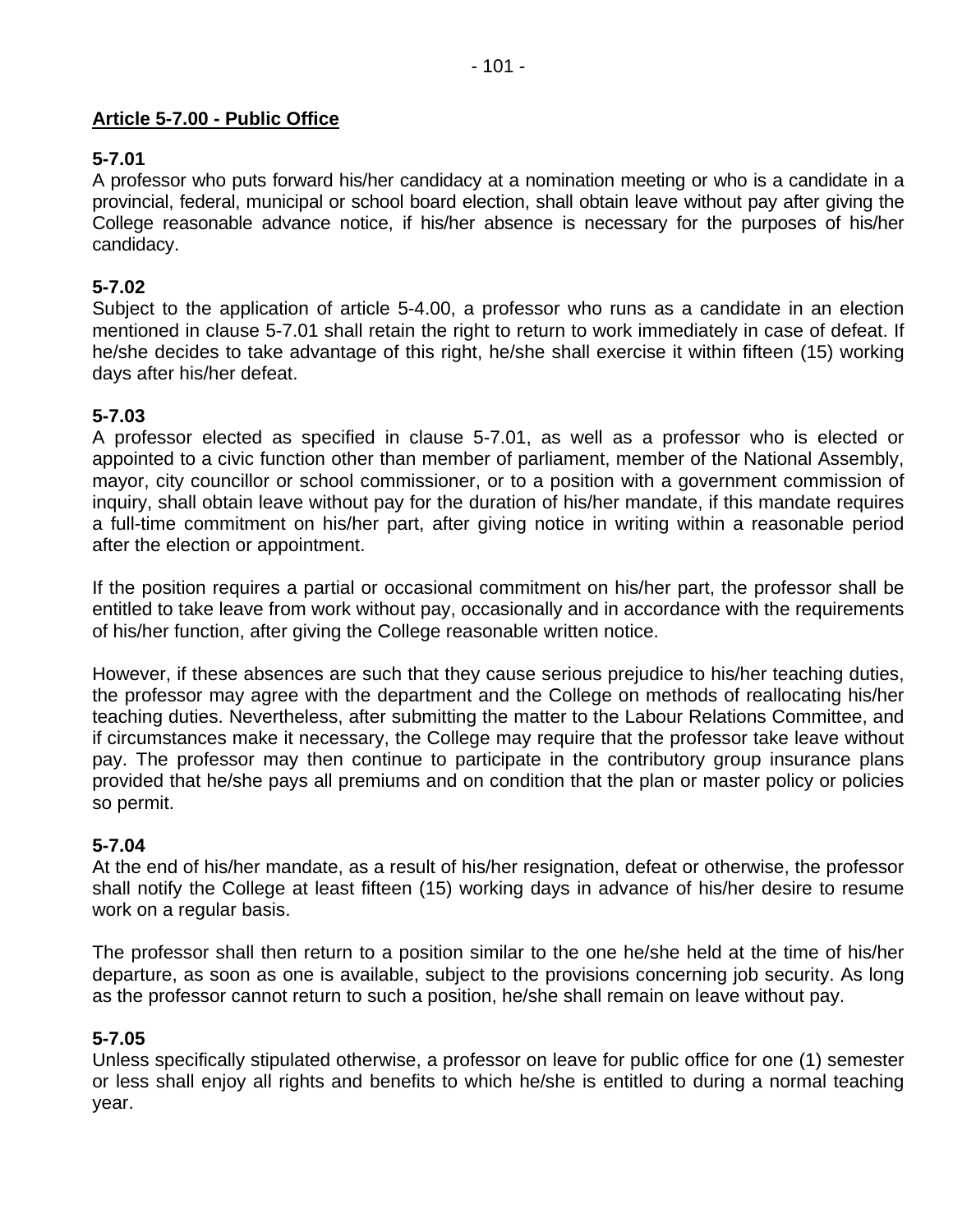## **Article 5-8.00 - Statutory Holidays**

## **5-8.01**

During each semester, a professor shall be entitled to the holidays scheduled for the students in the school calendar.

## **5-8.02**

For the exclusive purposes of clause 5-8.01, a "semester" (fall or winter) shall signify the period beginning with the opening of student classes and ending with the last day of student examinations, as provided for in the academic calendar.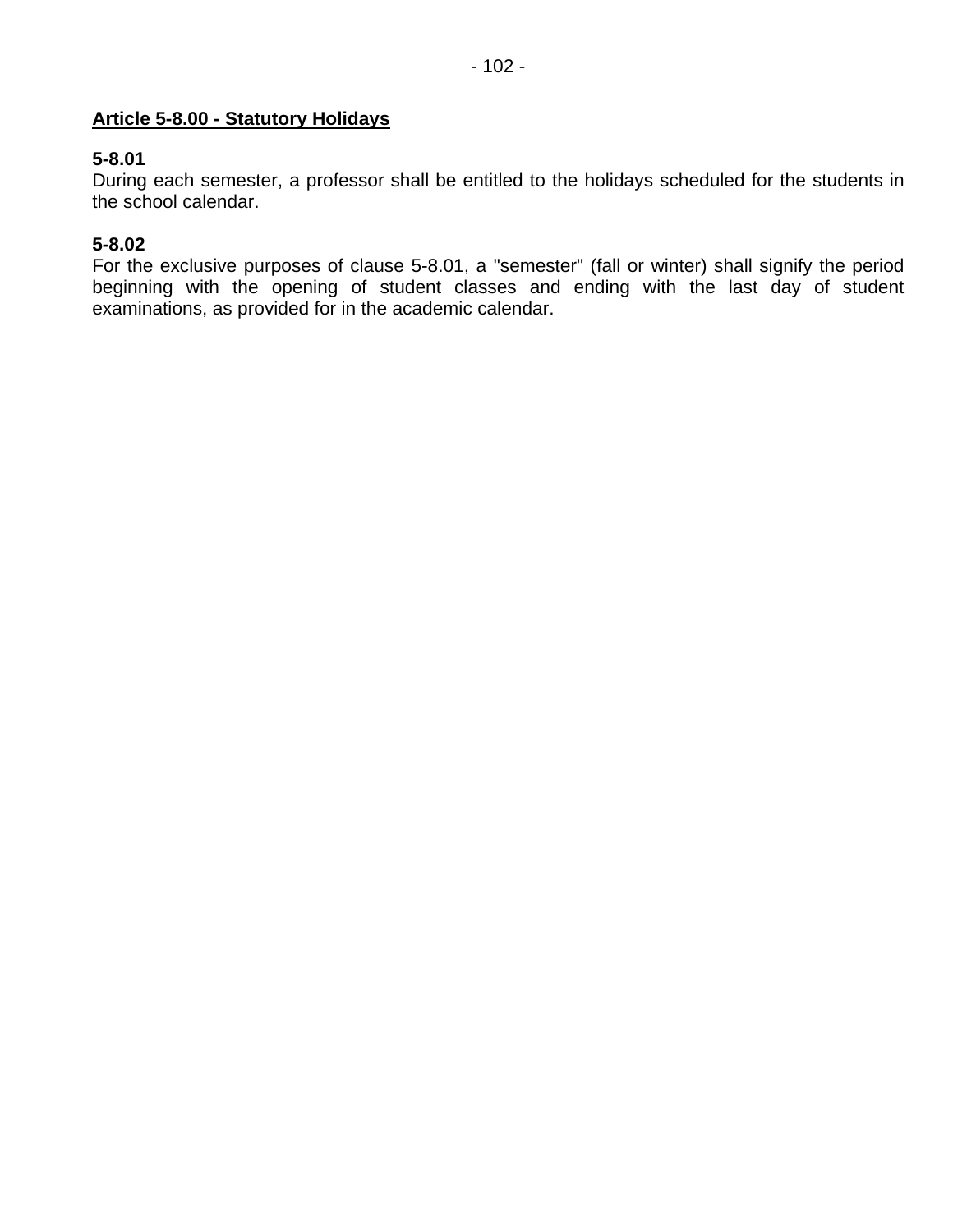## **Article 5-9.00 - Special Leaves of Absence**

## **5-9.01**

During the periods in which a professor must be available to the College under the terms of the collective agreement, he/she shall be entitled to leave without pay, after notifying the College, for the following purposes and time periods:

- a) the death of his/her spouse, child or spouse's child: five (5) consecutive working days;
- b) the death of his/her father, mother, father-in-law, mother-in-law, brother or sister: three (3) consecutive working days;
- c) the death of his/her brother-in-law, sister-in-law, son-in-law, daughter-in-law, grandfather or grandmother; the day of the funeral; if the deceased resided at the professor's domicile: three (3) consecutive working days;
- d) the wedding of his/her father, mother, son, daughter, brother, sister, half-brother, or half-sister: the day of the wedding;
- e) the professor's wedding: five (5) consecutive working days including the day of the wedding;
- f) moving day, once a year;
- g) any other act of God (disaster, fire, flood, etc.) forcing a professor to take leave from work: the number of days shall be set by the College after agreement with the professor;
- h) a quarantine ordered by competent medical authority: the number of days set by the competent medical authority;

### **5-9.02**

In the cases covered by paragraphs b), c) and d) of clause 5-9.01, the professor shall be entitled to one (1) additional working day of leave if the event takes place more than two hundred forty (240) kilometres from his/her residence.

## **5-9.03**

A professor who makes a written request or, in the case of an emergency, produces written justification after notifying the College, shall be entitled, for serious reasons, to leave without loss of pay or rights.

### **5-9.04**

A professor who is called upon to serve on a jury or to appear as a witness in a case to which he/she is not one of the parties involved shall not incur any loss of pay or rights.

### **5-9.05**

The bank of personal leaves which a professor employed by the Government at the time of his/her transfer had accumulated before December 31, 1965, shall be transferred to the College. This bank may be used to extend special leave provided for in this article by a number of days equal to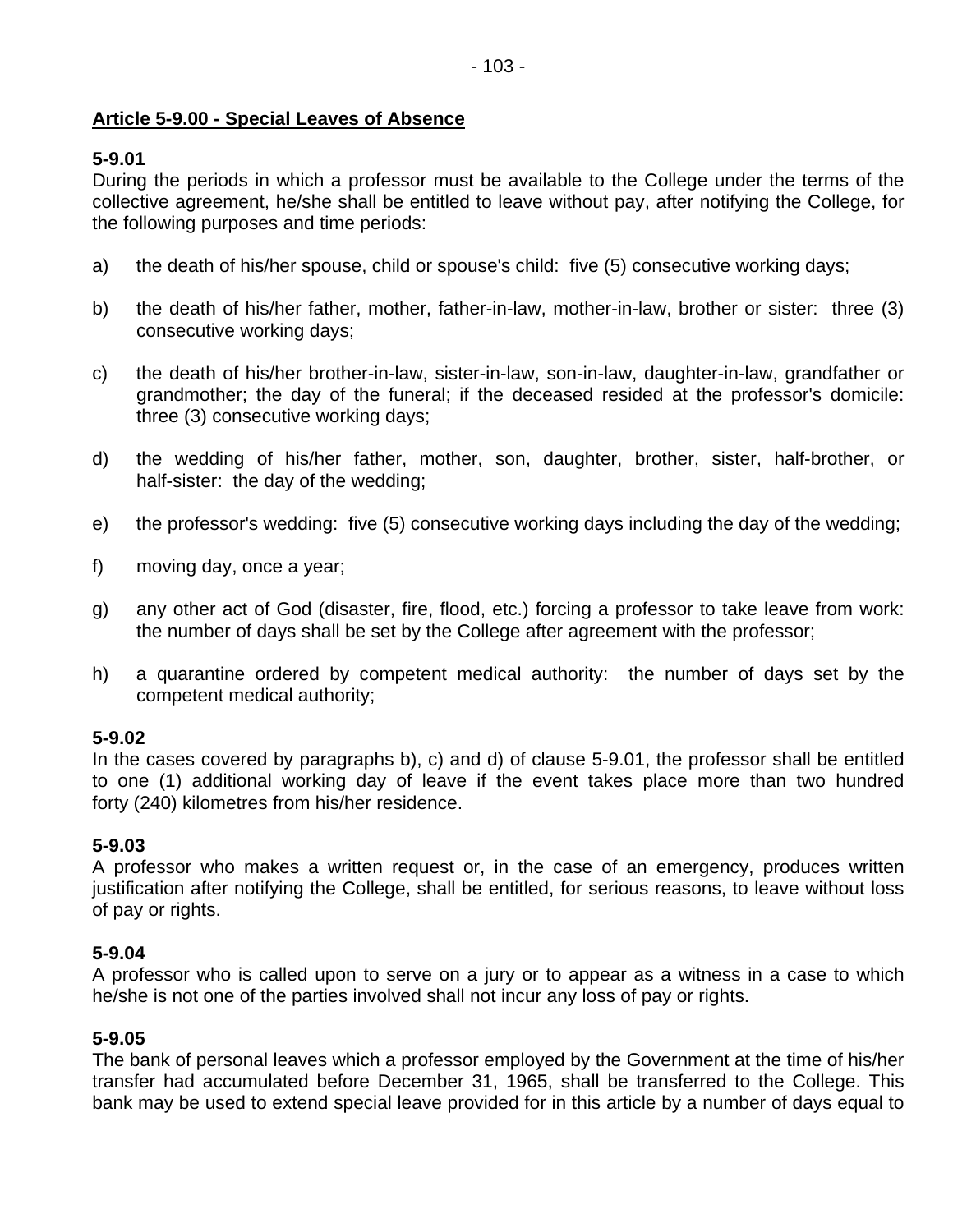that permitted by the collective agreement, without loss of pay. Only the additional days shall be deducted from the bank.

The College shall inform the professor each year of the balance remaining in his/her bank of leave.

### **5-9.06**

The leave provided for in this article shall not modify in any way the rights and privileges to which a professor is entitled during a normal teaching year.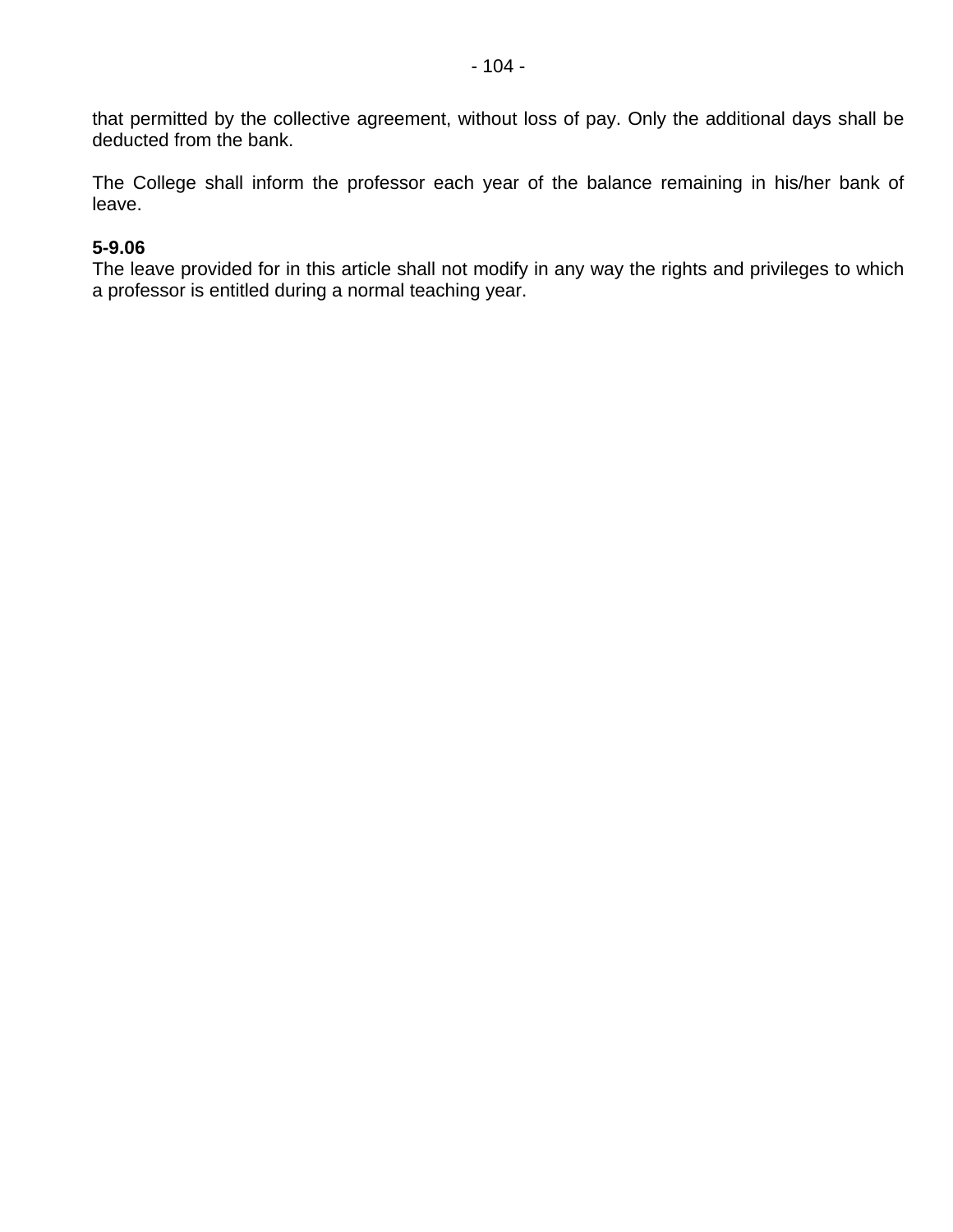## **Article 5-10.00 - Exchanges Between Colleges**

# **5-10.01**

Two (2) professors in the same subject from two (2) different colleges may exchange colleges in accordance with the following terms and conditions:

- a) both professors are tenured;
- b) the exchange is for at least one (1) contract year and at most two (2) contract years; the beginning of the exchange shall coincide with the beginning of the teaching year at the College of origin;
- c) each of the professors concerned submits a request to his/her College in writing before the April 1 preceding the year of the exchange;
- d) each of the departments concerned gives a favourable opinion on this matter to the Colleges concerned;
- e) each of the Colleges concerned approves the exchange in writing before May 1, after submitting the question to the Labour Relations Committee or at a meeting between the College and the Union, as the case may be.

## **5-10.02**

During the exchange, the professor shall maintain his/her employment ties with his/her College of origin; however, for all other purposes, the professor shall be deemed to be employed by the College he/she is visiting for the duration of the exchange, except when there are implications taking effect after the exchange between the Colleges.

# **5-10.03**

Unless there is an agreement to the contrary between the parties, the moving expenses incurred during such an exchange shall be borne by the professor.

## **5-10.04**

After submitting the matter to the Labour Relations Committee, a College may put an end to such an exchange at the end of a semester upon one (1) month's notice to this effect.

## **5-10.05**

Once the exchange has lasted the maximum duration provided for in paragraph b) of clause 5-10.01, if the professors, departments and Colleges concerned agree, the exchange may become permanent providing agreement is also reached with each Labour Relations Committee or RCS, as the case may be.

In this event, the professor shall be considered to have tendered his/her resignation to his/her College of origin and all his/her rights shall thereby be transferred, insofar as they are compatible with the provisions of the collective agreement in effect at his/her new College.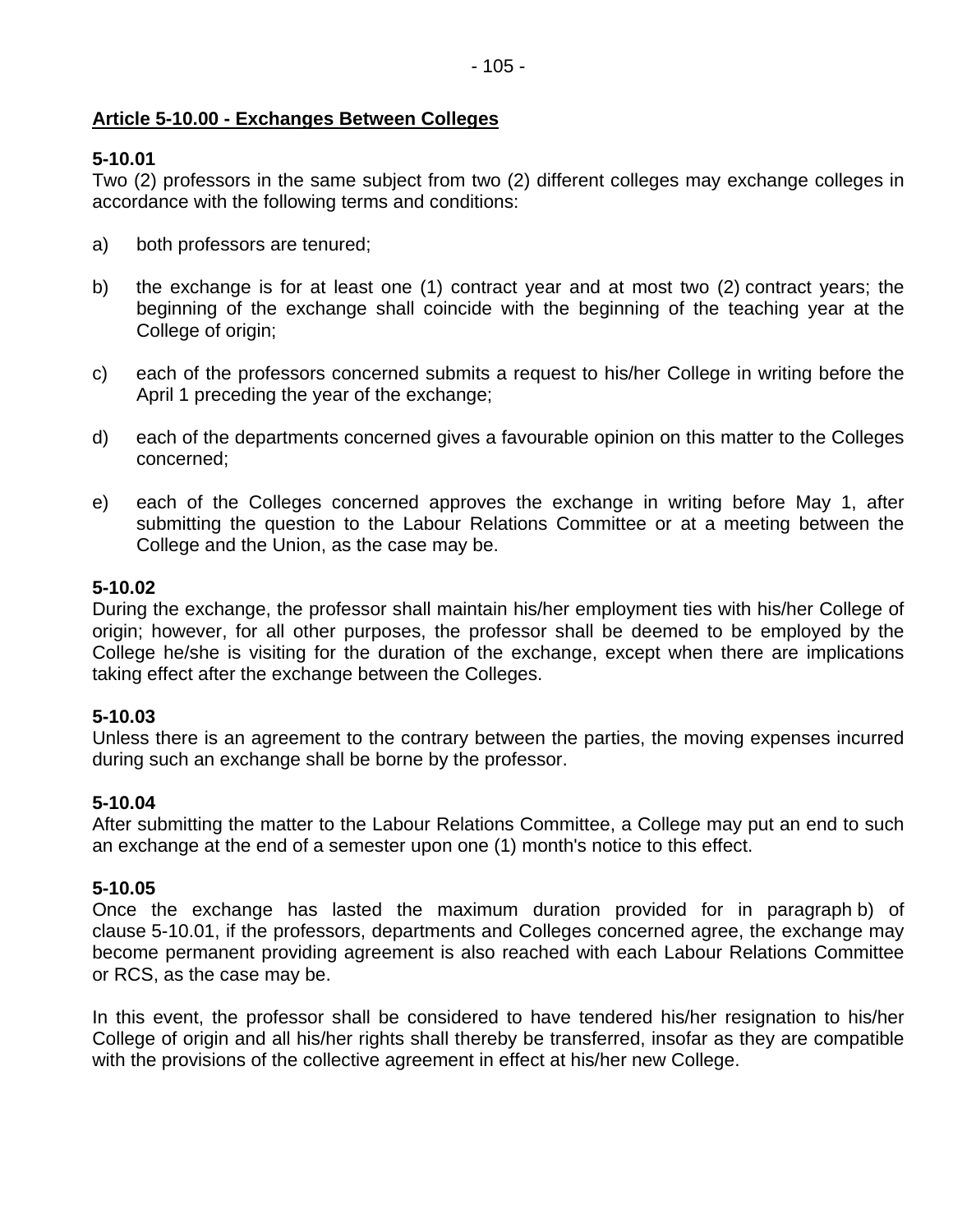### **Article 5-11.00 - Provisional Assignment of a Professor to Another Category of Employment**

# **5-11.01**

A professor may be assigned temporarily to another category of employment, on the condition that the professor accepts the College's proposal.

# **5-11.02**

The provisional assignment of a professor shall be restricted to administrative, professional of technical positions.

## **5-11.03**

Conditions regarding transfer from one category of employment to another shall be agreed upon between the professor and the College before the beginning of the assignment.

## **5-11.04**

During the course of his/her provisional assignment, the professor shall be subject to the working conditions applicable to the category of employment to which he/she is assigned.

## **5-11.05**

A professor may be temporarily assigned on a full-time or part-time basis and in no more than one (1) category of employment at a time.

## **5-11.06**

At the end of his/her provisional assignment, the professor shall return to his/her former position or teaching load with all rights and privileges, subject to the provisions of the collective agreement respecting job security, as if he/she had never left his/her former category of employment.

## **5-11.07**

While on provisional assignment, the professor shall remain subject to the relocation procedure but if, under the provisions concerning job security, he/she must accept a position, he/she shall not be obliged to occupy it until the end of the provisional assignment.

## **5-11.08**

A provisional assignment shall have a minimum duration of three (3) weeks, a maximum duration of one (1) year, and shall be renewable.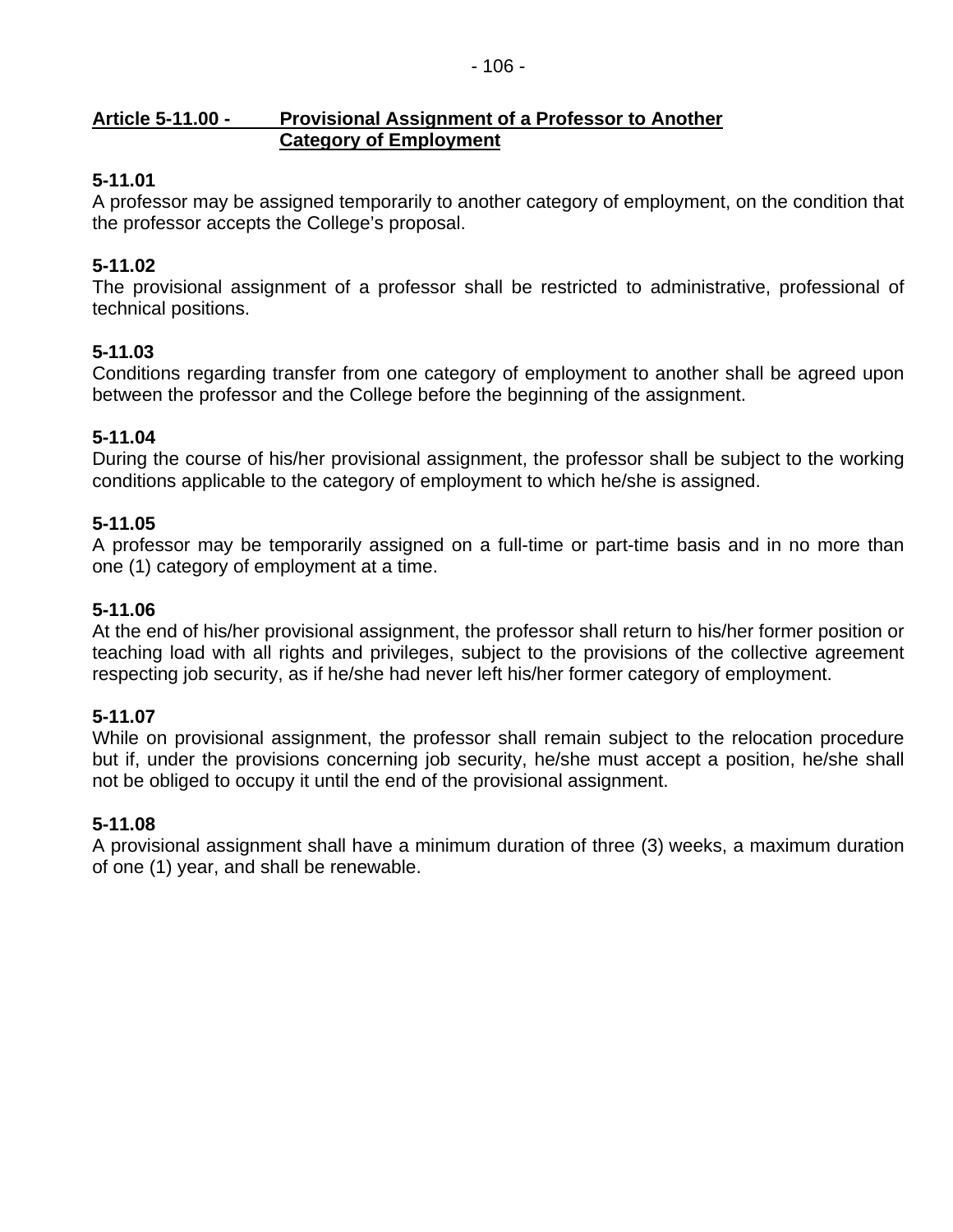# **Article 5-12.00 - Leave with Deferred or Anticipated Salary**

## **5-12.01**

The leave with deferred or anticipated salary plan makes it possible for a tenured professor who has not been placed on availability to spread his/her salary in order that he/she may be remunerated while on a leave of absence. However, the plan does not allow a professor to postpone income taxes nor does it generate added benefits upon retirement.

## **5-12.02**

The leave with deferred or anticipated salary plan shall consist of a work period and a period of leave.

The leave with deferred salary is when the period of leave follows the entire period of work.

The leave with anticipated salary is when the period of leave takes place before part or all of the period of work.

## **5-12.03**

The leave with deferred or anticipated salary plan may be of two (2) years', three (3) years', four (4) years' or five (5) years' duration.

The duration of the plan may be extended in the cases and manner provided for in clauses 5-12.14, 5-12.17 and 5-12.18. However, the leave must begin no later than at the expiry of a maximum period of six (6) years following the date on which the amounts begin to be deferred.

## **5-12.04**

The duration of the leave may be from six (6) to twelve (12) consecutive months. The leave may not be interrupted for any reason whatsoever, unless the entire leave is scheduled before the period of work.

## **5-12.05**

Professors who wish to benefit from the leave with deferred or anticipated salary plan shall apply in writing to the College.

Their application shall include the proposed duration of the plan and of the leave, as well as the proposed dates for the beginning and the end of the plan and the leave. The six (6)-month leave is equivalent to 0.5 FTE.

## **5-12.06**

The College shall not grant a leave with deferred or anticipated salary to a professor who is on disability.

## **5-12.07**

The College shall not be required to accept a minimum of applications for the leave with anticipated salary plan.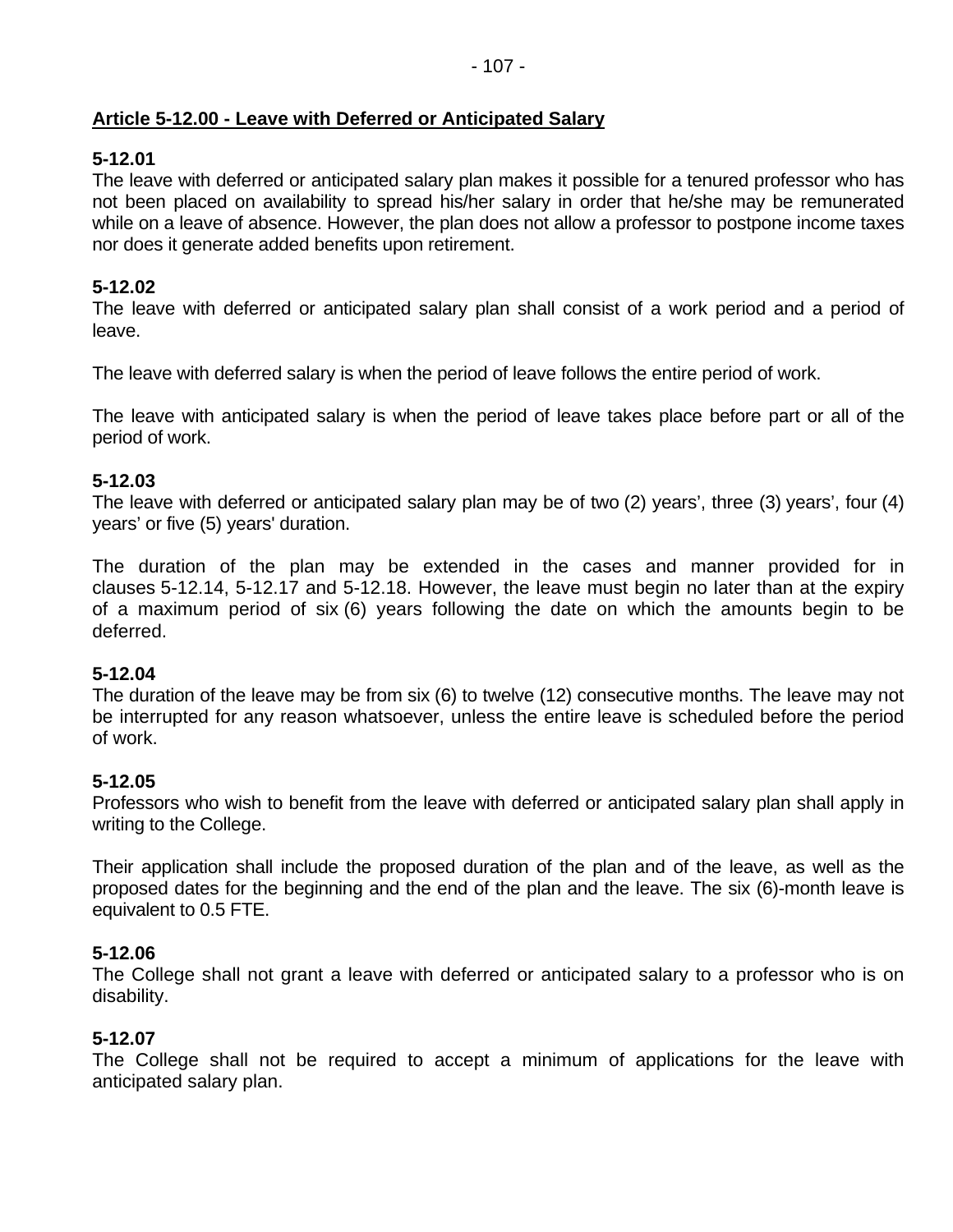Subject to difficulties of a pedagogical nature, the College shall accept applications for the leave with deferred salary plan. However, for a given subject, the College shall not be required to accept applications that would result in more than one (1) professor or more than ten per cent (10%) of the number of professors allocated to a subject, if there are more than ten (10) professors allocated to the subject, being on leave at the same time.

If the College has to choose between several applications for the leave with deferred or anticipated salary plan from several different professors, these shall be accepted in accordance with seniority, subject to difficulties of a pedagogical nature.

When the College accepts an application for the leave with deferred or anticipated salary plan, it shall notify the professor in writing.

## **5-12.08**

At the end of the leave, the professor shall resume his/her position subject to the provisions of the collective agreement and shall remain in the College's employ for a period at least equivalent to the duration of the leave.

### **5-12.09**

During each year of his/her participation in the leave with deferred or anticipated salary plan, the professor shall receive the percentage of his/her salary as given in the following table, in accordance with the duration of the plan and the leave:

| <b>THE PLAN</b>   | PERIOD OF PARTICIPATION IN | 2 years | 3 years | 4 years | 5 years |
|-------------------|----------------------------|---------|---------|---------|---------|
| Duration of leave | Percentage of salary       |         |         |         |         |
|                   | 6 months                   | 75.00%  | 83.33%  | 87.50%  | 90.00%  |
|                   | 12 months                  |         |         | 75.00%  | 80.00%  |

The salary to which the above percentage is applied shall be the salary provided for in the professor's salary scale.

The regional disparity premium shall be treated as provided for in clause 2.05 of Appendix VI-2.

While on leave, the professor may not receive any remuneration from the College or from any other person or association with which the College has any ties, other than the amount corresponding to the percentage of his/her salary for the duration of the plan.

### **5-12.10**

During the work period, the professor's availability within the meaning of the collective agreement and his/her individual teaching load shall be the same as they would have been were he/she not participating in the plan.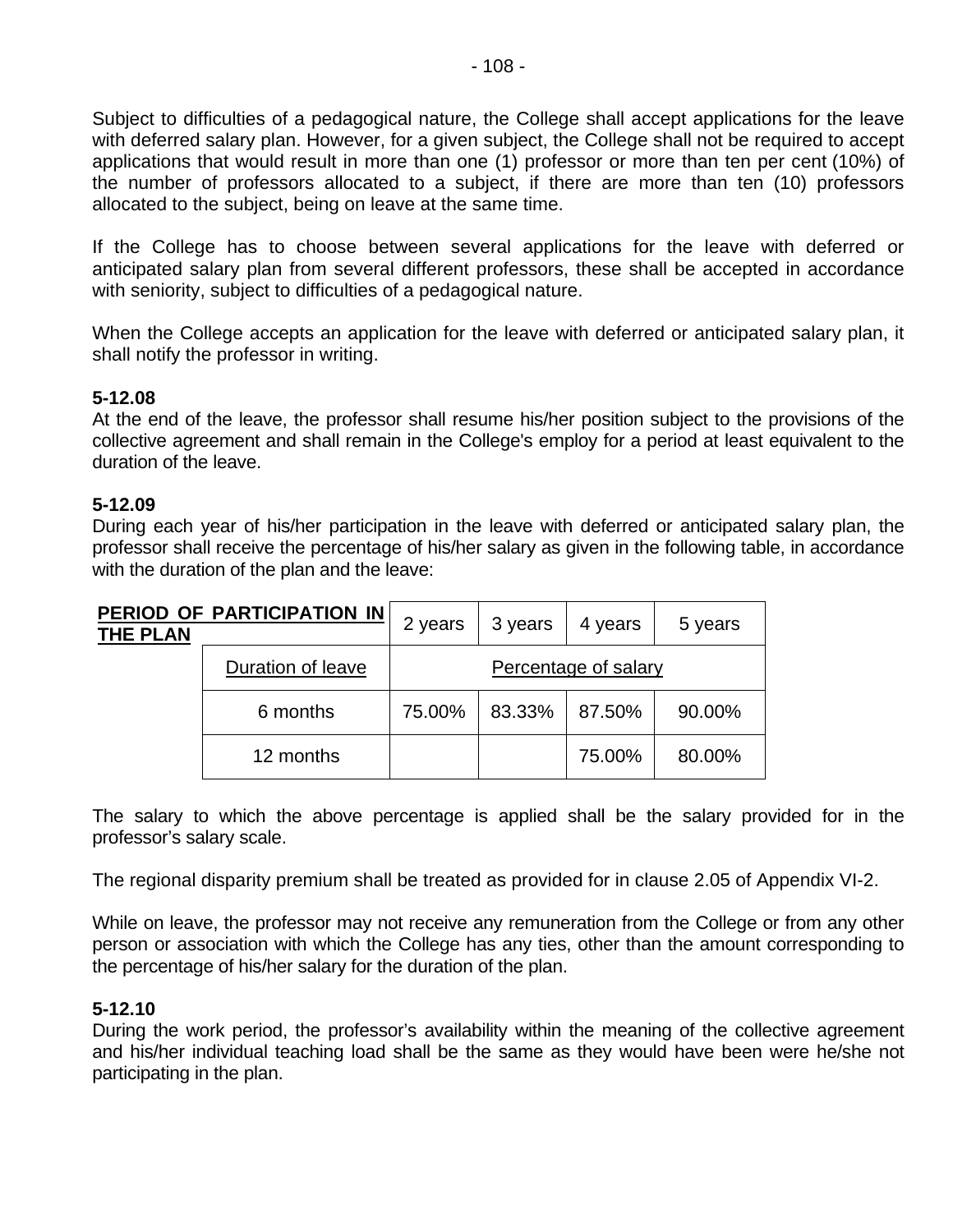## **5-12.11**

Subject to the provisions of this article, the professor shall enjoy all the benefits granted by the collective agreement to which he/she would be entitled were he/she not participating in the plan.

## **5-12.12**

For the purposes of establishing the value of pension benefits, the professor shall be credited with one (1) year of service for every year in which he/she participated in the leave with deferred or anticipated salary plan, as well as an average salary based on the salary he/she would have received had he/she not participated in the leave with deferred or anticipated salary plan.

The professor's contribution to a pension plan while participating in the leave with deferred or anticipated salary plan shall be established in accordance with the applicable legislation.

## **5-12.13**

If a professor leaves the employ of the College, retires or withdraws from the leave with deferred or anticipated salary plan, his/her participation in the plan shall end immediately, subject to the following terms and conditions:

- a) if the professor has already taken the leave, he/she shall refund, without interest, the amount received during the leave less the amounts already deducted from his/her salary during the work period in accordance with clause 5-12.09;
- b) if the professor has not yet taken the leave, the College shall refund, without interest, the difference between the salary he/she would have received had he/she not participated in the plan and the salary he/she has in effect received since the beginning of his/her participation in the plan;
- c) if the period of leave takes place entirely before the period of work and if it is under way, the professor shall reimburse the College, without interest, the amount he/she received during the leave;
- d) a professor's rights with regard to pension plans shall be those which would have existed had he/she never participated in the leave with deferred or anticipated salary plan. Thus, if the leave has already been taken, the contributions made during that period shall make up for reduced contributions made during the work period; however, the professor may buy back any missing years of service under the same conditions as those relating to leave without pay (two hundred per cent [200%] RREGOP and RRCE, one hundred per cent [100%] TPP and CSSP). If the leave has not been taken, the contribution needed to recognize the total number of years worked shall be deducted from the salary refund made to the professor.

When the professor is obliged to reimburse the College, he/she may reach an agreement with the College as to the methods of payment.

### **5-12.14**

During the professor's participation in the plan, the total amount of leave without pay taken by the professor, for whatever reason, with or without authorization, shall not exceed twelve (12) months.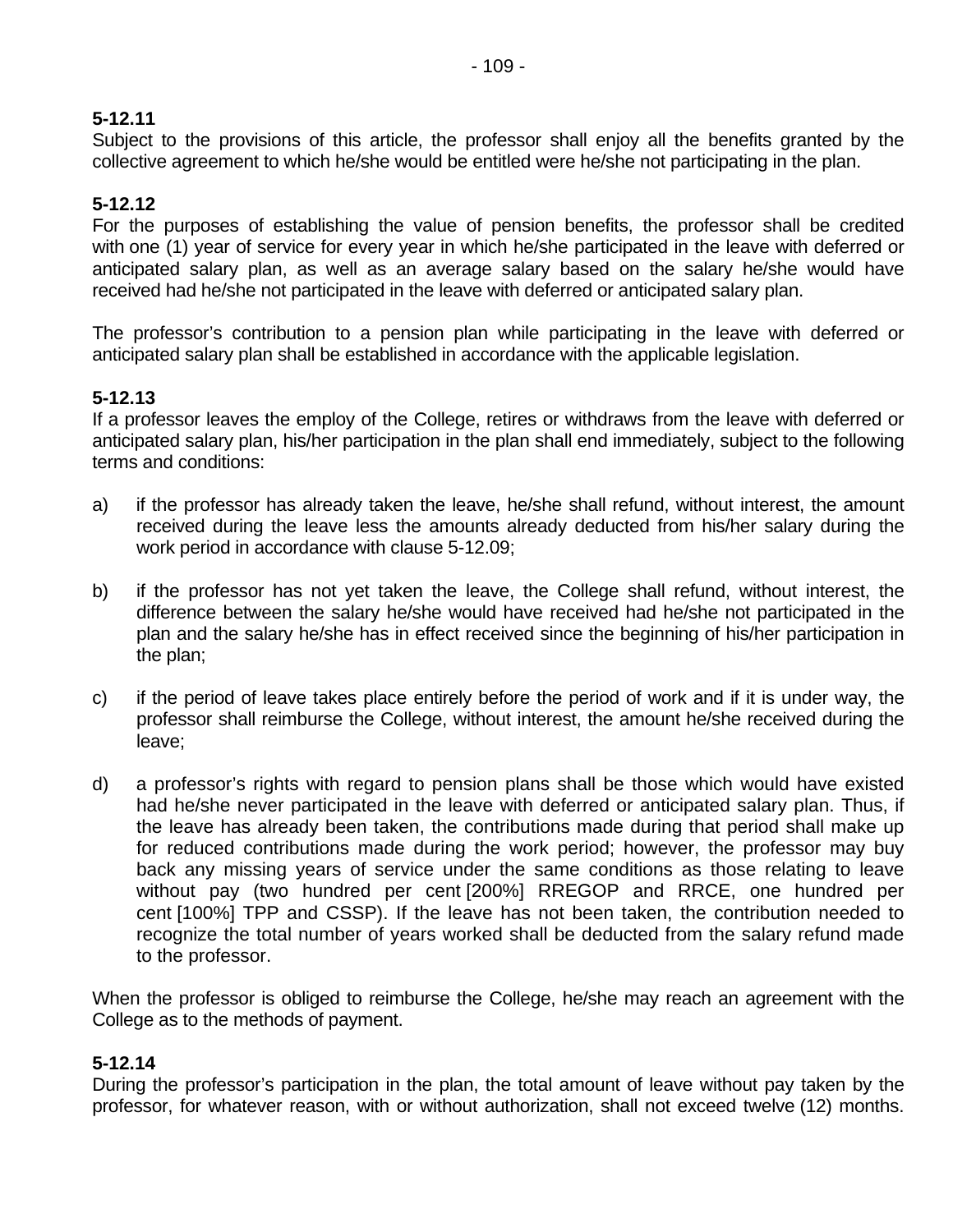Should the total amount of leave without pay, for whatever reason, with or without authorization, exceed twelve (12) months, the professor's participation in the plan shall come to an end on the date the twelve (12)-month limit is reached, and the terms and conditions provided for in paragraphs a), b), c) and d) of clause 5-12.13 shall apply, with the necessary adjustments.

In cases where the total amount of leave without pay taken by the professor, for whatever reason, with or without authorization, is equal to or less than twelve (12) months, the duration of the plan shall be extended for a period equal to the total amount of leave without pay.

#### **5-12.15 Leave with anticipated salary plan**

- a) In cases where a professor is placed on availability while participating in the plan, after the period of leave, the plan shall end the October 30 following the date he/she is placed on availability. In this case, the provisions of clause 5-12.13 shall apply, but without loss of rights regarding the pension plan. Contributions overpaid shall not be claimed (one [1] full year of service shall be credited for each full year of participation in the plan).
- b) In cases where a professor is placed on availability while on leave, the plan shall end the October 30 following the date he/she is placed on availability if the leave is over at that time. If the leave is still under way, it shall end at the end of the leave. In this case, the provisions of clause 5-12.13 shall apply, but without loss of rights regarding the pension plan. Contributions overpaid shall not be claimed (one [1] full year of service shall be credited for each full year of participation in the plan).
- c) In cases where a professor is placed on availability while participating in the plan, before the period of leave, the leave may not begin and the plan shall end the October 30 following the date he/she is placed on availability. In this case, the provisions of clause 5-12.13 shall apply, but without loss of rights regarding the pension plan. Contributions overpaid shall not be claimed (one [1] full year of service shall be credited for each full year of participation in the plan) and the salary not paid shall be reimbursed without being subject to a contribution to the pension plan.
- d) Notwithstanding the preceding paragraphs, the plan shall continue if the professor is assured a full yearly salary on October 30 or at the end of the leave, as the case may be. This provision shall apply to every year of the plan.

### **Leave with deferred salary plan**

- e) In cases where a professor is placed on availability while participating in the plan, before the period of leave, the plan shall continue on the following conditions:
	- on the October 30 following the date he/she is placed on availability, the individual teaching load (CI) observed in the fall semester shall be equal to at least thirty-six (36) credits;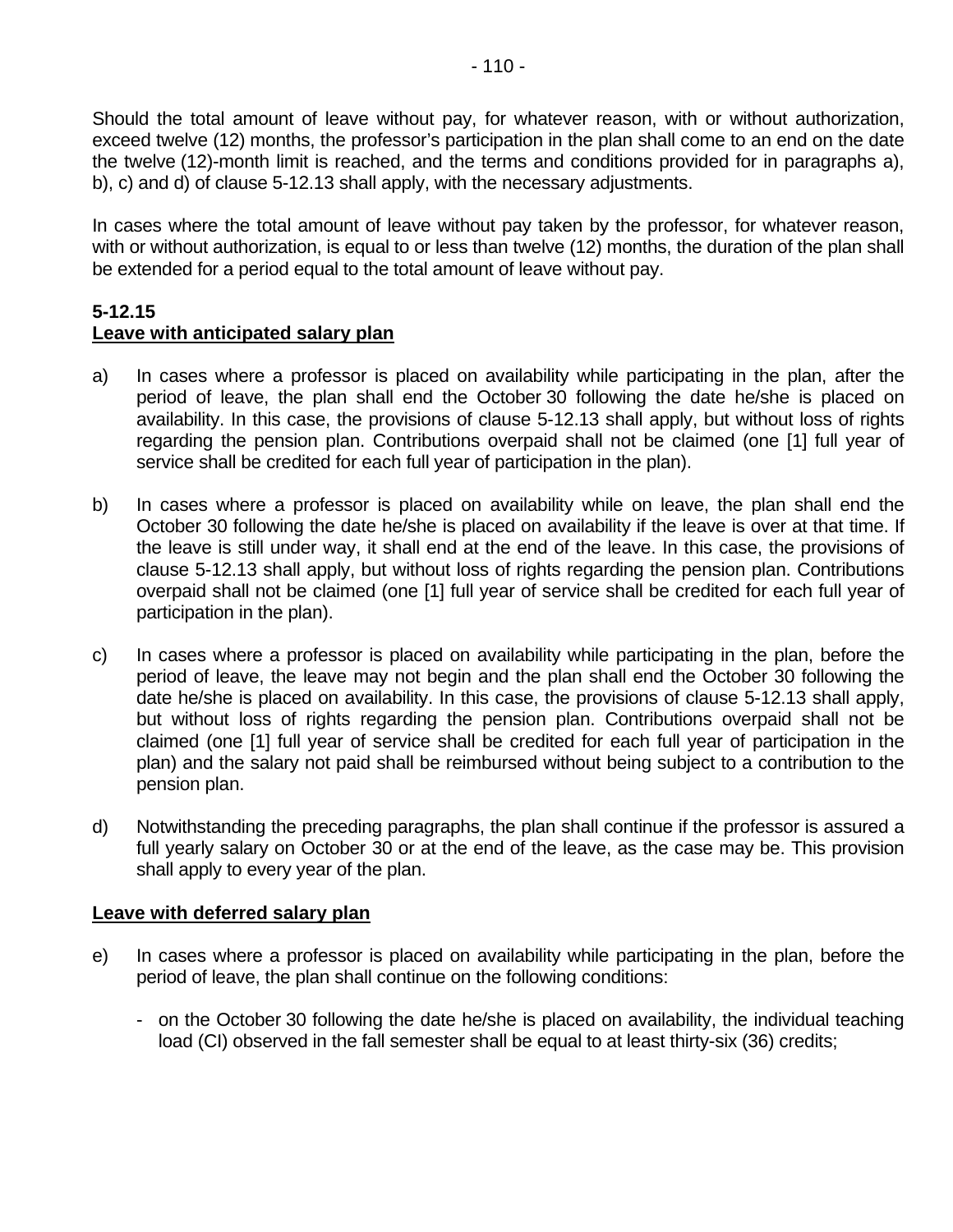- on the October 30 following the date he/she is placed on availability, the individual teaching load (CI) observed shall be equal to at least forty (40) credits, if the period of leave is scheduled for the winter semester;
- on February 15 following the date he/she is placed on availability, the individual teaching load observed shall be equal to at least eighty (80) credits.

The plan shall end if the above conditions cannot be respected and the terms and conditions provided for in clause 5-12.13 shall apply, but without loss of rights regarding the pension plan. Contributions overpaid shall not be claimed (one [1] full year of service shall be credited for each full year of participation in the plan) and the salary not paid shall be reimbursed without being subject to a contribution to the pension plan.

In addition, for the purposes of the leave with deferred or anticipated salary plan, if the professor is relocated before October 30, the plan may be transferred to the new employer if the new employer consents.

### **5-12.16**

In the event of the death of a professor participating in the plan, his/her participation in the plan shall come to an end on the date of death and the terms and conditions provided for in clause 5-12.13 shall apply. However, any surplus in salary paid to the professor shall not be claimed, and unpaid salary shall be reimbursed without being subject to a contribution to the pension plan.

If the period of leave is under way and takes place after part or all of the period of work, the plan shall end on the date of death. Any surplus in salary paid to the professor shall not be claimed, and unpaid salary shall be reimbursed without being subject to a contribution to the pension plan. In this case, the amount due by the College shall be calculated as follows: the amount received by the professor during the period of leave, less the amounts deducted from the professor's pay during the period of work under the terms and conditions of clause 5-12.09.

### **5-12.17**

If a professor becomes disabled as defined in article 5-5.00 while participating in the plan, the following terms and conditions shall apply:

a) if the disability occurs during the leave:

the disability shall be presumed not to exist during the leave and it shall be considered as beginning on the date the professor is due back to work at the end of his/her leave.

During his/her leave, the professor shall be entitled to his/her salary under the terms of the plan. Beginning on the date set for his/her return to work, if he/she is still disabled, he/she shall be entitled to the salary insurance benefits provided for in the collective agreement as long as he/she is covered by the plan. Salary insurance benefits shall be based on the salary provided for in the plan. If the professor is still disabled at the end of his/her participation in the plan, he/she shall receive salary insurance benefits based on his/her regular salary;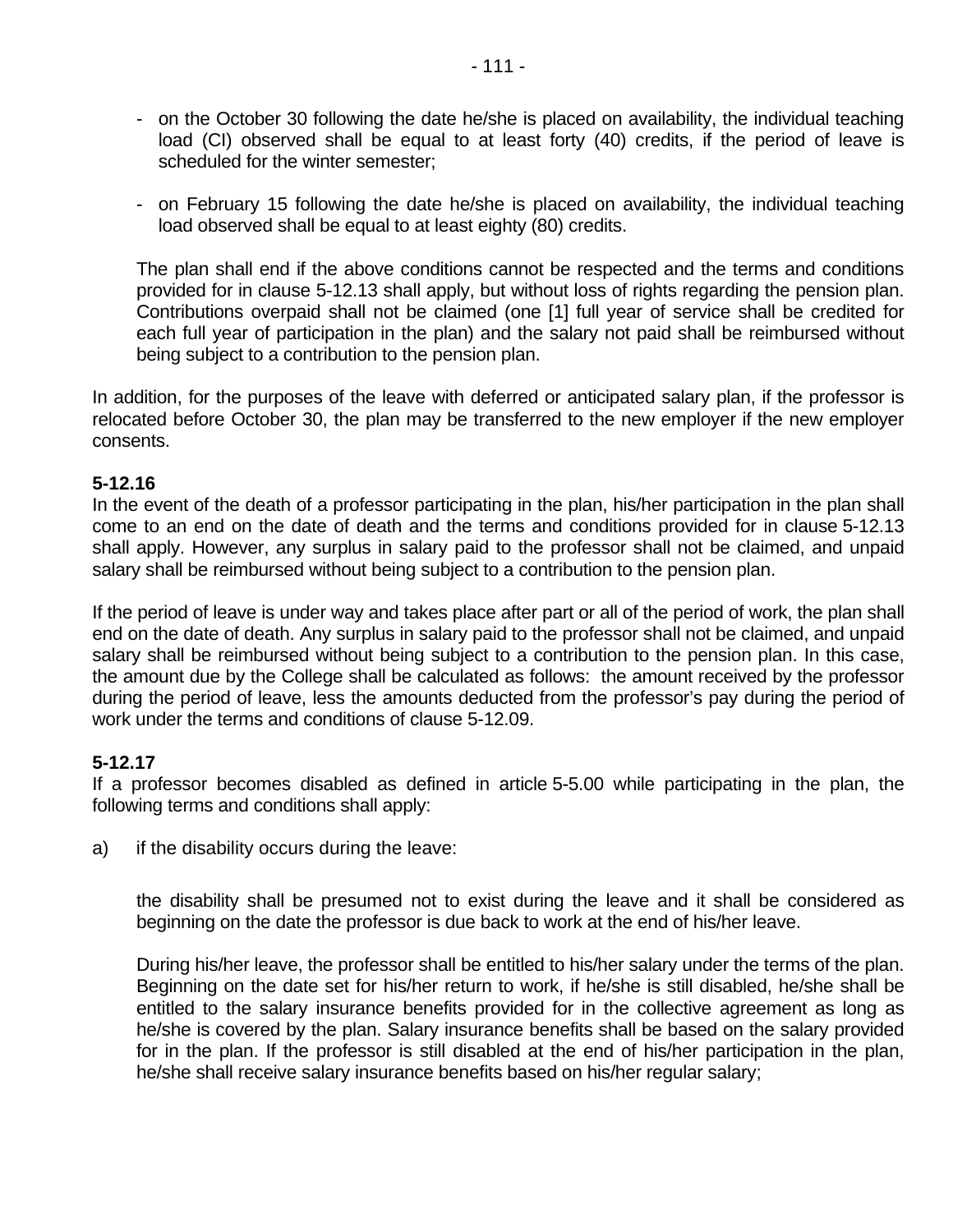b) if the disability occurs after the leave:

the professor's participation in the plan shall continue and salary insurance benefits shall be based on the salary provided for in the plan, as long as the disability lasts. If she/he is still disabled at the end of his/her participation in the plan, she/he shall receive salary insurance benefits based on his/her regular salary;

c) if the disability occurs before the leave and ends before the leave:

the professor's participation in the plan shall continue and salary insurance benefits shall be based on the salary provided for in the plan as long as the disability lasts;

d) if the disability occurs before the leave is taken and still exists at the time the leave is set to take place:

in this case, the professor in question may avail himself/herself of one of the following choices:

- i) he/she may continue to participate in the plan and defer the leave until such time as he/she is no longer disabled. He/she shall then be entitled to salary insurance benefits based on the salary provided for in the plan. If the disability still exists in the last year of the plan, said plan may then be interrupted as of the beginning of the last year until the end of the disability. During this period of interruption, the professor shall be entitled to salary insurance benefits based on his/her regular salary;
- ii) he/she may end his/her participation in the plan and thus receive the amounts that have not been paid as well as salary insurance benefits based on his/her regular salary. The unpaid amounts shall be subject to contributions to the pension plan;
- e) if the disability lasts more than three (3) months:
	- i) in the cases provided for in paragraph a), when the leave takes place entirely before the period of work, and in the cases provided for in paragraphs b), c) and d) above, the professor may avail himself/herself of the following option, which shall then replace the options and conditions stipulated in those paragraphs:

as of the beginning of the fourth  $(4<sup>th</sup>)$  month of continuous disability, the plan shall be interrupted. During the period of interruption, the professor shall be entitled to salary insurance benefits based on his/her regular salary. The period of interruption shall end at the end of the twelfth  $(12<sup>th</sup>)$  month of continuous disability and the plan shall resume. If the disability continues, the professor's salary insurance benefits shall be based on the salary provided for in the plan;

ii) in the cases provided for in paragraph a), when the leave takes place after part or all of the period of work, the professor may avail himself/herself of the following option, which shall then replace the options and conditions stipulated in paragraph a):

> as of the date provided in the plan for the professor's return to work at the end of the period of leave, the plan shall be interrupted. During the period of interruption, the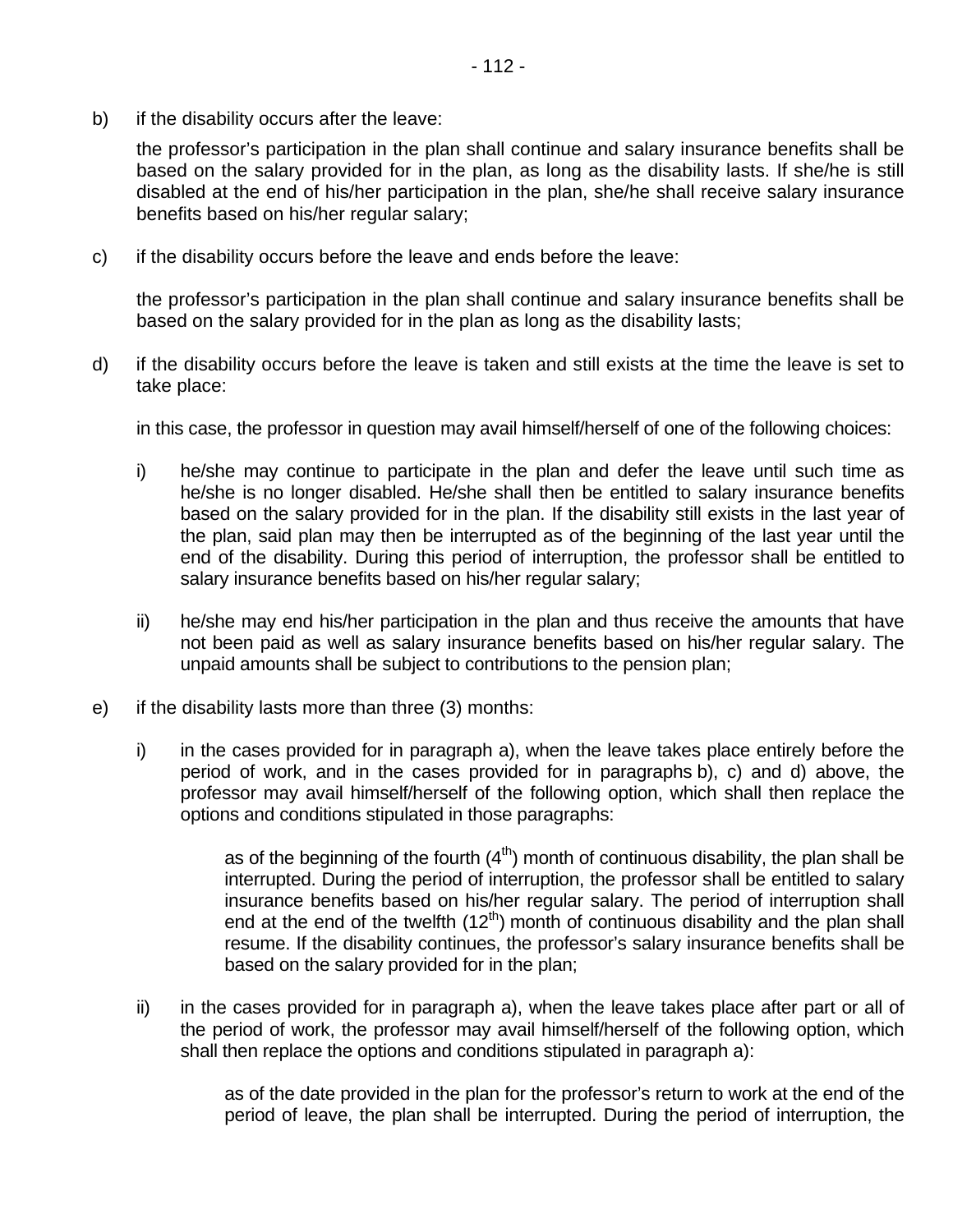professor shall be entitled to salary insurance benefits based on his/her regular salary. The period of interruption shall end at the end of the twelfth  $(12<sup>th</sup>)$  month of continuous disability and the plan shall resume. If the disability continues, the professor's salary insurance benefits shall be based on the salary provided for in the plan;

f) if the disability lasts for more than two  $(2)$  years:

during the first two (2) years, the professor shall be treated as defined above. At the end of the two (2) years, his/her participation in the plan shall end, and:

- i) if the professor has already taken the leave, any surplus in salary paid to him/her shall not be claimed and all rights related to his/her pension plan shall be recognized (one [1] year of service for every year of participation in the plan);
- ii) if the professor has not yet taken the leave, any unpaid salary shall be reimbursed, without interest, and without being subject to contributions to the pension plan, and the disability benefit to which the professor is entitled under the terms of the pension plan shall be payable immediately.

The periods of interruption provided for in paragraphs e) and d) i) shall be excluded from the duration of the plan.

## **5-12.18**

In the event that maternity leave as provided for in article 5-6.00 begins before or after the leave or begins during the leave in the case of a leave that takes place entirely before the period of work, participation in the plan shall be interrupted for a maximum period equivalent to the maximum duration of the leave and the plan shall be extended for the same amount of time.

However, if the maternity leave takes place prior to the leave, the professor may put an end to the plan. She shall then receive her unpaid salary, without interest, as well as the benefits to which she is entitled for the maternity leave. The amounts reimbursed shall be subject to contributions to the pension plan.

### **5-12.19**

If the professor does not take his/her leave within the duration of the plan, the College shall pay him/her, during the first  $(1<sup>st</sup>)$  taxation year following the end of his/her participation in the plan, the entire deferred salary.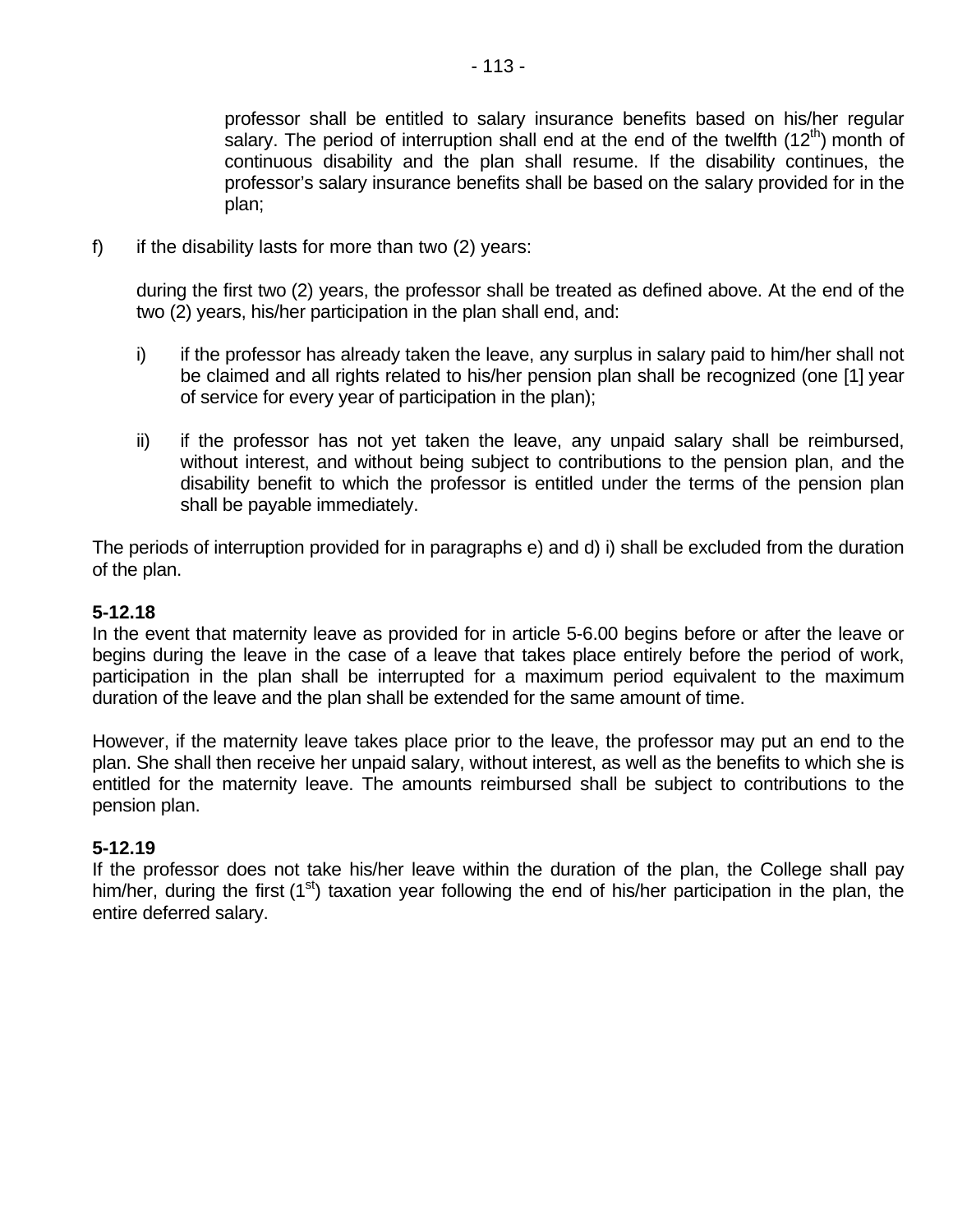# **Article 5-13.00 - Exchanges with Educational Institutions Outside Québec**

# **5-13.01**

A professor at the College and a professor at an educational institution outside Québec may exchange educational institutions in accordance with the following terms and conditions:

- a) the professor at the College shall be a tenured professor with a teaching position;
- b) the period of exchange shall have a minimum duration of one (1) contract year and a maximum duration of two (2) contract years; the beginning of the exchange shall coincide with the beginning of a teaching year and the professors shall return to their College at the beginning of a semester;
- c) the professor shall submit a written request to his/her College before April 1 preceding the year of the exchange;
- d) the department concerned shall give its approval on the matter;
- e) the College shall give its approval in writing before May 1, after submitting the matter to the Union in accordance with the provisions of the collective agreement.

# **5-13.02**

The professor at the College shall be covered by the following provisions during the period of exchange:

- a) unless specifically stipulated otherwise, the exchange with an educational institution outside Québec shall not modify any of the rights and benefits to which a professor is entitled during a normal teaching year;
- b) however, the professor shall not receive any salary with regard to the period of exchange and his/her work experience shall be recognized in accordance with article 6-2.00;
- c) during the period of exchange, the professor shall be deemed to be on leave without pay for the purposes of participating in the health insurance plan, and the terms and conditions of clauses 5-5.01 and 5-5.15 shall apply;
- d) in order to continue to participate during the exchange in other group insurance plans and pension plans, the professor shall assume the entire costs of the plans and on the condition that the master policy or plans so permit;
- e) should the professor be placed on availability during the period of exchange, the College shall put an end to the exchange at the end of the contract year during which he/she was placed on availability.

## **5-13.03**

The professor from the educational institution outside Québec shall be covered by the collective agreement during the period of exchange, with the exclusion of articles 5-2.00, 5-3.00, and 5-4.00, which shall not apply.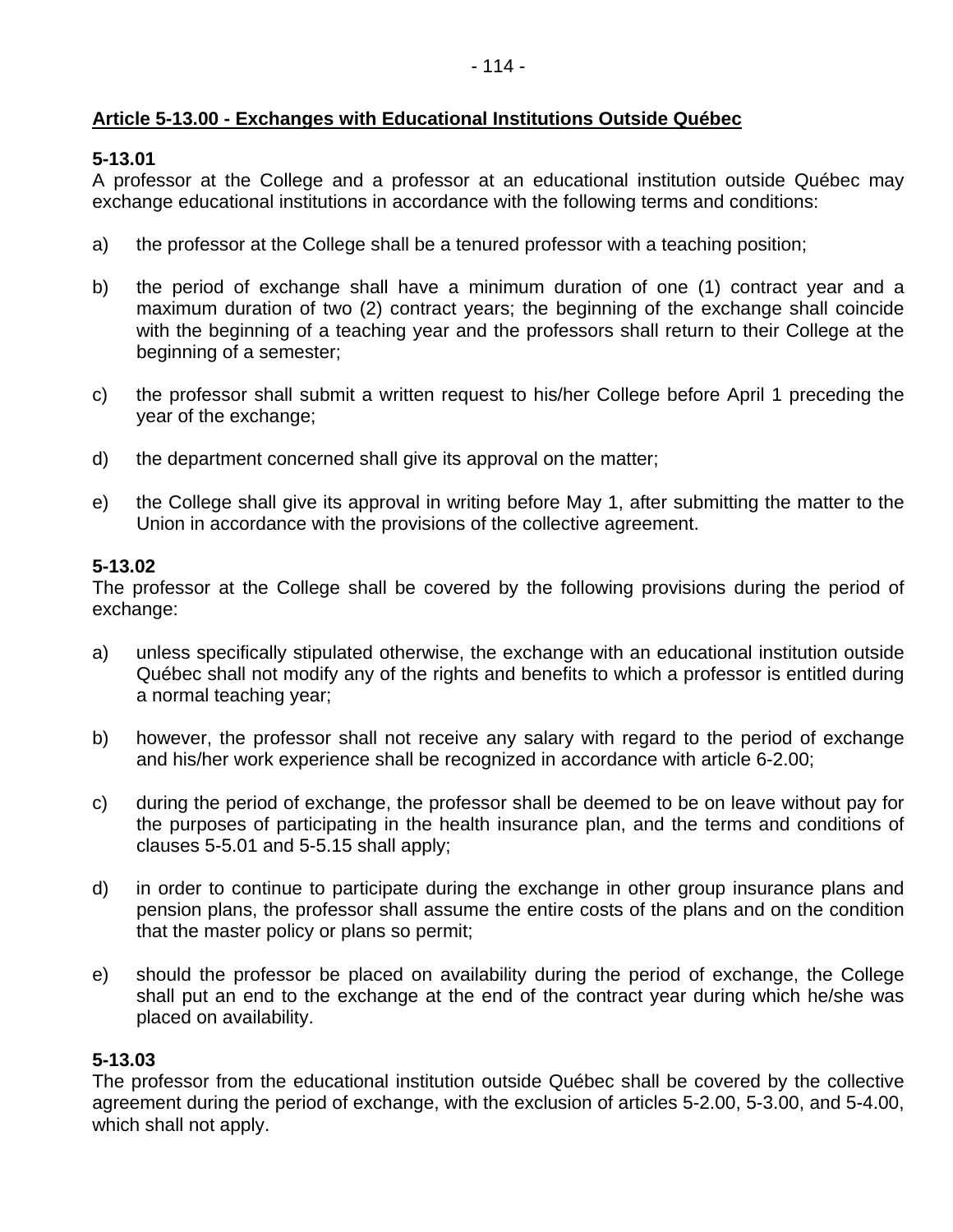### **5-13.04**

Unless there is an agreement to the contrary between the parties, moving expenses incurred during such an exchange shall be borne by the professor.

### **5-13.05**

After submitting the matter to the Union in accordance with the provisions of the collective agreement, the College may put an end to such an exchange at the end of a semester, upon one (1) month's notice to this effect.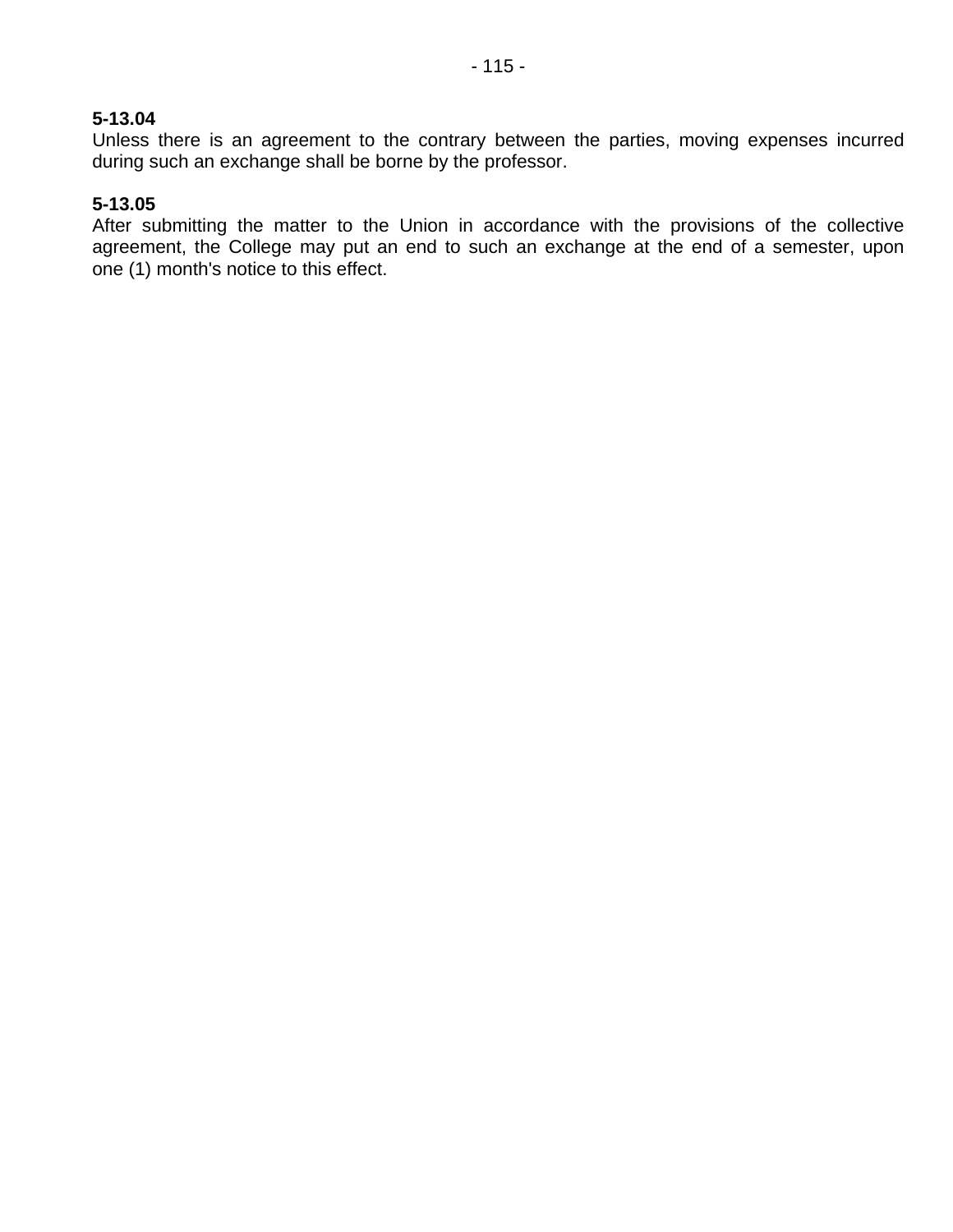# **Article 5-14.00 - Voluntary Working Time Reduction Program**

# **5-14.01**

The aim of the voluntary working time reduction program is to allow full-time professors to reduce their teaching load. The annual teaching load of a professor participating in the program cannot be less than 0.4 FTE or more than 0.9 FTE. However, if the reduction of the teaching load applies to only one (1) semester, the teaching load cannot be more than 0.80 for the semester in question.

## **5-14.02**

Participation in the working time reduction program shall be voluntary.

# **5-14.03 Eligibility**

A tenured professor shall be eligible for the voluntary working time reduction program if he/she has at least three (3) years' seniority.

However, a non-tenured professor shall be eligible for the voluntary working time reduction program if she/he holds a full-time teaching load in the year he/she wishes to participate in the program.

## **5-14.04 Participation in the program**

A professor who wishes to participate in the voluntary working time reduction program shall so request in writing, no later than May 15 for the fall semester and no later than November 15 for the winter semester.

## **5-14.05**

Participation in the program shall be established for one (1) semester at a time or for any contract year depending on the professor's request, and the reduction of working time may vary from one semester to the next.

For the purposes of clause 5-14.06, a professor who participated in the program in the fall semester and who again participates in the winter semester shall be deemed to have participated only once.

## **5-14.06**

Subject to pedagogical or recruitment constraints, the College shall accept a request for participation in the program. However, for a given subject, the College shall not be obliged to accept a request for participation that would result in the total percentage of reduction of the teaching load generated by the program in full-time equivalents (FTE) being more than ten per cent (10%) of the total number of full-time equivalents (FTE), or in the participation of more than six (6) professors at a time.

Notwithstanding the preceding, the College shall accept the request for participation of at least one (1) professor per subject.

## **5-14.07**

For a request for the fall semester or the entire contract year, the College's answer shall be sent no later than June 27 in the case of a tenured professor and, as of that date, to a non-tenured professor.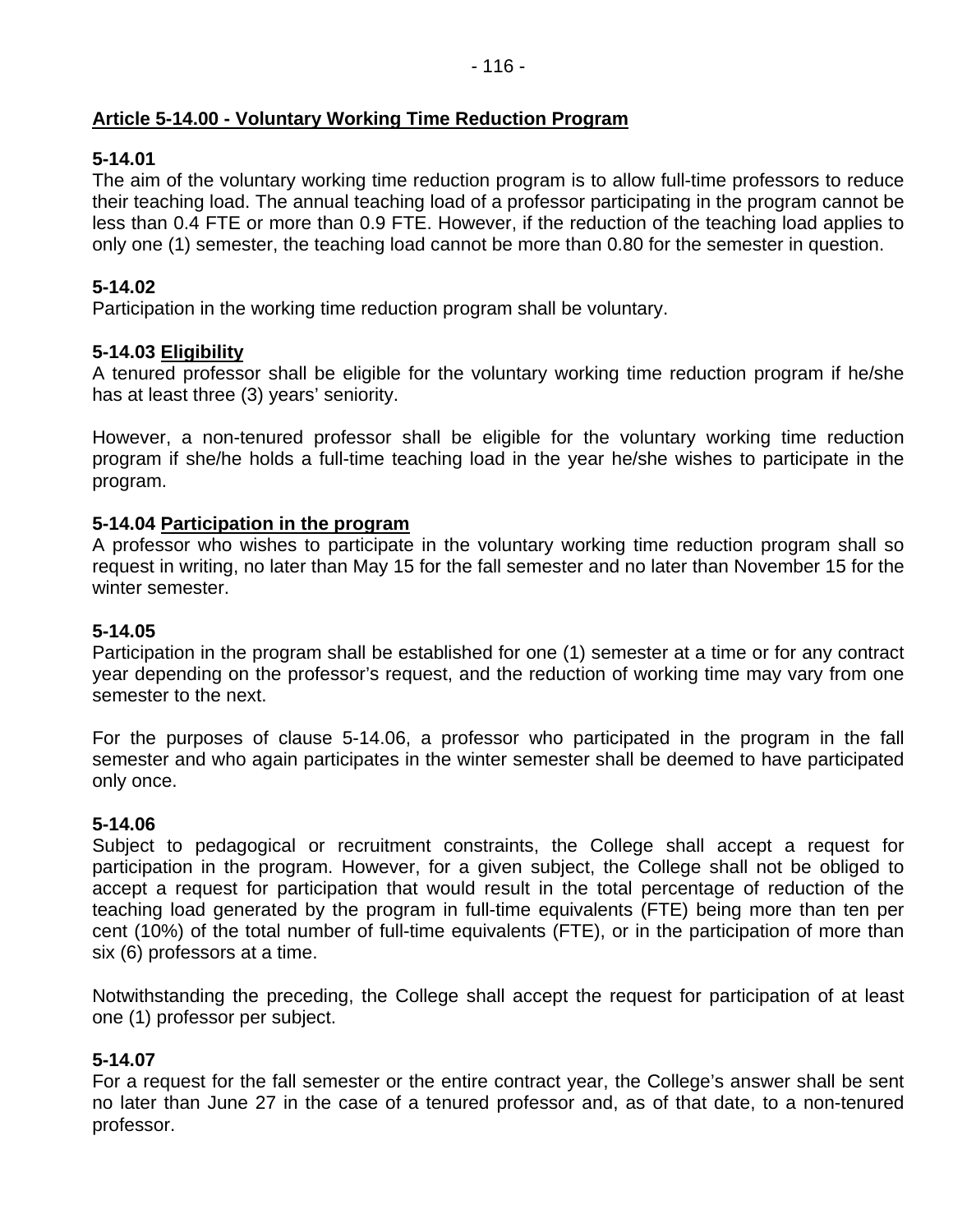For a request for participation in the program in the winter semester, the College's answer shall be sent to the professor no later than December 15.

### **5-14.08 Salary**

For the duration of the program, the professor shall be remunerated on the basis of the percentage resulting from the application of clause 5-14.01. The remuneration to which the percentage is applied shall be the remuneration the professor would receive if he/she were not participating in the program.

### **5-14.09 Reduced teaching load and availability**

For the duration of the professor's participation in the program, his/her teaching load shall be the teaching load of a full-time professor and shall be established using the CI formula. In this case, L  $\overline{C}$  colusts be equal to the percentage reduction of the professor's teaching load.

The percentage reduction of the teaching load and the related schedule shall be subject to an agreement between the professor and the College.

### **5-14.10 Seniority**

For the duration of the professor's participation in the program, his/her seniority shall be recognized as if he/she were not participating in the program.

### **5-14.11 Experience**

For the duration of the professor's participation in the program, his/her experience shall be recognized as if he/she were not participating in the program.

#### **5-14.12 Disability and parental rights**

When a professor takes leave because of a disability or parental rights, the benefits or compensation paid during his/her participation in the program shall be calculated in proportion to his/her reduced teaching load.

#### **5-14.13 Pension plan**

Subject to current tax legislation, throughout the duration of the professor's participation in the program, and for the purposes of his/her pension plan, his/her service shall be recognized as if he/she were not participating in the program. The remuneration eligible for the professor's contribution shall be the remuneration he/she would have received had he/she not been participating in the program. Similarly, the employer's contribution shall be paid on the remuneration the professor would have received had he/she not been participating in the plan.

#### **5-14.14 Health, life and salary insurance**

During the professor's participation in the program, he/she shall continue to participate in the health insurance plan. Moreover, in order to continue enjoying the benefits of the other insurance plans, the professor shall assume the total cost, provided the master policies so permit.

#### **5-14.15**

Subject to this agreement, participation in the voluntary work time reduction program cannot be concurrent with another program or leave provided for in the collective agreement, with the exception of leave for parental rights, disability and union activities.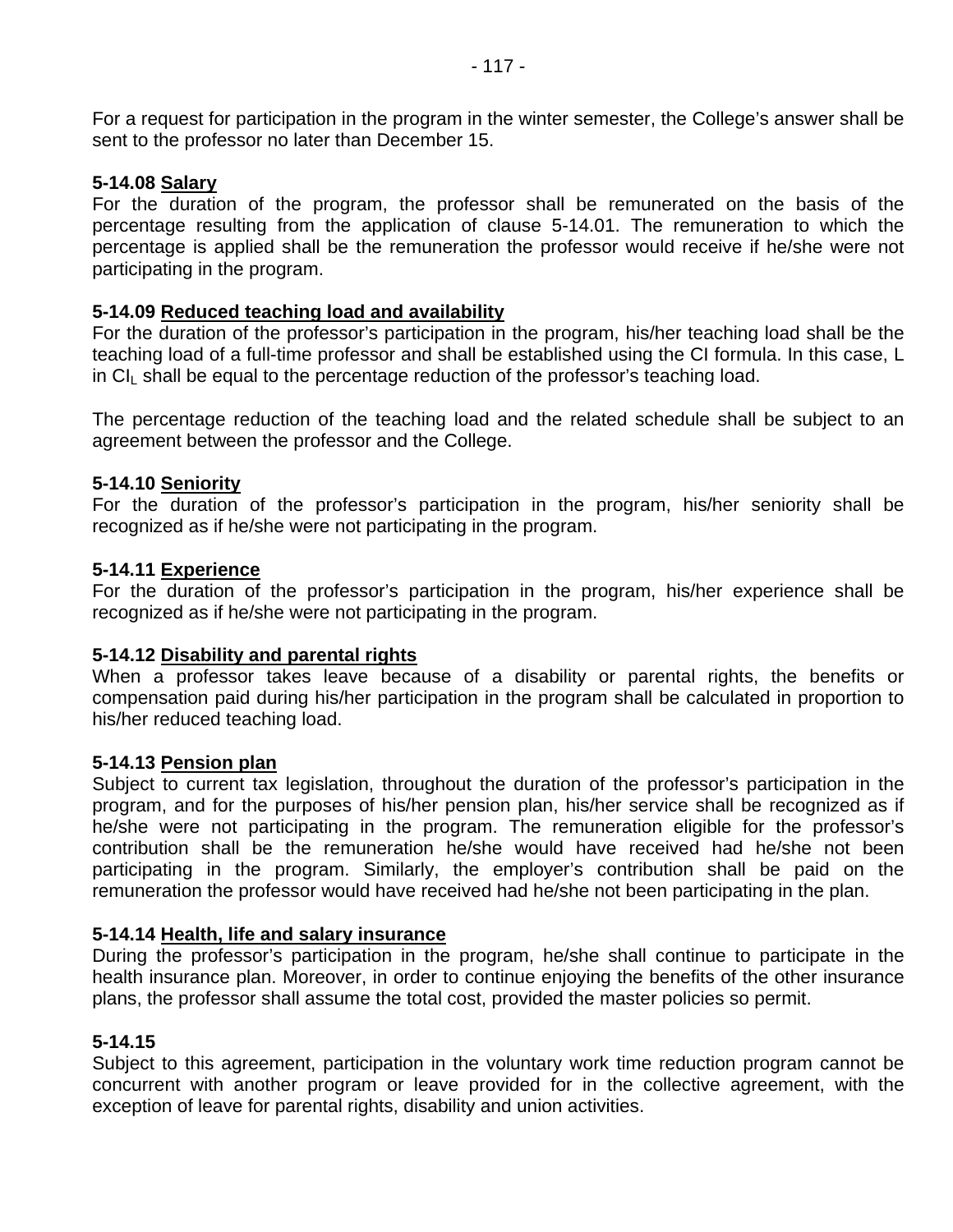### **5-14.16**

The dates provided for in clauses 5-14.04 and 5-14.07 may be modified upon agreement between the parties.

**The following provisions are part of a recommendation made jointly by the Fédération des cégeps and the FNEEQ (CSN) and shall be subject to the application of section 59 of Bill 37, if agreed upon and signed by the local parties.** 

#### **5-14.17**

When the resources available and the organization of teaching so permit, the College shall foster the arrangement of a schedule in accordance with the reduction of the teaching load.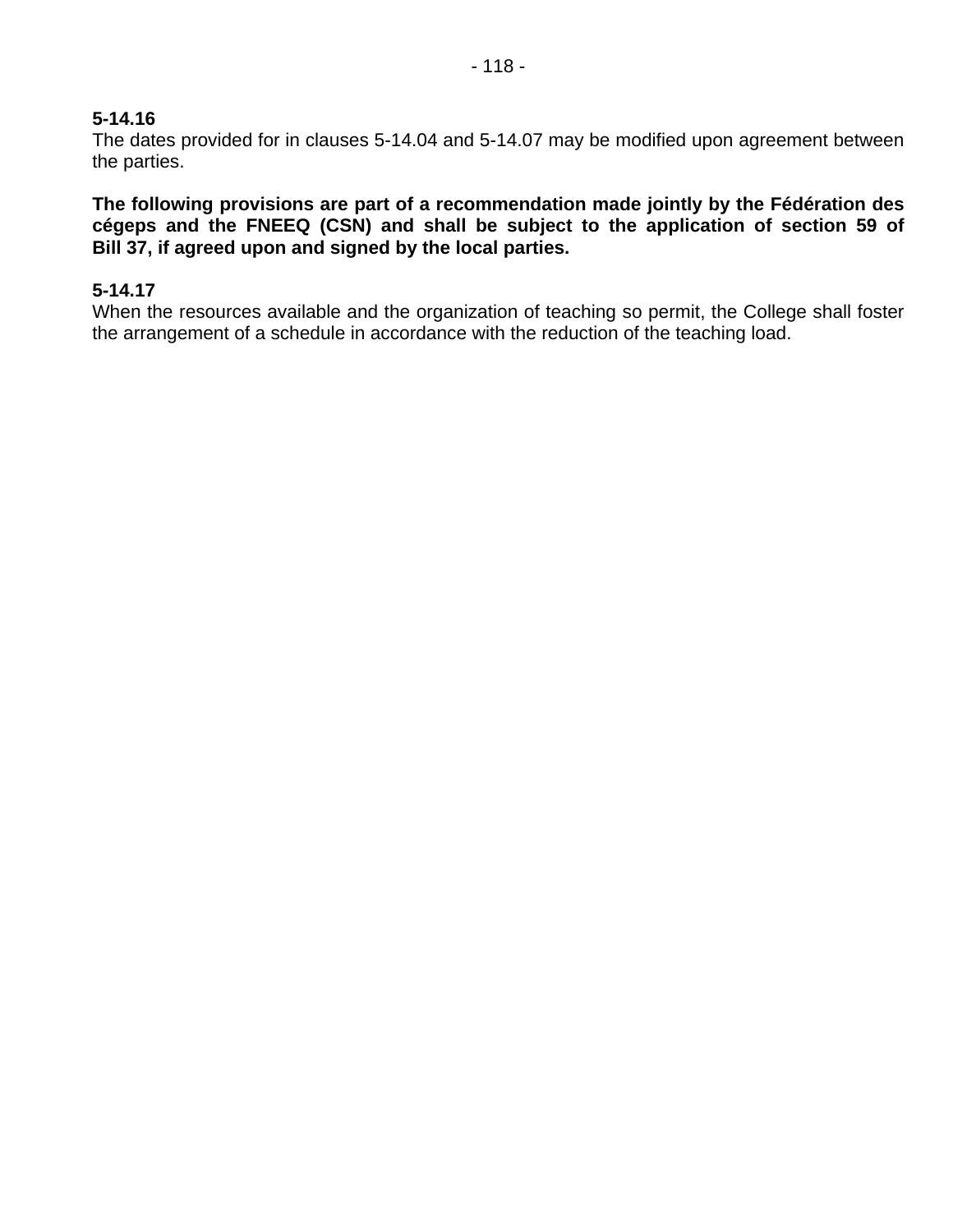### **Article 5-15.00 - Leave Without Pay**

## **5-15.01**

While on full-time leave without pay, a professor shall continue to participate in the health insurance plan according to the provisions of clauses 5-5.01 and 5-5.15. Furthermore, in order to enjoy the benefits associated with the other insurance or retirement plans, the professor shall assume the total cost, on the condition that the plans or master policies so allow.

## **5-15.02**

A professor on full-time leave without pay shall accumulate relevant professional experience while on leave, in accordance with article 6-2.00.

### **The following provisions are part of a recommendation made jointly by the Fédération des cégeps and the FNEEQ (CSN) and shall be subject to the application of section 59 of Bill 37, if agreed upon and signed by the local parties.**

## **5-15.03**

A non-tenured professor with at least three (3) years' seniority or who has held a full-time teaching load at the College for two (2) years, or a tenured professor, shall, upon written notice to the College and in accordance with the procedure provided for in this article, obtain full-time leave without pay for the following teaching year. Such leave can only be renewed once.

### **5-15.04**

In no case may such leave be used to hold remunerated employment unless written authorization has been obtained to that effect, after agreement by the Labour Relations Committee.

### **5-15.05**

Such notice shall be given to the College before April 15.

### **5-15.06**

A professor on leave without pay shall accumulate one (1) year of seniority during the first (1<sup>st</sup>) year of the leave.

### **5-15.07**

The College shall inform the Union of all notices pertaining to leave without pay.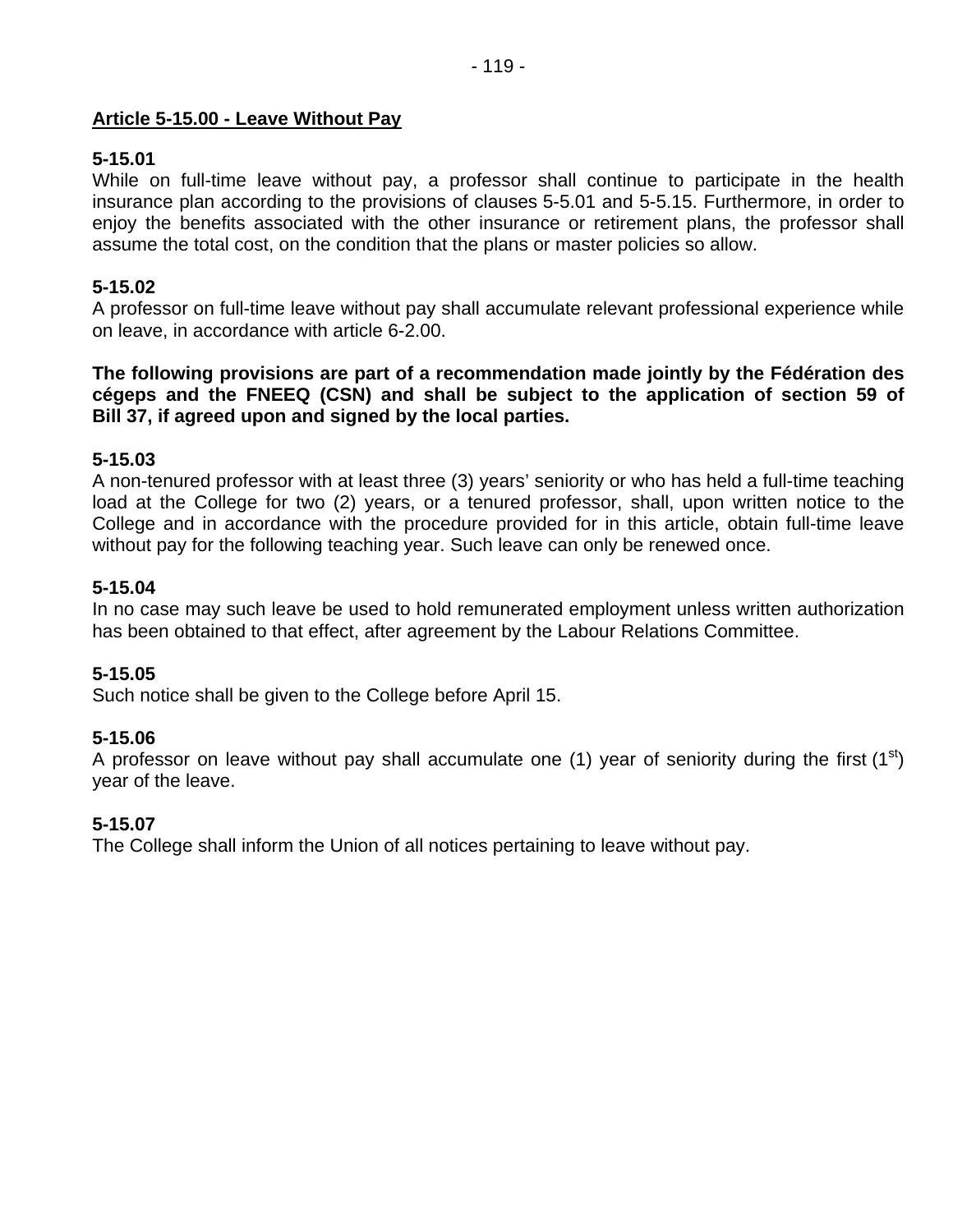# **Article 5-16.00 - Half-Time Leave of Absence**

# **5-16.01**

Unless otherwise stipulated in this collective agreement, a professor on half-time leave shall be deemed to be on half-time for the purposes of maternity leave, insurance plans and pension plans.

In such as case, provided that the plan so allows, the professor may be considered a full-time professor, if he/she so wishes, for purposes of eligibility for the pension plan and the College shall be required to pay only those contributions pertaining to a half salary. The professor shall pay the balance of the contributions out of his/her own pocket.

Moreover, on the condition that the master policies so allow, the professor may continue to enjoy, while on leave, the advantages derived from the supplementary group insurance plans as if he/she were working full-time.

# **5-16.02**

A professor on half-time leave shall receive a half salary and shall accumulate during said leave:

- a) one half (1/2) year's experience for each year of leave for his/her teaching load at the College;
- b) all other pertinent experience in accordance with article 6-2.00.

**The following provisions are part of a recommendation made jointly by the Fédération des cégeps and the FNEEQ (CSN) and shall be subject to the application of section 59 of Bill 37, if agreed upon and signed by the local parties.** 

## **5-16.03**

A professor on half-time leave shall be a full-time professor who assumes half (1/2) of the annual workload that he/she would hold if he/she were full-time. Said professor may complete his/her load over one (1) or two (2) semesters during the same teaching year.

## **5-16.04**

A non-tenured professor with at least three (3) years' seniority or who has held a full-time teaching load at the College for two (2) years, or a tenured professor, shall obtain half-time leave from the College for the following semester provided that he/she has advised the College of his/her intentions prior to April 15 or October 15, depending upon the semester involved, and has obtained written authorization from the College within ten (10) working days of either of these dates. Such authorization shall not be refused without good reason. In the case of a non-tenured professor, this authorization shall be given on condition that he/she holds or obtains a full-time teaching load during the year he/she wishes to be on half-time leave.

## **5-16.05**

A professor on half-time leave shall receive half (1/2) a salary and accumulate during said leave:

a) one (1) year's seniority per year on leave, for the first two (2) years;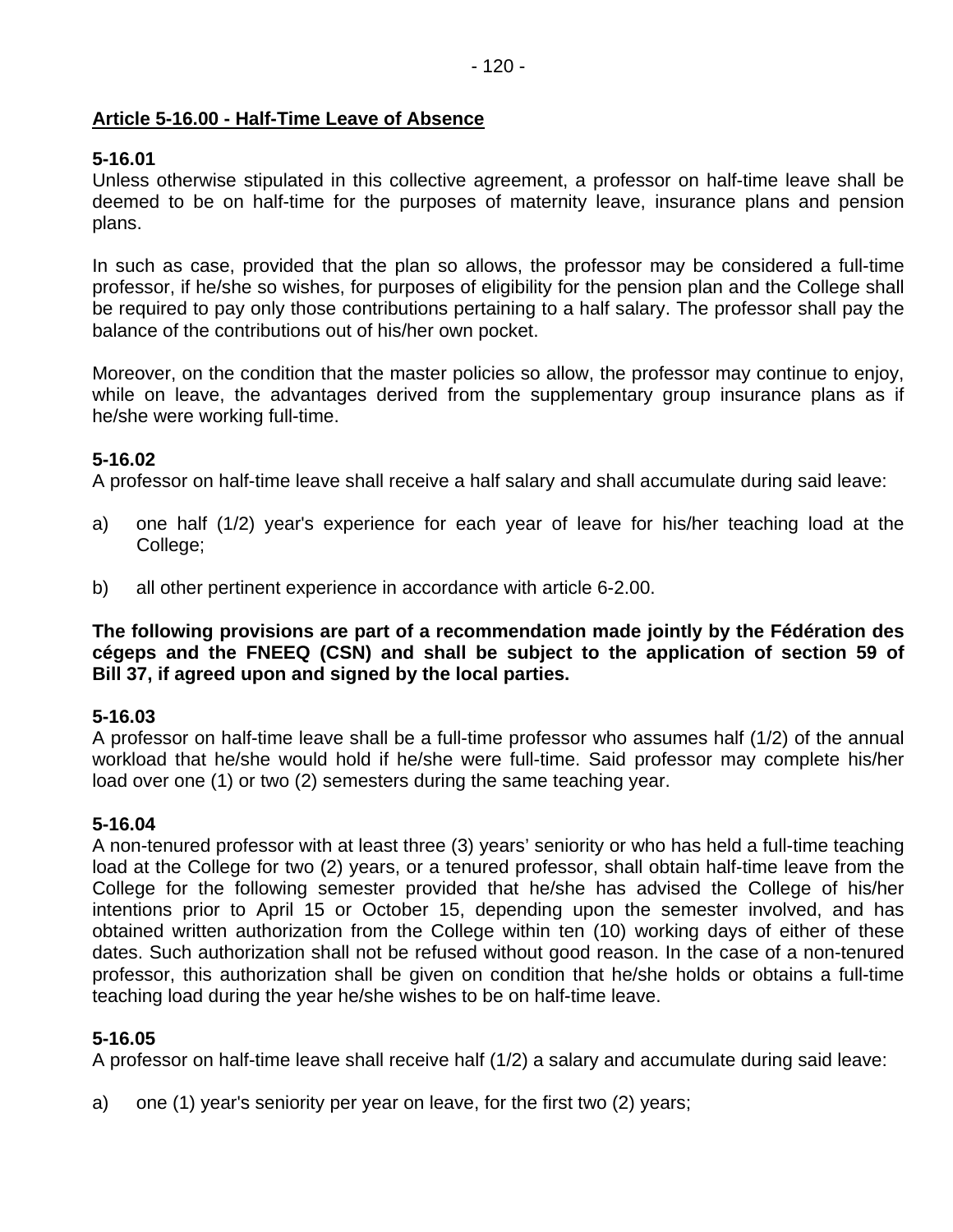b) one half (1/2) year's seniority for each additional year.

# **5-16.06**

Subject to the application of article 5-4.00, a professor who takes advantage of clauses 5-16.03, 5-16.04 and 5-16.05 may resume his/her position or teaching load for the following school year, provided that he/she so advises the College prior to April 15, unless the date of his/her return has already been agreed upon with the College.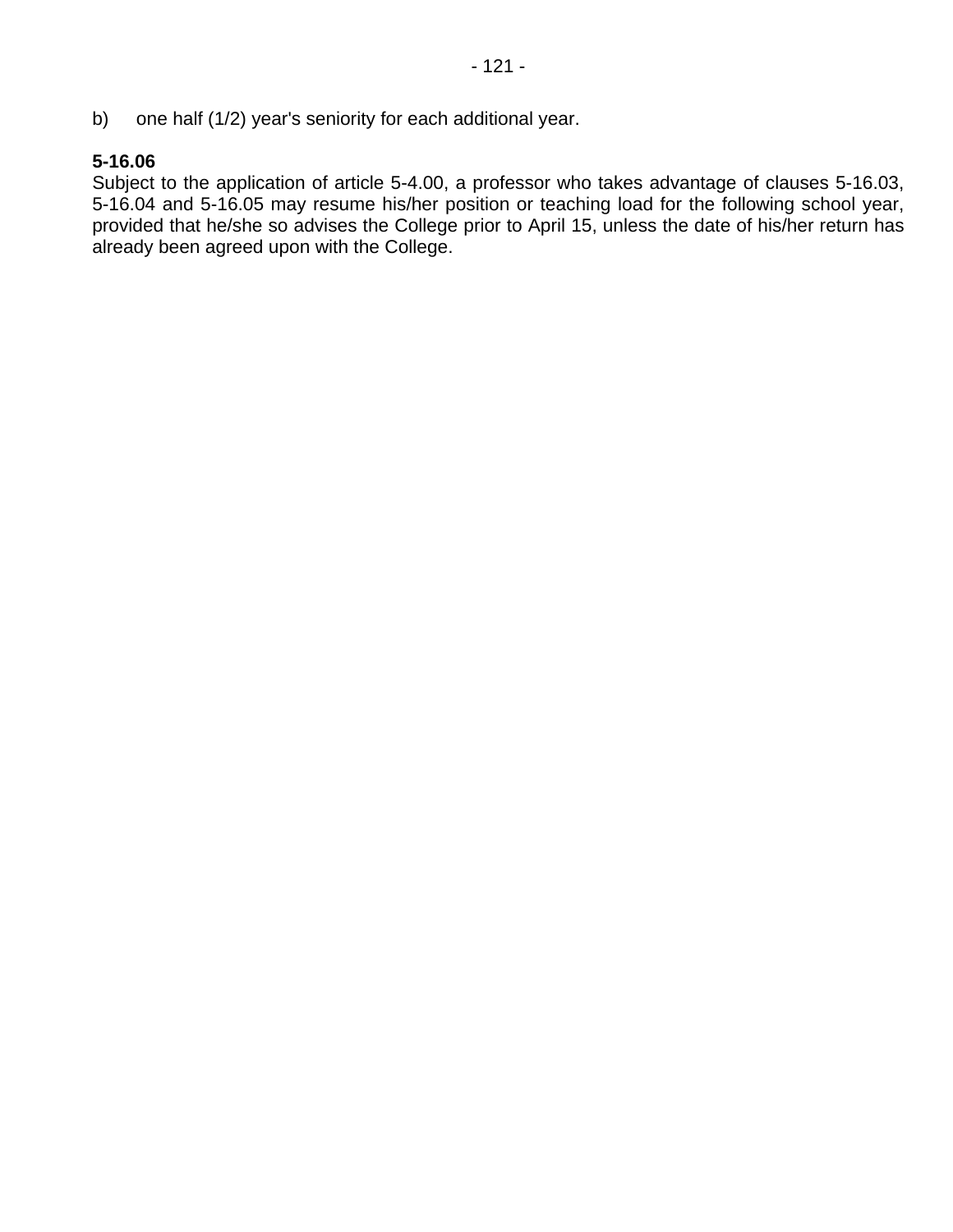## **Article 5-17.00 - Leave of Absence for Professional Activities**

## **5-17.01**

Unless it is specifically stipulated otherwise, the professor on a leave provided for under this article shall enjoy all rights and benefits to which he/she is entitled during a normal teaching year.

### **The following provisions are part of a recommendation made jointly by the Fédération des cégeps and the FNEEQ (CSN) and shall be subject to the application of section 59 of Bill 37, if agreed upon and signed by the local parties.**

## **5-17.02**

A professor shall obtain leave by giving reasonable advance notice and after obtaining the authorization of the College:

- a) to attend conferences and conventions of a cultural association, a professional corporation or a scientific society;
- b) to give courses or hourly paid professors on educational subjects or to participate in works of an educational nature.

A professor who benefits from a leave under the terms of this clause shall not be subject to any reduction in salary.

# **5-17.03**

A professor shall obtain leave from the College by giving reasonable advance written notice and after obtaining the written authorization of the College, which authorization may not be refused without a reasonable motive, if he/she is invited to be a member of a ministerial commission, a regional planning committee, a committee or commission of the Ministère, or any other committee or commission of a similar nature.

In no case shall a professor benefiting from leave under the terms of this clause suffer any loss of pay. In addition, his/her teaching load shall be adjusted or reduced accordingly. This reduction shall be absorbed by the College.

## **5-17.04**

A professor may obtain leave without pay for a maximum of two (2) years, by giving reasonable advance written notice and obtaining the written authorization of the College, to participate in any program of cooperation with Canadian provinces or foreign countries, if such programs are officially recognized by the Gouvernement du Québec or the Government of Canada.

## **5-17.05**

A professor may obtain leave without pay for no more than two (2) years, by giving reasonable advance written notice and obtaining the written authorization of the College, to exercise an academic function outside Québec under the terms of a foreign aid program, an exchange program, or an extra-territorial teaching program.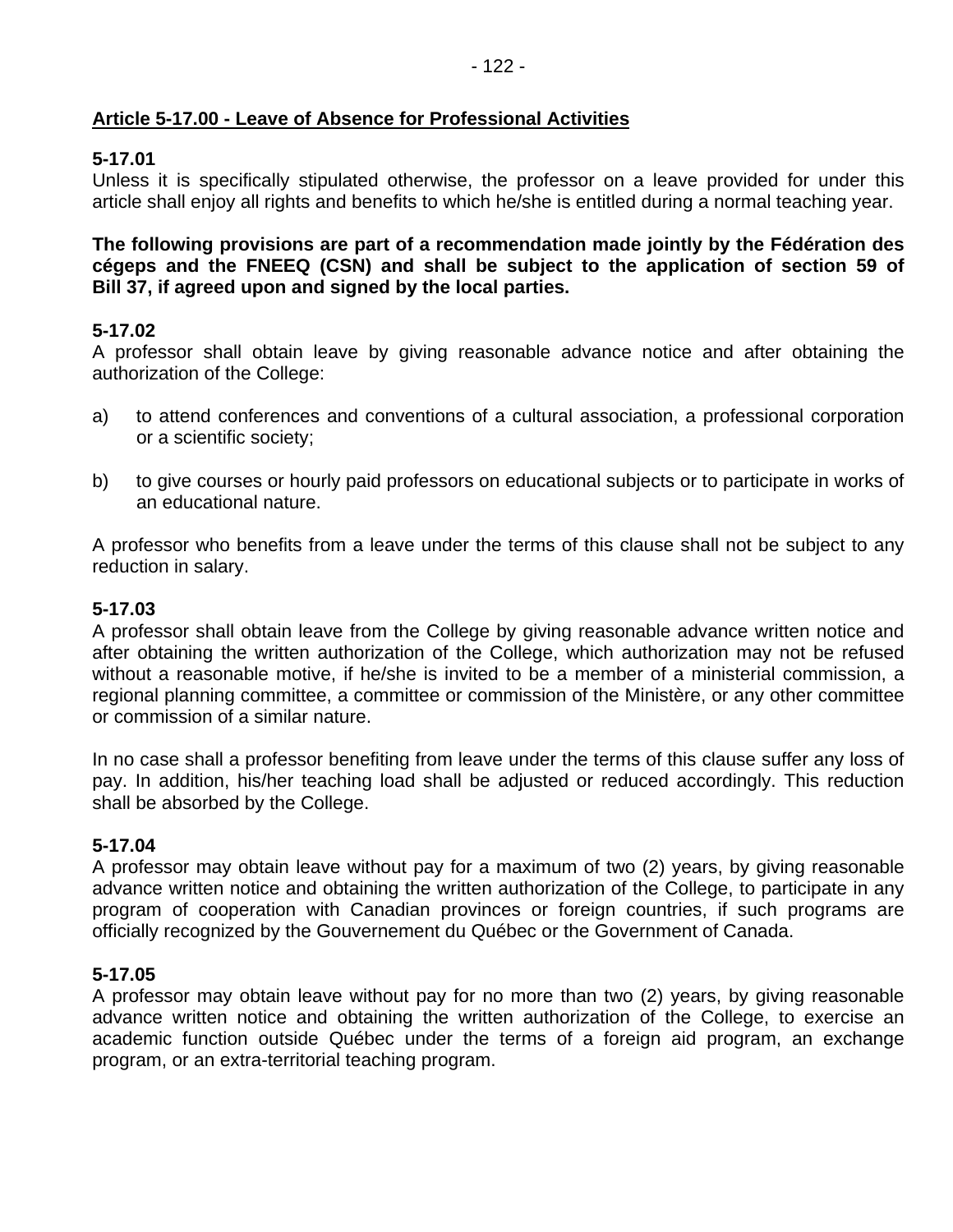## **5-17.06**

The College's authorization under clauses 5-17.04 and 5-17.05 shall specify the date of the professor's return. This date shall coincide with the beginning of a semester.

Upon his/her return, the professor shall be assigned to the subject in which he/she was teaching at the time of his/her departure, or to the subject specified at the time of his/her departure, subject to the application of article 5-4.00.

## **5-17.07**

Unless it is specifically stipulated otherwise, the professor on a leave provided for under this article shall enjoy all rights and benefits to which he/she is entitled during a normal teaching year.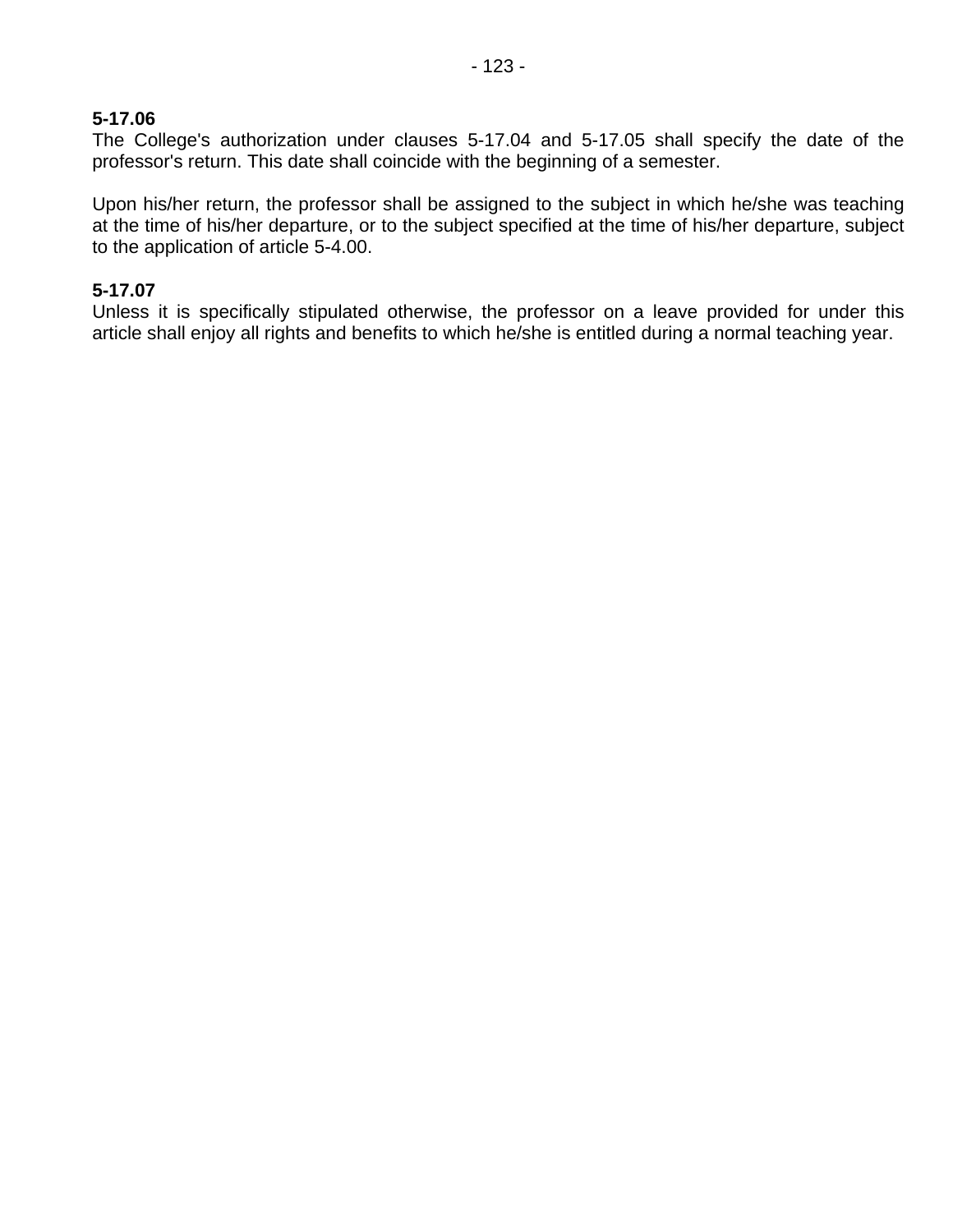### **Article 5-18.00 - Disciplinary Action**

**The following provisions are part of a recommendation made jointly by the Fédération des cégeps and the FNEEQ (CSN) and shall be subject to the application of section 59 of Bill 37, if agreed upon and signed by the local parties.** 

## **5-18.01**

The College may not take disciplinary action against a professor without having first complied with the following conditions:

a) the College must have previously called the professor to a meeting to discuss the problems identified in order to learn his/her version of the facts. The notice of meeting shall be sent to the Union at the same time. The professor may be accompanied by a Union representative.

Following this meeting, the College shall have fifteen (15) working days to send its decision in writing to the professor;

- b) the College must have previously sent the professor at least two (2) written notices related to a similar offence over the period of a year. The time lapse between the two (2) notices must have given the professor enough time to make the necessary modifications;
- c) if the College decides to impose a suspension or dismissal, it must have previously submitted the matter to the Labour Relations Committee in accordance with the provisions of article 4-3.00.

### **5-18.02**

However, notwithstanding clause 5-18.01 and in exceptional circumstances, in cases where a professor causes prejudice to the College, its members, its staff or the students, which by its nature and seriousness necessitates immediate action:

- a) The College:
	- 1. shall temporarily suspend the professor from his/her duties without loss of pay by means of a written notice stating the reasons for his/her suspension and at the same time forwarding a copy of the above notice to the Union;
	- 2. shall then have fifteen (15) working days to inform the professor in writing of its intention to take action and to call a meeting of the Labour Relations Committee, failing which the professor shall be reinstated without prejudice. This time frame may be extended upon agreement between the parties.
- b) The College and the Union shall then have five (5) working days immediately following the date set for the meeting of the Labour Relations Committee to study the case.

The College shall render its decision, in writing, to the professor and to the Union within the three (3) working days immediately following the date mentioned in the preceding paragraph, failing which the professor shall be reinstated without prejudice.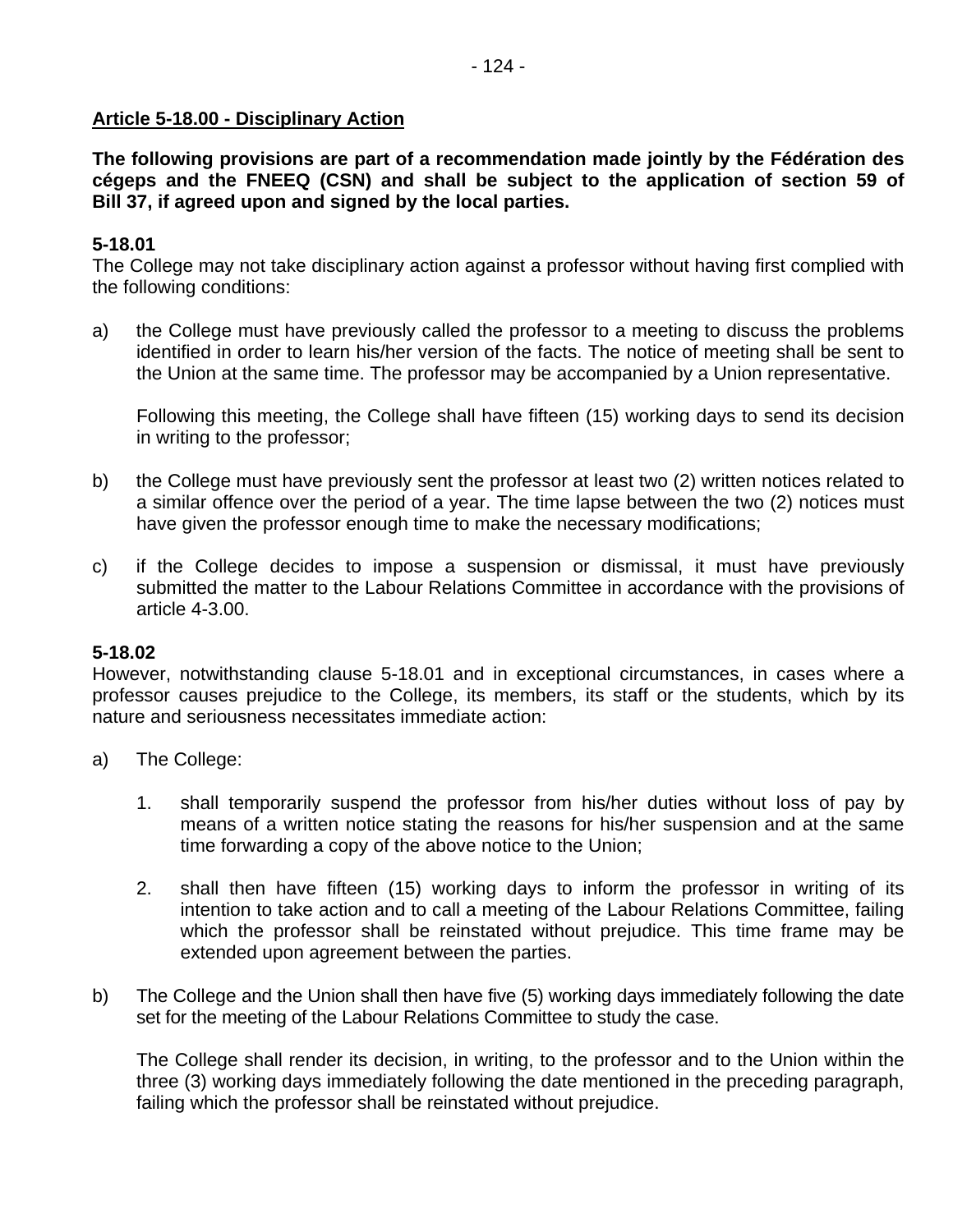Without prejudice to his/her right to the existing grievance procedure, the professor may be heard at the above meeting.

- c) The time limits provided for in this clause shall take precedence over the time limits provided for in clause 4-3.07; also, clause 4-3.08 shall not apply.
- d) The professor may tender his/her written resignation to the College from the moment he/she receives the notice of suspension provided for in paragraph a) of this clause and up to five (5) days following the College's decision in accordance with paragraph b) of this clause.

### **5-18.03**

Any decision relative to disciplinary action shall be sent to the professor in writing and forwarded at the same time to the Union along with the reasons for such decision. Upon receiving said decision, the professor may tender his/her resignation to the College within the next five (5) days, at the same time sending a copy of his/her resignation to the Union.

### **5-18.04**

No admission signed by a professor may be used against him/her before an arbitration board unless such admission was signed in the presence of a Union representative.

### **5-18.05**

In cases provided for in clause 5-18.01, the professor may not be dismissed before his/her contract expires. If the College notifies him/her of its decision after the April 1 preceding the termination of his/her contract, at least one (1) of the two (2) warnings provided in clause 5-18.01 a) must be based on an incident occurring after this date.

#### **5-18.06**

The warnings and comments sent to the professor and any incriminating evidence may not be used against him/her after one (1) year has expired without another notice bearing on a subject of a similar nature having been sent to him/her. Once this deadline has expired, these notices, remarks and piece of evidence shall be removed from the professor's file.

#### **5-18.07**

At any time a professor, whether or not he/she is accompanied by a Union representative, may consult his/her personal file, which includes:

- a) his/her job application;
- b) his/her employment contract;
- c) all authorization for deductions;
- d) warnings, admissions, unfavourable remarks and incriminating documents as mentioned in this article;
- e) any request to fill a position;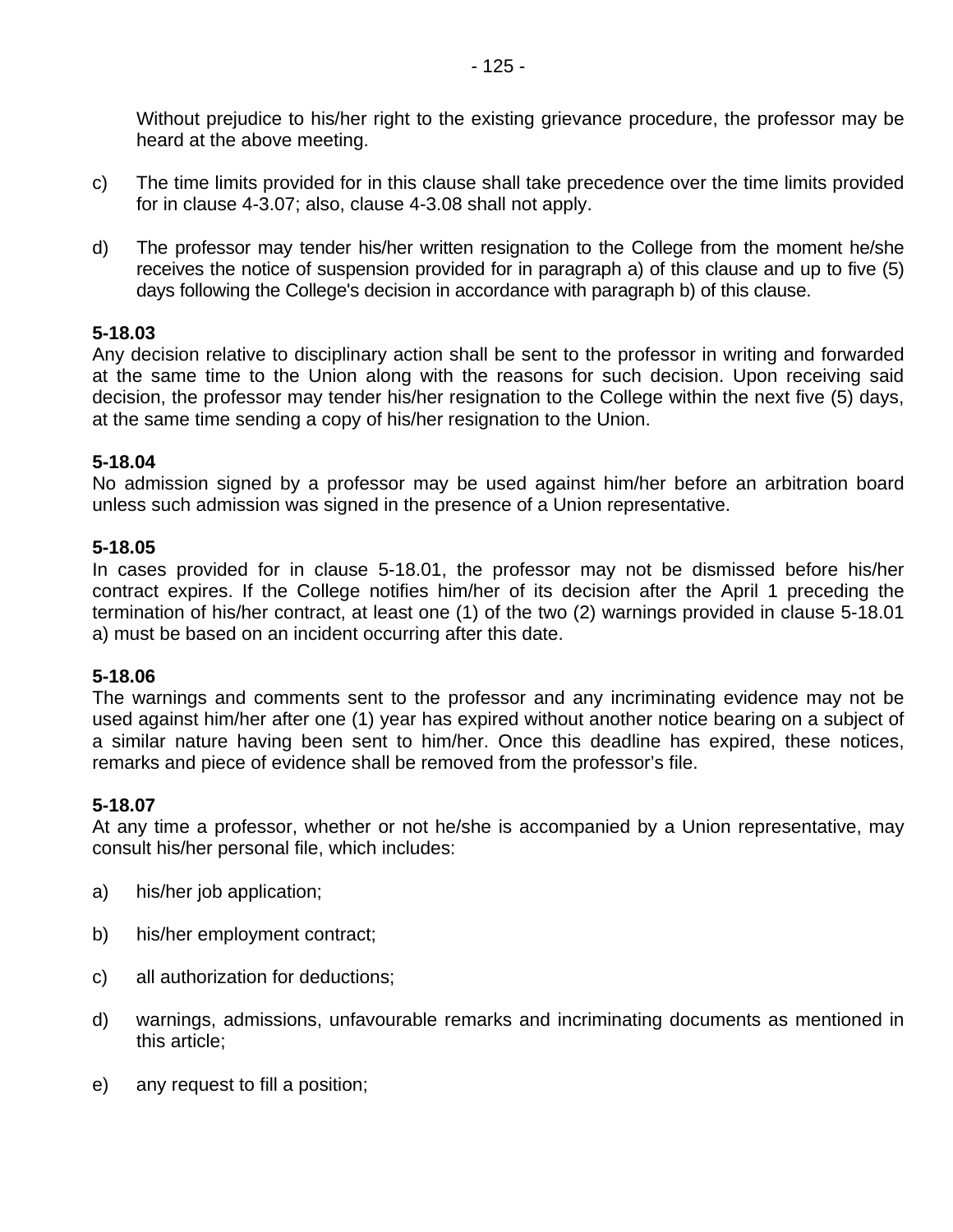f) documents concerning the professor's education and experience for the purposes of ranking.

The professor's file may be consulted by representatives of the parties only during a meeting of the Labour Relations Committee.

### **5-18.08**

The professor shall always be informed before an unfavourable remark or incriminating document is entered in his/her file. In such case, the file shall contain an attestation to the effect that the professor is aware of the remark. Under no circumstances may such attestation be used as an admission against the professor.

A copy of any complaint, unfavourable remark or incriminating document entered in a professor's file shall be forwarded to the Union, unless the professor in question has signified his/her refusal in writing within the three (3) working days following the day on which he/she was informed in accordance with the preceding paragraph.

#### **5-18.09**

Any unfavourable remark or incriminating document entered in a professor's file may be contested by the professor or the Union by referring the matter to the Labour Relations Committee or by using the grievance procedure.

Should the College, following a meeting of the Labour Relations Committee, acknowledge the justification of the professor's request, the contested document shall immediately be withdrawn from the file. The same procedure shall apply if the arbitration board hands down a decision in favour of the professor or the Union.

#### **5-18.10**

At the professor's request, the file may also include a mention of the professor's participation in committees set up by the Ministère or by the College as well as of any professional activities which he/she performed at the College.

The professor may also require that any favourable assessment made concerning him/her by the Labour Relations Committee or an arbitration board be entered in his/her file.

#### **5-18.11**

A copy of the complete file shall be handed over to the professor when notice of dismissal is given. A copy of the documents provided for in clause 5-18.07 d) shall be handed over to the professor along with his/her notice of suspension.

#### **5-18.12**

If the professor files a grievance under the provisions of this article, the College shall establish its reasons for any disciplinary action it has taken and prove that it is well-founded.

#### **5-18.13**

The College may present only the motives stated in writing at the time of the suspension, dismissal or other disciplinary measure as evidence before the arbitrator.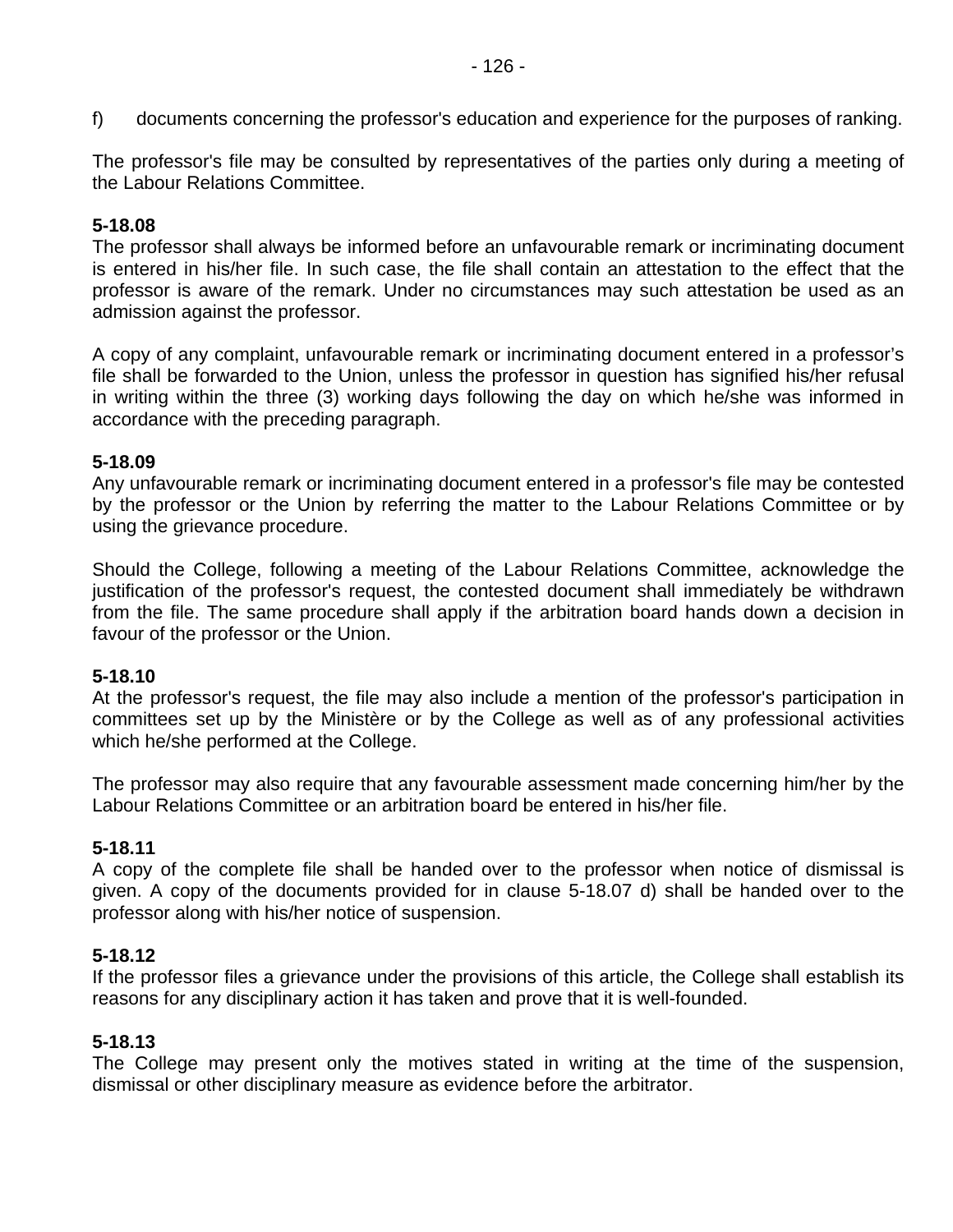### **5-18.14**

In all cases of suspension, dismissal or other disciplinary actions for just cause, the arbitration board has full latitude to maintain, modify or rescind such a decision by the College, and has the authority to establish any right or privilege in whole or in part in accordance with whether it maintains, modifies or rejects said decision in whole or in part. If the board considers that it is appropriate to award an indemnity to the professor, it shall take into consideration any salary received by the professor in the interim. The board can also order that the sums owed to the professor bear interest at the rate set by the regulation adopted under the terms of section 28 of the Act respecting the ministère du Revenu.

### **5-18.15**

If the board decides to maintain a professor in his/her duties, said professor shall regain all his/her rights, years of experience, fringe benefits and other benefits as if he/she had not been the object of disciplinary action, unless the board decides otherwise.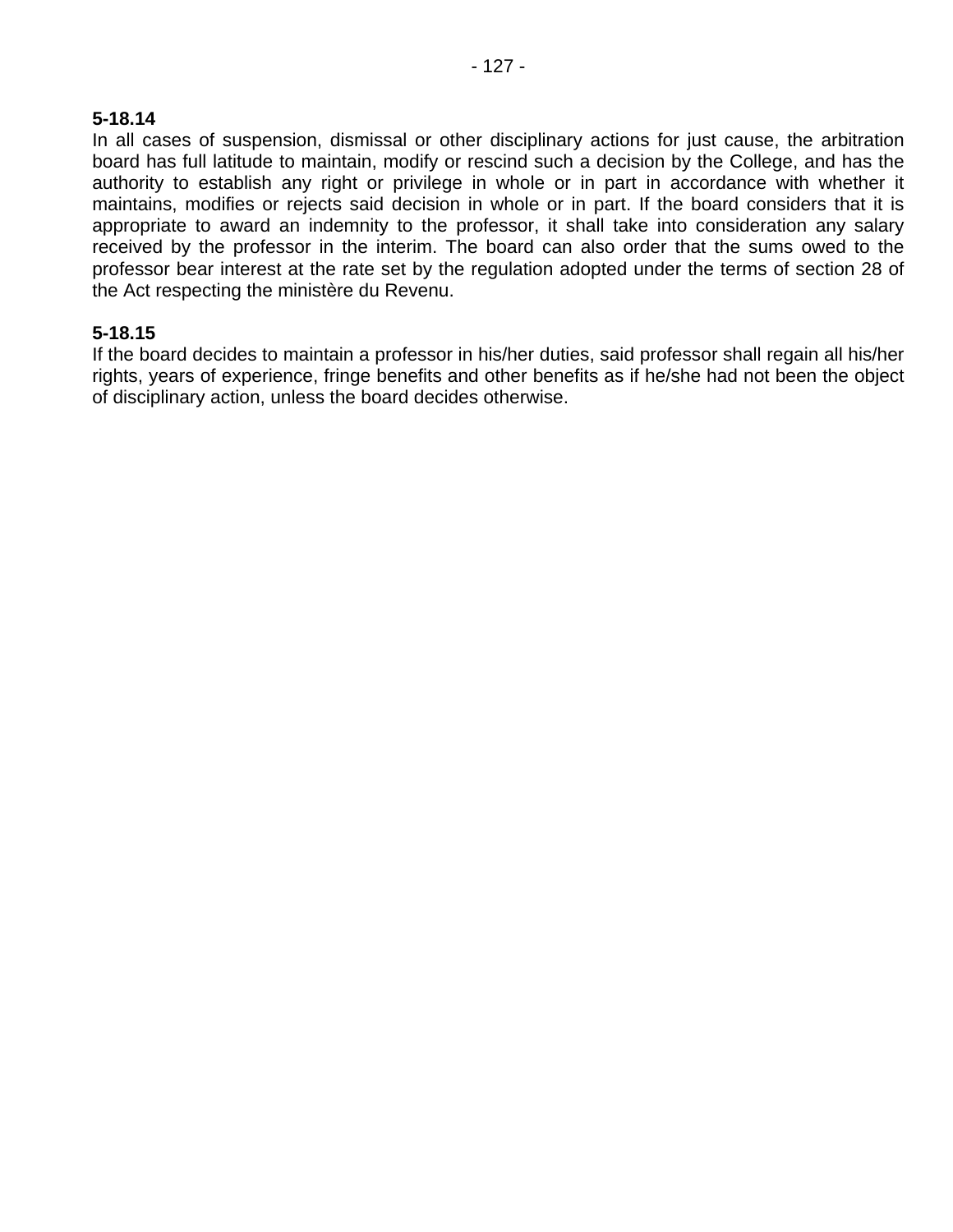### **Article 5-19.00 - Civil Liability**

**The following provisions are part of a recommendation made jointly by the Fédération des cégeps and the FNEEQ (CSN) and shall be subject to the application of section 59 of Bill 37, if agreed upon and signed by the local parties.** 

### **5-19.01**

The College undertakes to defend a professor when a civil suit is filed against him/her as a result of the performance of his/her duties. The College then undertakes to provide a legal defence for the professor and agrees not to make any claim against him/her for reimbursement.

Moreover, any absence resulting from this suit shall not entail any loss of pay or rights.

### **5-19.02**

Once the legal responsibility of the College has been established, the College shall indemnify any professor for the total or partial loss, theft or destruction of personal belongings which by their nature are normally brought to the College or used therein, unless the professor has shown gross negligence. In the event that such loss, theft or destruction is already covered by an insurance policy held by the professor, the compensation paid shall be equal to the loss actually incurred by the professor.

### **5-19.03**

Subject to the policies concerning the use of equipment determined by the College, and unless the professor has displayed gross negligence, the College may not demand reimbursement for theft, damage or destruction of property borrowed from it by the professor for professional purposes.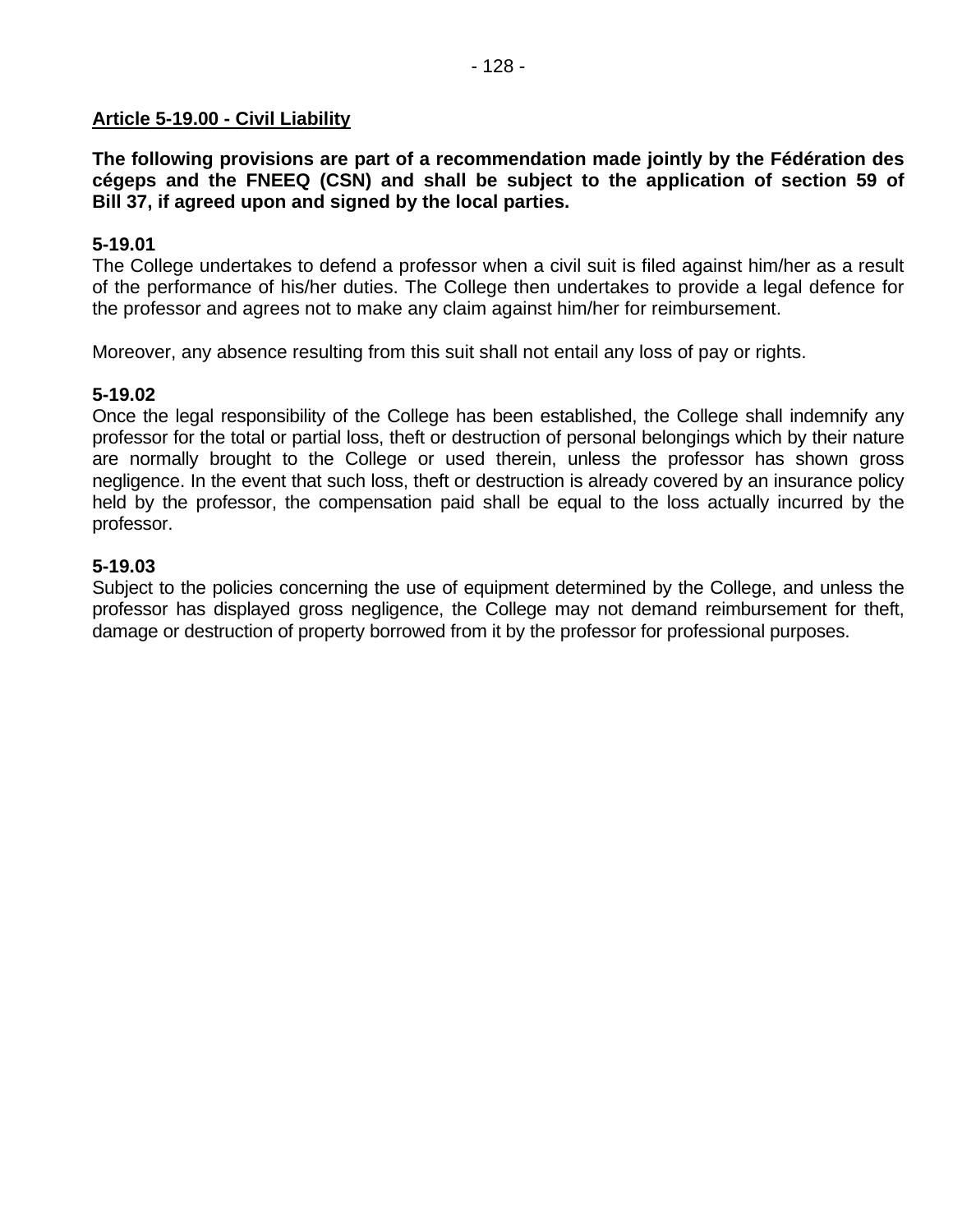## **Article 5-20.00 - Occupational Health and Safety**

**The following provisions are part of a recommendation made jointly by the Fédération des cégeps and the FNEEQ (CSN) and shall be subject to the application of section 59 of Bill 37, if agreed upon and signed by the local parties.** 

### **5-20.01**

In order to ensure the well-being of its employees and to prevent work-related illnesses and accidents, the College agrees to take the necessary measures to protect the professor's health, safety and physical integrity.

## **5-20.02**

The College shall provide, free of charge, in its buildings, the facilities and equipment required by municipal regulations, by internal regulations or by any other standards contained in existing laws governing hygiene, health and safety.

## **5-20.03**

In the event of an accident or occupational illness, the College shall notify the Union immediately.

## **5-20.04**

Professors shall have access, during working hours, to the health services offered to students.

### **5-20.05**

The College shall provide free of charge for use by the professors, any special clothing that they are required to wear at the College's request or in accordance with the standards and regulations contained in existing laws governing hygiene, health and safety.

After submitting the matter to the Labour Relations Committee, the College shall make a lump sum payment for or provide the following:

- a) uniforms for nurses doing fieldwork in hospitals and heath care centres; these uniforms shall comply with the requirements of the hospital or health care centre;
- b) uniforms for professors teaching paramedical technologies when so required by the institutions in which they work;
- c) clothing and equipment required for physical education;
- d) lab coats for laboratories and workshops;
- e) any special clothing for professors teaching aeronautics at the Collège de Chicoutimi.

### **5-20.06**

The special clothing provided by the College in accordance with this article shall remain the property of the College and may be replaced only if the old garment is given in exchange, except in cases of an act of God. It shall be up to the College to decide if a piece of clothing has to be replaced.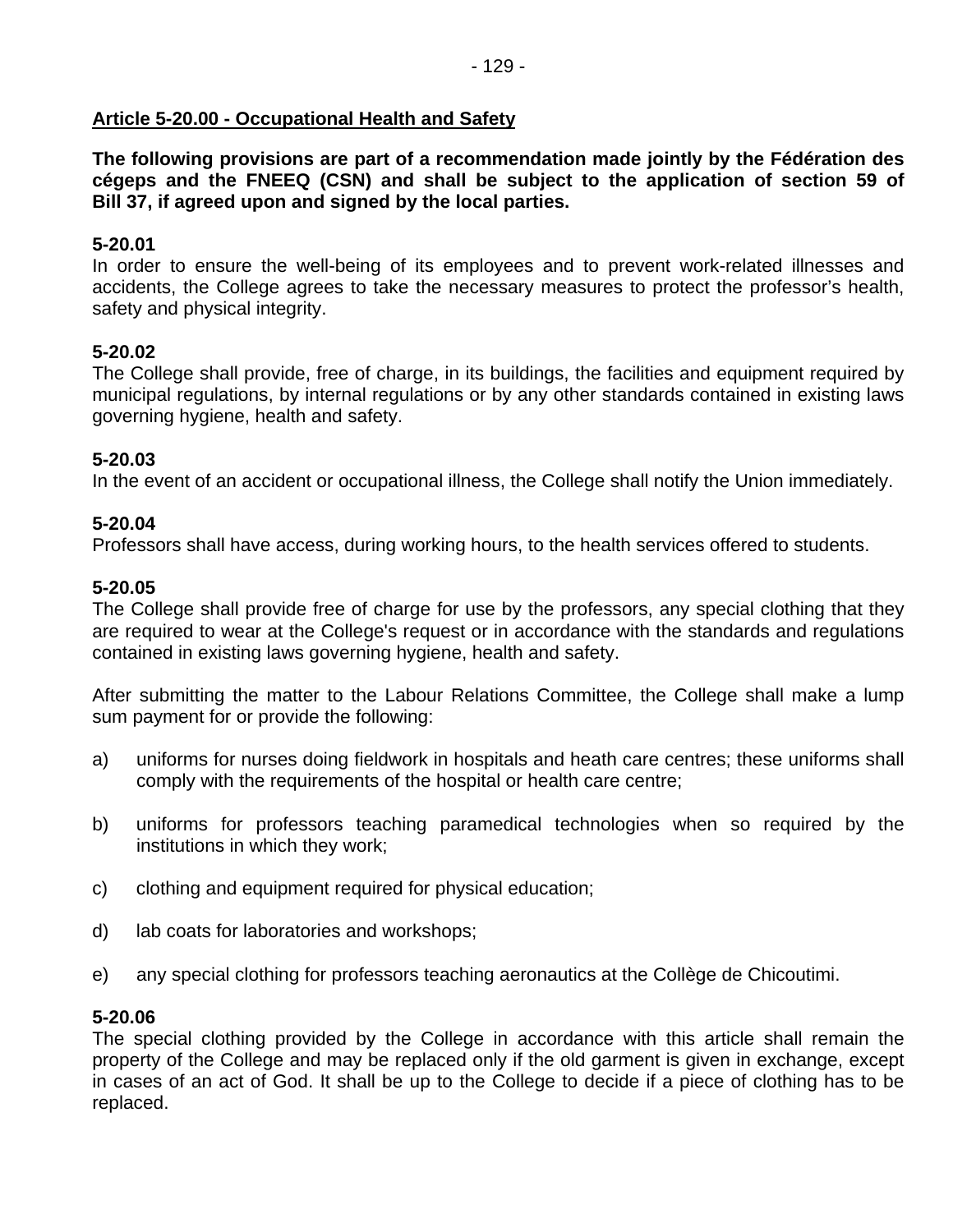## **5-20.07**

The upkeep of the special clothing provided for in this article shall be at the College's expense.

## **5-20.08**

The College shall call a meeting of the Labour Relations Committee under the terms of article 4-3.00 to discuss any dispute submitted by the Union on matters of occupational health and safety. To this end the College shall provide all pertinent documentation it has in its possession.

### **5-20.09**

The parties may agree to create a joint occupational health and safety committee with a mandate to study all questions pertaining to occupational health and safety, with an understanding that all other categories of personnel may also participate.

There shall be only one committee per College.

### **5-20.10**

The parties may agree to set up an assistance program for professors.

The introduction of this clause shall not invalidate any program already in place at the signing of the collective agreement.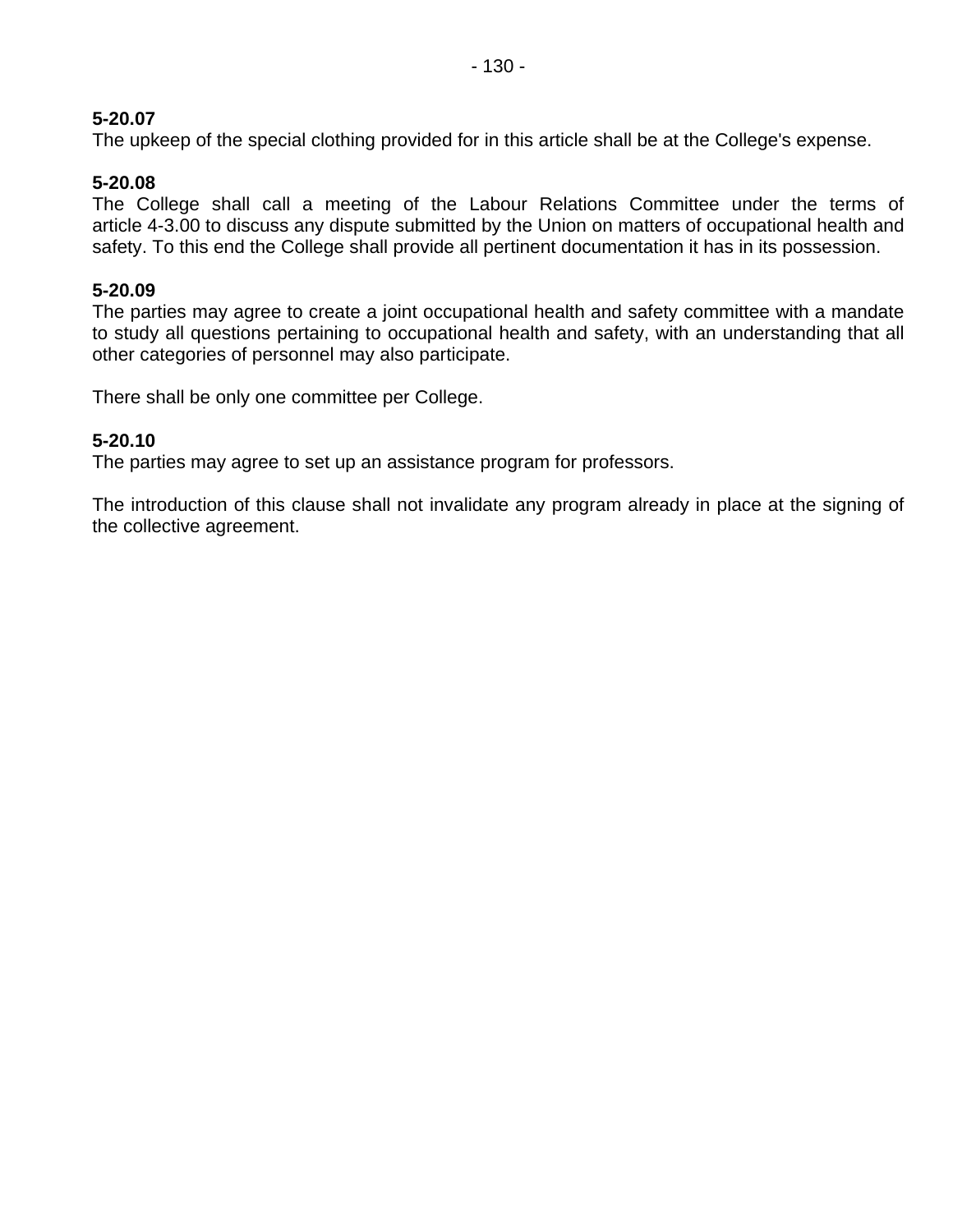## **CHAPTER 6 - REMUNERATION**

## **Article 6-1.00 - Salary**

## **6-1.01**

For the purposes of this article, the salary of a full-time or part-time professor shall be determined in accordance with article 6-4.00 and Appendix VI-1 and by years of schooling and experience as defined in articles 6-2.00 and 6-3.00. Also, one (1) step shall correspond to one (1) year of experience.

## **6-1.02**

A part-time professor shall be remunerated in accordance with his/her schooling and experience in terms of full-time equivalences and calculated in accordance with clause 8-5.12.

A part-time professor with a teaching load of less than one (1) semester's duration shall be remunerated in accordance with his/her schooling and experience and in accordance with his/her

full-time equivalent as established in compliance with clause 8-5.12. However, in this case, the  $Cl<sub>t</sub>$ shall be determined as follows:

$$
CI_t = \Sigma
$$
 Individual workload (CI) assumed for each workweek

A part-time professor hired full-time for one (1) semester shall be paid half (1/2) an annual salary.

The individual workload of a part-time professor determined on the basis of Appendix I-1 shall not result in a FTE being less than the workload set for him/her at the beginning of the semester, unless a decrease in that course's student enrolment results in a reduction in the number of teaching hours.

### **6-1.03**

A professor who is paid an hourly rate for teaching duties (hourly paid professor, supplementary course, additional workload) or for short-term substitute teaching shall receive, for each course hour, the hourly rate provided for in article 6-5.00 and in Appendix VI-1.

A professor who is remunerated on an hourly basis for an internship supervision for which no Ne $_{ik}$ exists, when Appendix I-1 does not apply, shall be remunerated for the hours required by the supervision curriculum.

### **6-1.04**

Subject to article 6-3.00, a professor may not be paid a salary based on years of schooling other than that corresponding to the official certificate of education.

### **6-1.05**

Reclassification of professors shall be done twice a year. If applicable, the salary readjustment resulting from reclassification shall take effect retroactively: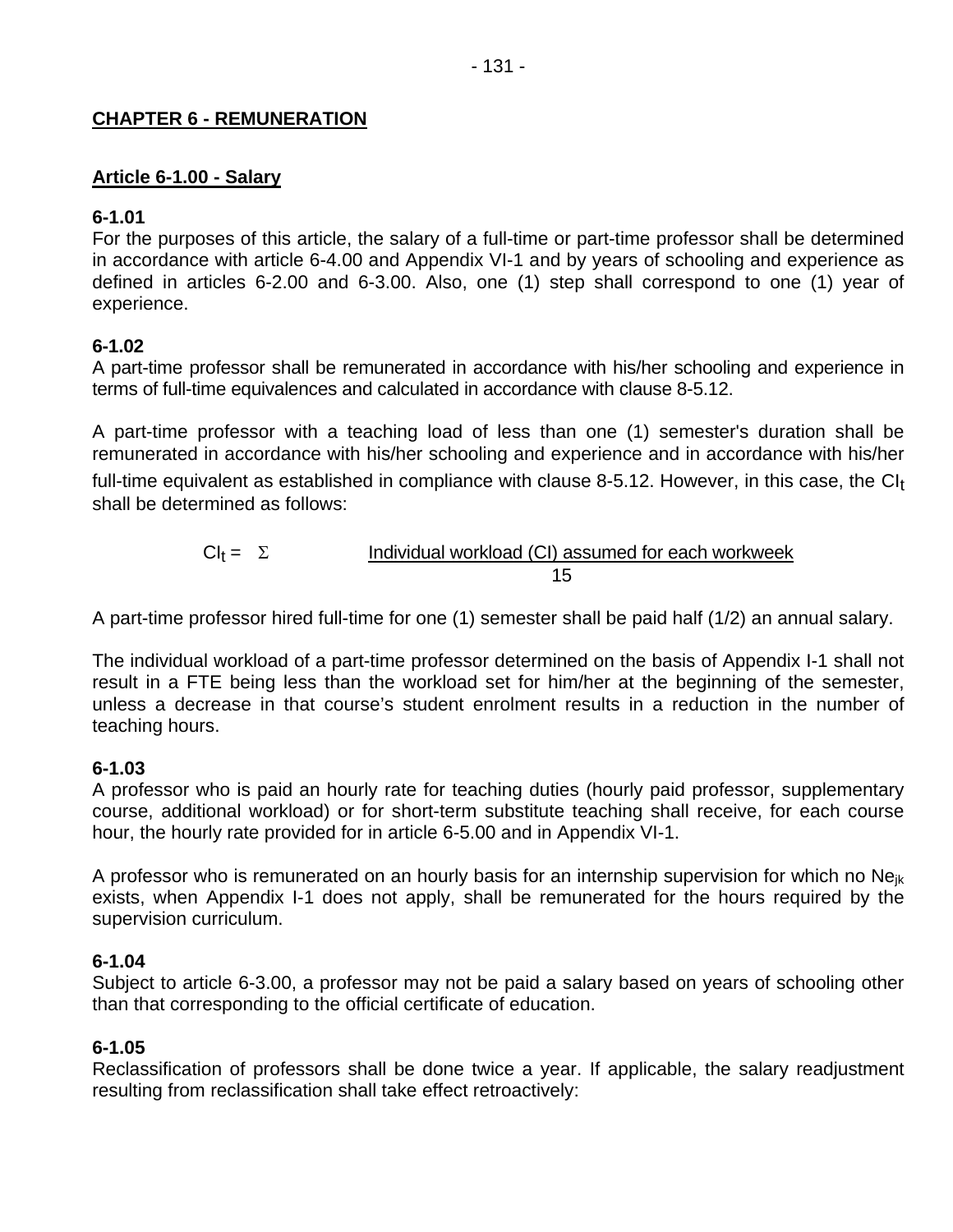- a) to September 1 of the current contract year:
	- 1. if, on the preceding August 31 the professor had completed the necessary studies for a new evaluation of his/her years of schooling;

and

- 2. if he/she forwarded the documents required under clause 6-3.01 before October 31 of said contract year, or later if he/she was not responsible for the delay.
- b) to the beginning of the twelfth  $(12<sup>th</sup>)$  pay of the current contract year:
	- 1. if, at the end of the eleventh  $(11<sup>th</sup>)$  pay of said contract year, the professor had completed the necessary studies for a new evaluation of his/her years of schooling;

and

2. if he/she forwarded the documents required under clause 6-3.01 before March 31 of said contract year, or later if he/she was not responsible for the delay.

### **6-1.06**

The effective date of the collective agreement shall not invalidate the official attestation of schooling of a professor issued by the Minister before the collective agreement takes effect.

### **6-1.07**

Each day worked by a professor at the College's request during a statutory holiday covered by article 5-8.00 and during his/her annual vacation shall be remunerated at the rate of 1/260 of his/her annual salary.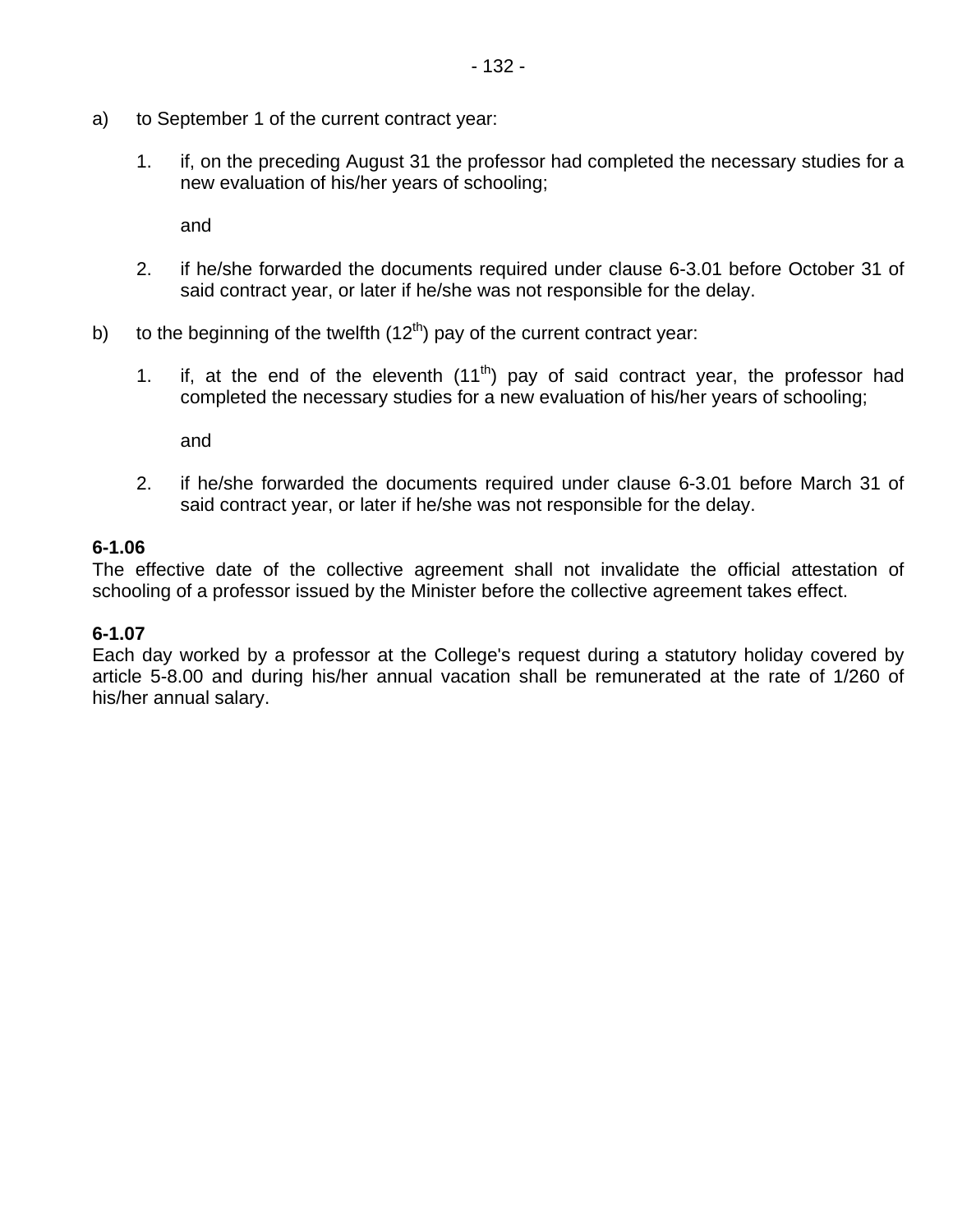### **Article 6-2.00 - Calculation of Work Experience**

### **6-2.01**

The professor shall submit to the College the documents related to his/her teaching and professional experience no later than thirty (30) days after the date of hiring.

For the purposes of applying the collective agreement, the following shall constitute one (1) year of work experience:

- a) one (1) year of full-time teaching in an educational institution approved by the Ministère or, in the case of an institution outside Québec, in an institution recognized by the competent government authority;
- b) each of the first ten (10) years of relevant professional or industrial experience in a field other than teaching, as well as each additional period of two (2) years. In all cases, only whole numbers shall be considered. On condition that this experience be relevant to teaching, these years may nevertheless be accumulated on the basis of a minimum of one (1) month of experience, in accordance with the following rules:

| 12 months | 1 year |
|-----------|--------|
| 52 weeks  | 1 year |

However, when continuous work is involved:

| 10 to 12 months | -<br>= | 1 year |
|-----------------|--------|--------|
| 43 to 52 weeks  | -      | 1 year |

The duration of work experience shall be calculated by subtracting the dates of the beginning and of the end of employment (year-month-day).

If the experience is given in weeks, days or hours, the following rules shall apply:

| 39 weeks        |                   | 9 months |
|-----------------|-------------------|----------|
| 26 weeks        | $\qquad \qquad =$ | 6 months |
| 13 weeks        | $=$               | 3 months |
| 4 weeks         | $=$               | 1 month  |
| 21 working days | $=$               | 1 month  |
| 8 hours         |                   | 1 day    |

The days remaining after the preceding rules are applied shall be evaluated as follows:

| 5 to 11 days    | $=$ | $1/4$ month         |
|-----------------|-----|---------------------|
| 12 to 18 days   | $=$ | $\frac{1}{2}$ month |
| 19 to 24 days   | $=$ | 3/4 month           |
| 25 days or more | $=$ | 1 month             |

NB: No experience of less than one (1) month shall be subject to the application of these rules.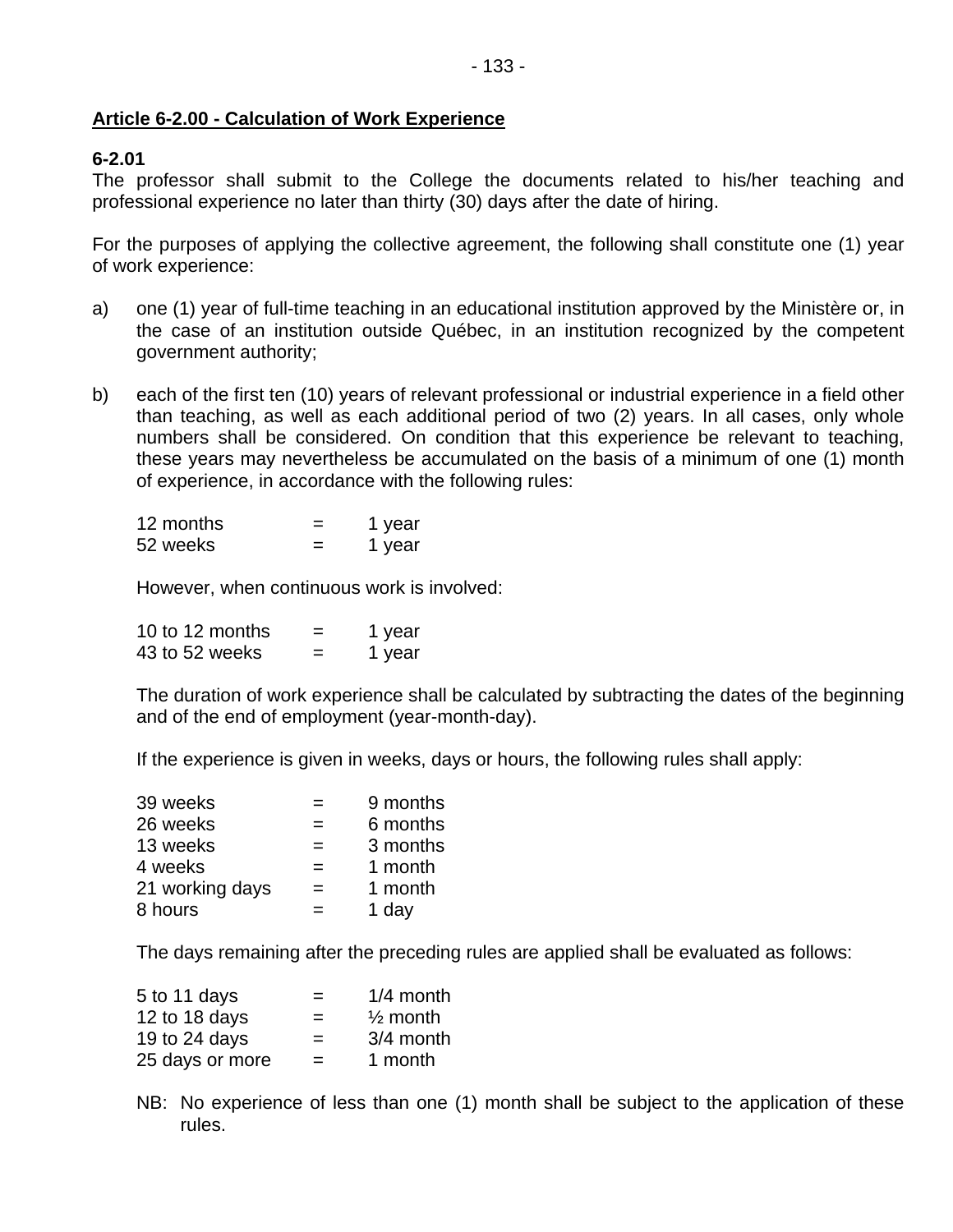Relevant part-time professional or industrial work experience shall be calculated in accordance with the rules of this paragraph, with the necessary adjustments.

- c) full-time teaching under a yearly contract for at least ninety (90) days, whether or not they are consecutive, during the same contract year;
- d) the time spent teaching as a part-time professor or hourly paid professor may be accumulated to count as one (1) year of experience; the number required to constitute one (1) year of experience shall be the equivalent of ninety (90) days of full-time teaching. However, a professor shall not begin to accumulate a new year of experience until he/she has completed the equivalent of one hundred thirty-five (135) days of full-time teaching; the experience thus acquired shall be evaluated in accordance with the following rules:

Teaching experience acquired part-time or as an hourly paid professor:

| Level                                     | Days      | <b>Hours or Periods</b>                      |
|-------------------------------------------|-----------|----------------------------------------------|
| preschool,<br>elementary and<br>secondary | 90<br>135 | $18 \times 22 = 396$<br>$27 \times 22 = 594$ |
| post-secondary                            | 90<br>135 | $18 \times 15 = 270$<br>$27 \times 15 = 405$ |
| university                                | 90<br>135 | $18 \times 8 = 144$<br>$27 \times 8 = 216$   |

e) the teaching year during which a professor, in spite of one or more periods of disability, has been available to the College for at least five (5) months.

In no case shall a professor accumulate more than one (1) year of work experience during a given contract year.

#### **6-2.02**

When a part-time professor becomes a full-time professor, his/her part-time hours shall be calculated in accordance with the terms and conditions provided for in clause 6-2.01, paragraph d).

### **6-2.03**

Clause 6-2.01 shall not have the effect of reducing the number of years of work experience already recognized for a professor employed by the College on June 30, 1998, in accordance with official rules or scales previously in use at the College.

The same shall apply to the years of work experience already approved by the former provincial committee for the classification of college professors.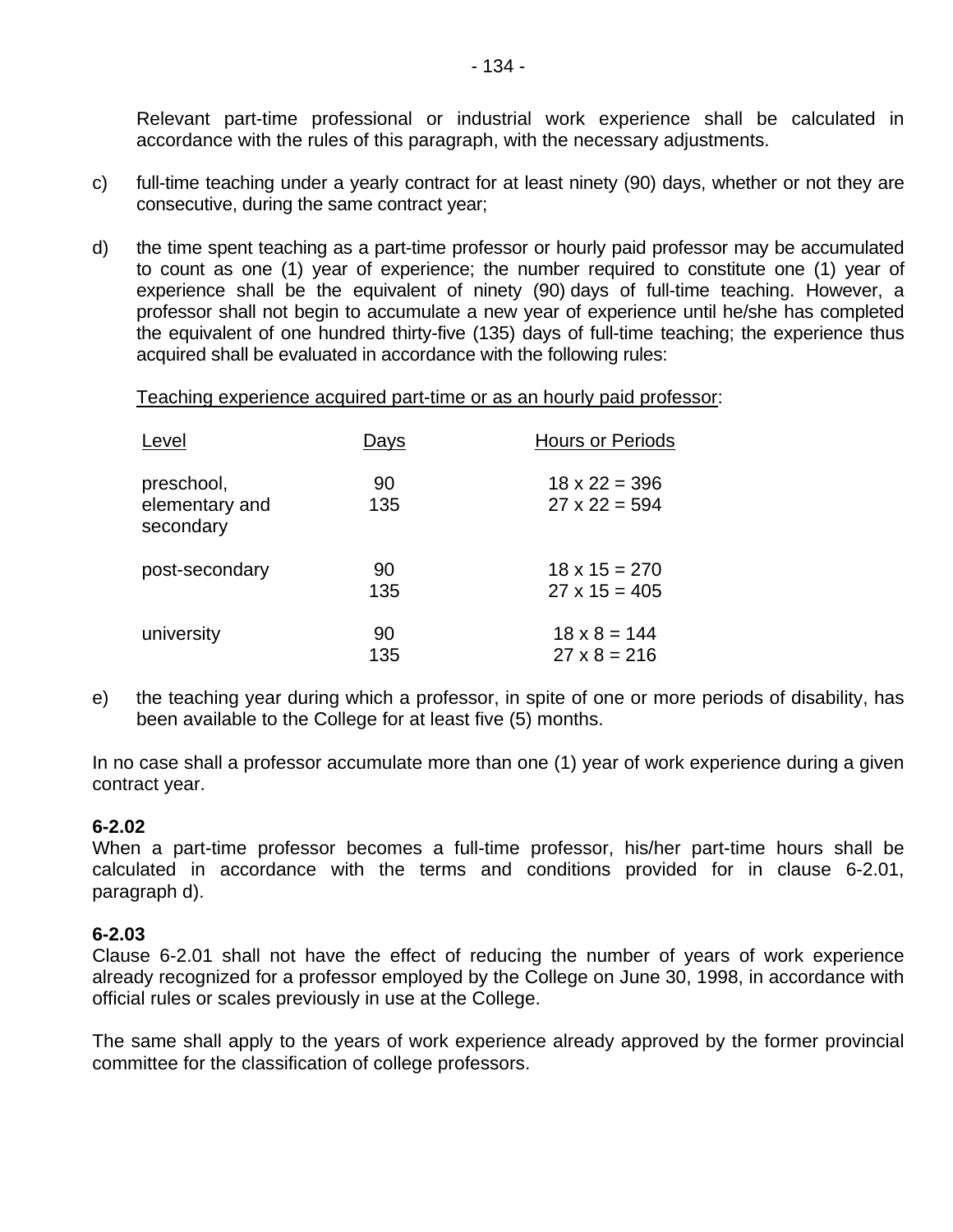#### **6-2.04**

A professor on availability who has not been relocated shall be considered to be a full-time professor and his/her experience shall be determined in accordance with the provisions of clause 6-2.01.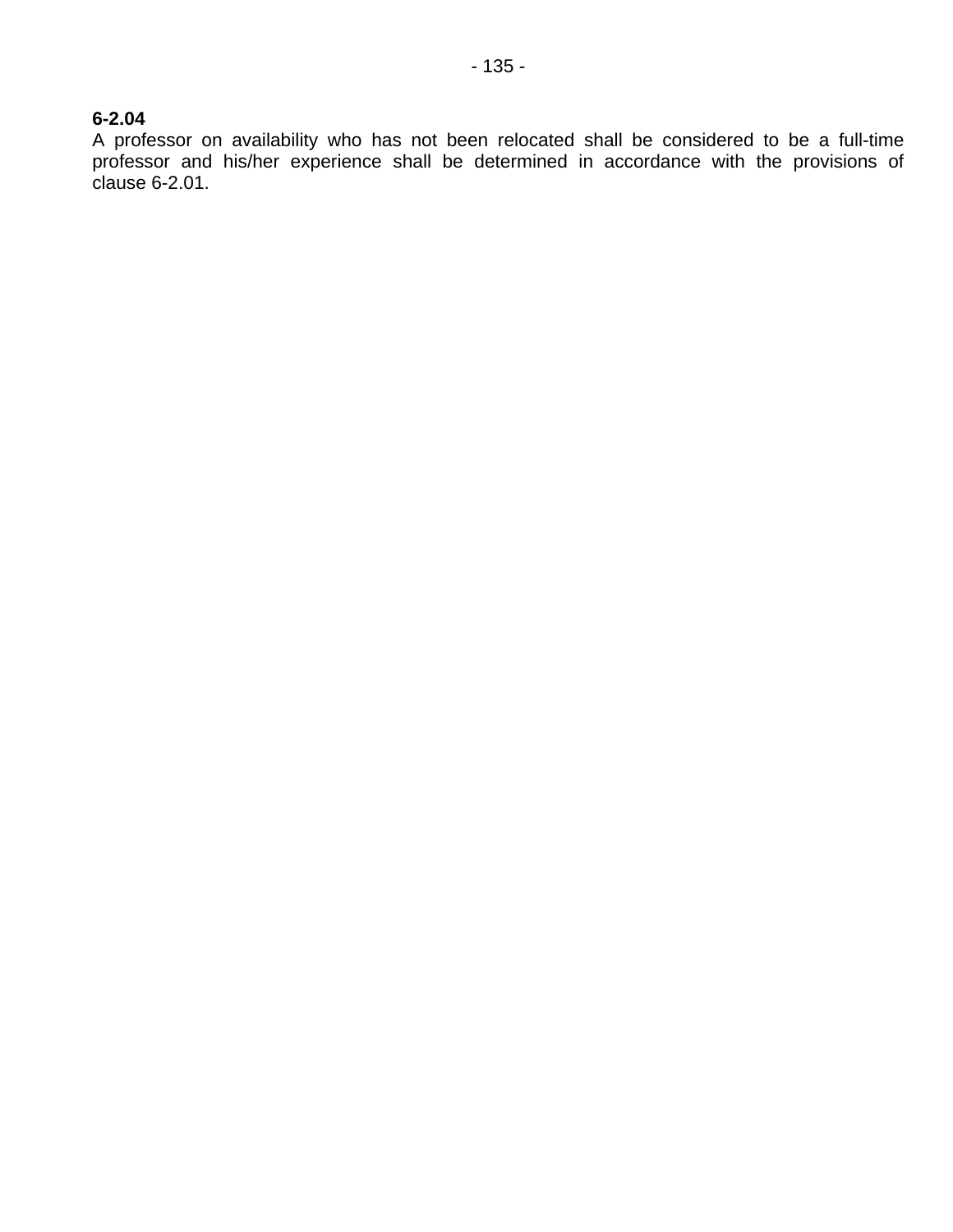### **Article 6-3.00 - Evaluation of Years of Schooling and Recognition of the Master's Degree for the Purposes of Remuneration**

#### **6-3.01**

A professor shall provide the College with all the documents relevant to his/her schooling (diplomas, statements of marks, report cards, certificates, licences, etc.) within thirty (30) days following his/her date of hiring, if he/she is a new professor, or in accordance with clause 6-1.05 in the case of a professor who has been reclassified.

Within thirty (30) days of receiving his/her Master's degree, the College shall notify the new professor in writing of the recognition of his/her Master's degree for the purposes of remuneration.

At any time, a professor who obtains a Master's degree shall send it to the College. Within thirty (30) days of receiving it, the College shall notify the professor in writing of its decision regarding the recognition of his/her Master's degree for the purposes of remuneration.

In accordance with the provisions of Appendix VI-1, a Master's degree shall be recognized for the purposes of remuneration if it is acquired in the subject taught or in a related subject relevant to the teaching of the subject indicated in the professor's contract.

A professor with a diploma or degree recognized for the purposes of attaining the "Master's" scales and step 18 of the single scale in Appendix VI-1, who changes subject or college under a right or obligation in accordance with article 5-4.00, shall maintain his/her right to remuneration based on such recognition.

#### **6-3.02**

In the case of a new professor, the College shall proceed with a provisional evaluation of the professor's schooling. Three (3) months at the latest after receiving from the professor the documents mentioned in clause 6-3.01, the College shall issue an official certification of his/her schooling based on the Minister's guide (Manuel d'évaluation de la scolarité) or on a comparison with similar cases in the guide if the case is not specifically covered in the guide.

#### **6-3.03**

If, for a professor who has already received official certification of his/her schooling, the College decides that, in accordance with the guide, the professor can obtain a full additional year of schooling, it shall issue a new official certification of the professor's schooling and make the necessary adjustment to his/her salary.

#### **6-3.04**

The College shall not claim a reimbursement following a decision to lower the provisional evaluation of schooling for the period prior to the first  $(1<sup>st</sup>)$  day of the month following the professor's receipt of the notice of modification.

#### **6-3.05**

When the professor fails to comply with a request for documentation on the part of the College within sixty (60) days following the date of the request, the College shall issue an official attestation based on the documentation in the professor's file, considered complete.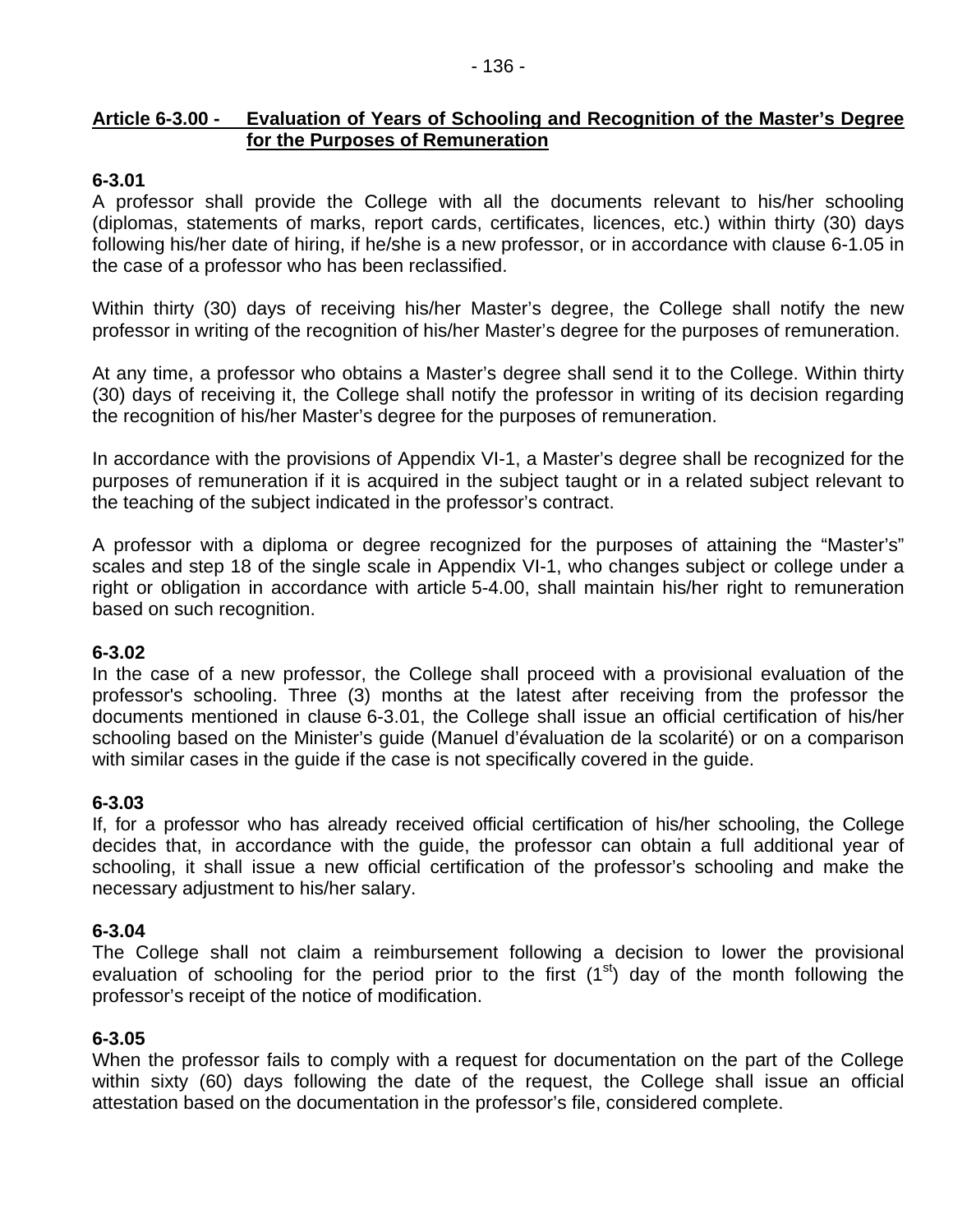Notwithstanding the preceding paragraph, if the College's attestation is issued on the basis of incomplete documentation, the College, at the professor's request, shall re-evaluate his/her schooling provided that the delay in producing the necessary documents is not attributable to the professor.

#### **6-3.06**

The official certification of schooling shall be sent to the professor, and a copy to the Union. The above document shall refer to the Minister's guide (Manuel d'évaluation de la scolarité) for each document furnished by the professor supporting his/her request for certification, whether relevant or not. The official certification of schooling shall, if applicable, mention the recognition of the Master's degree for purposes of remuneration.

### **6-3.07**

If the official certification of schooling credits the professor with more schooling than does the provisional classification the professor's salary shall be adjusted retroactively in accordance with the provisions of clause 6-1.05, or as of the date the professor was hired, if this is subsequent to one of these dates.

However, if in exceptional cases, the professor begins work between August 15 and September 1, his/her salary shall be readjusted to that date.

In the event that the College pays a professor a retroactive sum of money, interest shall be calculated in accordance with the provisions of clause 9-2.13, except that this interest shall be calculated starting from the fifth  $(5<sup>th</sup>)$  month following the transmission of all documents by the professor, in accordance with the College's instructions.

If the official certification of schooling credits the professor with less schooling than does the provisional classification, the professor's salary shall be adjusted as of the date on which the professor received said certification.

#### **6-3.08**

Within thirty (30) days after this collective agreement comes into effect, the FNEEQ (CSN) shall appoint one (1) accredited representative to the Minister. The Minister shall consult this representative before adding any new rulings to the guide (Manuel d'évaluation de la scolarité) in force on the date of the signature of the collective agreement.

#### **6-3.09**

The accredited representative shall inform the Minister of his/her opinion on new rulings to be added to the guide (Manuel d'évaluation de la scolarité) within thirty (30) days. However, the time limit of thirty (30) days shall not apply to the months of July and August.

#### **6-3.10**

A professor who believes that his/her schooling should be evaluated higher than in the official certificate may file a complaint with the provincial committee (CNR) provided for in clause 2-2.05 within sixty (60) days of receiving the certificate. The Union may also file such a complaint on the same conditions. However, the time limit of sixty (60) days shall not apply to the months of July and August.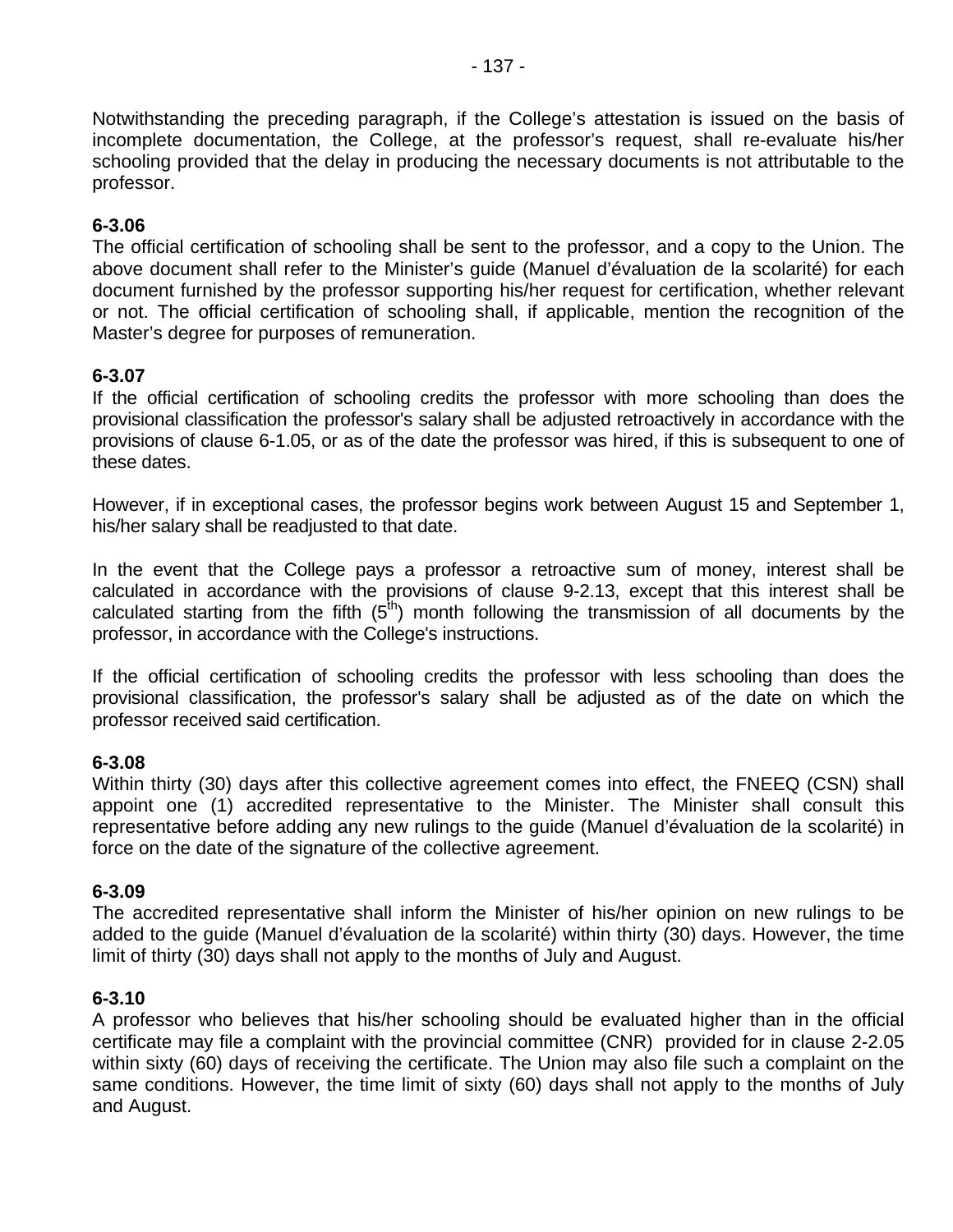A professor who contests the College's decision regarding the recognition of his/her Master's degree shall file a written complaint with the CNR provided for in clause 2-2.05 and send a copy of such complaint to the College and the Union.

#### **6-3.11**

Only a unanimous decision of the CNR shall constitute a decision concerning the complaint filed. In this case, the decision shall be forwarded to the professor, the College and the Union, and the College shall transmit, if applicable, a new official schooling certification, in conformity with the CNR's decision.

If the CNR's decision is not unanimous:

- the complaint shall be sent to the review and advisory committee provided for in clause 6-3.12 and the professor, the College and the Union shall be notified;
- a complaint concerning the recognition of the Master's degree shall be sent to an arbitrator appointed by the provincial parties. The arbitrator's decision shall be final and binding on the parties. The College shall issue, if applicable, a new certification of schooling.

### **6-3.12**

Within sixty (60) days following the date this collective agreement takes effect, a review and advisory committee shall be created. It shall have the following members:

- − one (1) president appointed for the education sector;
- one (1) representative of the employer provincial party;
- − the representative of the FNEEQ (CSN) mentioned in clause 6-3.08.

However, the provincial parties shall each appoint at least one (1) substitute for their designated representative. Substitutes may be present at committee meetings but they shall not have any power of decision. If, however, a designated representative is absent from a meeting and his/her substitute is present, the substitute shall become the designated member for the purpose of the meeting.

Its mandate shall be to deal with professors' complaints forwarded by the provincial committee (CNR) and to receive, for study or recommendation to the Minister, complaints or suggestions pertaining to a rule of evaluation included in the Minister's guide (Manuel d'évaluation de la scolarité).

#### **6-3.13**

For complaints forwarded by the provincial committee (CNR), the committee's decisions shall be determined by majority vote.

a) When the committee rules that a case submitted is provided for in the Minister's guide (Manuel d'évaluation de la scolarité), it shall recommend an evaluation of schooling based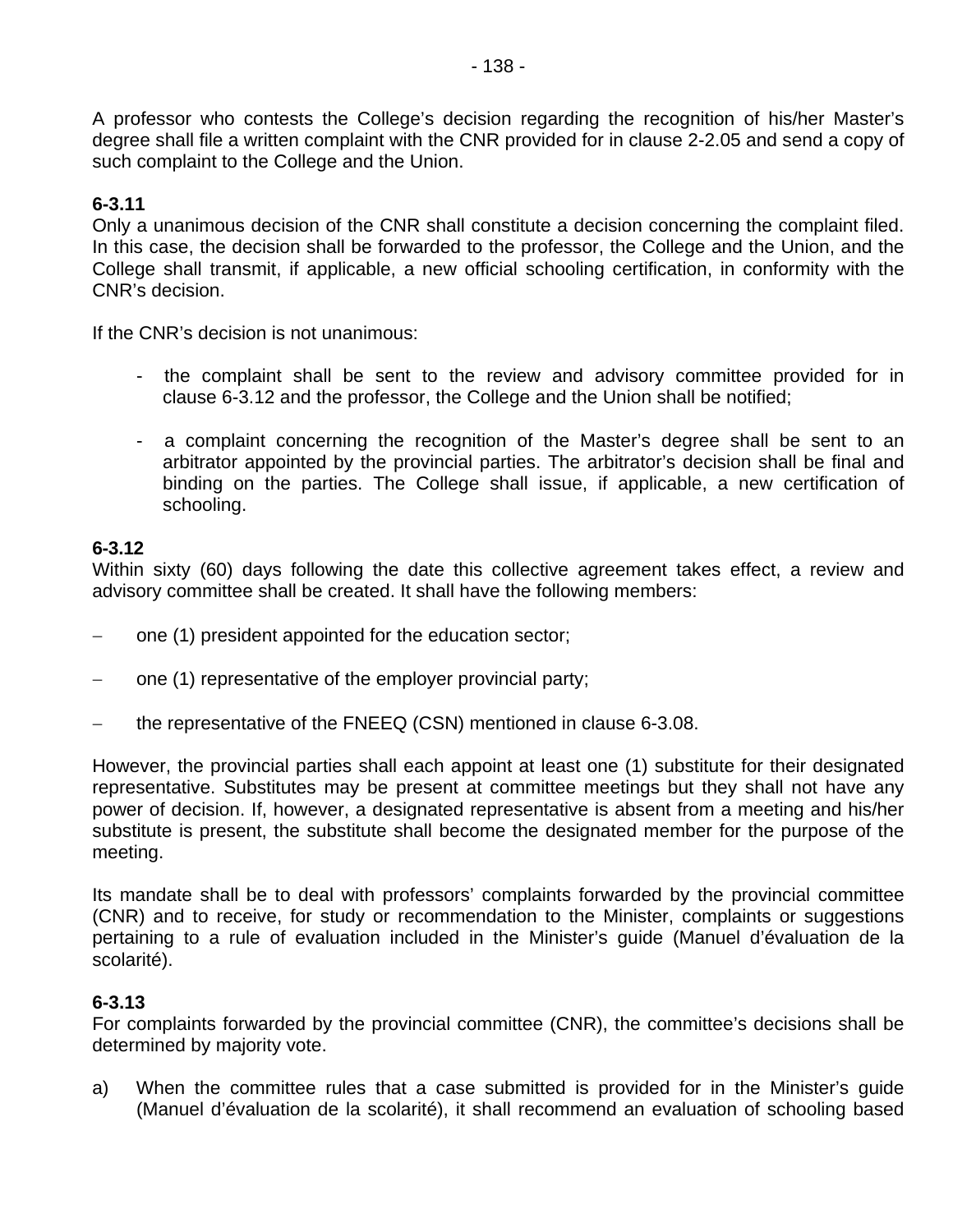on the guide; this decision shall be final and without appeal, and shall be binding on the professor, the Union and the College. The College shall then issue a new certificate in accordance with the recommendation.

- b) When the committee finds that the case is not provided for in the guide, it shall inform the Minister.
- c) If the committee finds that a request for review might be the object of an evaluation of "special qualifications" or a "special decision" concerning the rules of evaluation contained in the Minister's guide (Manuel d'évaluation de la scolarité), the committee may send a recommendation to the Minister along with its decision. Such a recommendation shall not constitute a decision as stipulated in paragraph a) and shall not be binding on the Minister, the Union, the College, and the professor unless it is accepted by the Minister.

If, following the committee's recommendation, the Minister's decision results in a change in the professor's evaluation of complete years of schooling, the College shall issue a new official certificate of schooling. In the event that the Minister's decision in accordance with the Committee's recommendation does not result in a change in the professor's evaluation of complete years of schooling, the College shall notify the professor in writing.

#### **6-3.14**

The member representing the FNEEQ (CSN) may file a complaint with the review committee or make suggestions with regard to the rules of evaluation contained in the guide (Manuel d'évaluation de la scolarité).

A unanimous recommendation from the committee pertaining to a rule of evaluation shall result in a corresponding modification of the guide.

#### **6-3.15**

The fees and expenses of the chair and the secretarial costs of the review committee shall be paid by the Ministère. The fees and expenses of a designated member of the review committee shall be paid by those who appointed him/her.

#### **6-3.16**

An official attestation of schooling cannot be adjusted to the professor's disadvantage. Also, the College may not lower a classification already assented to by one of the former provincial classification committees. Moreover, any certificate issued by the temporary classification committee (CTC, December 1973 agreement) shall be deemed to be a classification by a former provincial classification committee (CPC).

#### **6-3.17**

A request for the evaluation of additional schooling may not result in a reduction in the number of years of schooling already acknowledged prior to this request.

### **6-3.18**

When schooling is the determining criterion for the purposes of job security, the classification certificate issued by a former provincial classification committee, the Bureau de reconnaissance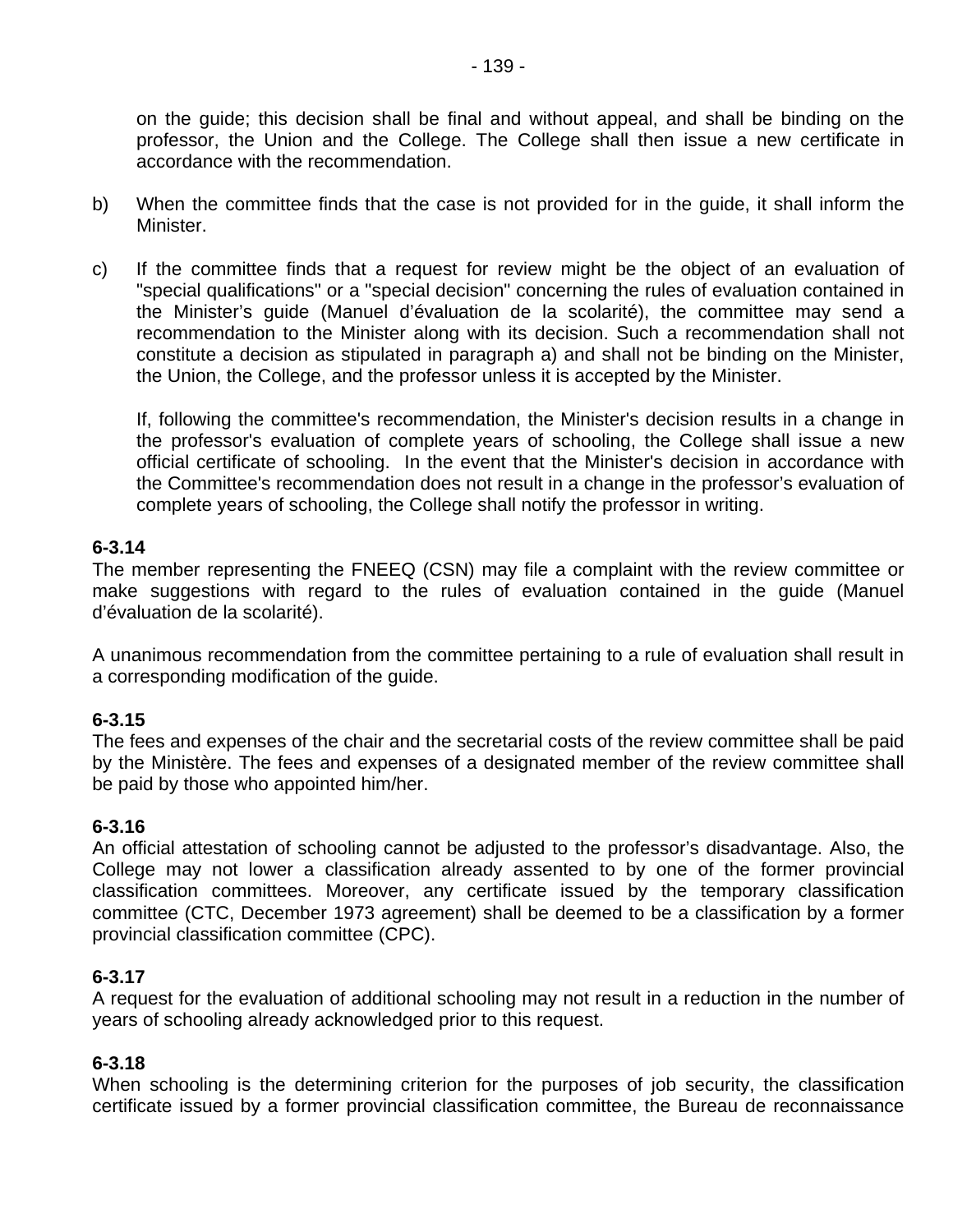des institutions et des études (BRIE), the Service des relations du travail (SRT) or the temporary classification committee shall prevail over the official certification of schooling.

#### **6-3.19**

A professor holding a certificate issued with or without reservations by the BRIE or the SRT shall be considered to have received certification from a former provincial classification committee and shall benefit from the same rights.

### **6-3.20**

When the rules for evaluating schooling are modified (they may only have the effect of an upward adjustment), a professor who is covered by this modification shall have his/her official certification of schooling corrected and his/her salary readjusted retroactively in accordance with the conditions determined in clause 10-1.18 of the decree replacing the collective agreement (1972).

In calculating this retroactivity, the College shall take into account any sum of money that has already been paid whether as an advance or as a lump sum payment under the terms of article 3 of the classification agreement (December 1973) for the corresponding periods.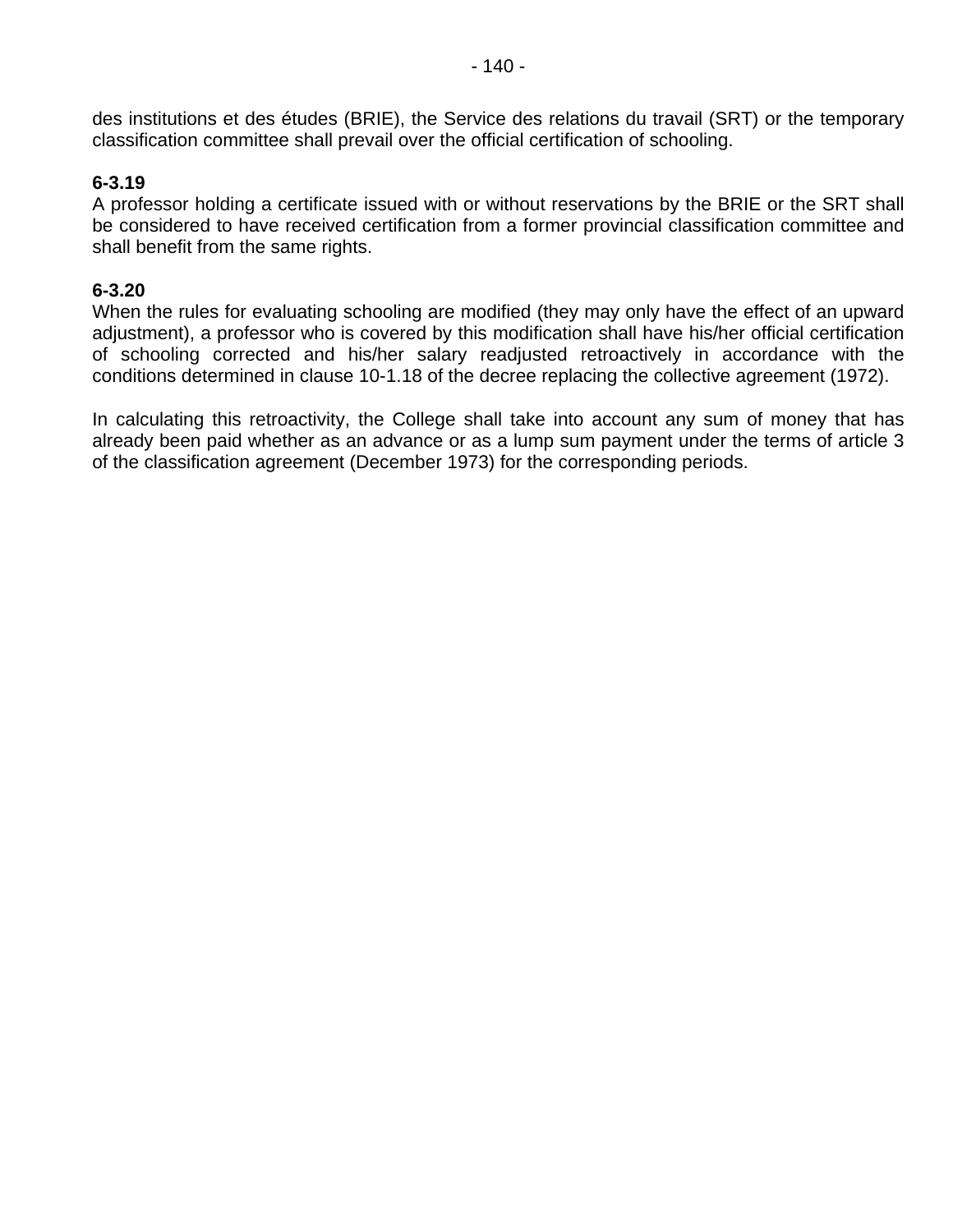# **Article 6-4.00 - Salary Scales of Full-time and Part-time Professors**

# **6-4.01 Salary Scales**

For the purposes of applying the salary scales, the first  $(1<sup>st</sup>)$  day of a contract year shall be between August 10 and September 1.

The salary scales applicable to full-time and part-time professors and the terms and conditions for their application appear in Table A of Appendix VI-1.

## **6-4.02 From the effective date of the collective agreement to November 30, 2006**

As of the effective date of the collective agreement and until November 30, 2006, the salary scale in effect shall be the one appearing in Table A of Appendix VI-1.

# **6-4.03 Period from December 1, 2006, to September 30, 2007**

Each salary scale in effect on November 30, 2006, shall be increased, effective December 1, 2006, by a percentage equal to two per cent (2%).

# **6-4.04 Period from October 1, 2007, to the last day of the 2007-2008 contract year**

Each salary scale in effect on September 30, 2007, shall be increased, effective October 1, 2007, by a percentage equal to two per cent (2%).

# **6-4.05 Period from the first day of the 2008-2009 contract year to May 31, 2009**

Each salary scale in effect on the last day of the 2007-2008 contract year shall be increased, effective the first day of the 2008-2009 contract year, by a percentage equal to two per cent (2%).

### **6-4.06 Period beginning June 1, 2009**

Each salary scale in effect on May 31, 2009, shall be increased, effective June 1, 2009, by a percentage equal to two per cent (2%).

### **6-4.07 Special provisions**

Notwithstanding clause 6-4.01, the salary scales applicable to professors covered by Appendix III-1 (Collège de Chicoutimi) shall be the salary scales appearing in Table D of Appendix III-1.

Moreover, the dates on which the increases in the salary rates and scales are taken into account for the purposes of the pension plans shall be those provided for in clauses 6-4.02 to 6-4.06.

Notwithstanding the preceding paragraph, for professors covered by Appendix III-1 (Collège de Chicoutimi), the dates on which the increases in the salary rates and scales are taken into account for the purposes of the pension plans shall be those provided for in Table D of Appendix III-1.

### **6-4.08 Off-scale professors**

a) As of December 1, 2006, a professor whose salary, on the day preceding the date of the upward adjustment of salary scales, is higher than the maximum on the salary scale in effect for his/her schooling and work experience, shall benefit, on the date of the upward adjustment of the salary scale, from a minimum increase equal to half (1/2) of the percentage applicable, on the first  $(1<sup>st</sup>)$  day of the period in question with respect to the last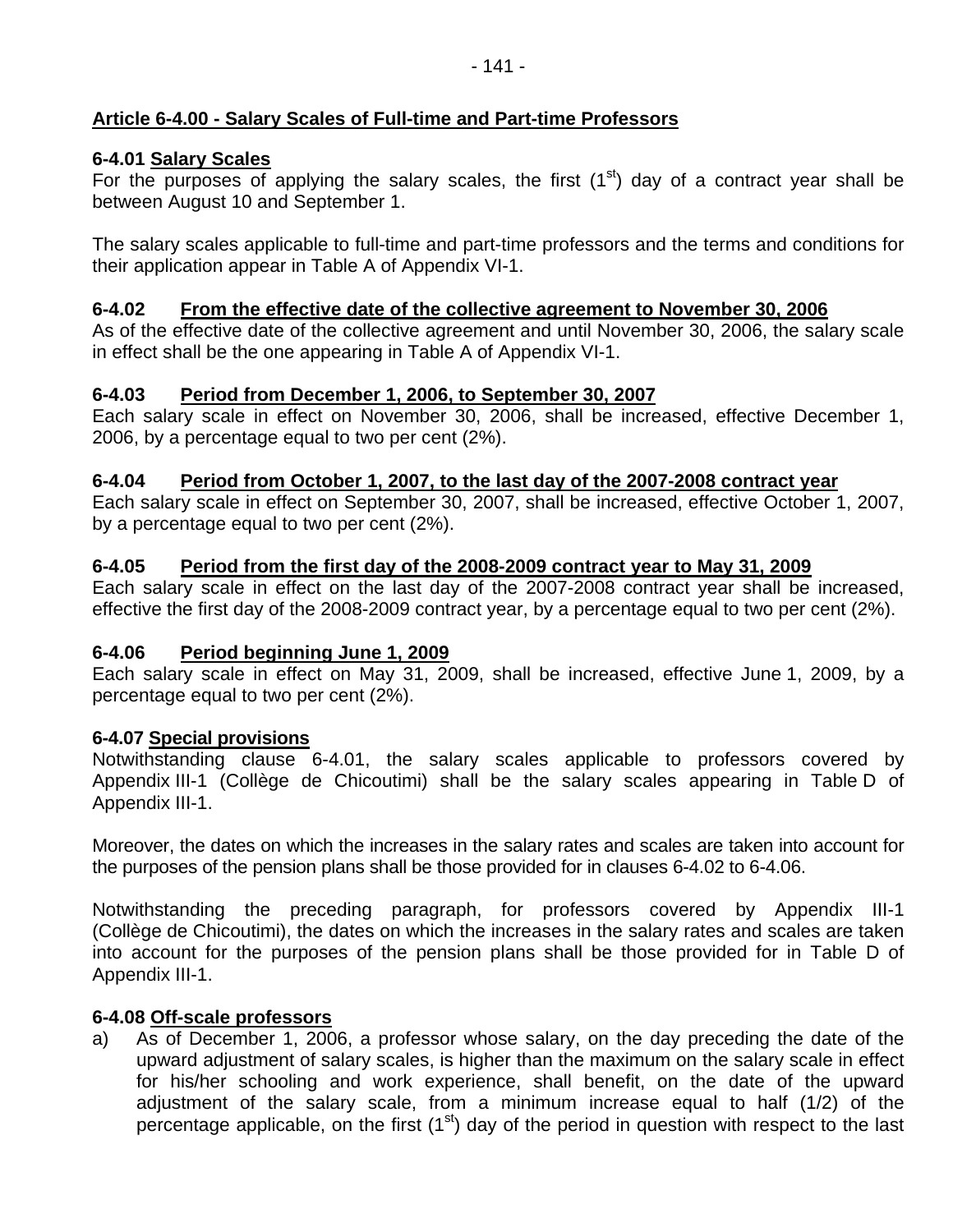day of the preceding period, to the maximum on the salary scale in effect for his/her schooling and work experience on the last day of the preceding period.

- b) If the minimum increase defined in paragraph a) results in situating an off-scale professor, on the first  $(1<sup>st</sup>)$  day of a period, in a salary less than the maximum on the salary scale in effect for his/her schooling and work experience, the minimum increase shall be equal to the amount necessary for him/her to obtain the maximum on the salary scale.
- c) The difference between the percentage increase of the maximum step of the salary scale in effect for the professor's schooling and work experience and the minimum increase as established in accordance with paragraphs a) and b) shall be paid to him/her by means of a lump sum payment calculated on the basis of his/her salary on the last day of the preceding period.
- d) The lump sum payment shall be spread over each pay period in proportion to the individual workload for which the professor is remunerated.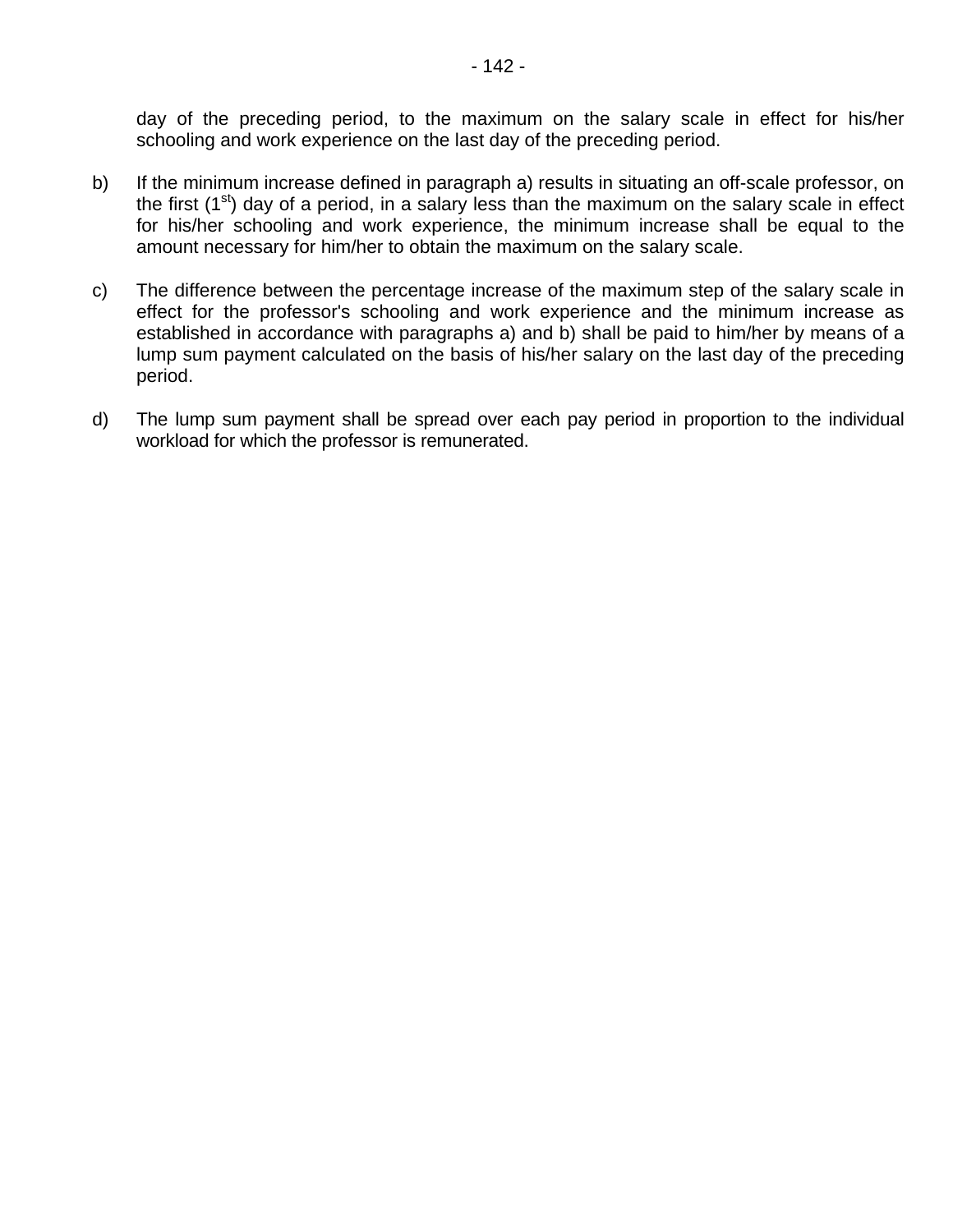## **Article 6-5.00 - Salary Rates of Hourly Paid Professors**

## **6-5.01 Hourly Rates**

The hourly rates for hourly paid professors shall be those appearing in Table B of Appendix VI-1.

## **6-5.02 Increases in Hourly Rates**

The hourly rates for hourly paid professors shall be increased, applicable on the dates given in Table B of Appendix VI-1 and in the way provided for in clauses 6-4.02 to 6-4.06, with the necessary adjustments.

### **6-5.03 Special provisions**

The dates on which the modifications to the salary rates and scales are taken into account for the purposes of the pensions plans shall be those provided for in clause 6-5.02.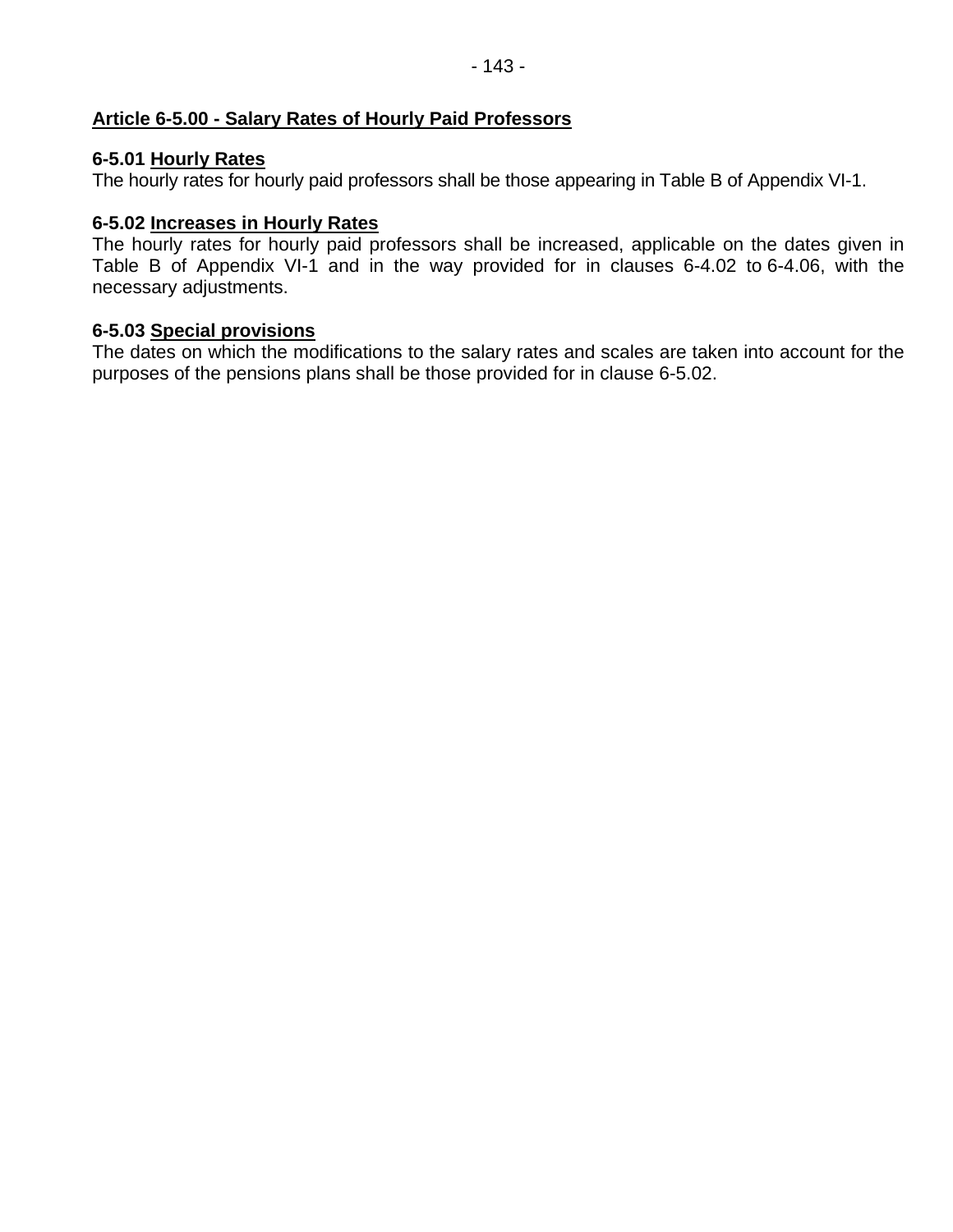#### **Article 6-6.00 - Payment of Salary**

**The following provisions are part of a recommendation made jointly by the Fédération des cégeps and the FNEEQ (CSN) and shall be subject to the application of section 59 of Bill 37, if agreed upon and signed by the local parties.** 

#### **6-6.01**

Subject to clauses 3-3.02 and 6-6.03 and the provisions of various plans (tax, insurance, pension, etc.), a full-time professor's salary shall be payable in twenty-six (26) equal instalments every second  $(2^{nd})$  Thursday. However, in order to avoid an interruption in the continuity of salary payments, when the pay schedule includes twenty-seven (27) pay Thursdays in a contract year, the College shall pay a professor's salary in twenty-seven (27) equal payments instead of twenty-six (26).

The salary of a part-time professor or hourly paid professor shall be payable every second  $(2^{nd})$ Thursday for the duration of his/her individual contract.

#### **6-6.02**

In the event that payday should fall on a statutory holiday, the College shall pay its professors on the working day preceding this statutory holiday.

#### **6-6.03**

The salary shall be paid at two (2) week intervals during the annual vacations.

#### **6-6.04**

In the event of an error on the pay, the College shall correct this error on the following payday. An explanatory note shall be included with the pay cheque giving reasons for the error and the particular way in which it was corrected.

#### **6-6.05**

Each professor shall receive a pay statement in electronic format, containing at least the following information:

- a) the professor's name;
- b) the pay period and date;
- c) the regular gross salary;
- d) any additional remuneration;
- e) substitution pay;
- f) premiums;
- g) details of deductions;
- h) net pay;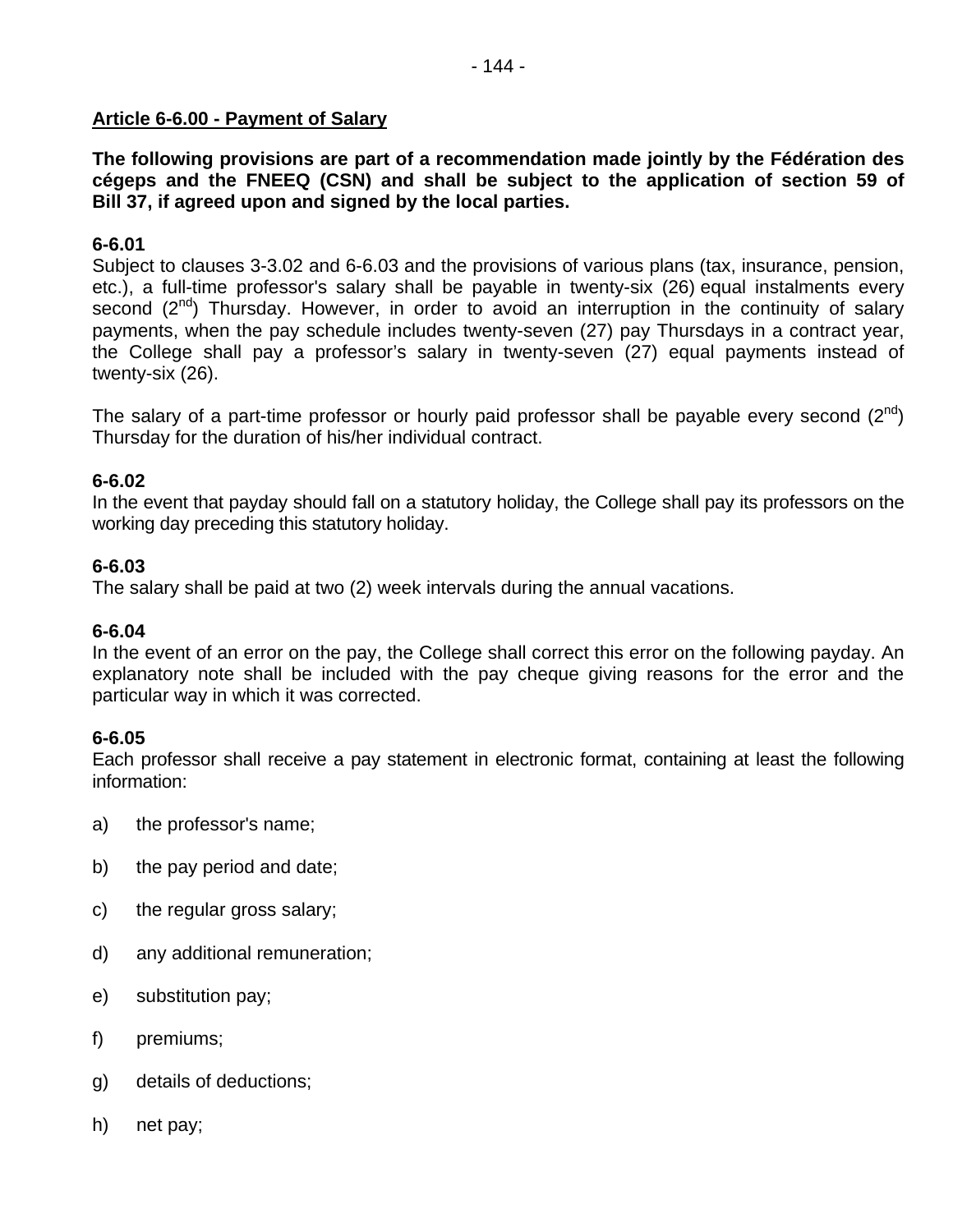- i) the professor's personnel number, if applicable;
- j) cumulative earnings and deductions;
- k) deductions for complementary insurance plans, if applicable.

When the College wishes to modify the means of transmission of the pay statement, it shall inform professors of the date of the change. A professor who wishes to continue receiving a pay statement on paper must notify the College, in writing, within fifteen (15) working days following the College's notice.

If the means of electronic transmission is already in application at the time this collective agreement takes effect, the professor who receives a pay statement on paper shall continue to receive it in this fashion.

#### **6-6.06**

Union check-off must appear on Revenue Canada's T-4 form and on the Relevé 1 form of the Ministère du Revenu du Québec.

#### **6-6.07**

On September 30, the College shall provide each professor with a statement of his/her sick leave bank as of the preceding September 1.

#### **6-6.08**

At a professor's request, the College shall undertake to deduct at the source any sum to be deposited in an established financial institution located on the College's premises.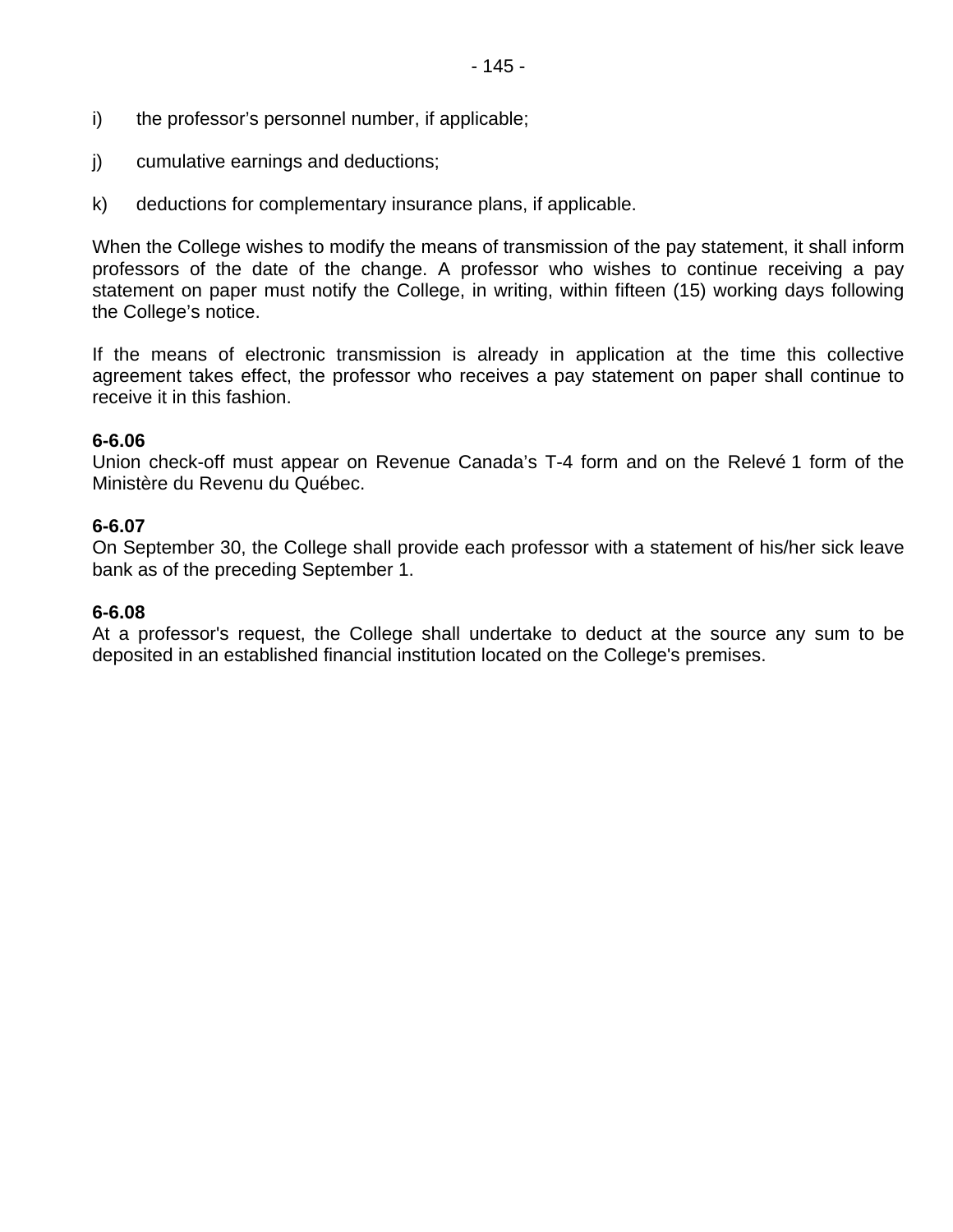#### **Article 6-7.00 - Travel Expenses**

**The following provisions are part of a recommendation made jointly by the Fédération des cégeps and the FNEEQ (CSN) and shall be subject to the application of section 59 of Bill 37, if agreed upon and signed by the local parties.** 

#### **6-7.01**

In accordance with the schedule in effect at the College, the College shall defray travelling costs between the College's sub-centres, campuses or buildings within the same city or municipality, where the professor is normally required to teach at both places during the same day.

The College shall also reimburse the expenses incurred during travel authorized for the preparation of fieldwork.

### **6-7.02**

In accordance with the schedule in effect at the College, the College shall also reimburse travel, accommodation and meal costs of a professor who has to commute between the College's sub-centres, campuses or buildings that are not located in the same city or municipality. The same shall apply to a professor who is required to teach in a locality other than that in which he/she does the majority of his/her teaching.

### **6-7.03**

The College shall reimburse the expenses of professors for participating in provincial committees formed by the Ministère or instituted under the terms of this collective agreement, upon presentation of an appropriate statement of accounts, in accordance with the schedule in effect at the College.

#### **6-7.04**

For the purposes of this article, the areas in which fieldwork is carried out shall be considered sub-centres, campuses or buildings of the College.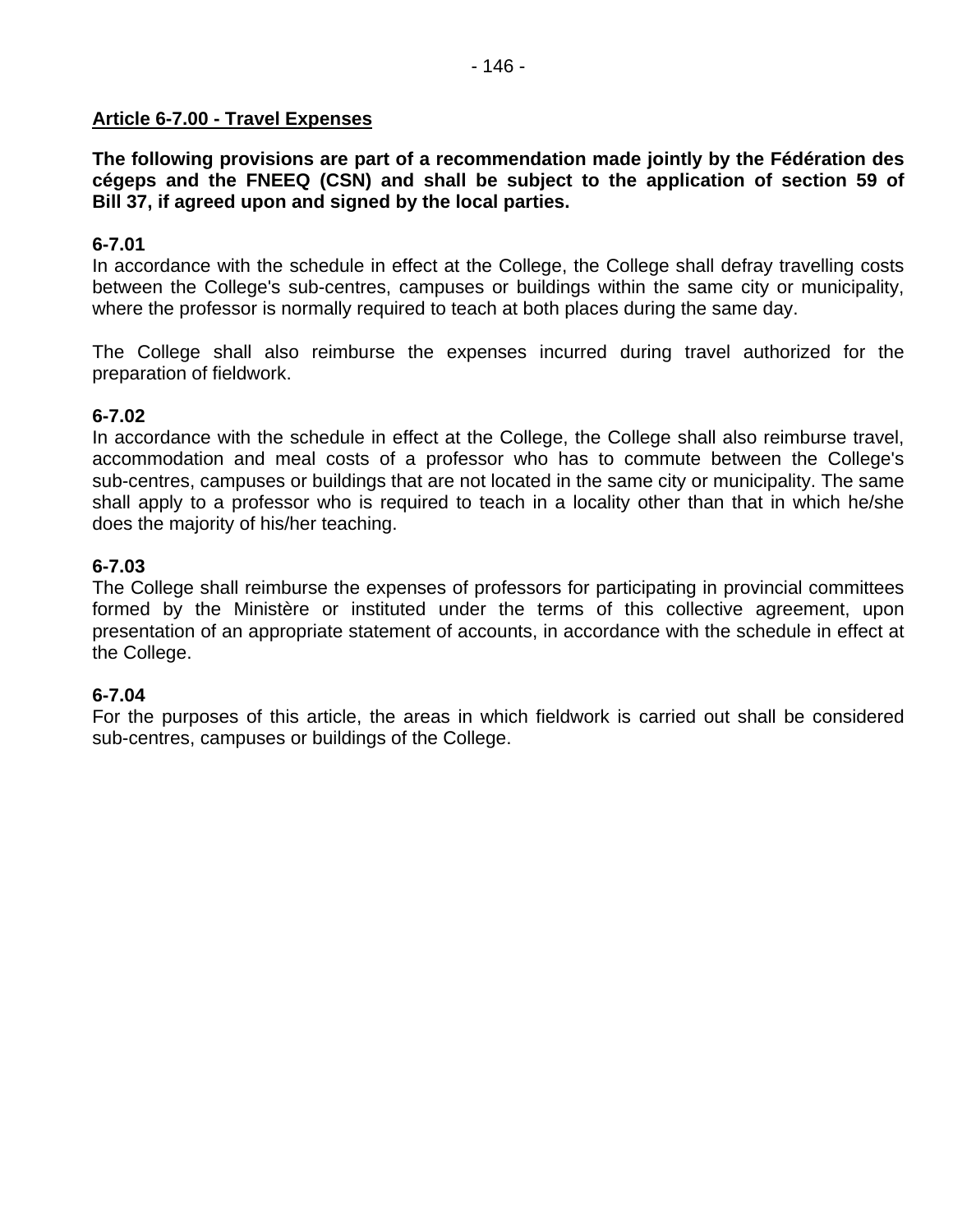### **CHAPTER 7 - PROFESSIONAL DEVELOPMENT**

#### **Article 7-1.00 - General Provisions**

#### **7-1.01**

For the purposes of professional development, the College shall have the sum of one hundred ninety-five dollars (\$195) at its disposal annually, for every full-time professor or the equivalent as provided for in clause 8-5.02.

### **7-1.02**

The employer provincial party shall establish a provincial professional development fund, the amount of which shall be determined by multiplying forty dollars (\$40) by the number of full-time professors or equivalent allocated for the preceding year under the terms of clauses 8-5.03, 8-5.04, 8-5.05 and 8-5.06 to those colleges whose local unions are affiliated with FNEEQ (CSN).

This fund shall be used for the professional development of professors in colleges remote from the university centres of Montreal, Quebec City and Sherbrooke, in particular for travel and accommodation expenses.

Within sixty (60) days following the effective date of the collective agreement, the provincial parties shall form a committee for the purpose of drafting the list of colleges benefiting from this fund and to establish the apportionment of the allocated sums among these colleges.

**The following provisions are part of a recommendation made jointly by the Fédération des cégeps and the FNEEQ (CSN) and shall be subject to the application of section 59 of Bill 37, if agreed upon and signed by the local parties.** 

### **7-1.03**

Within the limits of its resources, the College shall provide all professors with real possibilities for professional development through activities, study or projects useful to teaching.

#### **7-1.04**

The courses offered by the College shall be free of charge for the College's professors. However, the College shall not be required to organize courses or hire supplementary teaching personnel.

#### **7-1.05**

Upon request made no later than sixty (60) days prior to the beginning of a semester, the College shall try to arrange the professor's timetable so as to allow him/her to take courses or pursue professional development activities. This clause shall not have the effect of reducing the professor's workload.

#### **7-1.06**

The College shall respect all engagements made prior to the date on which this collective agreement came into effect by allowing professors in its employ to complete professional development activities already in progress.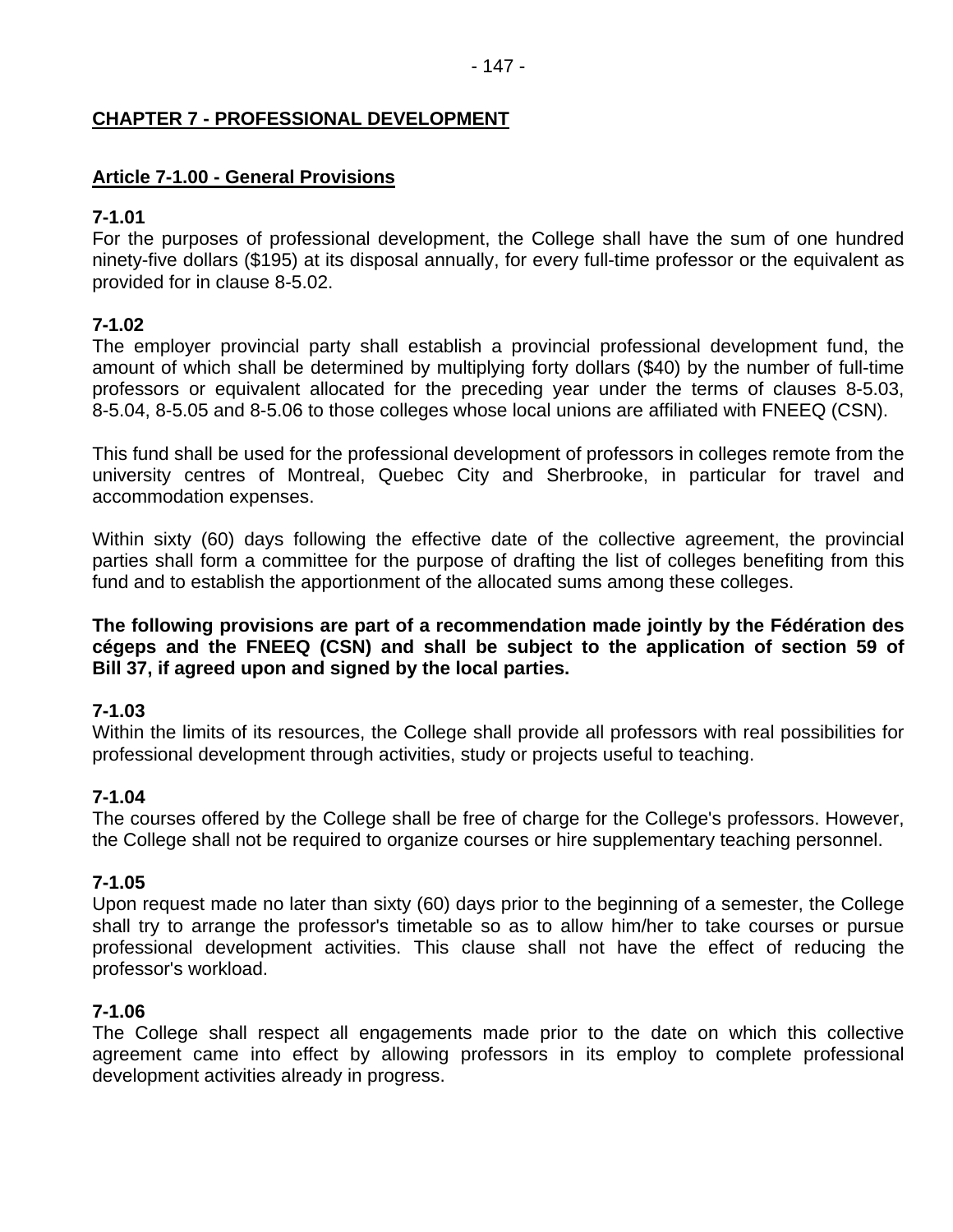The above activities shall be financed with money provided for under the terms of clauses 7-1.01 and 7-1.02 for the professional development of professors.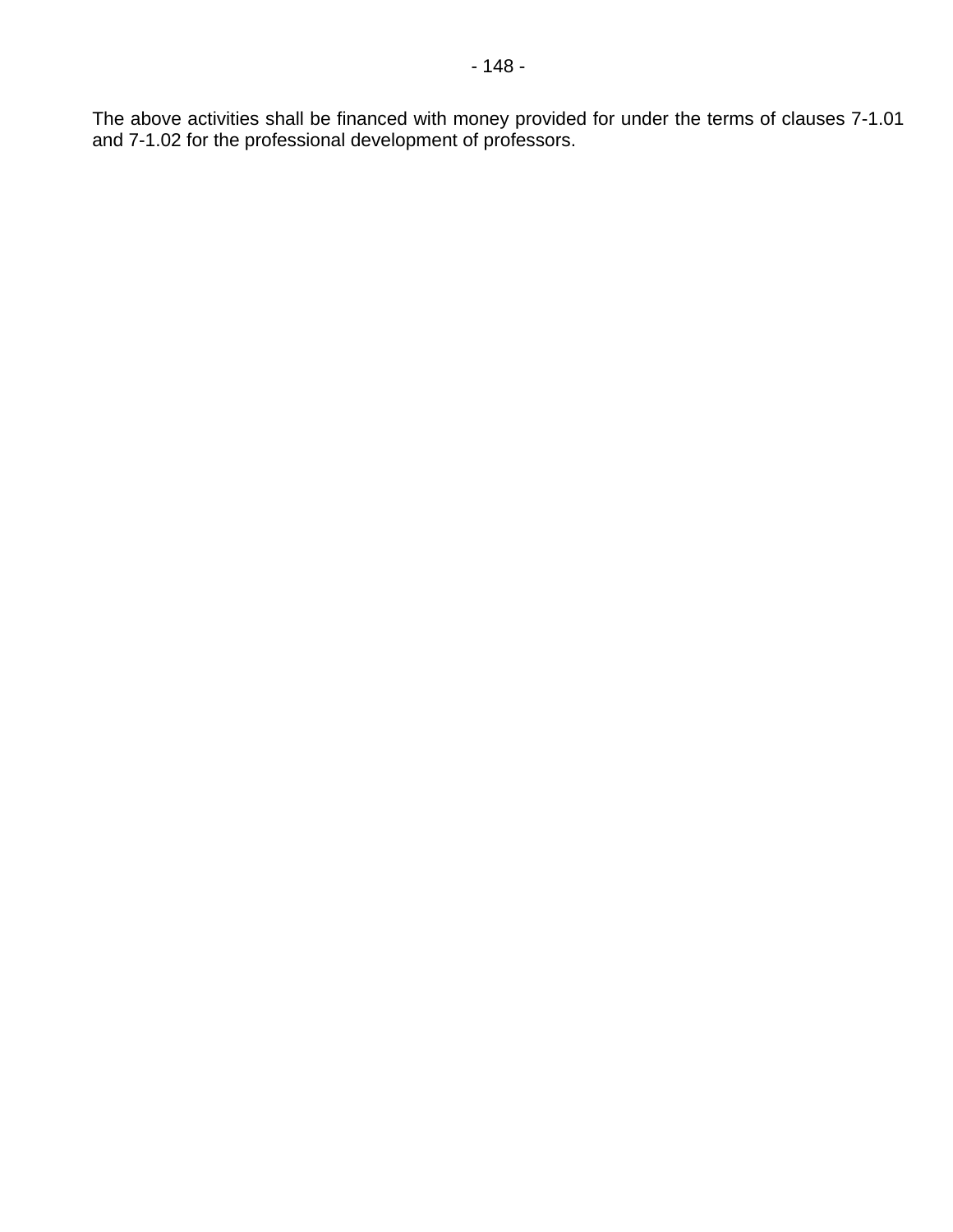### **Article 7-2.00 – Provisions Relating to Leave with Pay for Professional Development**

### **7-2.01**

Leave with pay for professional development as provided for in the collective agreement shall not alter any of the rights and benefits to which a professor is entitled during a normal teaching year, as defined in these stipulations.

**The following provisions are part of a recommendation made jointly by the Fédération des cégeps and the FNEEQ (CSN) and shall be subject to the application of section 59 of Bill 37, if agreed upon and signed by the local parties.** 

### **7-2.02**

A professor who benefits from leave with full salary agrees to remain in the service of the College from which he/she obtained the leave, upon his/her return for a period of three (3) years for each year of salary paid. If such a commitment is not honoured, the professor shall reimburse upon his/her departure, one third (1/3) of his/her salary for each year in which he/she does not honour his/her commitment.

In the case of leave with partial salary, the professor agrees to remain in the service of the College from which he/she obtained the leave for a period of two (2) years, or to reimburse upon his/her departure, half (1/2) of the partial salary received for each year in which he/she does not honour his/her commitment.

In cases where the leave for professional development is for two (2) consecutive full-time years, the commitment to remain in the service of the College from which he/she obtained the leave shall be six (6) years, and the reimbursement shall be one sixth (1/6) for each year in which this commitment is not honoured.

### **7-2.03**

On the condition that the documents required are produced within the required time limits, the bursaries or any other form of financial aid granted shall be paid to the beneficiaries as follows, unless otherwise agreed upon with the professional development committee:

- a) Amounts of five hundred dollars (\$500) or less shall be paid in equal monthly instalments based on the duration of the professional development for which the aid is being granted. The first (1<sup>st</sup>) instalment shall be paid at the beginning of leave for professional development and the others at the beginning of each month.
- b) Amounts in excess of five hundred dollars (\$500) shall be paid as follows: thirty per cent (30%) of the total amount at the beginning of the leave; the rest in equal monthly instalments based on the duration of the professional development for which the aid is being granted. The payments shall be made on the first  $(1<sup>st</sup>)$  day of each month.

In the case of leave with pay, the salary itself shall not be subject to the provisions of this clause and, unless otherwise agreed with the College, it shall be paid as prescribed in this collective agreement for regular salary.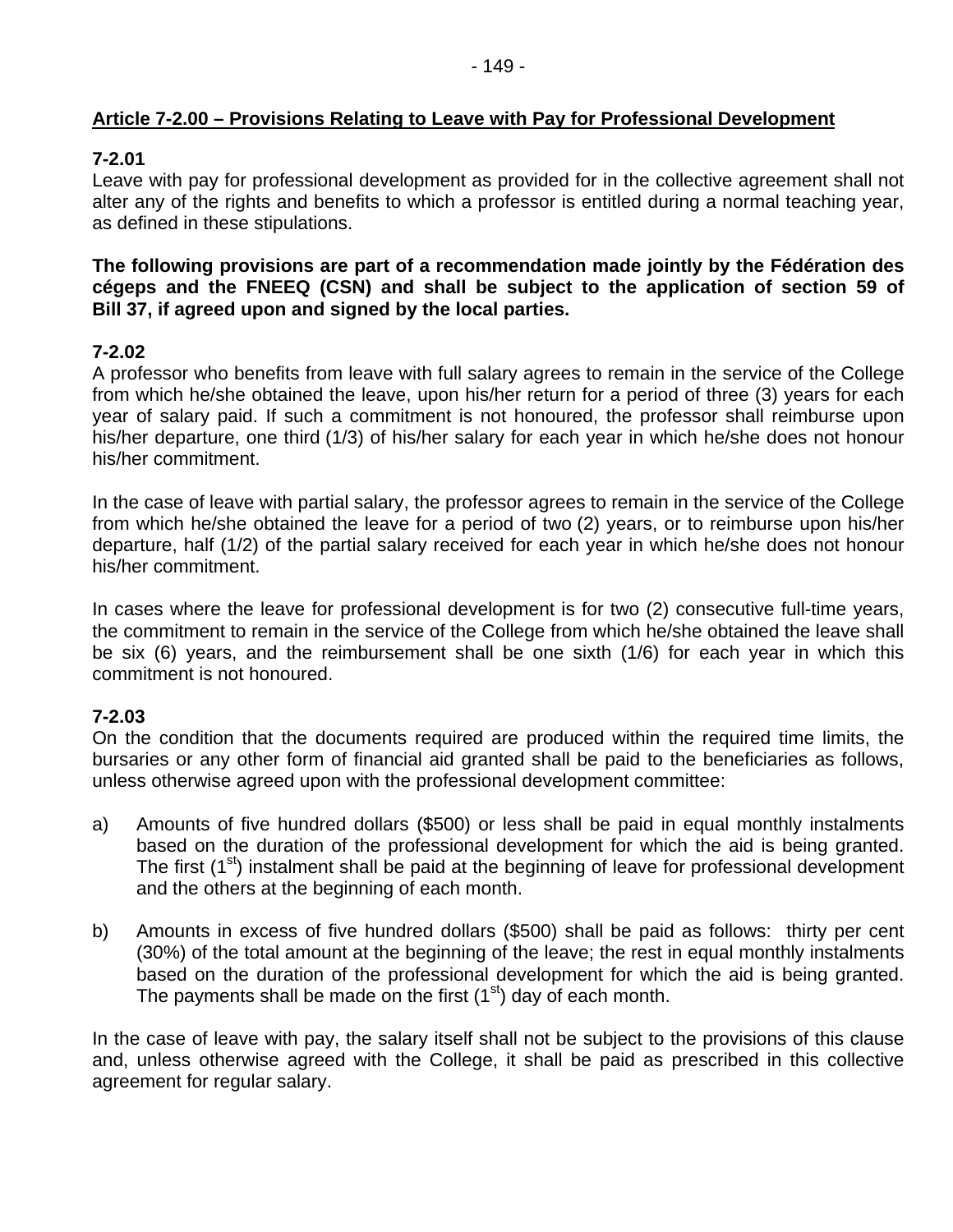# **7-2.04**

Each professor currently benefiting from leave with pay for full-time professional development shall continue to do so. His/her obligations shall remain those required at the time he/she obtained his/her leave, unless this chapter provides for more advantageous conditions.

### **7-2.05**

In the case of total or partial permanent or temporary disability, the College and the professor shall agree on different terms and conditions for reimbursement or release from debt. These terms and conditions shall be brought to the attention of the Labour Relations Committee and, failing agreement, the parties may avail themselves of the grievance procedure on the basis of equity.

### **7-2.06**

In the case of death or total permanent disability, the obligation to reimburse shall be waived.

### **7-2.07**

Leaves provided for in this article shall not have the effect of modifying the rights and benefits to which the professor is entitled in a normal teaching year.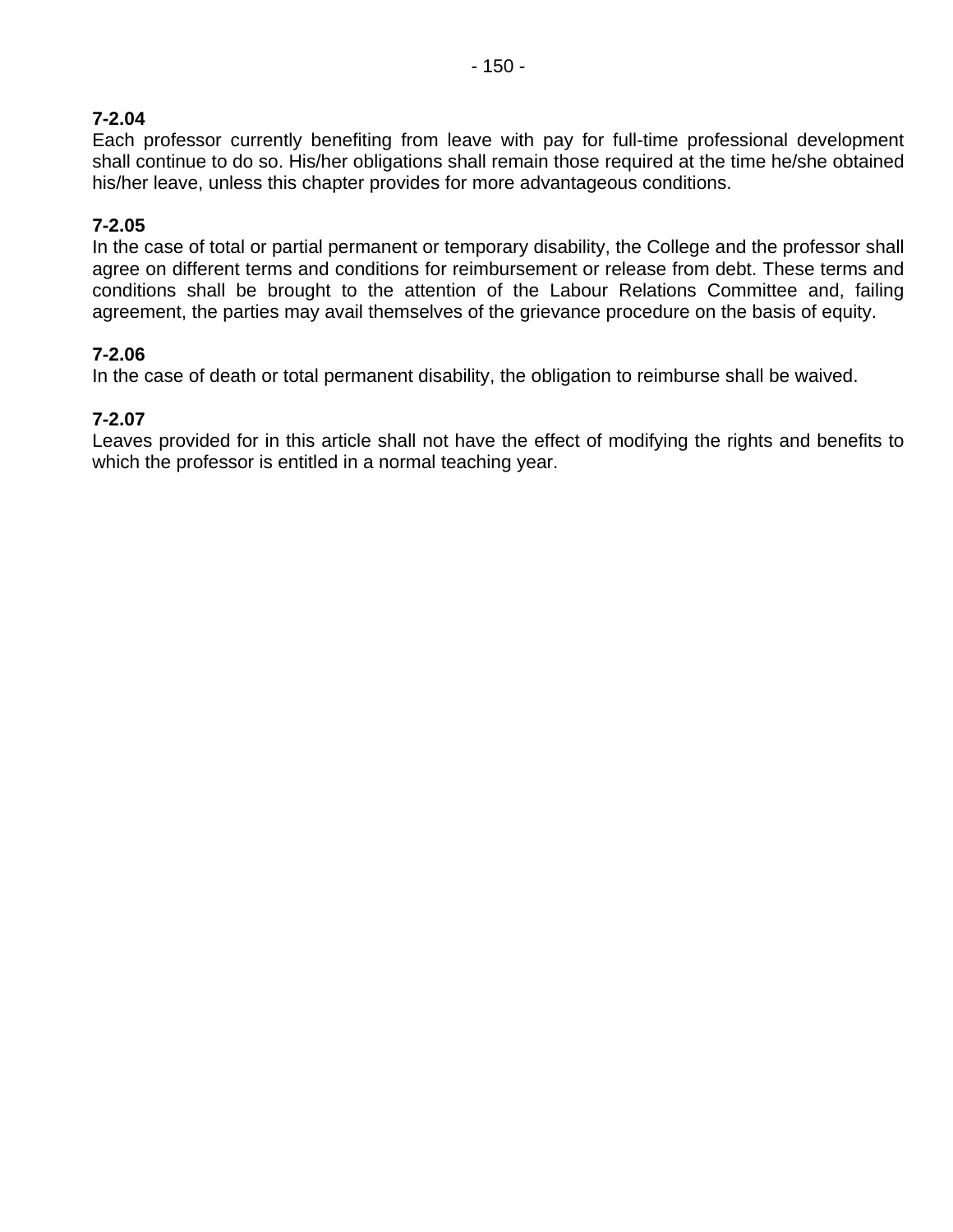### **Article 7-3.00 - Provisions Relating to Leave Without Pay for Professional Development**

### **7-3.01**

Unless specifically stipulated otherwise, leave without pay for professional development as provided for in the collective agreement shall not alter any of the rights or benefits to which a professor is entitled during a normal teaching year, as defined in these stipulations.

However, while on leave without pay for professional development, the professor shall continue participating in the health insurance plan under the terms and conditions of clauses 5-5.01 and 5-5.15. Moreover, to continue benefiting from the advantages of other insurance or retirement plans, the professor shall assume their total costs, provided that the master policies or plans so allow.

**The following provisions are part of a recommendation made jointly by the Fédération des cégeps and the FNEEQ (CSN) and shall be subject to the application of section 59 of Bill 37, if agreed upon and signed by the local parties.** 

#### **7-3.02**

After giving adequate notice to the College, a professor may take leave without pay for professional development.

The conditions for the departure and return of the professor who has obtained leave without pay for professional development shall be agreed upon between the College and the professor concerned, in accordance with the provisions of this agreement.

#### **7-3.03**

The normal duration of leave without pay for professional development shall be at least one (1) semester and at most two (2) years, or the equivalent.

#### **7-3.04**

Unless specifically stipulated otherwise, leave without pay for professional development as provided for in this article shall not alter any of the rights or benefits to which a professor is entitled during a normal teaching year.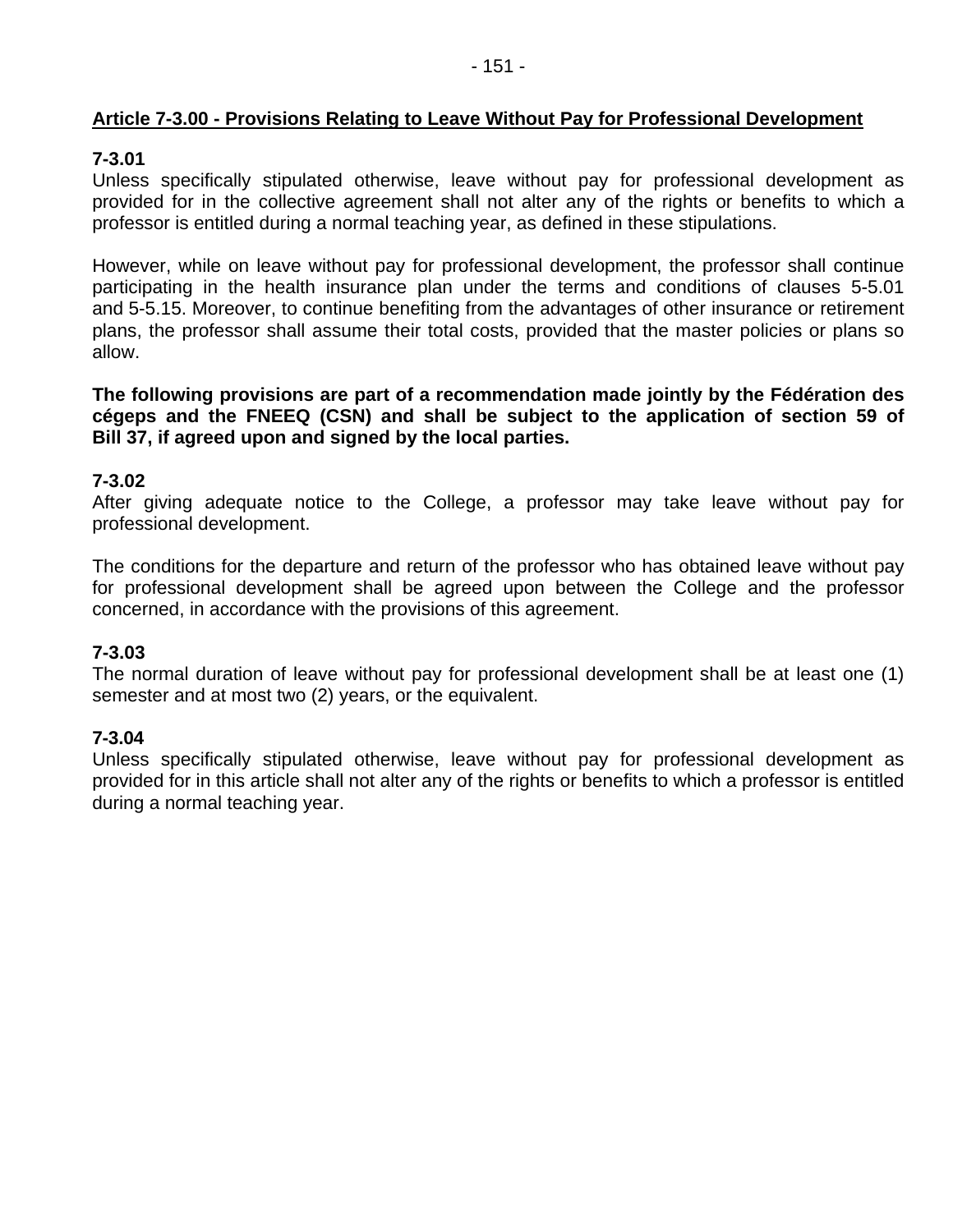### **Article 7-4.00 - Professional Development Committee**

**The following provisions are part of a recommendation made jointly by the Fédération des cégeps and the FNEEQ (CSN) and shall be subject to the application of section 59 of Bill 37, if agreed upon and signed by the local parties.** 

### **7-4.01**

The professional development committee shall be a standing committee on which both parties are represented. Within thirty (30) working days following the date on which this collective agreement comes into effect, each party shall appoint a maximum of three (3) representatives. Each year thereafter, each party shall appoint its representatives, preferably at the end of the teaching year.

### **7-4.02**

The mandate of the representatives on the professional development committee shall be one (1) year and shall be renewable.

### **7-4.03**

The function of the professional development committee shall be:

- a) to establish the professional development priorities for the College's professors in conformity with article 2-4.00 concerning affirmative action programs, if applicable;
- b) to define professional development programs. For the purposes of this paragraph, programs may include industrial fieldwork and courses offered by a body other than an educational institution;
- c) to determine the use and apportionment of the amounts provided for in clause 7-1.01 for assignment to one or the other of the professional development programs, as well as the terms and conditions for the payment of amounts allocated to the professors;
- d) to establish eligibility criteria;
- e) to receive professors' applications for professional development and to choose among the candidates, taking the department's recommendations into consideration.

#### **7-4.04**

An agreement between the parties shall be binding on the College, the Union and the professors.

#### **7-4.05**

Any amount that is not allocated during one year, because of disagreement between the representatives of the parties, shall be transferred to the professional development budget for the following teaching year.

#### **7-4.06**

The representatives of the parties on the committee may also agree to transfer all or part of the professional development budget from one teaching year to the next.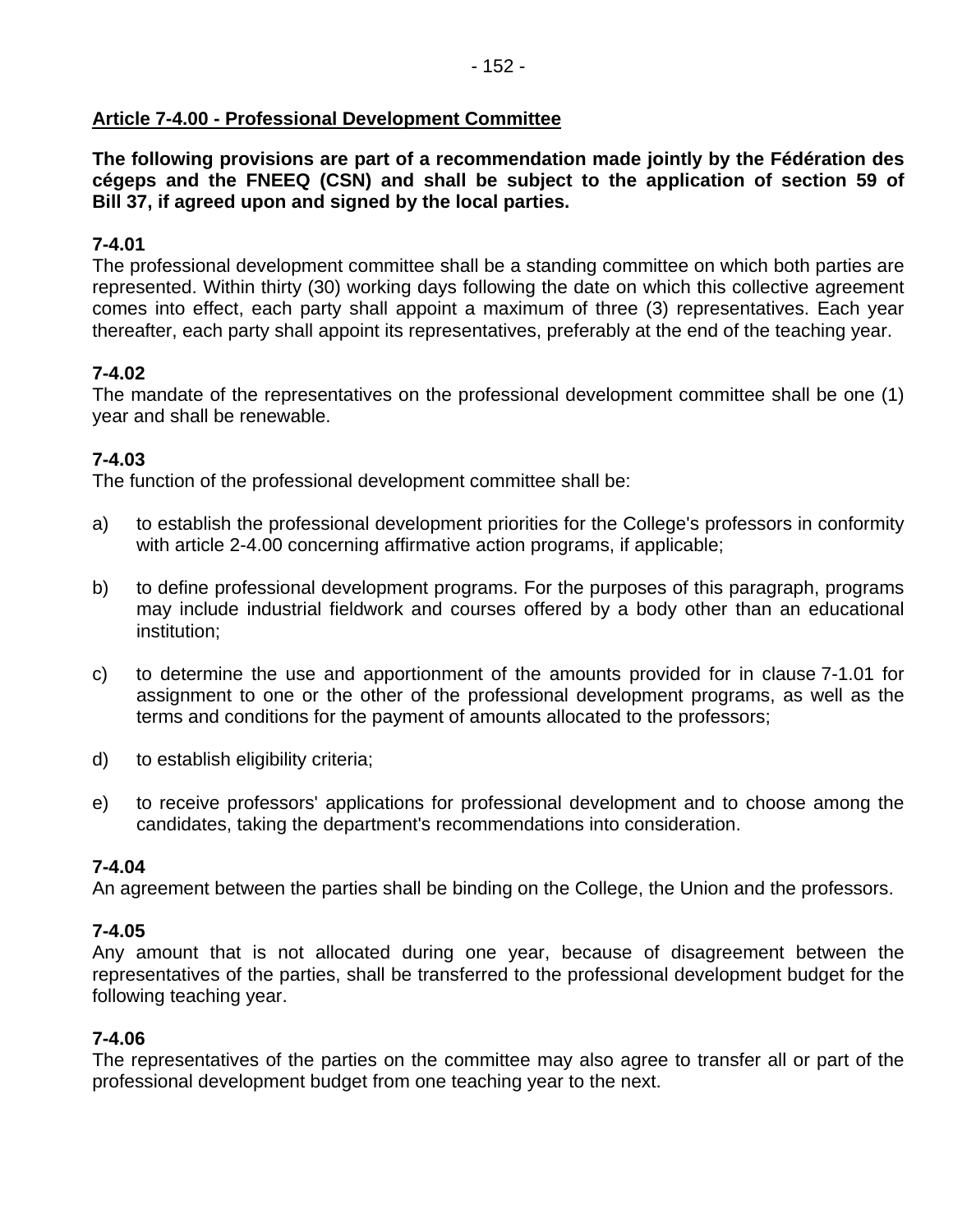#### **7-4.07**

Each year, the committee shall manage the professional development budget for the current teaching year and, if applicable, the professional development budget from the previous year transferred under the terms of clauses 7-4.05 and 7-4.06.

### **7-4.08**

The committee shall function autonomously.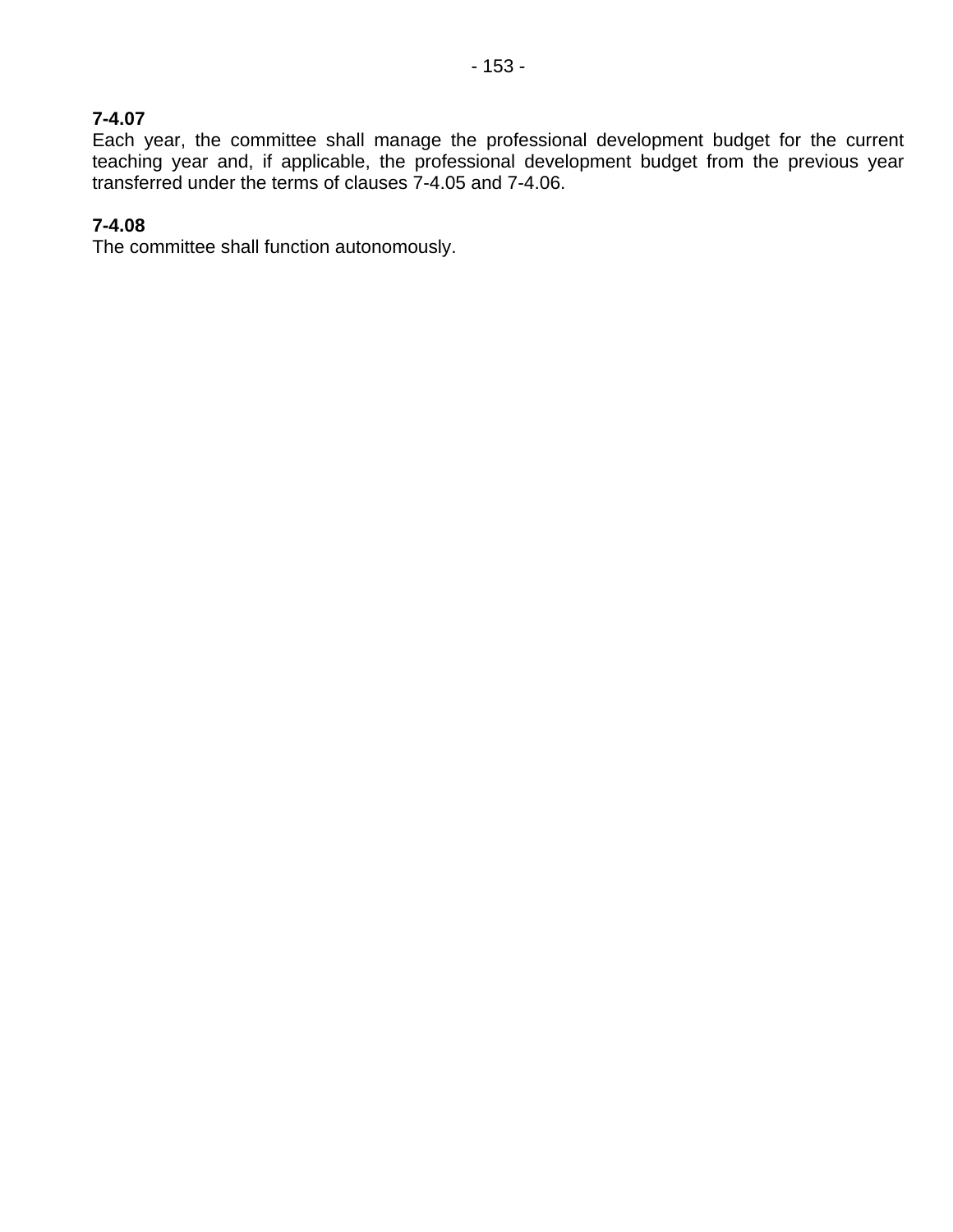#### **Article 7-5.00 - Reintegration**

**The following provisions are part of a recommendation made jointly by the Fédération des cégeps and the FNEEQ (CSN) and shall be subject to the application of section 59 of Bill 37, if agreed upon and signed by the local parties.** 

#### **7-5.01**

A professor on leave for professional development shall inform the College in writing of the date he/she intends to resume work before March 15 if his/her return is to coincide with the beginning or the fall semester and before November 15 if his/her return is to coincide with the beginning of the winter semester, unless the date of his/her return has already been agreed upon.

#### **7-5.02**

A professor who has benefited from such leave shall present official written certification of the studies completed, if applicable, when he/she returns to his/her teaching duties.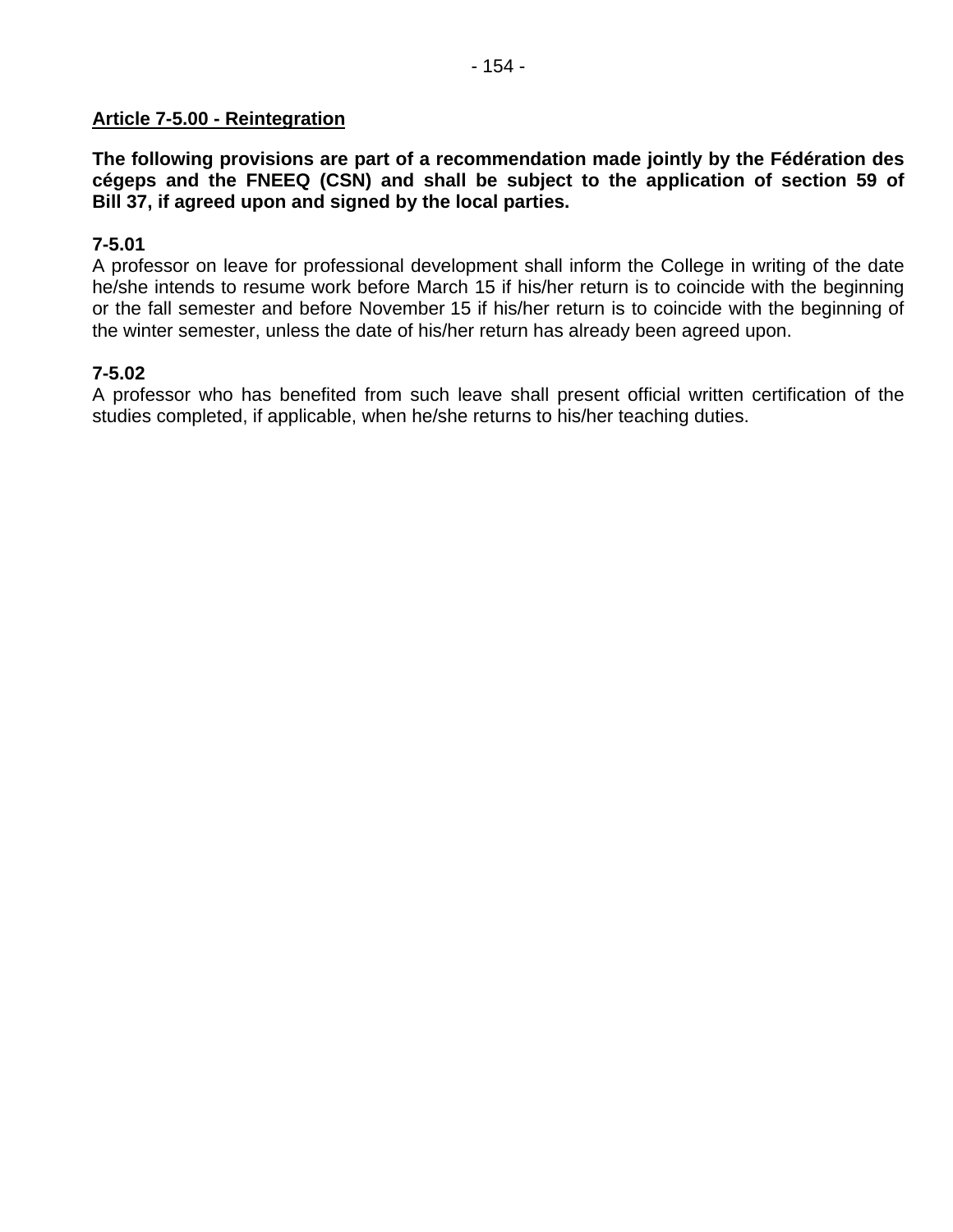### **Article 7-6.00 - Provisions Relating to Leave for Obtaining a Degree Providing Access to the "Master's" Scales and Step 18**

- 155 -

# **7-6.01**

A professor may benefit from leave with pay to obtain a Master's degree, in accordance with the terms and conditions of this article.

# **7-6.02**

No later than May 15, the professor shall send the parity placement committee a training proposal accompanied by a notice from the College confirming its recognition of the Master's degree cited in the proposal for the purposes of remuneration.

# **7-6.03**

The parity placement committee shall analyze the training proposals and, taking into account the funds available under clause 5-4.21 C), it shall first accept training proposals submitted by professors with nineteen (19) years of schooling and who will attain step 17 in 2005-2006.

### **7-6.04**

Following the parity placement committee's approval of the training proposal, the College shall grant the professor leave with pay for the duration of the proposal.

# **7-6.05**

The proposed training may be taken full-time or part-time. The duration of the proposed training may be one (1) semester, and no more than four (4) semesters. Continuation of the training shall be conditional on its successful completion. The College shall verify the successful completion of the training and notify the parity placement committee.

### **7-6.06**

In the case of disability or maternity leave or the extension of maternity or paternity leave, adoption leave or the extension of adoption leave, the professor may temporarily interrupt his/her training for the duration of the leave without exceeding a period of two (2) years. When the duration of the interruption is effective for a full semester, the training proposal shall not be counted for the purposes of clause 5-4.21 C).

# **7-6.07**

Once the proposed training is interrupted for other reasons than those provided for in clause 7-6.06, the professor must notify the College. In this case, the training shall be terminated and the professor shall resume his/her position or teaching load in accordance with the terms and conditions agreed upon by the professor and the College.

### **7-6.08**

A professor on leave to obtain a degree providing access to the "Master's" scales and step 18 of the scale in Appendix VI-1 provided for in this article shall remain in the employ of the College or another College in the network for the equivalent of the duration of the training proposal.

### **7-6.09**

The leave provided for in this article shall not have the effect of modifying the rights and benefits to which the professor would be entitled during a normal teaching year.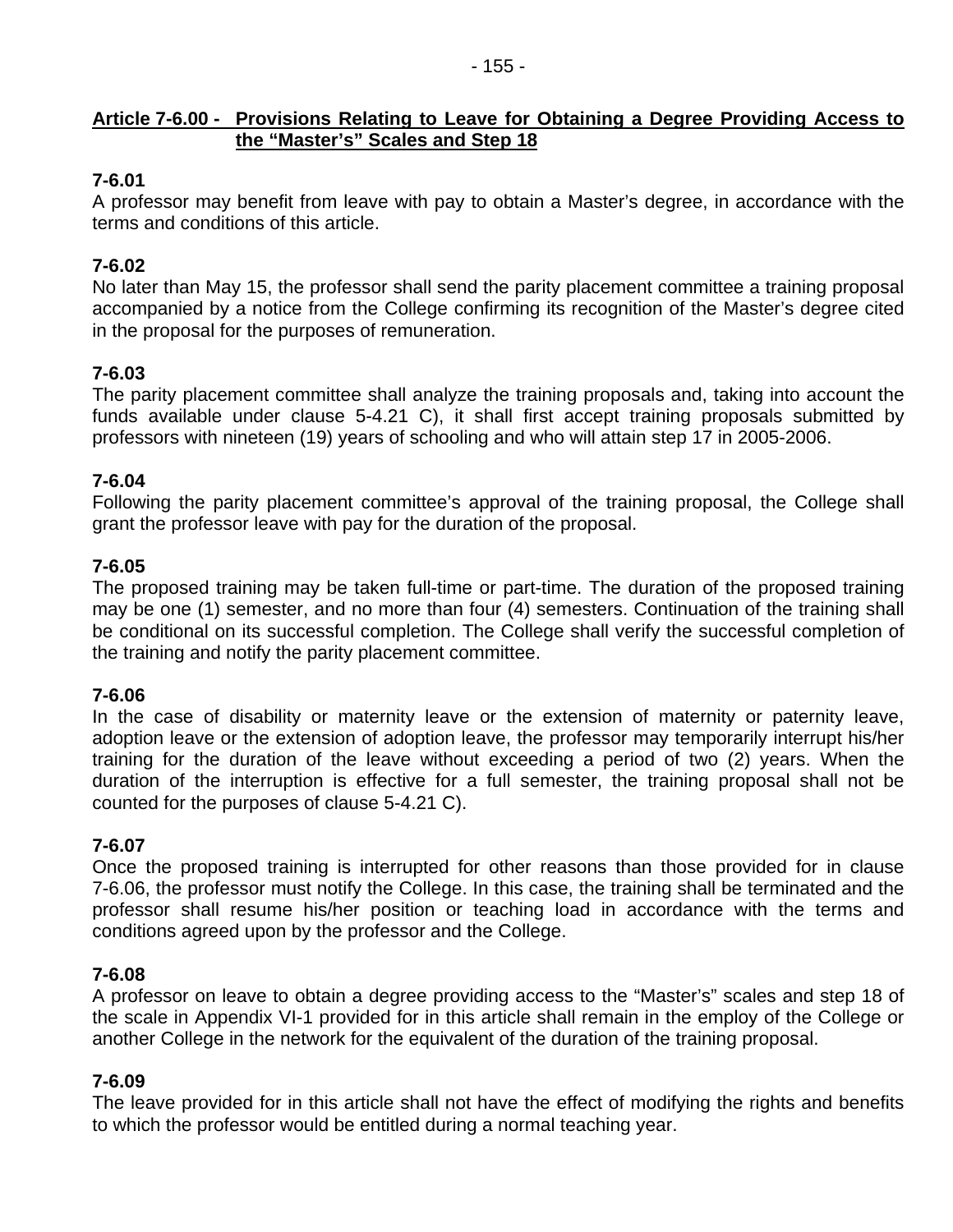### **CHAPTER 8 - THE TEACHING LOAD AND ITS DISTRIBUTION**

### **Article 8-1.00 - General Provisions**

#### **8-1.01**

In no case whatsoever shall a professor be required to do or have his/her students do production, construction, moving or maintenance, inventory, installation or service work. Only production work directly related to the program of study and to its stated goals may be done, and only during working hours. A professor shall not do or have his/her students do any work of the same nature for his/her personal ends on the work premises without written authorization from the College.

### **8-1.02**

Student's marks shall be reviewed at the College's request or following a request made to the College by a student.

The student shall send requests to the coordinator of the department in question and the review committee provided for in the collective committee shall be responsible for the case.

Only the professor concerned or the review committee may modify a student's marks.

### **8-1.03**

The course workbook or course notes, including those in audiovisual or electronic format, of which the professor is the author or one of the authors, shall not be used without his/her consent.

The use of a work of which the professor is the author or one of the authors shall be subject to the provisions of Appendix V-4.

The course plan may not be used by the College without the professor's consent. The professor cannot refuse such consent without a valid reason.

#### **8-1.04**

Insofar as possible, each professor shall have an individual office. This office shall be accessible to the professor on a continuous basis, subject to regulations regarding access.

### **8-1.05**

When a professor does not have an individual office, in particular for student support and supervision, the College shall provide a common room for this purpose.

#### **8-1.06**

A professor shall have access to the computer hardware and software related to his/her teaching load in accordance with the terms and conditions determined by the College's policies and practices.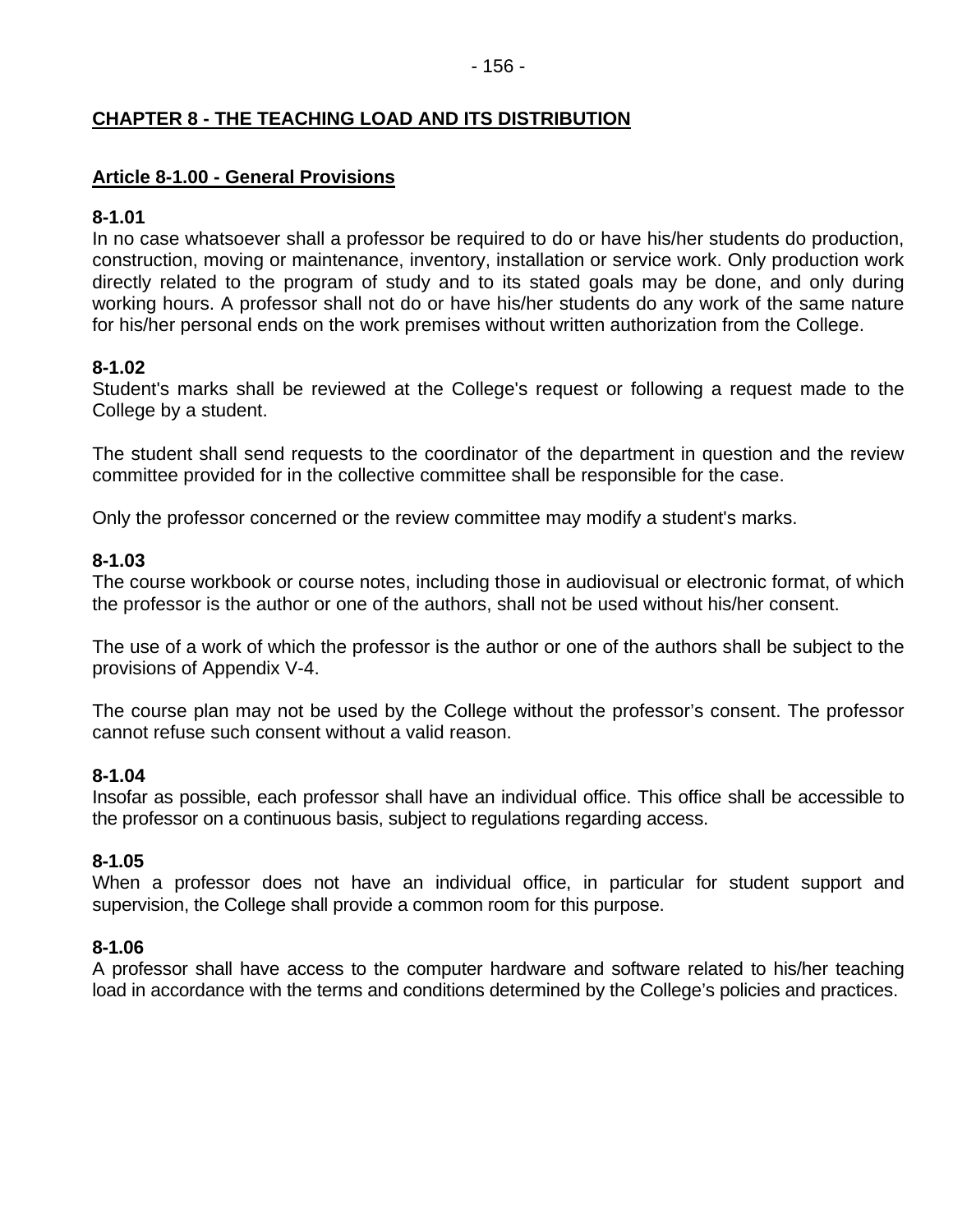## **Article 8-2.00 – Provisions Relating to Vacation**

# **8-2.01**

A regular professor shall be entitled to a paid vacation period in accordance with the following terms and conditions:

- a) a full-time professor shall be entitled to two (2) months of paid vacation if he/she has been available for ten (10) months under the terms of the collective agreement;
- b) a part-time professor shall be entitled to a portion of the two (2) months of paid vacation, in proportion to his/her full-time equivalent, calculated in accordance with clause 8-5.12;
- c) a full-time or part-time professor who has not been available in accordance with the terms of his/her contract shall only be entitled to part of the paid vacation defined in paragraph a) or b), as the case may be, in proportion to his/her availability.

# **8-2.02**

For the purposes of clause 8-2.01, the leave provided for in article 5-6.00, in accordance with the terms and conditions specified therein, the periods covered by salary insurance for a total duration not exceeding three (3) months, and any leave with pay shall be considered time served by the professor receiving these benefits.

When the total period covered by a professor's salary insurance exceeds three (3) months, remuneration for the professor's vacation shall be established as follows: one fifth (1/5) of the regular salary earned and one fifth (1/5) of the salary insurance and disability benefits paid to the professor during the teaching year by an agency other than the College, under the terms of a federal or provincial law.

### **8-2.03**

The salaries of a full-time or part-time professor, as well as the hourly rate of an hourly paid professor shall include the remuneration owed as vacation pay.

### **8-2.04**

A full-time or part-time professor who leaves the College's employ prior to the end of his/her contract shall receive, as vacation pay, one fifth (1/5) of the total salary earned between the date of the beginning of his/her last contract and the effective date of his/her departure.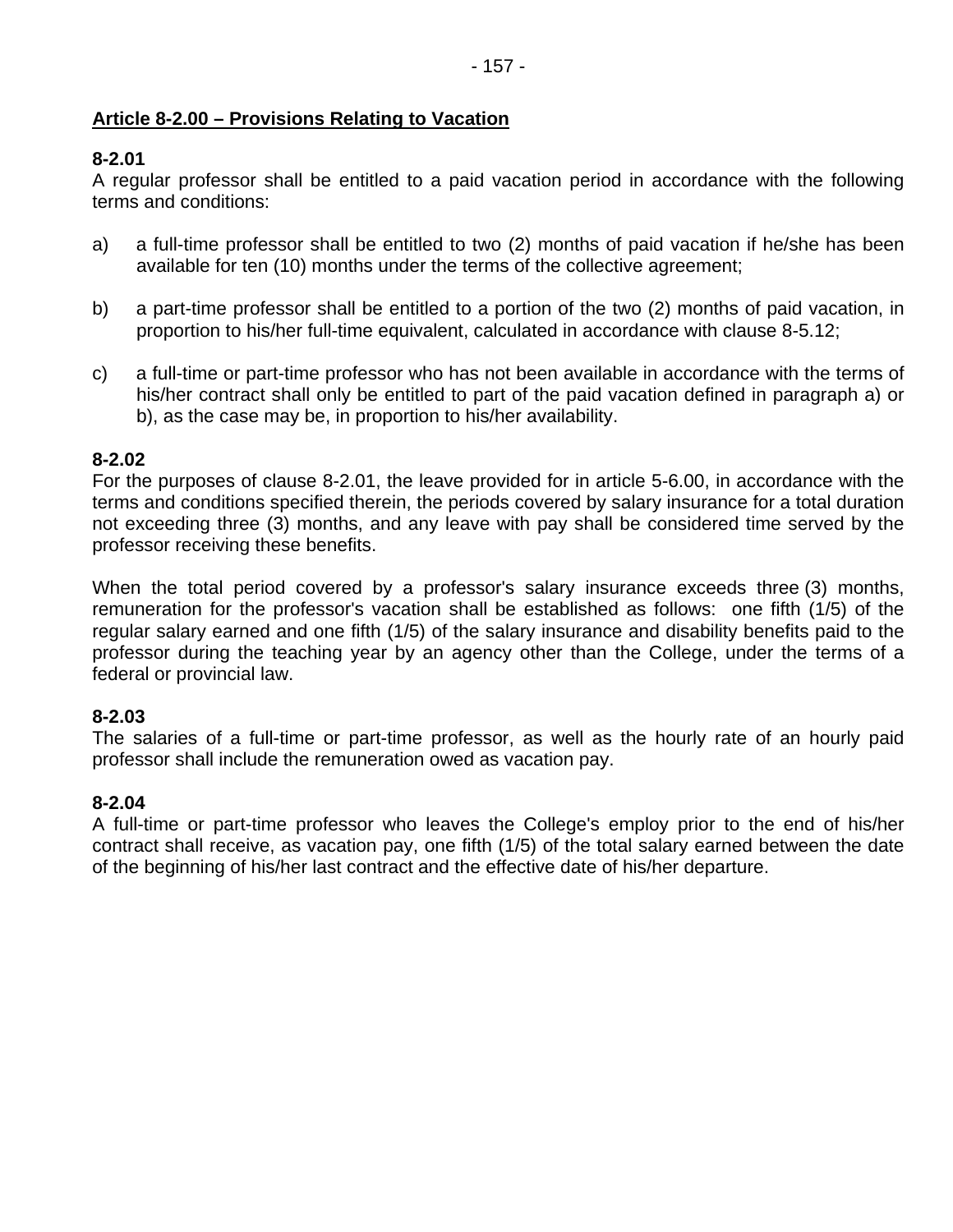**The following provisions are part of a recommendation made jointly by the Fédération des cégeps and the FNEEQ (CSN) and shall be subject to the application of section 59 of Bill 37, if agreed upon and signed by the local parties.** 

#### **8-2.05**

Generally speaking, between June 15 and September 1, with the exclusion of June 24 (Fête nationale), a regular professor shall be entitled to a paid vacation period.

However, when the pedagogical objectives of a particular course, option or program are of such a nature that a regular professor must teach during the period between June 15 and September 1, the College, after consulting with the Labour Relations Committee, may provide for paid vacations at another time during the contract year.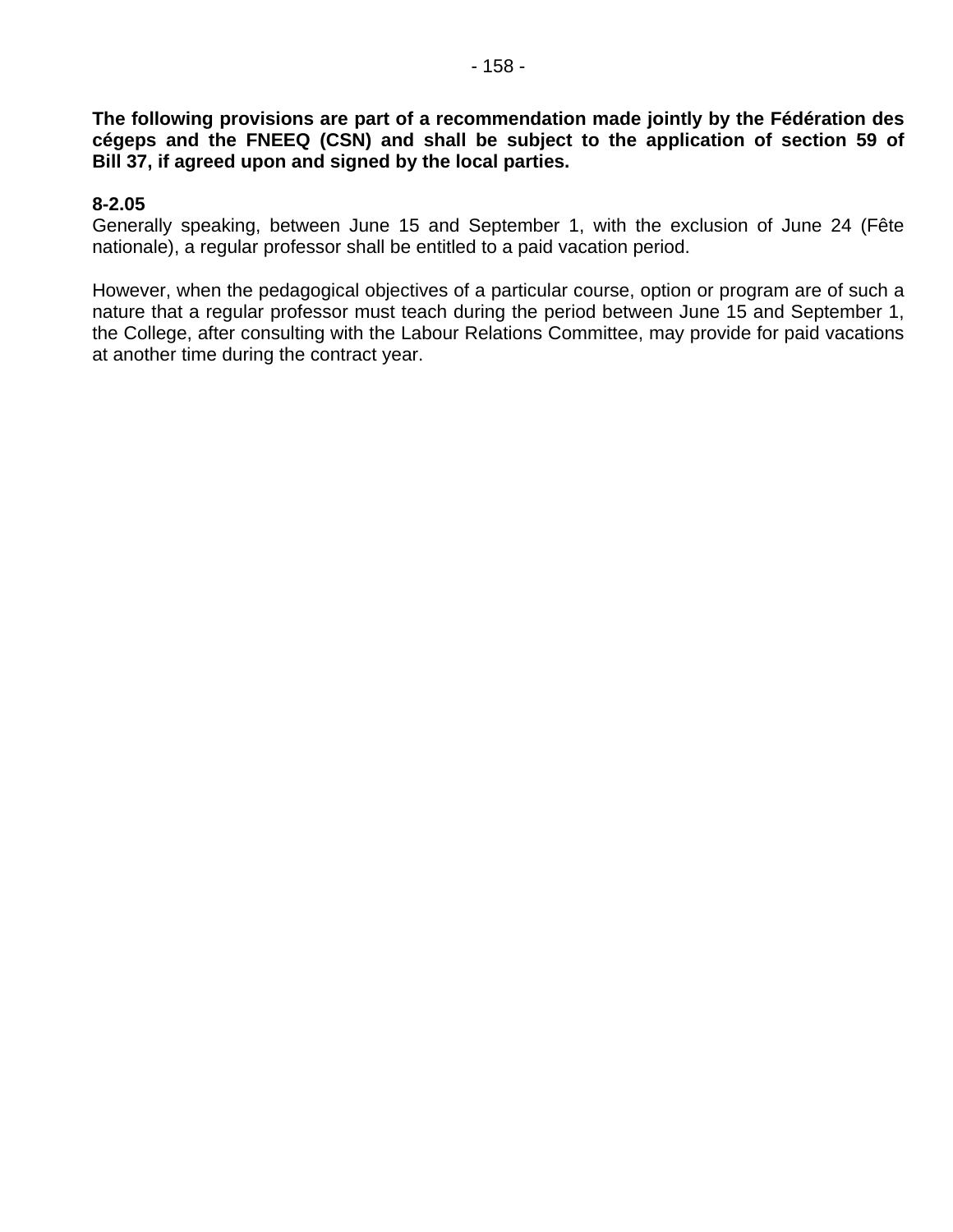# **Article 8-3.00 – Provisions Relating to Availability**

### **8-3.01**

- a) A full-time professor shall be available to the College for thirty-two and a half  $(32 \frac{1}{2})$  hours per week, normally broken down into six and a half (6 1/2) hours per day.
- b) A part-time professor shall be available for a time period equivalent to his/her teaching load, in proportion to that of a full-time professor.
- c) A professor on availability shall not be required to be available to the College for a period greater than that equivalent to his/her salary in proportion to the annual salary that he/she would receive if he/she had a full teaching load.

**The following provisions are part of a recommendation made jointly by the Fédération des cégeps and the FNEEQ (CSN) and shall be subject to the application of section 59 of Bill 37, if agreed upon and signed by the local parties.** 

### **8-3.02**

A full-time professor shall be available to the College from Monday to Friday. This availability shall be between 8:00 a.m. and 11:00 p.m. and is established for a minimum of one (1) semester, unless the parties agree otherwise.

### **8-3.03**

- a) When the timetable where fieldwork is being done so requires, the College may establish the professor's availability outside of the regular timetable provided for in clause 8-3.02.
- b) When a teaching assignment requires more than six and a half (6 1/2) hours of availability per day, the College shall recognize the professor's right to a period of non-availability at another time during the week, so that his/her weekly availability does not exceed thirty-two and a half (32 1/2) hours. This period shall be established after agreement between the College and the professor.
- c) When the available resources and the organization of teaching allow, the College shall foster schedules that facilitate work-family balance.

### **8-3.04**

Within the framework of this article, the following restrictions shall apply:

- a) a minimum of fourteen (14) hours shall have elapsed between the end of the availability period of one day and the beginning of the next availability period;
- b) the availability period shall be completed within a span of ten (10) hours.

### **8-3.05**

Unless the parties agree otherwise, a professor shall have one and a half (1 1/2) hours for meals.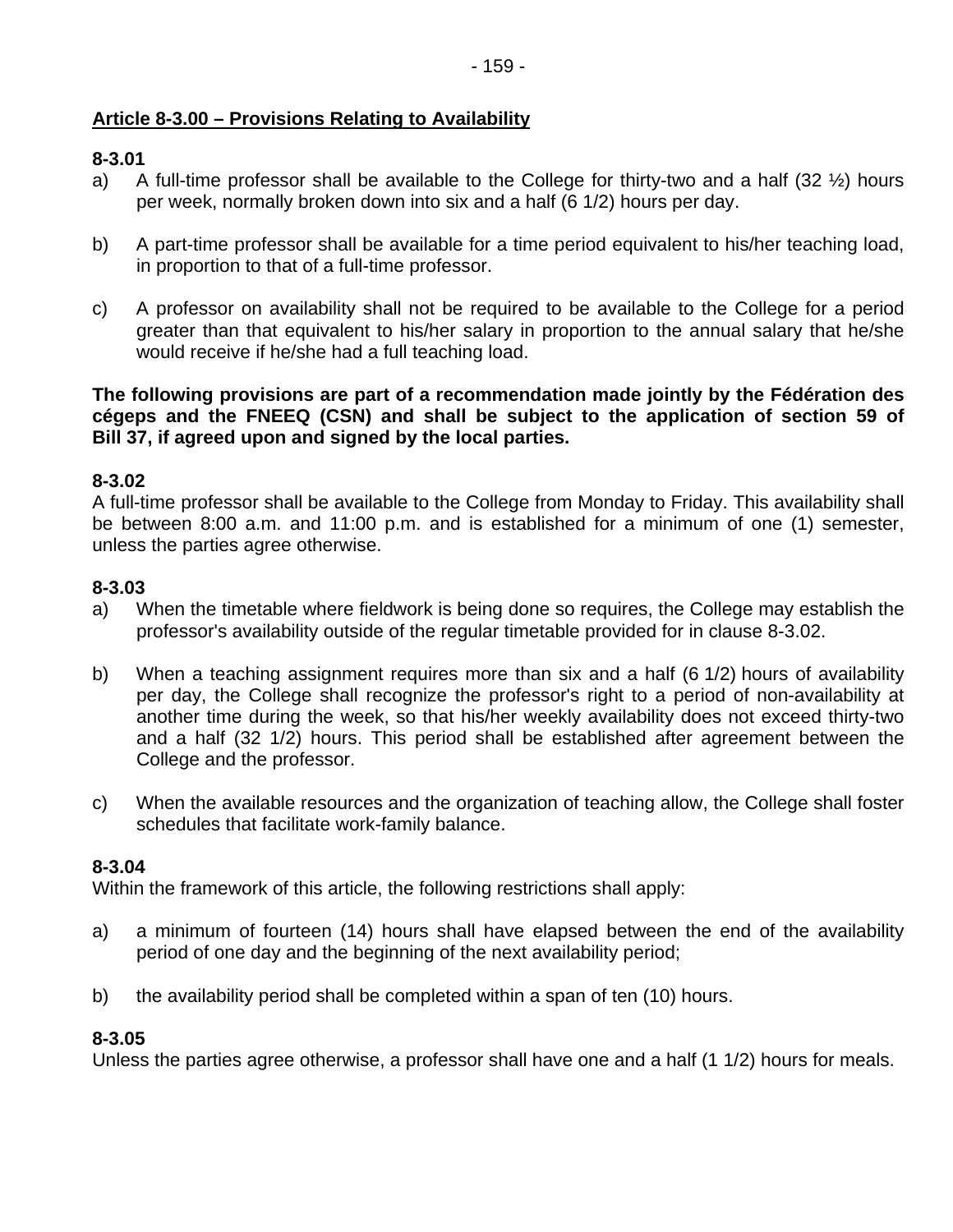A professor shall normally perform his/her duties on College premises. He/she shall be required to be there when the duties of his/her workload so require.

# **8-3.07**

A professor who teaches in more than one sub-centre, building or campus of the same college shall be allowed a reasonable amount of time for commuting within his/her weekly period of availability. The expenses incurred for these trips shall be reimbursed to the professor in accordance with the provisions of article 6-7.00.

The College shall take the travelling time provided for in clause 6-7.02 into consideration in establishing a professor's workload, after submitting the question to the Labour Relations Committee.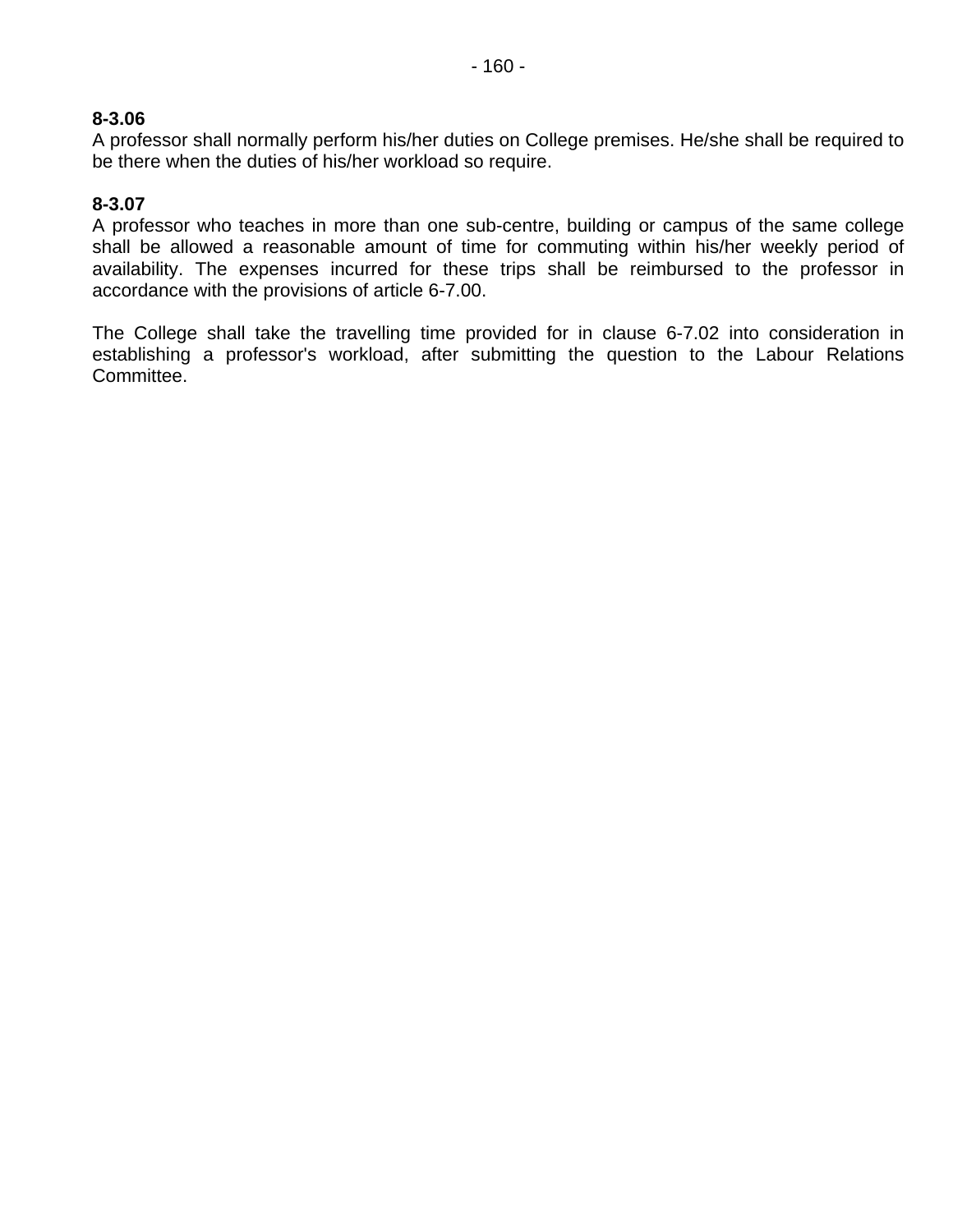# **Article 8-4.00 - Teaching Load**

# **8-4.01**

### a) **Type 1**

The teaching load for each professor shall include all activities inherent in teaching, in particular:

- − preparation of the course outline;
- − preparation of classes, labs and fieldwork;
- teaching of classes, labs and fieldwork;
- − adaptation;
- − support and supervision of students;
- preparation, invigilation and correction of examinations;
- − revision of corrections at the students' request;
- − participation in pedagogical days organized by the College;
- − participation in departmental meetings.

# b) **Type 2**

For some professors, the teaching load may also include duties related to group responsibilities:

- − departmental coordination;
- − program committee coordination;
- − special support and supervision activities;
- participation in program activities;
- − participation in program development, implementation and evaluation.

# c) **Type 3**

It may also include, if the professor agrees:

- − professional development activities;
- − retraining;
- − subject-related fieldwork or activities in the workplace;
- pedagogical research and innovation;
- − activities in technology transfer centres.

### **8-4.02**

Unless the parties agree otherwise, a professor shall:

- a) personally compile the marks for each test, examination or project he/she assigns to students;
- b) hand in the marks in accordance with the technical regulations issued by the College;
- c) hand in a final mark for each course no later than five (5) working days after the end of each of the semesters in the school calendar.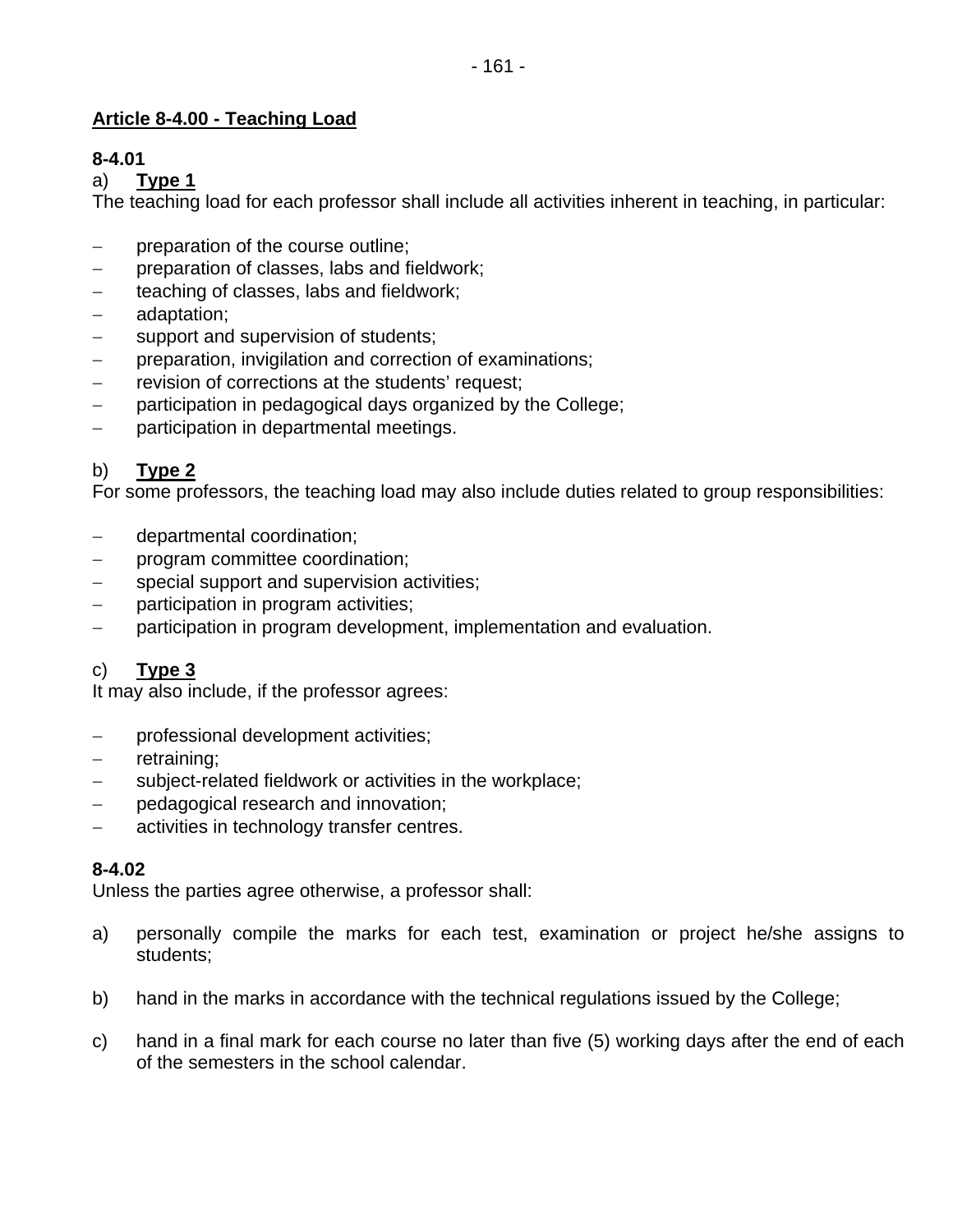#### **8-4.03 Professional services rendered**

With respect to the recognition of professional services rendered by CEGEP professors, without limiting the scope of articles 4-1.00, 8-3.00, 8-4.00, 8-5.00 and 8-6.00, and without increasing the workload of CEGEP professors, the provincial parties agree that recognized professional services rendered shall also include collaborative school life activities inherent in the programs, as well as pedagogical activities. These pedagogical activities shall be part of one or the other of the following fields: learning assistance, support and supervision in order to improve students' success, pedagogical training and professional assistance.

- a) Each full-time professor shall devote one hundred seventy-three (173) available hours every teaching year to these activities. Similarly each part-time professor shall devote a number of hours per teaching year to these activities, in proportion to his/her FTE.
- b) The participation of professors in collaborative activities inherent in the programs, organized during pedagogical days, shall be part of the one hundred seventy-three (173) hours mentioned above.
- c) The department shall identify and distribute pedagogical activities included in one or more projects annually, based on institutional priorities identified by the College, taking the strategic plan into account. A professor may participate in one or more activities and several professors may participate in a shared activity. This distribution shall be done in accordance with the competencies and interests of each professor and shall be submitted to the College for approval.
- d) Before the beginning of each regular semester, the College shall notify the professor in writing of the pedagogical activities to which he/she has been assigned. Each professor shall produce a report of the pedagogical activities assigned to him/her by the College, in accordance with the terms and conditions set by the College, in order to evaluate their impact and make recommendations. This report shall be attached to and be an integral part of the annual departmental report. The time devoted to a pedagogical activity shall include preparation, performance, follow-up and production of the report.
- e) Participation of professors in these activities shall not have an impact on the distribution of the workload of a professor as provided for in article 8-6.00 or on the application of Appendix I-1.
- f) This clause shall apply to professors of aeronautics at the Collège de Chicoutimi, with the necessary adaptations.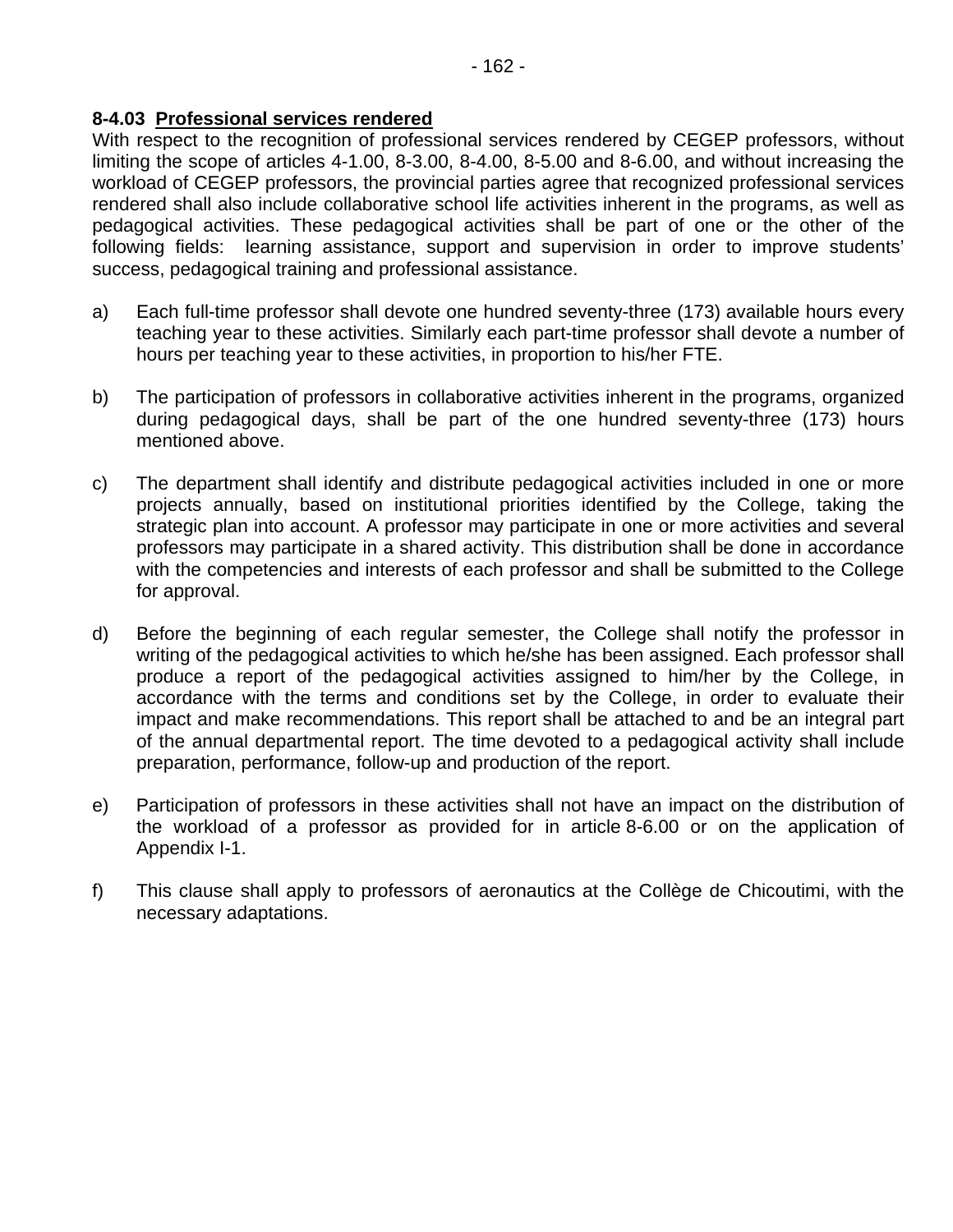### **Article 8-5.00 - Number of Regular Professors**

### **8-5.01**

No later than March 31 of a teaching year, the Ministère shall send to each College or campus the financial procedures used to determine the total number of full-time professors or the equivalent to which it is entitled during the following teaching year. The financial procedures shall include the rules for allocations to the College or campus, for each of the three (3) types of teaching duties, for all resources provided for in the collective agreement.

At the same time, the Ministère shall send the FNEEQ (CSN) and each union a letter detailing the financial procedures used for the following teaching year.

### **8-5.02**

The financial procedures used by the Ministère shall determine the value of four (4) numbers:

- − the resources allocated for Type 1 teaching duties of clause 8-4.01;
- − the resources allocated for Type 2 teaching duties of clause 8-4.01;
- − the resources allocated for Type 3 teaching duties of clause 8-4.01;
- − the resources allocated for the purposes of clause 8-5.06.

### **8-5.03**

The number of full-time regular professors or the equivalent allocated by the Ministère for Type 1 teaching duties to any given College or campus for a teaching year shall be determined by applying the appropriate provisions of the financial procedures to the number of students enrolled in each course or program, as the case may be, given by the regular education sector of the College or campus, and shall include the number provided for in Column A of Appendix I-2. These resources are provided for in the 1995-1998 collective agreement for theory and lab work, fieldwork, excluded programs, numerous preparations and travel time.

#### **8-5.04**

The number of regular full-time professors or the equivalent allocated by the Ministère for Type 2 teaching duties to a given college or campus for a teaching year shall be determined by applying the appropriate provisions of the financing procedure and shall include the resources provided for in the following paragraphs, adding to it the number provided for in Column B of Appendix I-2. These resources are provided for in the 1995-1998 collective agreement for the purposes of departmental coordination and the coordination of departments involved with professional teaching by means of fieldwork and workshops and support and supervision, especially for new students.

Each college or campus shall be allocated annually one (1) full-time professor or the equivalent for every nineteen (19) full-time professors or the equivalent allocated by virtue of clause 8-5.03.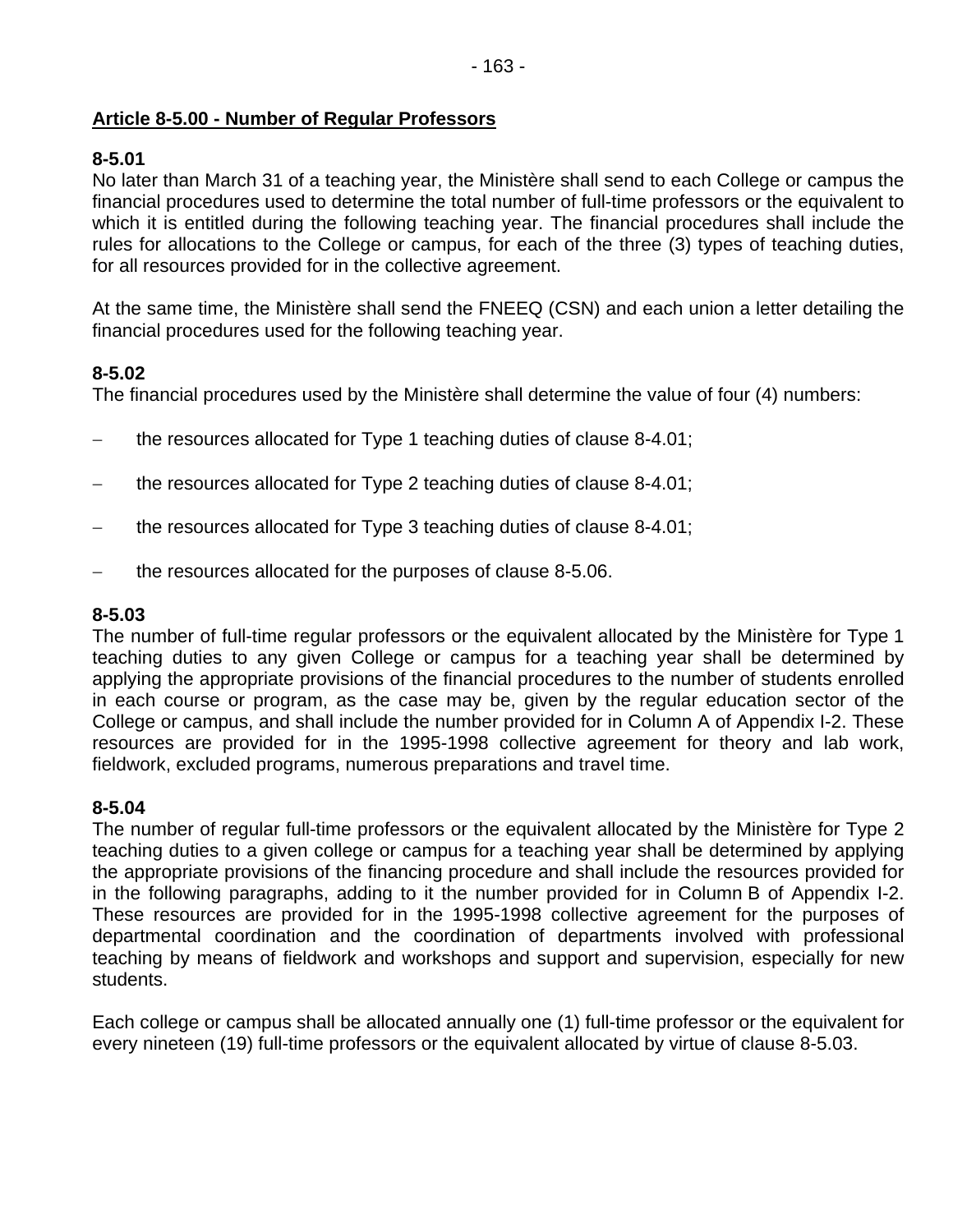However, colleges and the campuses of Collège régional Champlain, to which fewer than five (5) full-time professors or the equivalent have been allocated in accordance with the preceding paragraph shall receive an allocation of at least five (5) full-time professors or the equivalent.

This minimum shall not apply to the following teaching units<sup>1</sup>:

| Colleges               | <b>Teaching Units</b>            |  |  |
|------------------------|----------------------------------|--|--|
| Chicoutimi             | Centre québécois de<br>formation |  |  |
|                        | aéronautique                     |  |  |
| Gaspésie               | Centre spécialisé des pêches     |  |  |
| La Pocatière           | Sous-centre de Montmagny         |  |  |
| Régional de Lanaudière | Terrebonne                       |  |  |
| Saint-Félicien         | Sous-centre de Chibougamau       |  |  |
| Saint-Jérôme           | Sous-centre de Mont-Laurier      |  |  |

#### **8-5.05**

The number of regular full-time professors or the equivalent allocated by the Ministère for Type 3 teaching duties to a given college or campus for a teaching year shall be determined by applying the appropriate provisions of the financing procedure and shall include the resources provided for in the following paragraphs, adding to it the number provided for in Column C of Appendix I-2. These are the resources provided for in Column G of Appendix I-2 of the 1995-1998 collective agreement less the resources identified for travel time and support and supervision.

### **8-5.06**

The number of regular full-time professors or the equivalent provided for in Column D of Appendix I-2 shall be allocated to the College for the purpose of implementing its strategic development plan.

These additional teaching resources shall be allocated in particular for the purposes of program activities, professional development in a given subject as well as in teaching methods, the organization of fieldwork and workshops, improvement of the student success rate, technology transfer, research and professional integration.

Subject to clause 8-7.07, they cannot be used for activities related to the calculation of the individual teaching load (CI<sub>P</sub> and CI<sub>S</sub>) provided for in Appendix I-1. In addition, they cannot be used for promotional activities, unless there is an agreement between the parties.

### **8-5.07**

 $\overline{a}$ 

The numbers of professors provided for in clauses 8-5.03, 8-5.04 and 8-5.05 shall be rectified by applying clause 8-5.11.

These numbers of professors shall include the number of professors who may be assigned to internal union functions, following an agreement between the parties.

<sup>1.</sup> In the event of the creation of new colleges or new teaching units, the provincial parties shall meet to study the situation.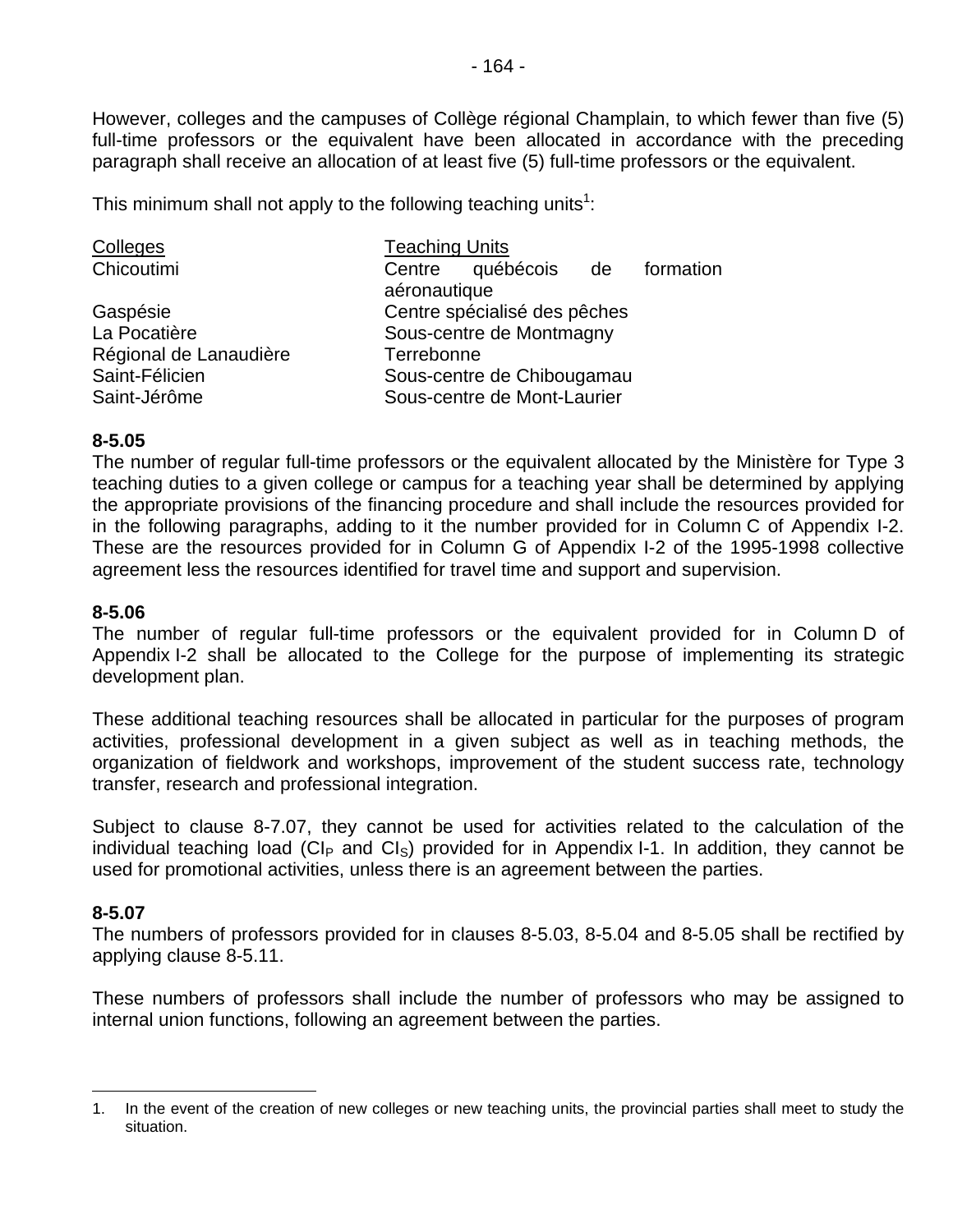a) After having established its course or program enrolment estimates, as the case may be, for the following teaching year, the College shall prepare a staffing proposal for the apportionment of its teaching personnel indicating the number of professors to be allocated to each subject and it shall give said proposal to the Union no later than May 1. This proposal shall take into account the allocation received by the College under the terms of clause 8-5.02 and shall indicate, for each subject, the allocation for the purposes of each function and activity listed in Types 2 and 3 of clause 8-4.01 and in clause 8-5.06, attributed as leave  $(Cl<sub>1</sub>)$ .

Unless an agreement is reached to the contrary between the parties, this proposal shall include:

- for the purposes of applying Type 1 of clause 8-4.01, at least ninety-seven per cent (97%) of the resources available to the College by virtue of clause 8-5.03;
- for the purposes of applying Type 2 of clause 8-4.01:
	- at least ninety per cent (90%) of the resources available to the College by virtue of clause 8-5.04;
	- seventy-two per cent (72%) of the resources allocated to the College under clause 8-5.04 shall be allocated to coordination, including ten per cent (10%) for program coordination;
- − the allocation of all resources available to the College by virtue of clauses 8-5.03, 8-5.04 and 8-5.05.

The proposal shall include, for the purposes of clause 8-5.06, one hundred per cent (100%) of the resources allocated to the College as shown in Column D of Appendix I-2.

The proposal shall also provide for the use made by the College of the teaching resources that were not used in the preceding year.

Failing an agreement, the College shall apply the tabled proposal, taking into consideration the fluctuations in course and program enrolment that may occur.

During the last five (5) working days of September, the Labour Relations Committee shall meet to evaluate the impact of student enrolment fluctuations.

b) Summer courses given within the framework of work-study programs shall be included in the preceding winter semester.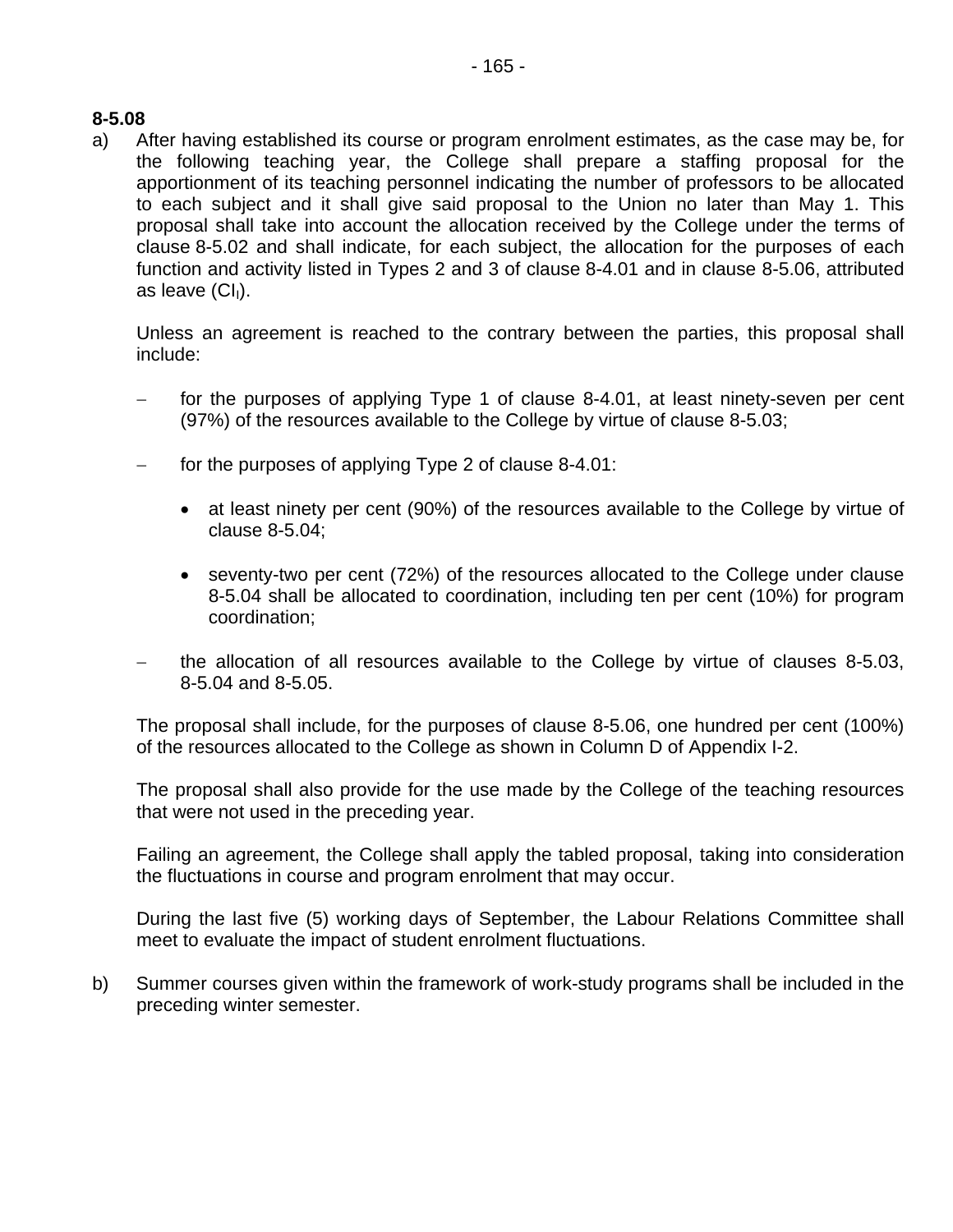### **8-5.09 The number of positions in a given subject and its application**

- a) The number of positions in each subject shall be determined:
	- by the whole part of the number of professors allocated to the subject for the following teaching year for Types 1 and 2 teaching duties, except those attributed to participation in program development, implementation and evaluation, if the fractional part of the allocation is less than 0.90;
	- − by the next higher whole number of professors allocated to the subject for the following teaching year for Types 1 and 2 teaching duties, except those attributed to participation in program development, implementation and evaluation, if the fractional part of the allocation is equal to or greater than 0.90. In this case, the difference between the higher whole number and the fractional part of the allocation shall be deducted from the total number of professors allocated under the provisions of clauses 8-5.03 and 8-5.04.
- b) In addition, the resources available to the College under Column D of Appendix I-2 cannot be counted in the determination of the number of positions.
- c) In order to limit the number of professors placed on availability or for reasons related to difficulties in the recruiting of professors, to the nature of subjects being taught, or to former practices, the College may, upon agreement between the parties to this effect, create or maintain a teaching position in a subject by grouping residual teaching duties from different subjects. The subject of the teaching position so created or maintained shall be specified in the above agreement.

#### **8-5.10**

The College shall give the Union a statement on the use of teaching personnel provided for each of the Types of teaching duties and Column D of Appendix I-2, the resources provided for in clauses 8-5.03, 8-5.04 and 8-5.05 during the month of November for the fall semester and, at the latest, at the moment the proposal for the apportionment of teaching personnel is tabled for the following year, for the fall and winter semesters.

### **8-5.11**

In November, the College shall give the Union a statement of the use of its personnel for the preceding year.

If, at the end of any teaching year, the College has not hired the total number of professors specified in clauses 8-5.03, 8-5.04 and 8-5.05, the number of full-time professors or the equivalent not hired shall be added to the number of professors specified in these clauses for the following year, after applying clause 8-5.04.

If, on the contrary, at the end of any teaching year, the College has hired in excess of the number of professors specified in clauses 8-5.03, 8-5.04 and 8-5.05, the number of full-time professors or the equivalent exceeding the limit shall be deducted from the number of professors provided for under the terms of clauses 8-5.04 and 8-5.05 for the following year, after applying clause 8-5.04.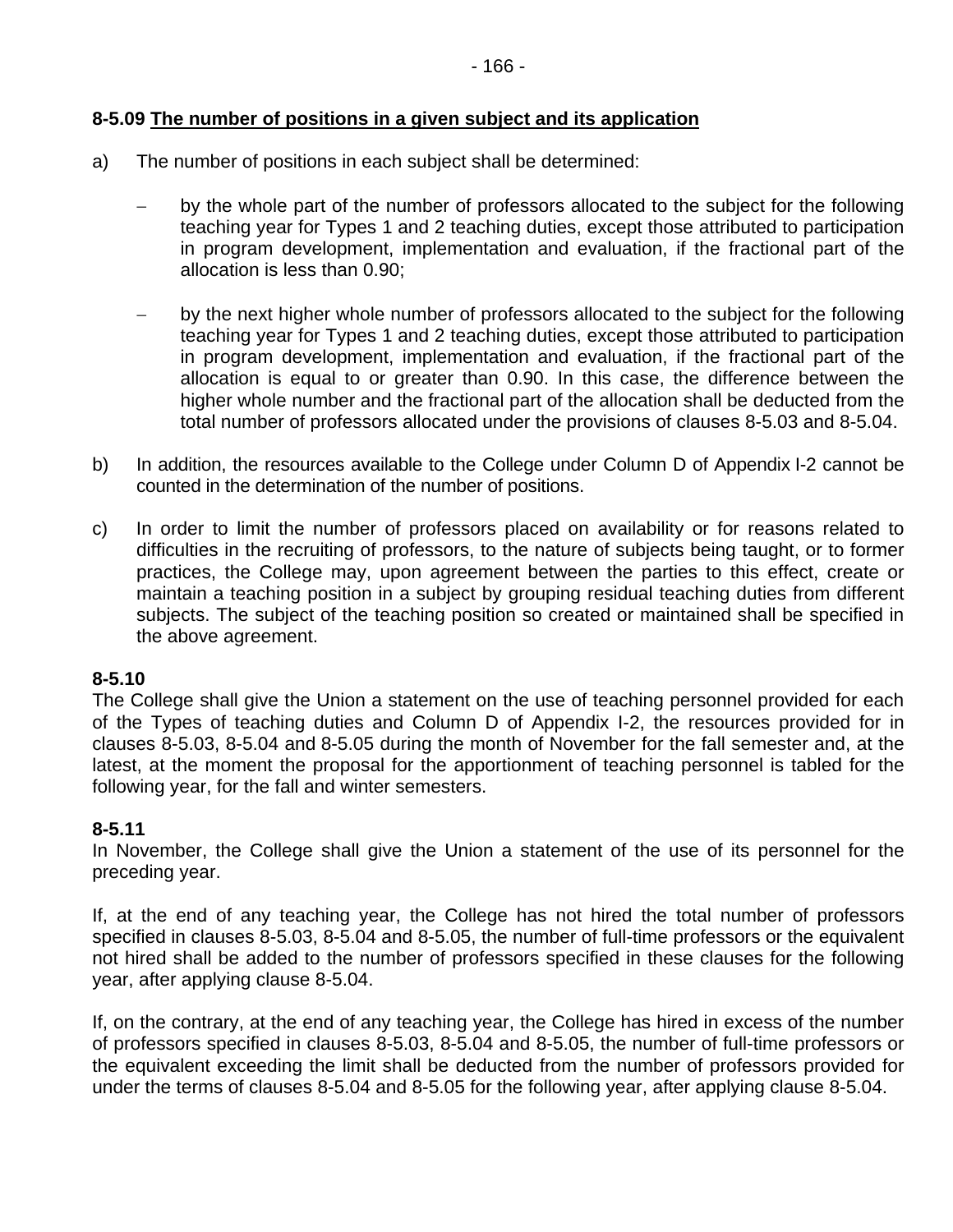# **8-5.12**

professor

For the purposes of applying this article, part-time professors and hourly paid professors shall be counted in FTE by means of the following formulas:

| FTE of<br>$=$<br>a part-time professor | $\underline{\text{Cl}}_{\text{t}}$<br>80               |
|----------------------------------------|--------------------------------------------------------|
| FTE of an hourly paid $=$              | The total number of periods stipulated in the contract |

However, the FTE of a part-time professor holding a contract requiring full-time teaching duties for one (1) semester shall be 0.5.

525

The individual workload of a part-time professor calculated according to Appendix I-1 shall not result in an FTE being less than the workload specified for him/her at the beginning of the semester, unless the reduction in course enrolment leads to a reduction in the number of course hours.

### **8-5.13**

The provincial parties agree to set up an advisory committee on teaching workloads. This committee shall be made up of two (2) representatives appointed by the FNEEQ (CSN), representatives of the Ministère and the Fédération des cégeps, two (2) representatives appointed by the FEC (CSQ) and two (2) representatives appointed by the FAC, if these federations so desire.

The mandate of this advisory committee shall be:

- a) to advise the Ministère on the allocation of resources granted to each of the colleges under the terms of clause 8-5.02;
- b) to send the provincial party an annual report on the verifications provided for in the third  $(3^{rd})$ paragraph of Appendix I-9;
- c) to provide an opinion on questions of customized education and summer courses;
- d) to study the special problem of clinical fieldwork in nursing and first-aid courses and to make recommendations, if applicable, before November 1, 2006;
- e) to analyze double charges in the payroll and to make recommendations, if applicable, no later than June 15, 2006.

Furthermore, at the request of the provincial parties, this committee shall undertake technical studies on teaching loads and their parameters. In this respect, the provincial parties shall determine for each and every year, the subject matter of these technical studies made and the methods to be used.

This committee shall submit its opinions and the results of its studies to the provincial parties.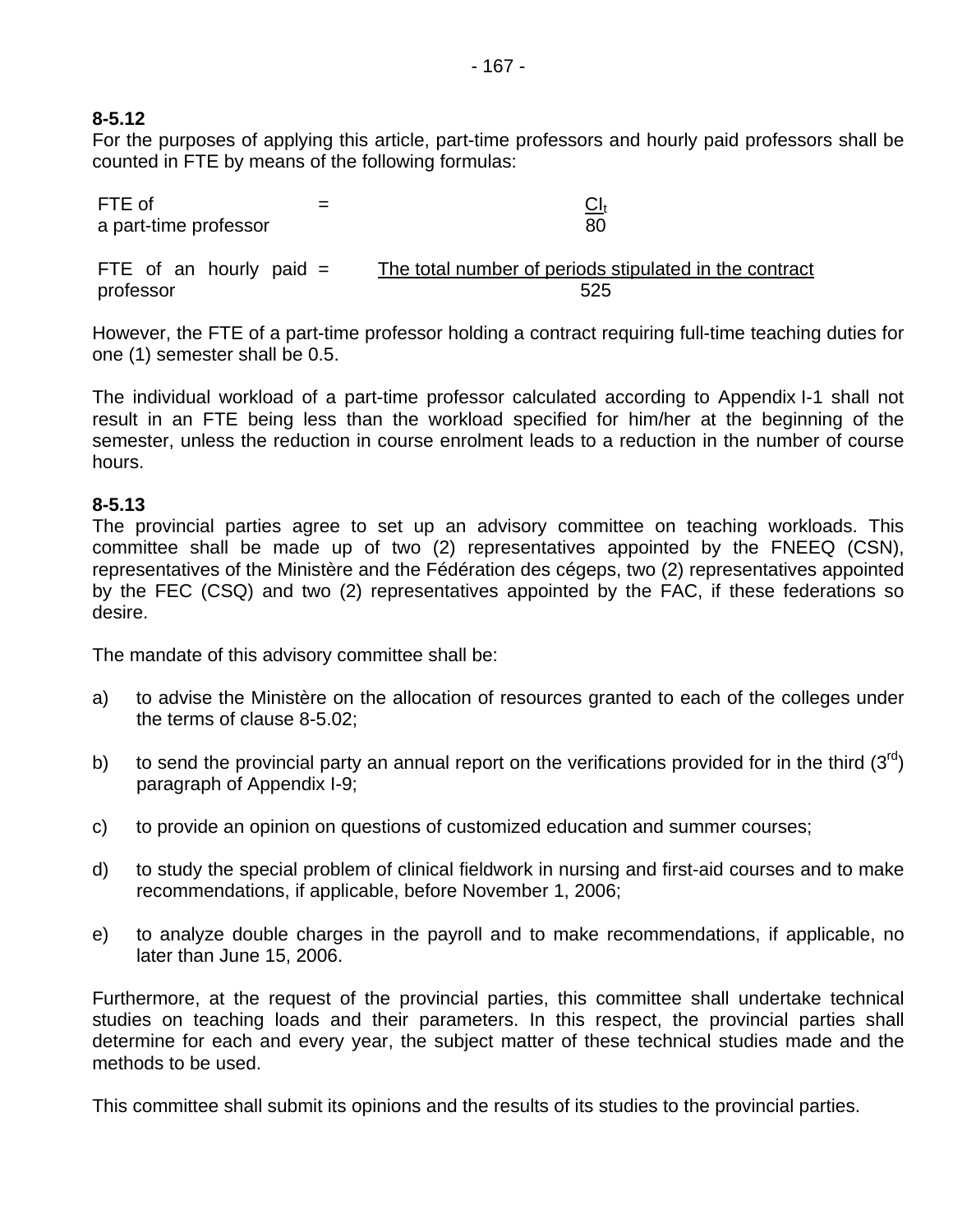Committee members shall not be entitled to any remuneration for their services on this committee, but their respective employers shall pay them their salaries for the duration of their leave.

Travel and accommodation expenses of committee members shall be paid by their respective employers.

The total annual leave for professors appointed by the FNEEQ (CSN) shall be set at one (1) full-time professor or the equivalent.

**The following provisions are part of a recommendation made jointly by the Fédération des cégeps and the FNEEQ (CSN) and shall be subject to the application of section 59 of Bill 37, if agreed upon and signed by the local parties.** 

#### **8-5.14**

The College shall prepare a proposal for the apportionment of its teaching personnel and shall present said proposal to the Labour Relations Committee.

The College and the Union shall then have three (3) weeks to come to an agreement on the apportionment of professors among the different subjects.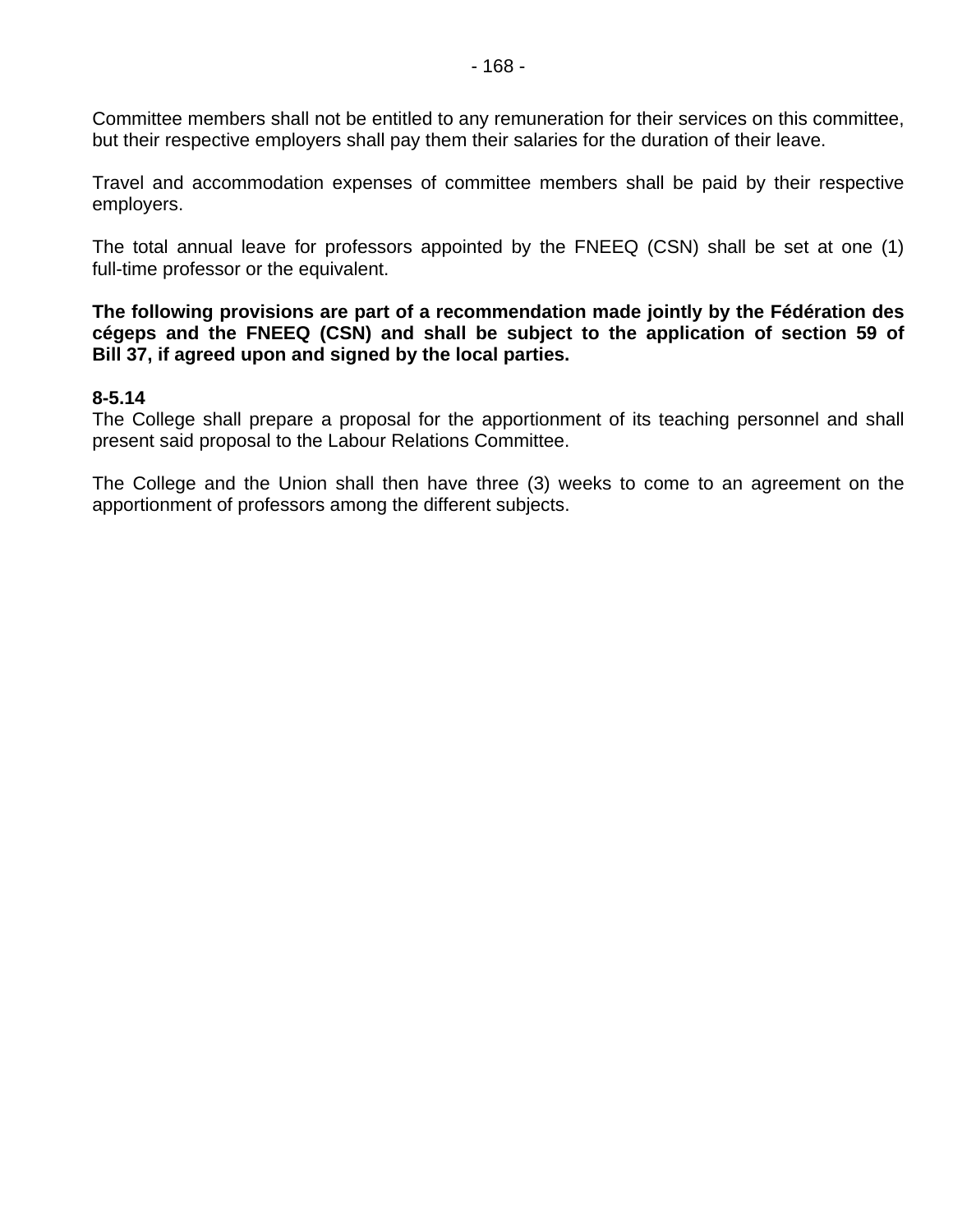### **Article 8-6.00 - Calculation of a Professor's Workload**

#### **8-6.01**

The annual teaching load of a professor shall be expressed in terms of credits, and its definition shall be subject to the following restrictions:

a) a professor's annual teaching load shall be spread over two (2) semesters, the fall semester and the winter semester. However, when the pedagogical objectives of a course or program require, the College may move one (1) of the two (2) semesters.

Unless otherwise agreed upon by the College and the Union, a professor's annual teaching load shall be spread over two (2) consecutive semesters;

- b) a professor's annual teaching load may, in order to meet teaching needs, be divided unevenly between the fall and winter semesters, but this unequal distribution may not have the effect of requiring a full-time professor to teach more than fifty-five (55) credits during the same semester, unless the Union and the College agree otherwise;
- c) a professor's teaching load shall be established in accordance with Appendix I-1.

During the winter semester, the College shall not require that a professor, without his/her express consent, assume a teaching load that would give him/her a total teaching workload of more than eighty-eight (88) credits;

d) when a professor's total annual teaching load exceeds eighty-eight (88) credits, this professor shall be remunerated for the excess part of his/her workload (additional workload) in accordance with clause 6-1.03.

The number of class periods to be remunerated as additional workload shall be determined by means of the following formula:

| the number of class periods remunerated<br>as additional workload | CА<br>X<br>3         | 15. |
|-------------------------------------------------------------------|----------------------|-----|
| where                                                             |                      |     |
| additional workload:                                              | $CA = CI_1 - 88$     |     |
| total individual workload:                                        | $Cl_t = Cl_a + Cl_h$ |     |

The full-time equivalence of a professor's additional workload shall be calculated by means of the following ratio:

Number of class periods remunerated as additional workload  $525$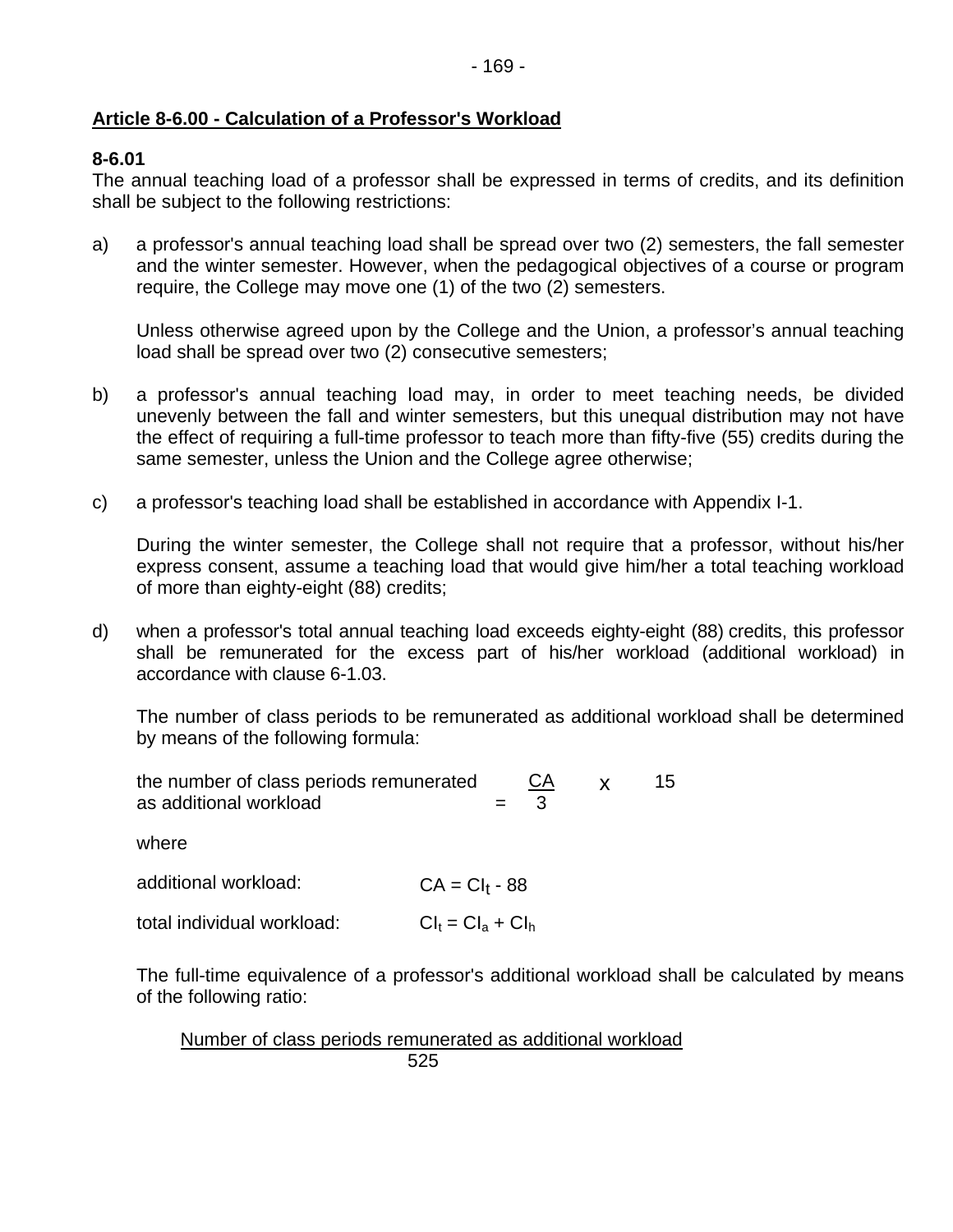#### **8-6.02**

The workload assigned to a professor on availability but not relocated shall be calculated in accordance with Appendix I-1.

**The following provisions are part of a recommendation made jointly by the Fédération des cégeps and the FNEEQ (CSN) and shall be subject to the application of section 59 of Bill 37, if agreed upon and signed by the local parties.** 

#### **8-6.03**

Once the number of professors allocated to a department has been determined, this department's teaching load shall be equitably distributed among the professors in this department.

This apportionment shall be done by the department and submitted to the College for approval. It shall take into account any reduction in teaching load, if applicable.

#### **8-6.04**

At least forty-five (45) days before the beginning of each regular semester, the College shall inform the professor in writing of the course or courses which he/she will have to teach, except in the case of a professor who has been placed on availability and not relocated elsewhere.

#### **8-6.05**

At least five (5) working days before the beginning of each semester, the professors' timetables shall be made available in electronic format.

When the method of transmitting the timetable changes, the professor shall continue to receive it, upon written request, on paper.

If electronic transmission is already in application at the time this agreement takes effect, a professor who receives his/her timetable on paper shall continue to do so.

#### **8-6.06**

The information provided for in clauses 8-6.04 and 8-6.05 shall be forwarded to the Union.

#### **8-5.07**

No later than October 31 for the fall semester and no later than March 1 for the winter semester, the College shall send the details of each professor's workload to the Union. This information for each professor shall include:

- a) the professor's title (full-time, part-time, hourly paid professor);
- b) the courses assigned to him/her;
- c) the number of sections for each course assigned;
- d) for each course section, the number of students registered on September 20 and on February 15 for the fall and winter semesters, respectively;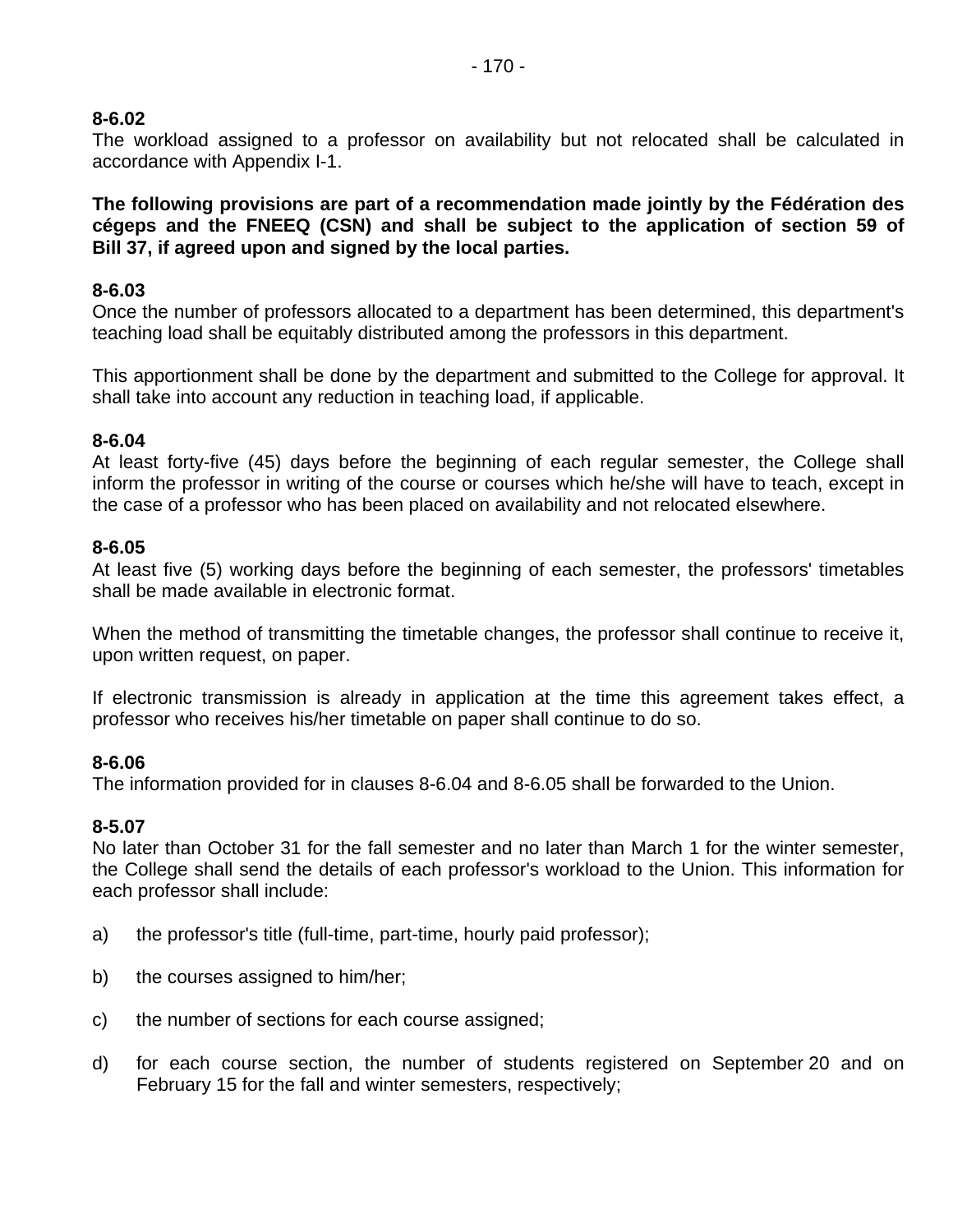e) the reduction in teaching load and the reasons therefor.

## **8-6.08**

No later than October 31 for the fall semester and no later than March 1 for the winter semester, the College shall inform the Union of the number of hours of academic guidance activities assumed by each professor in accordance with the provisions of Appendix I-8 along with the title of the corresponding projects.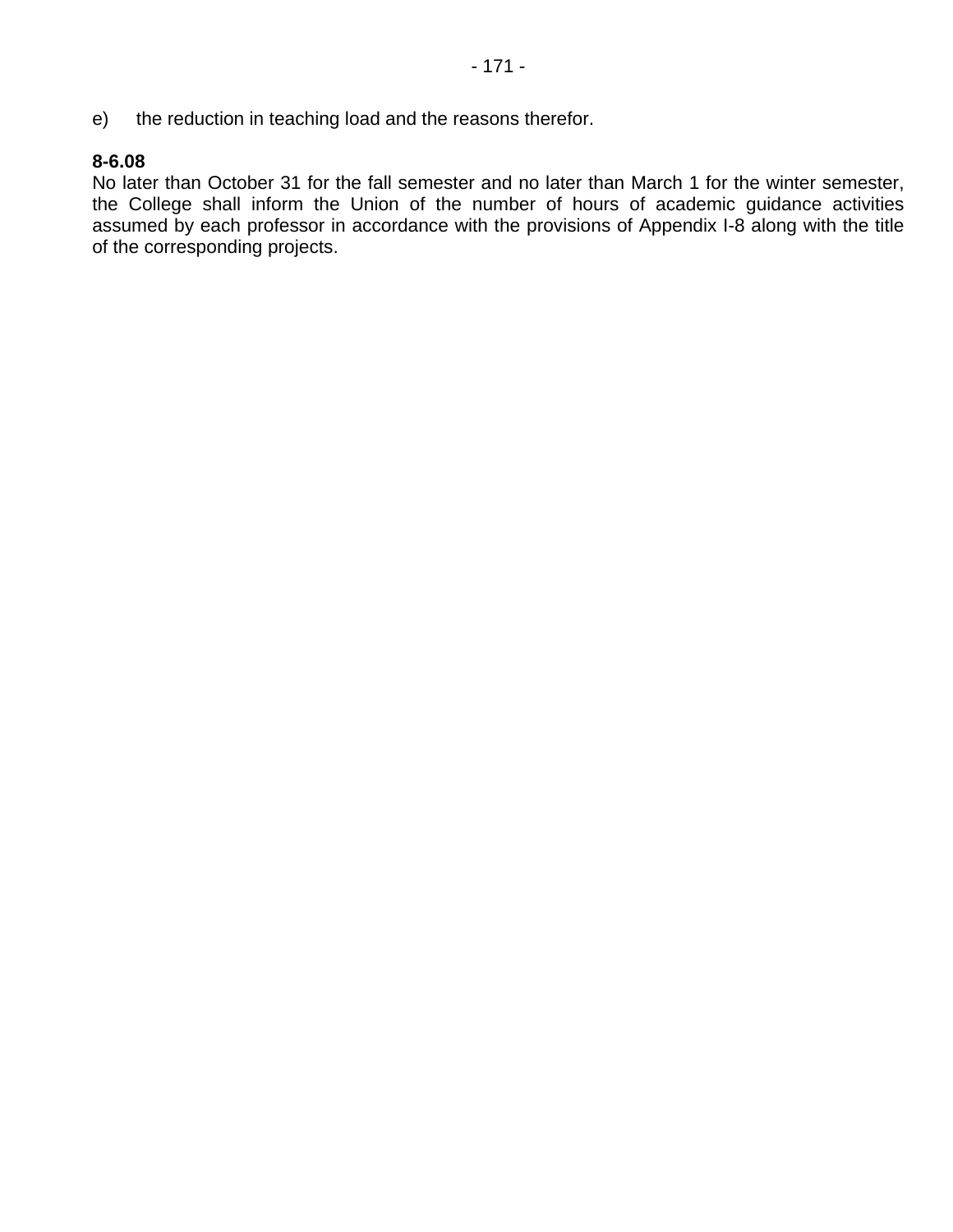## **Article 8-7.00 - Continuing Education**

## **8-7.01**

Unless otherwise stipulated, the collective agreement shall apply to continuing education professors, subject to the following provisions.

## **8-7.02**

For continuing education professors, the College shall not be bound to convene the Labour Relations Committee in the following cases:

- − measures concerning the transfer of teaching duties, agreements with other educational institutions and modifications to school structures; staff reductions, the total or partial closing of a program, the opening or total or partial abandonment of a program, a regionalization, the introduction of institutional courses;
- − the contractual implications resulting from the measures covered in the preceding paragraph;

a dispute concerning the tasks and teaching load of a professor;<sup>1</sup>

a dispute relating to transfers.

#### **8-7.03**

Subject to the order of priorities provided for in clause 5-4.17, paragraph d), the selection of continuing education professors shall be made according to a procedure determined by the College, unless an agreement is reached between the parties.

#### **8-7.04**

Unless the parties agree otherwise, Chapter 7-0.00 shall not apply to continuing education professors.

#### **8-7.05**

Continuing education professors shall not be counted for the purposes of applying clauses 7-1.01 and 7-1.02 of the collective agreement.

#### **8-7.06**

The grievance and arbitration procedures provided for in Chapter 9-0.00 shall apply to continuing education professors for the provisions of the collective agreement applicable to them.

#### **8-7.07**

 $\overline{a}$ 

The College may use the resources provided for in clauses 8-5.04, 8-5.05 and 8-5.06 in order to create one or more full-time teaching loads in continuing education. Such a teaching load shall be counted for 0.46 FTE for the purposes of applying article 8-5.00.

The teaching load of a professor teaching full-time or part time in continuing education shall be calculated according to Appendix I-1.

<sup>1.</sup> Subject to the agreement reached between the Fédération des cégeps and the FNEEQ (CSN) concering local clauses being ratified by the local parties.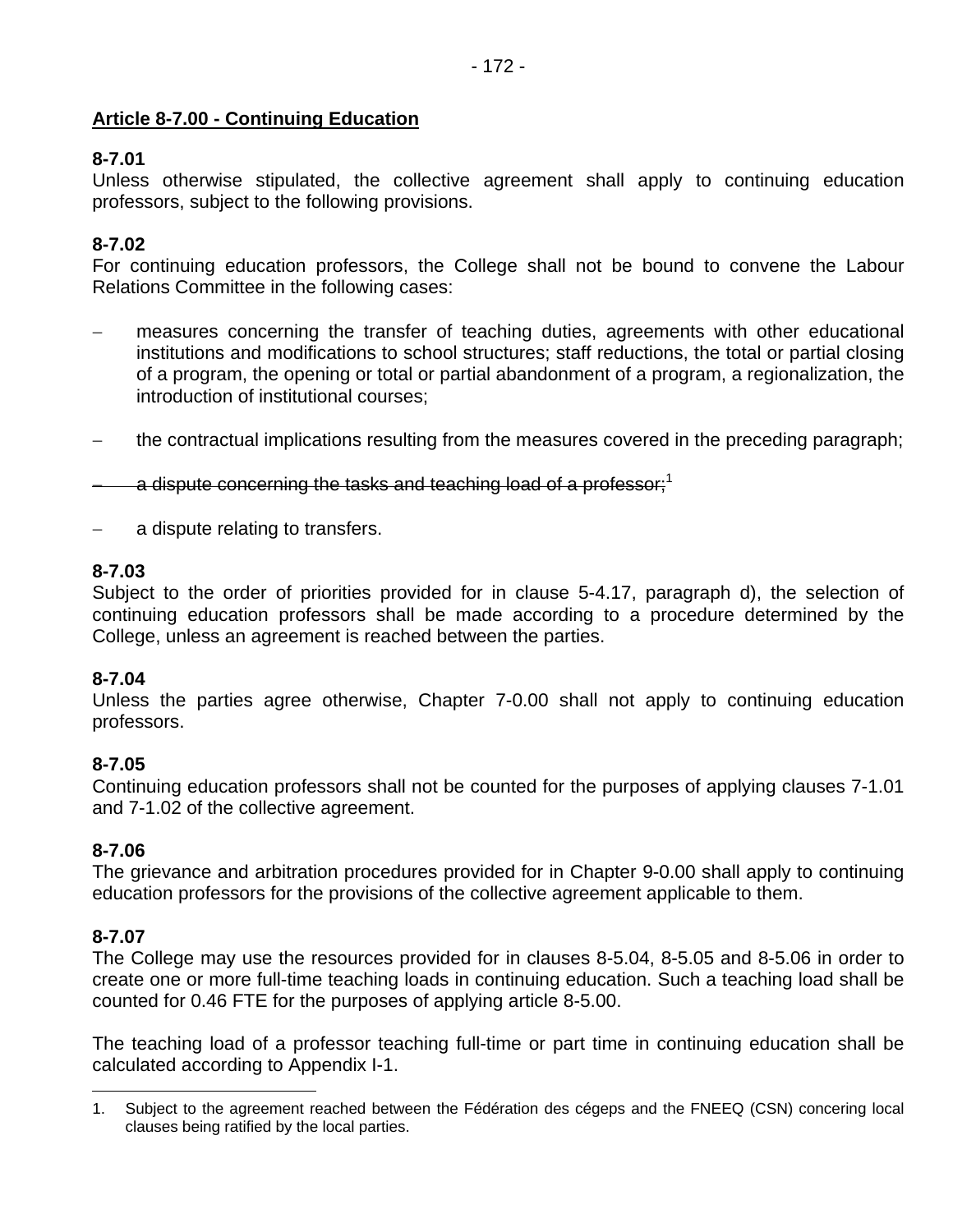These teaching loads shall not result, in any way whatsoever, in the granting of tenure, subject to the provisions of clauses 5-2.06 and 5-2.07.

A professor assigned to one of these teaching loads shall enjoy, insofar as the collective agreement allows, all rights and benefits to which he/she is entitled during a normal teaching year, unless there are specific provisions to the contrary in this article.

A professor holding a full-time teaching load in continuing education may be allowed to exchange his/her teaching duties, in whole or in part, with those of another professor teaching in the regular program, subject to the College's approval; the College shall inform the department.

#### **The following provisions are part of a recommendation made jointly by the Fédération des cégeps and the FNEEQ (CSN) and shall be subject to the application of section 59 of Bill 37, if agreed upon and signed by the local parties.**

#### **8-7.08**

Subject to local practices, which call for greater participation of professors in the continuing education selection process, the College shall invite one (1) professor in the subject in question in the regular program to participate in the selection.

#### **8-7.09**

Twice a year, no later than October 31 and March 1, the College shall send the Union and the provincial union party details of the teaching loads of continuing education professors.

The following information shall be included for each professor:

- a) the professor's status (full-time, part-time, hourly paid);
- b) the courses assigned to him/her and, for each course, the number of groups and the number of students enrolled.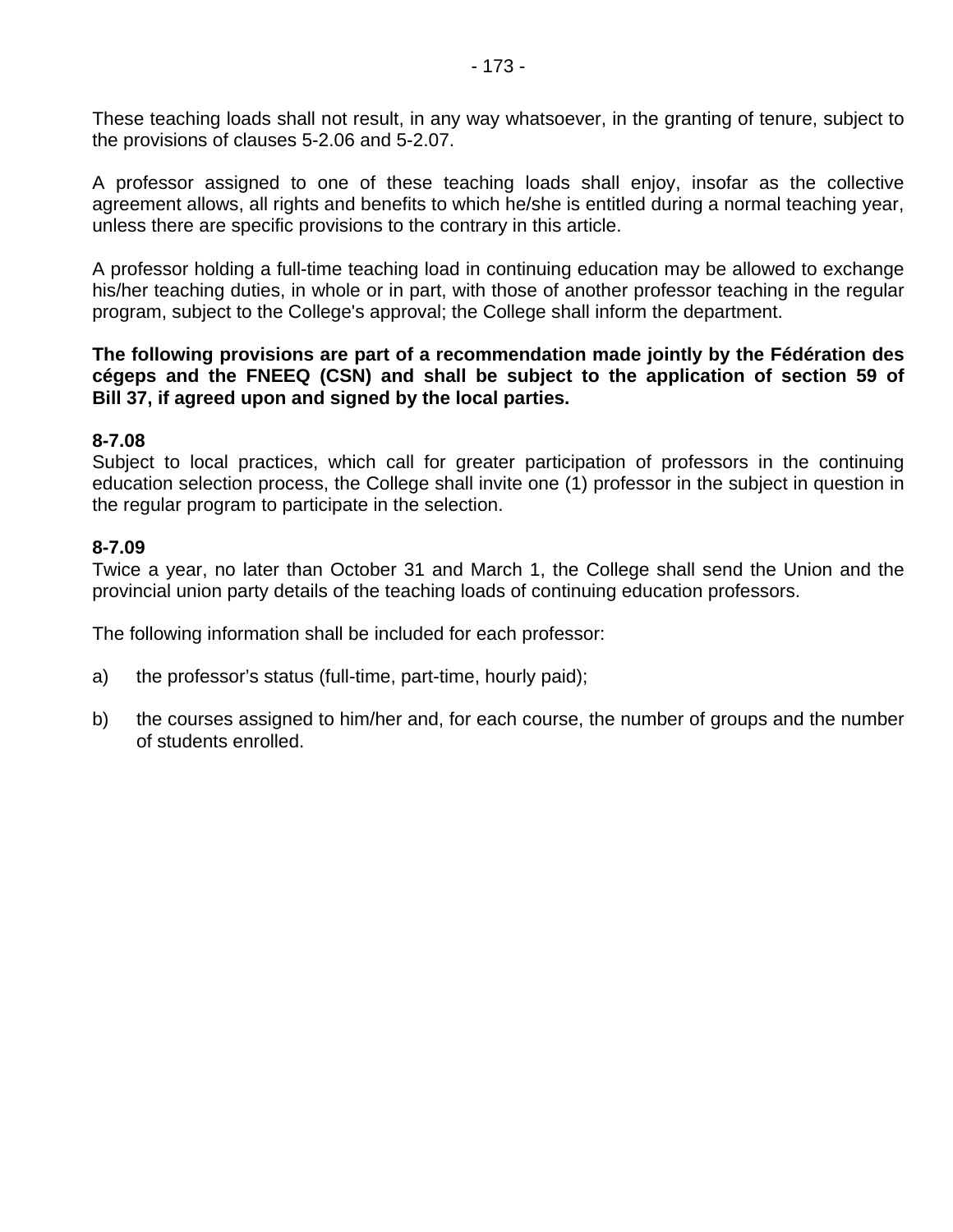## **CHAPTER 9 - GRIEVANCES AND ARBITRATION**

### **Article 9-1.00 - Grievance Procedure**

#### **9-1.01**

The parties shall make an effort to settle grievances on a local level, insofar as possible, and where applicable through meetings of the Labour Relations Committee.

## **9-1.02**

The College and the Union shall comply with the procedure below in order to arrive at a settlement as quickly as possible.

## **9-1.03**

A professor, a group of professors or a union who wishes to file a grievance shall submit the grievance to the College in writing within thirty (30) working days after learning of the fact giving rise to the grievance, but no later than six (6) months after the occurrence of that fact. The period of thirty (30) working days shall not begin until the beginning of the second ( $2^{nd}$ ) month of the teaching year or the hiring of a new professor.

In the case of a grievance involving sexual harassment, the deadline shall be six (6) months after the fact giving rise to the grievance.

In the case of a grievance involving psychological harassment, the deadline shall be ninety (90) days after the last incidence of the behaviour in question.

As soon as a grievance is submitted to the College, the College or the Union may request a meeting of the Labour Relations Committee for purposes of arriving at a settlement.

#### **9-1.04**

For the purposes of submitting a grievance in writing, the appropriate form (Appendix IV-1) shall be filled out by the professor, the group of professors or the Union, establishing the facts giving rise to the grievance and mentioning the clauses of the collective agreement that may be involved, to the extent that this is possible, and the corrective measure required.

#### **9-1.05**

Once the College has been officially informed of the grievance, it shall have ten (10) working days to provide its answer in writing, unless either of the parties has resorted to the fourth  $(4<sup>th</sup>)$ paragraph of clause 9-1.03. In the latter case, the deadline for the College's answer shall be ten (10) working days after the meeting of the Labour Relations Committee.

#### **9-1.06**

The formulation of a grievance may be amended subsequent to its submission, on the condition that the amendment does not change the nature of the grievance.

A technical error in the formulation of a grievance, including its presentation in writing otherwise than on the form provided for in this article, shall not affect its validity.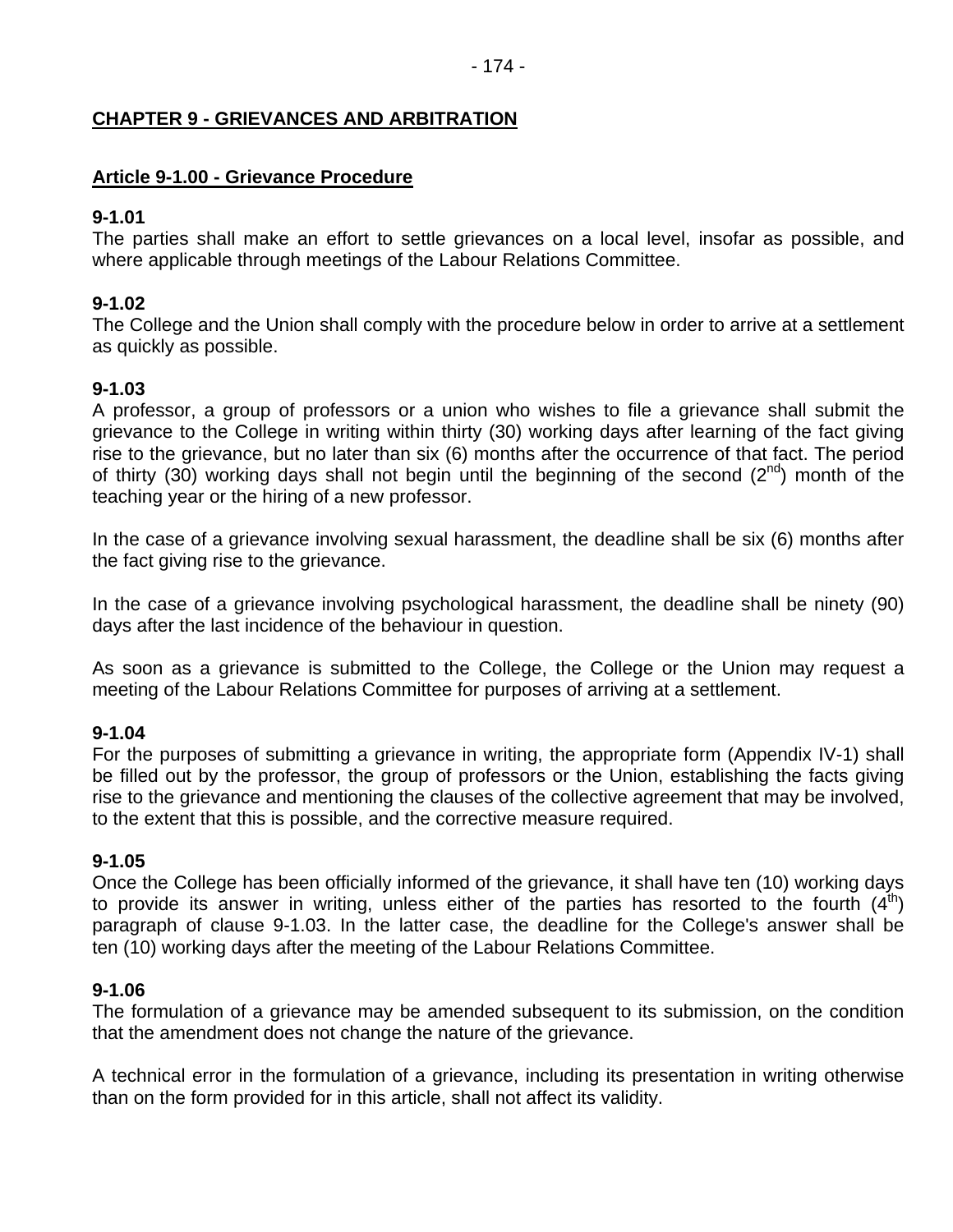## **9-1.07**

The deadlines provided for in this article shall be mandatory and may only be modified by written agreement between the College and the Union.

## **9-1.08**

For the purposes of clauses 9-1.03 and 9-2.01, the deadlines shall not apply during the vacation period provided for in article 8-2.00.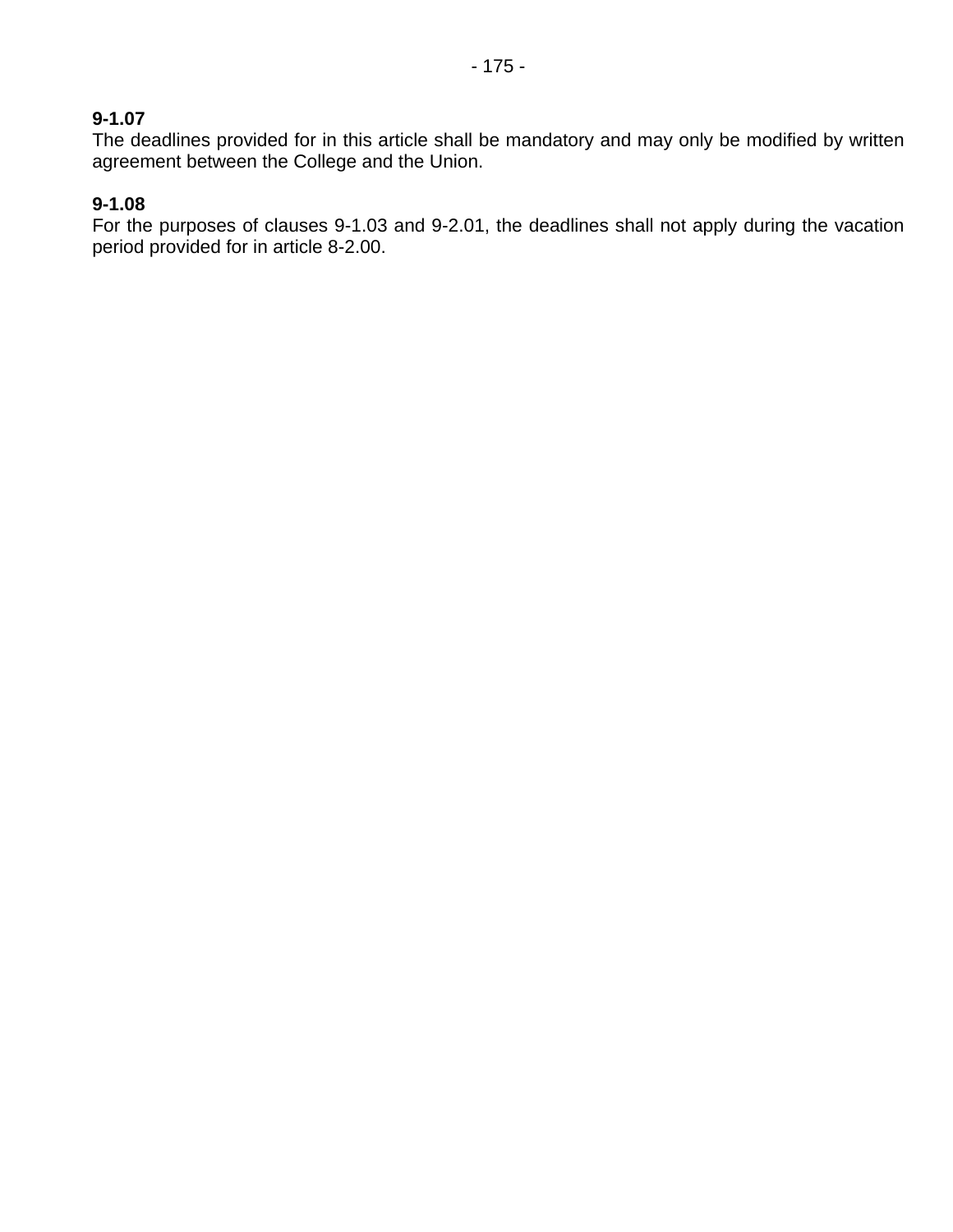## **Article 9-2.00 - Arbitration Procedure**

## **9-2.01**

If the Union, the group of professors or the professor is not satisfied with the College's decision after resorting to the grievance procedure provided for in article 9-1.00, and wants to submit the grievance to arbitration, the Union, group of professors or professor shall give written notice to the chief arbitrator named in this article, on the form appearing in Appendix IV-2, within sixty (60) working days after the deadline provided for in article 9-1.00 has expired.

This deadline shall be mandatory and cannot be extended without the written consent of the parties.

## **9-2.02**

The chief arbitrator in the education sector shall ensure the proper functioning of the arbitration boards covered by this agreement, in collaboration with the chief clerk.

The chief clerk shall see to the proper functioning of the records office for the arbitration boards in the education sector.

#### **9-2.03**

Upon receiving the arbitration notice, the records office shall open a file to which it shall give a case number and shall send an acknowledgment of receipt along with the case number to the Union and the College. Moreover, it shall send the Fédération des cégeps, the FNEEQ (CSN) and the Ministère a copy of the arbitration notice and of the acknowledgment of receipt.

#### **9-2.04**

The representatives of the provincial parties shall meet each month during the week prior to the drawing up of the arbitration rolls provided for in clause 9-2.05 in order to channel the grievances received during the preceding month to either of the modes of arbitration provided for in clauses 9-2.07, 9-2.08 and 9-2.27.

In addition, after reviewing the different grievances entered on the arbitration roll during the months preceding the meeting, the representatives of the negotiating parties may make recommendations to the local parties relative to the settlement of certain grievances.

#### **9-2.05**

The chief arbitrator or the chief clerk, under the authority of the chief arbitrator, shall call to a meeting, by means of a written notice at least ten (10) working days in advance, the representatives of the Fédération des cégeps, the FNEEQ (CSN) and the Ministère in order to:

- a) prepare the monthly arbitration roll and set the time, date and place where the hearings are to be held. The dates for hearing the grievances shall be set according to the availability of the arbitrators and the provincial parties. To this effect and subject to the availability of the different arbitrators, each provincial party shall assure the other of forty (40) days of hearings from September through June, averaging four (4) days per month;
- b) assign an arbitrator chosen from the list appearing in clause 9-2.07;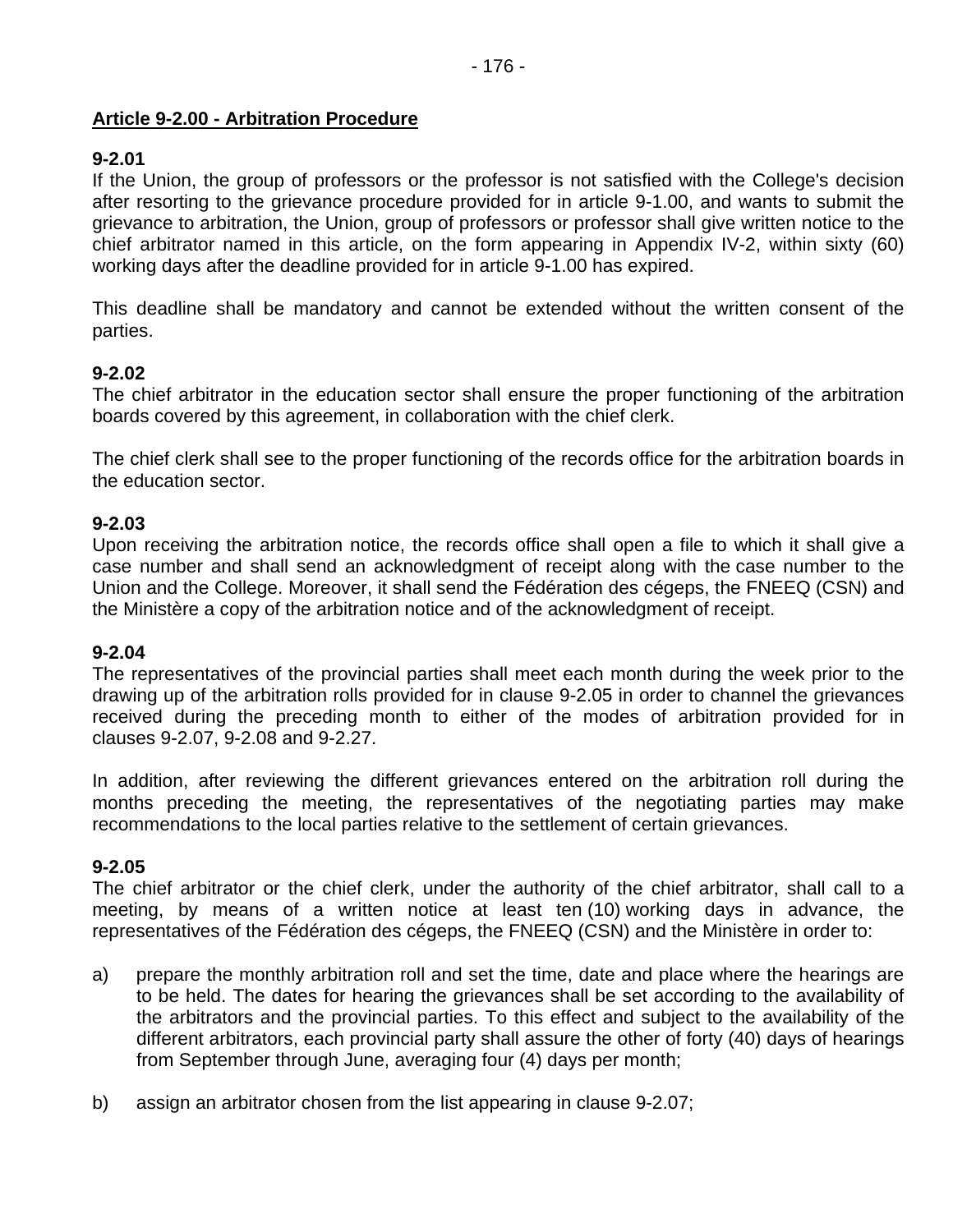c) make provisions, for each of the arbitration hearings, that one or more grievances may be heard instead of the grievances set to be heard under paragraph a), in cases where previous hearings have been postponed or cancelled.

The records office shall notify the arbitrator, the parties concerned, the FNEEQ (CSN), the Fédération des cégeps and the Ministère.

At this meeting, the representatives of the provincial parties shall submit a list of grievances to be added to the monthly arbitration roll for the following meeting under the accelerated arbitration procedure provided for in clause 9-2.27.

Unless the arbitrator hears another grievance on the given day, the days of hearings postponed at the Union's request or cancelled following a withdrawal or a settlement, more than seven (7) days prior to the meeting, shall not be counted in the forty (40) days of hearings mentioned in paragraph a) of this clause.

#### **9-2.06**

Within ten (10) working days following the meeting provided for in clause 9-2.05, the parties empowered to appoint an assessor and an attorney shall communicate the names of the assessor and attorney of their choice to the records office.

#### **9-2.07**

Subject to clause 9-2.08, a grievance submitted to arbitration under the terms of the collective agreement shall be heard by an arbitration board made up of one (1) arbitrator chosen from among the following:

| Ménard, Jean-Guy, président | Lavoie, Jean-M.      |
|-----------------------------|----------------------|
| Blouin, Rodrigue            | Lussier, Jean-Pierre |
| <b>Brault, Serge</b>        | Morency, Jean-M.     |
| Cloutier, Pierre            | Morin, Fernand       |
| Courtemanche, Louis-B.      | Nadeau, Denis        |
| Ferland, Gilles             | Tremblay, Denis      |
| Fortier, François-G.        | Trudeau, Gilles      |
| Frumkin, Harvey             | Veilleux, Diane      |
| Laflamme, Gilles            |                      |

The provincial parties agree to review the list of arbitrators no later than May 1, 2006.

#### **9-2.08**

When drawing up the arbitration roll in accordance with clause 9-2.05, the provincial parties may agree to submit one (1) or more grievances before an arbitration board made up of one (1) arbitrator and two (2) assessors appointed by the provincial parties.

When proceedings are held in accordance with the provisions of this clause, the arbitrator shall be chosen from among the persons previously mentioned. Accordingly, all the clauses of this article relative to the regular arbitration board shall apply "mutatis mutandis".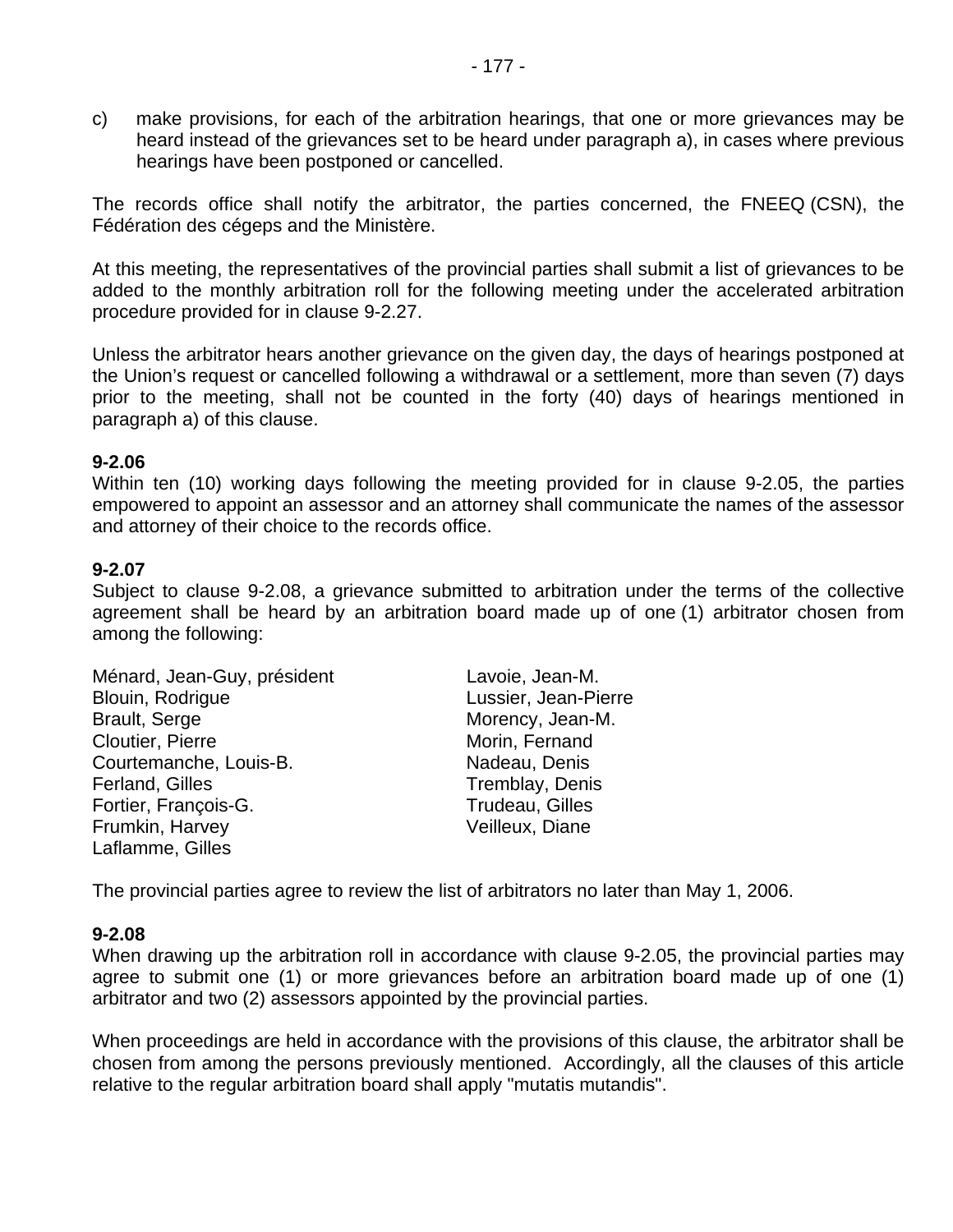In this case, the arbitrator can only hear cases in the presence of the two (2) assessors unless one (1) assessor, after having been convened in writing for a second time, seven (7) days in advance, has not reported, at the first  $(1<sup>st</sup>)$  or second  $(2<sup>nd</sup>)$  invitation to the hearing or deliberation.

## **9-2.09**

The arbitration board shall proceed as diligently as possible with the grievance. In the exceptional case of written pleas, the board shall set the mandatory time limit for the presentation of arguments. With the consent of the parties, the board may modify these time limits.

## **9-2.10**

The arbitration board shall rule on grievances in accordance with the law and the provisions of the collective agreement; it may not modify, add to, or delete from these in any way.

At least seven (7) days prior to the proposed date of the hearing and insofar as possible, the attorneys shall exchange available information regarding legal defence procedures and the preliminary means they intend to use in pleading their case, as well as any documentary evidence and mutual admissions.

All arbitration hearings held in accordance with this article shall begin on time as set by the records office; the attorneys, assessors, if called upon, and the arbitrator shall hold a private preparatory conference normally lasting thirty (30) minutes.

The object of the preparatory conference shall be:

- to improve the arbitration procedure, make better use of available time and accelerate hearings;
- − to allow the parties, if they have not already done so, to announce their legal defence procedures and the preliminary means by which they intend to plead;
- − to identify the dispute and define the questions to be raised during the hearing;
- to foster the exchange of documentary evidence;
- to plan the presentation of legal evidence at the hearing;
- to examine possible admissions;
- to analyze any other question that may lead to an acceleration of the hearings.

If it deems it advisable, the arbitration board may impose a formal and restraining schedule on hearing procedures.

## **9-2.11**

Grievances related to clauses 5-4.07 to 5-4.12, 5-4.15 and clause 5-4.17 a) and b) shall have priority over other grievances.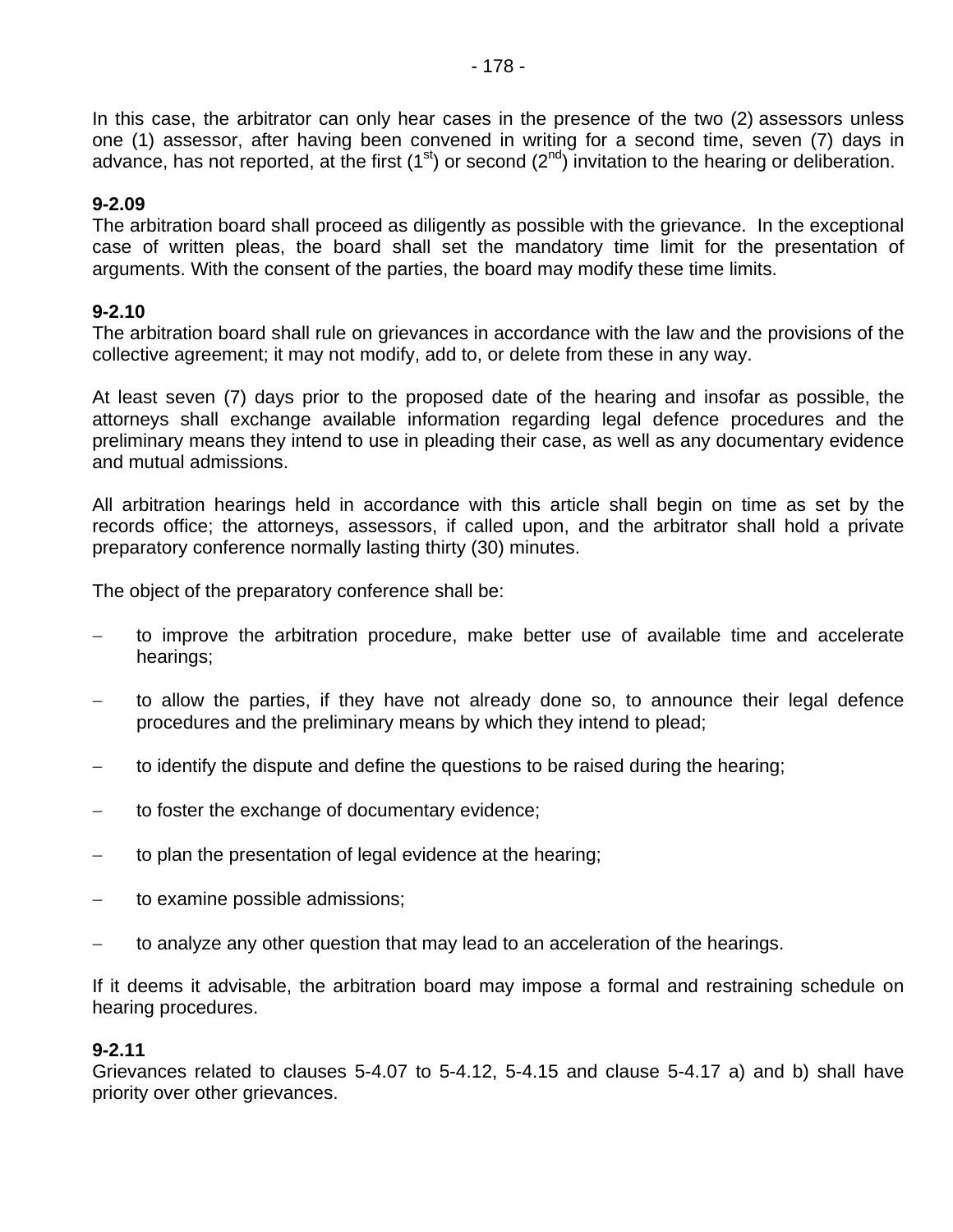In these cases, the College shall receive the grievance on behalf of all colleges and shall be part to all arbitration procedures until the arbitration board determines which colleges, whether or not they are mentioned in the grievances, are involved, following the evidence given. A college's decision to accept or refuse grievances involving other colleges shall be void and without effect. An error by the placement office may not be cited in opposition to the admissibility of a grievance or the execution of an arbitration decision. When the board judges a grievance to be valid, it shall reinstate the professor's rights and decide to which college the professor should report, either to remain, return, be relocated or be evaluated, as the case may be.

Any relocation resulting from an arbitration decision shall be postponed until the beginning of the next teaching year.

A professor may waive the execution of a decision and remain in his/her current situation. He/she shall then notify the placement office within fifteen (15) working days of receiving the arbitration decision, and the placement office shall inform the college(s) concerned.

The board's decision shall be executory and binding on the professor, the Union, the college(s) concerned and the placement office, if applicable.

#### **9-2.12**

Grievances stemming from an error in the calculation of remuneration or from an error in the assessment of documents pertaining to schooling and handed in within the required time period, may be submitted at any time.

Grievances stemming from an error in the assessment of information pertaining to experience and submitted within the required time period, shall be filed within five (5) years following the date the information was made available.

Should the board render a favourable decision, the professor submitting the grievance shall have the right to the amount he/she should have received had the error of calculation of remuneration or of assessment of said documents not been made.

#### **9-2.13**

When a grievance is filed because of a monetary dispute, the professor who submitted the grievance shall not be required to state the amount before asking the board to rule on his/her right to the sum of money.

If a grievance is accepted as well-founded, but the parties cannot agree on the amount to be paid, a simple notice addressed to the board shall suffice to submit the issue for a final decision. The arbitration board can order that any sum due to the plaintiff be paid with interest at the rate fixed by regulation under section 28 of the Act respecting the ministère du Revenu, from the date when the sum became due.

#### **9-2.14**

Should the arbitration board decide that a grievance is well-founded, it shall be empowered to provide compensation to the plaintiff for damages sustained, if applicable.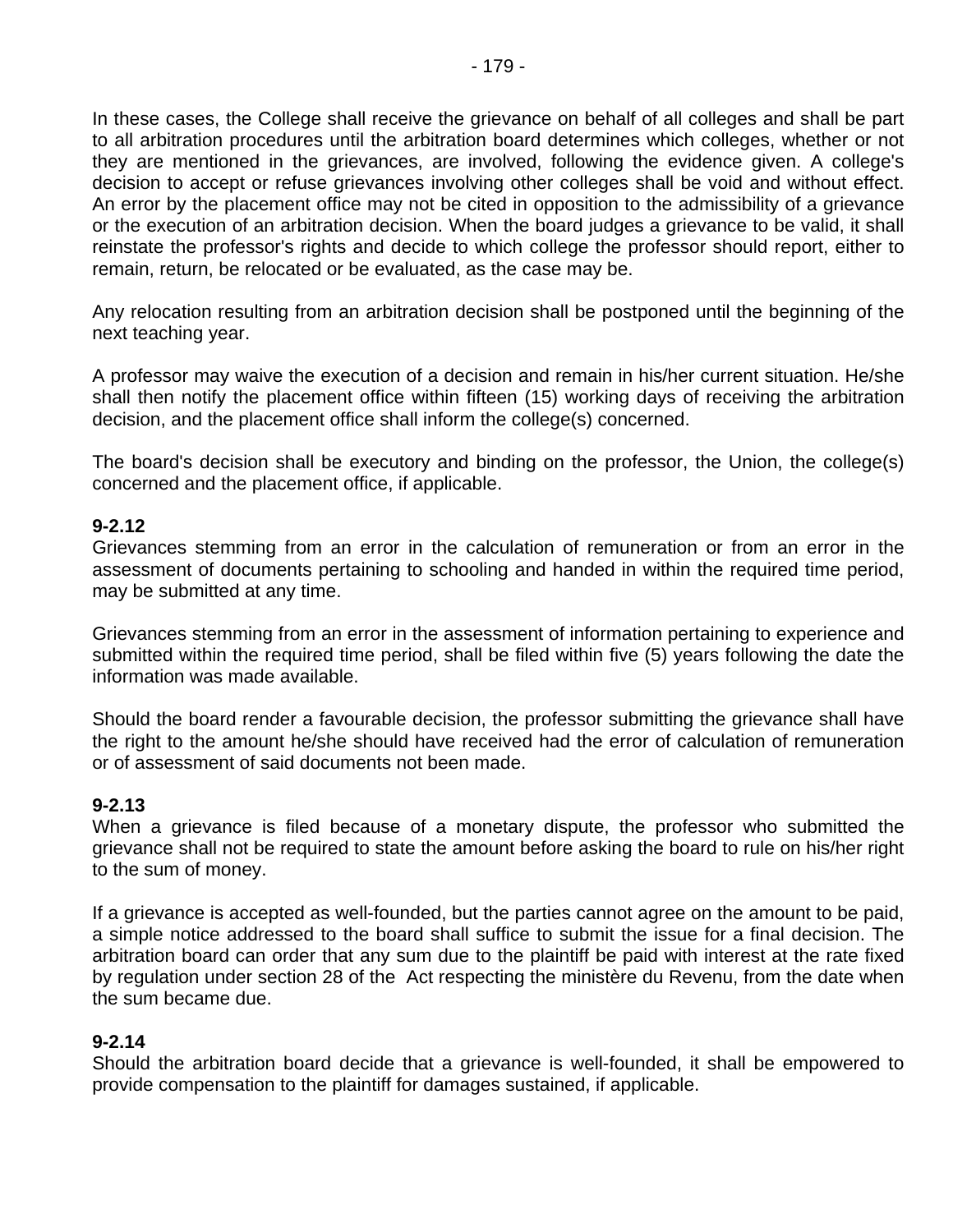## **9-2.15**

When there is more than one (1) arbitration session on the same case, these shall be set in accordance with clause 9-2.05.

## **9-2.16**

The sessions of the arbitration board shall be open to the public. However, the board may decide to hold hearings in camera.

## **9-2.17**

- a) The arbitration board must render its decision within sixty (60) days of the end of the hearing unless the representatives of the parties agree in writing, before this deadline expires, to grant an additional delay for a specific number of days. However, the decision shall not be nullified for the sole reason that it was rendered after the deadline expired.
- b) An arbitrator shall not be asked to sit on an arbitration board if he/she has not rendered a decision by the stipulated deadline, and for as long as the decision has not been rendered.

## **9-2.18**

- a) The decision of the arbitration board shall be supported with reasons and signed.
- b) The arbitrator shall deposit two (2) signed copies of his/her decision with the records office.
- c) At any time before its final decision, an arbitration board may render any interim or interlocutory decision it believes to be fair and useful.
- d) The decision of the board shall be binding on the parties and must be carried out as soon as possible, and before the expiry of any deadline set in the decision.

#### **9-2.19**

At any time before the arbitration board declares that it has received confirmation from the representatives of the parties to the effect that their evidence is completed, the FNEEQ (CSN), the Fédération des cégeps and the Ministère may intervene and make any representation they consider appropriate and relevant to the arbitration board.

### **9-2.20**

At the request of either party, the arbitration board may summon a witness. The writ of summons shall be issued at least five (5) full days before the hearing.

The travel and accommodation expenses of a witness, as well as the tax provided for in section 100.6 of the Labour Code, if applicable, shall be reimbursed to the witness by the party that proposed the summons.

## **9-2.21**

A party may require the services of an official stenographer; it may also require that the hearing of the board be recorded on magnetic tape or otherwise. The fees and expenses resulting from this request shall be charged to the party that made the request.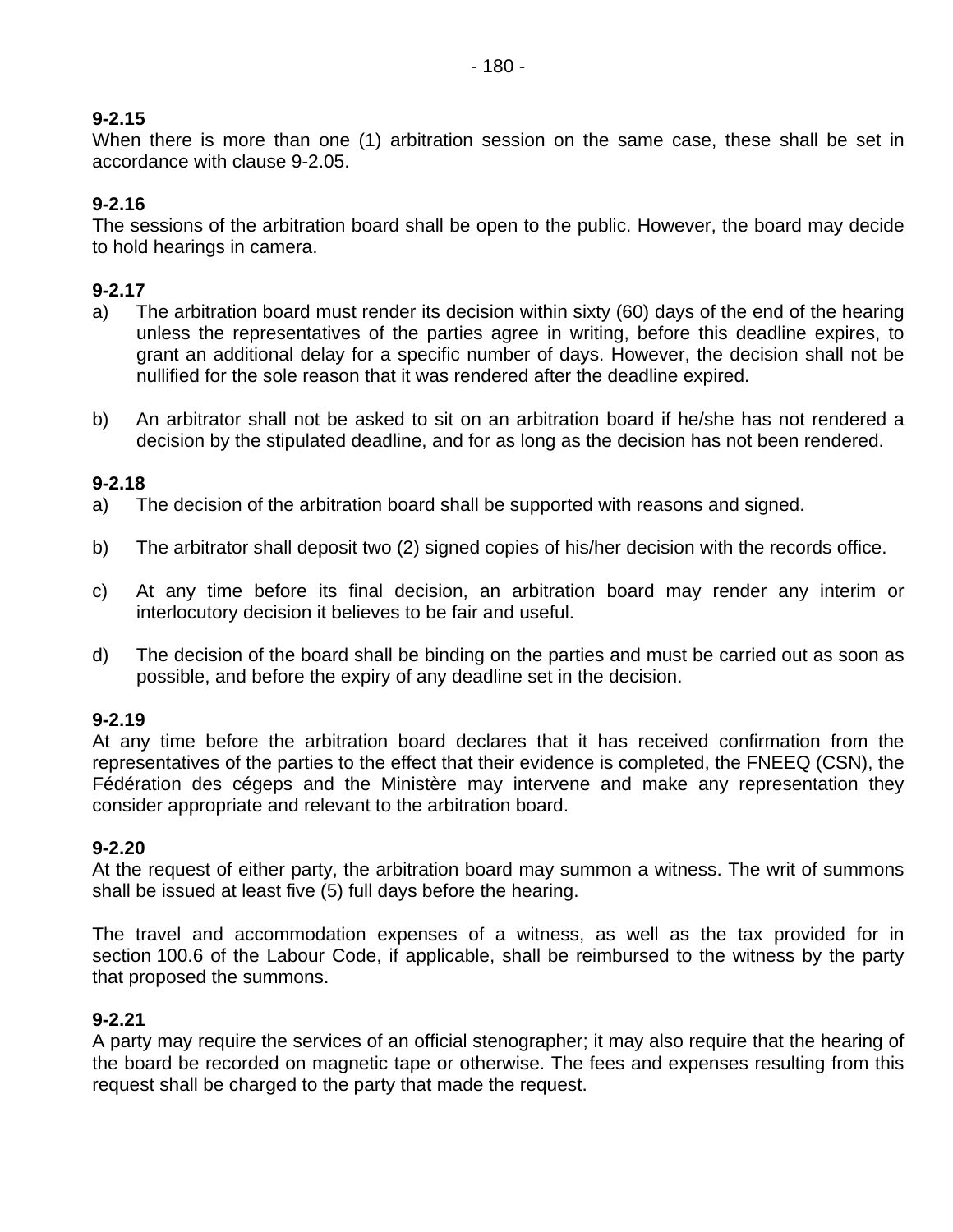A copy of the official stenographic transcript and of the recording, as the case may be, shall be sent to the arbitration board and to the other party at the expense of the party that requested the service.

## **9-2.22**

The fees and expenses of the arbitrator shall be the responsibility of the losing party. However, in the case of a grievance related to a disciplinary dismissal, the fees and expenses of the arbitrator shall be payable by the Ministère.

In all other cases, the fees and expenses of the arbitrator shall be shared equally by the parties.

However, for grievances filed before February 1, 2006, in accordance with the provisions and the deadlines set out in the collective agreement or an order-in-council, the fees and expenses of the arbitrator shall be settled in accordance with the provisions of the collective agreement or order-in-council.

Fees shall be paid only once two (2) signed copies of the decision have been filed with the records office.

#### **9-2.23**

The assessors shall be remunerated and their expenses reimbursed by the party they represent.

#### **9-2.24**

The expenses of the records office and the salaries of its staff members shall be paid by the Ministère.

#### **9-2.25**

The sessions of the arbitration boards shall be held on the premises of the College, unless the parties agree otherwise.

#### **9-2.26**

The arbitrator shall communicate or otherwise make known any order or document emanating from the arbitration board or the parties to the case.

#### **9-2.27 Accelerated arbitration with attorneys**

#### a) Admissible Grievances

According to the provisions of clause 9-2.05, grievances referring to the following articles and relevant appendices, if applicable, may be decided by accelerated arbitration with attorneys:

- − union activities (3-1.00)
- − union rights (3-2.00)
- − union dues (3-3.00)
- − information (4-2.00)
- − Labour Relations Committee (4-3.00)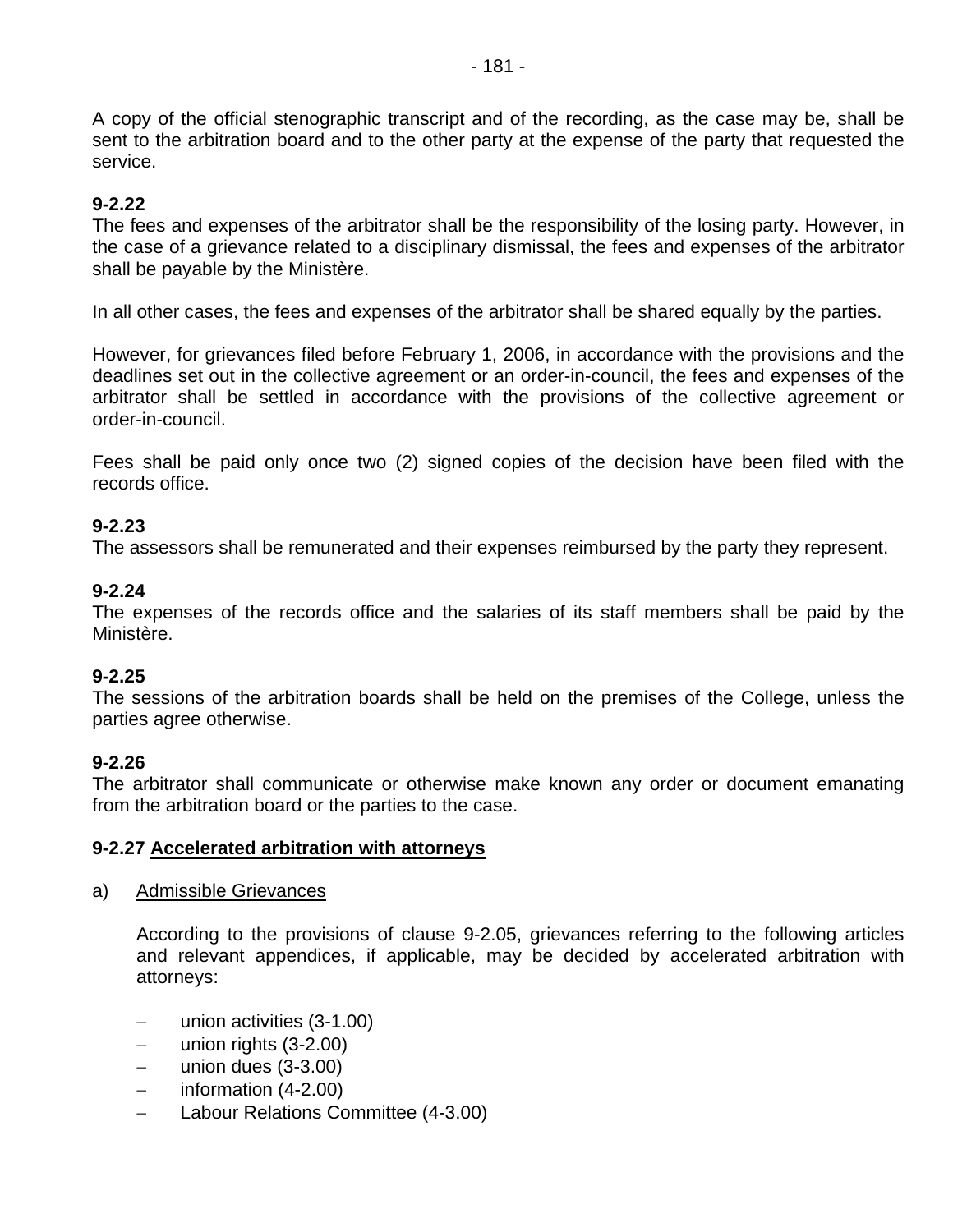- − selection of regular professors (4-4.00)
- − commission pédagogique (4-5.00)
- − hiring (5-1.00, except clauses 5-1.07 and 5-1.08)
- tenure (5-2.00)
- seniority (5-3.00)
- − assignment of a professor on availability (clause 5-4.07 I) and J))
- − moving expenses (5-4.13)
- − preretirement leave (5-4.15
- − public office (5-7.00)
- − statutory holidays (5-8.00)
- − special leaves of absence (5-9.00)
- exchanges between colleges (5-10.00)
- − provisional assignment (5-11.00)
- − leave with deferred or anticipated salary (5-12.00)
- − exchanges with teaching institutions outside Québec (5-13.00)
- − granting and renewal of leave (5-14.00, 5-15.00, 5-16.00, 5-17.00, 7-2.00 and 7-3.00)
- − civil liability (5-19.00)
- − special clothing and equipment (5-20.05 to 5-20.07)
- − calculation of work experience (6-2.00)
- − travel expenses (6-7.00)
- − local administration of professional development (7-1.03 to 7-1.05)
- − vacation (8-2.00)
- − availability and timetable (8-3.00)
- − calculation of workload (8-6.00)
- − continuing education (8-7.00)
- − errors in the calculation of remuneration (9-2.12)
- − rights not provided for in the collective agreement (10-1.07 and 10-1.11)

Following an agreement, the parties may use the accelerated arbitration procedure for any other type of grievance.

At any time before the arbitration board acknowledges receipt of the representatives' confirmation that their evidence is complete, the grievance may be deferred to the regular arbitration procedure, upon agreement between the local parties.

Similarly, as a matter of right or at the request of one of the parties, the board may defer the grievance to the regular arbitration procedure.

b) Duration of the hearing

The parties may resort to this arbitration procedure when the projected duration of a hearing does not exceed one (1) day.

#### c) The arbitrator's decision

The arbitrator shall renders his/her decision and send a copy to the parties within thirty (30) days following the hearing.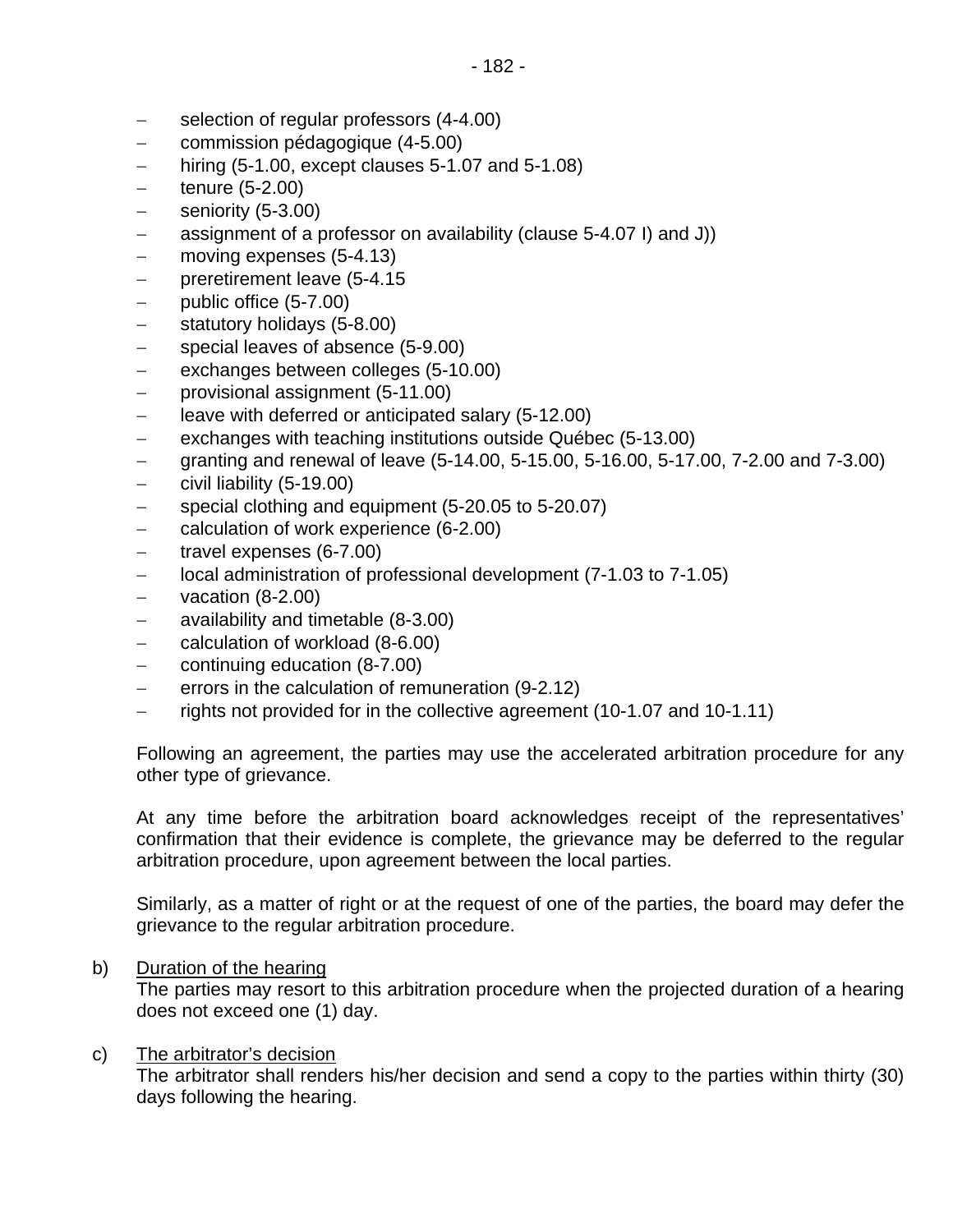The arbitrator's decision, consisting of a maximum ten (10) pages, shall include a summary exposé of the facts, the items in dispute, the arbitrator's conclusion and the reasons therefor.

#### **9-2.28**

In the case of incompatibility, the special provisions provided for in clause 9-2.27 shall take precedence over any other clause in this article.

#### **9-2.29 Mediation**

The College and the Union may agree to proceed with prearbitration mediation in dealing with all grievances, in accordance with the following procedures.

The parties shall forward a joint notice to the records office. The records office shall recommend to the parties three (3) mediators chosen from the list provided for in clause 9-2.30. Once the parties have agreed on a mediator, the records office shall set the date of the first mediation session as soon as possible.

The parties shall notify each other in advance if they are to be represented.

The mediator shall attempt to help the parties reach a settlement. If a settlement is reached, the mediator shall take note thereof, draft it and file a copy with the records office. The settlement shall bind the parties.

The records office shall file two (2) certified copies with the Commission des relations du travail.

Failing a settlement, the grievance shall be sent to arbitration in accordance with the provisions of the collective agreement.

The mediator cannot act as an arbitrator in any grievance not settled in the mediation process unless the parties expressly agree otherwise and unless the name of the mediator also appears in the list of arbitrators in clause 9-2.07.

The expenses and fees of the arbitrator shall be borne equally by the parties. However, in the case of a grievance submitted before February 1, 2006, in accordance with the provisions and within the deadlines specified in the collective agreement or an order-in-council, the sharing of the fees and expenses of the mediator shall be determined by the parties.

#### **9-2.30**

Grievances submitted to mediation in accordance with this agreement shall be decided by a mediator chosen from among the following:

(To be determined.)

The provincial parties shall agree upon a list of mediators no later than May 1, 2006.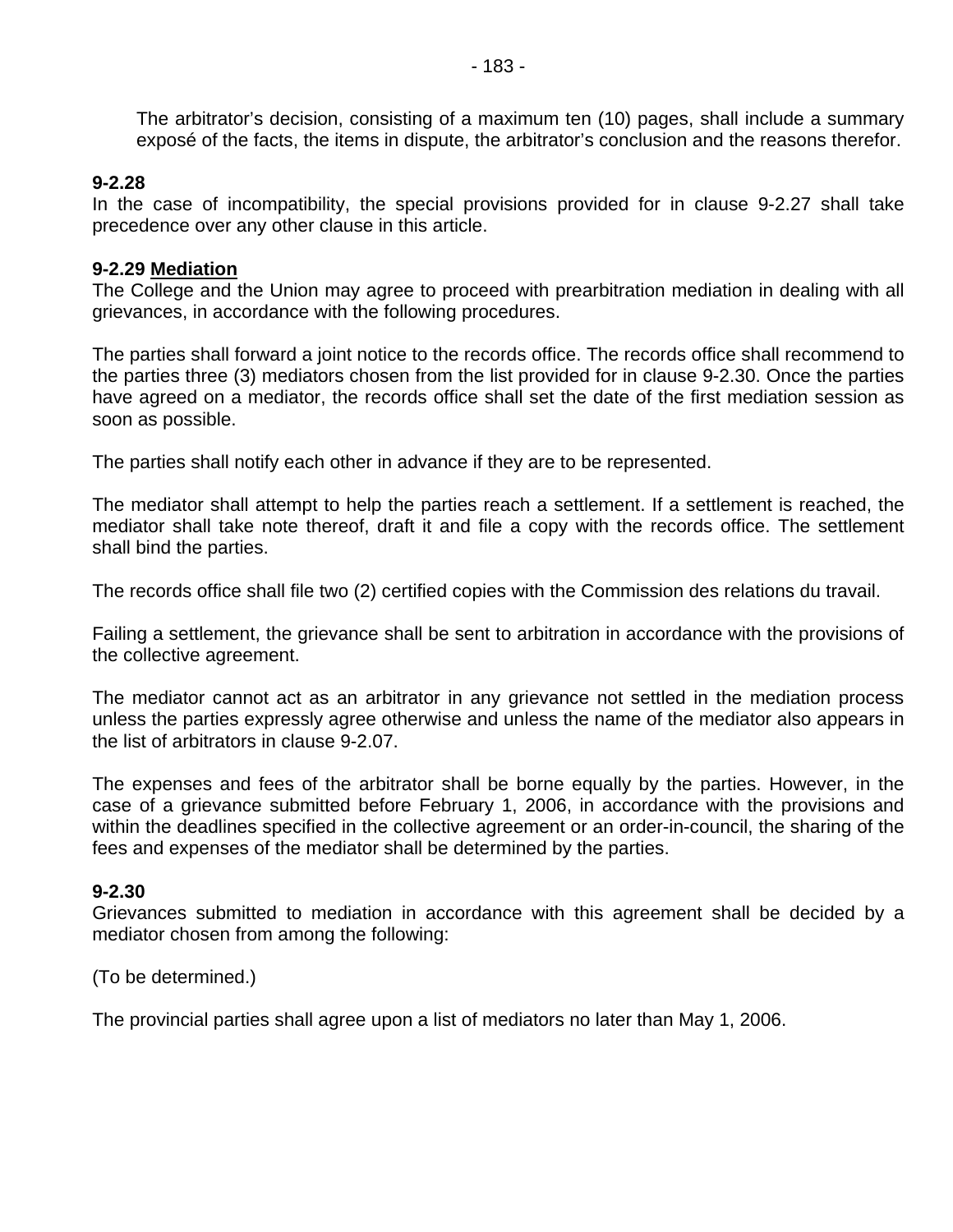#### **CHAPTER 10 - MISCELLANEOUS**

#### **Article 10-1.00 - Miscellaneous Clauses**

#### **10-1.01**

In accordance with the Act respecting conditions of employment in the public sector (S.Q., 2005, c. 43), the 2000-2002 collective agreement, including its amendments, shall be renewed and take effect on December 16, 2005.

However, under the Act, the provisions amending the renewed 2000-2002 collective agreement shall take effect:

- − on December 16, 2005, for the provisions of Schedule 1 of the Act, except those related to parental rights, which shall take effect on January 1, 2006;
- − on February 1, 2006, for the provisions related to the agreement in principle reached between the Fédération nationale des enseignantes et enseignants du Québec (FNEEQ) (CSN) and the Comité patronal de négociation des collèges (CPNC) on December 15, 2005 and amended on December 16, 2005.

These provisions and stipulations shall bind the parties. They shall remain in effect until March 31, 2010.

These stipulations may be amended by a letter of agreement between the provincial parties.

#### **10-1.02**

These stipulations shall have no retroactive effect, except where provisions to the contrary have been made.

#### **10-1.03**

Either one of the provincial parties may give notice to the other party of its intention to repudiate or amend these stipulations within six (6) months prior to their expiry.

### **10-1.04**

These provisions and stipulations shall be considered as interim stipulations for the period from April 1, 2010, until the date a new collective agreement comes into effect.

#### **10-1.05**

The appendices and letters of agreement attached to this collective agreement shall form an integral part of said agreement, barring stipulations to the contrary.

#### **10-1.06**

The provincial employer party shall bear the costs of printing and distributing to each professor a document that includes all of the clauses covered in clause 1-1.01, as well as the provisions covered by the agreement reached between the Fédération des cégeps and the FNEEQ (CSN) pertaining to matters included in Schedule A of the Act respecting the process of negotiation of the collective agreements in the public and parapublic sectors.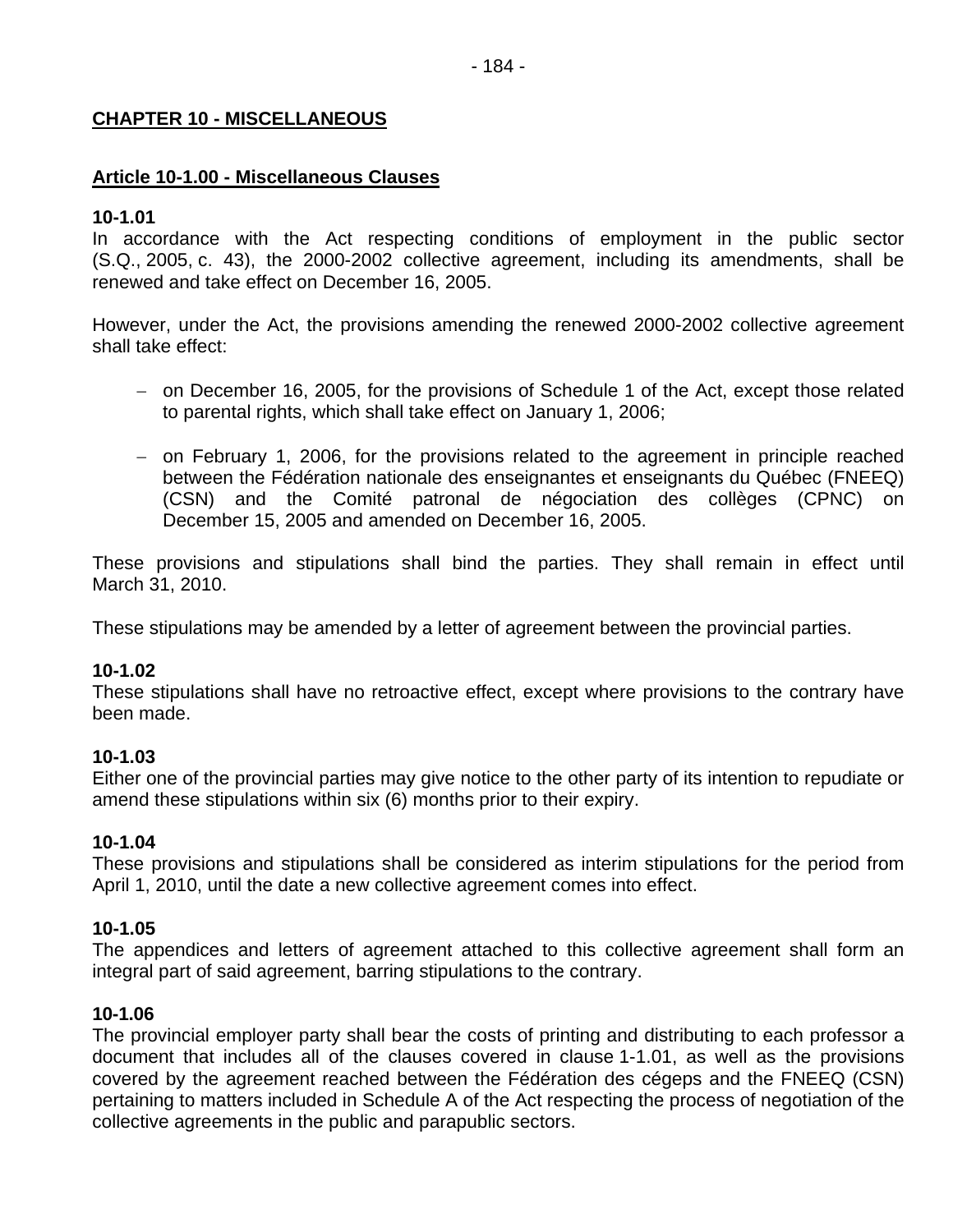The provincial employer party shall bear the costs of translating the document mentioned in the preceding clause. It shall also bear the cost of printing and distributing the English version to each professor in an English-language College.

The French version of these stipulations shall be the only official version for legal purposes.

## **10-1.07**

When a professor believes that he/she has suffered prejudice from a decision by the College that modifies his/her working conditions other than those defined by this collective agreement, he/she may file a grievance. In this case, the College must prove that it has reasonable grounds for its decision.

#### **10-1.08**

Unless there are provisions to the contrary, the College cannot be required to pay any monetary supplement, in any form whatsoever, to professors governed by the collective agreement.

#### **10-1.09**

A professor who is no longer in the College's employ shall retain his/her right to file a grievance concerning sums that could be owed to him/her or the rights that the agreement confers upon him/her in article 5-4.00 and clause 5-1.08. This right must be exercised in accordance with these stipulations.

#### **10-1.10**

When the College plans to entrust teaching duties intended for its students to a third party, it shall call a meeting of the Labour Relations Committee six (6) months prior to the date the above contract comes into effect and, failing an agreement, it shall secure the advice of the department involved. This paragraph shall not apply to a contract of this type already in application at the time this collective agreement comes into effect, or its renewal.

Moreover, such a contract or renewal shall not result in any placement on availability.

**The following provisions are part of a recommendation made jointly by the Fédération des cégeps and the FNEEQ (CSN) and shall be subject to the application of section 59 of Bill 37, if agreed upon and signed by the local parties.** 

#### **10-1.11**

The College shall consult the Labour Relations Committee on any question related to parking, insofar as the working conditions of the professors are affected.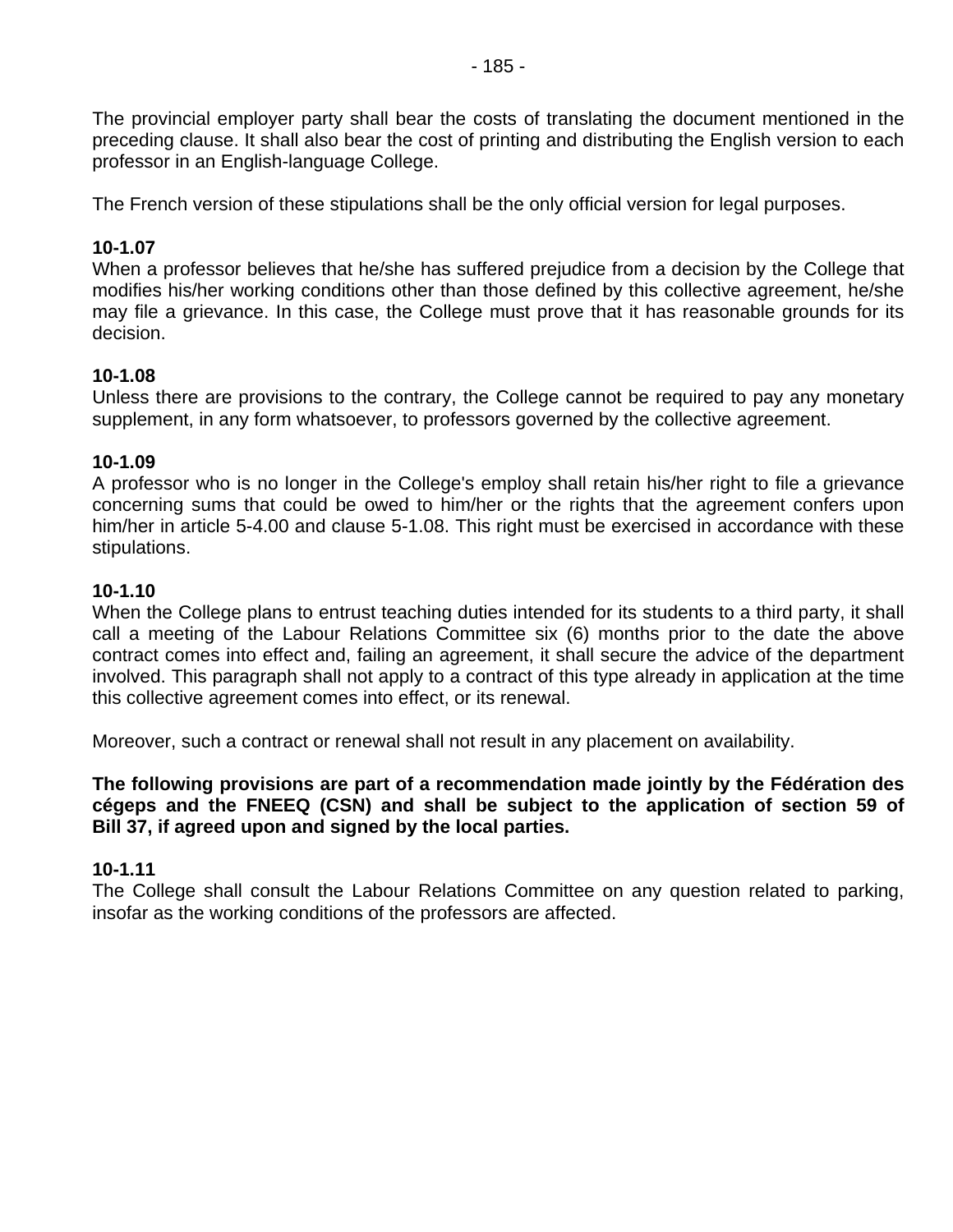## **SECTION I - DUTIES**

## **APPENDIX I - 1**

### **DETERMINING INDIVIDUAL TEACHING LOAD**

## **1.0 CALCULATION OF INDIVIDUAL TEACHING LOAD FOR ONE SEMESTER**

#### **a) Definition**

The individual teaching load (CI) for any given semester shall be calculated on the basis of the following formula:

 $Cl = Cl<sub>0</sub> + Cl<sub>s</sub> + Cl<sub>d</sub> + Cl<sub>1</sub> + Cl<sub>f</sub>$ 

where

- $Cl<sub>p</sub>$  is the individual teaching load (CI), comprising classroom and laboratory teaching as well as fieldwork supervision for which no Ne<sub>jk</sub> exists;
- $CI_s$  is the individual teaching load (CI), made up of fieldwork supervision for which an Ne<sub>ik</sub> exists;
- $Cl<sub>d</sub>$  is an individual teaching load (CI), made up of the time spent travelling between teaching areas;
- $Cl<sub>l</sub>$  is the individual teaching load (CI), comprising leave;
- $Cl_f$  is the individual teaching load (CI), related to activities defined in clause 5-4.07 J).

#### **b)** Calculating the CI<sub>p</sub>

The calculation of the individual teaching load comprising classroom and laboratory teaching as well as fieldwork supervision without an  $Ne_{ik}$ , for a given semester, shall be done using the following parameters:

- HC: The number of course periods per week assigned to a professor.
- HP: The hours of preparation, that is, the number of periods in different courses per week assigned to a professor.
- $N_1$ ,  $(N_2...)$ : The number of students registered for the first  $(1<sup>st</sup>)$ , second  $(2<sup>nd</sup>)$ , ..., course periods assigned to a professor.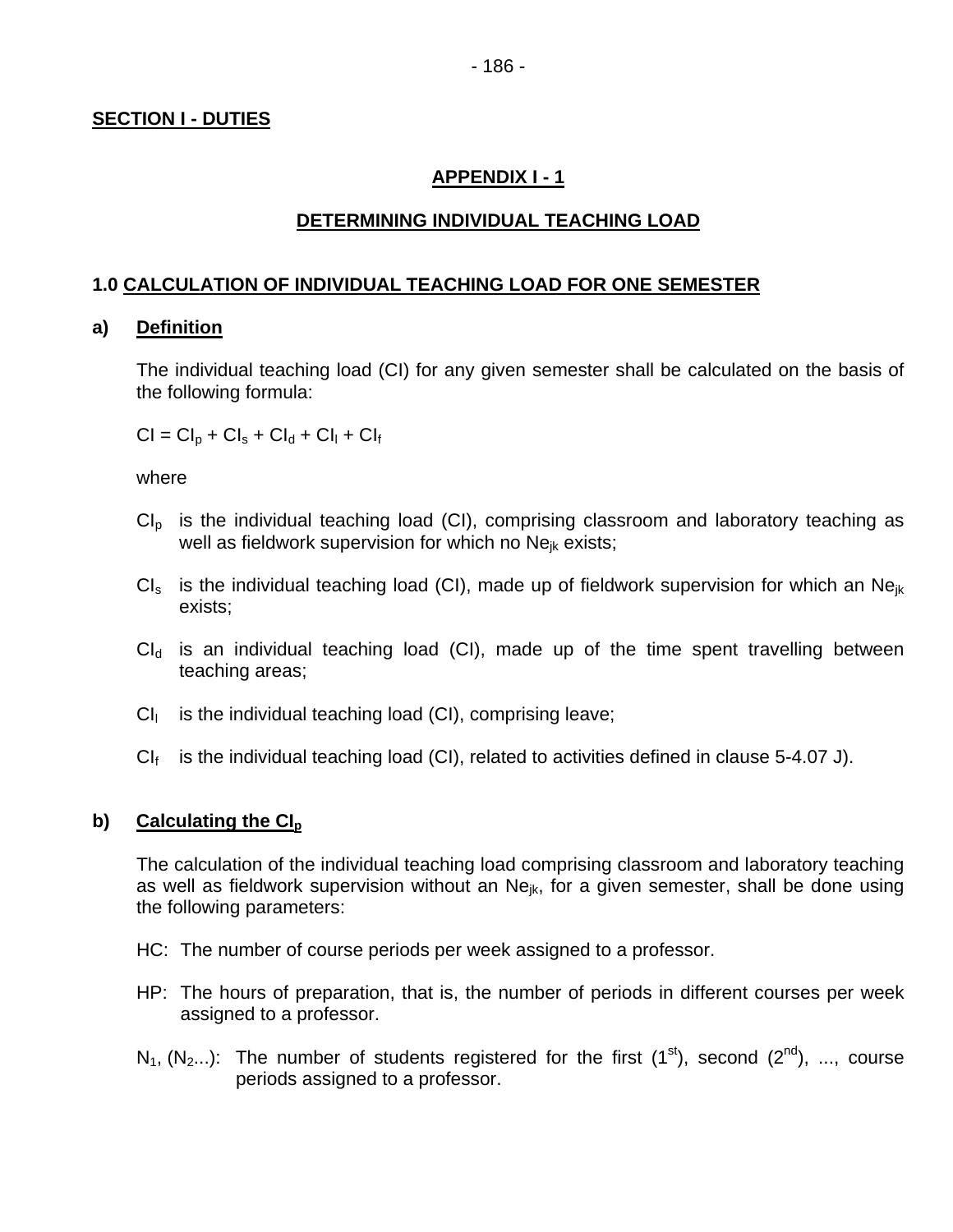NES: The total number of different students enrolled in each and every course assigned to a professor for one week, except for courses where the weighted time-distribution is less than three (3), where  $NES = 0$ .

For the purposes of this definition, the expression "weighted time-distribution" shall mean the total number of teaching periods per week, as defined by the Cahiers de l'enseignement collégial, used to give theoretical instruction, laboratory or workshop instruction and fieldwork.

The calculation of the individual teaching load comprising classroom and laboratory teaching as well as fieldwork supervision without  $Ne_{ik}$ , for a given semester, shall be done as follows, the total value being the sum of the different results shown in the last column:



The factor 0.9 used to multiply the HP parameter in the calculation of the individual teaching load comprising classroom and laboratory teaching as well as fieldwork supervision without an Nejk  $(Cl<sub>p</sub>)$  shall be replaced by the factor 1.1 in the case where a professor teaches three (3) different courses per week during the course of the same semester and by the factor 1.3 if the professor teaches four (4) different courses or more per week during the course of the same semester.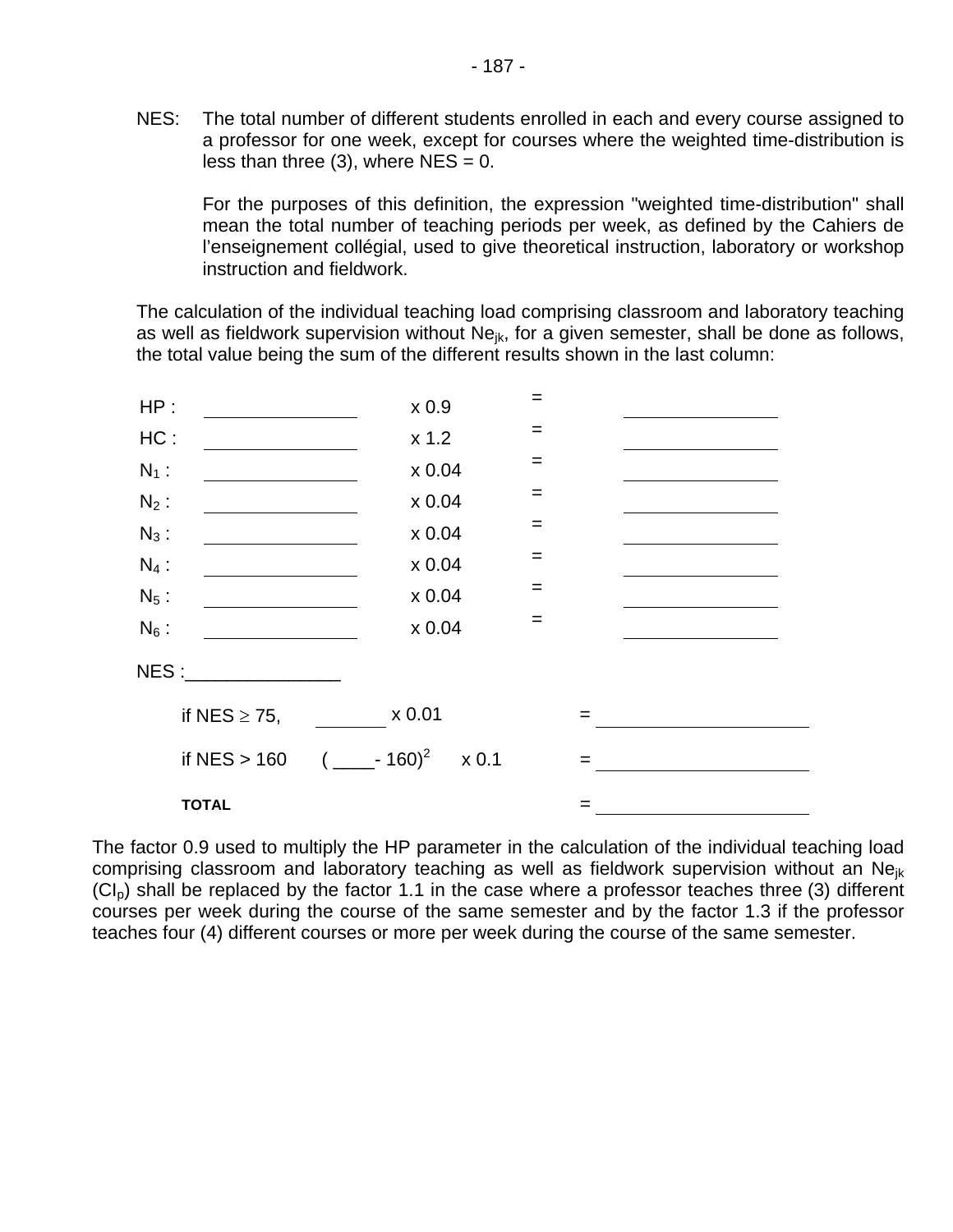## **c) Calculating the CIs**

The calculation of the individual teaching load made up of fieldwork supervision with  $Ne_{ik}$ , for a given semester, shall be done as follows:

$$
CI_{S} = \begin{bmatrix} \sum_{j,k} & \underline{N}_{ijkl} \\ i, k & Ne_{jk} \end{bmatrix} \times 40 \times 0.89 \times R
$$

where

 $N_{ijkl}$  is the number of students registered for the professor's fieldwork;

 $Ne_{ik}$  is the student/professor ratio in the fieldwork under the professor's supervision;

R is the ratio between the number of weeks of fieldwork assumed by the professor and the fieldwork's official duration.

NB:

- i) If only one (1) professor teaches the total number of weeks set for fieldwork,  $R = 1$ .
- ii) If more than one (1) professor assumes the entire teaching of particular fieldwork,  $\Sigma$  R = 1.

## **d)** Calculating the Cl<sub>d</sub>

The calculation of the individual workload made up of the time spent travelling between teaching areas for a given semester shall be done as follows:

$$
Cl_d = \left[\begin{array}{ccc} D_1 & + & D_2 \\ \frac{30}{50} & 0 & \frac{1}{15} \end{array}\right] \qquad \begin{array}{c} x & \frac{1}{15} & x \end{array} \qquad \alpha
$$

where

- $\alpha$  is the conversion parameter of hours into CI units; the accepted value for this parameter shall be 0.5;
- $D_1$  is the distance at "slow" speed (average speed: 30 km/h);
- $D_2$  is the distance at "fast" speed (average speed: 80 km/h).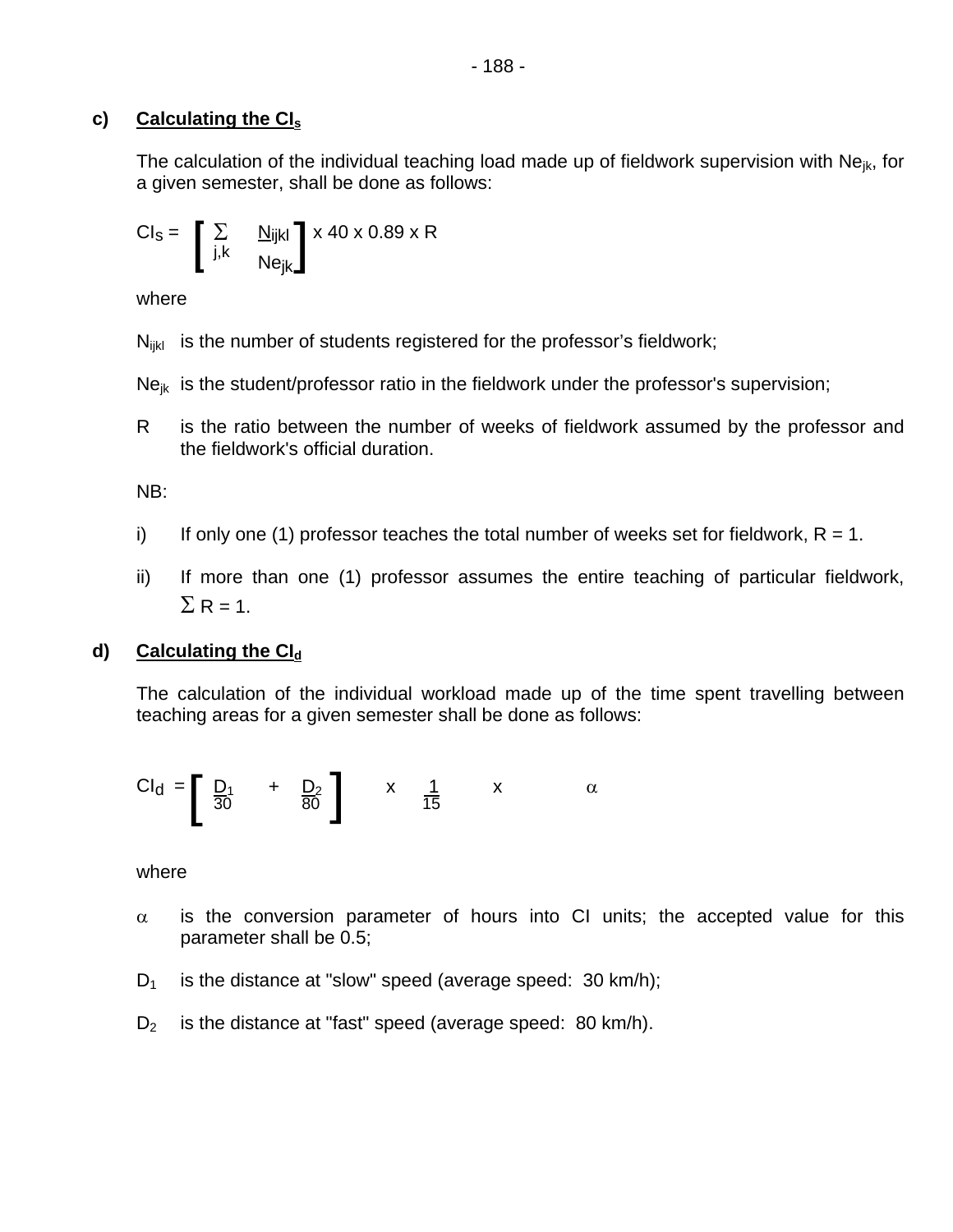NB:

Two types of travel have been considered: one defined as "slow" and the other as "fast"; however, the same trip may include both types of travel.

- 1) The types of travel taken into account in the calculation of the  $Cl<sub>d</sub>$  are as follows:
	- i) travelling required due to the physical layout of the College (the existence of buildings, sub-centres and teaching areas outside the College's main campus);
	- ii) travelling required by the supervision of fieldwork in nursing or by the supervision of fieldwork for which a student/professor ratio (Nejk) has been determined.
- 2) Travelling done during class periods resulting in a reduction in actual teaching time shall not be taken into account in the calculation of the  $Cl<sub>d</sub>$ .

# **e) Calculating the CIL**

The calculation of the individual teaching load comprising leave for a given semester shall be done as follows:

 $Cl<sub>1</sub> = L \times 40$ 

where

L is the fraction of the individual teaching load comprising leave.

# f) Calculating the CIf

The calculation of the individual teaching load related to activities defined in clause 5-4.07 J), for a given semester, shall be done as follows:

 $Cl_f$  = F X 40

where

F is the percentage of assignation.

# **g) Reference date for the purpose of calculating the CI**

A professor's individual teaching load shall be calculated on the basis of student course enrolments as of September 20 for the fall semester and as of February 15 for the winter semester.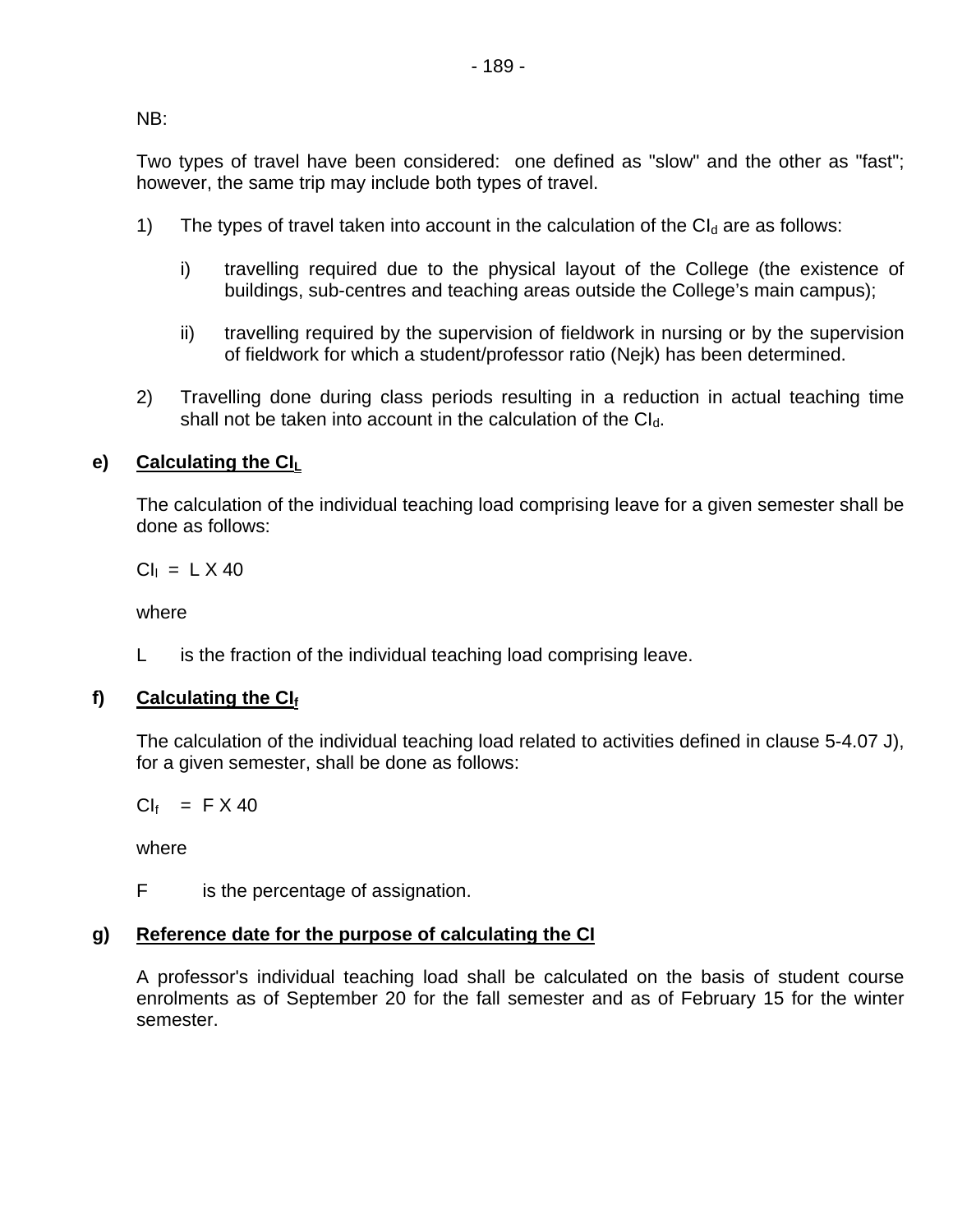# **2.0 YEARLY TEACHING LOAD**

A professor's teaching load for a given year shall be:

$$
Cl_t = Cl_a + Cl_h
$$

where

a and h represent respectively the fall and the winter semesters.

# **3.0 SPECIAL PROVISIONS**

For the purposes of calculating the professor's teaching load, summer courses given within the framework of a work/study program shall be included with the preceding winter semester.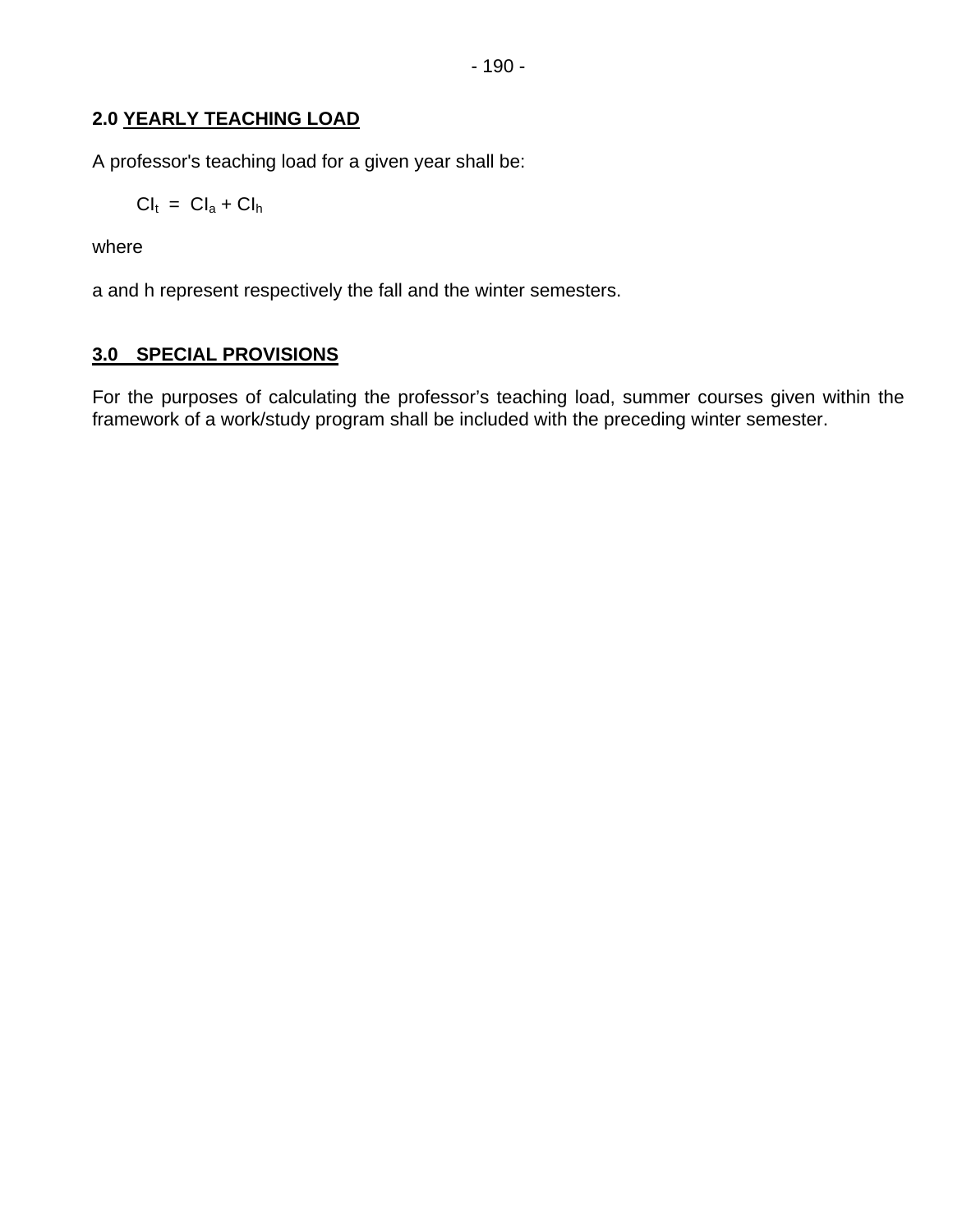# **ALLOCATION IN FTE FOR EACH TYPE OF WORKLOAD**

| <b>COLLEGE OR CAMPUS</b>                                  | A                 | B                 | $\mathbf C$       | $\overline{D}^1$ |
|-----------------------------------------------------------|-------------------|-------------------|-------------------|------------------|
|                                                           | TYPE <sub>1</sub> | TYPE <sub>2</sub> | TYPE <sub>3</sub> | $8 - 5.06$       |
| Ahuntsic                                                  | 1.21              | 7.80              | 2.58              | 6.99             |
| Alma                                                      | 1.77              | 1.90              | 0.96              | 2.17             |
| Baie-Comeau                                               | 2.23              | 2.30              | 0.66              | 1.60             |
| Beauce-Appalaches                                         | 1.15              | 1.50              | 0.75              | 2.50             |
| Champlain: Saint-Lambert campus                           | 1.75              | 2.20              | 0.31              | 2.49             |
| Champlain: St. Lawrence campus                            | 1.42              | 0.81              | 0.10              | 1.02             |
| Chicoutimi                                                | 1.03              | 5.00              | 1.66              | 4.01             |
| Chicoutimi: Centre québécois de formation<br>aéronautique | 0.10              | 0.95              | 0.37              | 0.17             |
| Édouard-Montpetit                                         | 1.17              | 7.80              | 2.23              | 6.28             |
| François-Xavier-Garneau                                   | 0.78              | 5.80              | 1.79              | 5.48             |
| Gaspésie et des Îles: Centre spécialisé des pêches        | 1.45              | 1.65              | 0.76              | 0.30             |
| Granby Haute-Yamaska                                      | 1.41              | 1.50              | 0.47              | 2.19             |
| John Abbott                                               | 5.20              | 7.00              | 1.01              | 5.20             |
| La Pocatière                                              | 3.93              | 2.85              | 1.54              | 2.44             |
| Lévis-Lauzon                                              | 1.49              | 4.70              | 2.80              | 4.25             |
| Limoilou                                                  | 1.28              | 5.90              | 2.04              | 5.41             |
| Maisonneuve                                               | 0.34              | 6.20              | 1.22              | 5.49             |
| Marie-Victorin                                            | 1.00              | 3.90              | 0.74              | 3.73             |
| Montmorency                                               | 1.49              | 5.20              | 0.82              | 5.82             |

<sup>1.</sup> The resources allocated to column D of Appendix I-2 shall apply as of the 2006-2007 teaching year.

 $\overline{a}$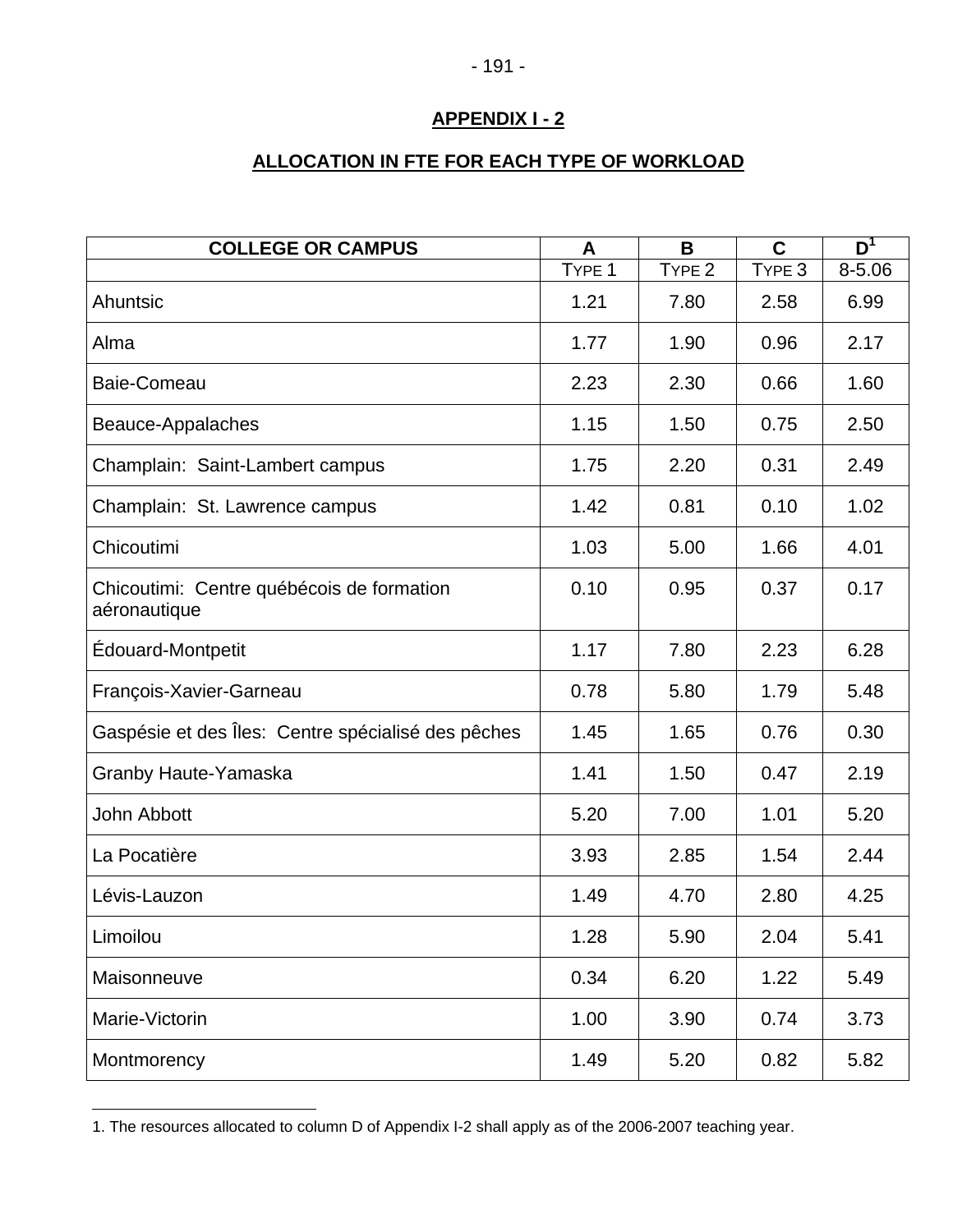| <b>COLLEGE OR CAMPUS</b>              | A                 | B                 | $\mathbf C$ | $\overline{\mathsf{D}}^1$ |
|---------------------------------------|-------------------|-------------------|-------------|---------------------------|
|                                       | TYPE <sub>1</sub> | TYPE <sub>2</sub> | TYPE 3      | 8-5.06                    |
| Outaouais                             | 3.99              | 4.90              | 0.89        | 5.44                      |
| Régional de Lanaudière à Joliette     | 1.43              | 2.60              | 1.05        | 3.28                      |
| Régional de Lanaudière à l'Assomption | 1.64              | 1.50              | 0.80        | 1.82                      |
| Régional de Lanaudière à Terrebonne   | 0.30              | 1.85              | 0.10        | 1.17                      |
| Saint-Félicien                        | 1.28              | 1.45              | 0.52        | 2.06                      |
| Saint-Félicien: Chibougamau           | 1.28              | 1.10              | 0.00        | 0.40                      |
| Saint-Hyacinthe                       | 1.10              | 3.50              | 2.50        | 3.87                      |
| Saint-Jean-sur-Richelieu              | 1.05              | 2.80              | 1.02        | 3.33                      |
| Saint-Jérôme                          | 3.06              | 5.05              | 1.76        | 4.03                      |
| Saint-Laurent                         | 1.12              | 4.10              | 0.39        | 3.17                      |
| Sept-Iles                             | 3.14              | 1.30              | 0.17        | 1.75                      |
| Shawinigan                            | 2.23              | 2.40              | 1.40        | 2.18                      |
| Sherbrooke                            | 1.63              | 7.00              | 2.81        | 7.05                      |
| <b>Thetford</b>                       | 2.42              | 2.00              | 0.93        | 2.20                      |
| <b>Trois-Rivières</b>                 | 2.21              | 6.00              | 2.87        | 5.98                      |
| Vieux Montréal                        | 1.51              | 7.00              | 2.14        | 6.73                      |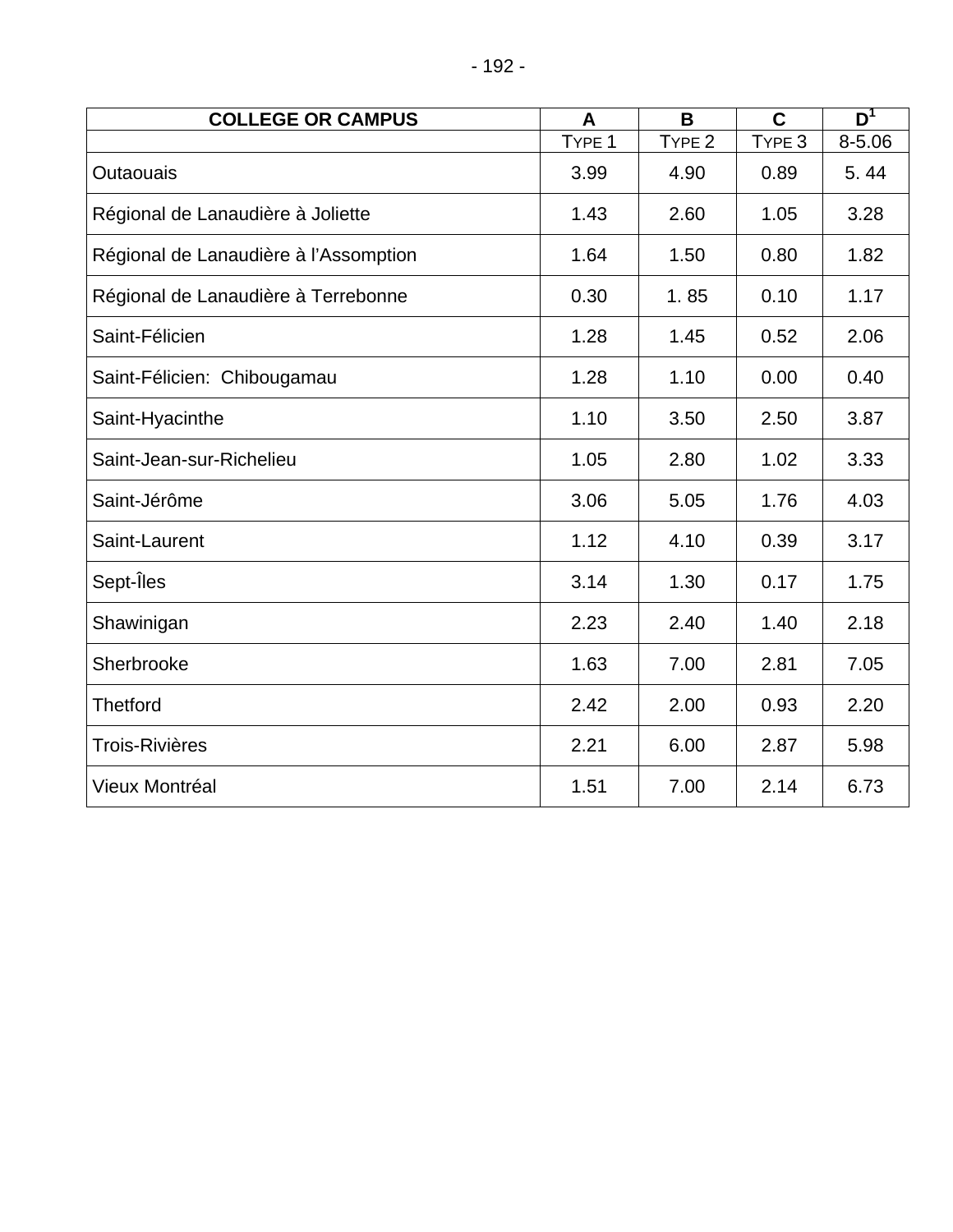#### - 193 -

## **APPENDIX I - 3**

### **LIST OF SUBJECTS**

- 101 Biology
- 107 Health Services
- 109 Physical Education
- 110 Dental Technology
- 111 Dental Hygiene
- 112 Acupuncture
- 120 Dietetics
- 130 Medical Electrophysiology
- 140 Medical Technology
- 141 Respiratory and Anaesthesia Technology
- 142 Radiology
- 144 Physical Rehabilitation
- 145 Natural Sciences
- 147 Natural Environment Technology
- 152 Agriculture
- 153 Horticultural Technology
- 160 Paramedical Technology
- 171 Thanatology Techniques
- 180 Nursing
- 181 Health Assistance
- 190 Forestry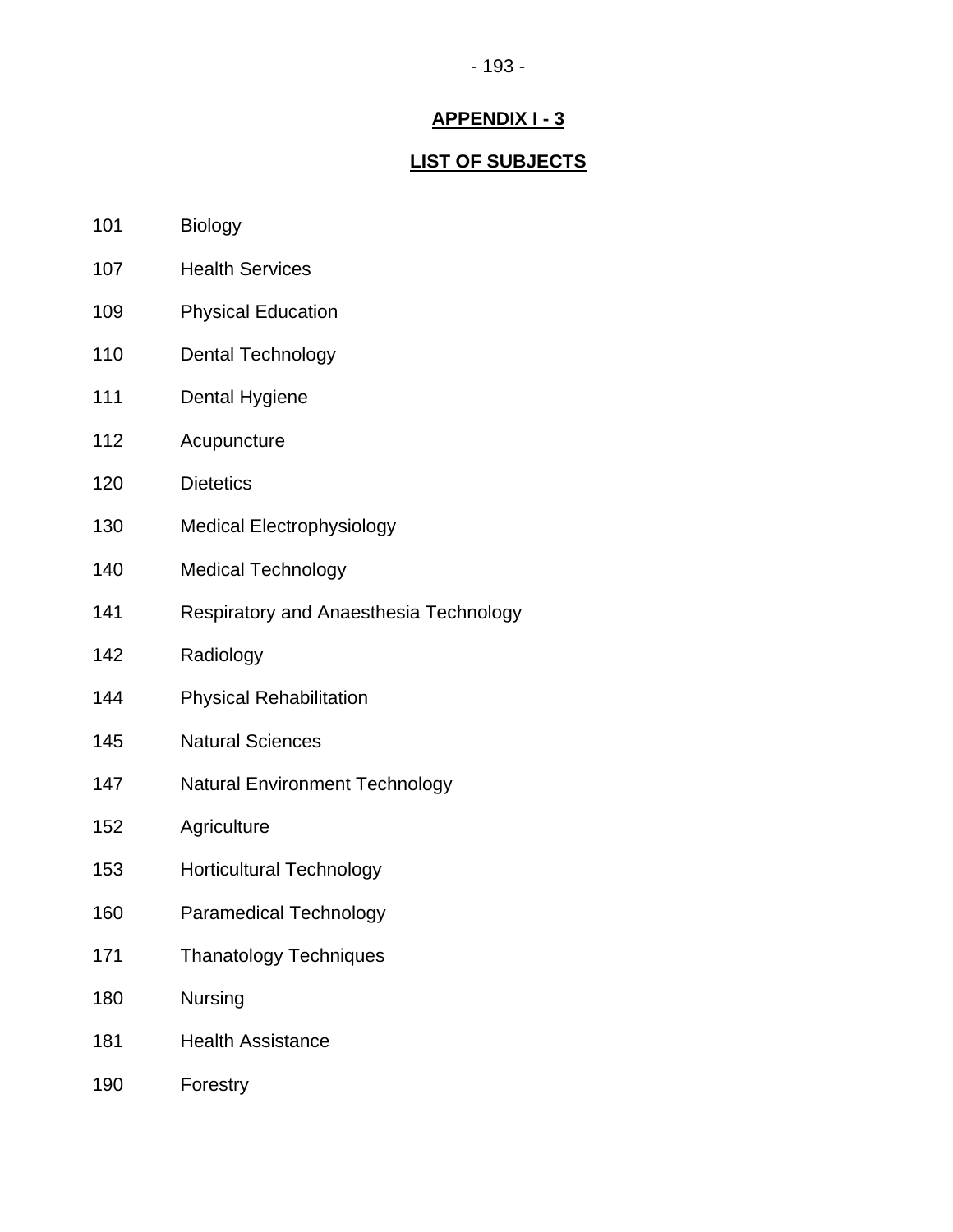- 201 Mathematics
- 202 Chemistry
- 203 Physics
- 205 Geology
- 210 Industrial Chemistry
- 211 Plastics Processing
- 221 Building Systems Technology and Public Works
- 222 Environmental Planning
- 223 Energy
- 230 Geomatics
- 231 Fisheries
- 232 Pulp and Paper
- 233 Furniture and Woodworking
- 235 Industrial Production
- 241 Industrial Maintenance Technology
- 242 Graphic Design
- 243 Electrical Engineering
- 244 Physics Technology
- 247 Systems Technology
- 248 Maritime Technology
- 251 Textile Technology and Management
- 260 Water and Air Sanitation
- 262 Environmental Technology
- 265 Industrial Health and Safety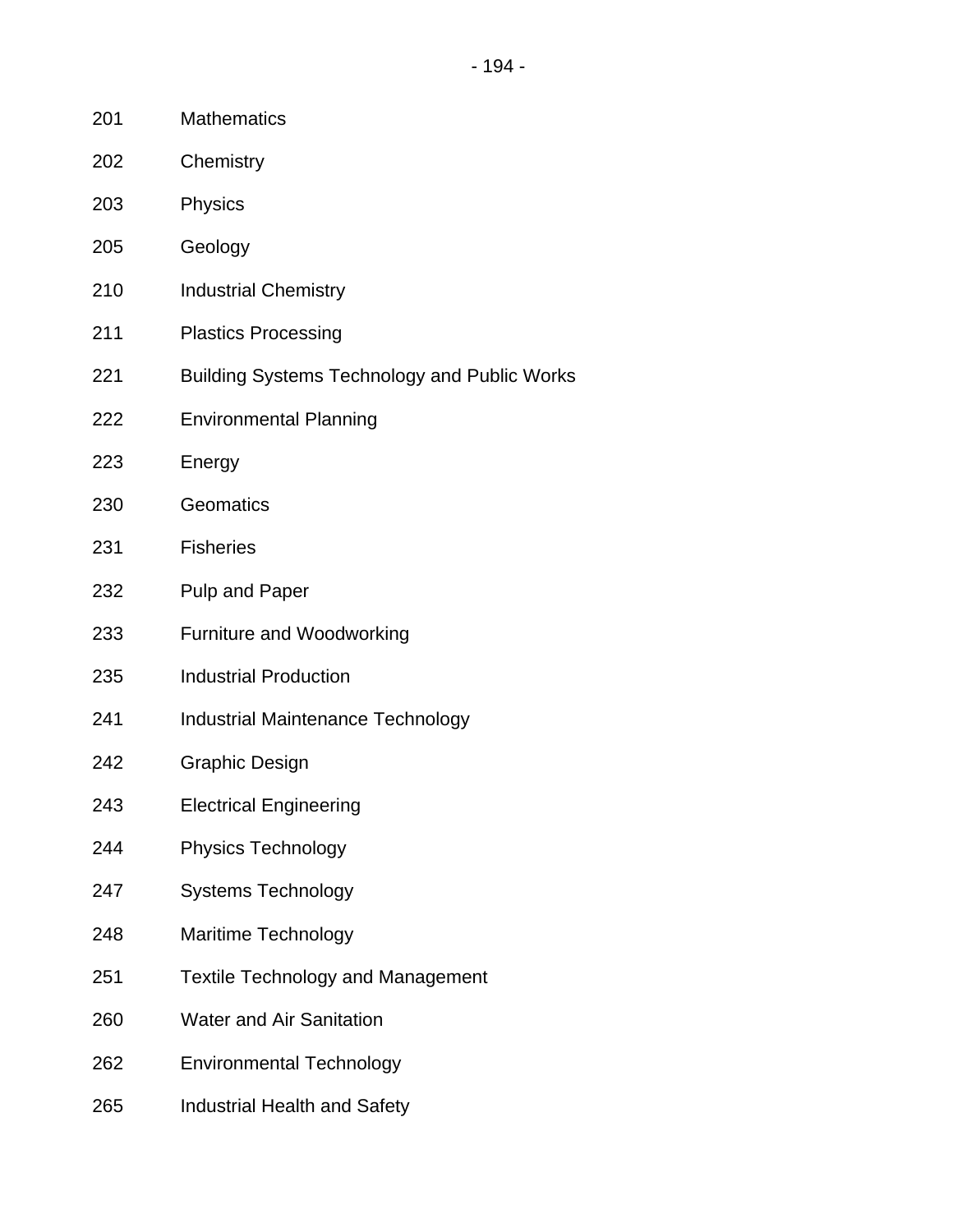- 270 Metallurgical Technology
- 271 Mineral Technology
- 280 Aeronautics
- 310 Paralegal Technology
- 311 Prevention
- 320 Geography
- 322 Early Childhood Education
- 330 History
- 332 Ancient Civilizations
- 340 Philosophy
- 345 Humanities
- 350 Psychology
- 351 Special Education
- 352 Gerontology
- 353 Basic Assistance Services
- 354 Leadership Training
- 360 Multidisciplinary
- 370 Religion
- 371 Christian Fellowship
- 381 Anthropology
- 383 Economics
- 384 Social Science Research Technology
- 385 Political Science
- 386 Community Planning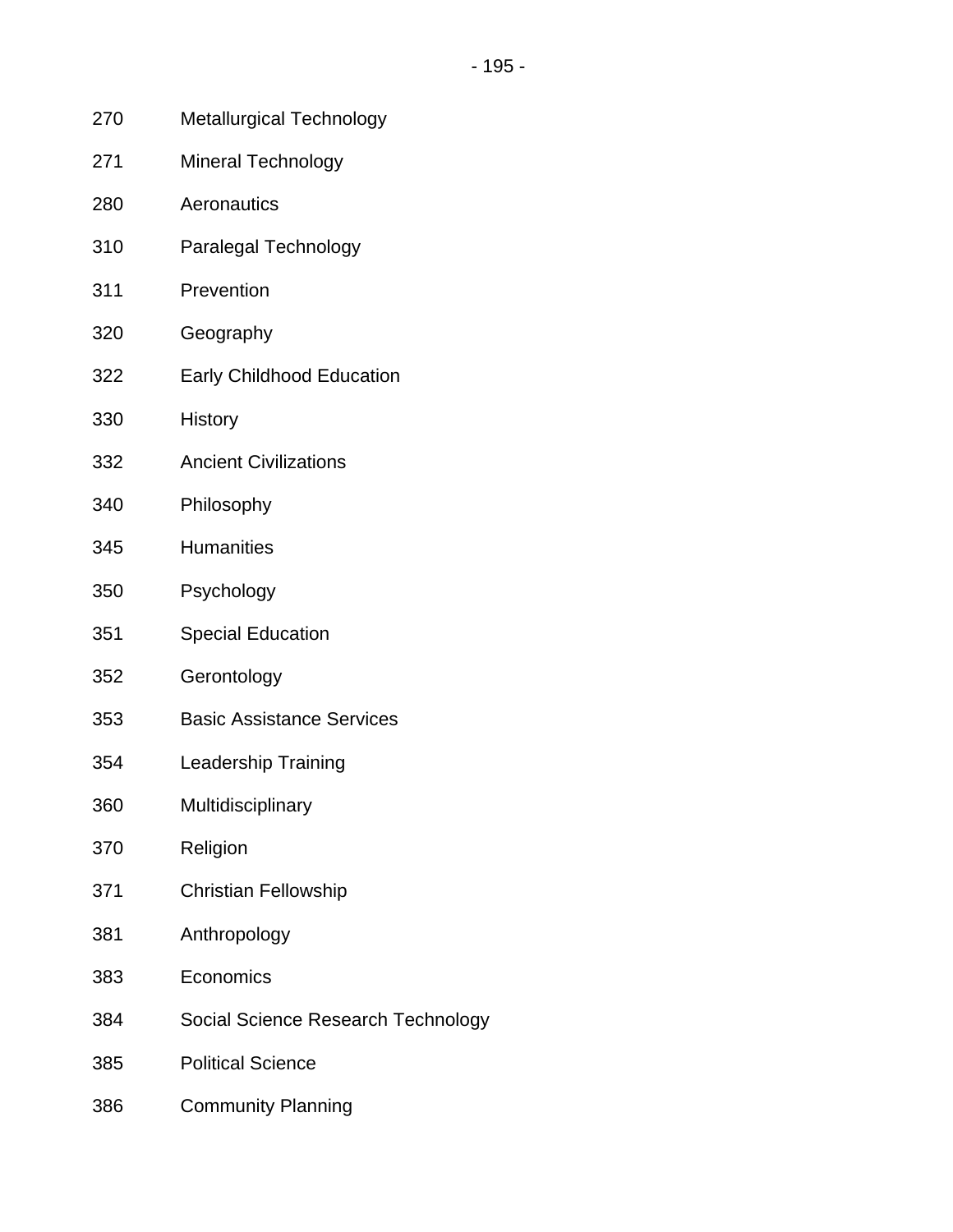- 387 Sociology
- 388 Social Work
- 391 Recreational Technology
- 393 Documentation Technology
- 394 Public Relations
- 401 Administration
- 410 Business Administration (1)
- 411 Medical Archives
- 412 Office Management
- 413 Cooperatives
- 414 Tourism
- 415 Business Administration (2)
- 420 Electronic Data Processing
- 430 Hotel Management and Food Services
- 510 Visual Arts
- 511 Visual Arts
- 520 Aesthetics and Art History
- 530 Cinema
- 550 Music
- 551 Professional Music
- 560 Theatre
- 561 Professional Theatre
- 570 Applied Arts
- 571 Fashion Design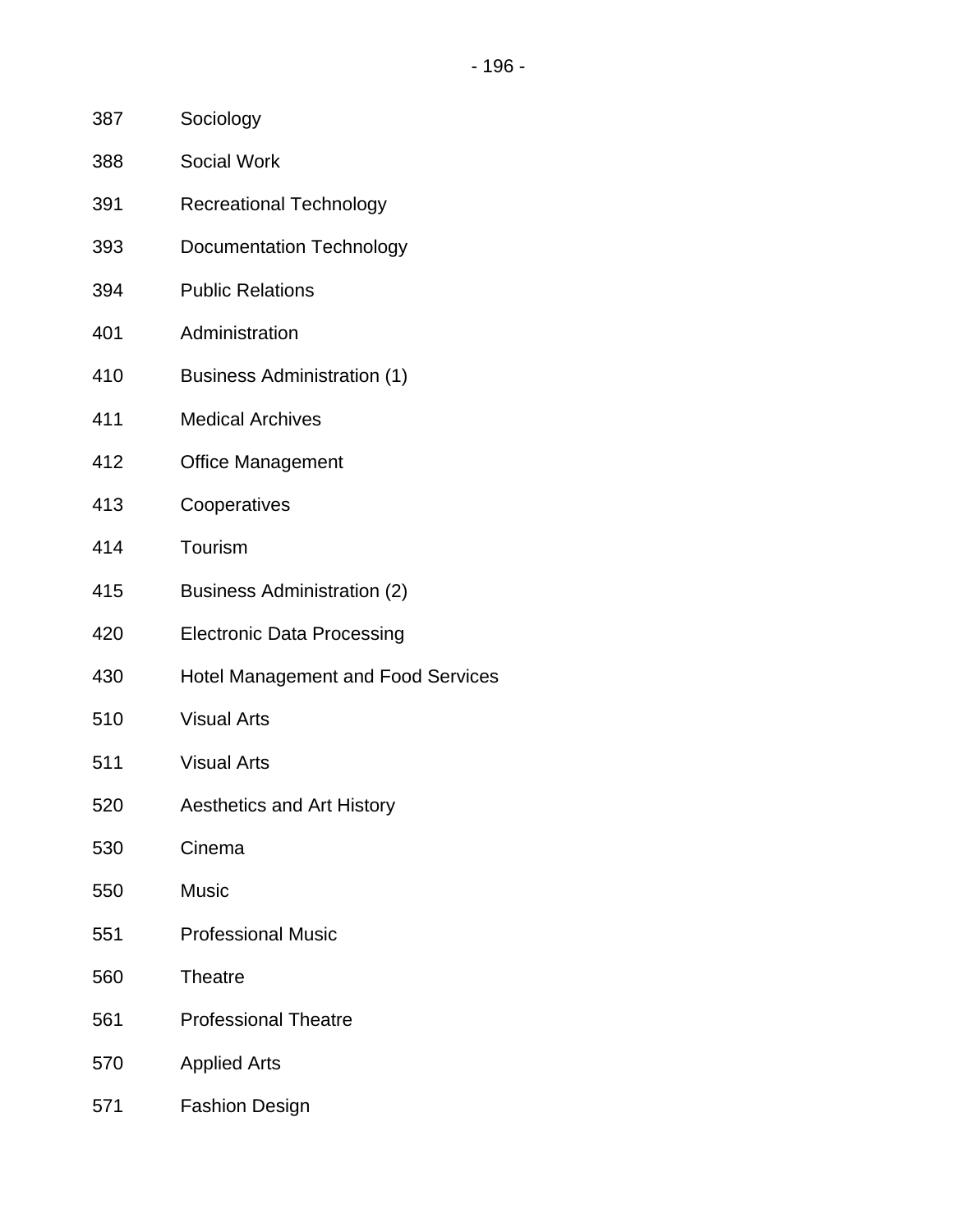- 573 Arts and Crafts
- 574 Animated Graphics Technology
- 581 Graphic Communications
- 582 Multimedia
- 585 Communications
- 589 Communications Technology
- 601 French (Language and Literature)
- 602 French (Second Language)
- 603 English (Language and Literature)
- 604 English (Second Language)
- 607 Spanish
- 608 Italian
- 609 German
- 610 Russian
- 611 Hebrew
- 612 Yiddish
- 613 Chinese
- 614 Native Languages
- 615 Ancient Languages
- 616 Arabic
- 617 Québec sign language
- 620 Speech Science
- as well as any other subject or specialization added by the Direction générale de l'enseignement collégial (DGEC).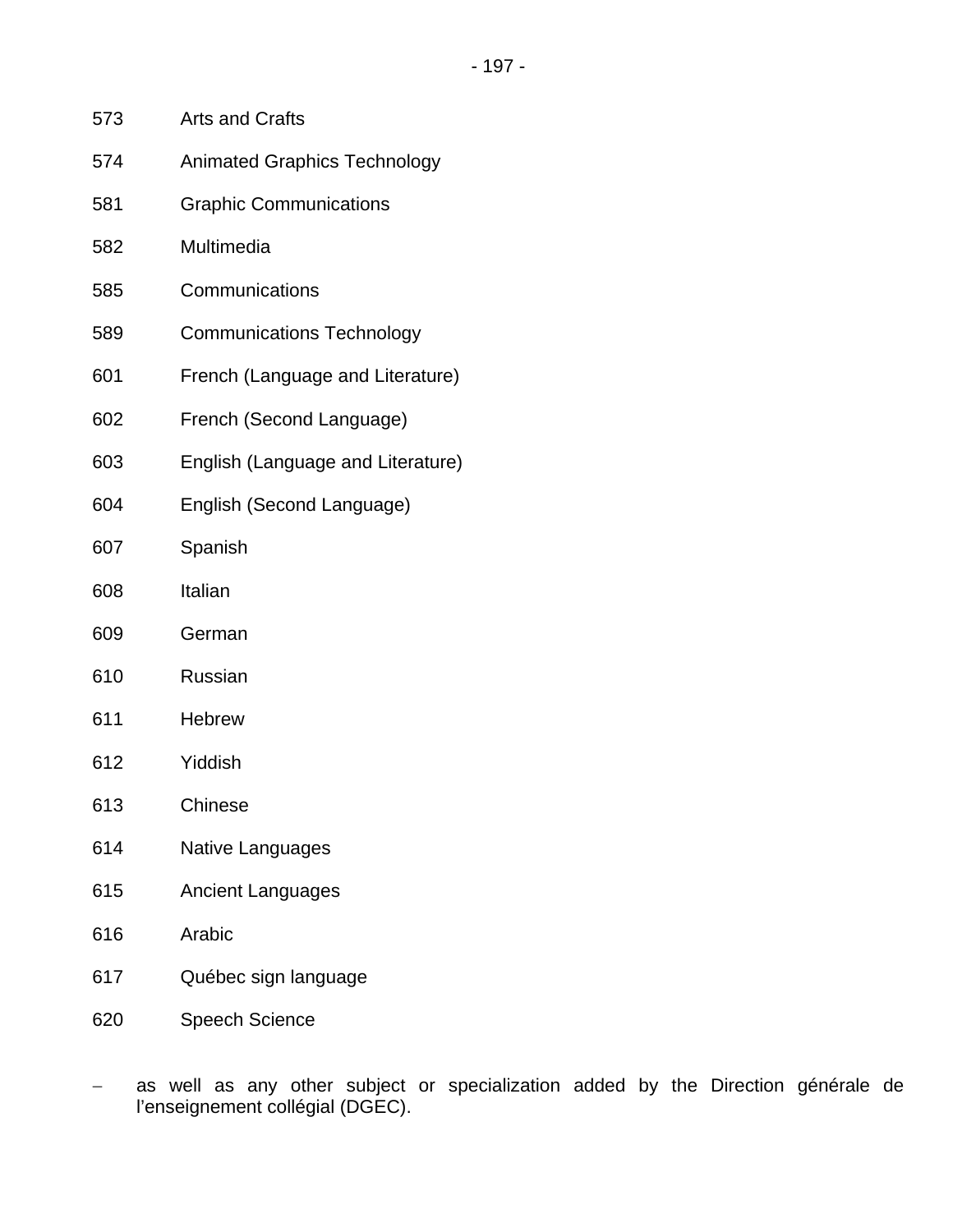#### **APPENDIX RESPECTING THE DETERMINATION OF SUBJECTS**

- 01. In applying clause 5-1.05, the parties agree to maintain local practices concerning the determination of subjects in matters pertaining to clauses 5-1.04, 5-3.04, 5-4.04, 5-4.05 and 5-4.06 (the last three [3] clauses concerning the local identification of surpluses) and article 8-5.00.
- 02. However, the parties may agree to modify local practices concerning the determination of subjects.
- 03. If maintaining local practices or an agreement to modify them has the effect of fragmenting the subjects listed in Appendix I-3, the name of the surplus professor, as well as the specialization for which he/she was hired or, subject to the last paragraph of clause 5-4.17, in which he/she was teaching during the year that he/she was placed on availability, shall be forwarded to the placement office; inclusion in the lists shall then be done in accordance with the list in Appendix I-3 and the job security provisions shall then apply accordingly. Subject to the last paragraph of clause 5-4.17, the placement office may also, for information purposes, indicate the specialization that the professor was teaching at the time of his/her inclusion in the lists.
- 04. If maintaining local practices or an agreement to modify them has the effect of regrouping the subjects listed in Appendix I-3, the name of the surplus professor shall be forwarded to the placement office and he/she shall be included in the lists in the subject(s) for which he/she was hired or, subject to the last paragraph of clause 5-4.17, in which he/she was teaching during the year that he/she was placed on availability.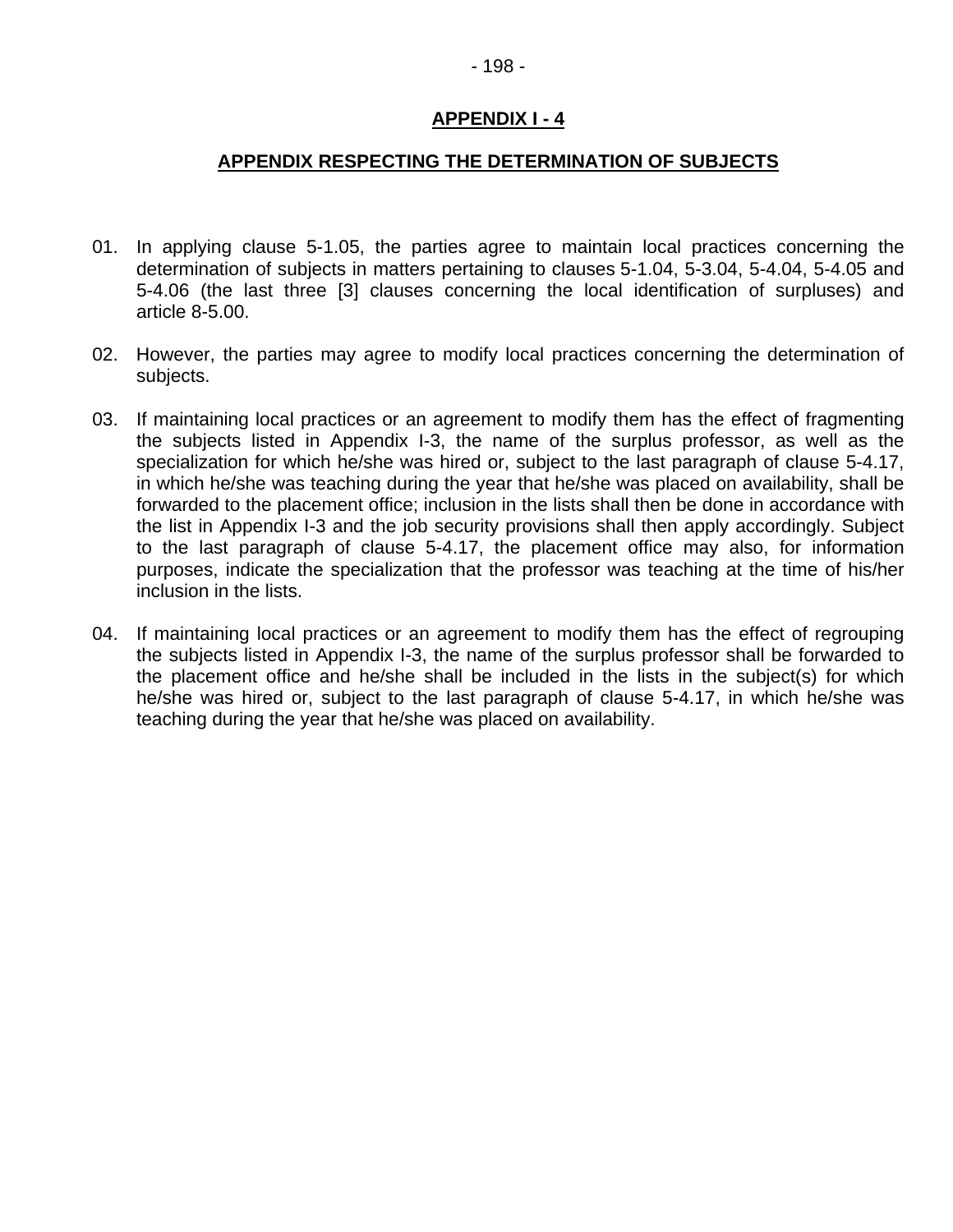# **CHAMPLAIN REGIONAL COLLEGE**

The clauses of the collective agreement shall apply for each campus "mutatis mutandis" to the professors at Champlain Regional College:

- − St. Lambert Campus
- − St. Lawrence Campus
- − Lennoxville Campus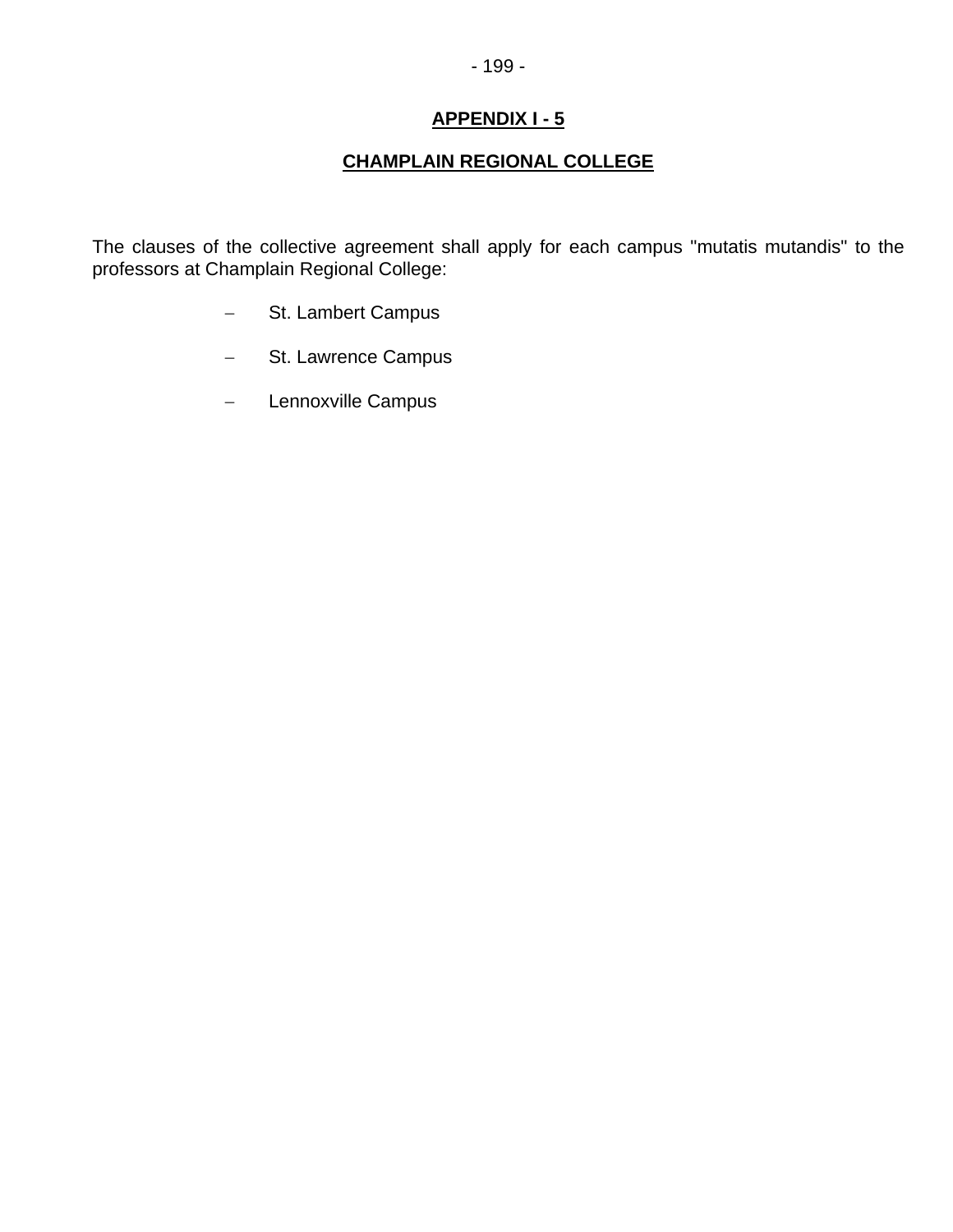# **BUILDINGS**

For the purposes of the collective agreement, the colleges with different buildings shall be the following:

| <b>Edouard-Montpetit</b> | 2 buildings: |                | Longueuil<br>Saint-Hubert      |
|--------------------------|--------------|----------------|--------------------------------|
| Gaspésie et des Îles     | 2 buildings: |                | Anglophone<br>Francophone      |
| Limoilou                 | 2 buildings: | $\blacksquare$ | Charlesbourg<br>Quebec City    |
| <b>Outaouais</b>         | 2 buildings: | $\blacksquare$ | Félix-Leclerc<br>Gabrielle-Roy |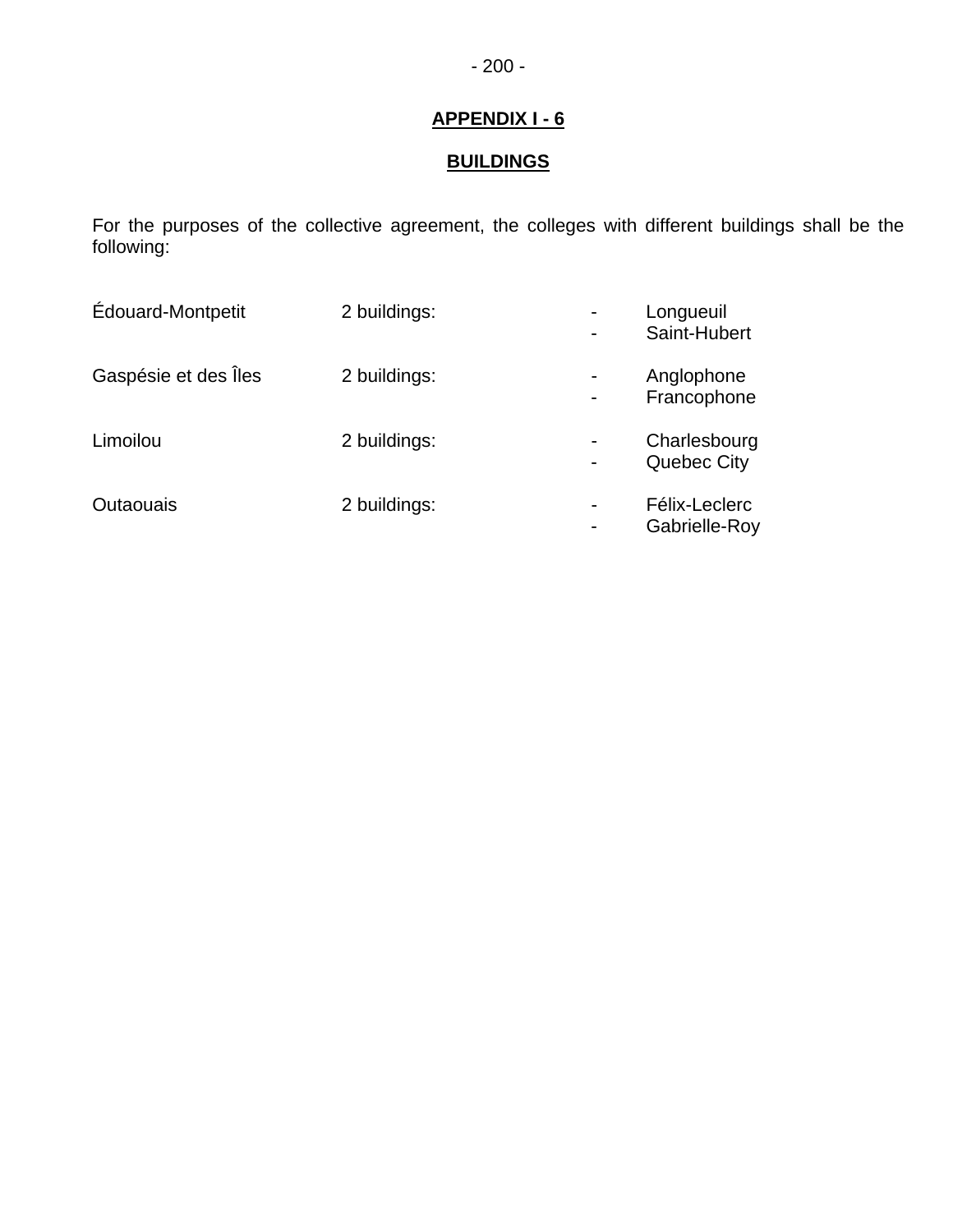# - 201 -

## **APPENDIX I - 7**

### **SPECIAL PROVISIONS FOR PROFESSORS WORKING IN SUB-CENTRES**

- 01. Within the College network, the Colleges with sub-centres shall be the following:
	- − Cégep de l'Abitibi-Témiscamingue, for its sub-centres in Amos and in Val-d'Or;
	- Cégep de la Gaspésie et des Îles, for its sub-centres in Carleton and Îles-de-la-Madeleine;
	- Cégep de Jonquière, for its Centre d'études collégiales in Charlevoix;
	- Cégep de La Pocatière, for its sub-centre in Montmagny;
	- Cégep de Matane and Cégep de Rimouski, for their Centre Matapédia d'études collégiales;
	- − Cégep de Saint-Félicien, for its sub-centre in Chibougamau;
	- Cégep de Saint-Jérôme, for its sub-centre in Mont-Laurier.

#### 02. **Special provisions for Cégep de la Pocatière and Cégep St-Jérôme**

The College and its sub-centres identified above shall be considered two (2) distinct Colleges for purposes of applying the provisions of the collective agreement relating to the following matters:

- a) department and departmental co-ordination;
- b) selection of regular professors;
- c) hiring;
- d) tenure;
- e) seniority;
- f) job Security (subject to Clause 03 of this appendix);
- g) exchanges between Colleges;
- h) proposal for the apportionment of professors among subjects;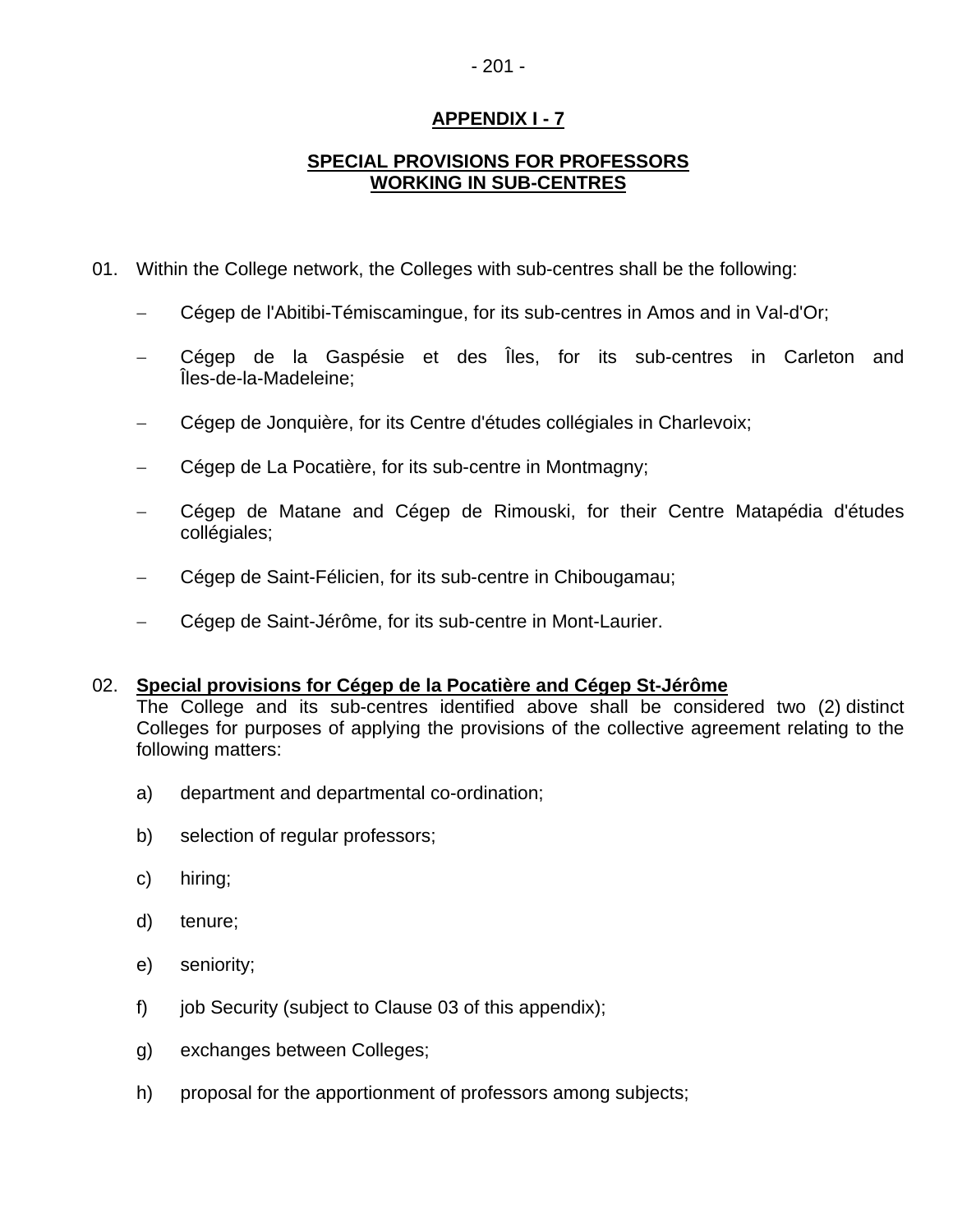- i) the number of teaching positions in a subject and its application;
- j) calculation of a professor's workload;
- k) continuing education.
- 03. If a program is partially or completely closed in a sub-centre or if the sub-centre itself is closed, the professors involved shall no longer be subject to the provisions of this appendix and the College shall take over from its sub-centre.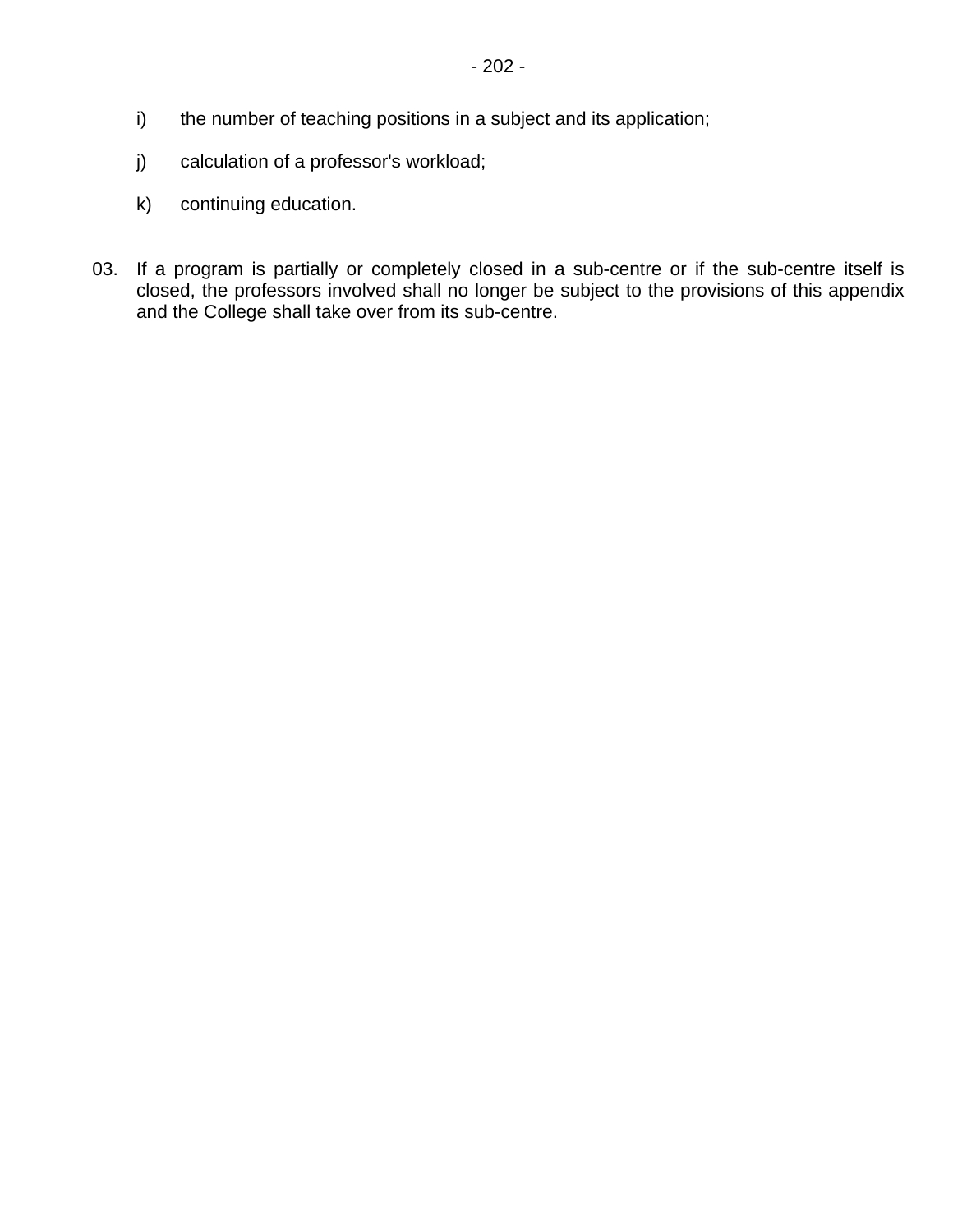#### - 203 -

#### **APPENDIX I - 8**

#### **LETTER OF AGREEMENT REGARDING THE INCREASE IN THE STUDENT SUCCESS RATE AND THE REDUCTION OF COSTS SUBSEQUENT TO RE-ENROLMENT IN FAILED COURSES**

In order to increase the student success rate and consequently to reduce the costs brought about by student re-enrolment, or course replacement in the curriculum, the professors collectively agree to assume one hour (1) per week of academic guidance in addition to their teaching duties as defined in Appendix I-1 of the collective agreement.

For any given year, once the number of hours of special activities of academic guidance are determined for a given department, the latter shall submit for college approval, along with its apportionment of teaching loads, the projects applicable in the course of each semester.

Each project shall concern a subject or a specific program. Professors from several departments may be involved in the same project, whether in academic guidance directly, or indirectly by an increase in their teaching load. Teaching duties may be apportioned unevenly between the professors so that, for example, a professor may assume more than one (1) hour of academic guidance while other professors assume, over and above their regular teaching load, part of, or the entire teaching load normally assumed by that professor. Every project shall include academic guidance duties totalling an average of one (1) hour per week per semester per full-time professor or the equivalent involved in the project.

When the College submits to the Union its proposal for the apportionment of its teaching personnel, it shall make sure in every way possible that the academic guidance projects, as prepared by the departments, may be carried out without exceeding the maximum CI.

Each and every professor in the College must become involved in a project. Those professors who do not assume academic guidance duties totalling one (1) hour per week during each of the two (2) semesters shall have their maximum annual teaching load brought up to ninety (90).

In order to evaluate the impact of these new regulations, as much for the increase in the student success rate as for the reduction in costs brought about by student re-enrolment or course replacement, the Ministère, the Fédération des Cégeps and the FNEEQ (CSN) shall meet on or about October 30 of each year. Following this evaluation, the parties may agree to bring about the appropriate corrections or to make the necessary recommendations to the local parties.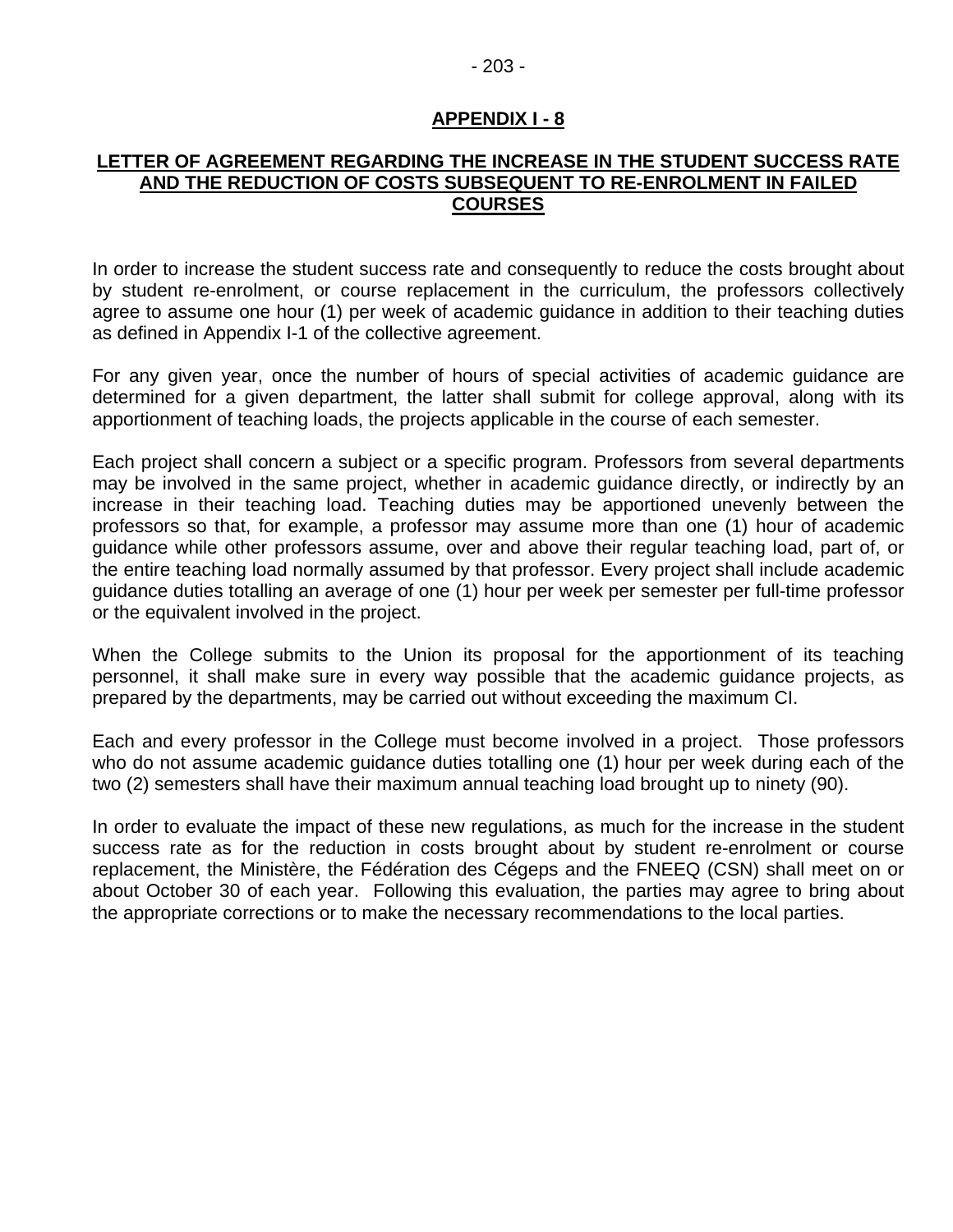#### **LETTER OF AGREEMENT ON GUARANTEES**

The Ministère guarantees that the financial procedures used in determining the number of full-time professors or the equivalent in colleges where the professor's union is affiliated with the FNEEQ (CSN), when applied to 1998-1999 course and program enrolment, as the case may be, shall generate, for all types of teaching duties provided for in clause 8-5.02, throughout the colleges and campuses, no fewer than 11 579.56 full-time professors or the equivalent.

Furthermore, the Ministère shall provide the FNEEQ (CSN) with the available and relevant data allowing it to verify if the Ministère has allocated to the colleges and campuses subject to program modifications or implementation or included in network developments, the necessary supplementary resources needed to prevent these modifications, implementations or developments from increasing the professors' workload.

Should these verifications show that all necessary resources have not been allocated, the missing resources shall be allocated for the following teaching year.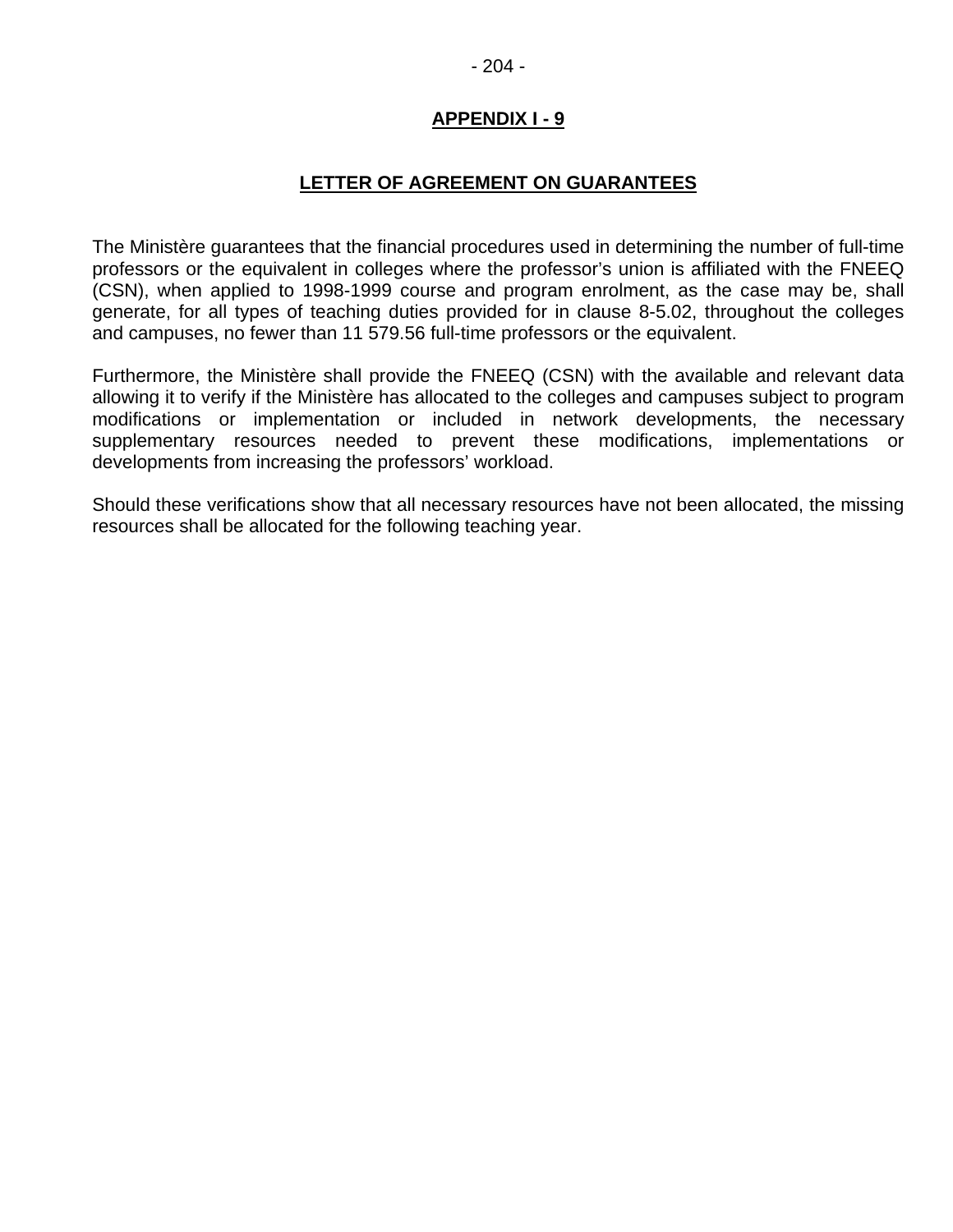# **CÉGEP RÉGIONAL DE LANAUDIÈRE**

The clauses of the collective agreement shall apply to all professors at the Cégep régional de Lanaudière, with the necessary adjustments:

- − Cégep régional de Lanaudière à l'Assomption
- − Cégep régional de Lanaudière à Joliette
- − Cégep régional de Lanaudière à Terrebonne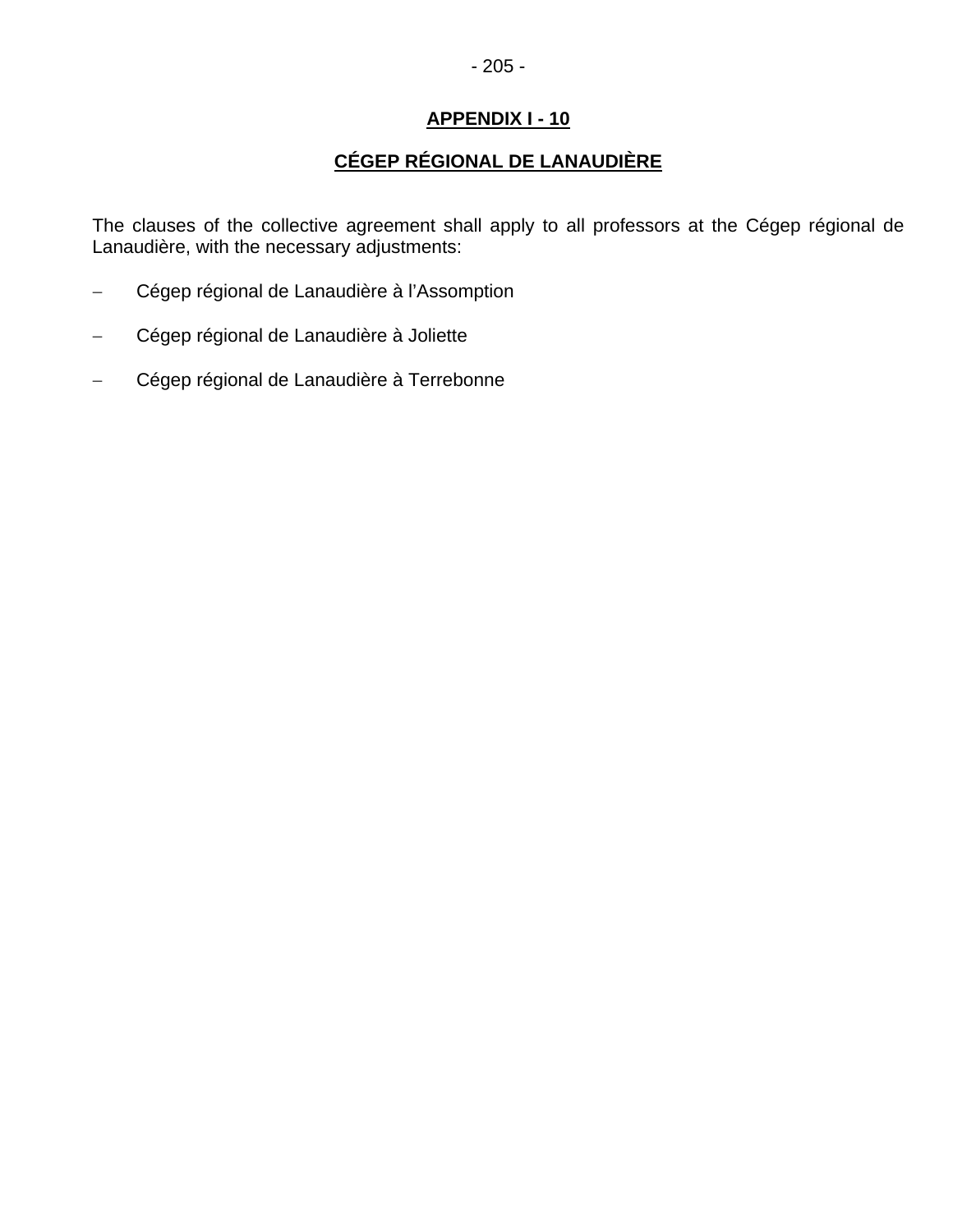# **SECTION II - JOB SECURITY**

### **APPENDIX II - 1**

# **LIST OF ZONES FOR THE PURPOSES OF APPLYING JOB SECURITY**

| <b>COLLEGES</b>          | OTHER COLLEGES IN THE ZONE                                                                                                                 |
|--------------------------|--------------------------------------------------------------------------------------------------------------------------------------------|
| ABITIBI-TÉMISCAMINGUE    |                                                                                                                                            |
| <b>AHUNTSIC</b>          | Édouard-Montpetit, Island of Montreal*, L'Assomption,<br>Lionel-Groulx, Montmorency, Saint-Jérôme, Saint-Lambert,<br>Terrebonne            |
| <b>ALMA</b>              | Jonquière                                                                                                                                  |
| ANDRÉ-LAURENDEAU         | Edouard-Montpetit, Island of Montreal*, Lionel-Groulx,<br>Montmorency, Saint-Jean-sur-Richelieu, Saint-Lambert,<br>Terrebonne, Valleyfield |
| <b>BAIE COMEAU</b>       |                                                                                                                                            |
| <b>BEAUCE-APPALACHES</b> |                                                                                                                                            |
| <b>BOIS-DE-BOULOGNE</b>  | Édouard-Montpetit, Island of Montreal*, Lionel-Groulx,<br>Montmorency, Saint-Jérôme, Saint-Lambert, Terrebonne                             |
| <b>CARLETON</b>          |                                                                                                                                            |
| <b>CHARLEVOIX</b>        |                                                                                                                                            |
| CHIBOUGAMAU              |                                                                                                                                            |
| <b>CHICOUTIMI</b>        | Jonquière                                                                                                                                  |
| <b>DAWSON</b>            | Edouard-Montpetit, Island of Montreal*, Lionel-Groulx,<br>Montmorency, Saint-Jean-sur-Richelieu, Saint-Lambert,<br>Terrebonne              |
| <b>DRUMMONDVILLE</b>     |                                                                                                                                            |
| ÉDOUARD-MONTPETIT        | Island of Montreal*, Montmorency, Saint-Hyacinthe,<br>Saint-Jean-sur-Richelieu, Saint-Lambert                                              |
| FRANÇOIS-XAVIER GARNEAU  | Quebec City Region**                                                                                                                       |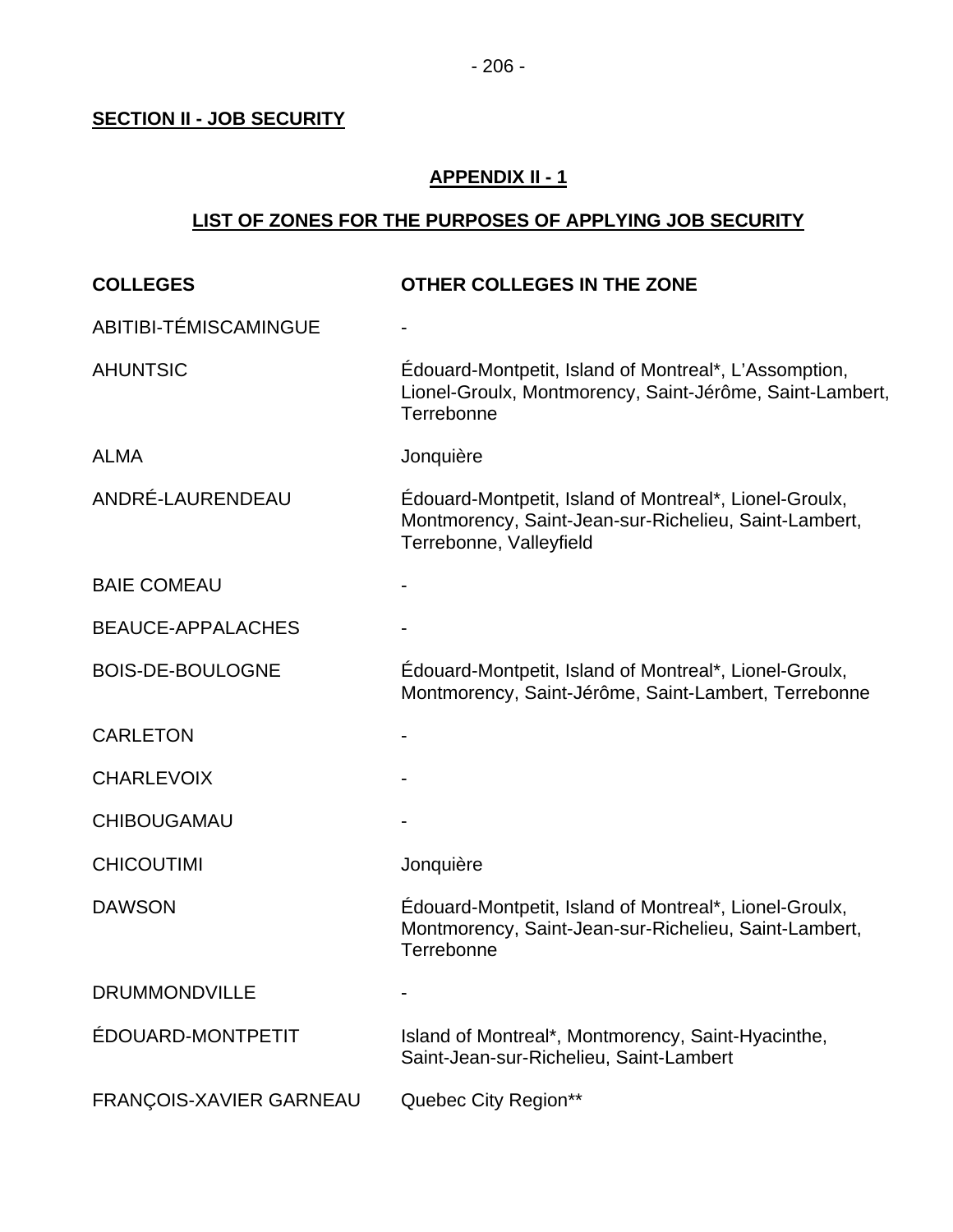| <b>GASPÉSIE ET DES ILES</b> |                                                                                                                                             |
|-----------------------------|---------------------------------------------------------------------------------------------------------------------------------------------|
| <b>GÉRALD-GODIN</b>         | Edouard-Montpetit, Island of Montreal*, Lionel-Groulx,<br>Montmorency, Saint-Jérôme, Saint-Lambert, Valleyfield                             |
| <b>GRANBY HAUTE-YAMASKA</b> |                                                                                                                                             |
| <b>HÉRITAGE</b>             | <b>Outaouais</b>                                                                                                                            |
| ÎLES-DE-LA-MADELEINE        |                                                                                                                                             |
| <b>JOHN ABBOTT</b>          | Edouard-Montpetit, Island of Montreal*, Lionel-Groulx,<br>Montmorency, Saint-Lambert, Valleyfield                                           |
| <b>JOLIETTE</b>             | L'Assomption, Terrebonne                                                                                                                    |
| <b>JONQUIÈRE</b>            | Alma, Chicoutimi                                                                                                                            |
| <b>LA POCATIÈRE</b>         | Montmagny                                                                                                                                   |
| L'ASSOMPTION                | Ahuntsic, Joliette, Lionel-Groulx, Maisonneuve,<br>Marie-Victorin, Rosemont, Terrebonne                                                     |
| LENNOXVILLE                 | Sherbrooke                                                                                                                                  |
| LÉVIS-LAUZON                | Montmagny, Quebec City Region**                                                                                                             |
| <b>LIMOILOU</b>             | Quebec City Region**                                                                                                                        |
| <b>LIONEL-GROULX</b>        | Island of Montreal*, L'Assomption, Montmorency,<br>Saint-Jérôme, Terrebonne                                                                 |
| <b>MAISONNEUVE</b>          | Édouard-Montpetit, Island of Montreal*, L'Assomption,<br>Lionel-Groulx, Montmorency, Saint-Jean-sur-Richelieu,<br>Saint-Lambert, Terrebonne |
| <b>MARIE-VICTORIN</b>       | Edouard-Montpetit, Island of Montreal*, L'Assomption,<br>Lionel-Groulx, Montmorency, St-Lambert, Terrebonne                                 |
| <b>MATANE</b>               |                                                                                                                                             |
| MATAPÉDIA (MATANE)          | Matapédia (Rimouski)                                                                                                                        |
| MATAPÉDIA (RIMOUSKI)        | Matapédia (Matane)                                                                                                                          |
| <b>MONT-LAURIER</b>         |                                                                                                                                             |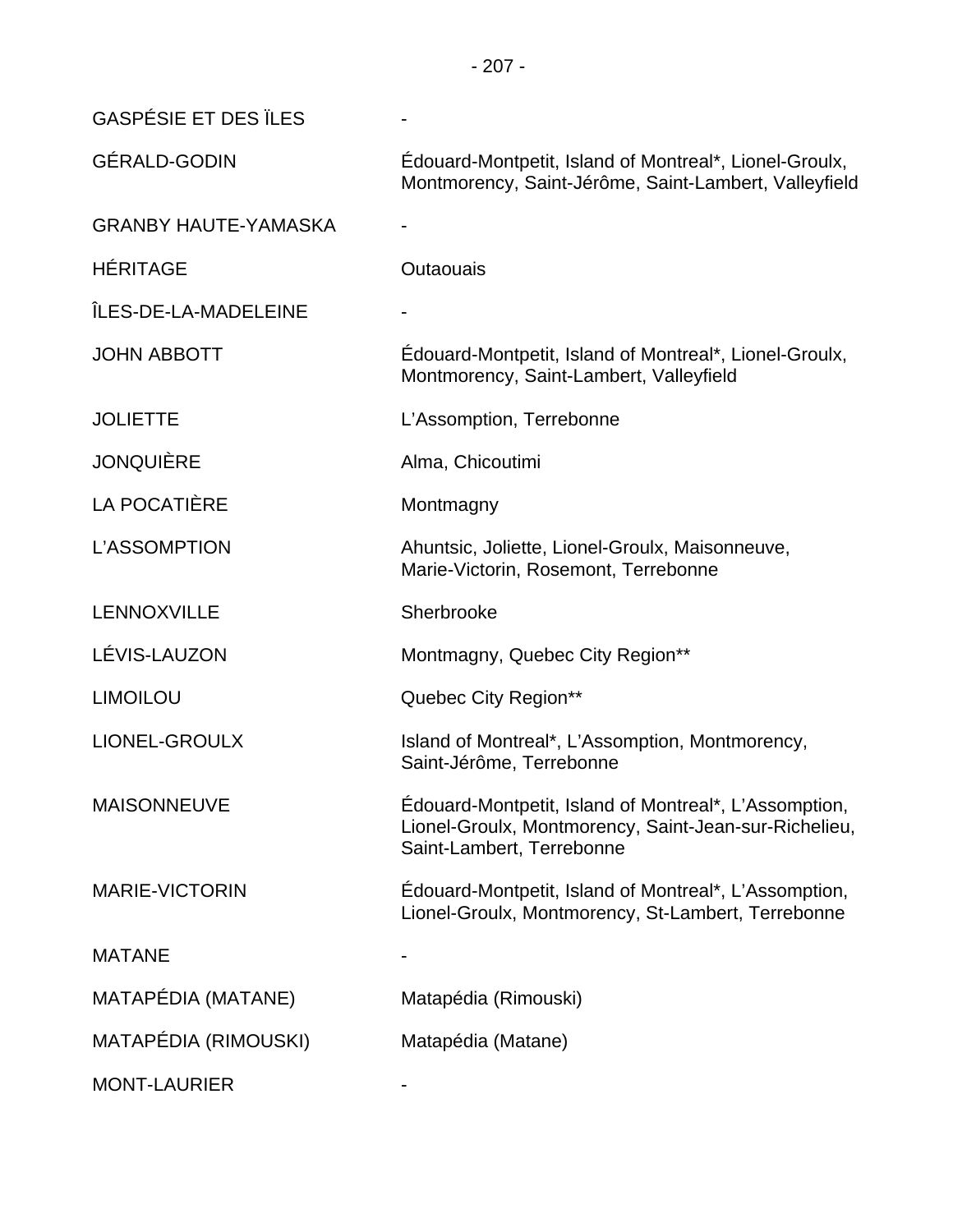- 208 -

| <b>MONTMAGNY</b>         | La Pocatière, Lévis-Lauzon                                                                                                                                                                                    |
|--------------------------|---------------------------------------------------------------------------------------------------------------------------------------------------------------------------------------------------------------|
| <b>MONTMORENCY</b>       | Edouard-Montpetit, Island of Montreal*, Lionel-Groulx,<br>Saint-Jérôme, Saint-Lambert, Terrebonne                                                                                                             |
| <b>OUTAOUAIS</b>         | Héritage                                                                                                                                                                                                      |
| <b>RIMOUSKI</b>          |                                                                                                                                                                                                               |
| RIVIÈRE-DU-LOUP          |                                                                                                                                                                                                               |
| <b>ROSEMONT</b>          | Édouard-Montpetit, Island of Montreal*, L'Assomption,<br>Lionel-Groulx, Montmorency, Saint-Jean-sur-Richelieu,<br>Saint-Lambert, Terrebonne                                                                   |
| SAINT-FÉLICIEN           |                                                                                                                                                                                                               |
| SAINT-HYACINTHE          | Édouard-Montpetit, Saint-Lambert                                                                                                                                                                              |
| SAINT-JEAN-SUR-RICHELIEU | André-Laurendeau, Dawson, Édouard-Montpetit,<br>Maisonneuve, Rosemont, Saint-Lambert, Vieux Montréal                                                                                                          |
| SAINT-JÉRÔME             | Ahuntsic, Bois-de-Boulogne, Gérald-Godin, Lionel-Groulx,<br>Montmorency, Saint-Laurent, Terrebonne, Vanier                                                                                                    |
| <b>SAINT-LAMBERT</b>     | Edouard-Montpetit, Island of Montreal*, Montmorency,<br>Saint-Hyacinthe, Saint-Jean-sur-Richelieu                                                                                                             |
| <b>SAINT-LAURENT</b>     | Édouard-Montpetit, Island of Montreal*, Lionel-Groulx,<br>Montmorency, Saint-Jérôme, Saint-Lambert, Terrebonne                                                                                                |
| <b>ST. LAWRENCE</b>      | Quebec City Region**                                                                                                                                                                                          |
| SAINTE-FOY               | Quebec City Region**                                                                                                                                                                                          |
| <b>SEPT-ÎLES</b>         |                                                                                                                                                                                                               |
| <b>SHAWINIGAN</b>        | <b>Trois-Rivières</b>                                                                                                                                                                                         |
| <b>SHERBROOKE</b>        | Lennoxville                                                                                                                                                                                                   |
| SOREL-TRACY              |                                                                                                                                                                                                               |
| <b>TERREBONNE</b>        | Ahuntsic, André-Laurendeau, Bois-de-Boulogne, Dawson,<br>Joliette, L'Assomption, Lionel-Groulx, Maisonneuve,<br>Marie-Victorin, Montmorency, Rosemont, Saint-Jérôme,<br>Saint-Laurent, Vanier, Vieux Montréal |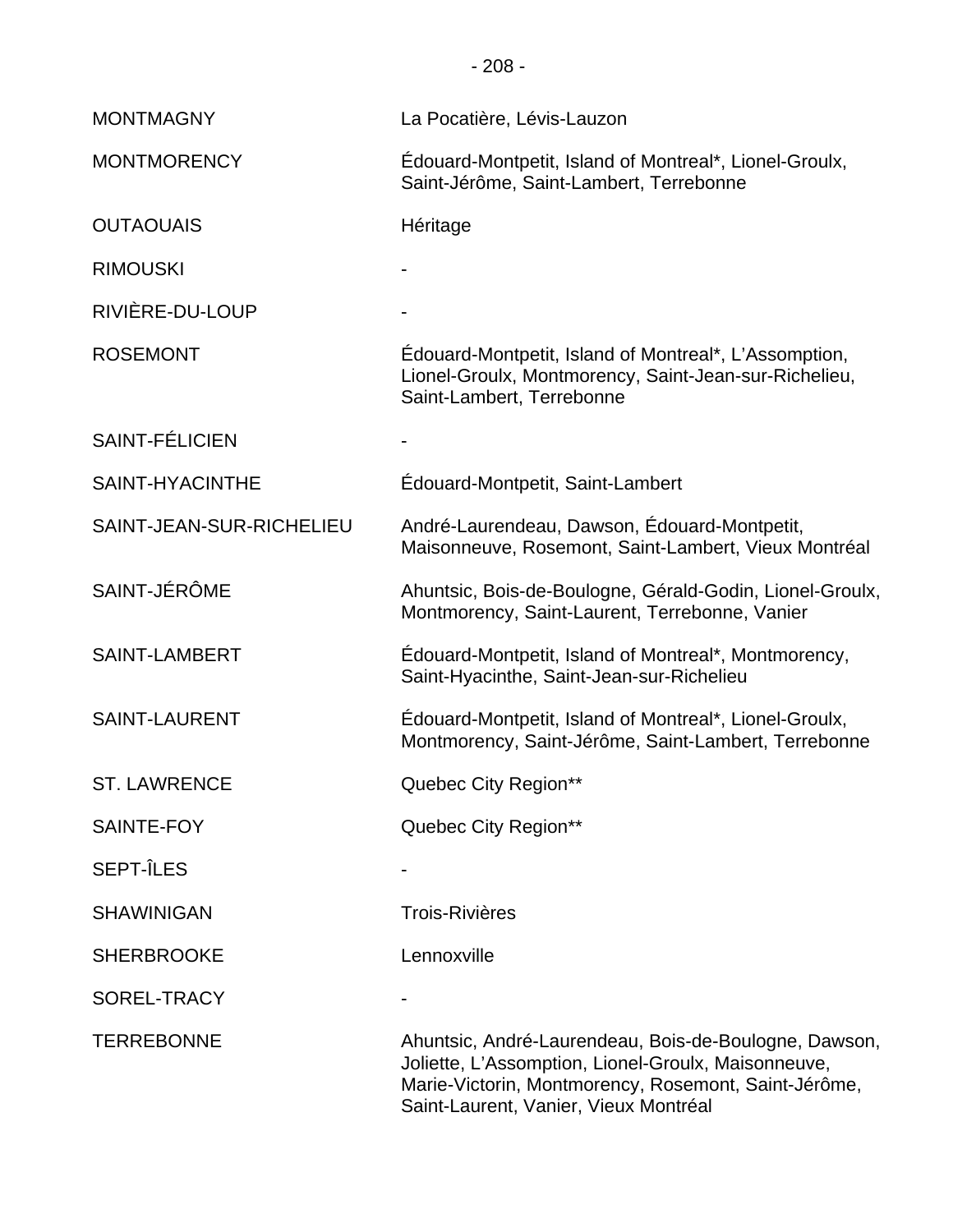| <b>THETFORD</b>        |                                                                                                                                                                               |
|------------------------|-------------------------------------------------------------------------------------------------------------------------------------------------------------------------------|
| <b>TROIS-RIVIÈRES</b>  | Shawinigan                                                                                                                                                                    |
| <b>VALLEYFIELD</b>     | André-Laurendeau, John Abbott, Gérald-Godin                                                                                                                                   |
| <b>VANIER</b>          | Edouard-Montpetit, Island of Montreal*, Lionel-Groulx,<br>Montmorency, Saint-Jérôme, Saint-Lambert, Terrebonne                                                                |
| <b>VICTORIAVILLE</b>   |                                                                                                                                                                               |
| VIEUX MONTRÉAL         | Edouard-Montpetit, Island of Montreal*, Lionel-Groulx,<br>Montmorency, Saint-Jean-sur-Richelieu, Saint-Lambert,<br>Terrebonne                                                 |
| * Island of Montreal:  | Ahuntsic, André-Laurendeau, Bois-de-Boulogne, Dawson,<br>John Abbott, Gérald-Godin, Maisonneuve, Marie-Victorin,<br>Rosemont, Saint-Laurent, Vanier, Vieux Montréal colleges. |
| ** Quebec City Region: | François-Xavier-Garneau, Lévis-Lauzon, Limoilou,<br>St. Lawrence, Sainte-Foy colleges.                                                                                        |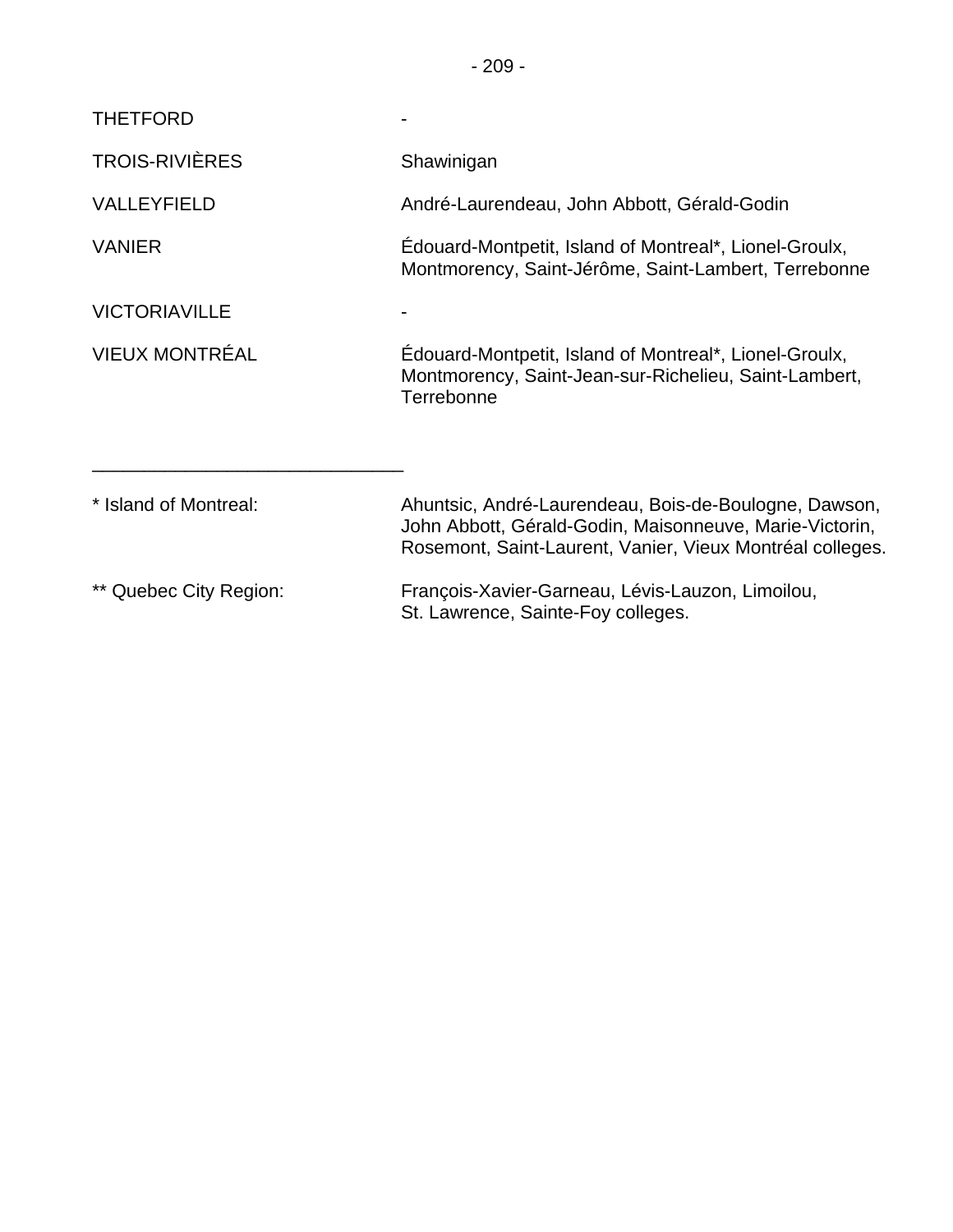# **LIST OF SECTORS FOR THE PURPOSES OF APPLYING JOB SECURITY**

| <b>COLLEGES</b>          | OTHER COLLEGES IN THE SECTOR                                                                                                                                                                                                               |
|--------------------------|--------------------------------------------------------------------------------------------------------------------------------------------------------------------------------------------------------------------------------------------|
| ABITIBI-TÉMISCAMINGUE    |                                                                                                                                                                                                                                            |
| <b>AHUNTSIC</b>          | Édouard-Montpetit, Granby Haute-Yamaska, Island of<br>Montreal*, Joliette, L'Assomption, Lionel-Groulx,<br>Montmorency, Saint-Hyacinthe, Saint-Jean-sur-Richelieu,<br>Saint-Jérôme, Saint-Lambert, Sorel-Tracy, Terrebonne,<br>Valleyfield |
| <b>ALMA</b>              | Chicoutimi, Jonquière, Saint-Félicien                                                                                                                                                                                                      |
| ANDRÉ-LAURENDEAU         | Édouard-Montpetit, Granby Haute-Yamaska, Island of<br>Montreal*, Joliette, L'Assomption, Lionel-Groulx,<br>Montmorency, Saint-Hyacinthe, Saint-Jean-sur-Richelieu,<br>Saint-Jérôme, Saint-Lambert, Sorel-Tracy, Terrebonne,<br>Valleyfield |
| <b>BAIE-COMEAU</b>       |                                                                                                                                                                                                                                            |
| <b>BEAUCE-APPALACHES</b> | <b>Thetford</b>                                                                                                                                                                                                                            |
| <b>BOIS-DE-BOULOGNE</b>  | Édouard-Montpetit, Granby Haute-Yamaska, Island of<br>Montreal*, Joliette, L'Assomption, Lionel-Groulx,<br>Montmorency, Saint-Hyacinthe, Saint-Jean-sur-Richelieu,<br>Saint-Jérôme, Saint-Lambert, Sorel-Tracy, Terrebonne,<br>Valleyfield |
| <b>CARLETON</b>          |                                                                                                                                                                                                                                            |
| <b>CHIBOUGAMAU</b>       |                                                                                                                                                                                                                                            |
| <b>CHARLEVOIX</b>        |                                                                                                                                                                                                                                            |
| <b>CHICOUTIMI</b>        | Alma, Jonquière                                                                                                                                                                                                                            |
| <b>DAWSON</b>            | Édouard-Montpetit, Granby Haute-Yamaska, Island of<br>Montreal*, Joliette, L'Assomption, Lionel-Groulx,<br>Montmorency, Saint-Hyacinthe, Saint-Jean-sur-Richelieu,<br>Saint-Jérôme, Saint-Lambert, Sorel-Tracy, Terrebonne,<br>Valleyfield |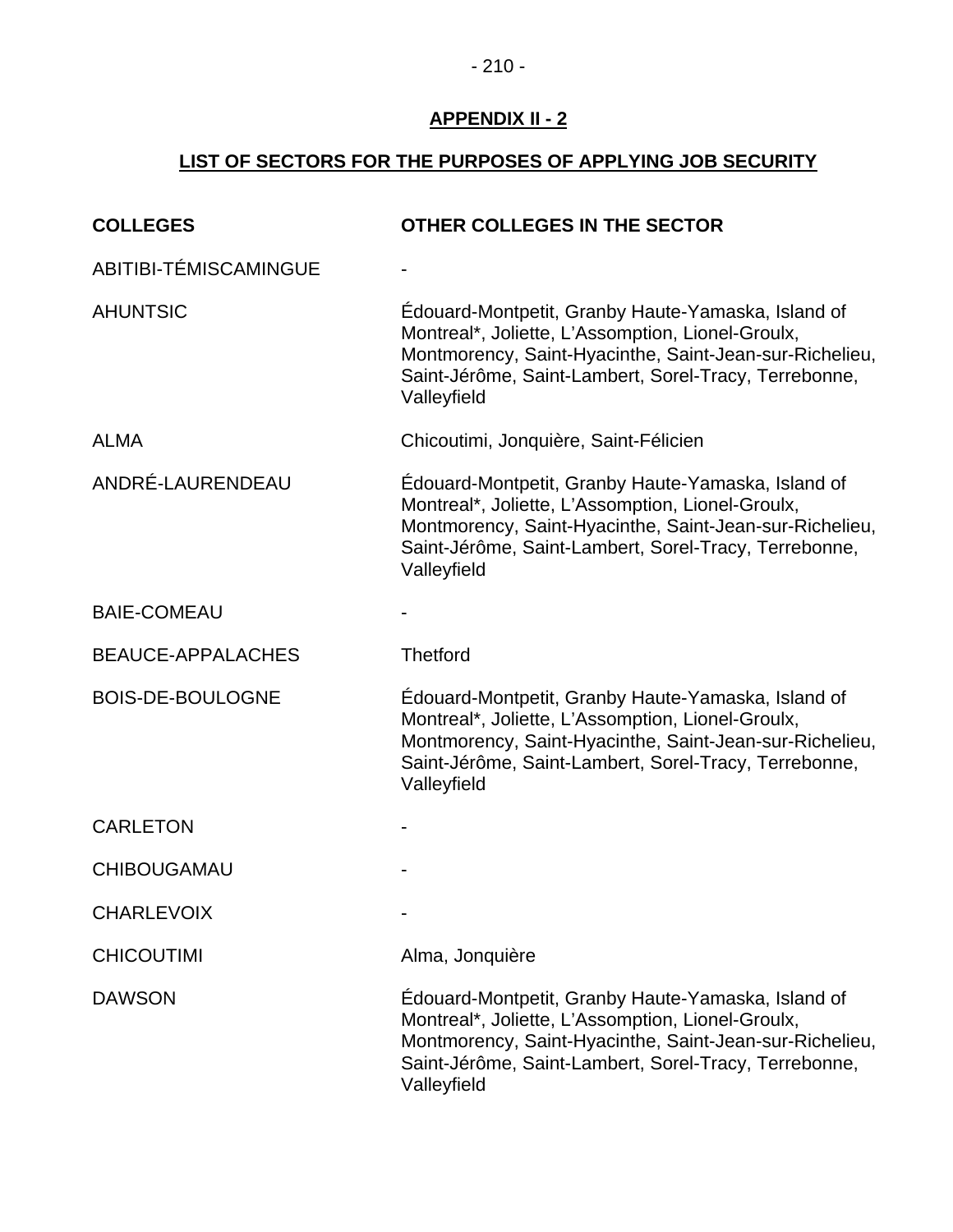| <b>DRUMMONDVILLE</b>        | Edouard-Montpetit, Granby Haute-Yamaska, Lennoxville,<br>Saint-Hyacinthe, Saint-Lambert, Shawinigan, Sherbrooke,<br>Sorel-Tracy, Trois-Rivières, Victoriaville                                                                         |
|-----------------------------|----------------------------------------------------------------------------------------------------------------------------------------------------------------------------------------------------------------------------------------|
| ÉDOUARD-MONTPETIT           | Drummondville, Granby Haute-Yamaska, Island of<br>Montreal*, Joliette, L'Assomption, Lionel-Groulx,<br>Montmorency, Saint-Hyacinthe, Saint-Jean-sur-Richelieu,<br>Saint-Jérôme, Saint-Lambert, Sorel-Tracy, Terrebonne,<br>Valleyfield |
| FRANCOIS-XAVIER-GARNEAU     | Montmagny, Quebec City Region**                                                                                                                                                                                                        |
| <b>GASPÉSIE ET DES ÎLES</b> |                                                                                                                                                                                                                                        |
| <b>GÉRALD-GODIN</b>         | Édouard-Montpetit, Island of Montreal*, L'Assomption,<br>Lionel-Groulx, Montmorency, Saint-Hyacinthe,<br>Saint-Jean-sur-Richelieu, Saint-Jérôme, Saint-Lambert,<br>Terrebonne, Valleyfield                                             |
| <b>GRANBY HAUTE-YAMASKA</b> | Drummondville, Édouard-Montpetit, Island of Montreal*,<br>Lennoxville, Saint-Hyacinthe, Saint-Jean-sur-Richelieu,<br>Saint-Lambert, Sherbrooke                                                                                         |
| <b>HÉRITAGE</b>             | Outaouais                                                                                                                                                                                                                              |
| ÎLES-DE-LA-MADELEINE        |                                                                                                                                                                                                                                        |
| <b>JOHN ABBOTT</b>          | Edouard-Montpetit, Island of Montreal*, L'Assomption,<br>Lionel-Groulx, Montmorency, Saint-Hyacinthe,<br>Saint-Jean-sur-Richelieu, Saint-Jérôme, Saint-Lambert,<br>Terrebonne, Valleyfield                                             |
| <b>JOLIETTE</b>             | Édouard-Montpetit, Island of Montreal*, L'Assomption,<br>Lionel-Groulx, Montmorency, Saint-Jérôme, Saint-Lambert,<br>Terrebonne, Trois-Rivières                                                                                        |
| <b>JONQUIÈRE</b>            | Alma, Chicoutimi                                                                                                                                                                                                                       |
| LA POCATIÈRE                | Montmagny, Rivière-du-Loup                                                                                                                                                                                                             |
| L'ASSOMPTION                | Edouard-Montpetit, Island of Montreal*, Joliette,<br>Lionel-Groulx, Montmorency, Saint-Hyacinthe,<br>Saint-Jean-sur-Richelieu, Saint-Jérôme, Saint-Lambert,<br>Terrebonne                                                              |
| LENNOXVILLE                 | Drummondville, Granby Haute-Yamaska, Sherbrooke,<br>Victoriaville                                                                                                                                                                      |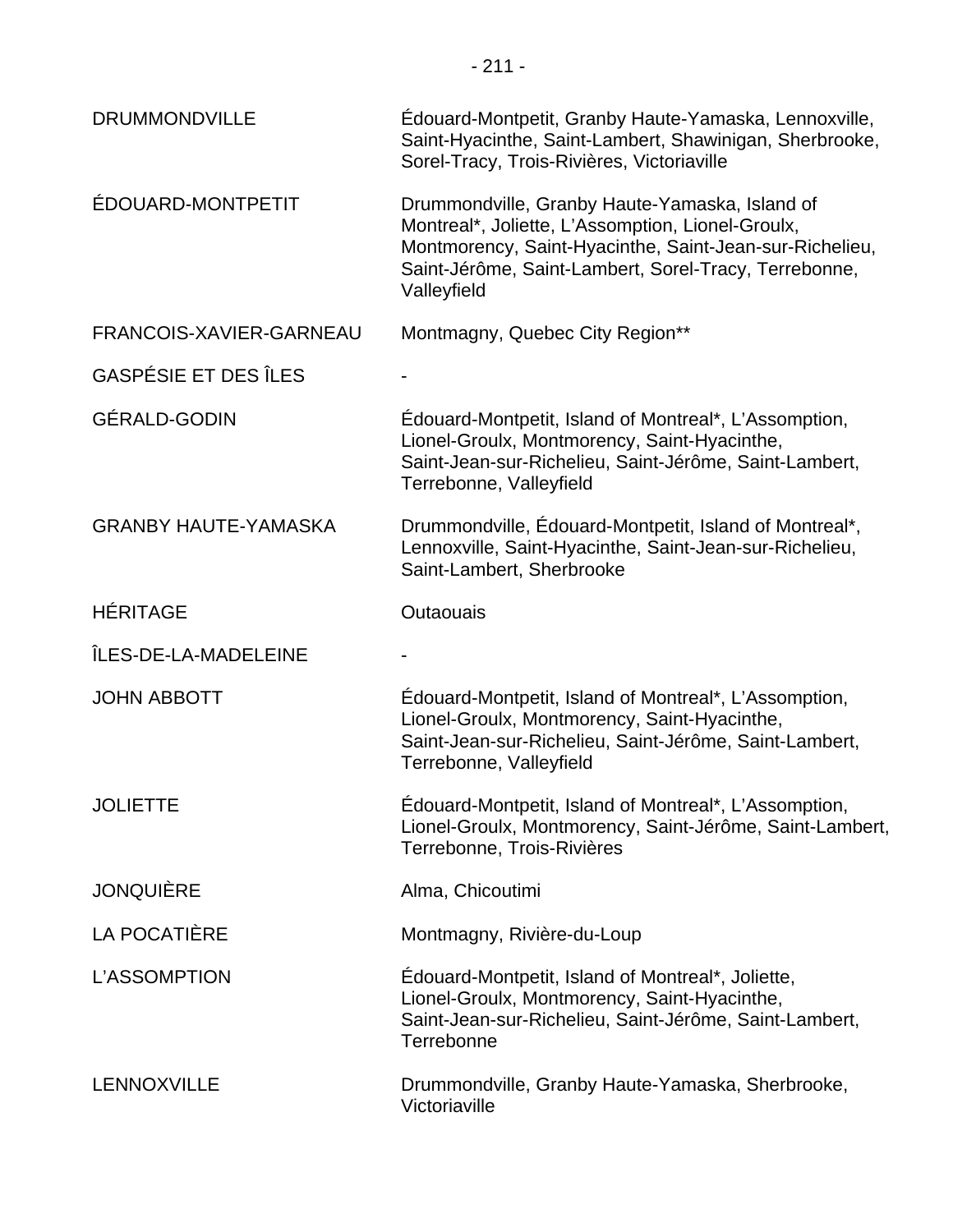| LÉVIS-LAUZON          | Montmagny, Quebec City Region**                                                                                                                                                                                                            |
|-----------------------|--------------------------------------------------------------------------------------------------------------------------------------------------------------------------------------------------------------------------------------------|
| <b>LIMOILOU</b>       | Montmagny, Quebec City Region**                                                                                                                                                                                                            |
| <b>LIONEL-GROULX</b>  | Édouard-Montpetit, Island of Montreal*, Joliette,<br>L'Assomption, Montmorency, Saint-Jean-sur-Richelieu,<br>Saint-Jérôme, Saint-Lambert, Terrebonne, Valleyfield                                                                          |
| <b>MAISONNEUVE</b>    | Édouard-Montpetit, Granby Haute-Yamaska, Island of<br>Montreal*, Joliette, L'Assomption, Lionel-Groulx,<br>Montmorency, Saint-Hyacinthe, Saint-Jean-sur-Richelieu,<br>Saint-Jérôme, Saint-Lambert, Sorel-Tracy, Terrebonne<br>Valleyfield  |
| <b>MARIE-VICTORIN</b> | Édouard-Montpetit, Granby Haute-Yamaska, Island of<br>Montreal*, Joliette, L'Assomption, Lionel-Groulx,<br>Montmorency, Saint-Hyacinthe, Saint-Jean-sur-Richelieu,<br>Saint-Jérôme, Saint-Lambert, Sorel-Tracy, Terrebonne,<br>Valleyfield |
| <b>MATANE</b>         | Matapédia (Matane), Matapédia (Rimouski), Rimouski                                                                                                                                                                                         |
| MATAPÉDIA (MATANE)    | Matane, Matapédia (Rimouski), Rimouski                                                                                                                                                                                                     |
| MATAPÉDIA (RIMOUSKI)  | Matane, Matapédia (Matane), Rimouski                                                                                                                                                                                                       |
| <b>MONT-LAURIER</b>   |                                                                                                                                                                                                                                            |
| <b>MONTMAGNY</b>      | La Pocatière, Quebec City Region**                                                                                                                                                                                                         |
| <b>MONTMORENCY</b>    | Édouard-Montpetit, Island of Montreal*, Joliette,<br>L'Assomption, Lionel-Groulx, Saint-Hyacinthe,<br>Saint-Jean-sur-Richelieu, Saint-Jérôme, Saint-Lambert,<br>Terrebonne, Valleyfield                                                    |
| <b>OUTAOUAIS</b>      | Héritage                                                                                                                                                                                                                                   |
| <b>RIMOUSKI</b>       | Matane, Matapédia (Matane), Matapédia (Rimouski),<br>Rivière-du-Loup                                                                                                                                                                       |
| RIVIÈRE-DU-LOUP       | La Pocatière, Rimouski                                                                                                                                                                                                                     |
| <b>ROSEMONT</b>       | Edouard-Montpetit, Granby Haute-Yamaska, Island of<br>Montreal*, Joliette, L'Assomption, Lionel-Groulx,<br>Montmorency, Saint-Hyacinthe, Saint-Jean-sur-Richelieu,<br>Saint-Jérôme, Saint-Lambert, Sorel-Tracy, Terrebonne,<br>Valleyfield |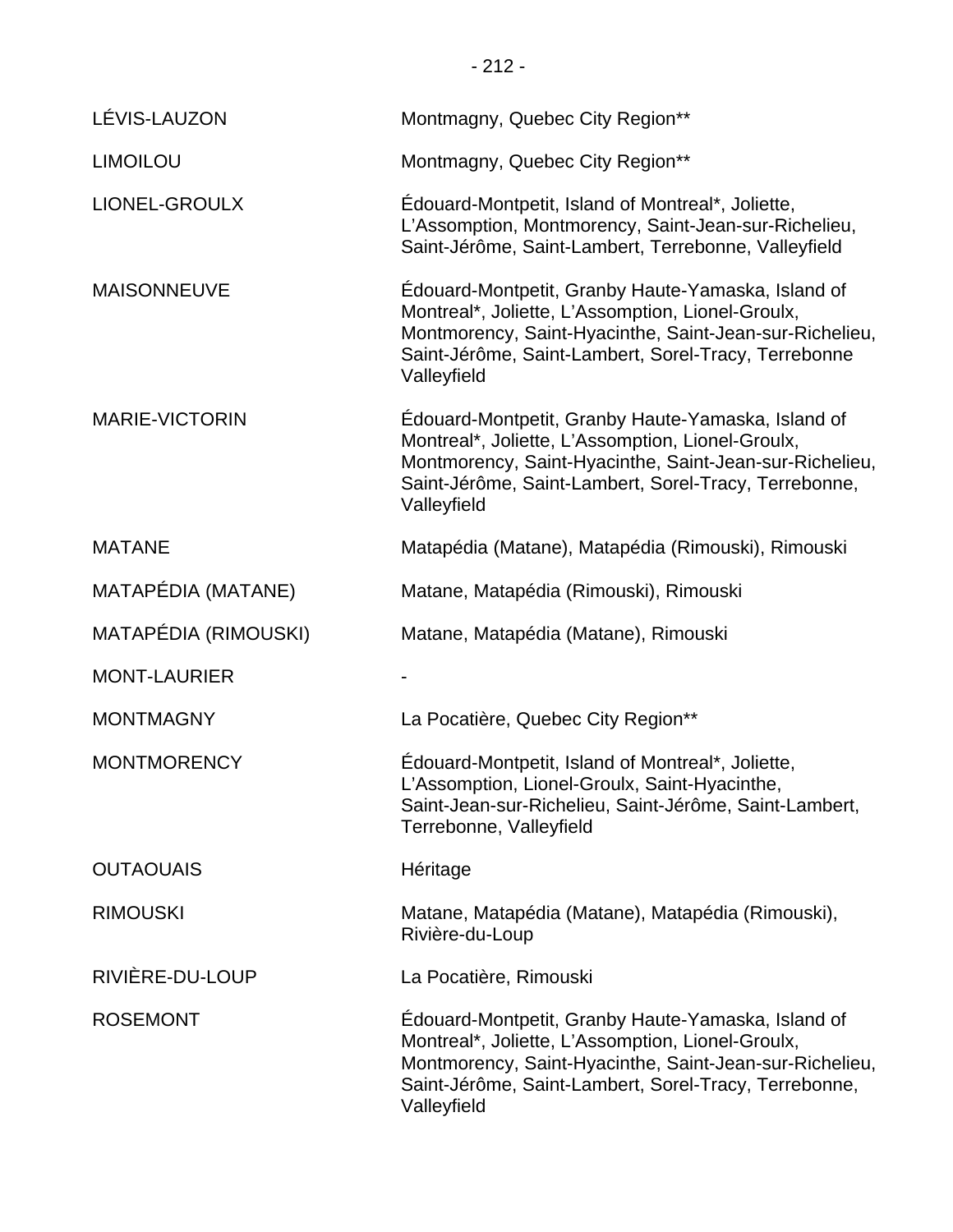- 213 -

| <b>SAINT-FÉLICIEN</b>    | Alma                                                                                                                                                                                                                                       |
|--------------------------|--------------------------------------------------------------------------------------------------------------------------------------------------------------------------------------------------------------------------------------------|
| SAINT-HYACINTHE          | Drummondville, Édouard-Montpetit, Granby<br>Haute-Yamaska, Island of Montreal*, L'Assomption,<br>Montmorency, Saint-Jean-sur-Richelieu, Saint-Lambert,<br>Sorel-Tracy, Terrebonne, Victoriaville                                           |
| SAINT-JEAN-SUR-RICHELIEU | Édouard-Montpetit, Granby Haute-Yamaska, Island of<br>Montreal*, L'Assomption, Lionel-Groulx, Montmorency,<br>Saint-Hyacinthe, Saint-Lambert, Terrebonne, Valleyfield                                                                      |
| SAINT-JÉRÔME             | Edouard-Montpetit, Island of Montreal*, Joliette,<br>L'Assomption, Lionel-Groulx, Montmorency, Saint-Lambert,<br>Terrebonne                                                                                                                |
| <b>SAINT-LAMBERT</b>     | Drummondville, Édouard-Montpetit, Granby<br>Haute-Yamaska, Island of Montreal*, Joliette, L'Assomption,<br>Lionel-Groulx, Montmorency, Saint-Hyacinthe,<br>Saint-Jean-sur-Richelieu, Saint-Jérôme, Sorel-Tracy,<br>Terrebonne, Valleyfield |
| <b>SAINT-LAURENT</b>     | Edouard-Montpetit, Granby Haute-Yamaska, Island of<br>Montreal*, Joliette, L'Assomption, Lionel-Groulx,<br>Montmorency, Saint-Hyacinthe, Saint-Jean-sur-Richelieu,<br>Saint-Jérôme, Saint-Lambert, Sorel-Tracy, Terrebonne,<br>Valleyfield |
| <b>ST. LAWRENCE</b>      | Montmagny, Quebec City Region**                                                                                                                                                                                                            |
| SAINTE-FOY               | Montmagny, Quebec City Region**                                                                                                                                                                                                            |
| <b>SEPT-ÎLES</b>         |                                                                                                                                                                                                                                            |
| <b>SHAWINIGAN</b>        | Drummondville, Trois-Rivières, Victoriaville                                                                                                                                                                                               |
| <b>SHERBROOKE</b>        | Drummondville, Granby Haute-Yamaska, Lennoxville,<br>Victoriaville                                                                                                                                                                         |
| SOREL-TRACY              | Drummondville, Édouard-Montpetit, Island of Montreal*,<br>Saint-Hyacinthe, Saint-Lambert, Terrebonne, Trois-Rivières                                                                                                                       |
| <b>TERREBONNE</b>        | Édouard-Montpetit, Island of Montreal*, Joliette,<br>L'Assomption, Lionel-Groulx, Montmorency,<br>Saint-Hyacinthe, Saint-Jean-sur-Richelieu, Saint-Jérôme,<br>Saint-Lambert, Sorel-Tracy, Valleyfield                                      |
| <b>THETFORD</b>          | Beauce-Appalaches, Victoriaville                                                                                                                                                                                                           |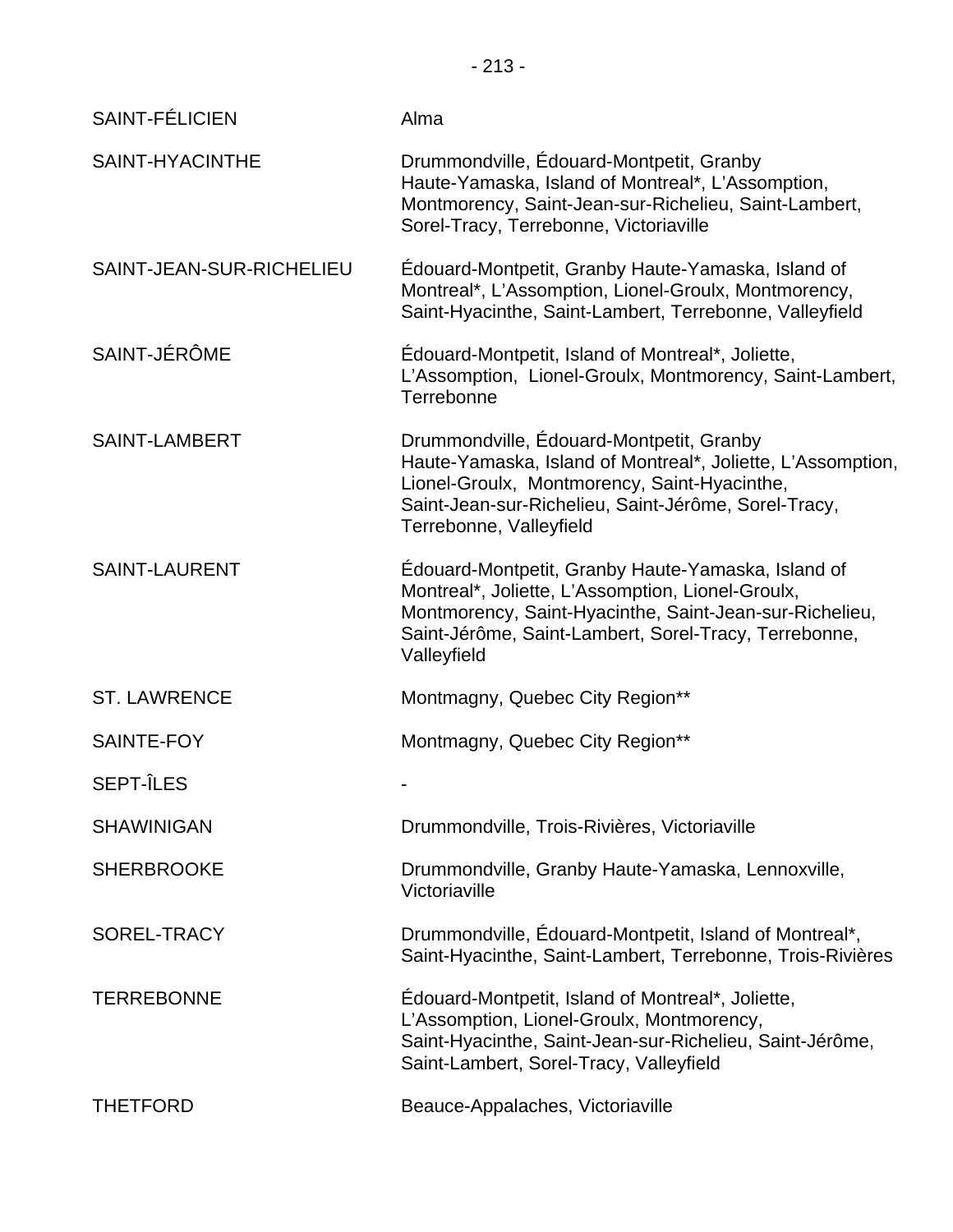| <b>TROIS-RIVIÈRES</b> | Drummondville, Joliette, Shawinigan, Sorel-Tracy,<br>Victoriaville                                                                                                                                                                         |
|-----------------------|--------------------------------------------------------------------------------------------------------------------------------------------------------------------------------------------------------------------------------------------|
| <b>VALLEYFIELD</b>    | Edouard-Montpetit, Island of Montreal*, Lionel-Groulx,<br>Montmorency, Saint-Jean-sur-Richelieu, Saint-Lambert,<br>Terrebonne                                                                                                              |
| <b>VANIER</b>         | Édouard-Montpetit, Granby Haute-Yamaska, Island of<br>Montreal*, Joliette, L'Assomption, Lionel-Groulx,<br>Montmorency, Saint-Hyacinthe, Saint-Jean-sur-Richelieu,<br>Saint-Jérôme, Saint-Lambert, Sorel-Tracy, Terrebonne,<br>Valleyfield |
| <b>VICTORIAVILLE</b>  | Drummondville, Lennoxville, Saint-Hyacinthe, Shawinigan,<br>Sherbrooke, Thetford, Trois-Rivières                                                                                                                                           |
| <b>VIEUX MONTRÉAL</b> | Edouard-Montpetit, Granby Haute-Yamaska, Island of<br>Montreal*, Joliette, L'Assomption, Lionel-Groulx,<br>Montmorency, Saint-Hyacinthe, Saint-Jean-sur-Richelieu,<br>Saint-Jérôme, Saint-Lambert, Sorel-Tracy, Terrebonne,<br>Valleyfield |
| *Island of Montreal:  | Ahuntsic, André-Laurendeau, Bois-de-Boulogne, Dawson,<br>Gérald-Godin, John Abbott, Maisonneuve, Marie-Victorin,<br>Rosemont, Saint-Laurent, Vanier, Vieux Montréal colleges.                                                              |
| **Quebec City Region: | François-Xavier-Garneau, Lévis-Lauzon, Limoilou,<br>Sainte-Foy, St. Lawrence colleges.                                                                                                                                                     |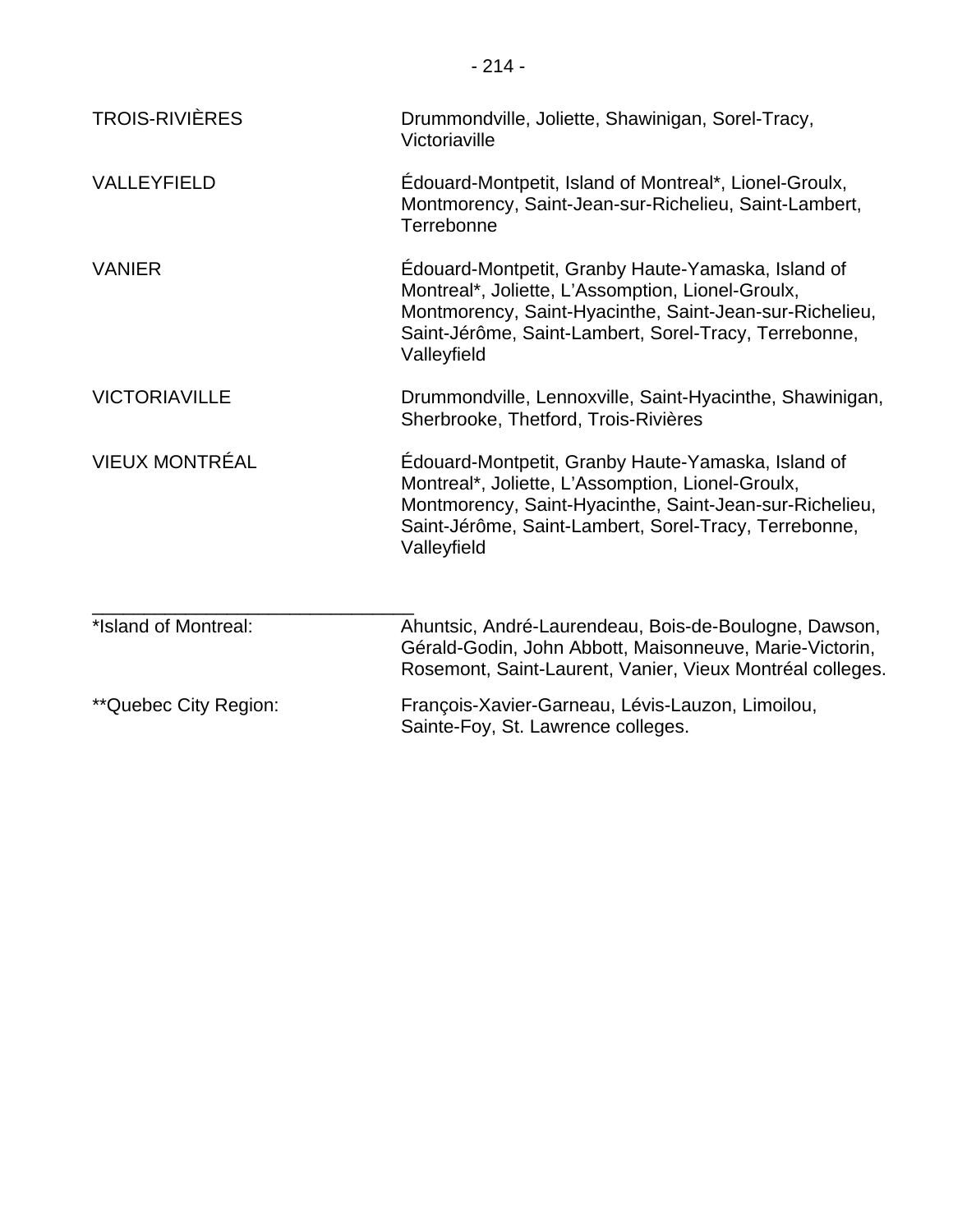# **MOVING EXPENSES**

# **1.01**

The provisions of this appendix shall apply to any professor who, by virtue of the provisions concerning job security, is subject to a relocation that involves a change in domicile.

When the distance between the former place of work and the new place of work is more than fifty (50) kilometres, the moving expenses provided for in this appendix shall apply only if the professor moves. The College may also authorize the reimbursement of moving expenses in other cases, after having studied the case in question.

# **1.02**

The allowances provided for in this appendix shall be paid by the College of origin of the professor, upon presentation of supporting vouchers. The College shall pay the expenses within thirty (30) days.

# **1.03**

A professor who accepts an offer of employment and who moves shall be entitled to take leave from work:

- a) without loss of pay, for a maximum of three (3) working days, excluding the time required for a return trip, in order to look for a new home. In such cases, the College shall reimburse the professor for the cost of a return trip for the professor and his/her spouse, as well as their living expenses for a period not exceeding three (3) days, in accordance with the regulations concerning travel costs in effect at the College;
- b) without loss of pay, for three (3) working days, in order to move from the old house into the new one. In such cases, the professor's and his family's travel and living expenses shall be reimbursed in accordance with the regulations concerning travel costs in effect at the College.

# **1.04**

The College shall assume, upon presentation of supporting vouchers, the costs incurred for the transportation of the furniture and personal effects of the professor concerned, including packing and unpacking and the costs of the insurance premium, or the costs of towing a mobile home, on the condition that he/she supplies, in advance, at least two (2) detailed bids for the costs to be incurred.

#### **1.05**

However, the College shall not pay the cost of transporting the professor's personal vehicle, unless the location of his/her new residence is inaccessible by road. Moreover, the cost of transporting a boat, canoe, etc., shall not be reimbursed.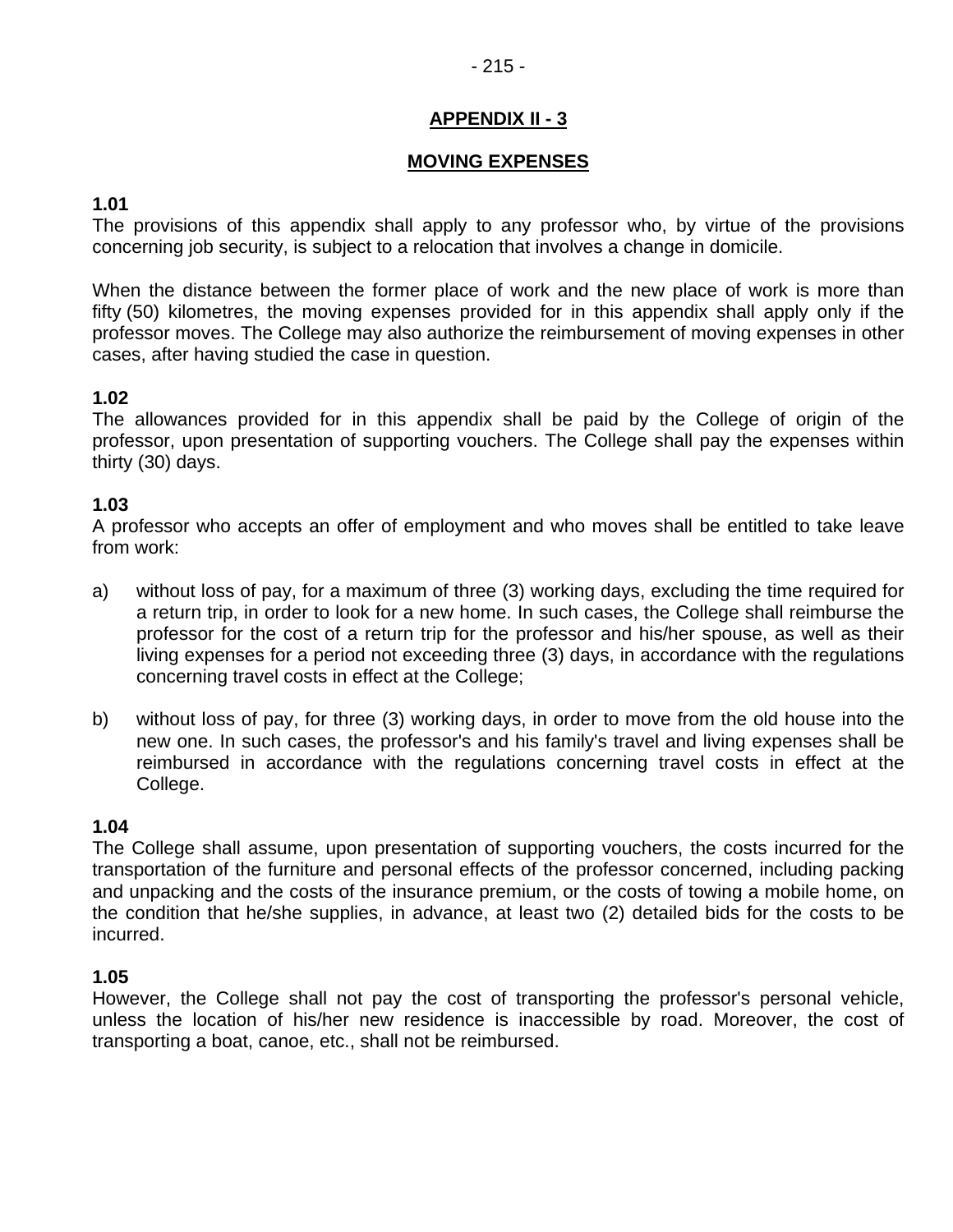# **1.06**

When the professor cannot move directly from one house to the next because of reasons beyond his/her control, other than the construction of a new residence, the College shall pay the costs of storing the professor's furniture and personal effects and those of his/her dependents for a period not to exceed two (2) months.

# **1.07**

The College shall pay a moving allowance of seven hundred fifty dollars (\$750) to any professor who is transferred, in compensation for incidental moving expenses (carpets, draperies, disconnecting and installing electrical appliances, cleaning, babysitting fees, etc.), unless said professor is assigned to a location where complete facilities are placed at his/her disposal by the new college.

# **1.08**

The College shall pay the equivalent of one (1) month's rent to a professor who must abandon a dwelling without a written lease. If there is a lease, the College shall reimburse, for a maximum of three (3) month's rent, a professor who must break his/her lease if and when the landlord demands compensation. In both cases, the professor shall attest that the landlord's request is well-founded and produce supporting vouchers.

#### **1.09**

If a professor chooses to sublet his/her dwelling himself/herself, reasonable costs for advertising the sublet shall be assumed by the College.

#### **1.10**

- a) The College shall pay a professor who must sell his/her house (principal residence) the agent's fees, upon presentation of the following documents:
	- − the contract with the real estate agent immediately after its signature;
	- − the sales contract;
	- − the real estate agent's fees.
- b) The College shall pay a professor who has sold his/her house because of his/her relocation and who purchases a new one in order to set up residence at his/her new posting, to cover the cost of notarized deeds.

#### **1.11**

When the house of a relocated professor is not sold by the time he/she must assume his/her obligations regarding his/her new place of residence, even though it has been put up for sale at a reasonable price, the costs of keeping the unsold house shall not be reimbursed but, in this case, the College shall reimburse the following expenses upon production of supporting vouchers, for a period not exceeding three (3) months:

- a) municipal and school taxes;
- b) the interest on the mortgage;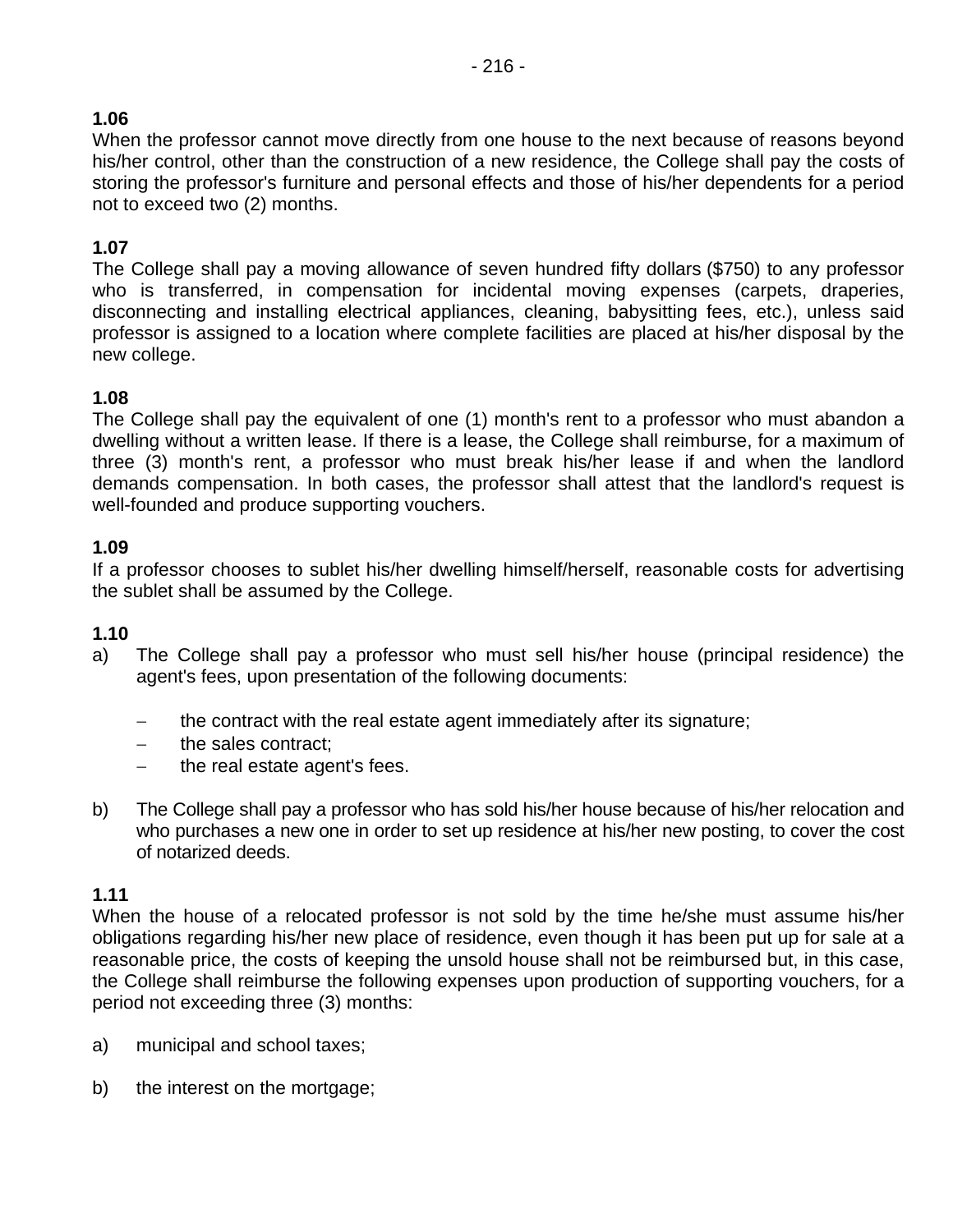c) the cost of the insurance premium.

# **1.12**

When the move from one home to another cannot take place directly because of reasons beyond the professor's control, other than the construction of a new residence, the College shall reimburse the professor for living expenses for himself/herself and his/her family in accordance with the regulations concerning travel expenses in effect at the College, for a period not exceeding two (2) weeks.

# **1.13**

If the move is delayed with the authorization of the College and if the professor's family is not relocated immediately, the College shall assume the professor's transportation costs to visit his/her family every two (2) weeks, if the distance to be covered is equal to or less than a five hundred (500) kilometres round trip, and once a month if the return distance to be covered exceeds five hundred (500) kilometres up to a maximum of one thousand six hundred (1 600) kilometres round trip.

# **1.14**

In the case where a relocated professor chooses not to sell his/her house (principal residence), he/she may benefit from the provisions of this clause. In order to avoid a double financial burden for the professor-owner due to the fact that his/her principal residence is not rented at the time he/she assumes his/her new accommodation obligations in the new location, the College shall pay him/her, for the period in which his/her house is not rented, the amount of his/her new rent, up to a maximum of three (3) months, upon presentation of supporting vouchers. Moreover, the College shall reimburse him/her for reasonable advertising costs and the costs of no more than two (2) trips incurred for the renting of his/her house, upon presentation of supporting vouchers and in accordance with the regulations concerning travel costs in effect at the College.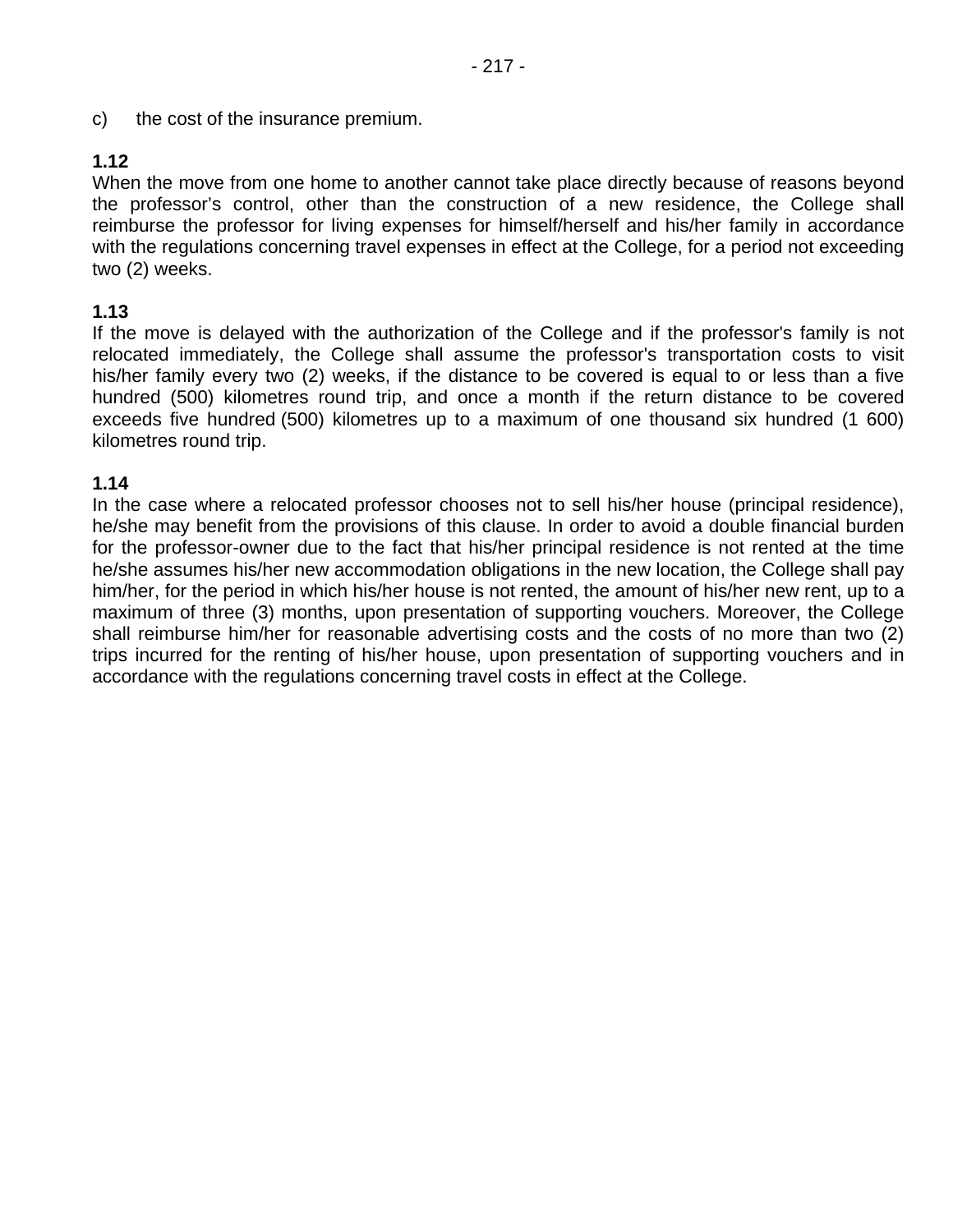# **FORM FOR NON-TENURED FULL-TIME PROFESSORS MENTIONED IN:**

**- clause 5-4.08 b)** 

 **and** 

- **clause 5-4.17 a), priorities 9 and 12** 

FAMILY NAME:

FIRST NAME:

FULL-TIME PROFESSOR:

COLLEGE OF ORIGIN:

CONTRACT YEAR:

SUBJECT: the contract of the contract of the contract of the contract of the contract of the contract of the contract of the contract of the contract of the contract of the contract of the contract of the contract of the c

POSITION APPLIED FOR:

DATE: SIGNATURE: SIGNATURE:

NB: THE APPLICANT'S RÉSUMÉ AND OTHER RELEVANT INFORMATION AND DOCUMENTS SHOULD BE SUBMITTED ALONG WITH THIS FORM.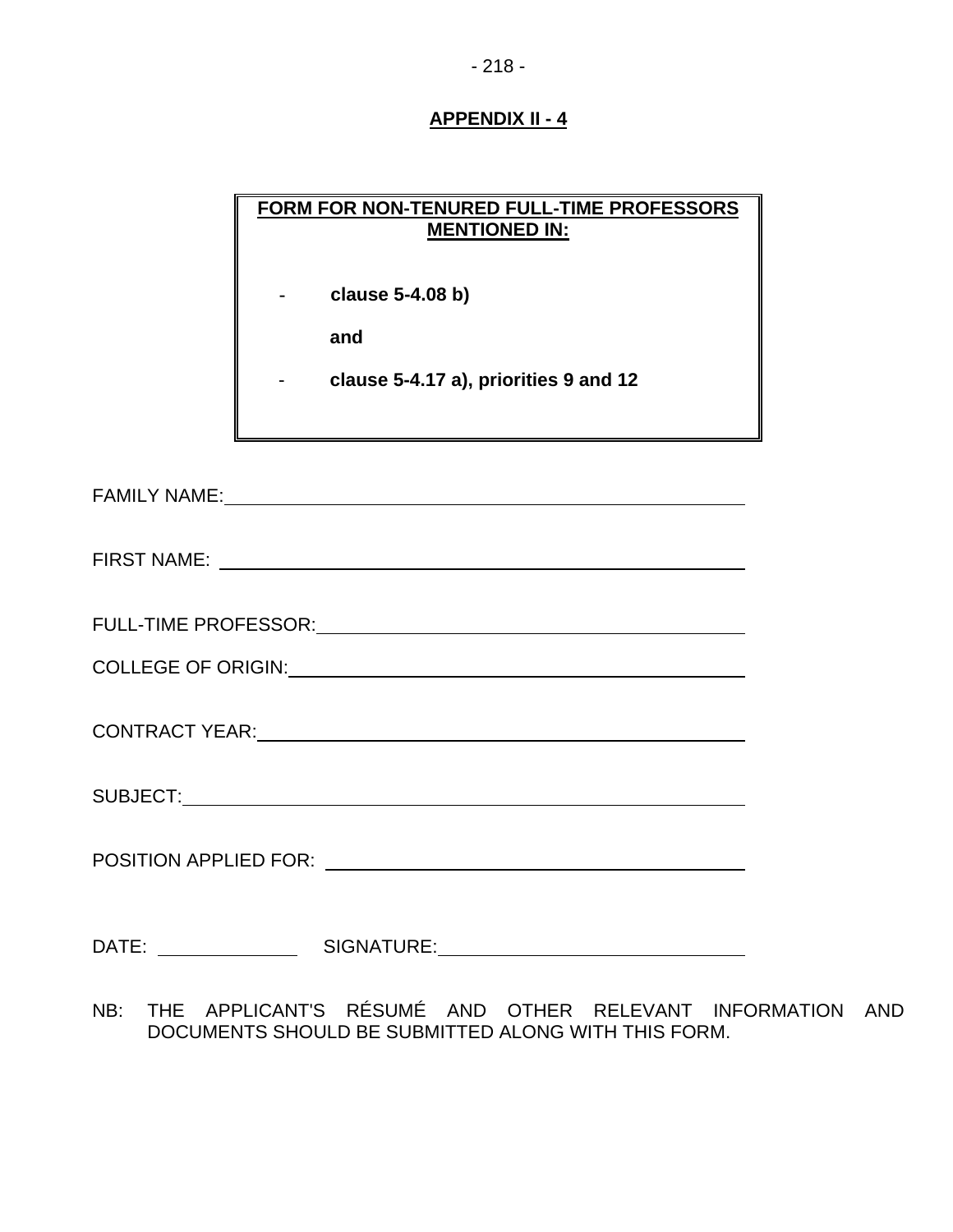# **CALCULATING SENIORITY FOR RELOCATION PURPOSES**

In order to ensure that the seniority of all Quebec CEGEP professors is calculated on the same basis for the purposes of relocation, it is agreed that:

- 1. In order to convert hours into years of seniority, if applicable, for the purposes of article 5-4.00, the placement office shall use the following rule: four hundred fifty (450) teaching periods are worth one (1) year of seniority.
- 2. When it is necessary to determine which professor, one covered by the FAC agreement, one covered by the FEC (CSQ) agreement or one covered by the FNEEQ (CSN) agreement, has more seniority for relocation purposes under article 5-4.00, the placement office shall recalculate the seniority of these professors so as to ensure that only the seniority that can be recognized under the terms of the FAC, the FEC (CSQ) and the FNEEQ (CSN) agreements is counted.
- 3. Once a professor is reassigned to a college, his/her seniority shall be recalculated by the new college in accordance with the rules in effect there.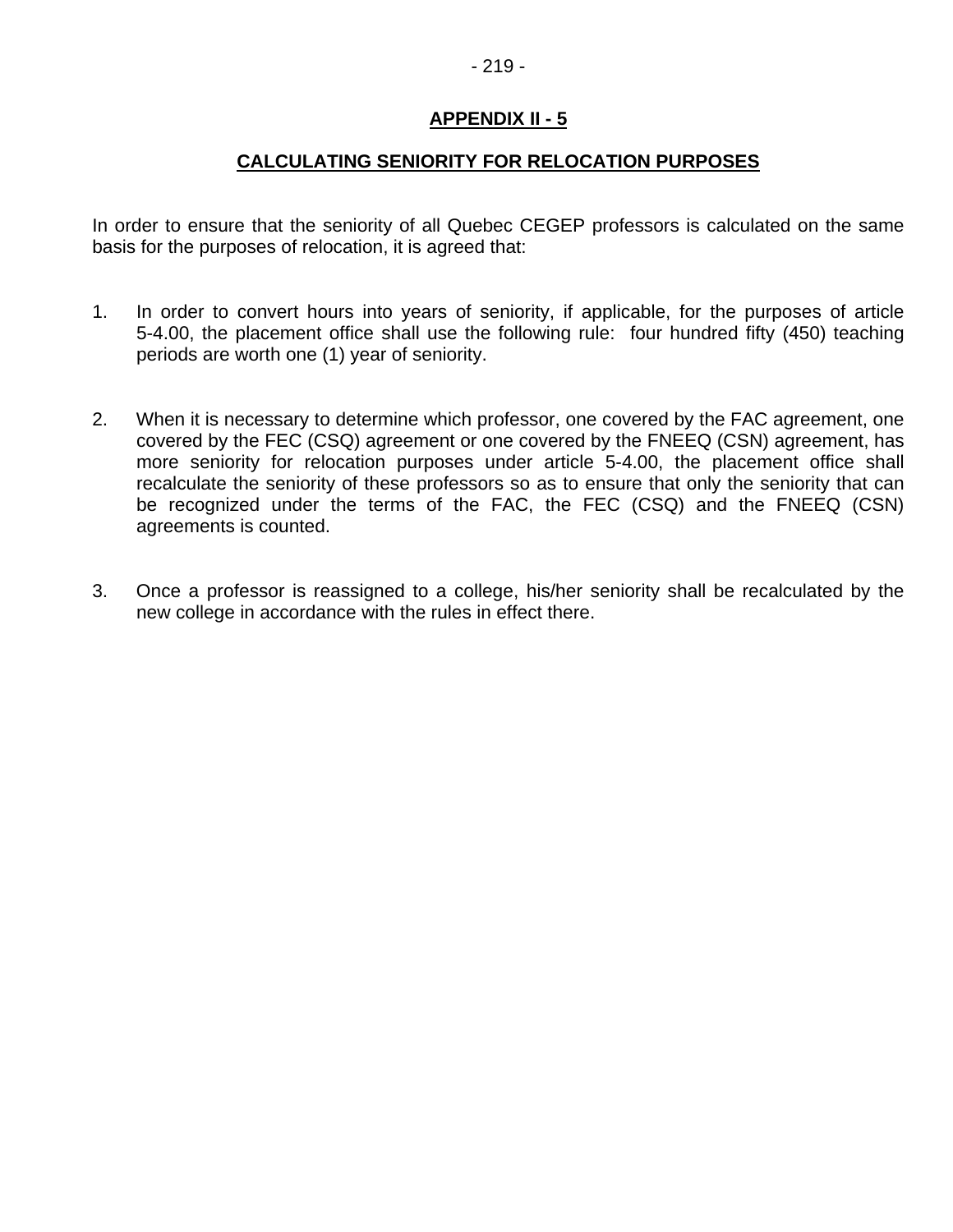# **DECLARATION OF EMPLOYMENT FORM**

This form must be filled out and submitted to the College with the professor's application.

# **A. EXPLANATIONS**

#### 1. PROFESSIONAL ACTIVITY

This expression shall signify a remunerated professional activity, carried out as an employee or as a self-employed person under contract or otherwise.

#### 2. AVERAGE NUMBER OF HOURS PER WEEK

The average number of hours per week is not a determining factor for your status of employment. To determine whether you hold full-time employment, refer to Item B.

#### 3. CUMULATION OF EMPLOYMENT

All of your professional activities must be declared on this form. However, the cumulation of professional activities cannot result in a person being considered holding full-time employment.

#### **B. DEFINITION OF FULL-TIME EMPLOYMENT**

Shall be considered to hold full-time employment:

- 1. any person who, in a declared professional activity, performs remunerated work for a length of time corresponding to the number of weekly or monthly hours worked by persons holding similar full-time jobs, according to what is generally recognized in their type of work;
- 2. any person who, while holding full-time employment, is on leave of absence with pay;
- 3. any person who, while holding full-time employment, is on availability with pay.

Any person who meets one or more of the above criteria shall declare himself/herself as holding full-time employment and shall be considered as holding dual employment.

Only a person holding full-time employment or who expects to hold full-time employment during the entire semester for which he/she submits his/her candidacy shall declare himself/herself as holding dual employment.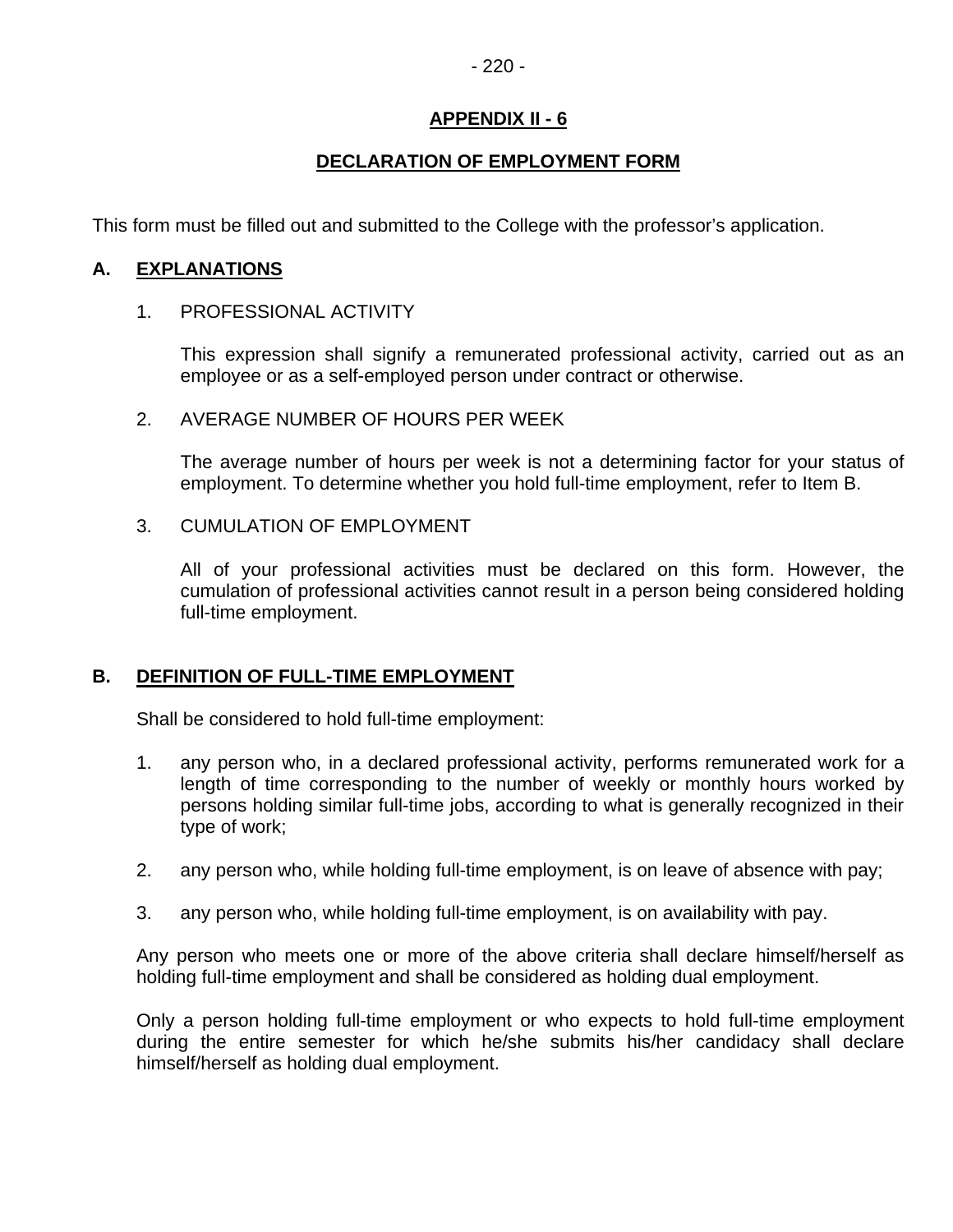#### - 221 -

# **DECLARATION OF EMPLOYMENT**

| College:                           |                                              |
|------------------------------------|----------------------------------------------|
| Subject: ___________               |                                              |
| <b>IDENTIFICATION</b>              |                                              |
| Family name: <u>______________</u> | First name: _________________                |
| Address: National Address:         | Postal code:<br><u>_____________________</u> |
| Telephone (home): __________       | $(offset)$ :                                 |
| Social insurance number:           |                                              |

# **PROFESSIONAL ACTIVITIES**

For every professional activity performed during the semester, give the following information:

| Name(s) of employer(s) | <b>Title or duties</b> | Average no. of hours<br>per week |
|------------------------|------------------------|----------------------------------|
|                        |                        |                                  |
|                        |                        |                                  |
|                        |                        |                                  |
|                        |                        |                                  |

#### **EMPLOYMENT SITUATION**

Considering the definition of full-time employment (see Item B), check one or the other of the following declarations:

 $\Box$  I currently hold full-time employment and, consequently, I shall hold dual employment.

 $\Box$  I do not currently hold full-time employment and, consequently, I shall not hold dual employment.

DATE: SIGNATURE: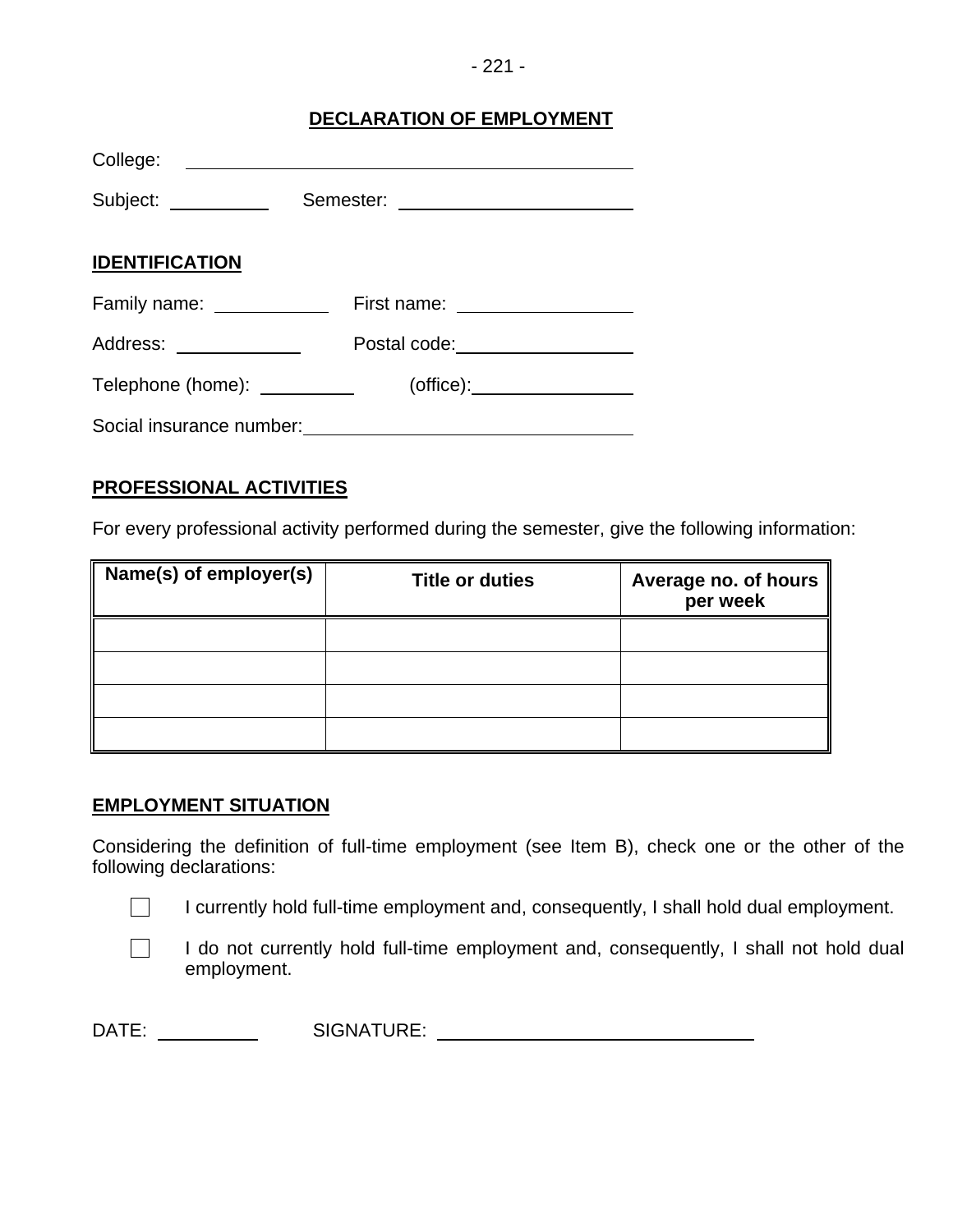### **LETTER OF AGREEMENT RESPECTING THE TERMS AND CONDITIONS APPLICABLE TO PROFESSORS ON AVAILABILITY IN THE SUBJECT RELATED TO THE SPECIFIC TRAINING IN A CLOSED PROGRAM OTHER THAN A CLOSED UNIQUE PROGRAM IN THE COLLEGE'S ZONE WHO ARE RELOCATED IN ACCORDANCE WITH CLAUSES 5-4.07 AND 5-4.17 A)**

For the fall 2006 semester, the stipulations of the collective agreement are modified as follows:

01. The following paragraph is added to paragraph F) of clause 5-4.07:

A professor who is placed on availability in the subject related to the specific training of a closed program, other than a closed unique program in the college's zone, covered by paragraph E) of clause 5-4.07, to whom the placement office offers a position in his/her subject in a college in another sector, shall accept the position but shall not be obliged to occupy it until the winter 2007 semester.

- 02. The FNEEQ (CSN), the Ministère and the Fédération des cégeps agree to set up an ad hoc committee to examine the situation of professors covered by the preceding paragraph or who might be in the future and, if applicable, to make recommendations to the parties no later than November 1, 2006.
- 03. The FNEEQ (CSN), the Ministère and the Fédération des cégeps shall assign representatives, at their expense, for the duration of the mandate of the ad hoc committee.
- 04. The ad hoc committee shall determine its operating rules.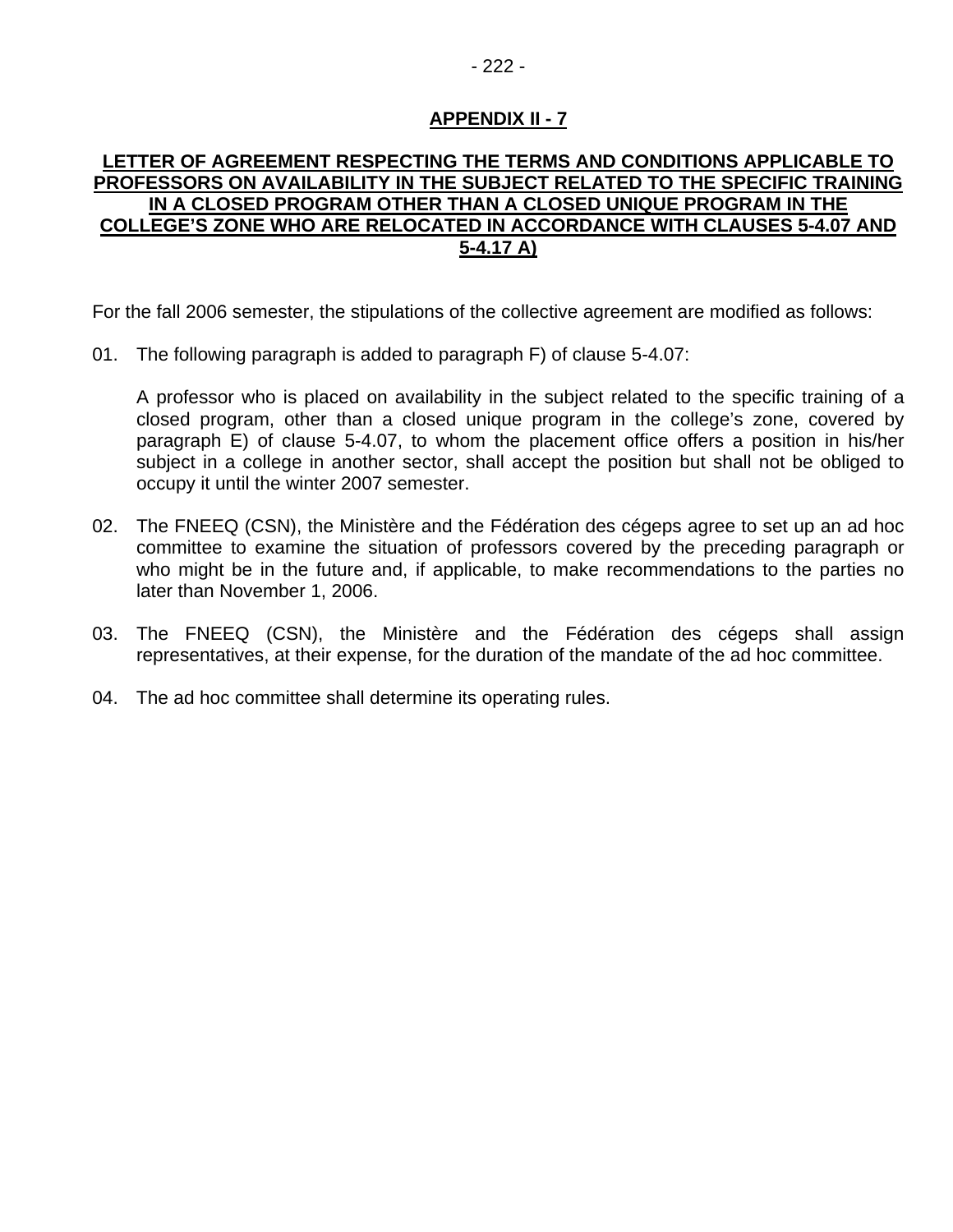# **SECTION III - APPENDICES PERTAINING TO CERTAIN COLLEGES**

# **APPENDIX III - 1**

# **APPENDIX PERTAINING TO THE WORKING CONDITIONS APPLICABLE TO PROFESSORS TEACHING AERONAUTICS AT THE COLLÈGE DE CHICOUTIMI**

- 01. This appendix shall modify the provisions of the collective agreement as it applies to professors covered by the accreditation certificate issued to the Syndicat des professeurs et répartiteurs du Centre québécois de formation en aéronautique.
- 02. The word "professor" used in the provisions of the collective agreement shall mean "professor and dispatcher" when these provisions apply specifically to the parties covered by this appendix.
- 03. Article 1-2.00 shall be modified as follows:
	- a) Clause 1-2.02 shall be replaced with the following:

#### **1-2.02 Contract Year:**

A twelve (12)-month period stipulated in the individual work contract during which the professor is employed by the College, including ten (10) months of availability under the terms of the collective agreement, taking into consideration the application of the vacation plan provided for in this collective agreement.

b) Clause 1-2.10 shall be replaced with the following:

#### **1-2.10 Professor:**

A person hired by the College to assume a workload as described in this appendix.

c) Clause 1-2.15 shall be replaced with the following:

#### **1-2.15 Full-time Professor:**

A professor hired by the College as a full-time professor under a twelve (12)-month contract for full-time regular teaching duties or for full-time teaching duties in continuing education, in accordance with this appendix. However, a professor hired for a full-time workload in the regular program before September 1 shall have a full-time contract except for salary purposes. Moreover, a professor covered by clause 5-1.03 b), c) or d) shall hold a full-time contract.

d) The following clause shall be added:

#### **1-2.31 Annotation:**

Legal document delivered by Transport Canada, allowing for an extension of the privileges already associated with a Transport Canada licence, as stipulated in the Canadian aviation regulations.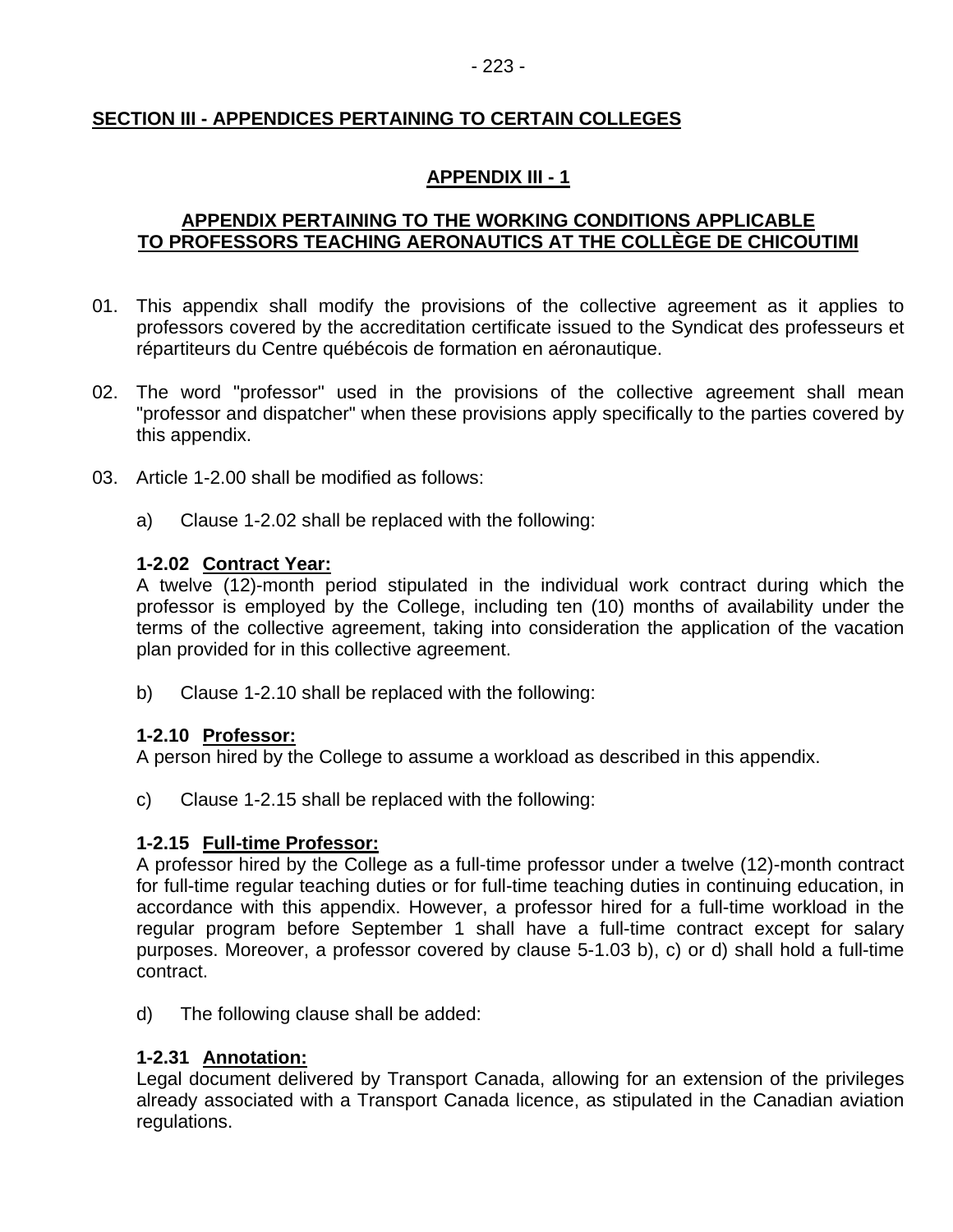e) The following clause shall also be added:

# **1-2.32 Licence:**

Legal document delivered by Transport Canada, authenticated by a medical certificate, to which annotations are added, and granting pilot privileges in accordance with Canadian aviation regulations.

04. Article 5-1.00 shall be modified by adding the following clause:

# **5-1.14**

# **a) Invalid medical certificate**

The provisions relating to disability as provided for in article 5-5.00 shall apply to a flight instructor who loses his/her license within the meaning of the Canadian aviation regulations because of disability, as defined in clause 5-5.03.

When it is possible for the College to offer a ground or dispatch position to an instructor who does not have a valid medical certificate within the meaning of the Canadian aviation regulations because of a disability, the salary of such instructor shall remain constant until the time when the category applicable to him/her allows him/her to obtain a higher salary.

# **b) Loss of licence**

For all other reasons not provided for in paragraph a), an instructor whose license is suspended shall be automatically suspended without pay, and an instructor whose license is revoked shall be dismissed, unless there is an agreement to the contrary between the parties.

05. Article 5-6.00 shall be modified as follows:

The dates of November 1, March 1 and June 1 that appear in this article shall be replaced with "sixty (60) days before the start of the semester".

06. Article 5-8.00 shall be replaced with the following:

# **5-8.00 Paid statutory holidays**

#### **5-8.01**

Every professor shall benefit from thirteen (13) paid holidays. The choice of these thirteen (13) days off shall be made at the beginning of each school year, following agreement between the College and the Union. This choice shall take into consideration the requirements of the calendar of operations.

# **5-8.02**

Professors whose regular functions require them to work on holidays set by agreement under clause 5-8.01 shall be remunerated in accordance with the terms and conditions provided for in the article dealing with overtime pay.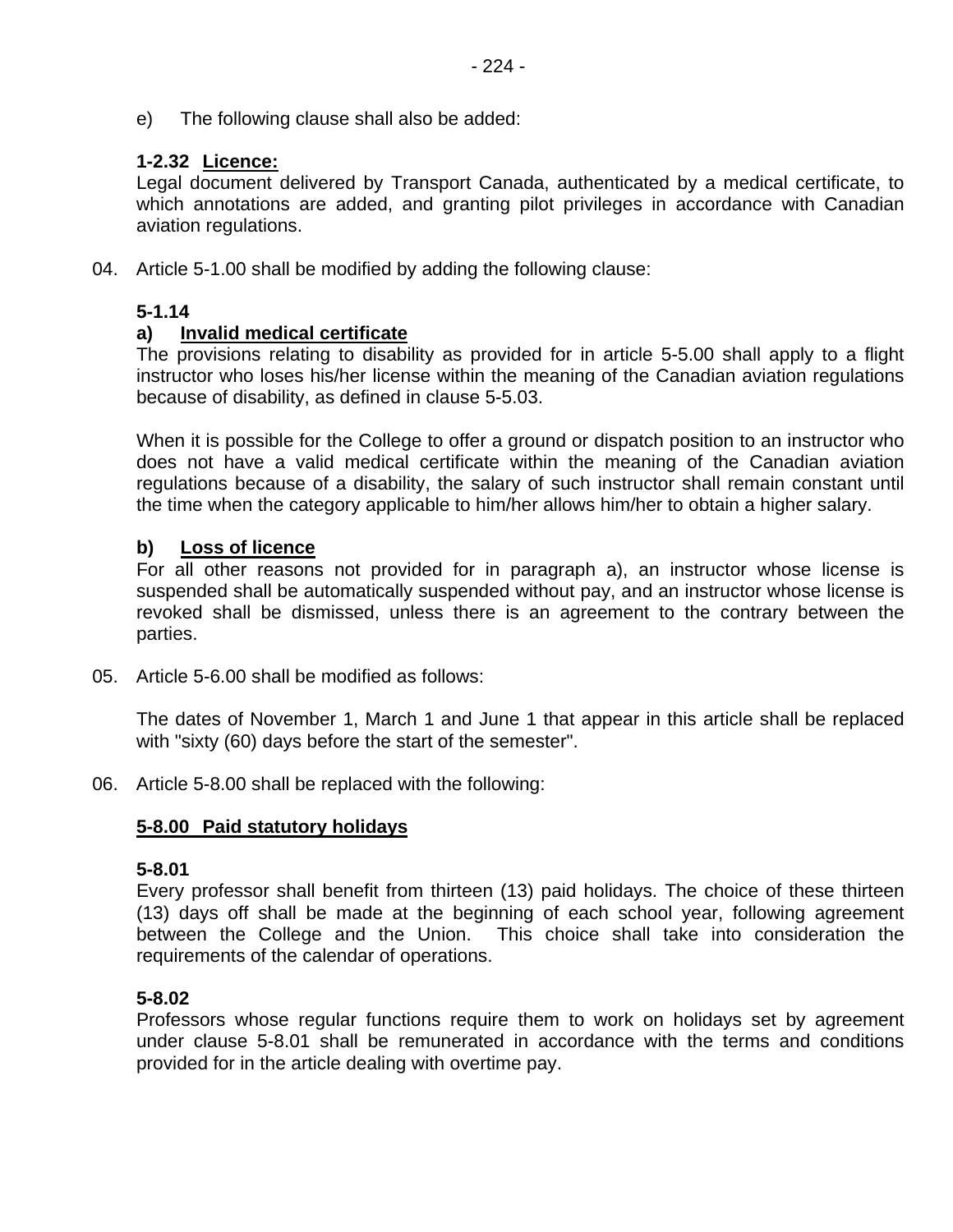- 07. Chapter 6-0.00 shall be modified as follows:
	- a) Articles 6-1.00 (except clauses 6-1.05, 6-1.06 and 6-1.07), 6-2.00, and 6-3.00 are not included in the collective agreement.
	- b) The classification of professors shall be determined according to the following provisions:
		- 1. The College shall determine the classification of each professor according to Tables B and C of this appendix.
		- 2. If a professor is not satisfied with his/her classification, he/she may resort to the procedure provided for in the article dealing with the Labour Relations Committee.
	- c) The professors' salaries shall be determined as follows:
		- 1. The salary scales provided for in Table D of this appendix shall apply. These scales shall be adjusted upwards in the manner provided for in clauses 6-4.02 to 6-4.06.
		- 2. Advancement by step shall be annual and shall take place on July 1 of each year for all professors who have not reached the maximum step to which they are entitled. However, a new professor shall have six (6) months experience or more before July 1 in order to advance by one step.
		- 3. A new professor who has acquired the major part of his/her teaching experience at a school board, CEGEP or university and who does not meet the requirements of Table B or C shall have his/her initial salary brought up to the category and step closest to that which he/she would receive under the collective agreement.
		- 4. A part-time professor shall be remunerated according to his/her classification in proportion to his/her availability under the terms of the collective agreement and to his/her workload.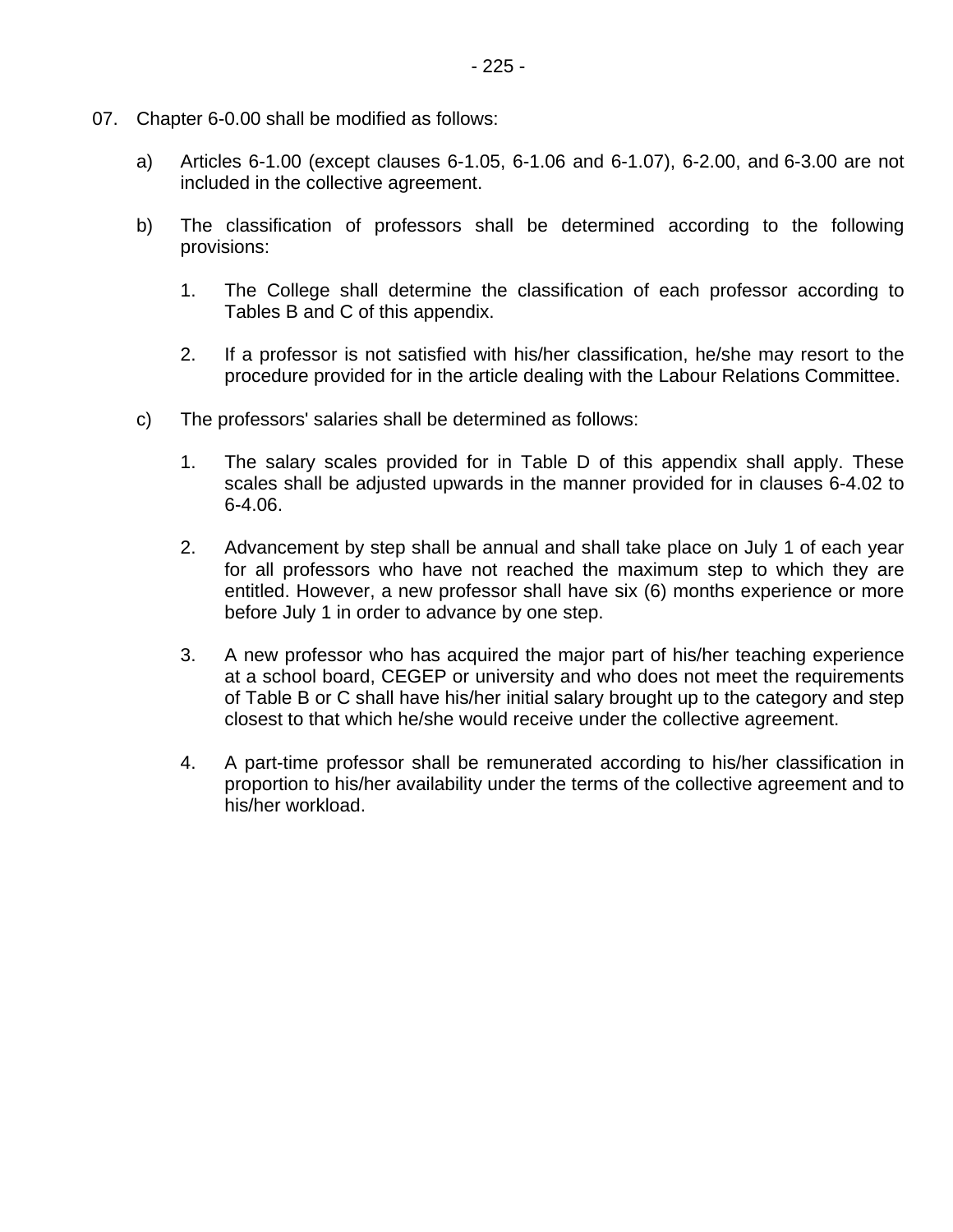5. When a professor is required to work overtime or as a substitute at the College's request, he/she shall be remunerated, according to his/her choice, in one of the following ways:

| <b>Class</b> |            |            | Rate       |            |            |
|--------------|------------|------------|------------|------------|------------|
|              |            | 2006-10-01 | 2007-08-01 | 2008-06-15 |            |
|              | Up to      | to         | to         | to         | As of      |
|              | 2006-09-30 | 2007-07-31 | 2008-06-14 | 2009-03-31 | 2009-04-01 |
|              | 34.18      | 34.86      | 35.56      | 36.27      | 37.00      |
| $\mathbf{I}$ | 39.96      | 40.76      | 41.58      | 42.41      | 43.26      |
| Ш            | 46.59      | 47.52      | 48.47      | 49.44      | 50.43      |
| IV           | 50.99      | 52.01      | 53.05      | 54.11      | 55.19      |

or

The equivalent in time off following agreement between the College and the professor. This rate shall also be applicable to hourly paid professors.

6. Professors in continuing education shall be remunerated as follows:

| <b>Class</b> |            |            | Rate       |            |            |
|--------------|------------|------------|------------|------------|------------|
|              |            | 2006-10-01 | 2007-08-01 | 2008-06-15 |            |
|              | Up to      | to         | to         | to         | As of      |
|              | 2006-09-30 | 2007-07-31 | 2008-06-14 | 2009-03-31 | 2009-04-01 |
|              | 50.77      | 51.79      | 52.83      | 53.89      | 54.97      |
| Ш            | 58.09      | 59.25      | 60.44      | 61.65      | 62.88      |
| Ш            | 58.09      | 59.25      | 60.44      | 61.65      | 62.88      |
| IV           | 69.33      | 70.72      | 72.13      | 73.57      | 75.04      |

- 7. The hourly rates given in subparagraphs 5 and 6 shall be adjusted upwards in the manner provided for in clauses 6-4.02 to 6-4.06.
- 08. Article 8-2.00 shall be modified in the following way:
	- a) Clause 8-2.01 a) shall be replaced with the following paragraph:
		- a) A full-time professor shall be entitled, during each contract year, to two (2) months of paid vacation on condition that he/she has completed or will have completed one (1) year of service by the following June 30.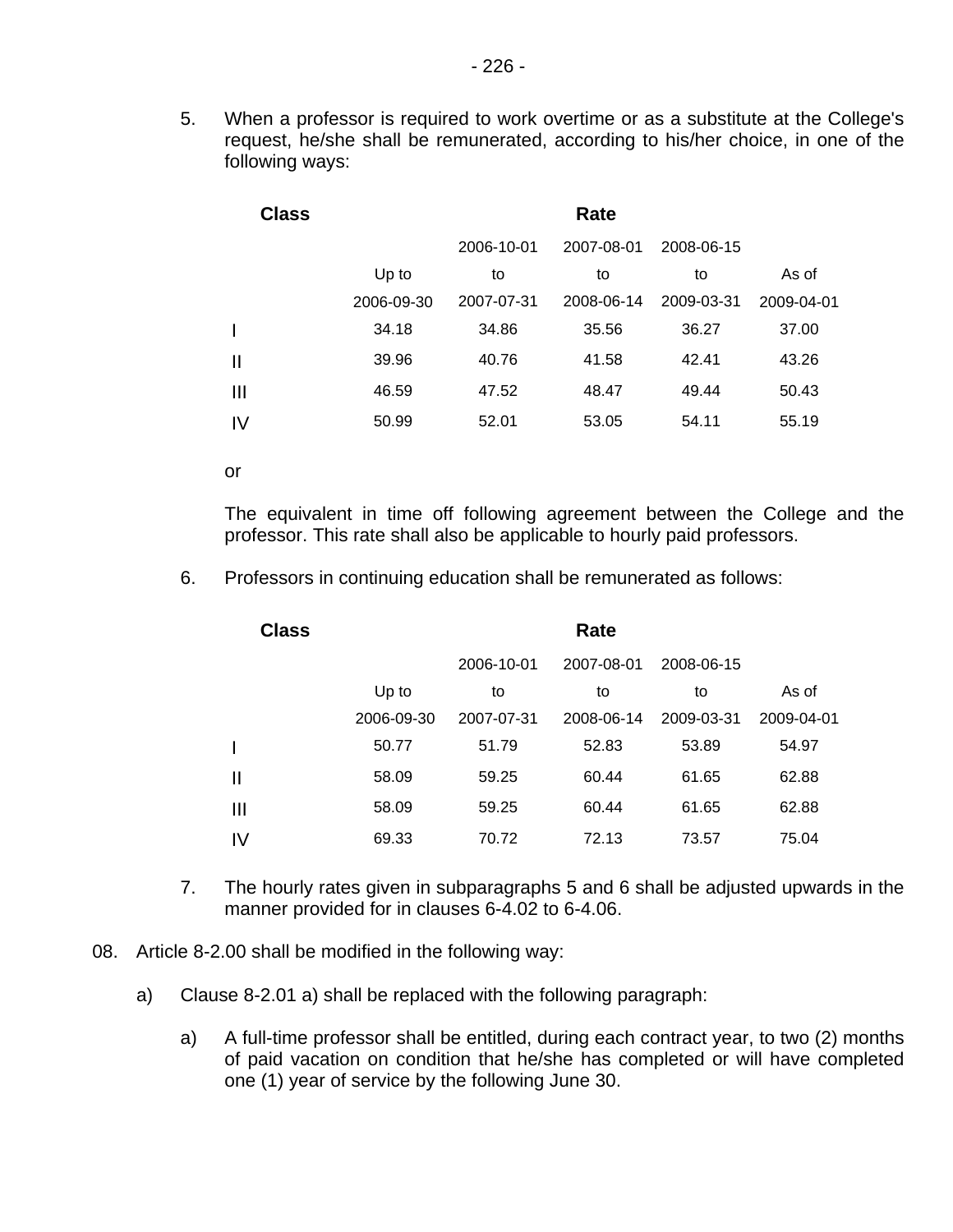b) Clause 8-2.04 shall be modified by adding the following sentence:

However, this amount shall be reduced by the equivalent in vacation time already taken.

- 09. Article 8-3.00 shall be modified in the following way:
	- a) Clause 8-3.01 a) shall be replaced with the following:
		- a) The full-time professor shall be available to the College for a period of thirty-five (35) hours per week. The daily availability shall be for a period of seven (7) hours.
	- b) The following paragraph d) shall be added to clause 8-3.01:
		- d) Overtime work shall be optional. In the event that no professor agrees to work overtime, the College may require that the professor able to perform such work and having the least seniority do the required work.
- 10. Article 8-4.00 shall be modified by replacing clause 8-4.01 a) by the following clause:

# **8-4.01 Workload**

- a) Type 1
- A) Ground instructor: The workload of a ground instructor shall include all the activities inherent to instruction on the ground, in particular:
	- the preparation of course outlines;
	- − the preparation of courses, labs and fieldwork;
	- the teaching of courses, labs or fieldwork with the collaboration of the instructors concerned;
	- − adaptation;
	- − support and supervision of his/her students;
	- preparation, supervision and correction of examinations;
	- revisions of corrections requested by students;
	- − participation in pedagogical days organized by the College;
	- − attendance at departmental meetings.
- B) Flight instructor: The workload of a flight instructor shall include all the activities inherent to flight instruction, in particular:
	- − the preparation of course outlines;
	- − the preparation of courses, labs and fieldwork;
	- preparation of exercises on the ground with students (preparatory courses and briefings);
	- the teaching of flight courses, labs or fieldwork with the collaboration of the instructors concerned;
	- − adaptation;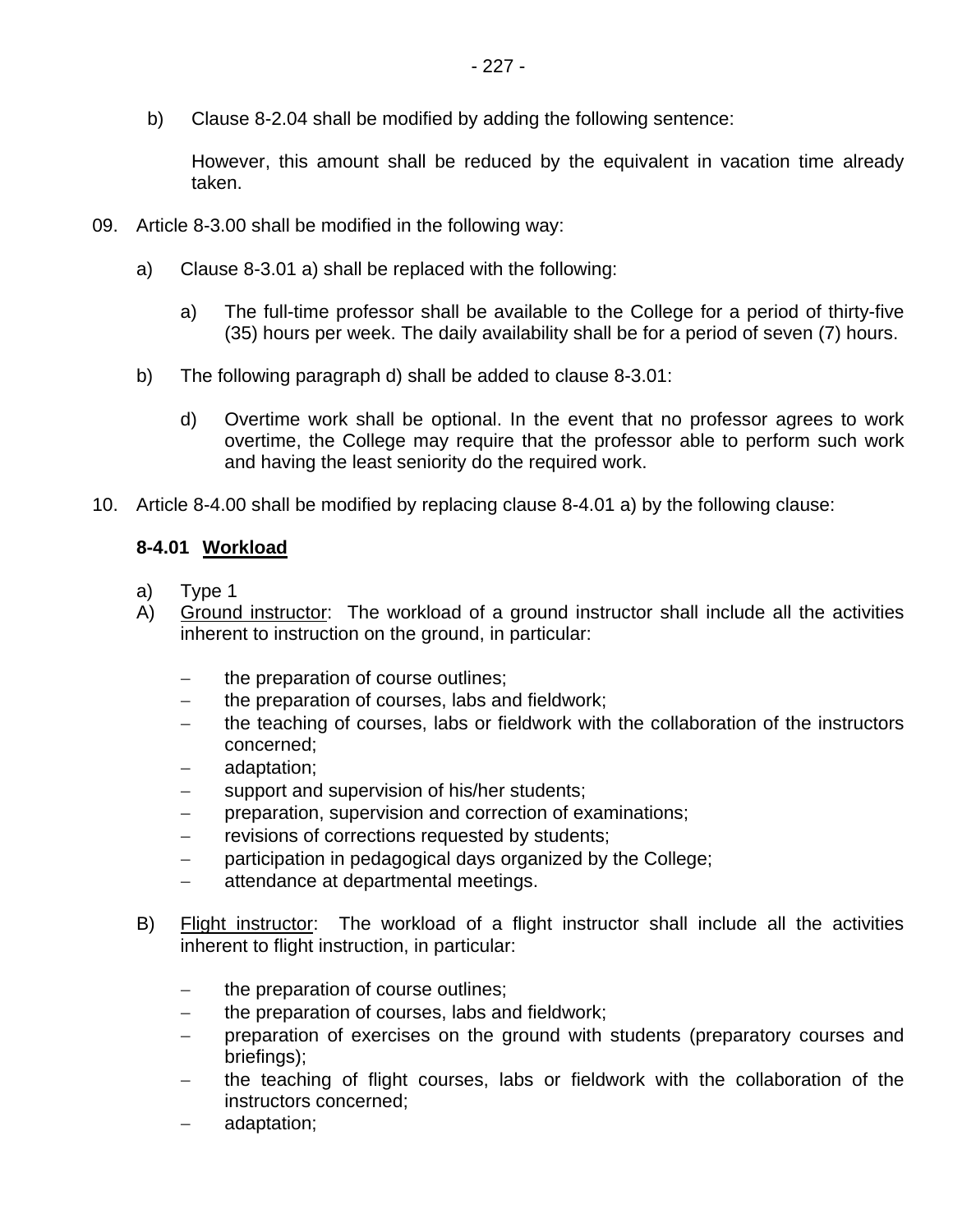- support and supervision of students soloing;
- − support and supervision of his/her students;
- exchanges with a student after each solo or duo flight exercise to verify his/her progress and difficulties (debriefing), as well as the instructor's obligation to note any information on the flight cards that could lead to the evaluation of the competencies (including attitudes) of each student under his/her responsibility;
- revisions of corrections requested by students;
- participation in pedagogical days organized by the College;
- − attendance at departmental meetings;
- the teaching of other instructors, if called upon to do so.
- C) Simulator instructor: The workload of a simulator instructor shall include all the activities inherent in simulator instruction, in particular:
	- the preparation of course outlines;
	- − the preparation of courses;
	- preparation of exercises on the ground with students (preparatory courses and briefings);
	- the teaching of simulator courses with the collaboration of the instructors concerned;
	- − adaptation;
	- support and supervision of his/her students;
	- exchanges with a student after each flight simulator exercise to verify his/her progress and difficulties (debriefing), as well as the instructor's obligation to note any information on the flight cards that could lead to the evaluation of the competencies (including attitudes) of each student under his/her responsibility;
	- revisions of corrections requested by students;
	- participation in pedagogical days organized by the College;
	- − attendance at departmental meetings;
	- teaching instructors on the flight simulator when called upon to do so;
- D) Dispatcher: The workload of a dispatcher shall include all the activities inherent in his/her duties, in particular:
	- − contribution to the optimum use of aircraft for different flight courses and professional development;
	- the necessary entries in flight logs;
	- the compilation of daily, monthly, semestrial and yearly reports;
	- making the necessary entries in the aircraft journey log;
	- updating documentation, as required by the College and the Canadian aviation regulations;
	- updating all reports used to monitor and control students, aircraft, personnel and the different flight operations required by the College and the Canadian aviation regulations;
	- − radio communication with the different airborne craft and the apportionment and verification of the number of aircraft in the training zones;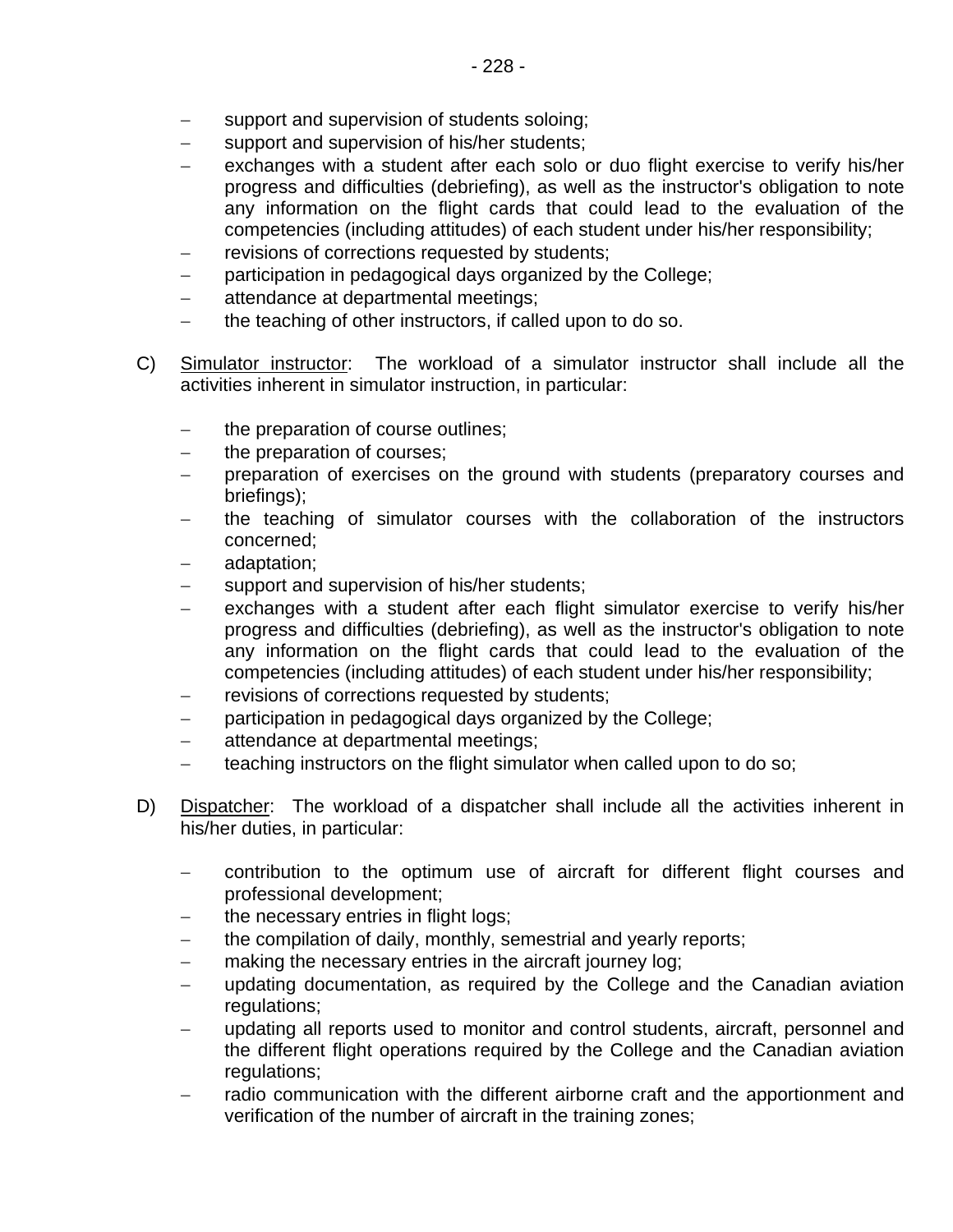- − providing users of the different aircraft with information about meteorology, NOTAMs and schedules;
- certification of fight hours in the students' personal logs;
- verification of legal documents to be filled out before flight in accordance with College policy and the Canadian aviation regulations;
- − obligation to notify instructors responsible for students soloing and to recall students, if applicable, in accordance with College policy;
- transmitting to the instructor relevant observations pertaining to student evaluations;
- transmitting to the users of different aircraft operational instructions required by the College;
- − participation in pedagogical days organized by the College;
- − attendance at departmental meetings;
- − collaboration with other dispatchers and their initiation, as needed.

Article 8-4.00 shall also be modified by adding the following point to clause 8-4.01 b):

- − participation in the selection of students to be admitted to program 280.A0.
- 11. a) Article 8-6.00 shall apply to ground instructors only.
	- b) For flight instructors and simulator instructors, clauses 8-6.01 and 8-6.02 shall be replaced by the following provisions, except for the last paragraph of clause 8-6.01.

#### **8-6.01 Flight instructor**

The professor shall log three hundred thirty-nine (339) hours of flying time per year and shall be required to make up any missing hours in order to reach this number.

#### **8-6.02 Simulator instructor**

The professor shall teach five hundred fifty (550) flight hours on a simulator per year.

The provisions of paragraphs a) and b) shall apply on a prorata basis to professors who partially assume one or more of these three (3) duties.

- 12. Appendix VI-1 of the collective agreement shall be replaced by Table D of this appendix.
- 13. For the duration of the collective agreement, the number of full-time dispatchers shall be maintained at two (2).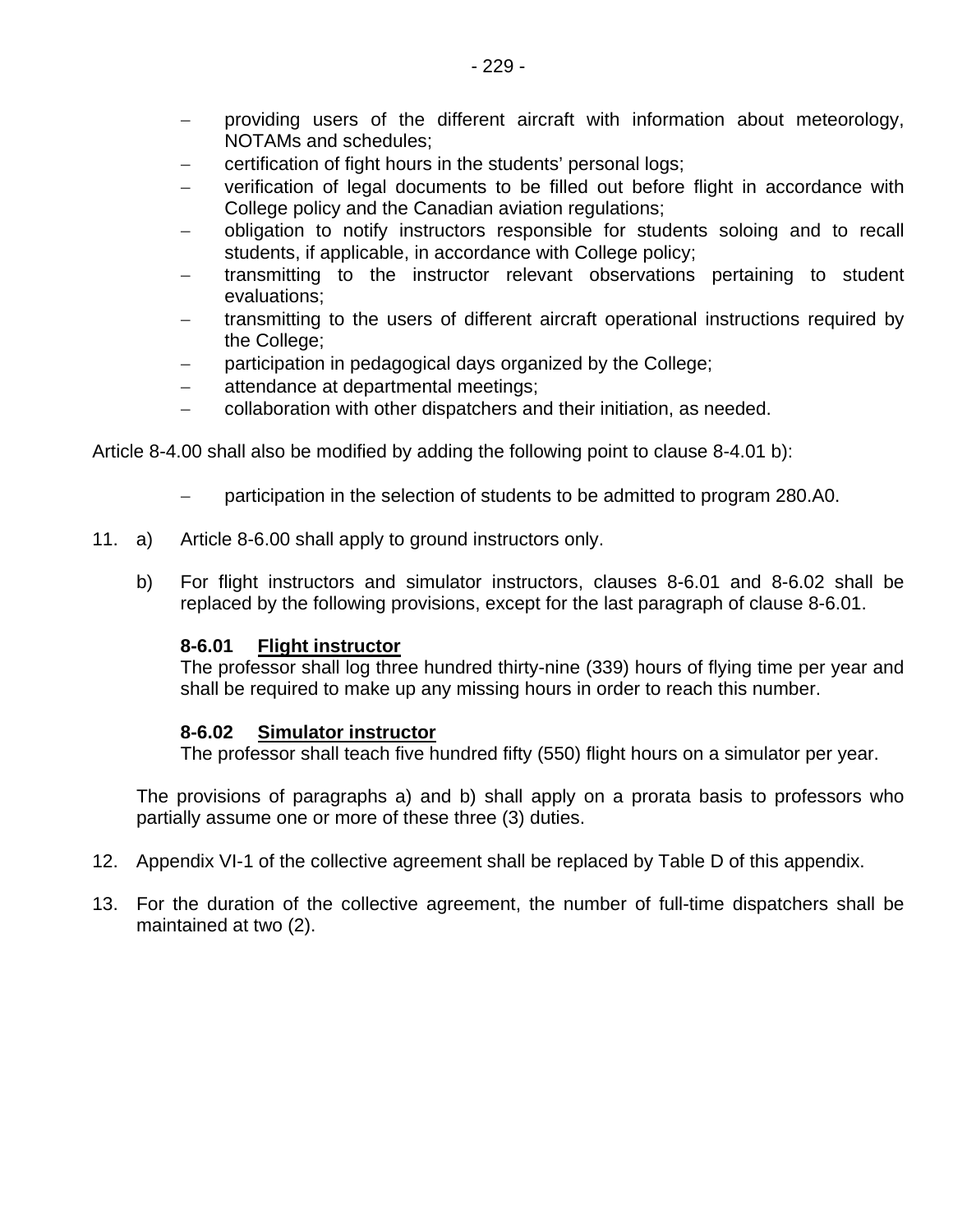#### - 230 -

# **TABLE B**

# **CLASSIFICATION**

# **CATEGORY 1**

Minimum requirement:

Schooling: Grade 12 or equivalent

# **Experience and qualifications:**

Professional pilot's license

Class II instructor's certificate

At least three thousand (3 000) hours of flying time

At least two thousand (2 000) hours of flying time as an instructor

Oral and written fluency in French and English

# **CATEGORY II**

A) Professional (commercial) pilot's licence

Class II instructor's certificate

Annotation for teaching instrument flying

Annotation for instrument flying, class 2 (I.F.R.)

or

B) 14 years of schooling plus 3 years of experience in aviation

or

C) 10 years of experience in aviation

or

D) any qualifications superior to those already mentioned in this appendix and acquired either through comprehensive experience as commander of a heavy turbine-driven aircraft, or possession of various supplementary annotations relevant to the function exercised.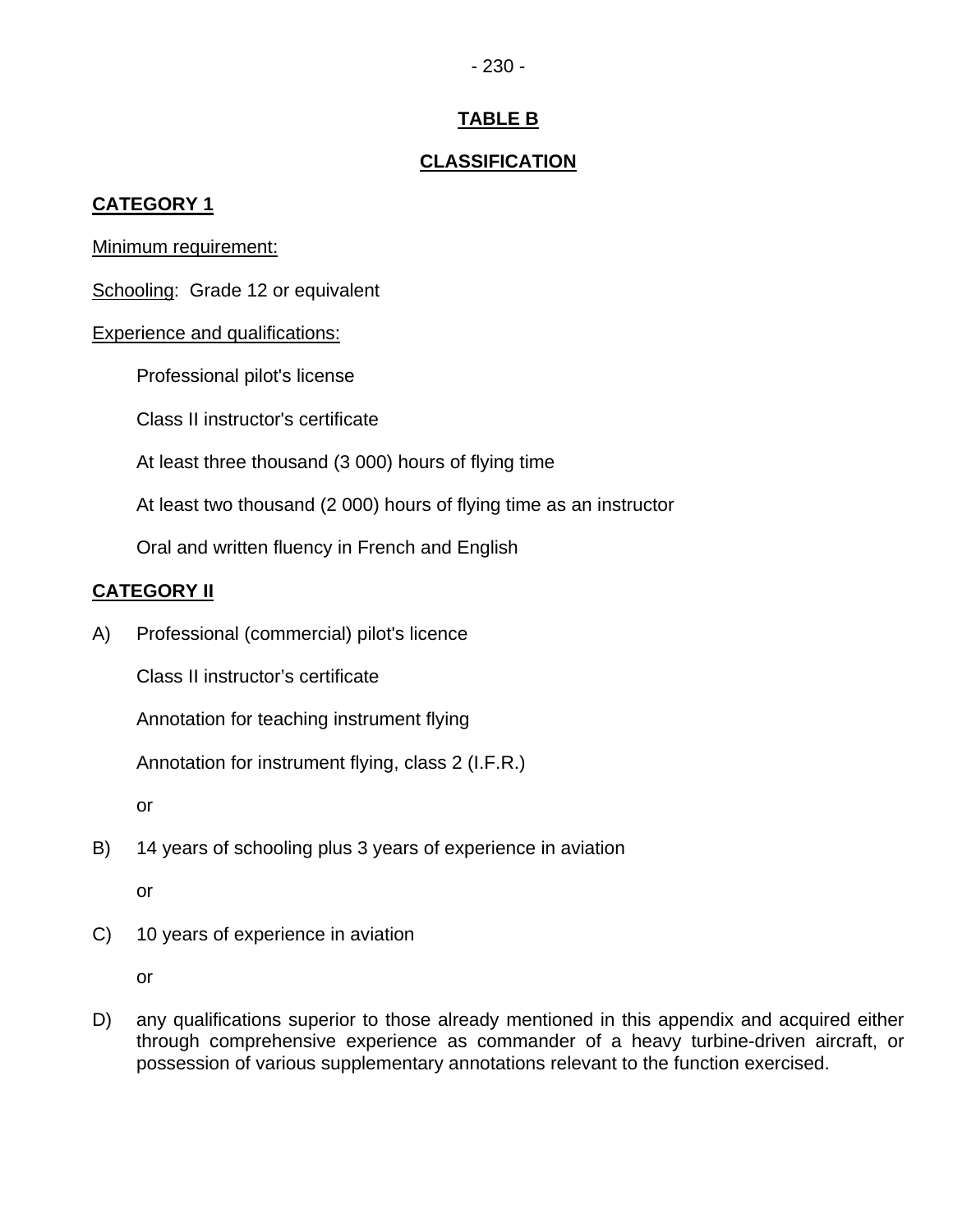# **CATEGORY III**

A) The professor who attains this category shall possess a minimum of six (6) points plus four (4) years of experience in the College's piloting option;

or

B) 17 years of schooling plus five (5) years of relevant experience in aviation;

or

C) 15 years of relevant experience in aviation;

or

D) any qualifications superior to those already mentioned in this appendix and acquired either through comprehensive experience as commander of a heavy turbine-driven aircraft, or possession of various supplementary annotations relevant to the function exercised.

| <b>DEFINITIONS:</b> |                                                         |   |
|---------------------|---------------------------------------------------------|---|
|                     | Instructor's annotation, class I                        |   |
|                     | annotation for instrument flying, class 1, (I.F.R.)     | 2 |
|                     | professional pilot's permit, senior commercial, class I |   |
|                     | airline pilot's permit (A.T.R.)                         |   |
|                     | multi-engine annotation                                 |   |
|                     | hydroplane annotation                                   |   |
|                     | helicopter pilot's annotation or license                |   |
|                     | 13 years or more of schooling                           |   |
|                     | 15 years or more of schooling                           |   |
|                     | 17 years or more of schooling                           |   |

Note: Except for certain exceptional cases, ground and simulator instructors shall be required to hold or to have held the qualifications mentioned in this appendix.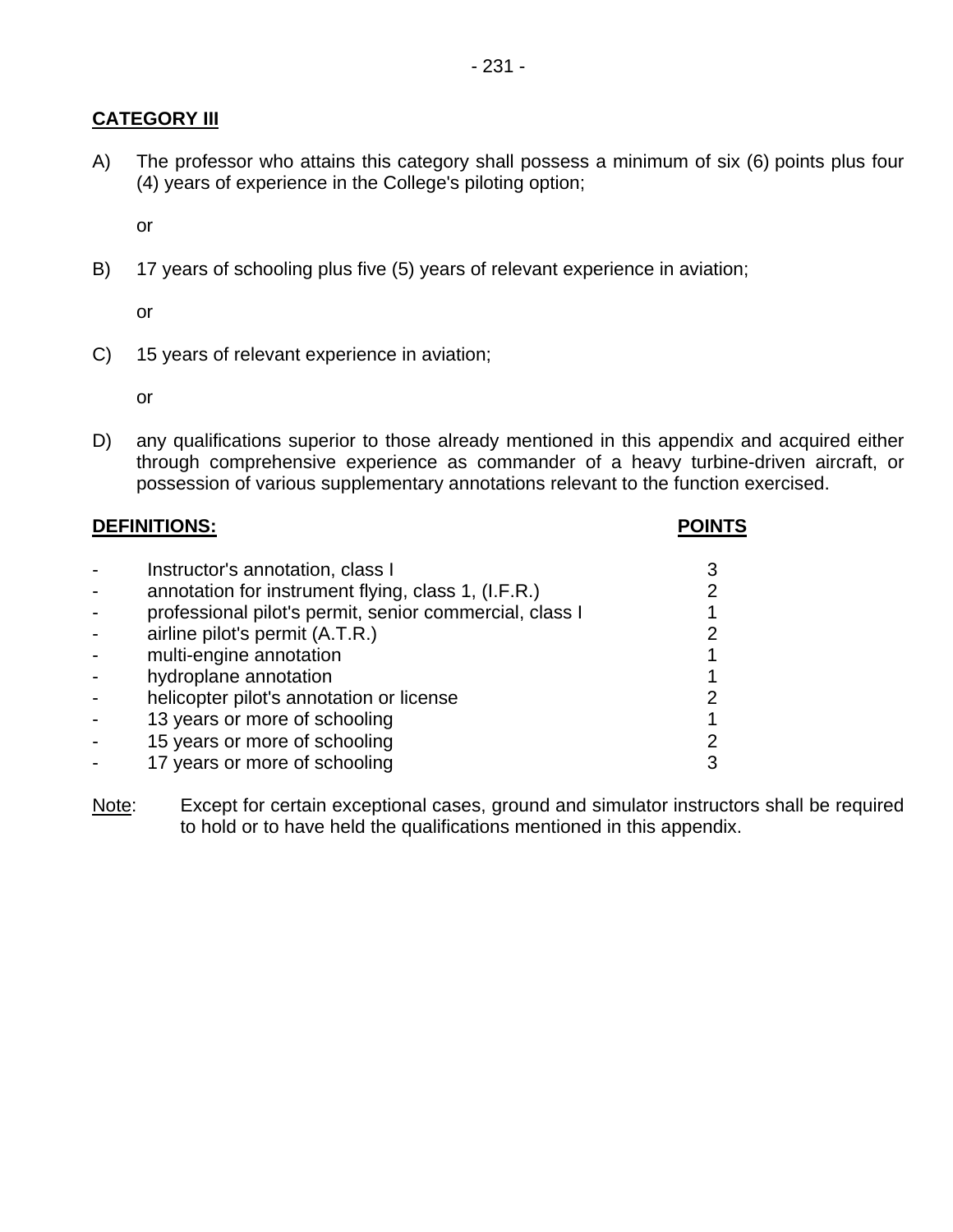# **TABLE C**

#### **DEFINITION OF CATEGORIES APPLICABLE TO HELICOPTER FLIGHT INSTRUCTORS**

#### **CATEGORY II**

The minimum requirement shall be a professional pilot's license with annotation as an helicopter instructor in addition to the relevant experience.

# **CATEGORY III**

The minimum requirement, plus 1 500 hours of helicopter flying time including 150 hours of instruction.

#### **CATEGORY IV**

The minimum requirement, plus 3 000 hours of helicopter flying time including 350 hours of instruction.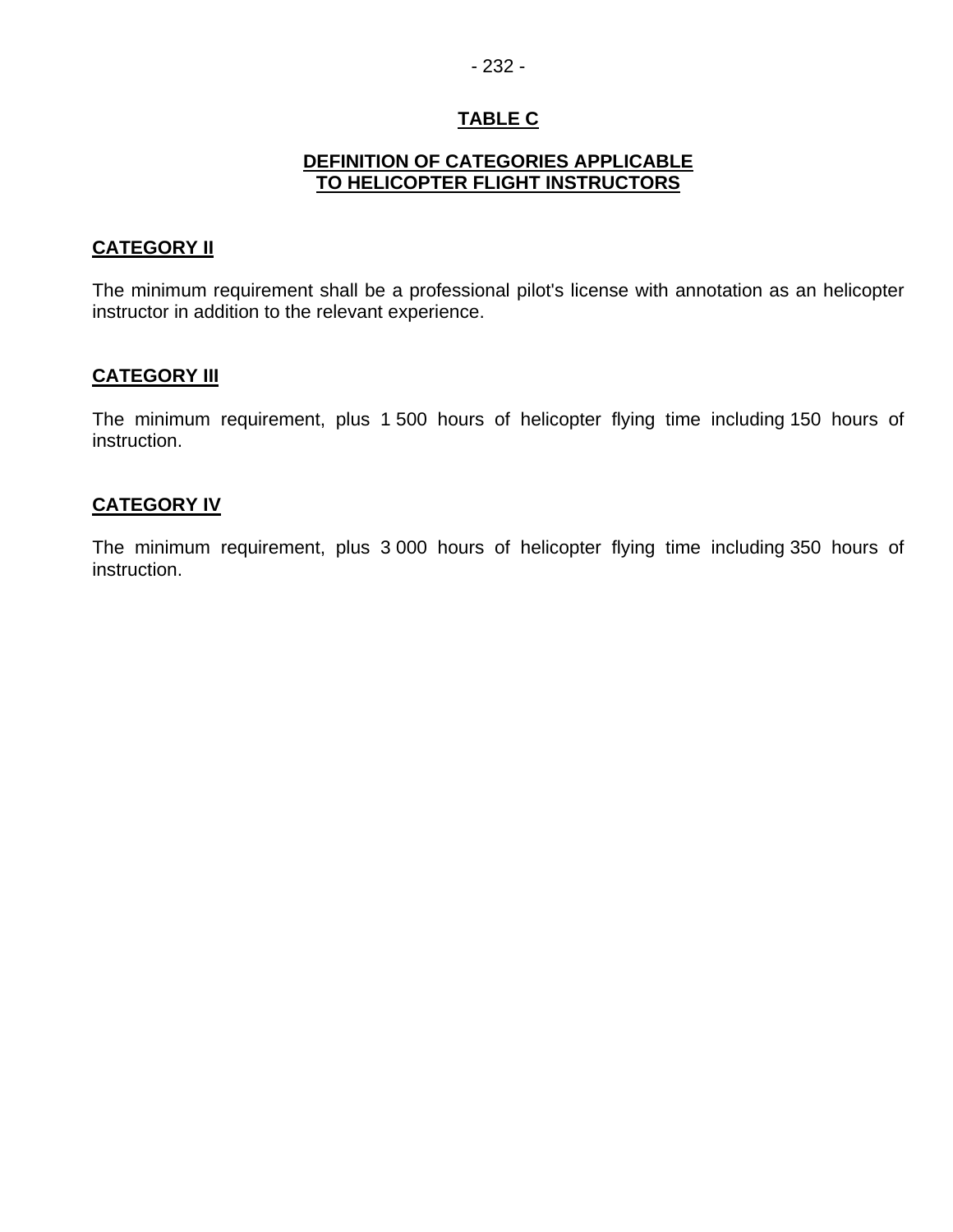# **TABLE D**

# **ANNUAL SALARY SCALES FOR AERONAUTICS INSTRUCTORS (1-2-3-4)**

| <b>Class</b>   | <b>Step</b>               | Rate<br>up to<br>2006-09-30 | Rate<br>2006-10-01<br>To<br>2007-07-31 | Rate<br>2007-08-01<br>To<br>2008-06-14 | Rate<br>2008-06-15<br>To<br>2009-03-31 | Rate<br>as of<br>2009-04-01 |
|----------------|---------------------------|-----------------------------|----------------------------------------|----------------------------------------|----------------------------------------|-----------------------------|
|                | 1                         | 41 643                      | 42 476                                 | 43 326                                 | 44 193                                 | 45 077                      |
|                | $\mathbf 2$               | 42 556                      | 43 407                                 | 44 275                                 | 45 161                                 | 46 064                      |
|                | 3                         | 43 603                      | 44 475                                 | 45 365                                 | 46 272                                 | 47 197                      |
|                | 4                         | 44 652                      | 45 545                                 | 46 456                                 | 47 385                                 | 48 333                      |
|                | 5                         | 45 780                      | 46 696                                 | 47 630                                 | 48 583                                 | 49 555                      |
|                | $\, 6$                    | 46 962                      | 47 901                                 | 48 859                                 | 49 836                                 | 50 833                      |
|                | $\overline{7}$            | 48 160                      | 49 123                                 | 50 105                                 | 51 107                                 | 52 129                      |
| $\mathbf{I}$   | 1                         | 48 688                      | 49 662                                 | 50 655                                 | 51 668                                 | 52 701                      |
|                | $\overline{c}$            | 49 626                      | 50 619                                 | 51 631                                 | 52 664                                 | 53717                       |
|                | 3                         | 50 673                      | 51 686                                 | 52720                                  | 53 774                                 | 54 849                      |
|                | 4                         | 51 745                      | 52780                                  | 53 836                                 | 54 913                                 | 56 011                      |
|                | 5                         | 52 852                      | 53 909                                 | 54 987                                 | 56 087                                 | 57 209                      |
|                | $\,6$                     | 54 031                      | 55 112                                 | 56 214                                 | 57 338                                 | 58 485                      |
|                | $\overline{7}$            | 55 267                      | 56 372                                 | 57 499                                 | 58 649                                 | 59 822                      |
| $\mathbf{III}$ | 1                         | 55 721                      | 56 835                                 | 57 972                                 | 59 131                                 | 60 314                      |
|                | 2                         | 56719                       | 57853                                  | 59 010                                 | 60 190                                 | 61 394                      |
|                | 3                         | 57 743                      | 58 898                                 | 60 076                                 | 61 278                                 | 62 504                      |
|                | 4                         | 58 856                      | 60 033                                 | 61 234                                 | 62 459                                 | 63708                       |
|                | 5                         | 59 986                      | 61 186                                 | 62 410                                 | 63 658                                 | 64 931                      |
|                | 6                         | 61 199                      | 62 4 23                                | 63 671                                 | 64 944                                 | 66 243                      |
|                | $\overline{7}$            | 62 7 64                     | 64 019                                 | 65 299                                 | 66 605                                 | 67 937                      |
| ${\sf IV}$     | 1                         | 63 222                      | 64 486                                 | 65 776                                 | 67 092                                 | 68 434                      |
|                | $\overline{\mathbf{c}}$   | 63 689                      | 64 963                                 | 66 262                                 | 67 587                                 | 68 939                      |
|                | $\ensuremath{\mathsf{3}}$ | 64 146                      | 65 4 29                                | 66738                                  | 68 073                                 | 69 434                      |
|                | 4                         | 64 701                      | 65 995                                 | 67 315                                 | 68 661                                 | 70 034                      |
|                | 5                         | 65 305                      | 66 611                                 | 67943                                  | 69 302                                 | 70 688                      |

(1) Classes I and II shall apply to the position of dispatcher, and advancement shall be uninterrupted up to Class II, Step 7.

(2) Classes I, II and III shall apply to ground instructors, flight instructors and simulator instructors, and advancement shall be uninterrupted up to Class III, Step 7.

(3) Classes II, III and IV shall apply to helicopter flight instructors, and advancement shall be uninterrupted up to Class IV, Step 5.

(4) Subject to the application of salary parameters, if applicable.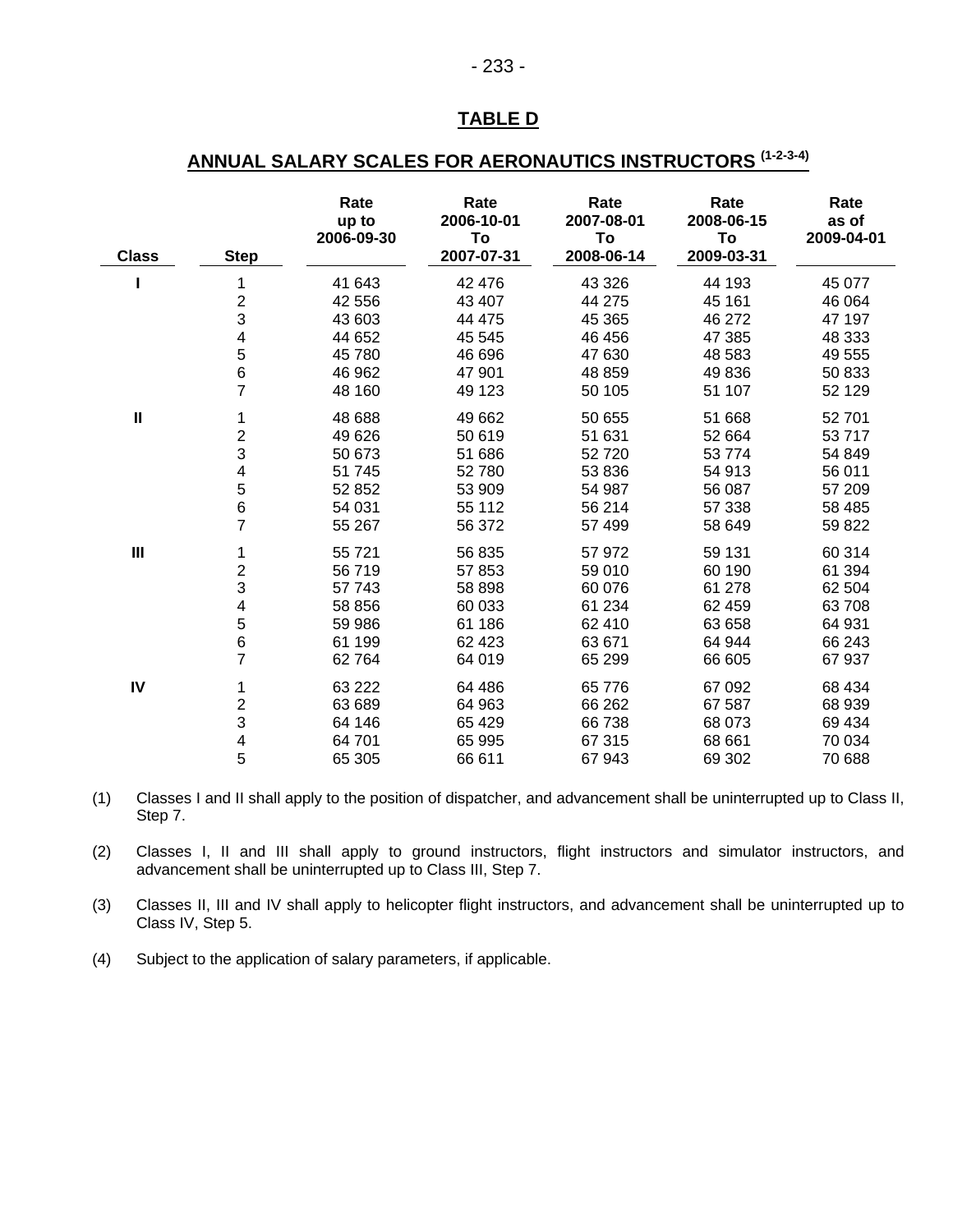**The following provisions are part of a recommendation made jointly by the Fédération des cégeps and the FNEEQ (CSN) and shall be subject to the application of section 59 of Bill 37, if agreed upon and signed by the local parties.** 

#### **Article 4-1.00 - Departmental Coordination and Program Committee**

- 01. Article 4-1.00 shall be modified in the following way:
	- a) Clause 4-1.12 shall be modified by adding the following paragraph 8.:
		- 8. to see to the training, standardization and retraining of flight instructors, as the case may be, according to their qualification.

#### **Article 4-3.00 - Labour Relations Committee**

- 02. Article 4-3.00 shall be modified in the following way:
	- a) Clause 4-3.02 shall be replaced by:

#### **4-3.02**

Within thirty (30) working days of the effective date of these provisions, each party shall appoint two (2) representatives and inform the other party in writing. Furthermore, the Union shall appoint two (2) substitutes for the above representatives should they be absent or disabled.

- b) Paragraph d) of Clause 4-3.15 shall be replaced by:
	- d) classification;

#### **Article 4-5.00 - Comité pédagogique**

03. Article 4-5.00 shall be replaced by the following:

#### **4-5.01**

The local arrangement dated May 14, 1997, and renewed October 20, 2000, within the meaning of clause 4-5.17 of the collective agreement that expired on June 30, 2002, which constitutes an agreement on a local issue within the meaning of section 58 of the Act respecting the process of negotiation of the collective agreements in the public and parapublic sectors (R.S.Q., c. R-8.2), shall be extended and shall be an integral part of the collective agreement. This agreement may be modified in accordance with the provisions of section 59 ff. of the Act.

The same shall apply to any agreement concerning the Commission pédagogique.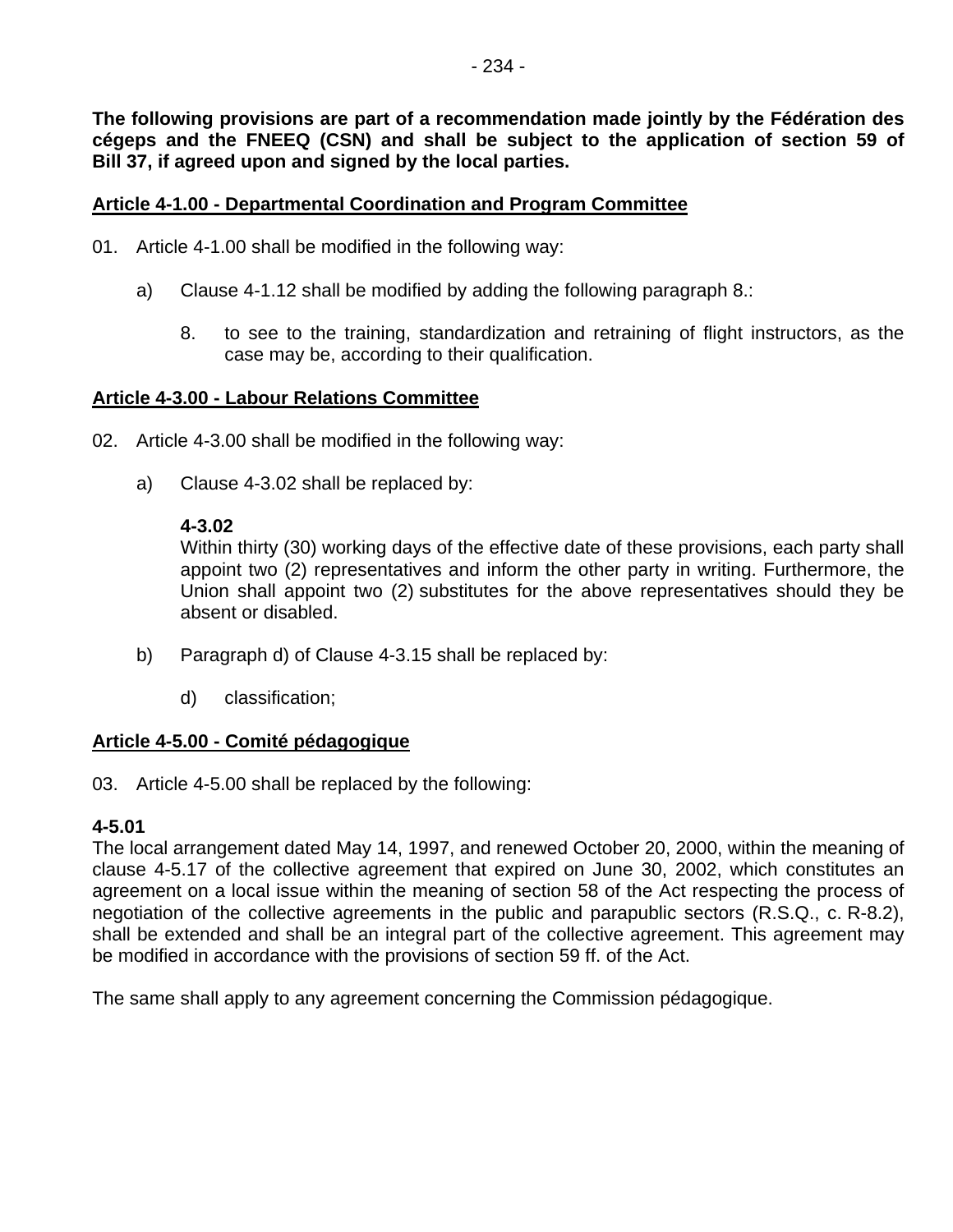# **Article 5-20.00 - Occupational Health and Safety**

04. Article 5-20.00 shall be modified in the following way:

Clauses 5-20.11 and 5-20.12 shall be added:

#### **5-20.11**

- a) The instructor shall be reimbursed by the College for any expenses incurred for medical examinations, electrocardiograms, specialist's reports, X-rays, flight tests and extensions of annotations at the licence bureau in order to maintain his/her crew membership licence.
- b) The College agrees to supply the necessary equipment to each and every instructor in order that he/she may remain qualified and obtain the annotations needed in his/her work according to the schedule and the procedures set by the College.

#### **5-20.12**

A sum of ten thousand dollars (\$10 000) for the duration of the collective agreement shall be granted for the purchase of safety equipment on aircrafts.

This sum shall be spent according to an agreement to be reached between the College and the Union.

#### **Article 8-2.00 - Provisions Relating to Vacations**

05. Article 8-2.00 shall be modified in the following way:

Clause 8-2.05 shall be replaced with the following;

#### **8-2.05**

An instructor shall be entitled to vacation in accordance with the following terms and conditions:

a) All the instructors shall be divided in three (3) groups for the purposes of applying the provisions pertaining to vacations.

Instructors in the first group, made up of flight instructors, may take one (1) month of vacation in June, July or August and one (1) month of vacation in December, January or February.

Instructors in the second group, made up of dispatchers, shall be subject to the same provisions.

Instructors in the third group, made up of ground instructors and simulator instructors, may take two (2) months of vacation in June and July or in July and August.

b) Prior to April 15 of each year, the College shall set the vacation schedule for each group of instructors after consulting those concerned.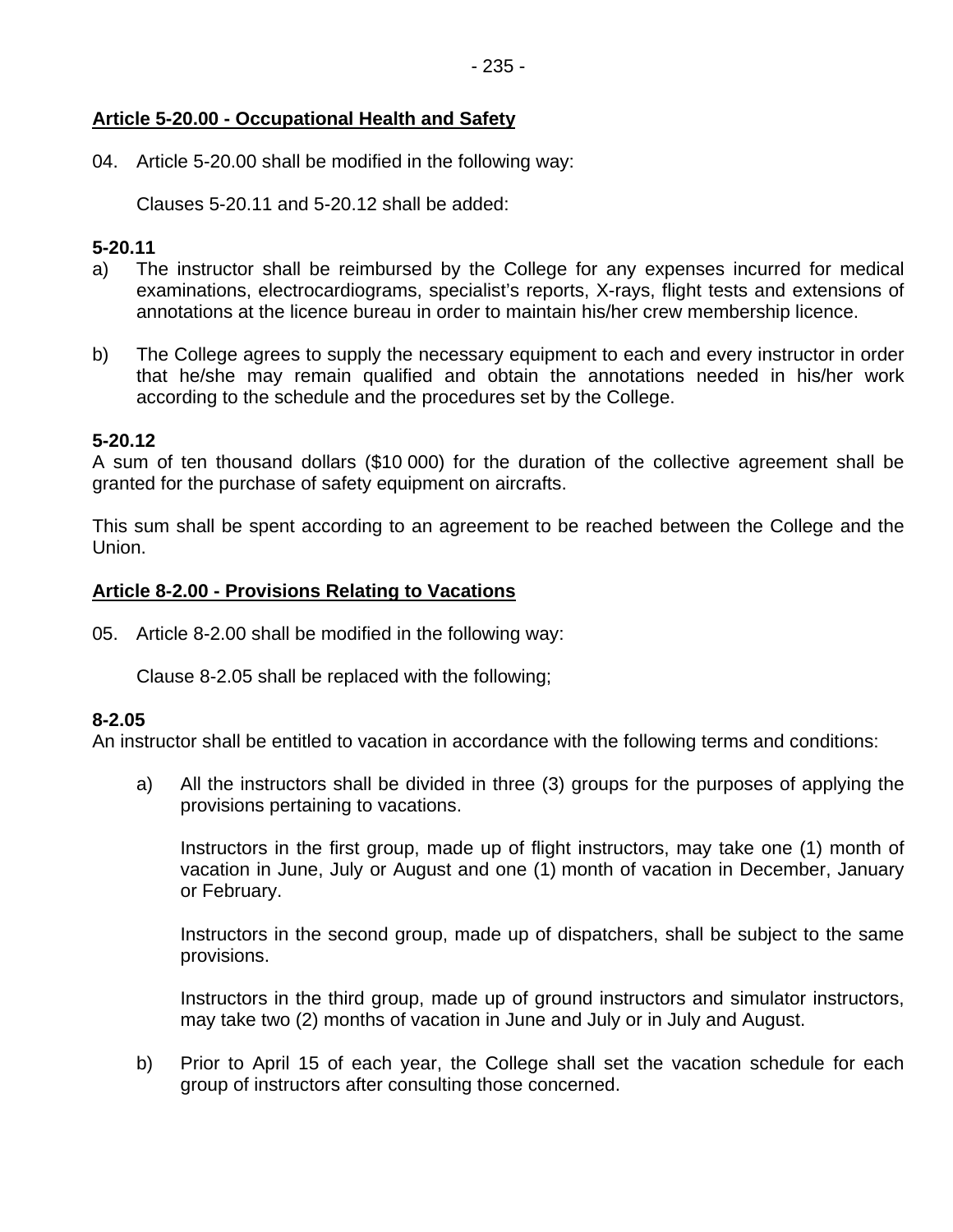- c) Instructors shall then choose their vacation periods prior to May 1. If necessary, the instructor with the most seniority shall have first choice, and so on. Once approved, these vacation periods cannot be modified without prior agreement between the College and the instructor concerned.
- d) Subject to the provisions of this clause, vacations may not be carried over to another year without authorization from the College.

#### **Article 8-3.00 - Provisions Relating to Availability**

- 06. Article 8-3.00 shall be modified in the following way:
	- a) Clause 8-3.02 shall be replaced by;

#### **8-3.02**

- a) Unless the parties agree otherwise, a full-time instructor shall be available to the College from Monday to Friday between 8:00 a.m. and 11:00 p.m.
- b) When night flights are involved or when instrument flight instructions are given outside the campus at Saint-Honoré, the College may redefine the instructor's availability; the latter shall then be notified in writing of any change in his/her timetable at least seven (7) days in advance.
- b) Clause 8-3.03 shall be replaced by:

#### **8-3.03**

Should the instructor's teaching duties require availability exceeding seven (7) hours per day, the College shall provide for a period of non-availability at another time of the week, so that weekly availability does not exceed thirty-five (35) hours. This period shall be set once an agreement is reached between the College and the instructor concerned.

c) Clause 8-3.06 shall be replaced by:

#### **8-3.06**

The instructor shall perform his/her teaching duties on College or Centre premises or other specified areas.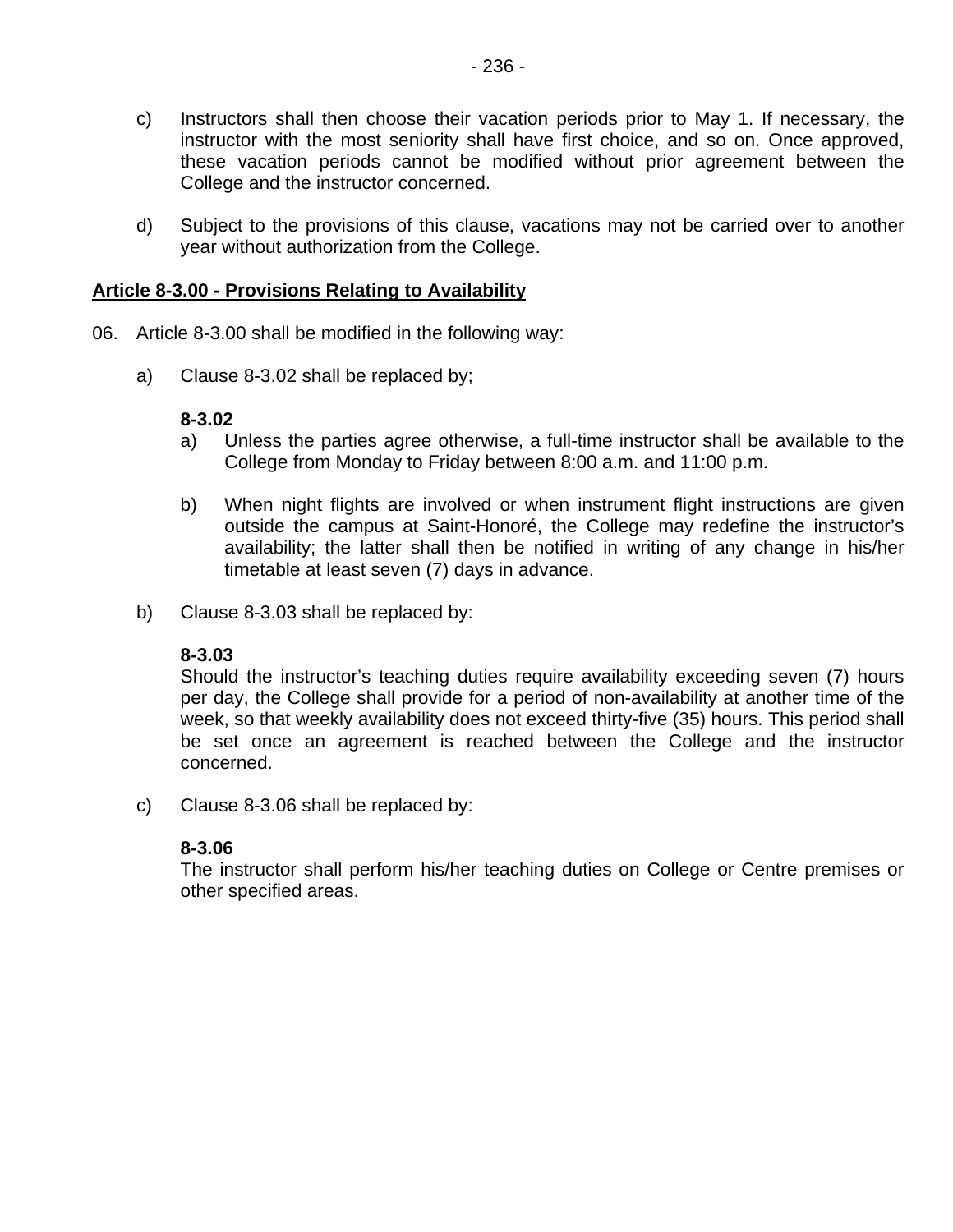# **APPENDIX PERTAINING TO COLLÈGE MARIE-VICTORIN**

01. The following clause 2-1.04 shall be added to this collective agreement:

#### **2-1.04**

A professor who gives courses within the framework of École-en-mer and Jeunesse Canada-Monde activities shall not be covered by the collective agreement.

- 02. The seniority of professors designated as retired hourly paid professors shall be set as of July 1, 1993.
- 03. Available teaching loads in prison environments shall be excluded from the application of clause 5-4.07 I), paragraph 3 and clause 5-4.17 d).
- 04. Clause 5-4.17 b) shall be modified by adding the following paragraph 2.B before paragraph 3:

#### **2.B**

A professor designated as a retired hourly paid professor, for a partial teaching load in his/her subject, if he/she applies in writing within the limits provided for in the collective agreement, up to the semester during which he/she reaches the age of sixty-five (65).

05. Clause 5-4.17 d) shall be modified by adding the following paragraph 1.A after paragraph 1:

#### **1.A**

A professor designated as a retired hourly paid professor, in the subjects recognized by the College, up to the semester during which he/she reaches the age of sixty-five (65).

- 06. A professor designated as a retired hourly paid professor shall be entitled to the same fringe benefits as the other part-time professors, subject to the following:
	- 1) He/she may not use his/her hiring priorities if by doing so the College is obliged to assign him/her a teaching load entitling him/her to receive remuneration (including retirement benefits) in excess of the salary he/she would receive if he/she were holding full-time employment.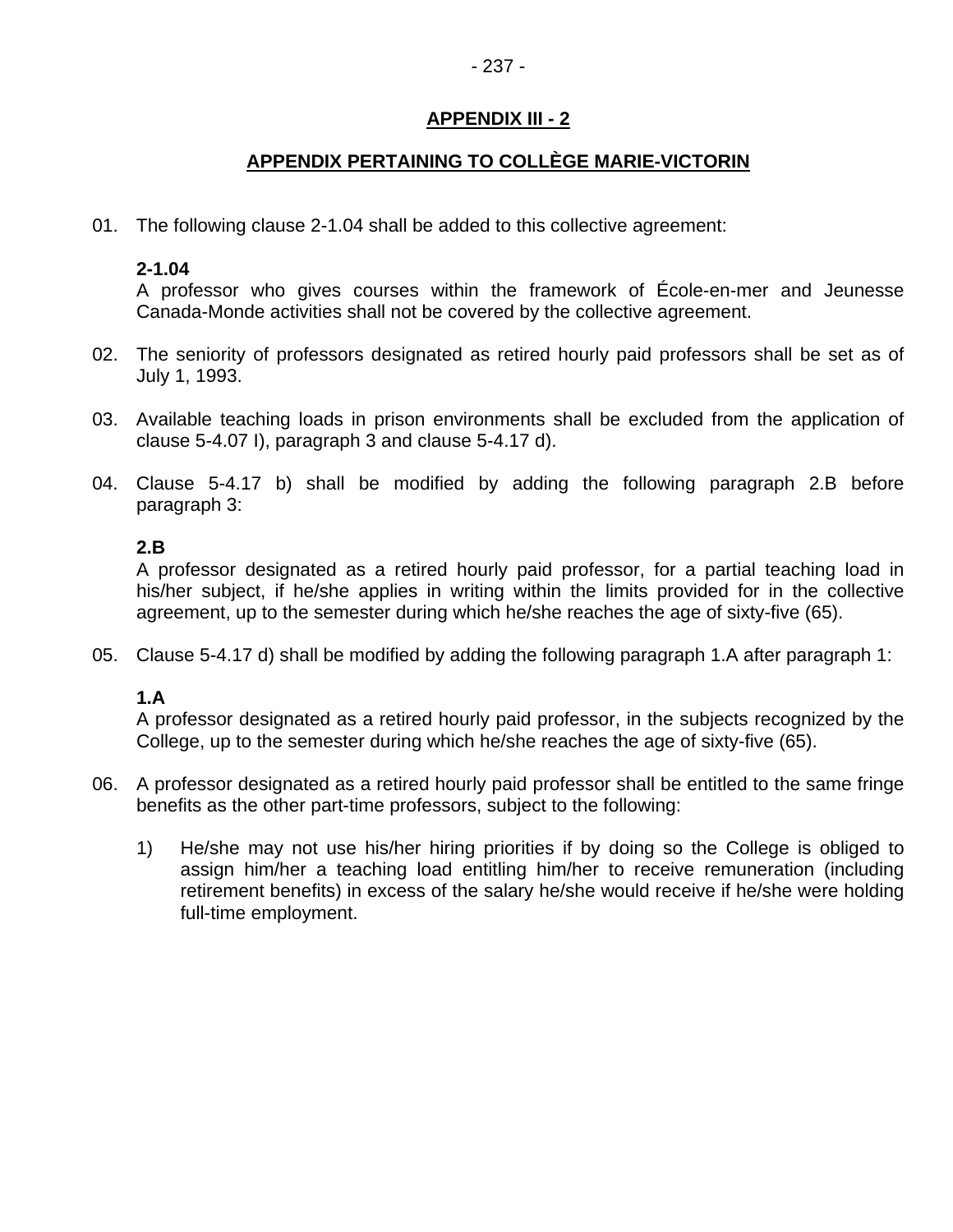# **APPENDIX PERTAINING TO THE CÉGEP RÉGIONAL DE LANAUDIÈRE**

- 01. For the purposes of applying clause 5-3.03 of the collective agreement:
	- i) seniority shall be calculated separately for each of the constituent Colleges of the regional Cégep;
	- ii) for a professor who obtains a position in another constituent College of the regional Cégep, seniority shall be recalculated in its entirety for all of the constituent Colleges of the regional Cégep.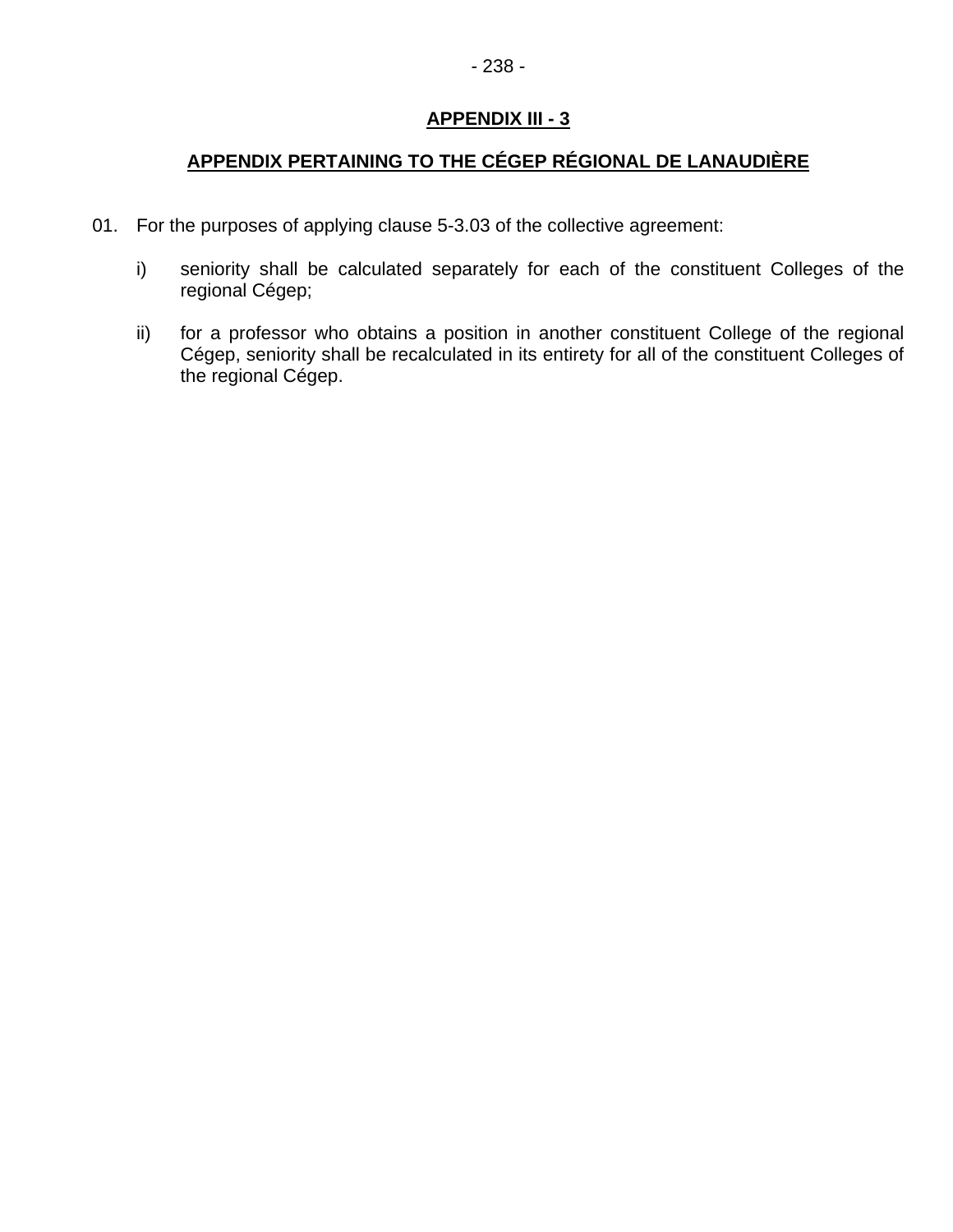# - 239 -

# **APPENDIX III - 4**

# **APPENDIX PERTAINING TO THE CÉGEP RÉGIONAL DE LANAUDIÈRE À JOLIETTE AND THE CÉGEP RÉGIONAL DE LANAUDIÈRE À TERREBONNE**

The provisions of the collective agreement shall apply to these Colleges, subject to the provisions of the Entente visant le transfert du personnel enseignant du Cégep Joliette-De Lanaudière au Cégep régional de Lanaudière, reached between the Syndicat des enseignantes et enseignants du Cégep Joliette-De Lanaudière and the Cégep Joliette de Lanaudière signed on June 22, 1998.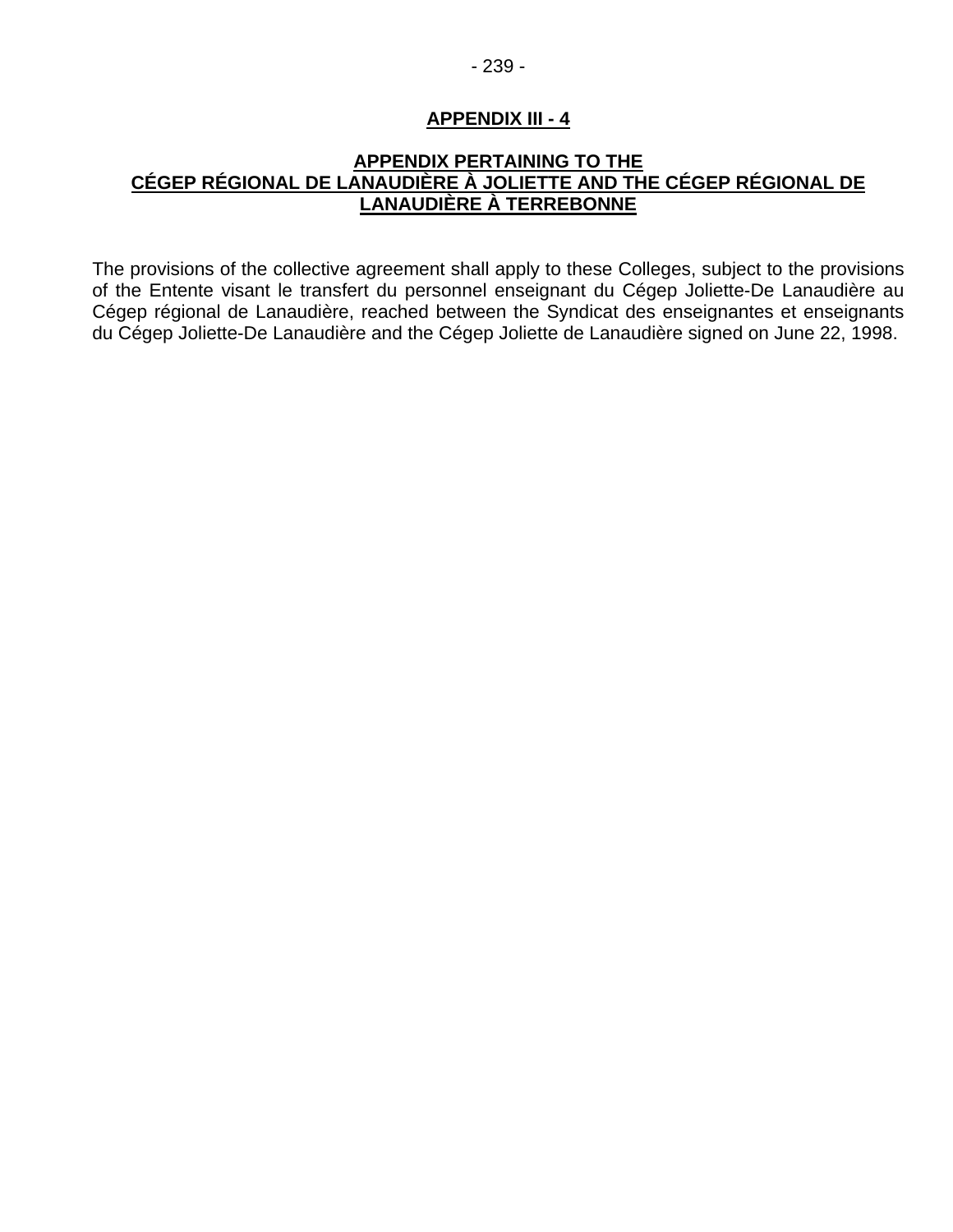#### - 240 -

# **APPENDIX III - 5**

# **APPENDIX PERTAINING TO THE CÉGEP RÉGIONAL DE LANAUDIÈRE À JOLIETTE AND THE CÉGEP RÉGIONAL DE LANAUDIÈRE À L'ASSOMPTION**

The provisions of the collective agreement shall apply to these Colleges, subject to the provisions of the Entente visant la fusion des listes d'ancienneté des deux Collèges constituants dans les disciplines 322 et 412, reached between the Syndicat des enseignantes et enseignants du Cégep régional de Lanaudière à l'Assomption, the Syndicat des enseignantes et enseignants du Cégep Joliette-De Lanaudière and the Cégep régional de Lanaudière signed on February 10, 2000.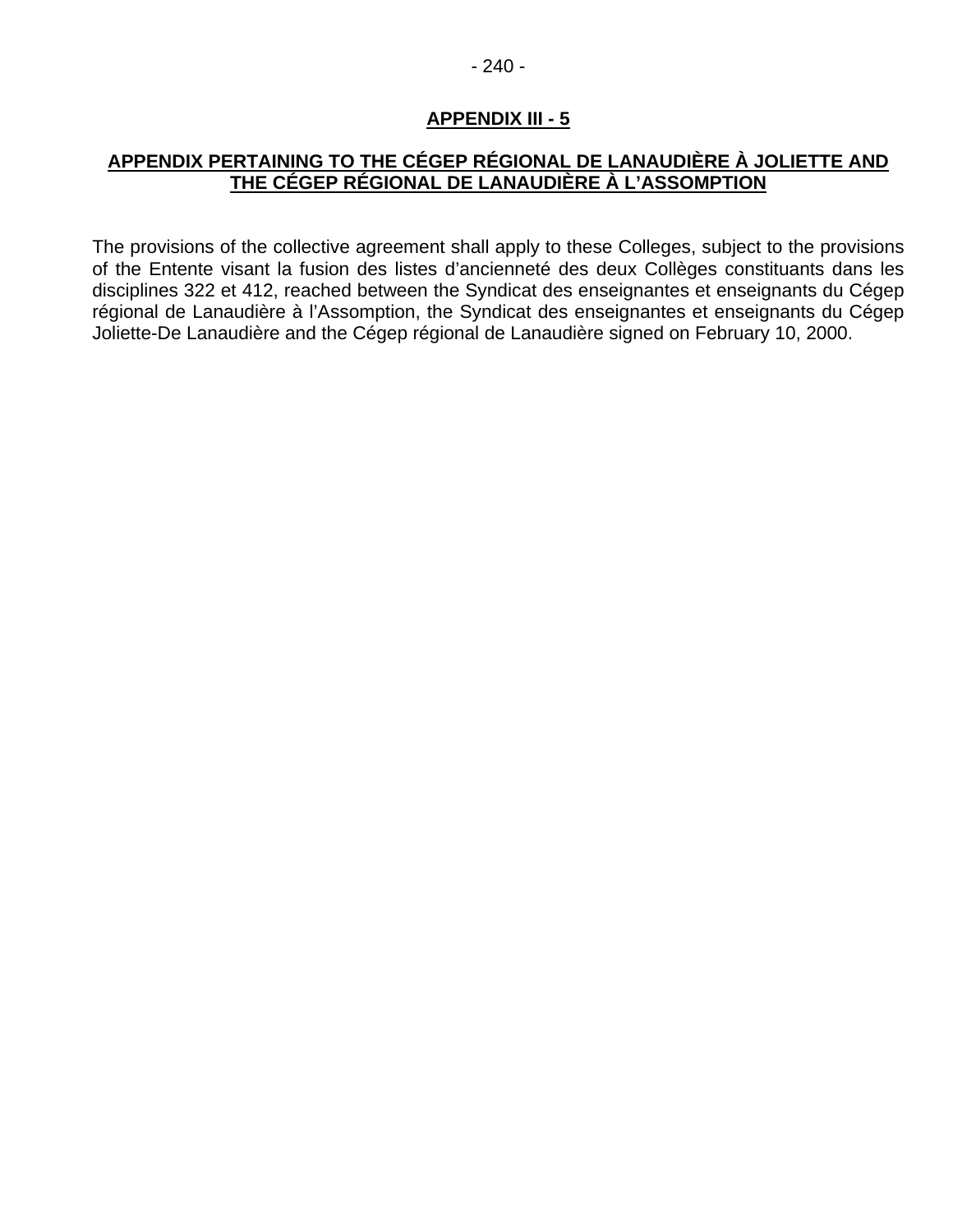- 241 -

# **APPENDIX III - 6**

# **APPENDIX PERTAINING TO THE CÉGEP RÉGIONAL DE LANAUDIÈRE À L'ASSOMPTION**

The provisions of the collective agreement shall apply to this College, subject to the provisions of the Entente visant le transfert du personnel enseignant du secteur collégial de la Corporation du Collège de l'Assomption au Cégep régional de Lanaudière à l'Assomption, reached between the Syndicat des enseignantes et des enseignants du Collège de l'Assomption, the Corporation du Collège de l'Assomption and the Cégep régional de Lanaudière signed on June 22, 1998.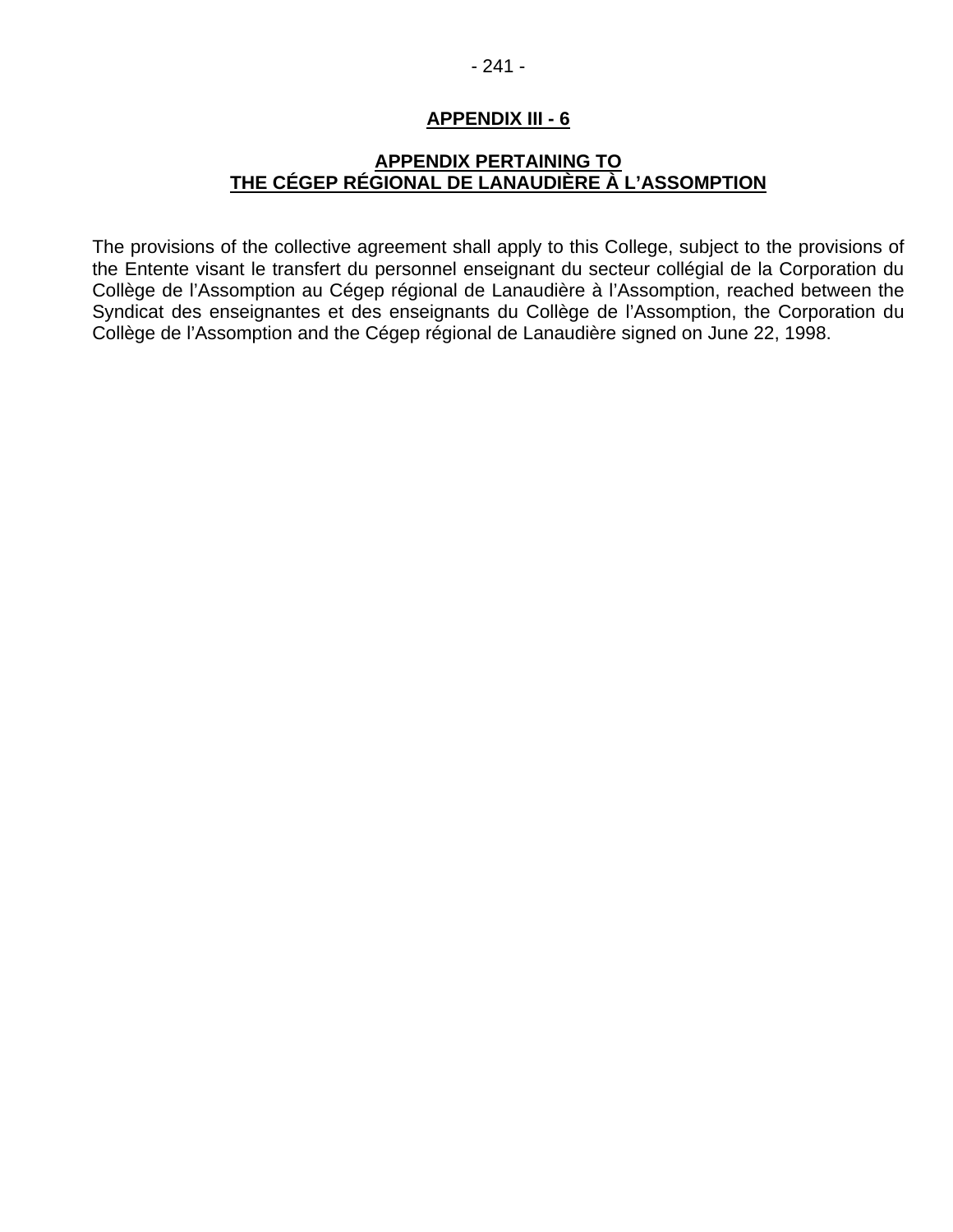# - 242 -

## **APPENDIX III - 7**

# **PROFESSORS OF AERONAUTICS AT THE ÉCOLE NATIONALE D'AÉROTECHNIQUE DU COLLÈGE ÉDOUARD-MONTPETIT AND AT JOHN ABBOTT COLLEGE**

1. A professor whose teaching duties consist mainly of specialized teaching in aircraft construction technology, aircraft maintenance technology and avionics and who has a license in aircraft maintenance technology issued by Transport Canada shall receive, by way of compensation, an annual premium of:

|            | Rate       |                  |                   |            |
|------------|------------|------------------|-------------------|------------|
| Rate       | 2006-12-01 |                  | Rate <sup>2</sup> | Rate       |
| up to      | to         | Rate             | up to             | as of      |
| 2006-11-30 | 2007-09-30 | $2007 - 10 - 01$ | 2009-05-31        | 2009-06-01 |
| \$3 296    | \$3 3 6 2  | \$3429           | \$3498            | \$3 568    |

- 2. This premium shall be paid at the same time as the regular salary and in accordance with the same terms and conditions. It shall be deemed to be part of the professor's salary.
- (1) Up to the last day of the 2007-2008 contract year
- (2) As of the first  $(1<sup>st</sup>)$  day of the 2008-2009 contract year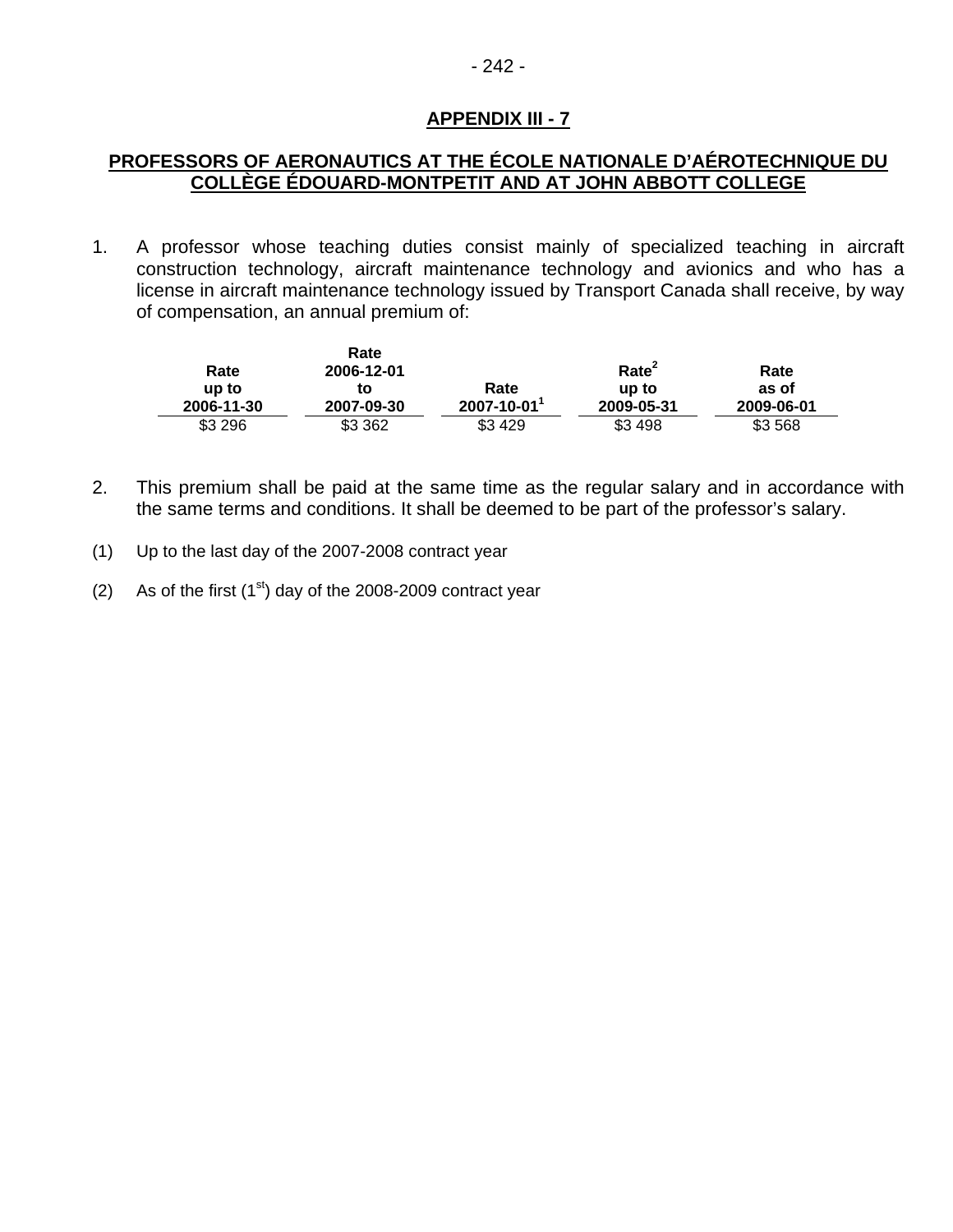#### - 243 -

#### **APPENDIX III - 8**

# **APPENDIX RELATING TO THE CENTRE D'ÉTUDES COLLÉGIALES À CHIBOUGAMAU OF THE CÉGEP DE SAINT-FÉLICIEN**

As a follow-up measure to the ad hoc committee report on temporary programs at the Centre d'études collégiales à Chibougamau released on May 17, 2001, the parties to this agreement agree to the following:

- 1. If, for a subject in the specific component of the temporary Nursing program, the allocation associated with the program constitutes more than 0.25 FTE of the allocation of a position involved, the position shall be filled as a full-time teaching load.
- 2. If, for a subject in the specific component of the temporary Nursing program, the allocation associated with the program constitutes 0.25 FTE or less of the allocation of a position involved, the position shall be filled as a position.
- 3. For subjects in the general education component of the temporary Nursing program, positions shall be filled as positions, regardless of the fraction of the allocation associated with the program within the allocation of the positions in question.
- 4. If the Nursing program ceases to be temporary and is offered on a regular basis, a professor who has held, under paragraph 1, a full-time teaching load shall be considered as having held a position during the year or years in which he/she held such a full-time teaching load.
- 5. Because the number of actual or expected enrollments for each of the three (3) years of the program at the Centre d'études collégiales à Chibougamau generates a total of weekly student periods at least equal to the minimum number of weekly student periods applicable for the program, the Centre shall benefit, for each of the three (3) years of the program, from a level of teaching resources generating the application of the program standard (standard 1:0.002658) to the weekly student periods taught, the constant applying only once for the entire three (3)-year period.

These provisions shall take effect on the first  $(1<sup>st</sup>)$  day of the 2000-2001 contract year.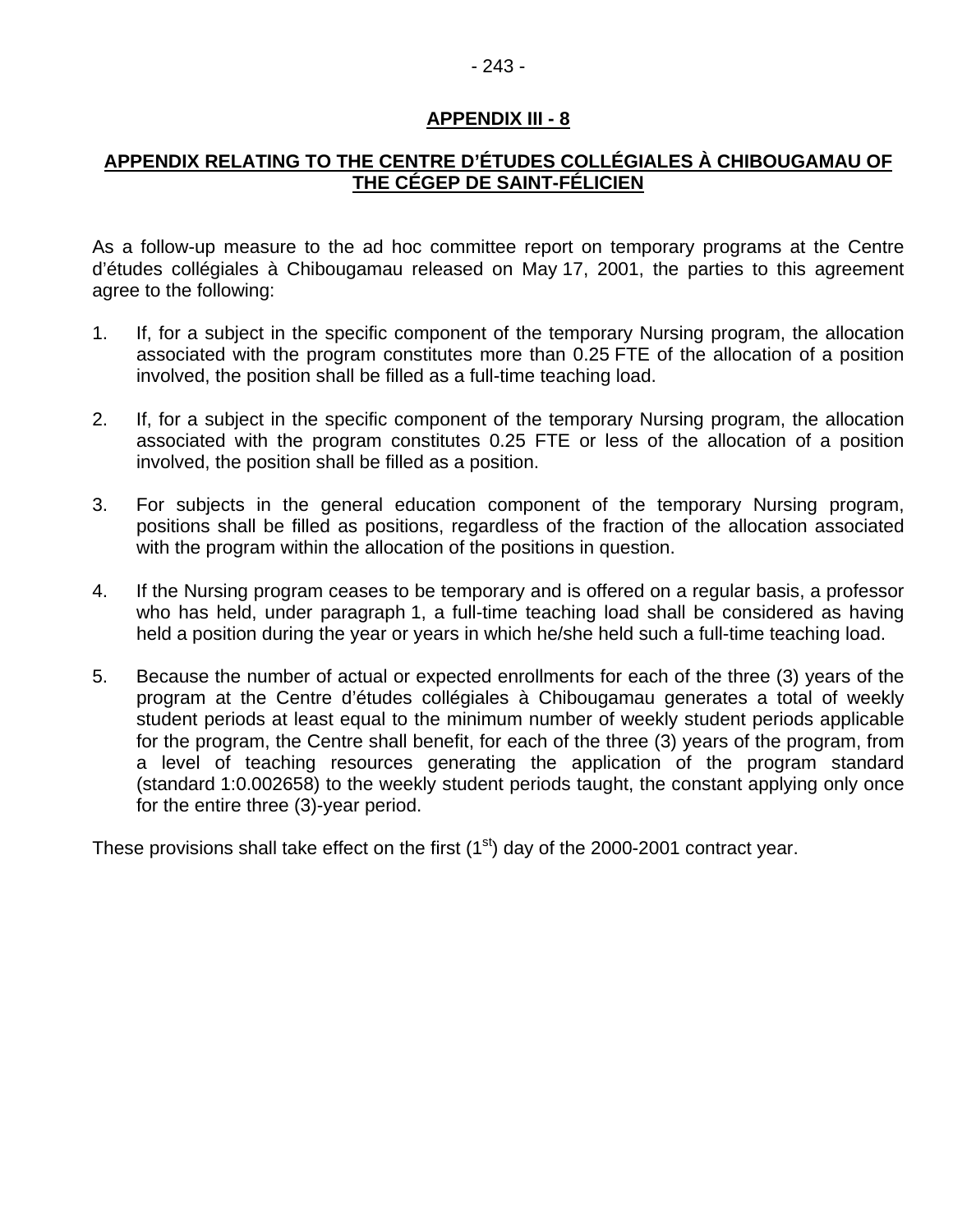# **APPENDIX III - 9**

# **APPENDIX RELATING TO THE CÉGEP DE BEAUCE-APPALACHES IN LAC MÉGANTIC**

- 1. For the 2005-2006 teaching year, the provisions related to the financing of regular education (Schedule E002 of the Régime budgétaire et financier des cégeps and clause 8-5.01 of the collective agreement) shall apply to the college-level teaching activities carried out at Lac-Mégantic by the Cégep Beauce-Appalaches.
- 2. In addition, the Cégep Beauce-Appalaches shall benefit from an additional annual allocation of 0.5 FTE (As) for its college-level teaching activities in Lac-Mégantic.
- 3. In addition, for each technical program offered in Lac-Mégantic to a single cohort of students at a time, the Cégep Beauce-Appalaches shall benefit, for each year of the program, of the level of teaching resources generated by the financing standard for the specific component of the program (standard 1 or 2) to the weekly student periods taught in Lac-Mégantic, the program constant (constant 1 or 2) applying only once for the three (3) years of the program. This provision shall be without effect on the application of standards to other programs at the Cégep Beauce-Appalaches offered in Lac-Mégantic and to those offered elsewhere.
- 4. For the purposes of determining the number of positions in each subject (clause 8-5.08 of the collective agreement), the number of professors allocated to a subject in Lac-Mégantic shall not be counted. Any additional position resulting from the consideration of the number of professors allocated to a subject given only in Lac-Mégantic shall be filled as a full-time teaching load.
- 5. Subject to the cancellation or avoidance of availability, the available teaching loads shall be filled separately in Lac-Mégantic and St-Georges de Beauce.
- 6. The Ministère shall see to the evaluation of college-level experience at Lac-Mégantic in 2005-2006. In the event of the official recognition by the Ministère of a centre in Lac-Mégantic, a professor having held, under paragraph 4, a full-time teaching load shall be deemed to have held a position in the year or years during which he/she held such full-time teaching load.
- 7. In the event of a lack of official recognition of a centre in Lac-Mégantic at the end of this agreement, this agreement shall be automatically extended to cover 2006-2007 and 2007-2008, which will enable students already admitted to finish their programs within the prescribed time limit.
- 8. For professors on availability or for professors whose placement on availability was avoided and who are assigned to Lac-Mégantic, the facilities at Lac-Mégantic shall be considered a building of the Cégep Beauce-Appalaches for the application of clauses 6-7.02, 8-3.07 of the collective agreement and clause 1.0 d) of Appendix I-1 of the collective agreement.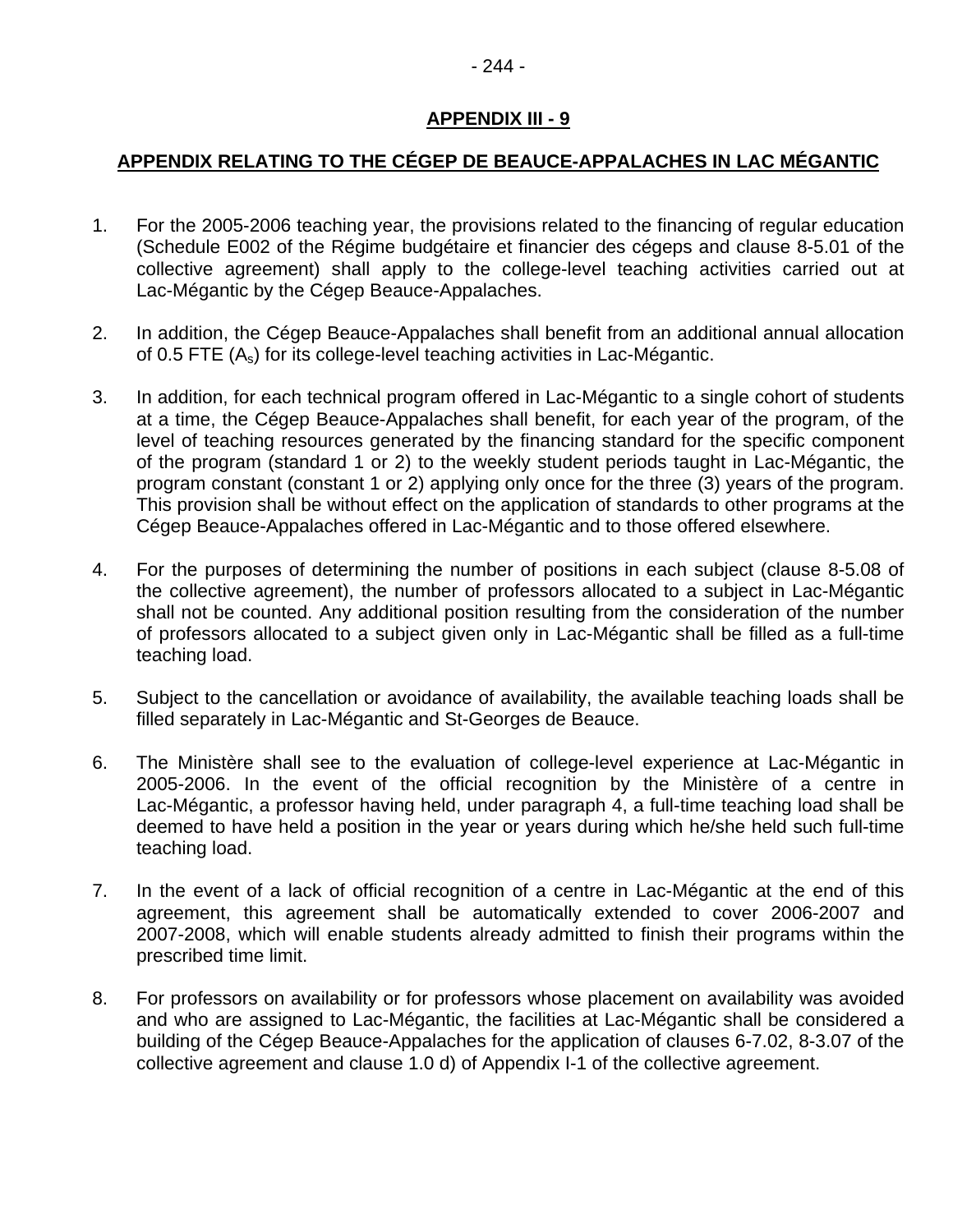# **APPENDIX III - 10**

# **APPENDIX RELATING TO THE MONT-LAURIER SUBCENTRE OF THE CÉGEP DE SAINT-JÉRÔME**

Given the decision of the Cégep de Saint-Jérôme to offer a temporary Nursing program (180.A0) at its Mont-Laurier subcentre, the parties to this agreement agree to the following.

- 1. For the duration of the training of cohorts beginning, subject to sufficient clientele, in 2003-2004, 2004-2005 or 2005-2006 at the Mont-Laurier subcentre:
	- a) If, for a subject in the specific component of the temporary Nursing program, the allocation associated with the program constitutes more than 0.25 FTE of the allocation of a position involved, the position shall be filled as a full-time teaching load.
	- b) If, for a subject in the specific component of the temporary Nursing program, the allocation associated with the program constitutes 0.25 FTE or less of the allocation of a position involved, the position shall be filled as a position.
	- c) For subjects in the general education component of the temporary Nursing program, positions shall be filled as positions, regardless of the fraction of the allocation associated with the program within the allocation of the positions in question.
- 2. If the Cégep de Saint-Jérôme decides to maintain its Nursing program (180.A0) for a new cohort at the Mont-Laurier subcentre in 2006-2007, a professor who held, under subparagraph a) of the preceding paragraph, a full-time teaching load shall be deemed to have held a position in the year or years during which he/she held such a full-time teaching load.
- 3. In the event of the application of paragraph 3 of Appendix I-7 of the collective agreement for the Nursing program (180.A0) in Mont-Laurier, the provincial parties agree to meet to discuss the application of clause 5-4.17 for people having held full-time teaching loads under this agreement.
- 4. These provisions shall apply as of the 2003-2004 contract year.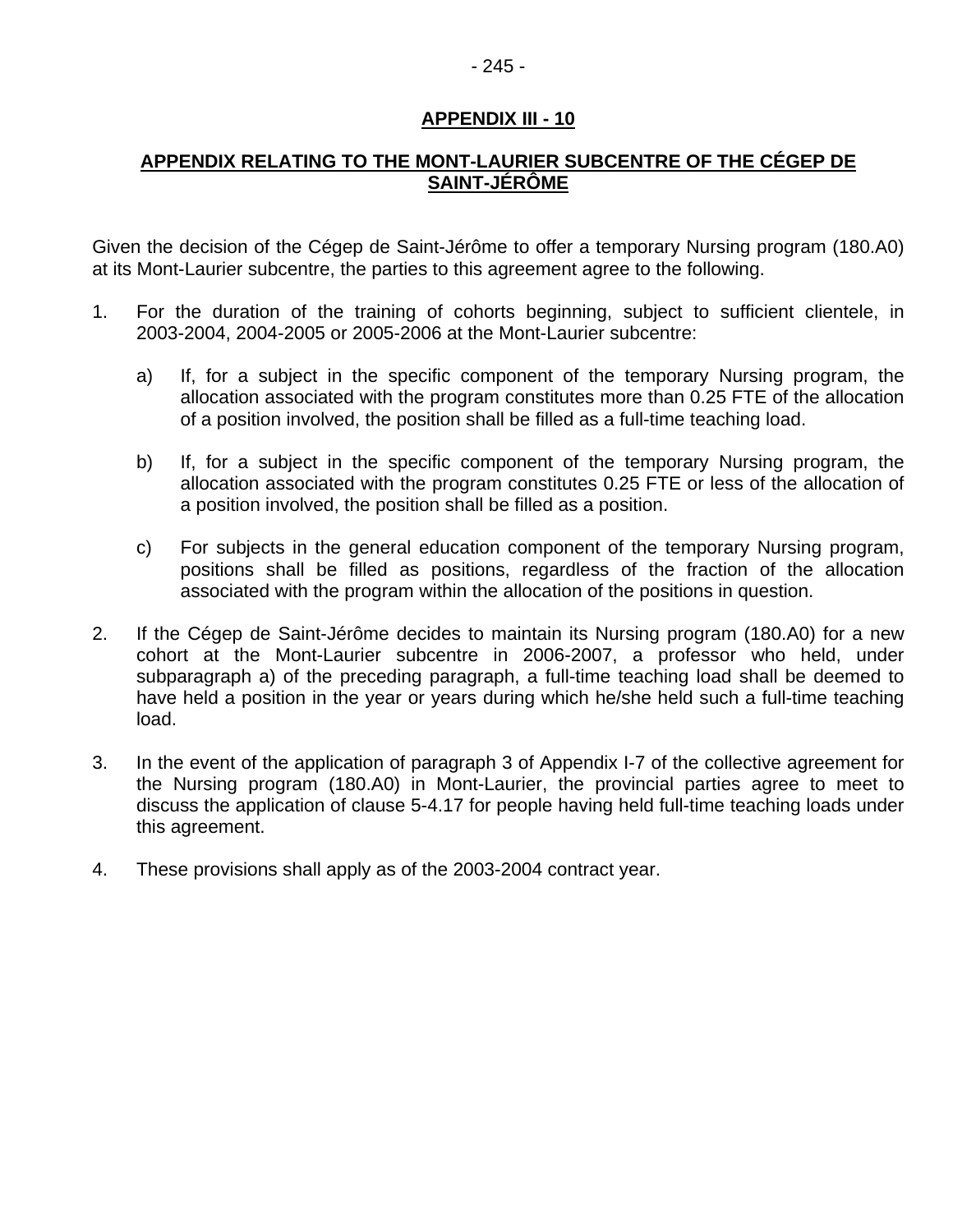#### - 246 -

#### **APPENDIX III - 11**

#### **APPENDIX RELATING TO THE TEMPORARY THEATRE PRODUCTION PROGRAM (561.A0) AT THE CENTRE D'ÉTUDES COLLÉGIALES DE MONTMAGNY OF THE CÉGEP DE LA POCATIÈRE**

Given the provisional authorization granted the Cégep de La Pocatière to offer the Stage Management and Techniques specialty of the Theatre Production program (561.A0) at its Centre d'études collégiales de Montmagny, the parties to this agreement agree to the following:

- 1. For the duration of the training of cohorts beginning, subject to sufficient clientele, in 2006-2007, 2007-2008 or 2008-2009 at the Centre d'études de Montmagny:
	- a) If, for a subject in the specific component of the temporary Theatre Production program (561.A0), the allocation associated with the program constitutes more than 0.25 FTE of the allocation of a position involved, the position shall be filled as a full-time teaching load.
	- b) If, for a subject in the specific component of the temporary Theatre Production program (561.A0), the allocation associated with the program constitutes 0.25 FTE or less of the allocation of a position involved, the position shall be filled as a position.
	- c) For subjects in the general education component of the temporary Theatre Production program (561.A0), positions shall be filled as positions, regardless of the fraction of the allocation associated with the program within the allocation of the positions in question.
- 2. If the Cégep de La Pocatière decides to maintain its Theatre Production program (561.A0) for a new cohort in 2009-2010, a professor who held, under subparagraph a) of the preceding paragraph, a full-time teaching load shall be deemed to have held a position in the year or years during which he/she held such a full-time teaching load.
- 3. These provisions shall apply as of the 2006-2007 contract year.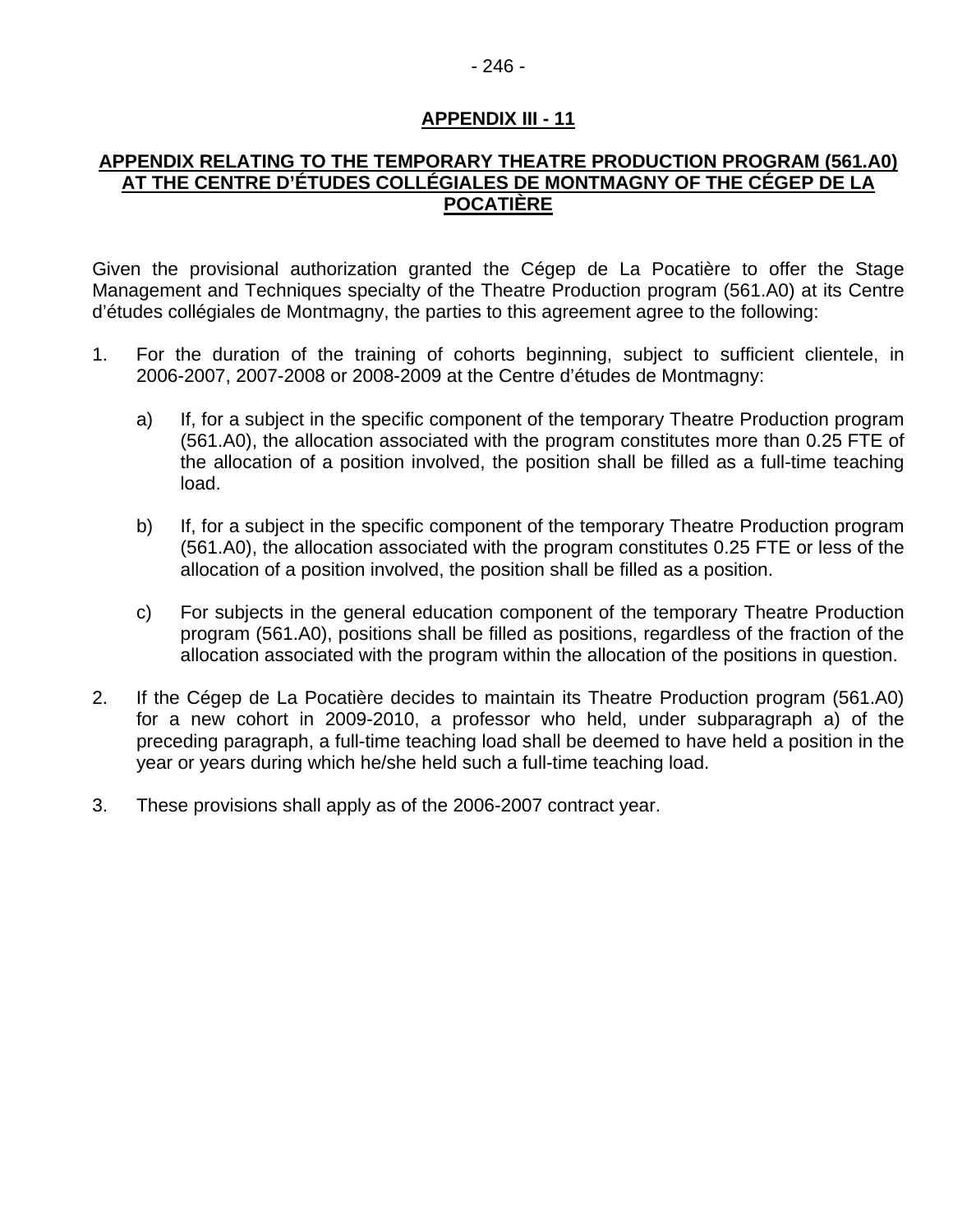#### - 247 -

#### **APPENDIX III - 12**

#### **APPENDIX RELATING TO THE TEMPORARY CORRECTIONAL INTERVENTION PROGRAM (310.B0) AT THE MONT-LAURIER SUBCENTRE OF THE CÉGEP DE SAINT-JÉRÔME**

Given the decision of the Cégep de Saint-Jérôme to offer a temporary Correctional Intervention program (310.B0) at its Mont-Laurier subcentre, the parties to this agreement agree to the following:

- 1. For the duration of the training of cohorts beginning, subject to sufficient clientele, in 2006-2007 or 2007-2008 at the Mont-Laurier subcentre:
	- a) If, for a subject in the specific component of the temporary Correctional Intervention program (310.B0), the allocation associated with the program constitutes more than 0.25 FTE of the allocation of a position involved, the position shall be filled as a full-time teaching load.
	- b) If, for a subject in the specific component of the temporary Correctional Intervention program (310.B0), the allocation associated with the program constitutes 0.25 FTE or less of the allocation of a position involved, the position shall be filled as a position.
	- c) For subjects in the general education component of the temporary Correctional Intervention program (310.B0), positions shall be filled as positions, regardless of the fraction of the allocation associated with the program within the allocation of the positions in question.
- 2. If the Cégep de Saint-Jérôme decides to maintain its Correctional Intervention program (310.B0) at the Mont-Laurier subcentre for a new cohort in 2008-2009, a professor who held, under subparagraph a) of the preceding paragraph, a full-time teaching load shall be deemed to have held a position in the year or years during which he/she held such a full-time teaching load.
- 3. These provisions shall apply as of the 2006-2007 contract year.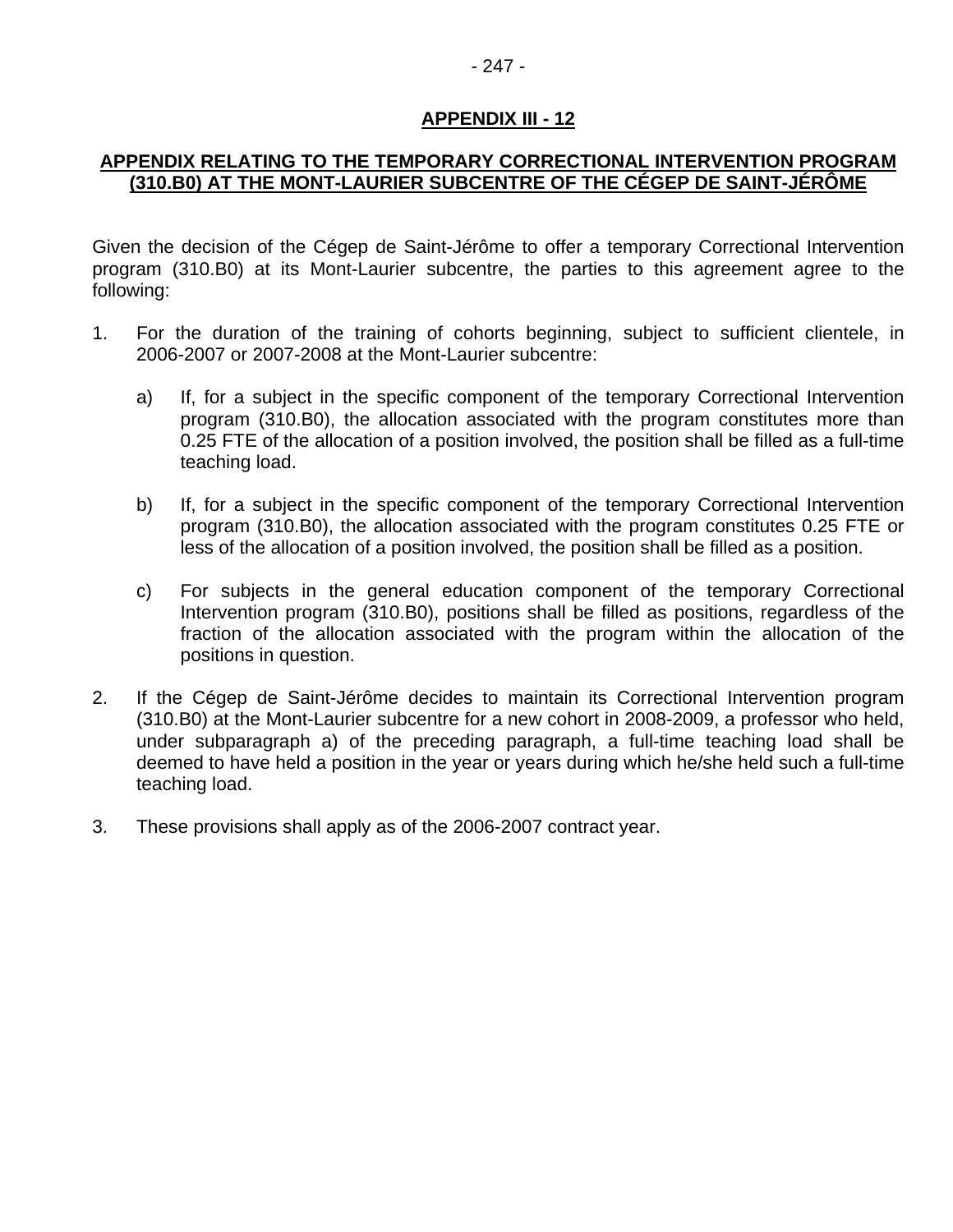#### - 248 -

# **SECTION IV - GRIEVANCES AND ARBITRATION**

# **APPENDIX IV - 1**

# **GRIEVANCE FORM**

Grievance no.

FÉDÉRATION NATIONALE DES ENSEIGNANTES ET DES ENSEIGNANTS DU QUÉBEC (FNEEQ) (CSN)

| Name of union:                                                                   | Date the grievance was filed: |  |  |  |
|----------------------------------------------------------------------------------|-------------------------------|--|--|--|
|                                                                                  |                               |  |  |  |
| Surname and given name of the professor<br>filing the grievance:                 | Name of the college:          |  |  |  |
| Home address:                                                                    | Address:                      |  |  |  |
| Tel. (home):<br>Tel. (college):                                                  |                               |  |  |  |
| Grievance submitted to the Director General or his/her<br>representative (name): |                               |  |  |  |
| Article(s) involved:                                                             |                               |  |  |  |
| Date of the fact giving rise to the grievance:                                   |                               |  |  |  |
| individual<br>Nature of the grievance:<br>union<br>group                         |                               |  |  |  |
| Description of the grievance:                                                    |                               |  |  |  |
| Corrective measures required:                                                    |                               |  |  |  |
| Signature of the professor filing the grievance or of the Union delegate:        |                               |  |  |  |

Copies: 1. College 2. Union 3. FNEEQ (CSN) 4. Professor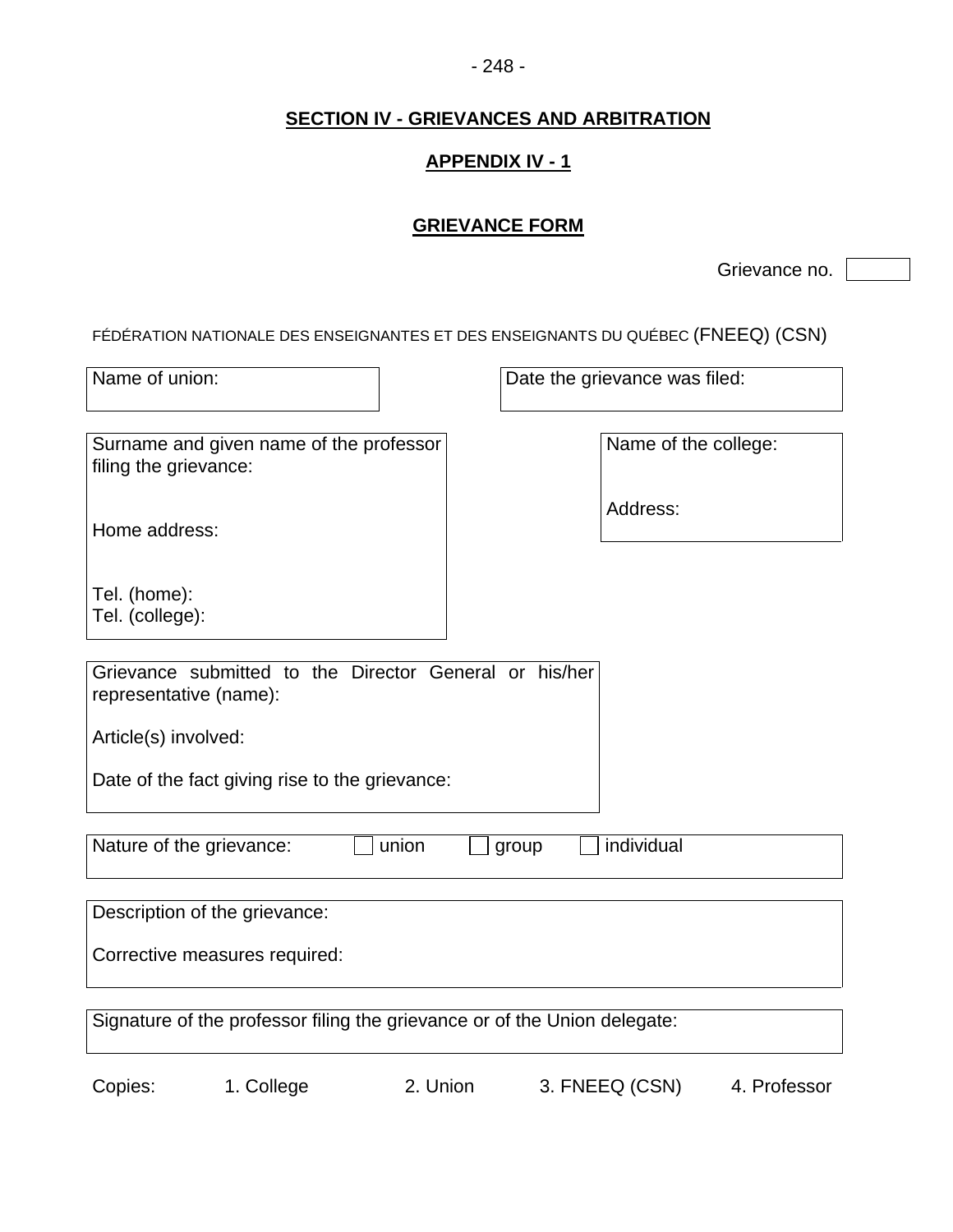# **FORM FOR SUBMITTING A GRIEVANCE TO ARBITRATION (FNEEQ) (CSN)**

| NOTICE to the chief arbitrator and the contract of the contract of the contract of the contract of the contract of the contract of the contract of the contract of the contract of the contract of the contract of the contrac |  |  |  |  |
|--------------------------------------------------------------------------------------------------------------------------------------------------------------------------------------------------------------------------------|--|--|--|--|
|                                                                                                                                                                                                                                |  |  |  |  |
| Notice is hereby given under article 9-2.00 of the collective agreement that grievance<br>no. ________, submitted for the first time on ________, is to be submitted to arbitration.                                           |  |  |  |  |
| College(s) concerned:<br><u> 1989 - Johann Stoff, deutscher Stoffen und der Stoffen und der Stoffen und der Stoffen und der Stoffen und de</u>                                                                                 |  |  |  |  |
|                                                                                                                                                                                                                                |  |  |  |  |
| Union(s) concerned:                                                                                                                                                                                                            |  |  |  |  |
|                                                                                                                                                                                                                                |  |  |  |  |
| Grievance<br>by the Union<br>individual<br>by a group                                                                                                                                                                          |  |  |  |  |
| Description of grievance:<br><u> 1980 - John Stein, Amerikaansk politiker (</u>                                                                                                                                                |  |  |  |  |
| Corrective measures required:                                                                                                                                                                                                  |  |  |  |  |
|                                                                                                                                                                                                                                |  |  |  |  |
| Date:<br>Signature:<br>Union representative                                                                                                                                                                                    |  |  |  |  |

- Copy to: 1. Records office of the arbitration boards for the education sector
	- 2. College
	- 3. FNEEQ (CSN)
	- 4. Union representative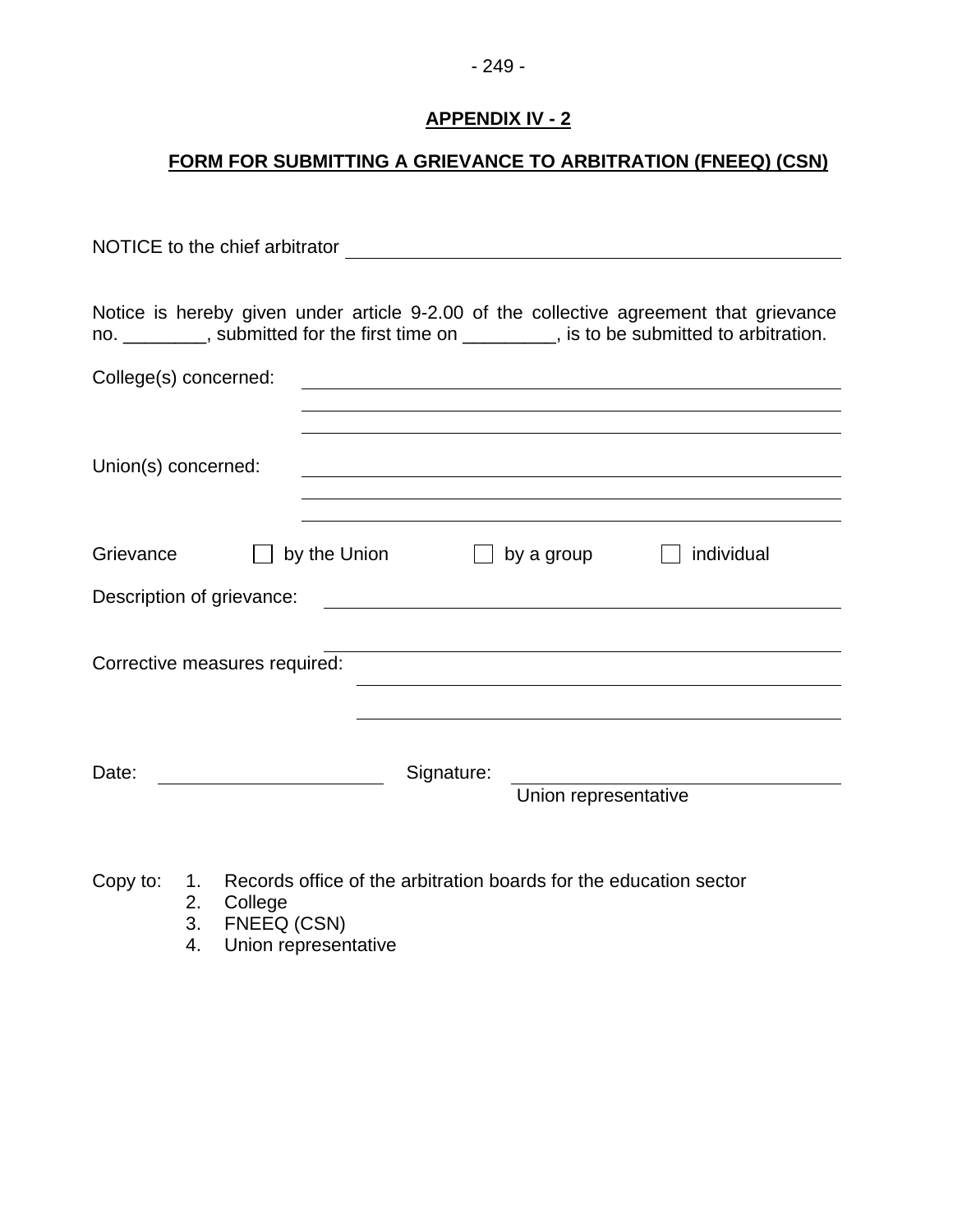# **INTERIM MEASURES PERTAINING TO GRIEVANCES AND COMPLAINTS**

Grievances and complaints filed in compliance with the provisions and in accordance with the time limits provided for in a collective agreement or order-in-council prior to this collective agreement and which have not been settled shall be heard in accordance with the provisions and due process provided for the settlement of complaints and grievances, except for the following:

- 1. The arbitration board shall be made up of a single arbitrator or of an arbitrator with two (2) assessors, in accordance with article 9-2.00.
- 2. The arbitrators designated in clause 9-2.07 shall be competent to hear the above grievances and complaints.
- 3. The parties may also have recourse to the provisions of clause 9-2.27.

For the purposes of this appendix and subject to the three (3) above exceptions, the provisions included in prior collective agreements shall be maintained.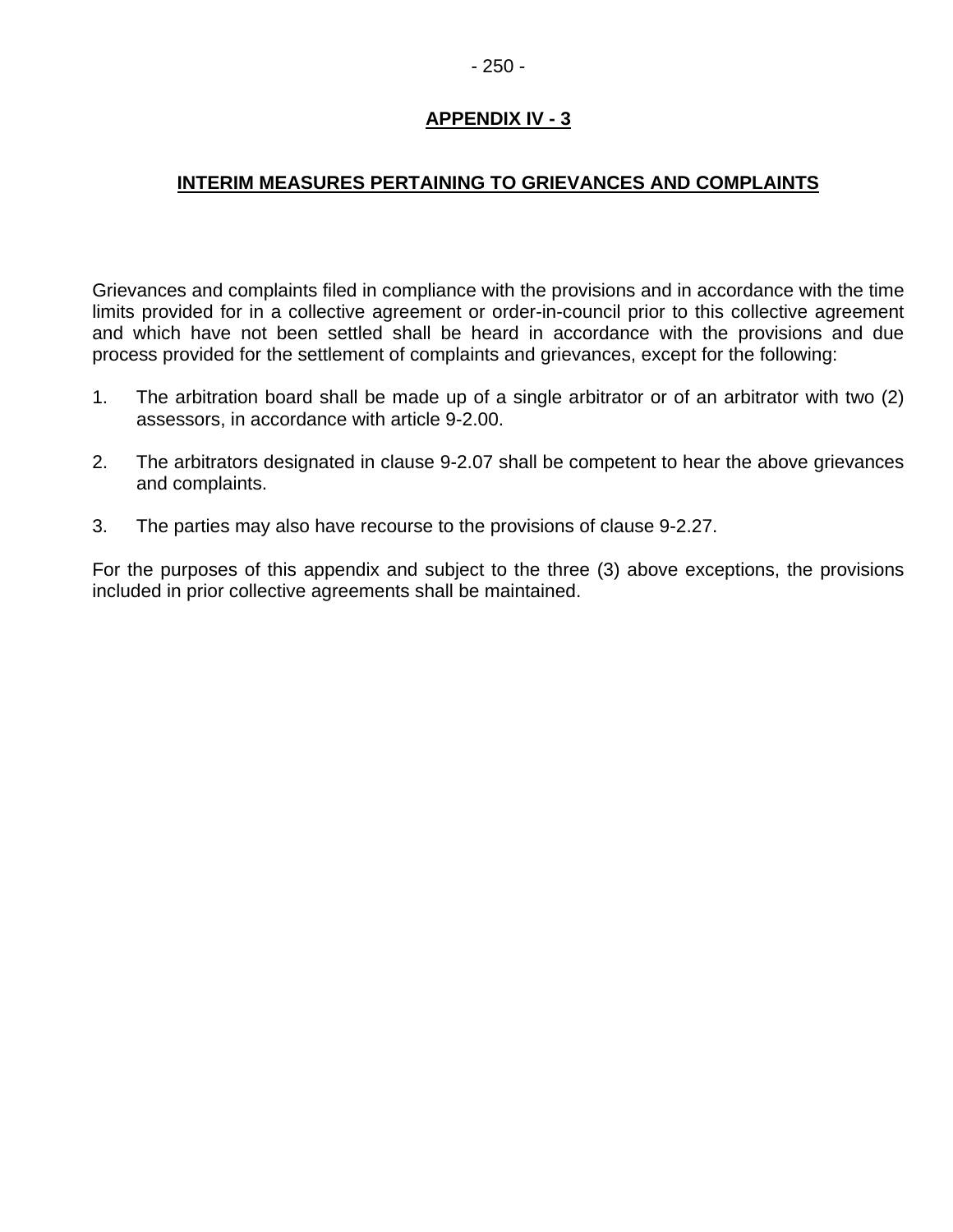#### **APPENDIX RELATING TO AN UPDATED ARBITRATION ROLL**

The FNEEQ (CSN), the Fédération des cégeps and the Ministère agree to update the arbitration roll for grievances as follows:

- 01. No later than September 30, 2006, the FNEEQ (CSN), the Fédération des cégeps and the Ministère shall agree on a list of grievances by college to be updated. The list shall contain all grievances on the arbitration roll submitted in accordance with collective agreements or orders-in-council prior to this collective agreement.
- 02. For each college, the representatives of the parties on the CNR shall update the grievances on the arbitration roll and make useful recommendations to their respective local parties.
- 03. Once the arbitration roll has been updated, the representatives on the CNR shall produce, for their respective parties, a report concerning the process and its results.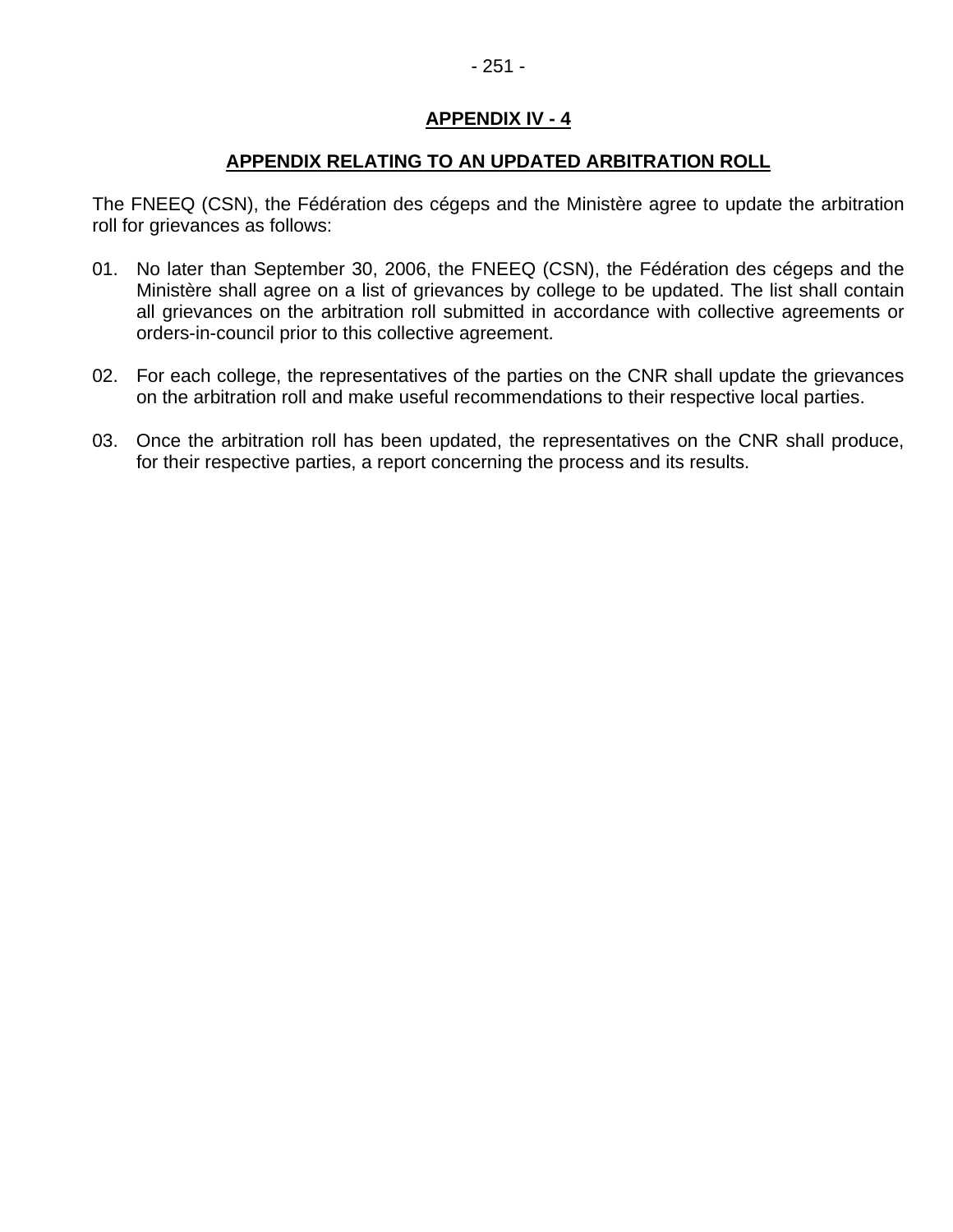# **LETTER OF AGREEMENT PERTAINING TO PROVINCIAL ARBITRATION**

- 01. The FNEEQ (CSN), the Fédération des cégeps and the Ministère may, by written agreement, have recourse to provincial arbitration for any item negotiated at the provincial level.
- 02. The FNEEQ (CSN), the Fédération des cégeps and the Ministère shall send the records office a joint notice to this effect.
- 03. The FNEEQ (CSN), the Fédération des cégeps and the Ministère shall select three (3) arbitrators from the list appearing in clause 9-2.07 and shall notify the records office, which shall add the arbitration to the roll in accordance with the provisions of the collective agreement.
- 04. The provisions of the collective agreement respecting regular arbitration shall apply to provincial arbitration, with the necessary adjustments.
- 05. The FNEEQ (CSN), the Fédération des cégeps and the Ministère shall notify the colleges and unions concerned of cases of provincial arbitration.
- 06. The colleges and unions involved shall be parties to the provincial arbitration, unless they waive such right in writing before the first arbitration hearing.
- 07. The decision of the arbitration board shall be the result of a majority vote. It shall be binding upon the colleges and unions that are party to the arbitration, as well as upon the professors concerned.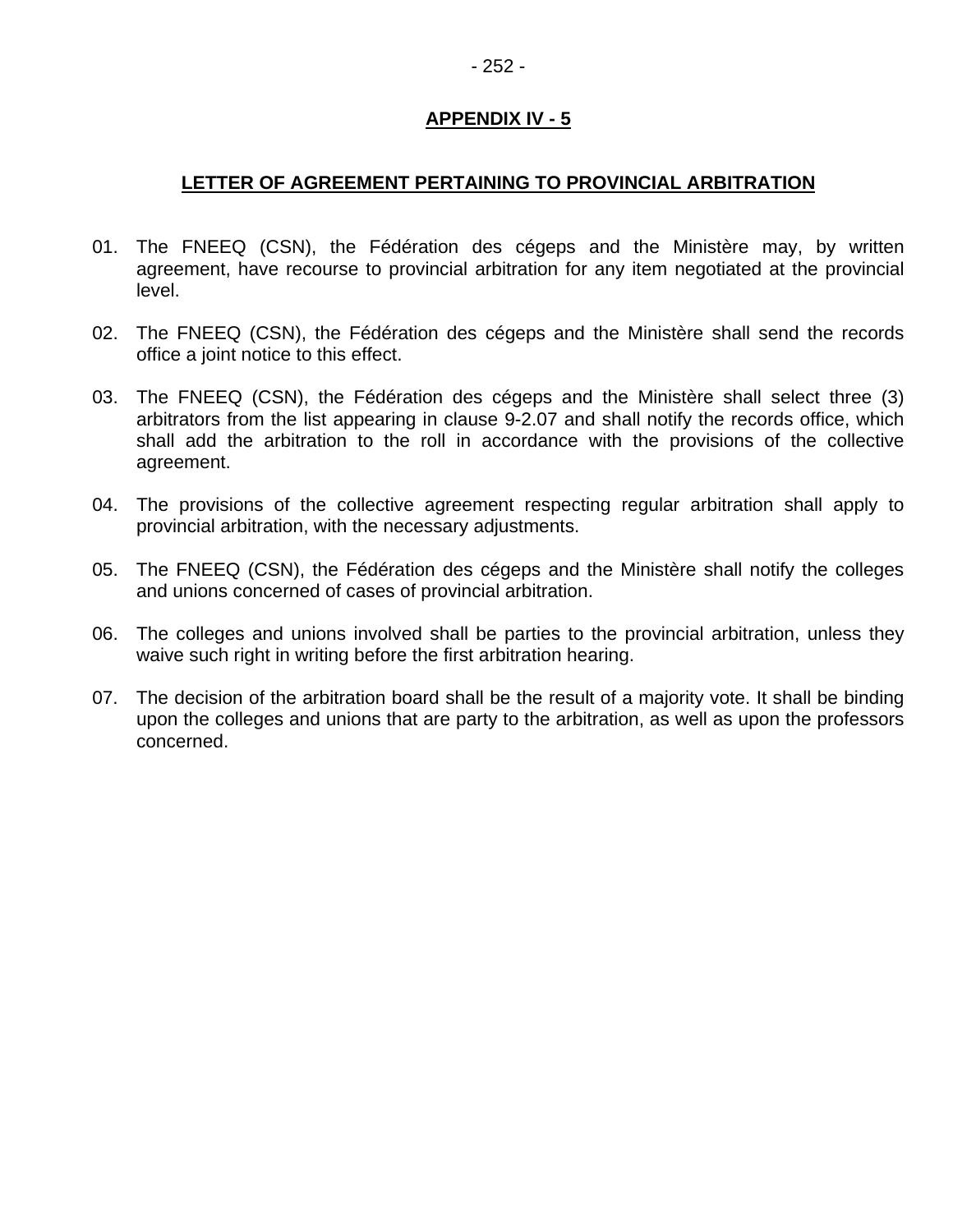# **SECTION V - FRINGE BENEFITS AND RELATED MATTERS**

# **APPENDIX V - 1**

# **APPENDIX PERTAINING TO THE PROCEDURES FOR APPLYING THE GRADUAL RETIREMENT PROGRAM**

#### **Gradual Retirement Program**

# **1.01**

The gradual retirement program was created to enable full-time professors participating in one of the existing retirement plans (CSSP, RREGOP and TPP) to reduce his/her availability under clause 8-3.01, for a period ranging from one (1) to five (5) years, by a proportion not less than forty per cent (40%) and not more than eighty per cent (80%) of the availability provided by a full-time professor.

A professor whose employment ends automatically at the end of his/her contract in accordance with clause 5-1.02 shall not be entitled to this program.

# **1.02**

A professor may only participate once in the gradual retirement program, even if it is cancelled before the expiry date of the period provided for in clause 1.04 of this appendix or if he/she is relocated to a new employer prior to the expiry date.

#### **1.03**

A professor who wishes to participate in the program shall submit a written request to the College at least sixty (60) days prior to the beginning of the gradual retirement, which must coincide with the beginning of a semester.

The granting of gradual retirement shall be subject to a prior agreement with the College.

#### **1.04 Period covered and actual retirement**

The program shall apply for a minimum of twelve (12) months and a maximum of sixty (60) months.

At the end of this period, the professor shall retire.

If, for circumstances beyond his/her control (e.g. strike, lock-out, corrections made to his/her service record), the professor is not eligible for retirement at the end of the program, the program shall be extended until the professor becomes eligible for retirement.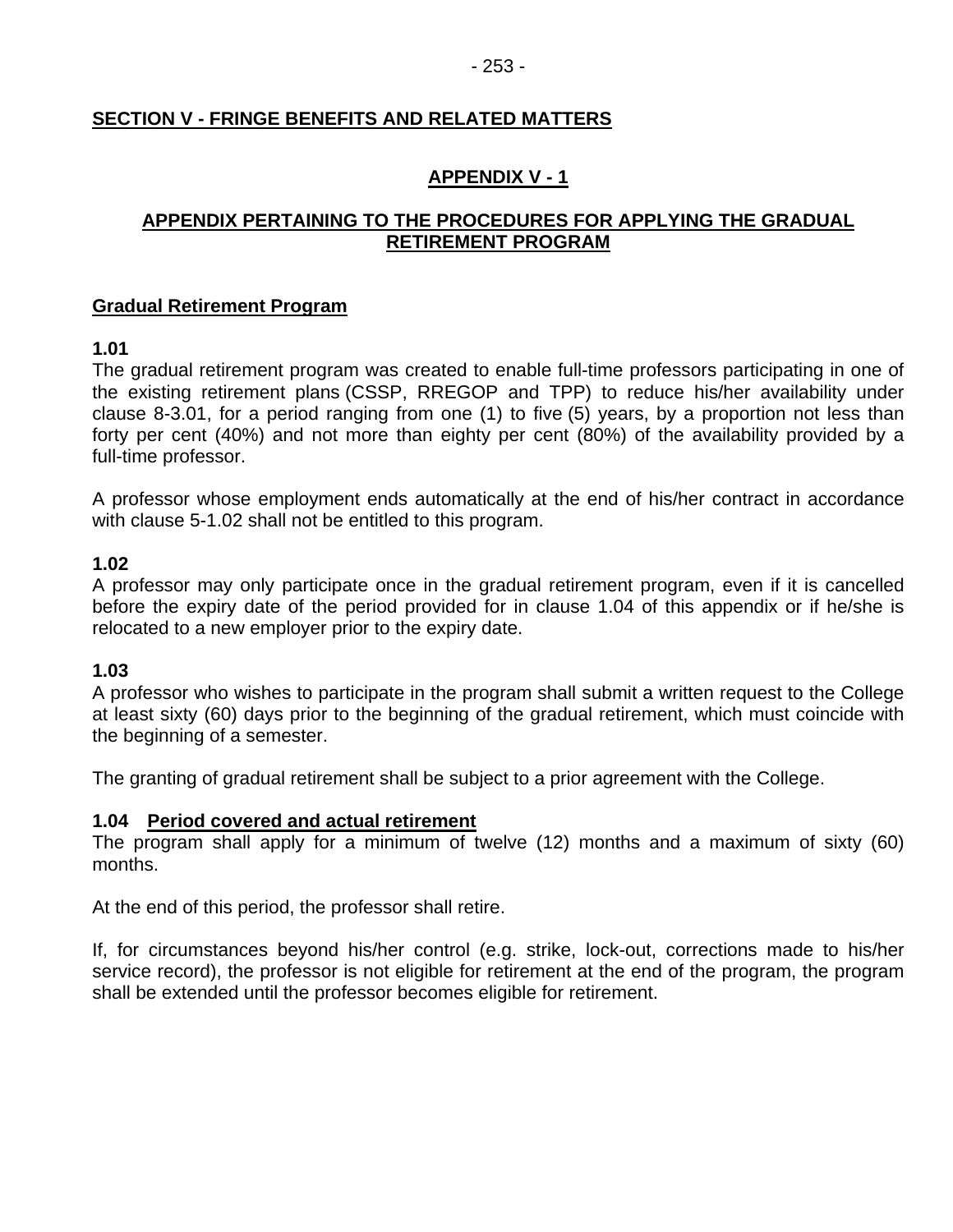# **1.05 Availability and teaching load**

The percentage of availability shall be agreed upon between the professor and the College in accordance with clause 1.01 of this appendix, and may vary during the course of the program. Moreover, the professor and the College may agree to modifications during the course of the program, on the condition that it remains within the range of a minimum of forty per cent (40%) and a maximum of eighty per cent (80%) of the availability provided by a full-time professor.

The teaching load that this professor must assume and agree upon is that of a full-time professor and it must be established by means of the CI formula. In such a case, the L of the CI $<sub>1</sub>$  shall be</sub> equal to the fraction representing the reduction in the professor's availability.

# **1.06 Rights and Advantages**

**Salary** 

During the course of the program, the professor shall be remunerated in proportion to the percentage of availability provided for in clause 1.05 of this appendix in comparison to the salary paid a full-time professor.

Seniority and experience

The professor shall continue to accumulate seniority and job experience as if he/she were not participating in the program.

Bank of sick leave days

In accordance with clause 5-5.32, a professor who has accumulated a bank of cash-convertible sick leave days by virtue of prior collective agreements may substitute those days within the framework of the programme, in whole or in part, for his/her annual teaching load and availability required under clause 1.05 of this appendix, provided that the prior collective agreements so allow.

Accumulation of service for the purposes of the pension plan

The professor shall be credited, for the purposes of eligibility for retirement, with the service to which he/she would have been entitled had he/she not participated in the program. The same shall apply in the calculation of his/her retirement benefit or other allowances in case of death.

− Contributions to the pension plan

While participating in the program, the professor shall make his/her contributions to the pension plan on the basis of his/her admissible progressive salary, as if he/she had not participated in the program.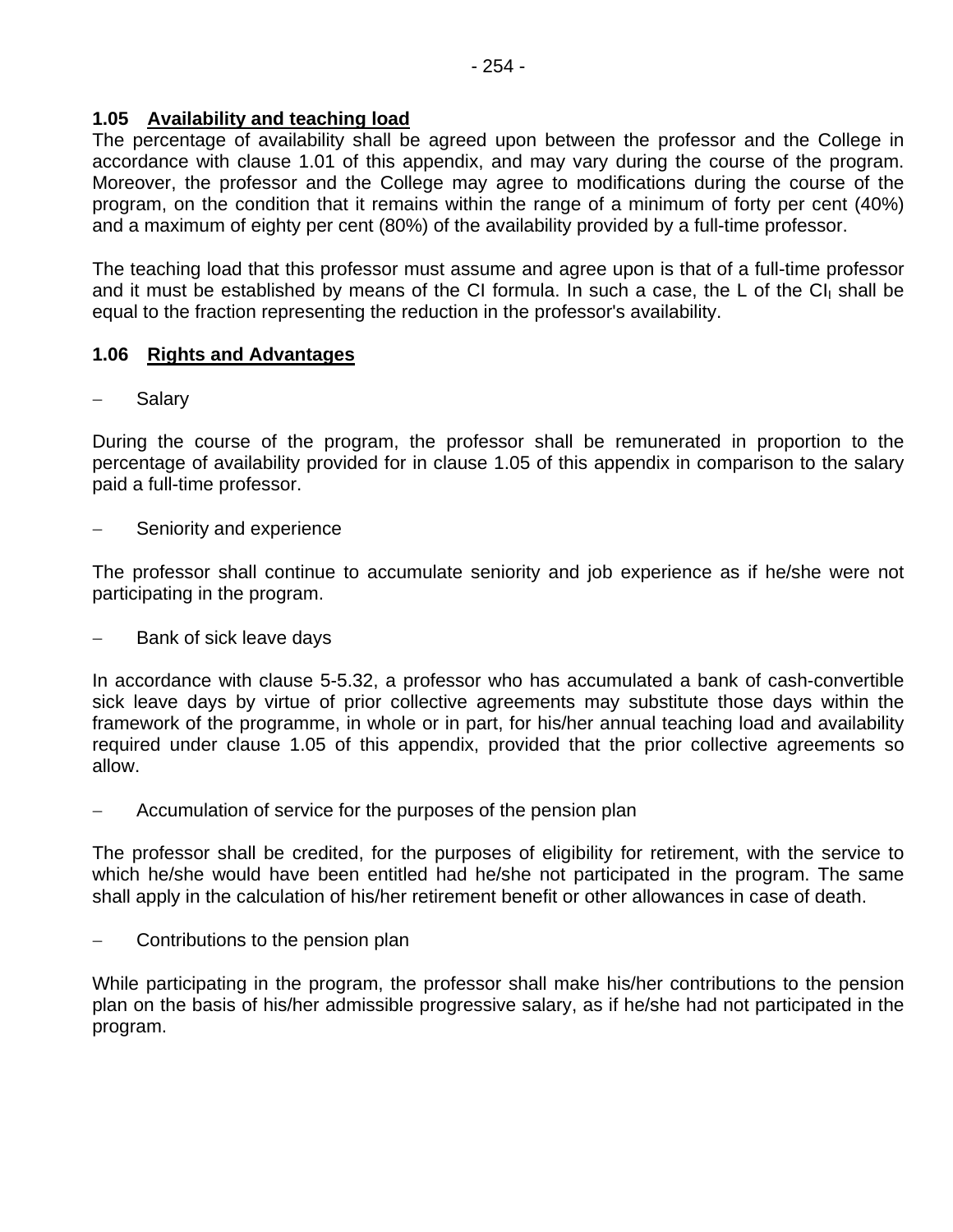#### − Health insurance plan

Subject to the provisions of clause 5-5.15, the professor shall continue to participate in the health insurance plan. The basic life insurance plan shall be the one from which the professor benefited prior to the program.

− Disability

Should the professor become disabled while participating in the program, he/she shall be exempted from his/her contributing to the pension plan.

While disabled, the professor shall be entitled to his/her salary-insurance benefits on the basis of the salary established in accordance with the first  $(1<sup>st</sup>)$  paragraph of this clause, up to the effective date of retirement.

Placement on availability

If the professor is placed on availability, he/she shall continue to benefit from the gradual retirement program. As long as he/she is not relocated to an available position, the professor shall receive the salary to which he/she is entitled under the first  $(1<sup>st</sup>)$  paragraph of this clause.

The professor's contributions to the pension plan shall be those defined by law for persons placed on availability.

#### **1.07 Termination of the agreement**

In the event of the professor's retirement, resignation, discharge or death, the program shall be terminated at the time the event occurs.

Similarly, the program shall be terminated on the date that the professor placed on availability is relocated. However, the program may be transferred to his/her new employer under the same terms and conditions, with the latter's consent.

In these cases, the service credited for purposes of retirement during the program shall be maintained; if applicable, contributions to the pension plan that have not been paid, along with interest, shall remain credited to the professor. The same shall apply when the professor and the College jointly agree to end the program or when the professor ceases to participate in the program more than one (1) year after the date set for starting the program; in which case, the date set for the end of the professor's participation in the program shall coincide with the end of a semester.

#### **1.08**

Except for the provisions of this agreement, a professor participating in the gradual retirement program shall be covered by the provisions of the collective agreement applicable to part-time professors.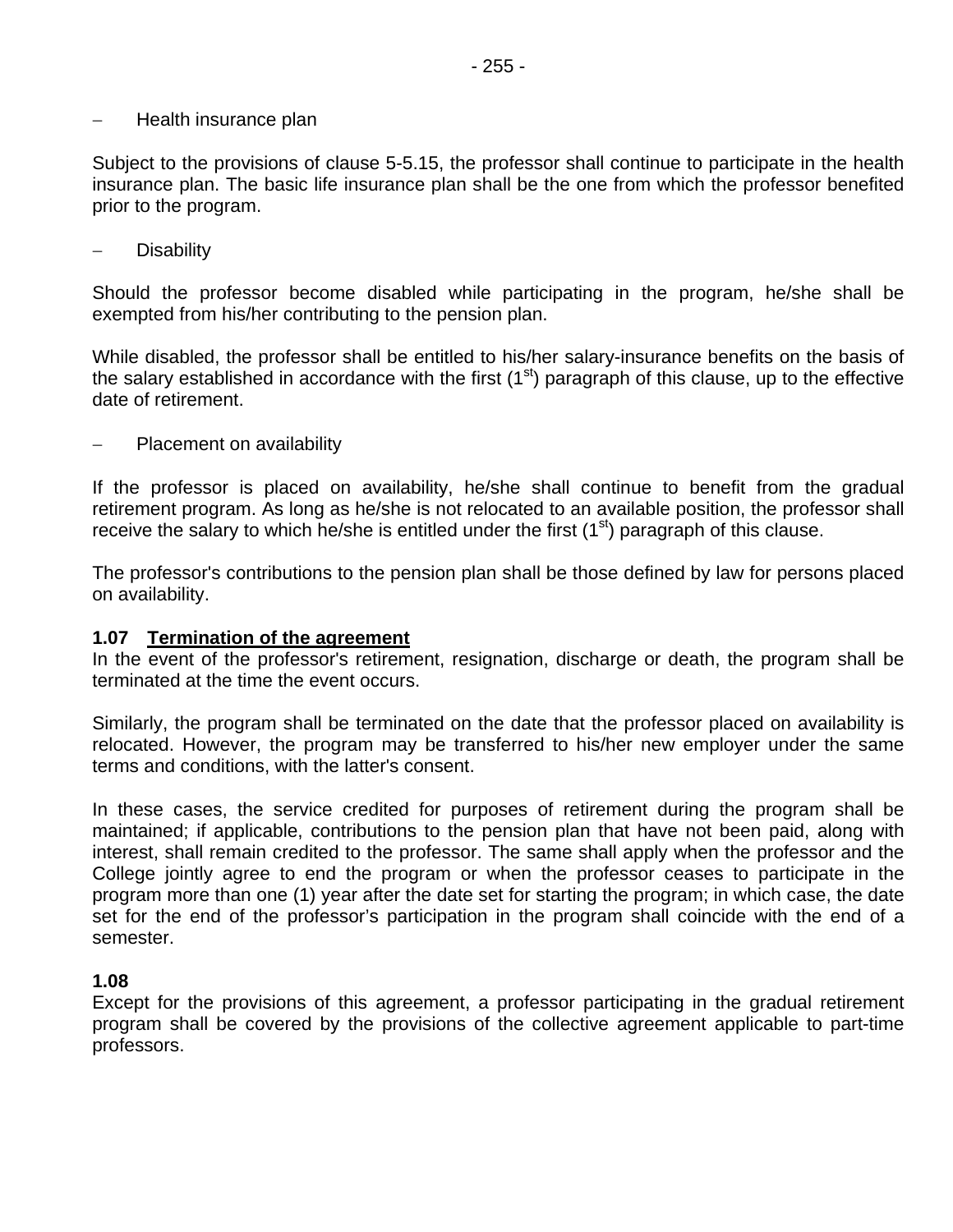#### **LETTER OF INTENT CONCERNING PENSION PLANS**

NB: For the purposes of this appendix, the expression "the parties" shall mean the Gouvernement du Québec, the CSQ, the FTQ and the CSN.

#### **1. GRADUAL RETIREMENT**

The parties shall mandate the RREGOP pension committee to set up an ad hoc committee composed of representatives of the Government and of the unions to pursue the work already begun with respect to gradual retirement, the results of which are contained in a report dated February 1993.

This committee shall re-examine and complete the portion of the study dealing with the working conditions of pensioners who would avail themselves of such a program and shall analyze the tax problems related to gradual retirement. Moreover, it shall analyze the amendments that must be made to the TPP, the CSSP and the RREGOP resulting from the implementation of a program concerning gradual retirement and progressive retirement and designed to simplify the pension plans.

While taking into account its available resources, the CARRA may be required to update certain data as determined by the committee. The pension committee shall receive the report and recommendations of the ad hoc committee and shall submit them to the parties, if applicable.

#### **2. RETURN TO WORK OF PENSIONERS**

The parties shall mandate the RREGOP pension committee representing employees who may be unionizees to set up an ad hoc committee composed of representatives of the Government and the unions to:

define rules for harmonizing the terms and conditions governing the return to work by pensioners under the RREGOP, the TPP and the CSSP so as to better inform members and pensioners, and to facilitate administration by the CARRA and employers.

The pension committee shall receive the report and recommendations of the ad hoc committee and shall submit them to the parties, if applicable.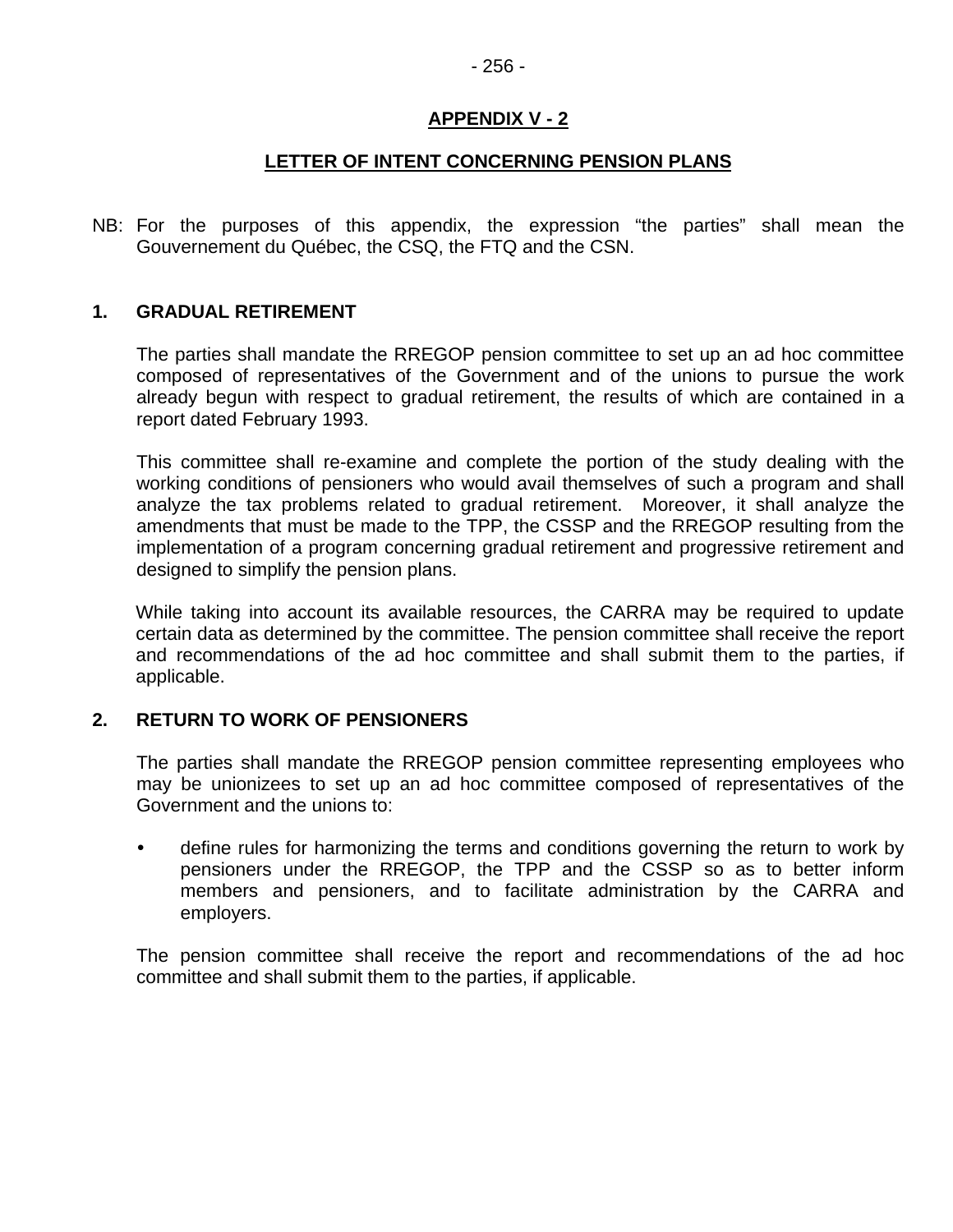#### **3. NON-DISCRIMINATION WITH RESPECT TO FRINGE BENEFITS**

The parties shall mandate the RREGOP pension committee representing employees who may be unionized to set up an ad hoc committee composed of representatives of the Government and the unions, whose mandate shall be to make recommendations on non-discrimination with respect to fringe benefits based on the recommendations of the ad hoc committee's report on non-discrimination with respect to fringe benefits produced in April 1992.

Moreover, the parties agree that any amendment to the laws shall not have the effect of increasing the cost of the plans.

#### **4. AMENDMENTS TO THE PENSION PLANS**

Subject to the amendments prescribed herein, during the term of the agreement, no amendment to the RREGOP, the TPP, the CSSP or the RRCE may make the provisions of the plan less favourable for members, unless there is an agreement between the negotiating parties to this effect.

No amendment shall be made to the method of financing nor to the financial commitments unless the negotiating parties reach an agreement to that effect.

In addition, no part of this letter of intent may be interpreted as an admission on the part of the parties of their respective expectations concerning the Government's obligations with respect to the RREGOP.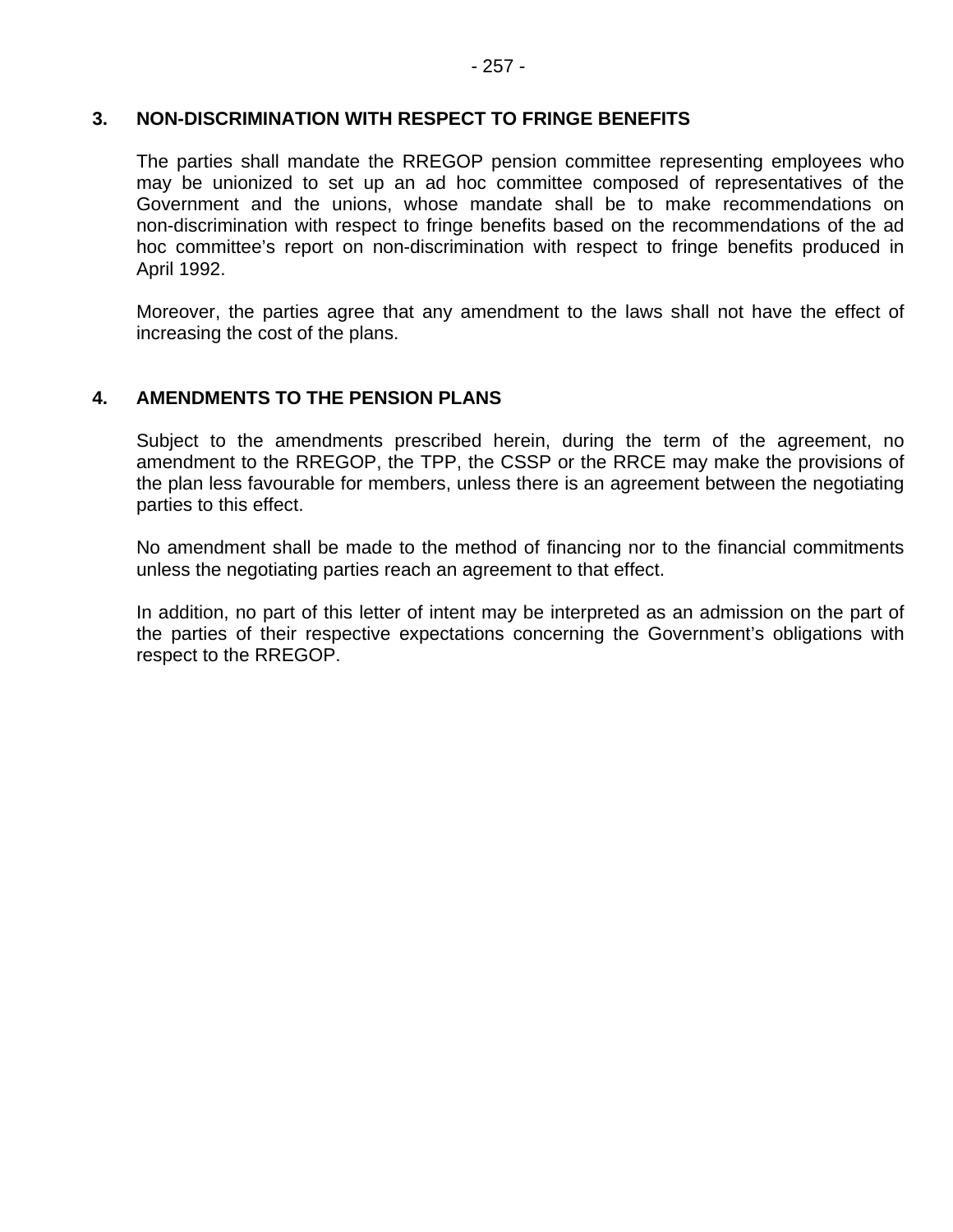# - 258 -

# **APPENDIX V - 3**

#### **CALCULATION OF HOURS OF WORK CREDITED FOR THE PURPOSES OF ELIGIBILITY FOR EMPLOYMENT INSURANCE**

In applying section 10 (2) of the Employment Insurance Regulations, the provincial parties agree to the following:

- 1. For the exclusive purposes of eligibility for employment insurance, a full-time professor, for any one (1) year, shall be said to work thirty-seven (37) hours per week.
- 2. For the exclusive purposes of eligibility for employment insurance, a part-time professor shall be said to work the number of hours obtained by applying paragraph 1 in proportion to his/her FTE.

However, for any given professor, should the result of applying the preceding paragraph be less than the result of applying paragraph 3, paragraph 3 shall apply.

- 3. For the exclusive purposes of eligibility for employment insurance, an hourly paid professor shall be said to work 3.6 hours per each course hour remunerated.
- 4. The College shall issue the record of employment in accordance with this agreement.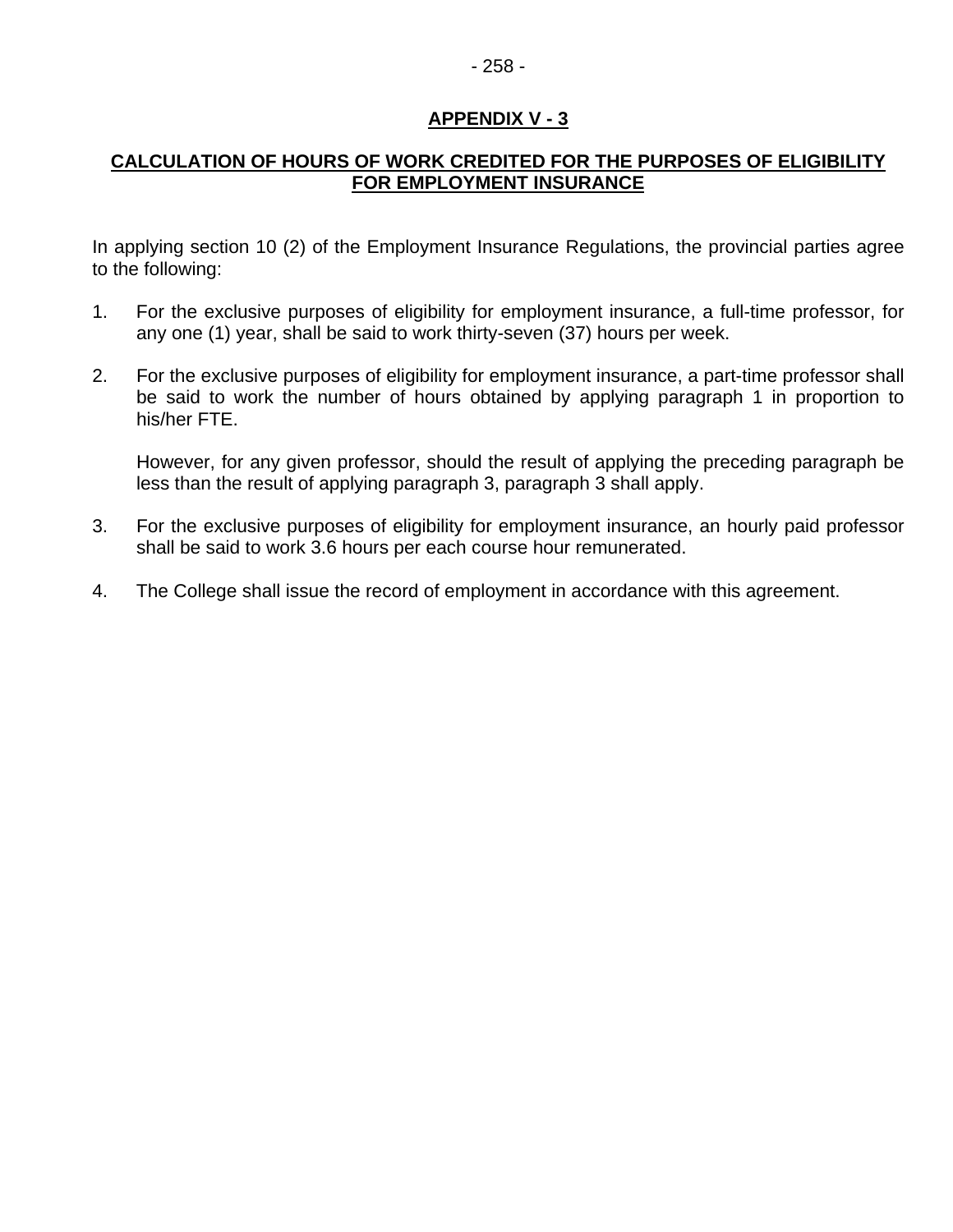#### **APPENDIX PERTAINING TO THE USE OF A WORK OF WHICH A PROFESSOR IS THE AUTHOR OR ONE OF THE CO-AUTHORS**

For the purposes of applying clause 8-1.03, the College agrees to abide by the following provisions:

#### **01. Author**

A person who creates a work.

#### **02. Work**

Comprises all original productions, whether literary, dramatic, musical, artistic, cinematographic, photographic, choreographic, electronic or audiovisual, including all original productions in the literary, scientific and artistic domains, regardless of the style or form of expression used, such as books, brochures and other written texts, conferences, dramatico-musical or choreographic works, musical compositions or works with or without lyrics, illustrations, sketches and visual art relating to geography, architecture, designing, or the sciences.

#### **03. Copyright**

Ownership of a work including, for the author, exclusive reproduction rights, in any form, of a work of which he/she is the creator, in whole or in large part, the publishing rights, the right to public presentation, of granting or allowing any of the aforementioned acts along with the related accessory rights, as defined in the federal Copyright Act.

#### **04. Royalties**

Monetary or other form of compensation paid for the author's permission to make use of his/her work, in whole or in large part.

#### **05. Ownership**

The College acknowledges that the author shall own the copyright on his/her work and that royalties obtained from the use of said work shall be his/hers, except where allowances are to be made for the College's contribution.

#### **06. College's contribution**

When the College contributes to the production or development of a work, an agreement shall be reached and signed between the professor concerned and the College, defining the rights and obligations of each party with regard to copyright and to the royalties resulting from the use and development of said work.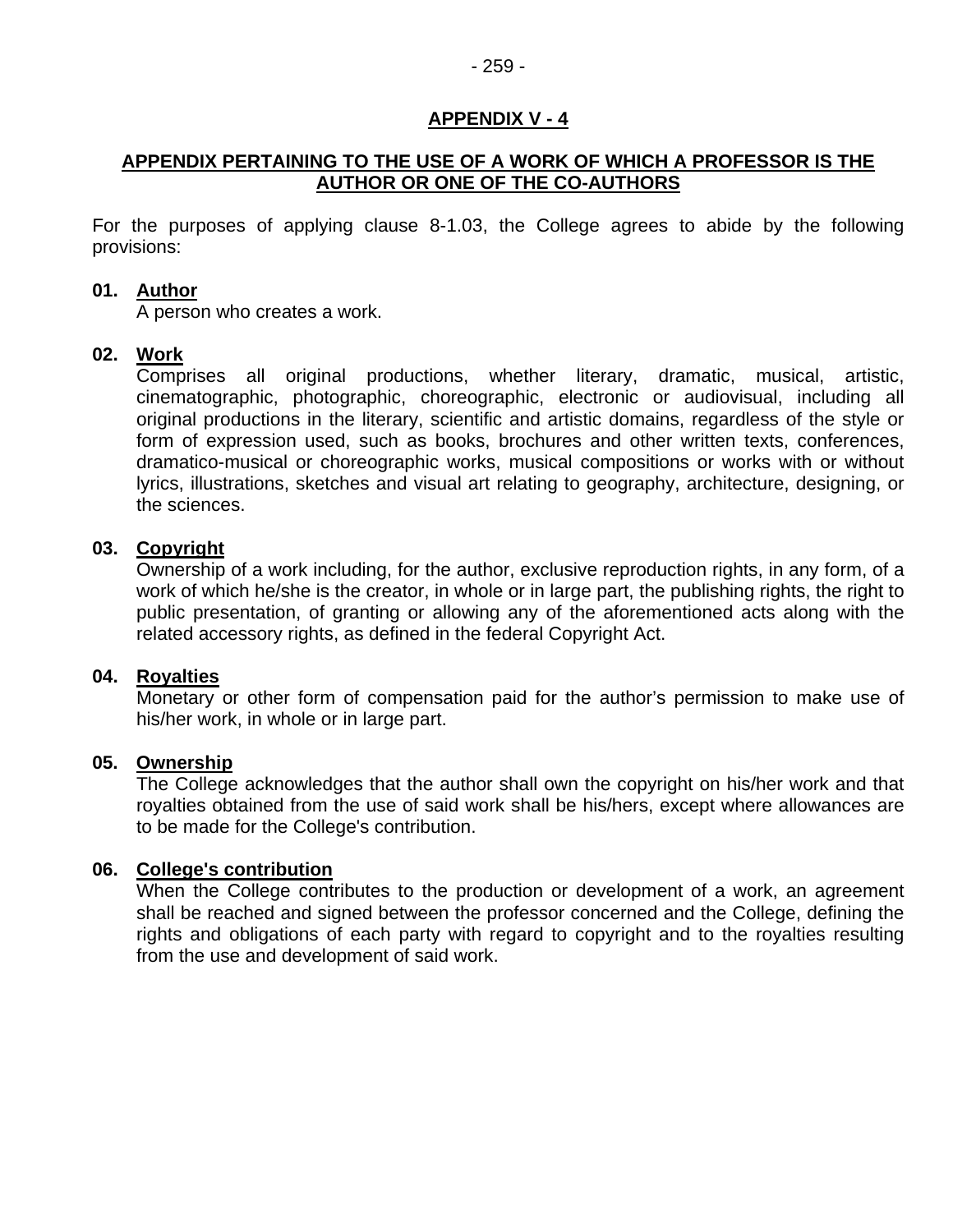# **07. Productions excluded**

In no case whatsoever shall the provisions of this appendix allow a professor to claim royalties for the use of a work produced under the terms of clause 8-4.01 a), such as course outlines, notes or course workbooks, notebooks used in fieldwork, shop work or lab work, examination papers, including electronic and audiovisual works, created for students' use.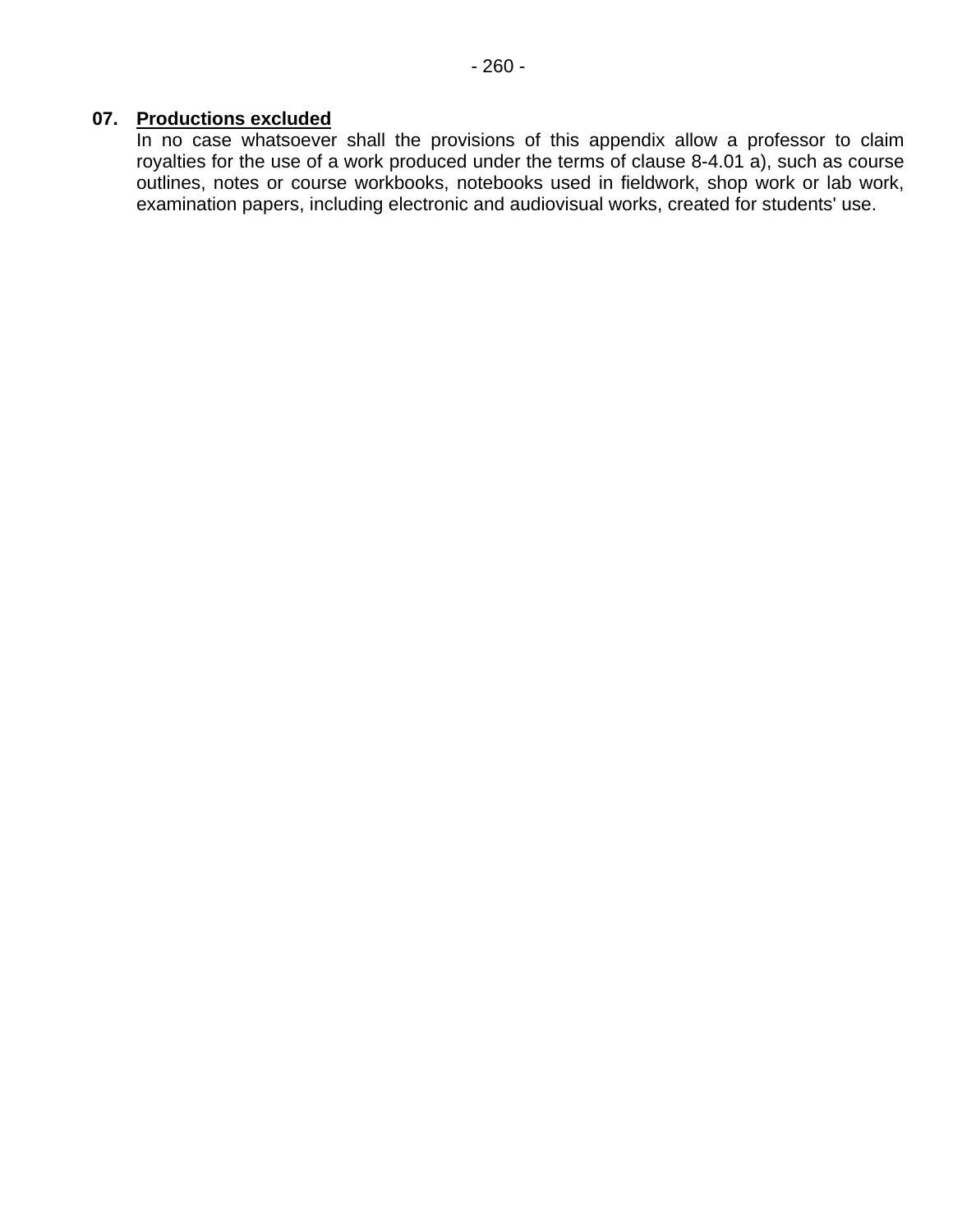#### - 261 -

#### **APPENDIX V - 5**

#### **APPENDIX PERTAINING TO THE DEVELOPMENT FUND FOR COOPERATION AND EMPLOYMENT (FONDACTION)**

- 01. The Fondaction trustee shall provide the College with the professor's form authorizing salary deductions.
- 02. No later than thirty (30) days after receiving the form, the College shall deduct from the professor's pay the amount authorized as contributions to Fondaction.

The College shall proceed, when so equipped, with the adjustment at source of income tax deductions, as allowed by fiscal regulations. However, the College shall not be held responsible if the total exemption to which the professor is entitled according to fiscal regulations has not been respected.

- 03. No later than thirty (30) days after receiving written notice to that effect, the College shall cease to deduct the professor's contribution to Fondaction from his/her pay or, at the professor's request, increase or decrease his/her contribution.
- 04. No later than the fifteenth  $(15<sup>th</sup>)$  day of the month following the one in which the deductions were made, the College shall forward to Fondaction or its trustee all contributions made by the professors, as well as a list of the names, social insurance numbers and amounts deducted for each professor.
- 05. The College shall not be charged with any damages for errors or omission pertaining to amounts deducted from a professor's salary under the terms of this appendix.

However, the College agrees to make the necessary corrections without delay, as soon as it is informed of the error or omission in the amounts deducted.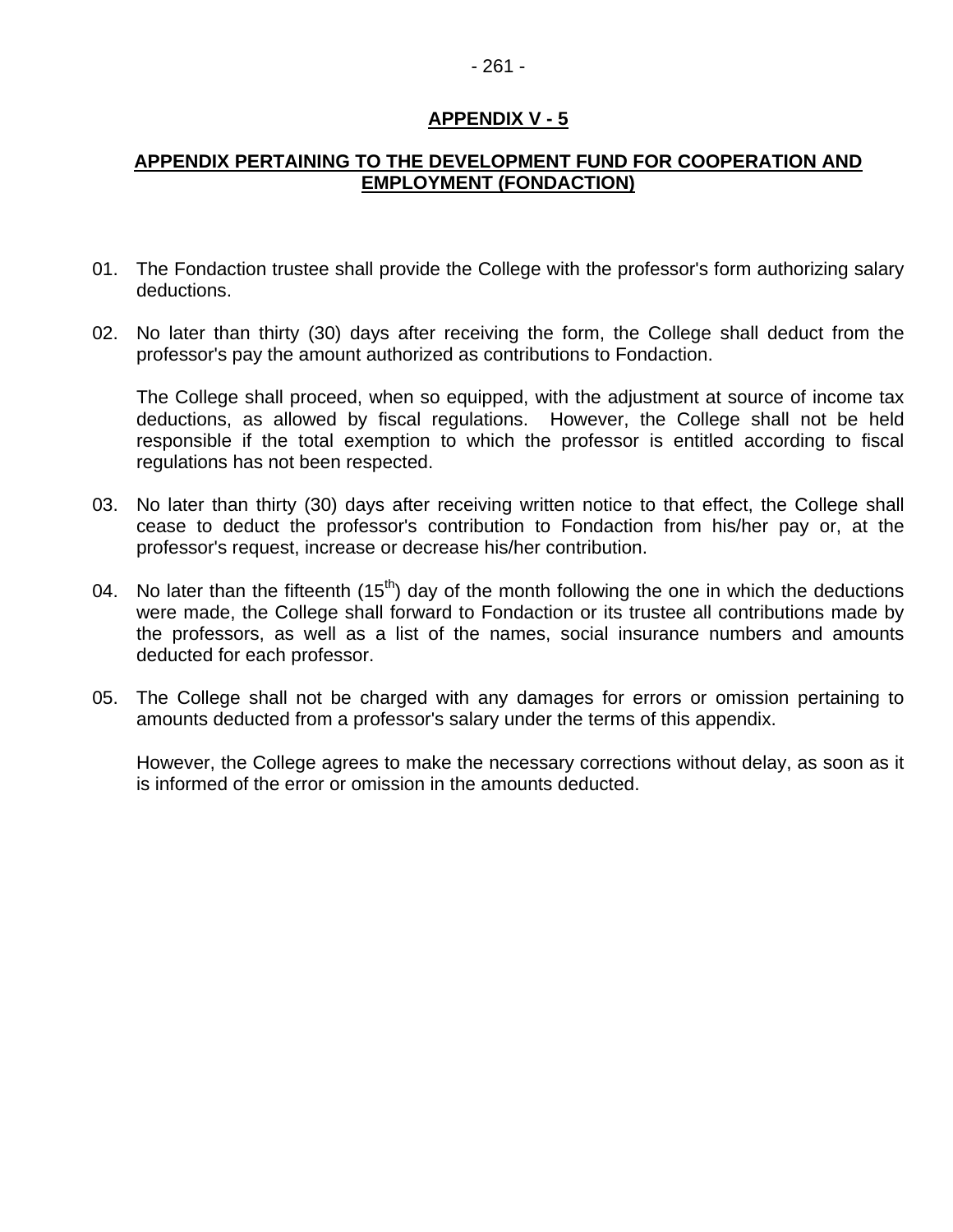# **LIST OF ORGANIZATIONS WHERE, BY LAW AS OF FEBRUARY 7, 2005, THE WORKING CONDITIONS OR STANDARDS OF REMUNERATION AND SALARY SCHEDULES OF ITS EMPLOYEES ARE DETERMINED BY THE GOVERNMENT OR IN ACCORDANCE WITH CONDITIONS DEFINED BY THE GOVERNMENT<sup>1</sup>**

Agence des partenariats public-privé du Québec Agence métropolitaine de transport Autorité des marchés financiers Bibliothèque et Archives nationales du Québec Caisse de dépôt et placement du Québec Centres d'aide juridique Commission de la capitale nationale Commission de la construction du Québec Commission de reconnaissance des associations d'artistes et des associations de producteurs Commission des droits de la personne et des droits de la jeunesse Commission des services juridiques Conseil des arts et des lettres du Québec Conseil des services essentiels Corporation d'hébergement du Québec Corporation d'urgence-santé de la région de Montréal Métropolitain École nationale de police du Québec École nationale des pompiers du Québec Financement-Québec Fondation de la faune du Québec Fonds de la recherche en santé du Québec Fonds d'indemnisation du courtage immobilier Fonds québécois de la recherche sur la nature et les technologies Fonds québécois de la recherche sur la société et la culture Héma-Québec Institut national de la santé publique Investissement Québec Musée d'art contemporain de Montréal Musée de la civilisation Musée national des beaux-arts du Québec Office de la Sécurité du revenu des chasseurs et piégeurs cris Office Québec-Amériques pour la jeunesse Protecteur du citoyen Régie de l'énergie Régie des installations olympiques Société de développement des entreprises culturelles Société de la Place des Arts de Montréal

 $\overline{a}$ 1. This list is provided for information purposes.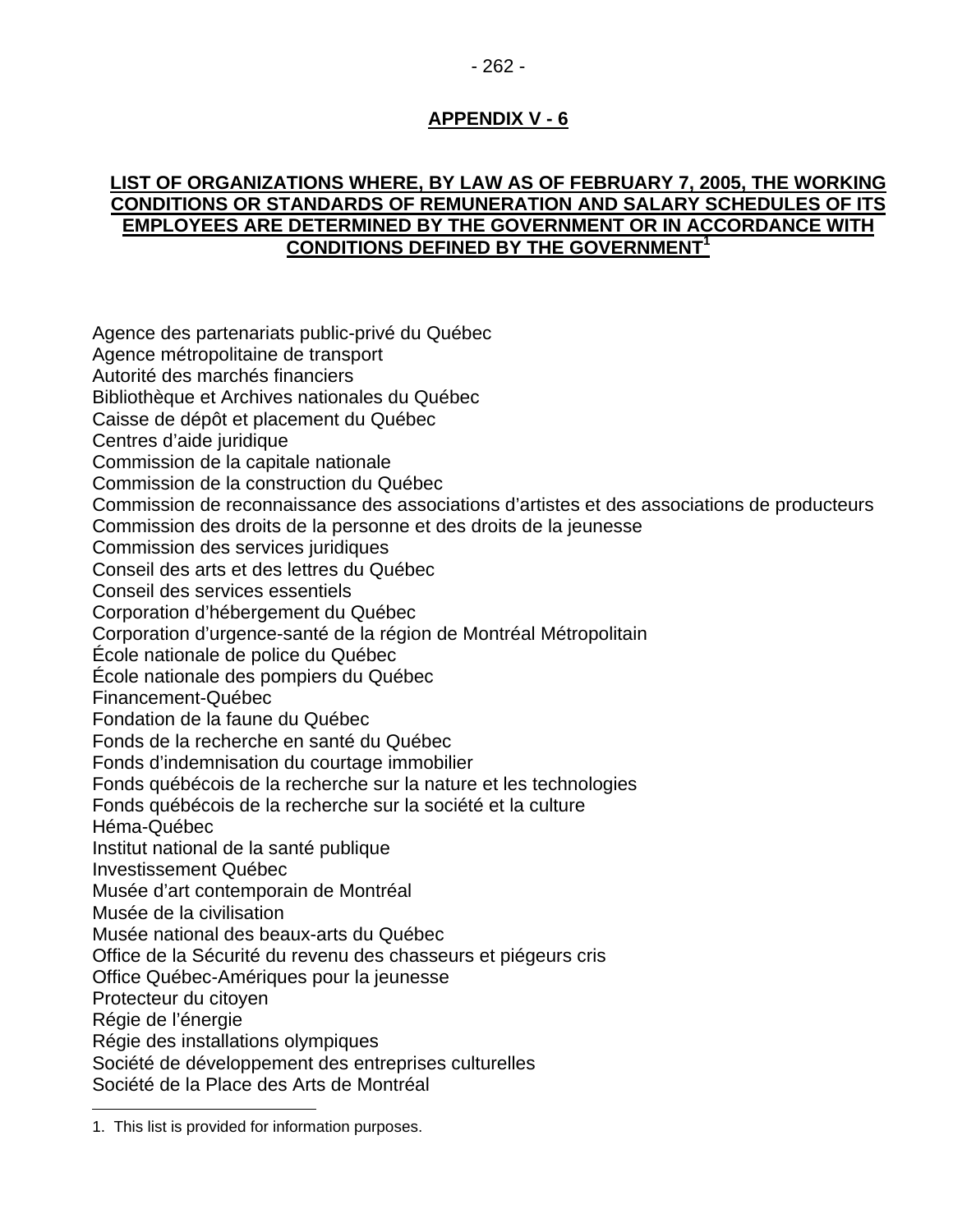Société de télédiffusion du Québec (Télé-Québec) Société des alcools du Québec Société des établissements de plein air du Québec Société des loteries du Québec Société du Centre des congrès de Québec Société du Grand théâtre de Québec Société du Palais des congrès de Montréal Société du parc industriel et portuaire de Bécancour Société immobilière du Québec Société Innovatech Régions Ressources Société Innovatech Québec et Chaudières Appalaches Société Innovatech du sud du Québec Société québécoise d'assainissement des eaux Société québécoise d'information juridique Société québécoise de récupération et de recyclage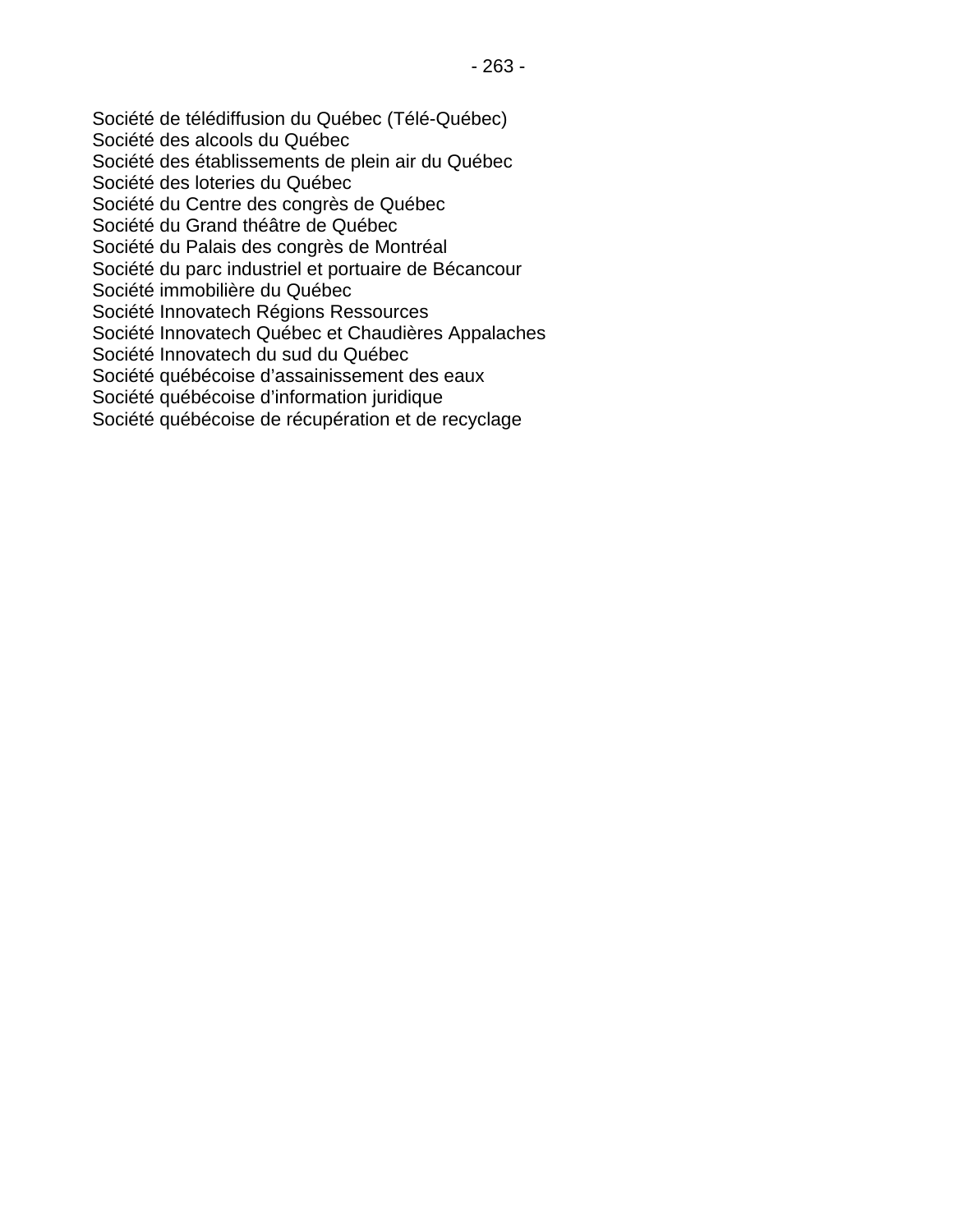# **APPENDIX PERTAINING TO PARENTAL RIGHTS**

For the purposes of this appendix, the expression "the parties" shall refer to the Government and the CSN.

# **ADDENDUM**

Should any amendments be made to the Québec parental insurance plan (QPIP), the Employment Insurance Act or the Act respecting labour standards with respect to parental rights, it is agreed that the parties shall meet to discuss the possible implications of these amendments on the current parental rights plan.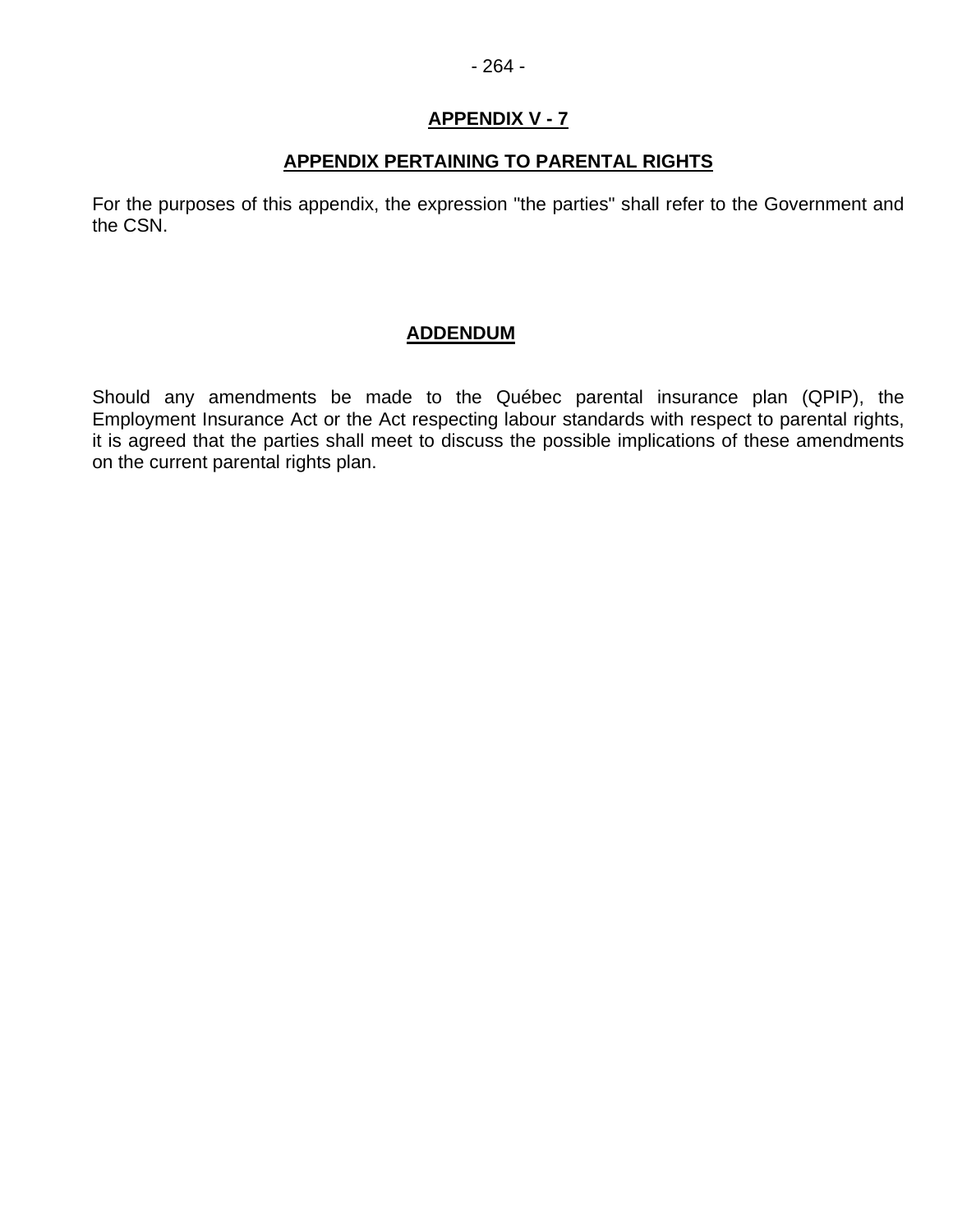#### **LETTER OF AGREEMENT PERTAINING TO FAMILY RESPONSIBILITIES**

The CSN union party, on the one part, and the Gouvernement du Québec represented by the Treasury Board, on the other part, hereby acknowledge the interdependent relationship that exists between family and work. In that sense, the parties agree to take work-family balance into account in the organization of work at the College.

To this effect, the parties to this agreement encourage the sectorial, regional or local parties, as the case may be, to foster a better balance between parental and family responsibilities and occupational responsibilities in establishing working conditions and their application.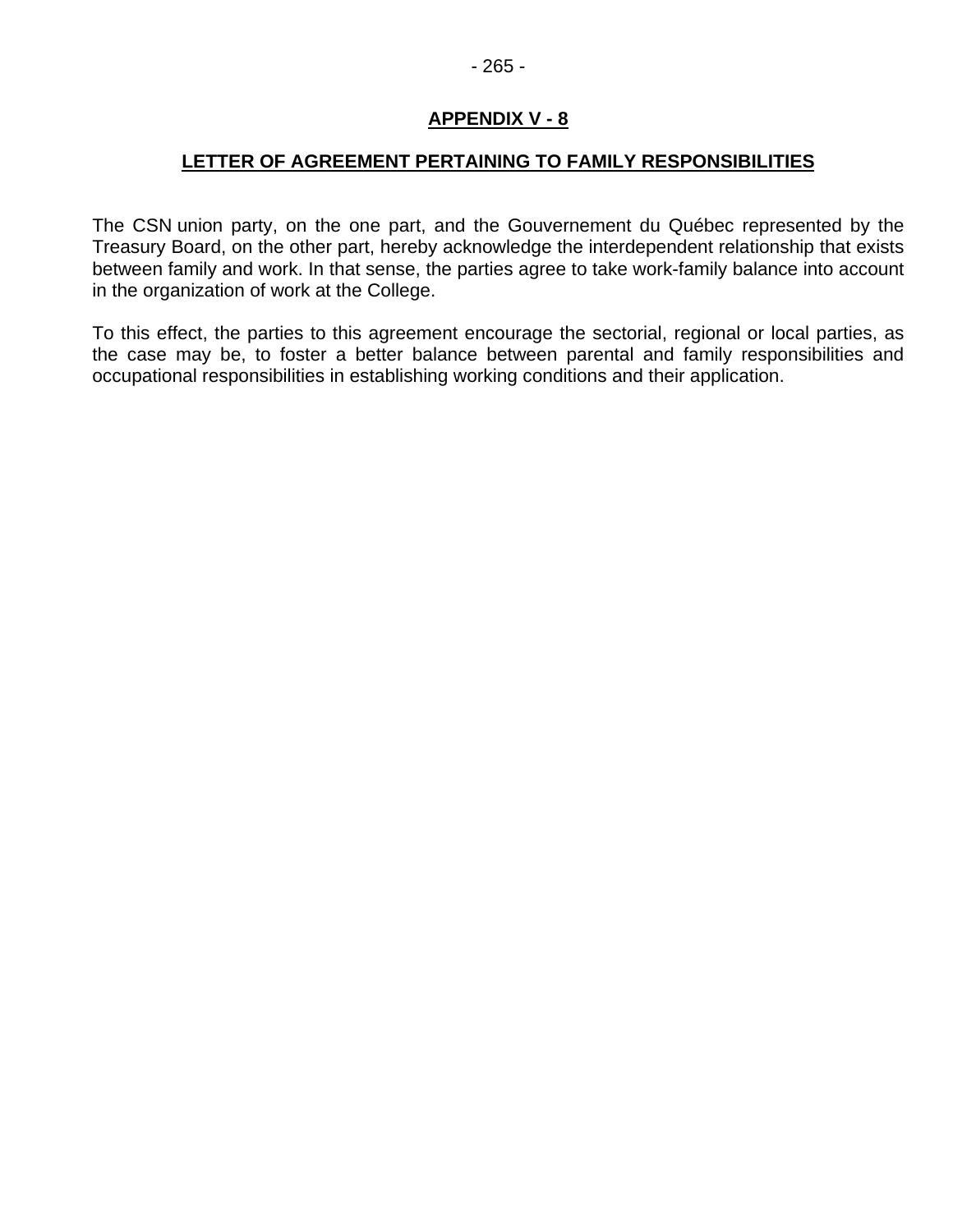#### - 266 -

# **APPENDIX V - 9**

# **APPENDIX PERTAINING TO BÂTIRENTE**

- 01. The Bâtirente trustee shall provide the College with the professor's form authorizing salary deductions.
- 02. No later than thirty (30) days after receiving the form, the College shall deduct from the professor's pay the amount authorized as contributions to Bâtirente.

The College shall proceed, when so equipped, with the adjustment at source of income tax deductions, as allowed by fiscal regulations. However, the College shall not be held responsible if the total exemption to which the professor is entitled according to fiscal regulations has not been respected.

- 03. No later than thirty (30) days after receiving written notice to that effect, the College shall cease to deduct the professor's contribution to Bâtirente from his/her pay or, at the professor's request, increase or decrease his/her contribution.
- 04. No later than the fifteenth  $(15<sup>th</sup>)$  day of the month following the one in which the deductions were made, the College shall forward to Bâtirente or its trustee all contributions made by the professors, as well as a list of the names, social insurance numbers and amounts deducted for each professor.
- 05. The College shall not be charged with any damages for errors or omission pertaining to amounts deducted from a professor's salary under the terms of this appendix.

However, the College agrees to make the necessary corrections without delay, as soon as it is informed of the error or omission in the amounts deducted.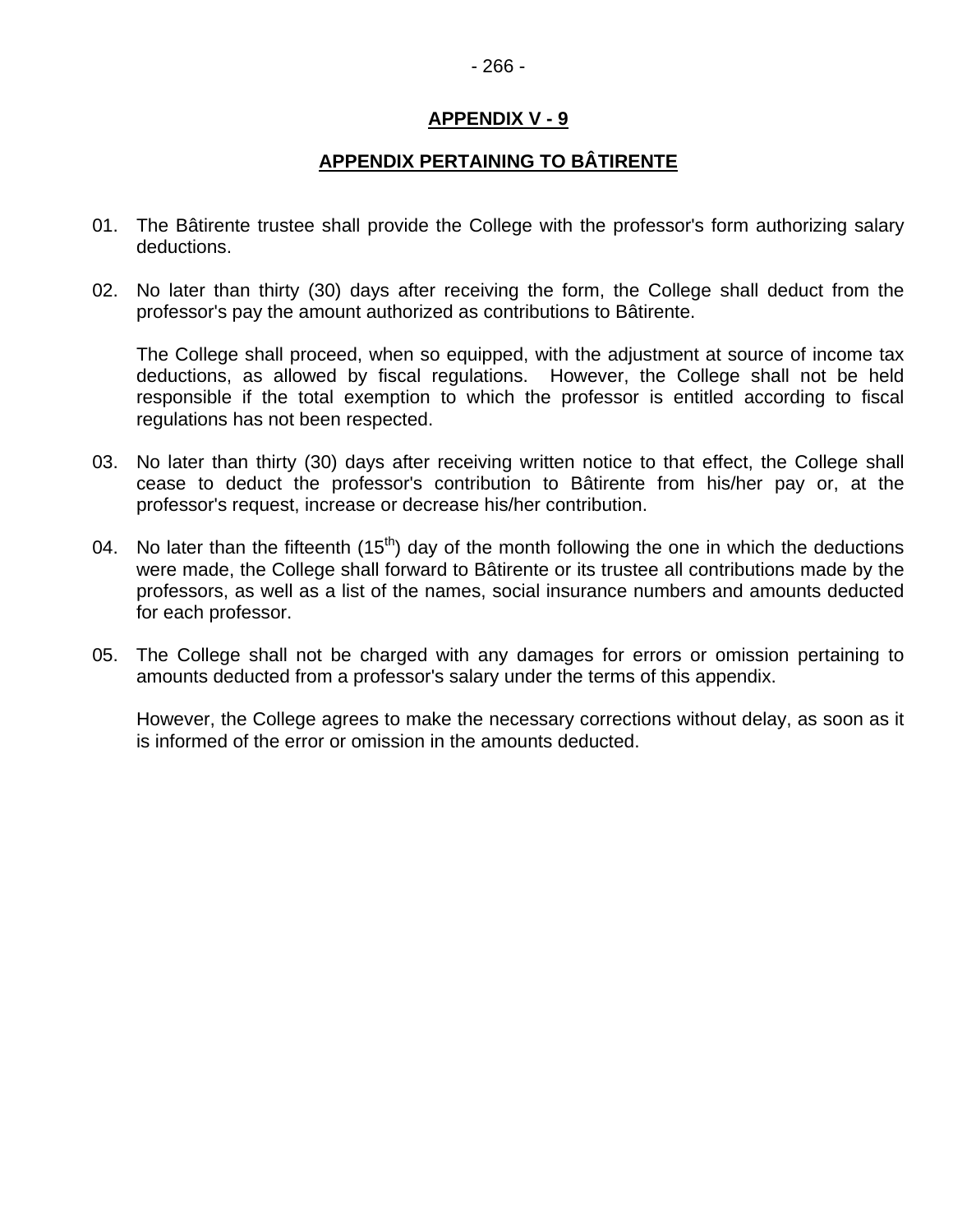# **LETTER OF INTENT CONCERNING ADDITIONAL DEPOSITS TO THE FONDS D'AMORTISSEMENT DES RÉGIMES DE RETRAITE (FARR)**

The government undertakes to make additional deposits to the Fonds d'amortissement des régimes de retraite (FARR) so that the value of the latter represents, in twenty (20) years, seventy per cent (70%) of the actuarial value of the accrued pension benefits of employees of the public and parapublic sectors calculated according to the accounting method used.

To this end:

- The FARR shall be composed of three (3) distinct funds, one for the RREGOP, one for the RRPE and a third for the other pension plans. The three funds shall constitute the Fonds d'amortissement des régimes de retraite (FARR) as defined in the Financial Administration Act.
- Additional deposits shall be made on the basis of the prevailing financial market conditions, particularly interest rates and response to the new issue of bonds.
- If conditions are favourable, the government may increase in a given year the amounts specified in the initial schedule; in the event of unfavourable conditions, the deposits may be lower than those initially specified.
- Every three (3) years, the government shall report on the state of the FARR, particularly concerning the deposits specified initially. Where applicable, a new deposit schedule shall be prepared.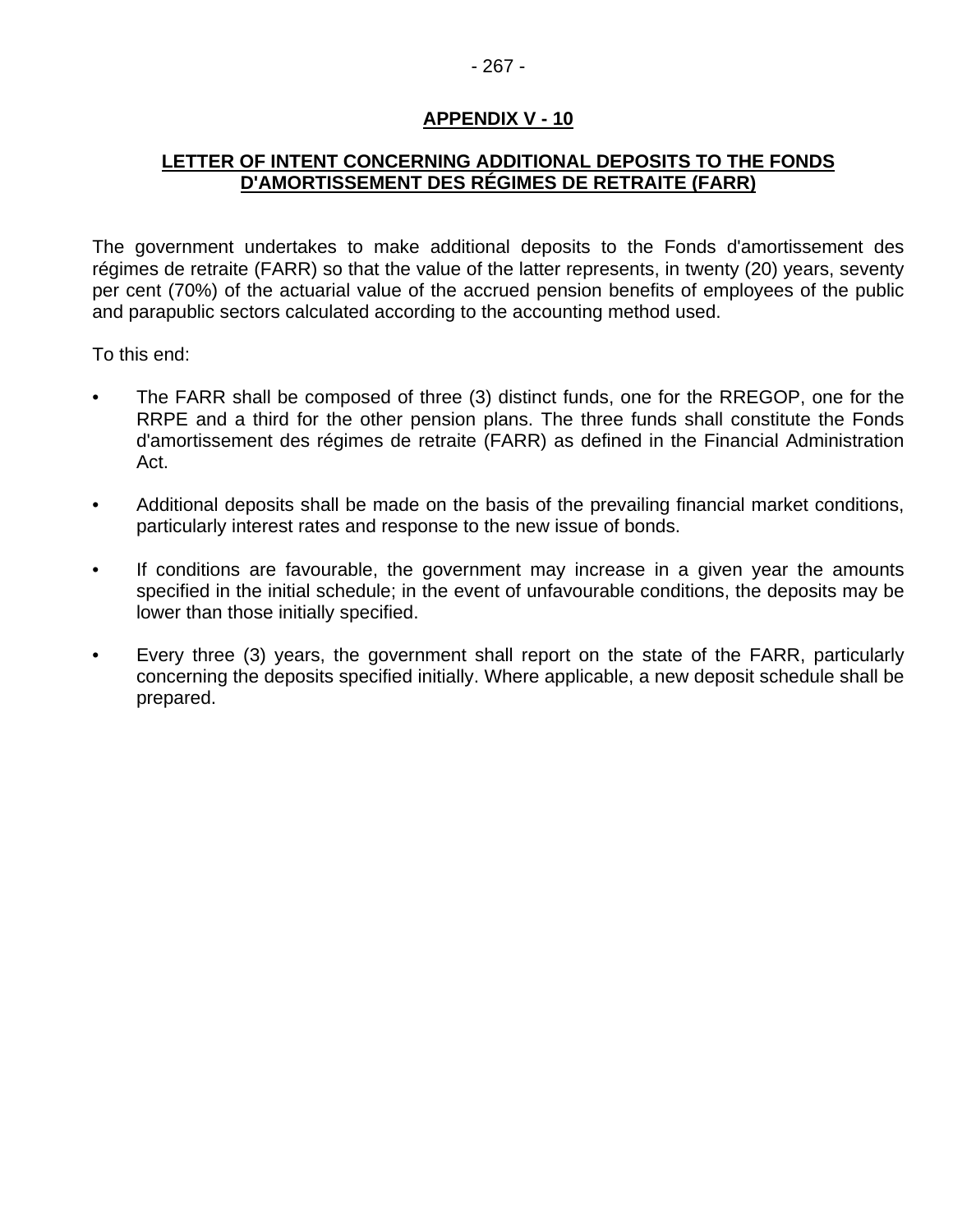#### **SECTION VI - SALARIES AND PREMIUMS**

#### **APPENDIX VI - 1**

#### **SALARY SCALES**

#### **TABLE A**

#### **FULL-TIME OR PART-TIME PROFESSOR (ANNUAL RATES)**

|                   |            | Rate       |                   |                   |            |
|-------------------|------------|------------|-------------------|-------------------|------------|
|                   | Rate       | 2006-12-01 |                   |                   | Rate       |
|                   | up to      | to         | Rate              | Rate <sup>5</sup> | as of      |
| Step <sup>1</sup> | 2006-11-30 | 2007-09-30 | $2007 - 10 - 014$ | 2009-05-31        | 2009-06-01 |
|                   | 33 695     | 34 369     | 35 056            | 35 757            | 36 472     |
| $\mathbf 2$       | 34 945     | 35 644     | 36 357            | 37 084            | 37826      |
| 3                 | 36 196     | 36 920     | 37 658            | 38 411            | 39 179     |
| 4                 | 37 635     | 38 388     | 39 156            | 39 939            | 40 738     |
| 5                 | 39 131     | 39 914     | 40712             | 41 526            | 42 357     |
| 6                 | 40 687     | 41 501     | 42 331            | 43 178            | 44 042     |
| 7                 | 42 338     | 43 185     | 44 049            | 44 930            | 45 829     |
| 8                 | 44 090     | 44 972     | 45 871            | 46788             | 47724      |
| 9                 | 45 914     | 46 832     | 47 769            | 48724             | 49 698     |
| 10                | 47813      | 48769      | 49 744            | 50739             | 51 754     |
| 11                | 49 792     | 50788      | 51 804            | 52 840            | 53 897     |
| 12                | 51 854     | 52 891     | 53 949            | 55 0 28           | 56 129     |
| 13                | 54 000     | 55 080     | 56 182            | 57 306            | 58 452     |
| 14                | 56 229     | 57 354     | 58 501            | 59 671            | 60 864     |
| 15                | 58 557     | 59 728     | 60 923            | 62 141            | 63 384     |
| 16                | 60 982     | 62 202     | 63 4 46           | 64 715            | 66 009     |
| 17                | 63 527     | 64798      | 66 094            | 67416             | 68764      |
| $18^{2-3}$        | 65 053     | 66 354     | 67 681            | 69 035            | 70 416     |
| 19 <sup>3</sup>   | 66 616     | 67 948     | 69 307            | 70 693            | 72 107     |
| $20^3$            | 68 216     | 69 580     | 70 972            | 72 391            | 73 839     |

1. The professor is awarded the step corresponding to his/her experience, plus:

2 steps for a professor whose schooling is evaluated at 17 years;

4 steps for a professor whose schooling is evaluated at 18 years;

6 steps for a professor whose schooling is evaluated at 19 years;

8 steps for a professor whose schooling is evaluated at 19 years or more, with a doctorate.

2. Step 18 is accessible to professors who hold a Master's degree in the subject taught or in a related subject useful to the subject indicated in their contract.

3. Steps 18, 19 and 20 are accessible to professors with 19 years of schooling or more and a doctorate.

4. Until the last day of the 2007-2008 contract year.

5. As of the first  $(1^{st})$  day of the 2008-2009 contract year.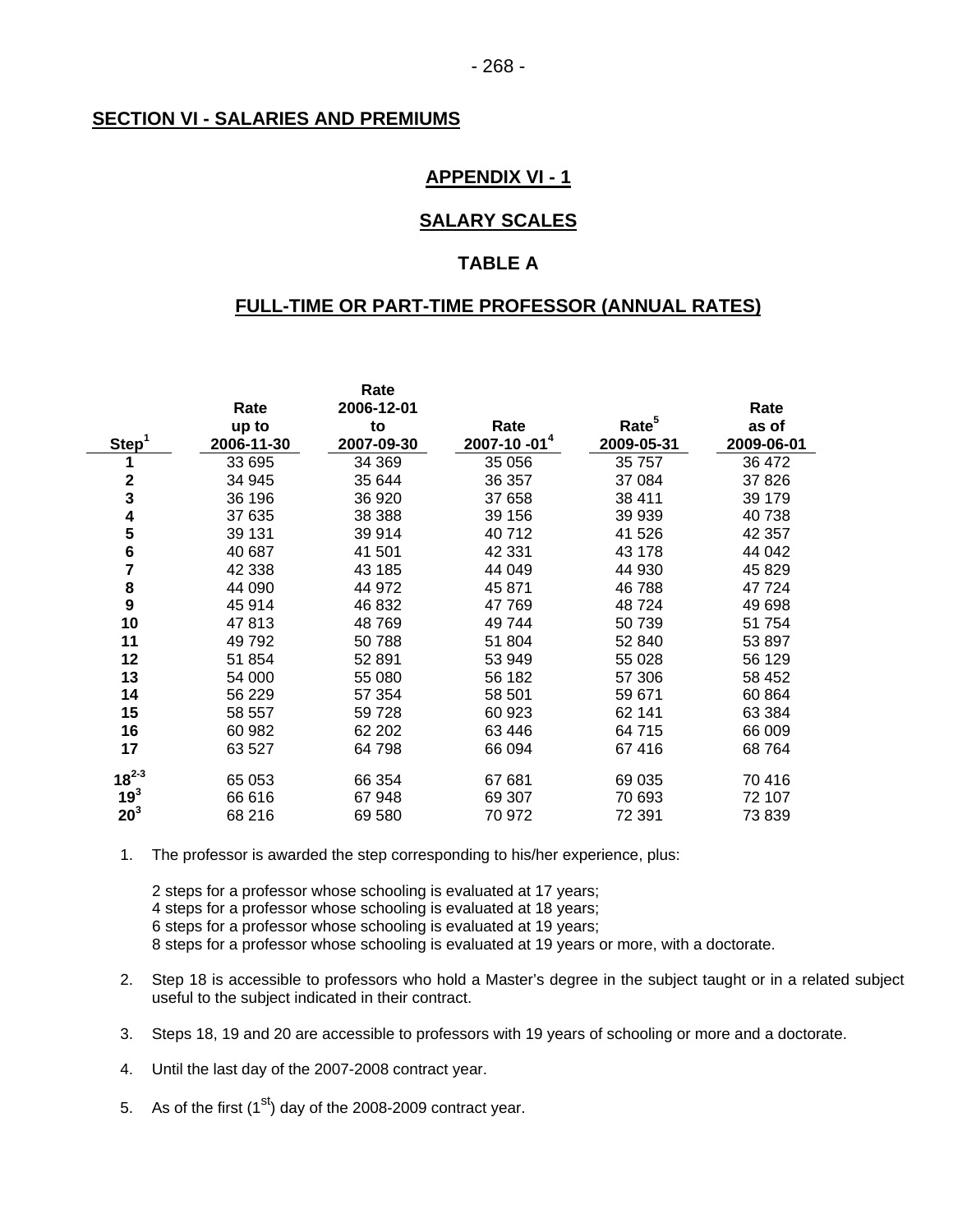- 269 -

# **APPENDIX VI - 1 (cont'd)**

# **SALARY SCALES**

# **TABLE B**

# **Hourly rates for hourly paid professors**

| <b>Period</b>                    | 16 years or less | 17 and 18 years | 19 years or more |
|----------------------------------|------------------|-----------------|------------------|
| Until September 30, 2006         | \$54.75          | \$63.45         | \$76.12          |
| October 1, 2006 to July 31, 2007 | \$55.85          | \$64.72         | \$77.64          |
| August 1, 2007 to June 14, 2008  | \$56.97          | \$66.01         | \$79.19          |
| June 15, 2008 to March 31, 2009  | \$58.11          | \$67.33         | \$80.77          |
| As of April 1, 2009              | \$59.27          | \$68.68         | \$82.39          |

The term "year" corresponds to the years of schooling in accordance with the collective agreement.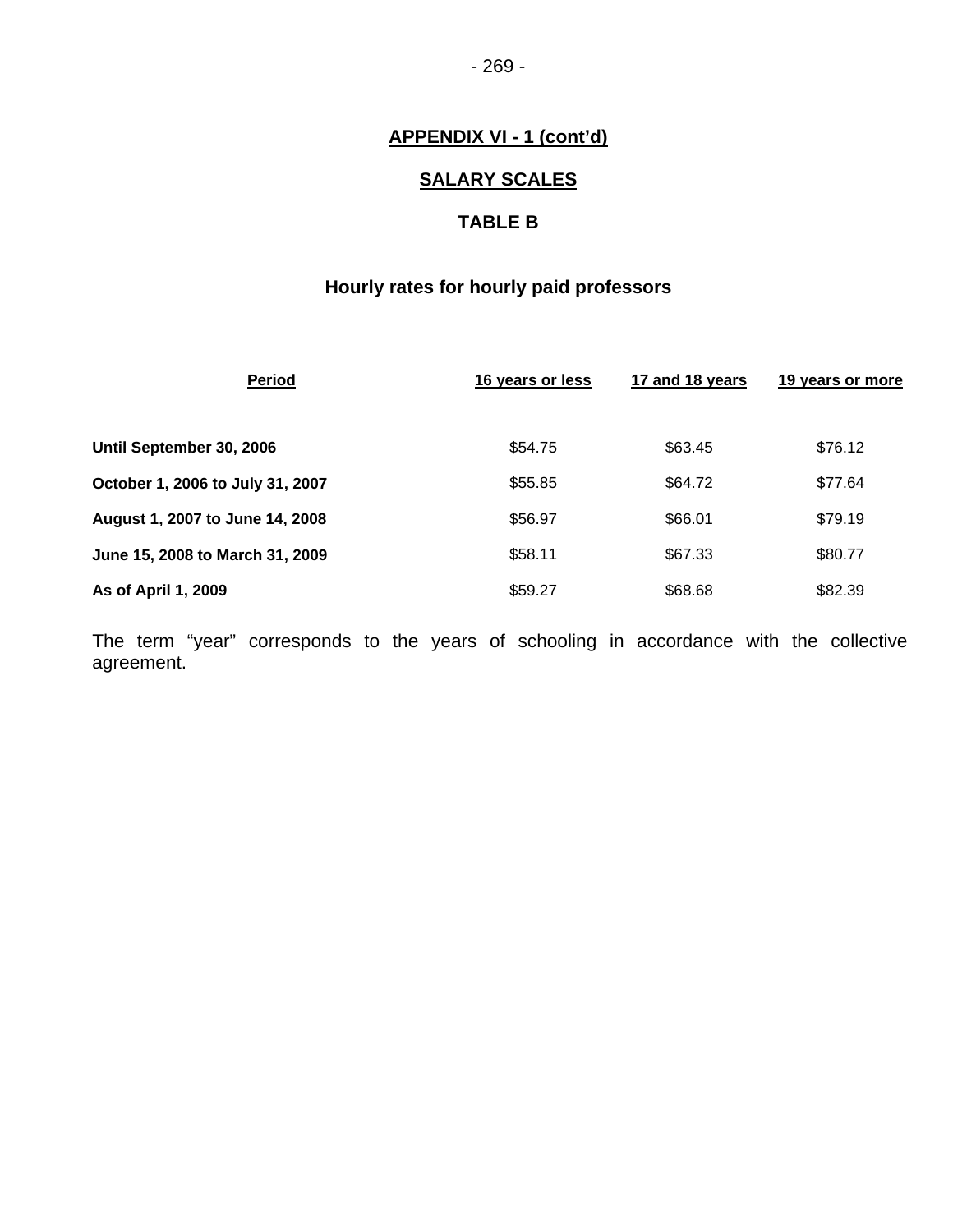#### - 270 -

# **APPENDIX VI - 2**

# **REGIONAL DISPARITIES**

#### **SECTION 1.00 - DEFINITIONS**

The following expressions shall mean:

#### **1.01 Dependent**

The spouse and dependent child as defined in clauses 1-2.06 and 1-2.09 of the collective agreement and any other dependent as defined in the Taxation Act provided that the latter resides with the professor. However, for the purposes of this appendix, income earned from a job held by the professor's spouse shall not nullify the latter's status as a dependent.

The fact that a child attends a public secondary school located elsewhere than in the professor's place of residence shall not nullify his/her status as a dependent if no public secondary school is accessible where the professor lives.

Also, the fact that a child attends a preschool or elementary school recognized to be of public interest located elsewhere than in the professor's place of residence shall not nullify his/her status as a dependant if no preschool or elementary school, as the case may be, is accessible in the child's language of instruction (French or English) where the professor lives.

#### **1.02 Point of departure**

Domicile in the legal sense of the word upon hiring insofar as it is located in Québec. Said point of departure may be modified by an agreement between the College and the professor, subject to it being located in Québec.

#### **1.03 Sectors<sup>1</sup>**

Sector I:

− Chibougamau, Chapais, Matagami, Joutel, Lebel-sur-Quévillon, Témiscamingue and Ville-Marie.

#### Sector II:

 $\overline{a}$ 

- The municipality of Fermont;
- − Côte-Nord territory, from east of Rivière Moisie to Hâvre St-Pierre;
- − Îles-de-la-Madeleine.

<sup>1.</sup> During this collective agreement, should a College become covered by any of the sectors listed in the regional disparity premiums provided for the public and parapublic sectors, whether or not it is mentioned in this clause, the provincial parties shall meet for the purpose of including said sector or locality in the appendix, along with any relevant provisions.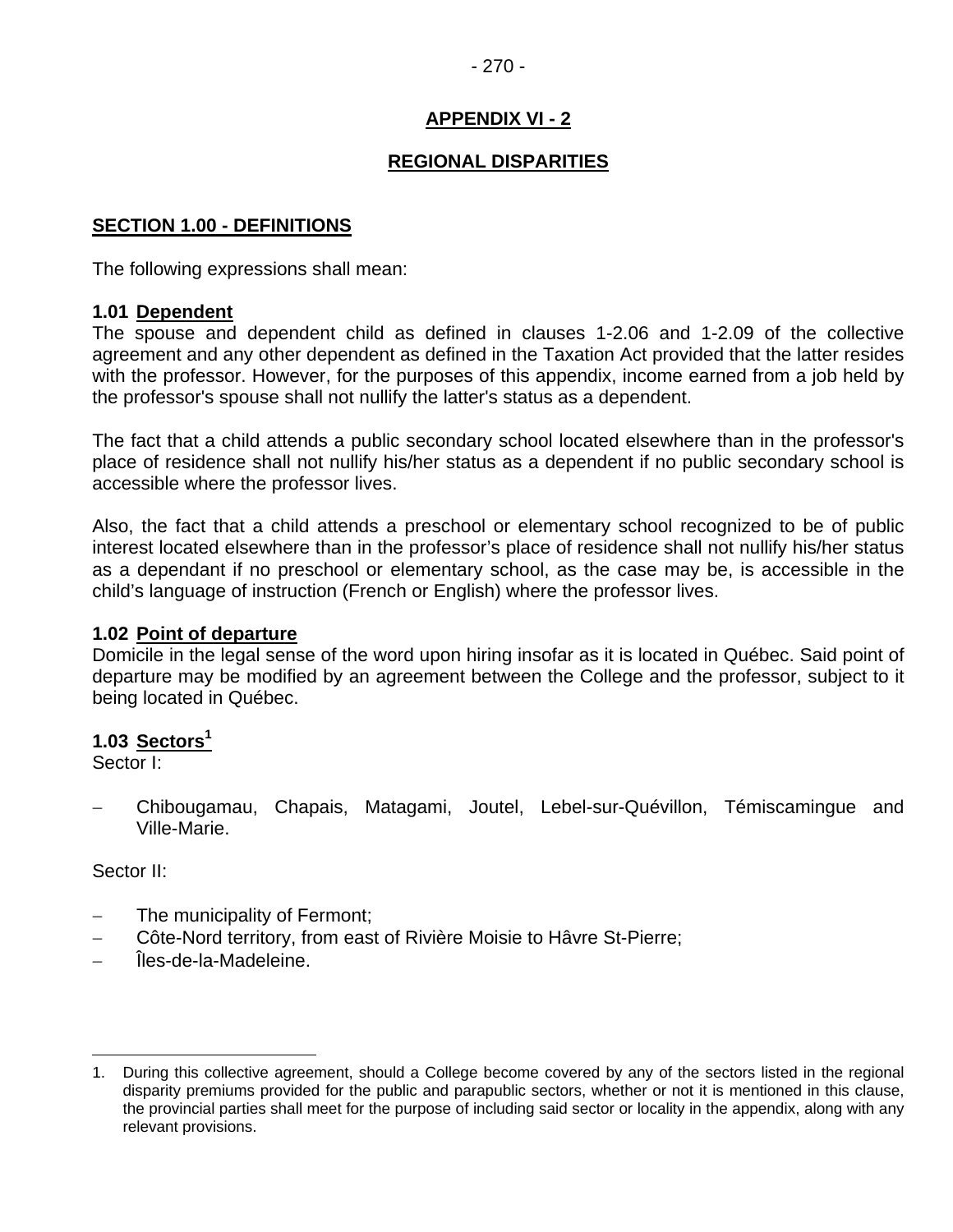Sector III:

- − Territory north of the fifty-first (51<sup>st</sup>) parallel including Mistissini, Kuujjuaq, Kuujjuarapik, Whapmagoostui, Chisasibi, Radisson, Schefferville, Kawawachikamach and Waswanipi, excluding Fermont and those localities included in Sectors IV and V;
- − Parent, Sanmaur and Clova;
- − Côte-Nord territory, from east of Hâvre St-Pierre, to the Labrador border, including Île d'Anticosti.

Sector IV:

− Wemindji, Eastmain, Waskaganish, Nemiscau, Inukjuak, Puvirnituq, Umiujaq.

Sector V:

− Tasiujaq, Ivujivik, Kangiqsualujjuaq, Aupaluk, Quaqtaq, Akulivik, Kangiqsujuaq, Kangirsuk, Salluit, Taqpangajuk.

# **SECTION 2.00 - LEVELS OF PREMIUMS**

#### **2.01**

A professor teaching in one of the sectors mentioned in clause 1.03 shall receive an annual isolation and remoteness premium of:

|                                         | Sector         | With dependents | Without dependents |
|-----------------------------------------|----------------|-----------------|--------------------|
| Until<br><b>November</b><br>30,<br>2006 |                | \$6962          | \$4869             |
|                                         |                | \$8610          | \$5739             |
|                                         | $\mathbf{III}$ | \$10834         | \$6773             |
|                                         | IV             | \$14 089        | \$7993             |
|                                         |                | \$16 621        | \$9428             |
|                                         |                |                 |                    |
| From December 1, 2006                   |                | \$7 101         | \$4 966            |
| to September 30, 2007                   |                | \$8782          | \$5 854            |
|                                         | Ш              | \$11 051        | \$6 908            |
|                                         | IV             | \$14 371        | \$8 153            |
|                                         |                | \$16953         | \$9617             |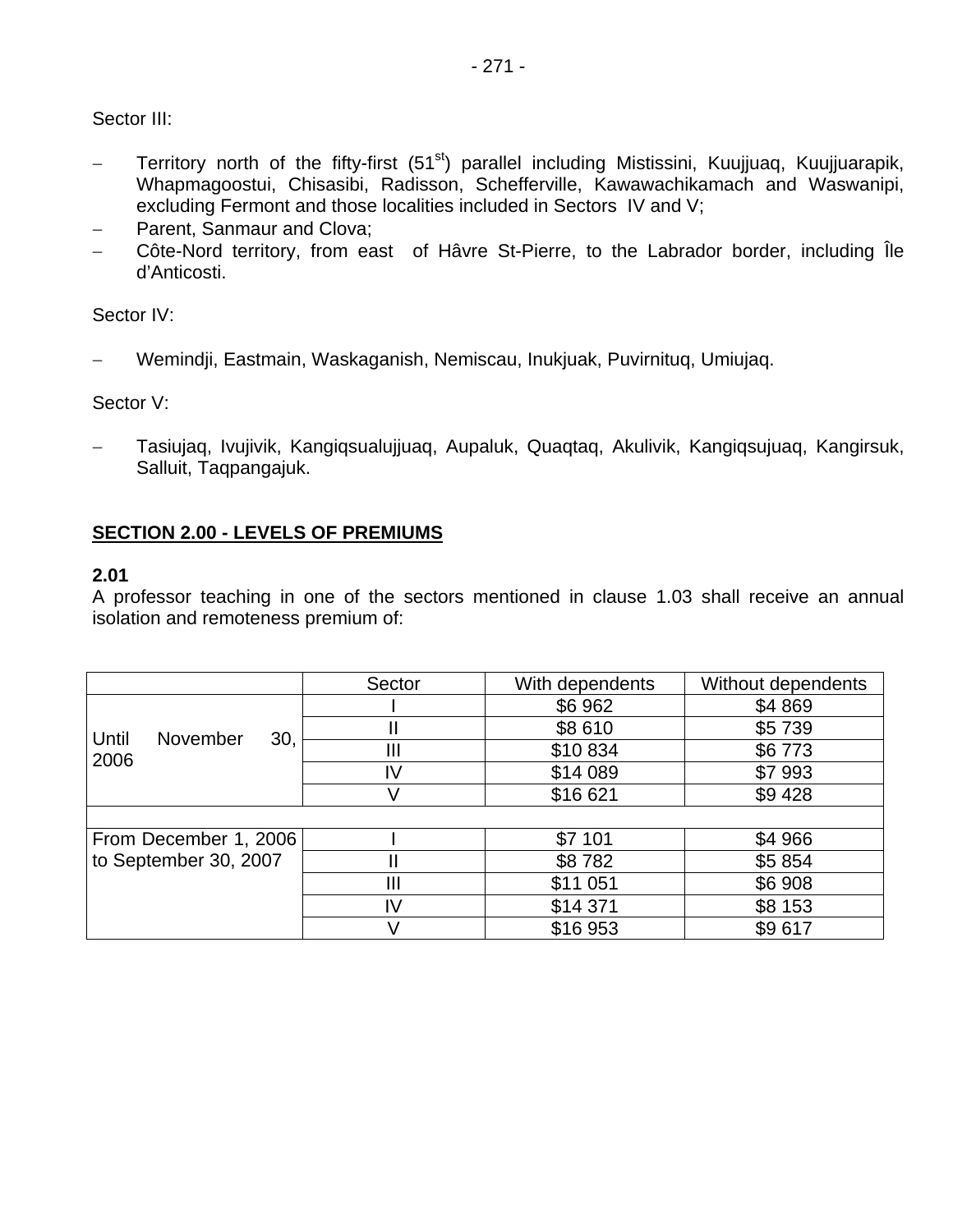|                               | Sector       | With dependents | Without dependents |
|-------------------------------|--------------|-----------------|--------------------|
|                               |              | \$7 243         | \$5 065            |
| From October 1, 2007 to       | $\mathbf{I}$ | \$8958          | \$5 971            |
| the last year of the          | Ш            | \$11 272        | \$7 046            |
| 2007-2008 contract year       | IV           | \$14 658        | \$8 316            |
|                               | V            | \$17 292        | \$9809             |
|                               |              |                 |                    |
| From the first $(1st)$ day of |              | \$7 388         | \$5 166            |
| the 2008-2009 contract        | Ш            | \$9 137         | \$6 090            |
| year to May 30, 2009          | Ш            | \$11 497        | \$7 187            |
|                               | IV           | \$14 951        | \$8 482            |
|                               | V            | \$17638         | \$10 005           |
|                               |              |                 |                    |
| As of June 1, 2009            |              | \$7536          | \$5 269            |
|                               | $\mathbf{I}$ | \$9 3 20        | \$6 212            |
|                               | Ш            | \$11727         | \$7 331            |
|                               | IV           | \$15 250        | \$8 652            |
|                               | $\vee$       | \$17991         | \$10 205           |

# **2.02**

The amount of the isolation and remoteness premium for the sectors defined in clause 1.03 to which part-time professors and hourly paid professors shall be entitled shall be in proportion to their full-time equivalence as defined in clause 8-5.12 of the collective agreement.

#### **2.03**

The amount of the isolation and remoteness premium shall be adjusted in proportion to the individual workload within the College's territory included in one of the sectors described in clause 1.03 in relation to the professor's full individual workload at the time of his/her hiring.

#### **2.04**

If both members of a couple work for the same college or if they work for two (2) different employers in the public and parapublic sectors, only one (1) of the two (2) may avail himself/herself of the premium applicable to the professor with dependents, if he/she has one or more dependents other than his/her spouse. If they have no dependents other than his/her spouse, each shall be entitled to the premium appearing in the "without dependents" scale, notwithstanding the definition of the term "dependent" found in clause 1.01.

#### **2.05**

Subject to clause 2.03, the College shall cease to pay the isolation and remoteness premium provided for in this section if the professor and his/her dependents deliberately leave the territory during a leave or paid leave of absence for more than thirty (30) days, except if it involves annual vacation, a statutory holiday, sick leave, maternity leave, leave for adoption or leave due to an industrial accident or occupational disease.

A professor benefiting from the leave with deferred or anticipated salary plan provided for in article 5-12.00 of the collective agreement may, at his/her request, benefit from deferred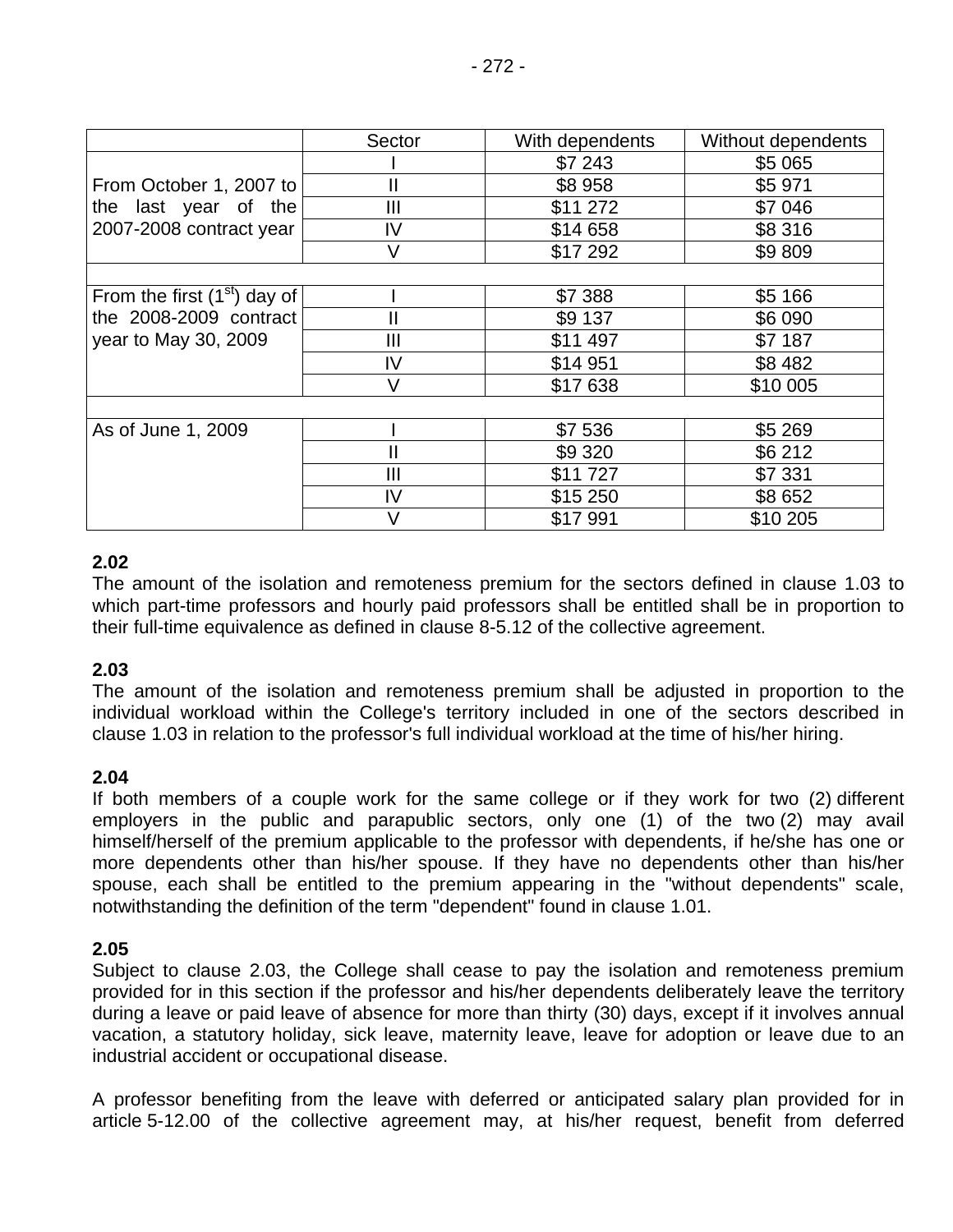salaryments of his/her isolation and remoteness premium under the same conditions as that agreed upon in the case of his/her salary.

# **SECTION 3.00 - OTHER BENEFITS**

#### **3.01**

The College shall assume the following expenses incurred by a professor recruited in Québec from more than fifty (50) kilometres from the locality where he/she is required to perform his/her duties, provided that it is located in one of the sectors described in clause 1.03:

- a) the transportation expenses of the transferred professor and his/her dependents;
- b) the cost of transporting his/her personal belongings and those of his/her dependents up to a maximum of:
	- − two hundred twenty-eight (228) kilograms for each adult or each child twelve (12) years old and over;
	- one hundred thirty-seven (137) kilograms for each child under twelve (12) years old;
- c) the cost of transporting his/her furniture, if need be;
- d) the cost of transporting his/her vehicle, if need be, by truck, boat or train;
- e) the cost of storing his/her furniture along with his/her personal belongings, if need be.

These expenses shall be borne by the College from the point of departure to the place of assignment or shall be reimbursed upon presentation of supporting vouchers.

If a professor is recruited from outside Québec, these expenses shall be assumed by the College without exceeding the equivalent travelling expenses between Montréal and the locality where the professor is called upon to perform his/her duties.

#### **3.02**

The expenses provided for in clause 3.01 shall be reimbursed in the case of the professor's departure. Moreover, the weight of two hundred twenty-eight (228) kilograms provided for in paragraph b) of clause 3.01 shall be increased by forty-five (45) kilograms per year of service in the territory in the College's employ. This provision shall cover the professor only.

However, the professor shall not be entitled to be reimbursed for these expenses if he/she is in breach of contract to go work for another employer before the forty-fifth  $(45<sup>th</sup>)$  day of his/her stay in the territory.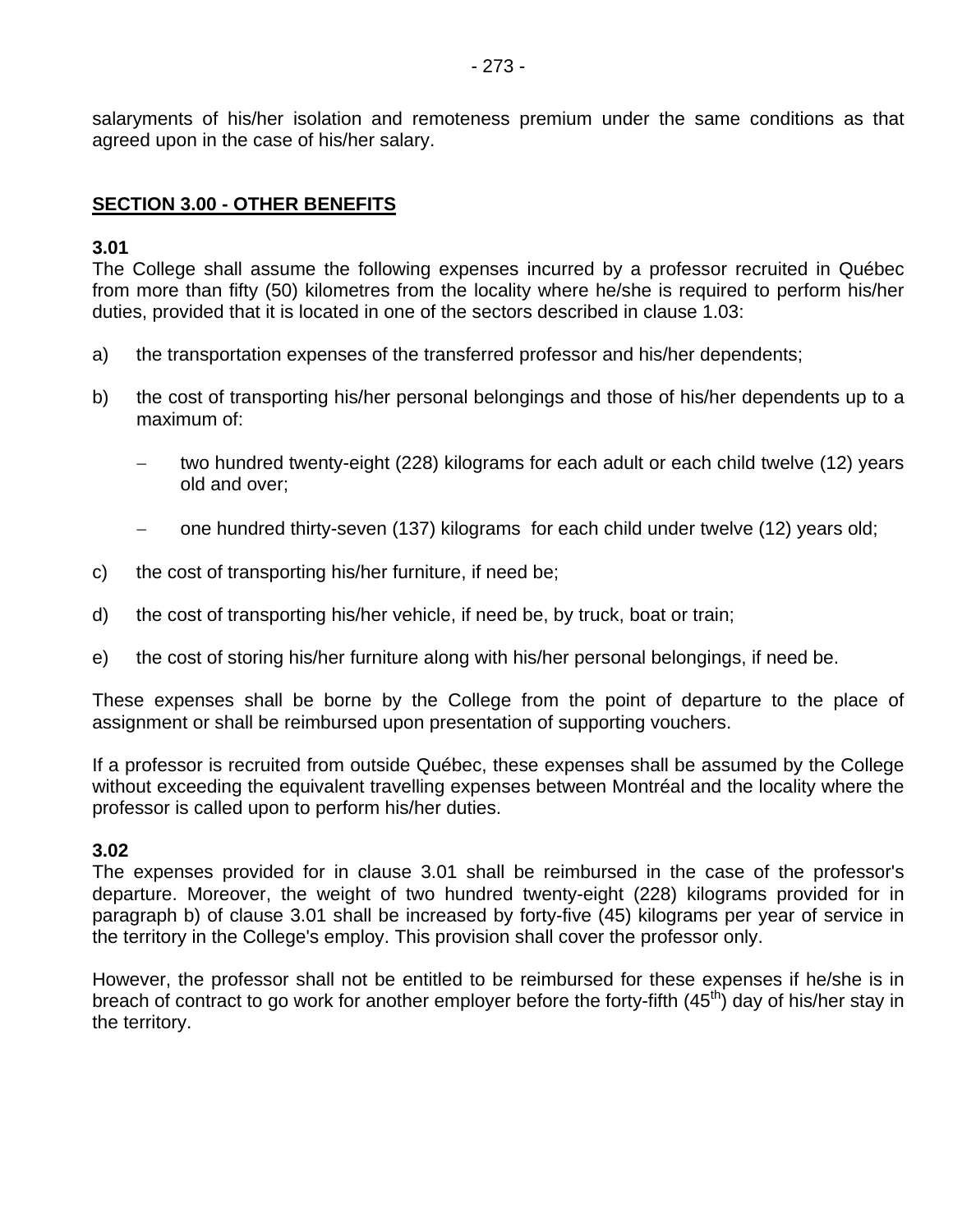# **3.03**

If a professor eligible for the provisions of paragraph b), c) or d) of clause 3.01 decides not to avail himself/herself of some or of all of them immediately, he/she shall remain eligible for the said provisions for two (2) years following the date on which his/her assignment began.

# **3.04**

These expenses shall be payable provided that the professor is not reimbursed for these expenses by another plan, such as the federal labour mobility plan and solely in the following cases:

- a) the professor's first  $(1<sup>st</sup>)$  contract and the rehiring by the College of a non-tenured professor;
- b) the nonrenewal of the contract by the College: from the place of assignment to the point of departure;
- c) a subsequent assignment at the request of the College or the professor;
- d) breach of contract, resignation or death of the professor. The reimbursement shall be prorated according to the individual workload actually provided, in proportion to the individual workload for which the professor was hired, except in the event of death;
- e) when a professor obtains leave for professional development: in this case, the expenses contemplated in clause 3.01 shall also be payable to a professor whose point of departure is located fifty (50) kilometres or less from the locality where he/she performs his/her duties.

# **3.05**

If both spouses, within the meaning of clause 1-2.06, work for the same college, only one (1) may avail himself/herself of the benefits granted under this section.

If one (1) spouse has already received equivalent benefits from another employer or any other source, the College shall not be required to offer reimbursement.

# **SECTION 4.00 - OUTINGS**

# **4.01**

The College shall reimburse a professor recruited from more than fifty (50) kilometres from the locality where he/she performs his/her duties for the expenses inherent in the following outings and incurred for himself/herself and his/her dependents:

for localities situated in Îles-de-la-Madeleine: one (1) outing per year, for the professor and his/her dependents.

The initial place of recruitment shall not be modified due to the fact that the professor is not rehired, is subsequently rehired or chose to stay there during the period of unemployment.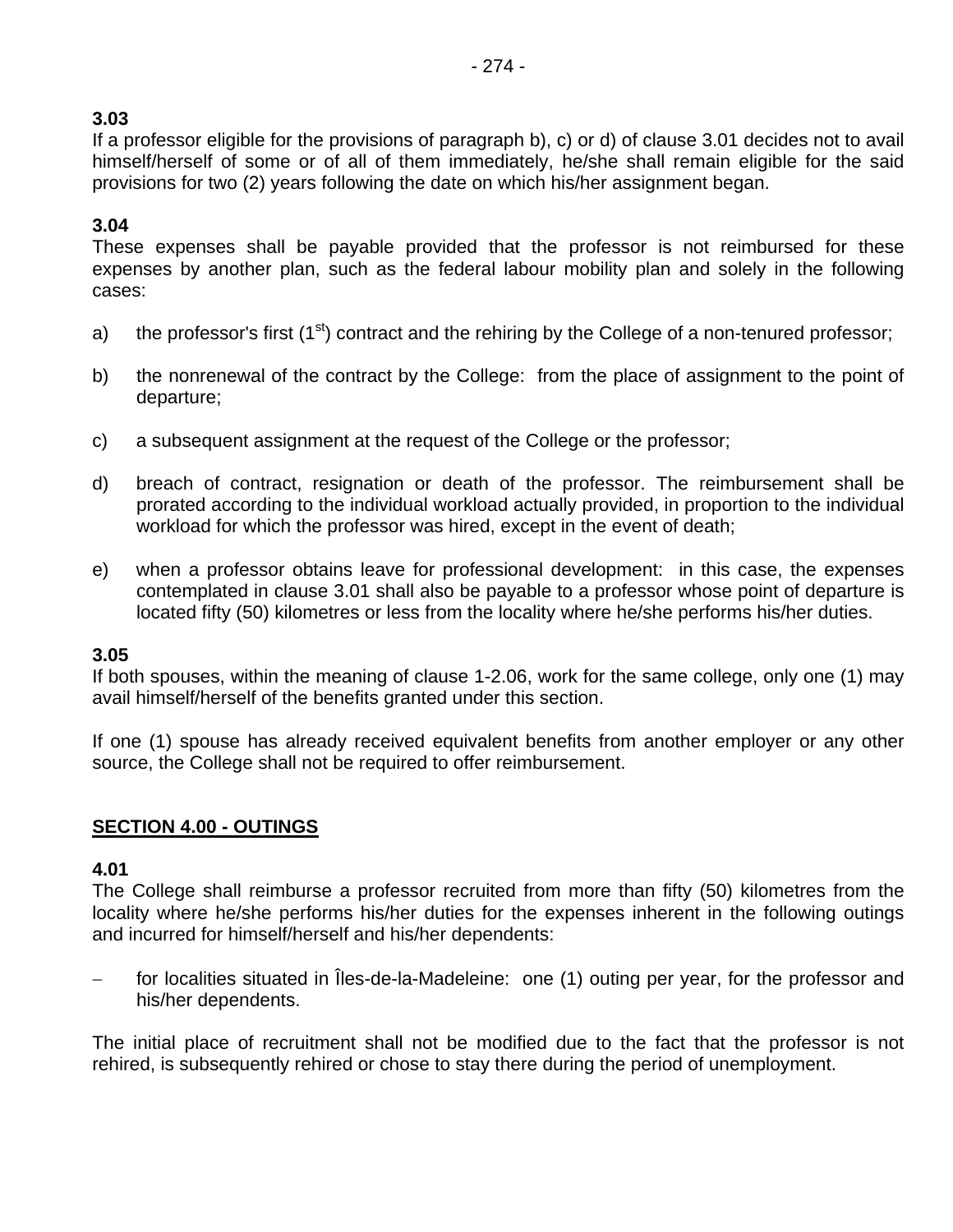These expenses shall be reimbursed upon presentation of supporting vouchers for the professor and his/her dependents up to, for each, the equivalent of the price of a return flight (regular flight or chartered flight, if authorized by the College) from the locality of assignment up to the point of departure situated in Québec or up to Montréal.

# **4.02**

In the case of a professor recruited from outside Québec, these expenses shall not exceed the lesser of the following two (2) amounts:

- the equivalent of the price of a return flight (regular flight) from the locality of assignment to the domicile, at the moment of his/her hiring;
- the equivalent of the price of a return flight (regular flight) from the locality of assignment up to Montréal.

#### **4.03**

The fact that the professor's spouse works for the public or parapublic sector shall not grant the professor a number of outings paid by the College greater than that provided for in this appendix.

#### **4.04**

In the cases provided for in clause 4.01 or 4.06, an outing may be used by the spouse not residing in the territory, by a relative not residing in the territory or by a friend, to visit a professor who lives in one of the localities mentioned in clause 1.03. The provisions of this section concerning reimbursement shall apply in these cases.

#### **4.05**

The College and the Union may reach an agreement on the distribution and other arrangements concerning the outings provided for in clause 4.01, including arrangements in cases of transportation delays beyond the professor's control.

#### **4.06**

A professor who is originally from a locality situated more than fifty (50) kilometres from his/her place of assignment, who was recruited locally and who benefits from outings because he/she resides with a person working in the public sector, shall continue to benefit from these outings, as provided for in this section, even though he/she loses his/her spousal status under the terms of the provisions of clause 1-2.06.

#### **4.07**

It is not necessary that outings be taken simultaneously by persons having a right to do so. However, such a situation shall not grant to a professor or to his/her dependents a number of paid outings greater than that provided for in this section.

#### **4.08**

Subject to an agreement with the College concerning recovery, a professor referred to in clause 4.01 may anticipate at the most one (1) outing in the event of the death of a close relative living outside the locality where he/she works. However, this anticipated outing may not result in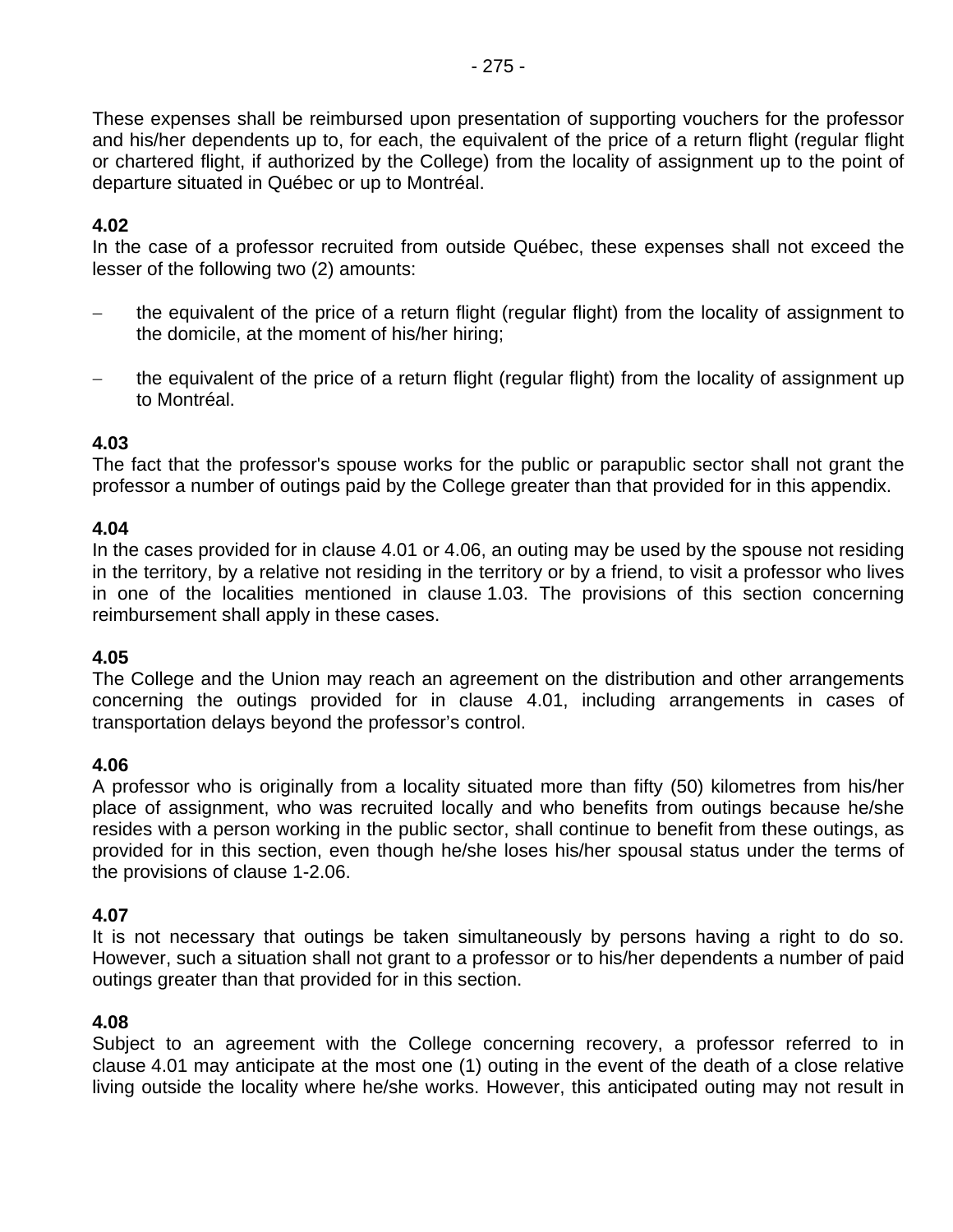the professor or his/her dependents taking a number of outings which is in excess of the number to which they are entitled.

Within the meaning of this clause, a close relative shall be defined as follows: spouse, child, father, mother, brother, sister, father-in-law, mother-in-law, son-in-law or daughter-in-law.

#### **SECTION 5.00 - REIMBURSEMENT OF TRANSIT EXPENSES**

#### **5.01**

The College shall reimburse the professor, upon presentation of supporting vouchers, for the expenses incurred in transit (meals, taxis and hotels, if applicable) for himself/herself and for his/her dependents when he/she is hired and on any authorized trip provided for in Section 4.00, provided that these expenses are not assumed by a carrier.

#### **SECTION 6.00 - DEATH**

#### **6.01**

In the event of the death of the professor or of one of his/her dependents, the College shall pay for the repatriation of the mortal remains. Moreover, in the event of the professor's death, the College shall reimburse the dependents for the expenses arising from a return trip from the place of assignment to the burial place located in Québec.

#### **SECTION 7.00 - TRANSPORTATION OF FOOD**

#### **7.01**

A professor who is unable to purchase food in Sectors IV and V and in Chisasibi, Kuujjuaq, Kuujjuarapik, Mistissini, Whapmagoostui, Radisson and Waswanipi, because there is no grocery store in the locality, shall benefit from payment of transportation costs for food, up to the following maximums:

- seven hundred twenty-seven (727) kilograms per year per adult and per child aged twelve (12) or older;
- three hundred sixty-four (364) kilograms per year per child under the age of twelve (12).

This benefit shall be awarded in one (1) of the following ways:

- The College shall itself take charge of the transportation from the most accessible source or the least expensive source in terms of transportation costs and directly assume all costs;
- It shall pay the professor an allowance equivalent to the cost of implementing the first way.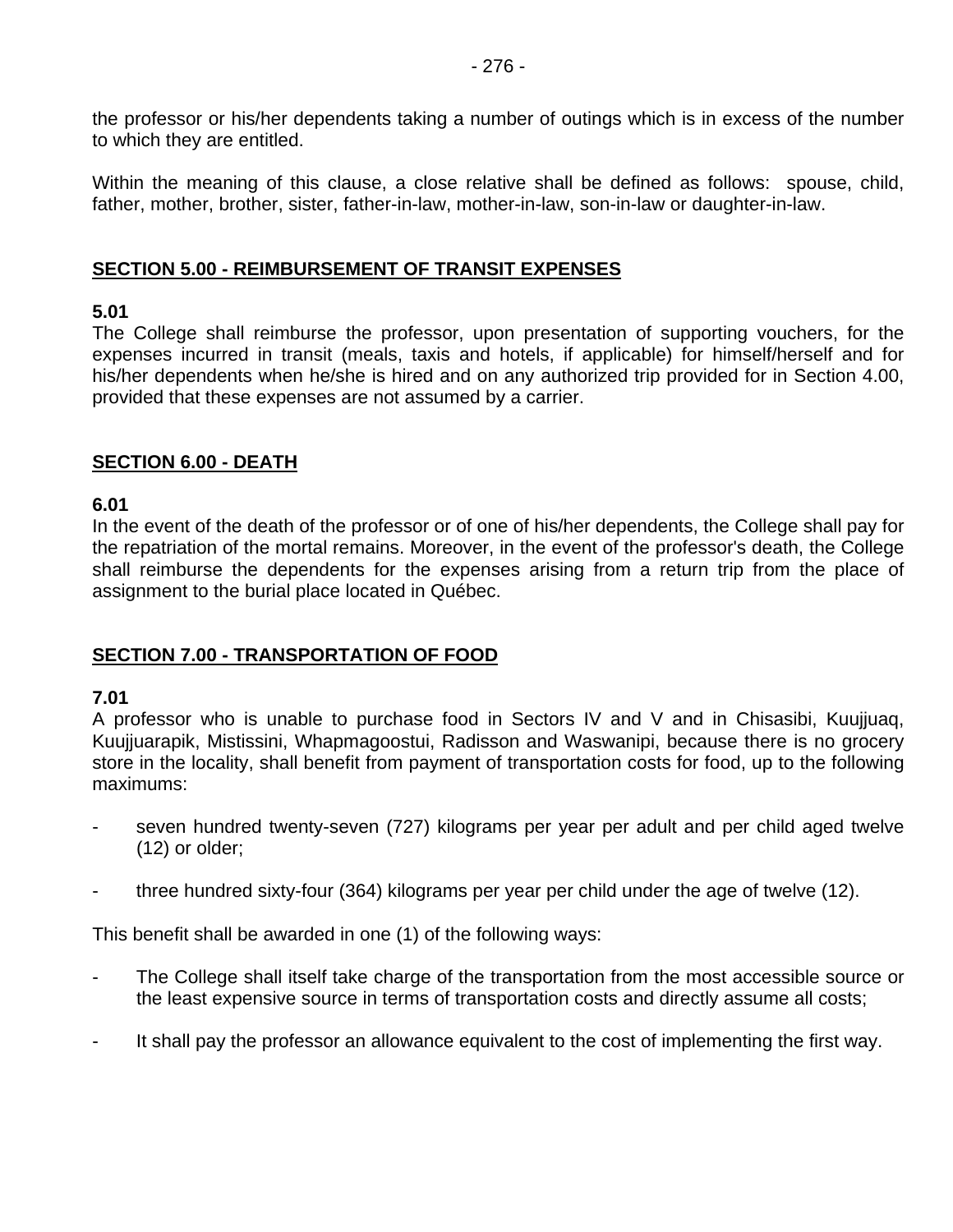As of 2000, a professor benefiting from the transportation of food shall be entitled, annually and on each March 1, an additional benefit equal to sixty-six per cent (66%) of the expenses incurred in the transportation of food the previous calendar year.

However, the benefit due on March 1, 2000, shall be paid within sixty (60) days of the signing of this letter of agreement.

# **SECTION 8.00 - VEHICLE AVAILABLE TO THE PROFESSOR**

#### **8.01**

In all the localities in which private vehicles are prohibited, the availability of vehicles for professors may be the subject of an agreement between the College and the Union.

# **SECTION 9.00 - ACCOMMODATIONS**

#### **9.01**

The obligations and practices related to the provision by the College of accommodations for the professor at the time of hiring shall be maintained only where they existed previously.

The rents required of professors benefiting from accommodations in Sectors III, IV and V and in Fermont and Joutel-Matagami, shall be maintained at their level on June 30, 1998.

#### **9.02**

At the request of the Union, the College shall explain its criteria for providing accommodations. Similarly, at the request of the Union, it shall explain its existing maintenance measures.

#### **SECTION 10.00 - PROVISIONS PRIOR TO THIS COLLECTIVE AGREEMENT**

#### **10.01**

In the event of benefits greater than the current plan for regional disparities resulting from the application of the 2000-2002 collective agreement or of recognized administrative practices, they shall be renewed except for the following elements of this collective agreement:

- − the definition of "point of departure" provided for in Section 1.00;
- the level of premiums and the calculation of the premium for part-time professors provided for in Section 2.00;
- the reimbursement of expenses related to moving and outings for professors recruited from outside Québec, provided for in Sections 3.00 and 4.00;
- the number of outings when the professor's spouse works for the College or an employer in the public or parapublic sector provided for in section IV.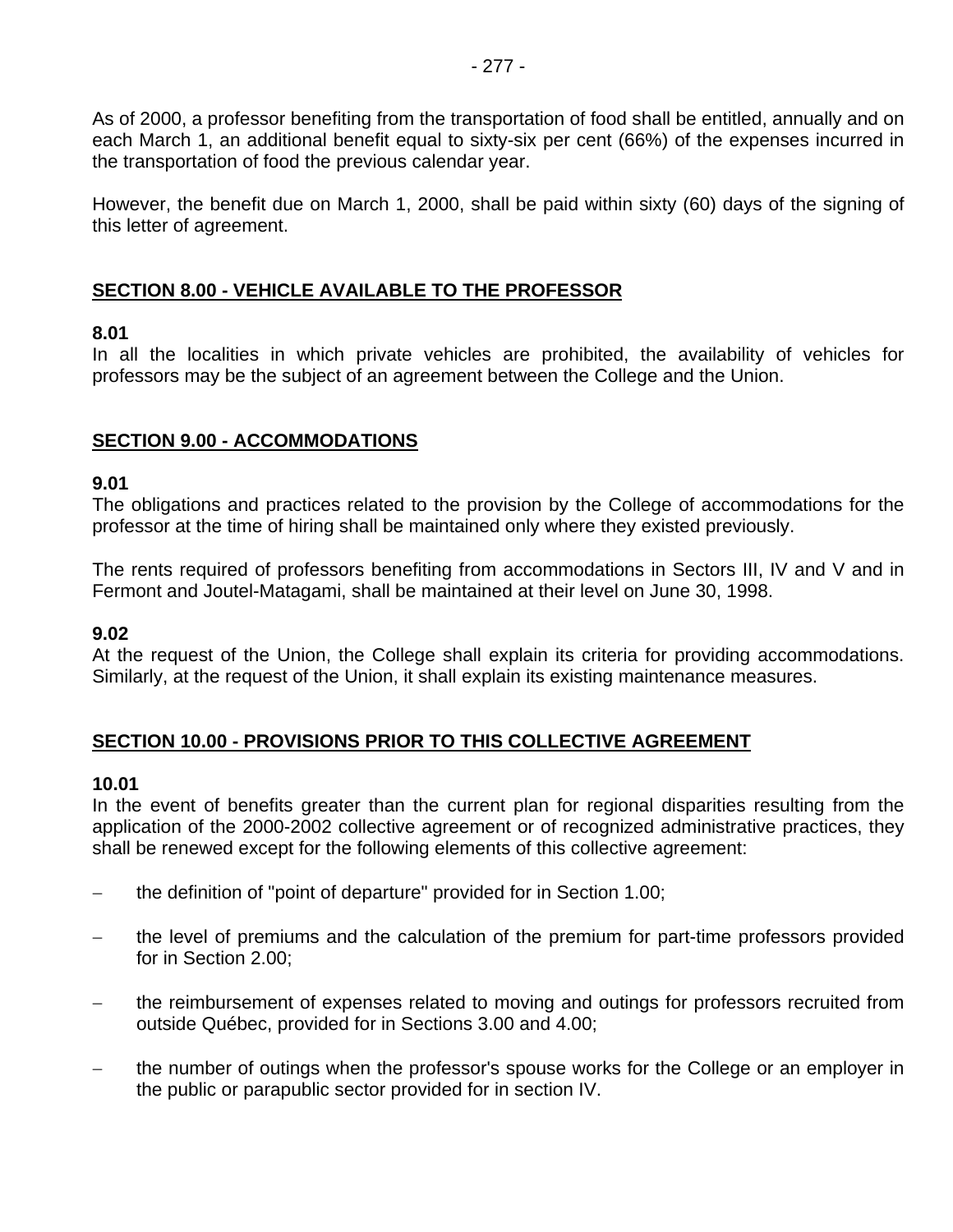# **SECTION 11.00 - RETENTION PREMIUM**

# **11.01**

A retention premium equivalent to eight per cent (8%) of the annual salary shall be paid to a professor working for the Cégep de Sept-Îles.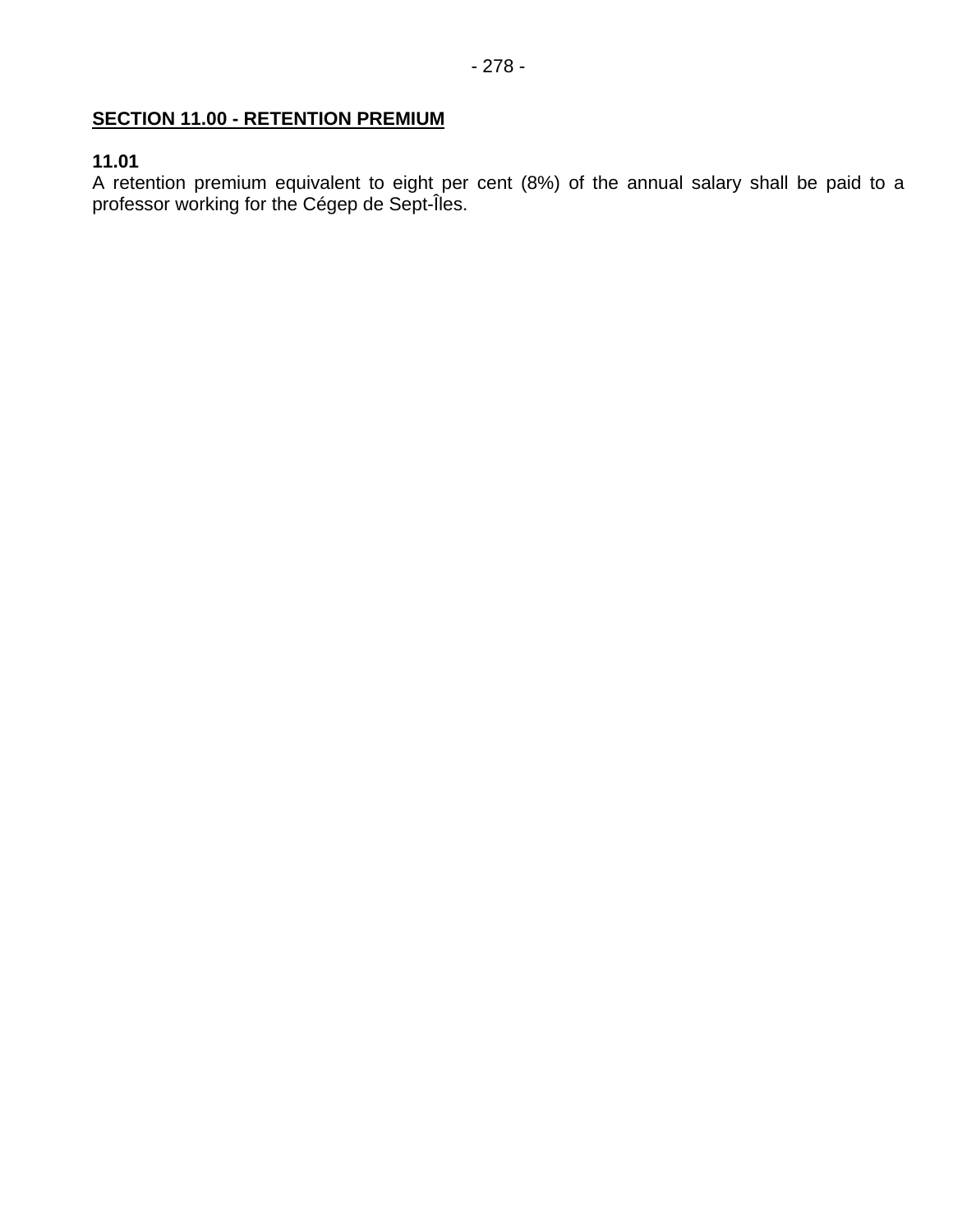#### **SALARY STRUCTURE AND SALARY SCALES**

The basic salary structure for CEGEP professors is the same as that for school board teachers and includes an additional three (3) steps. Step 18 is accessible to professors who hold a Master's degree in the subject taught or in a related subject useful to the subject indicated in their contract. Steps 18, 19 and 20 are accessible to professors with 19 years of schooling or more and a doctorate.

Thus, subject to the application of the salary parameters, any salary increase shall apply to all steps on the scale unless it involves a specific adjustment of the salary scale affecting Step 17, in which case Steps 18 and 19 shall be adjusted in order to ensure a constant difference between Steps 17 to 20, it being understood that, in this context, Step 20 shall remain the same.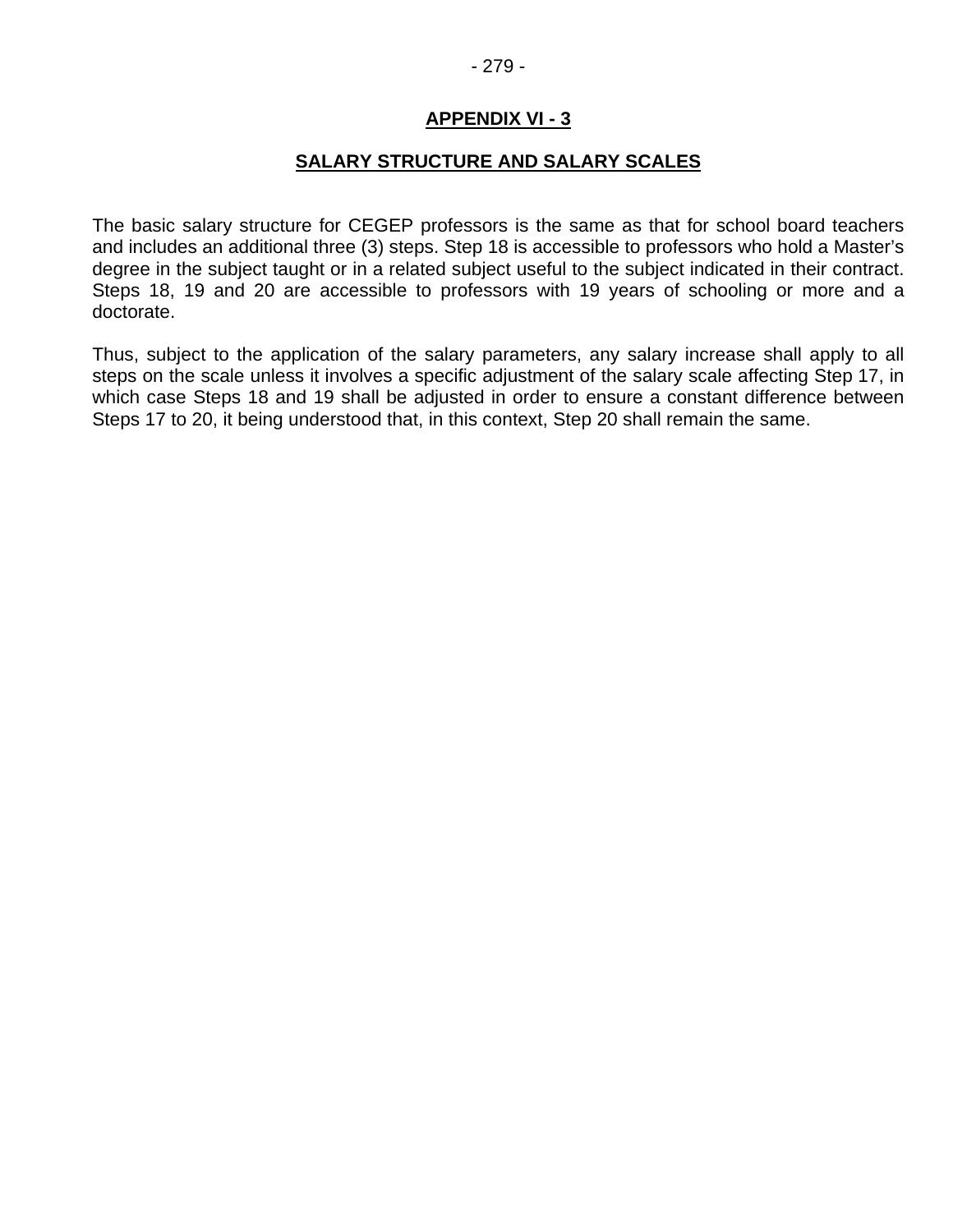# **SECTION VII - MISCELLANEOUS PROVISIONS**

# **APPENDIX VII - 1**

# **LIST OF CORRECTIONS**

**(This Appendix applies exclusively to the French Version of the collective agreement.)**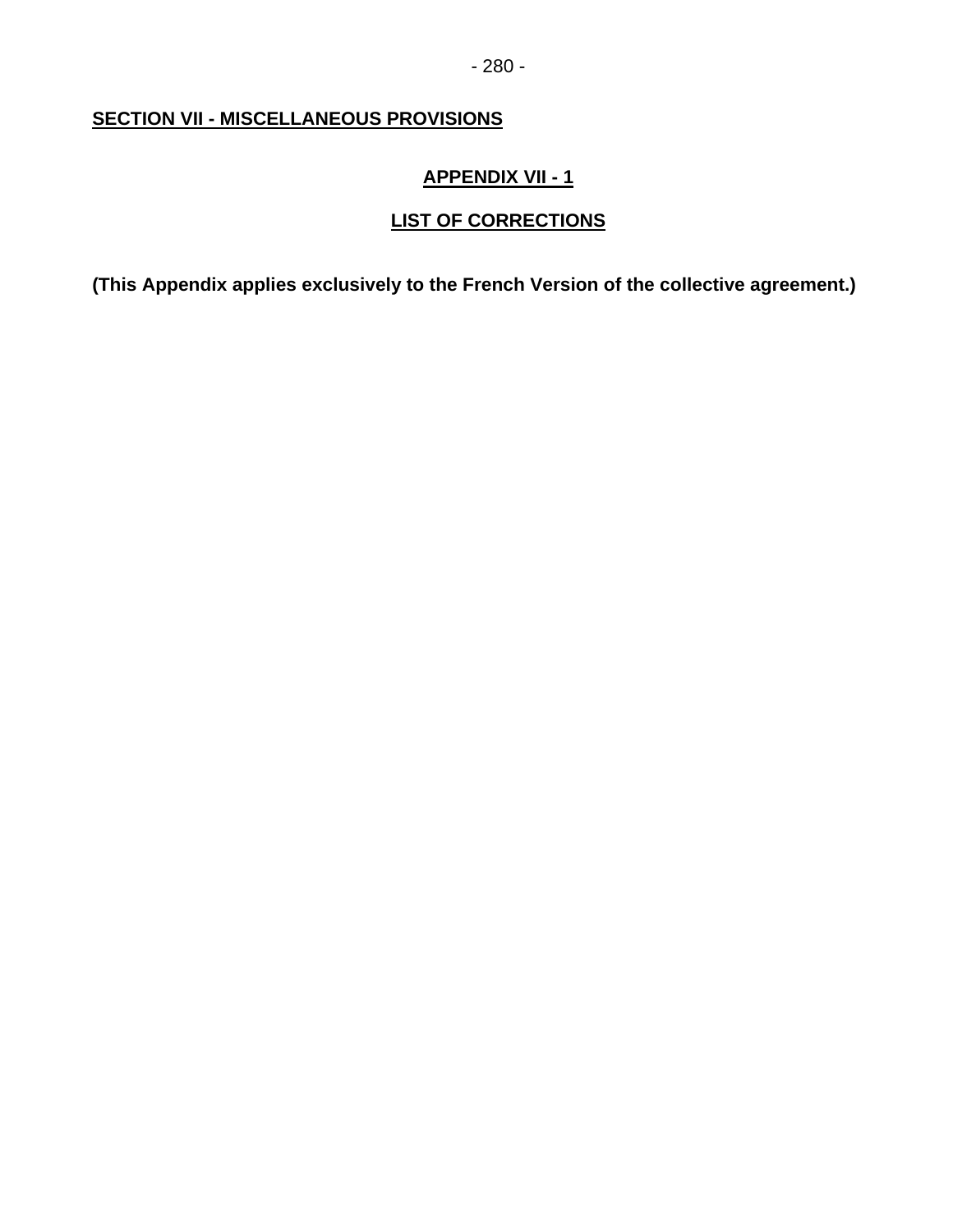## **CURRICULUM PLANNING**

The Ministère agrees to maintain the current consultation procedures relating to pre-university programs and general education and to consult the FNEEQ (CSN) before modifying any of these procedures.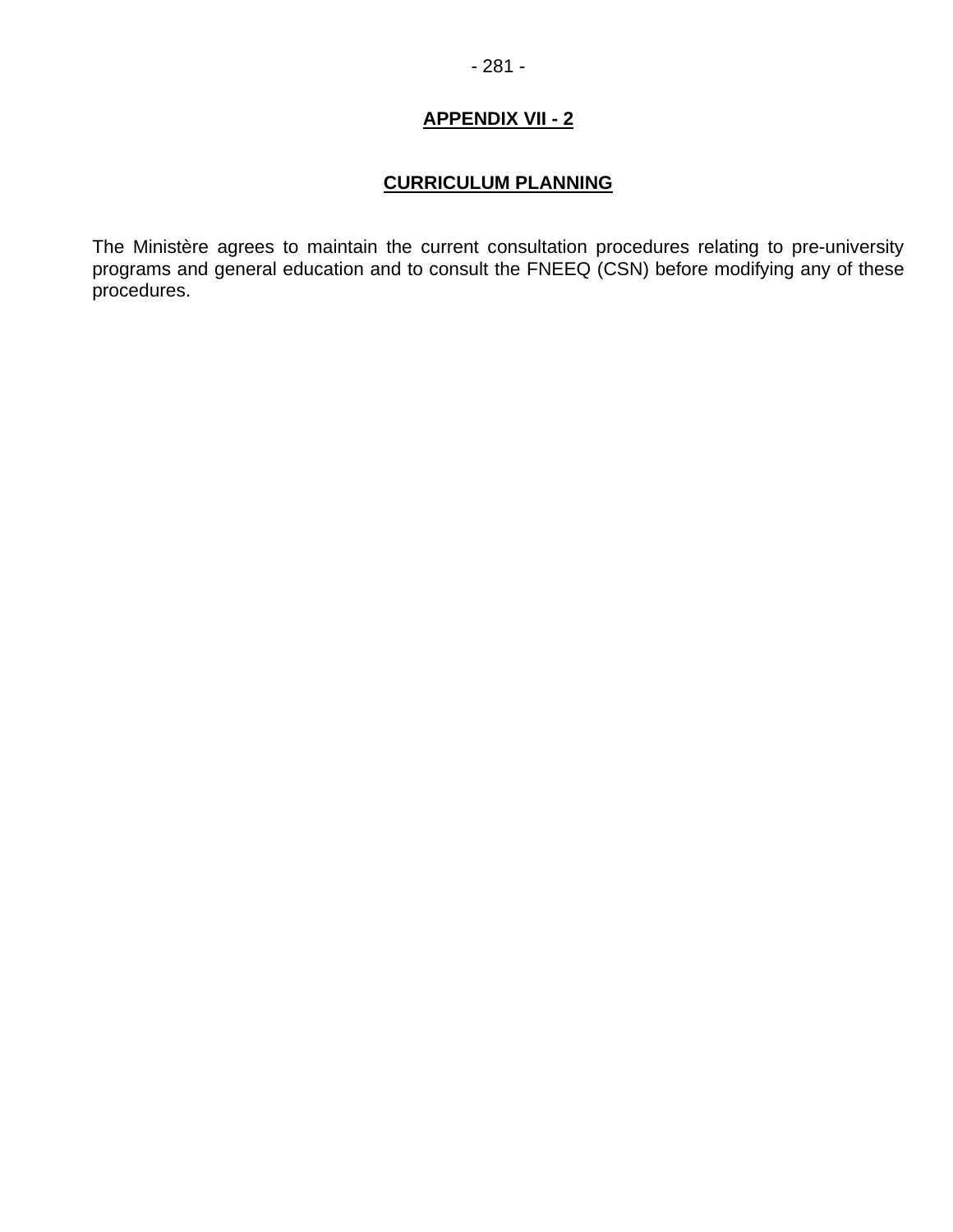## **PROVISIONAL AUTHORIZATION OF PROGRAMS**

Notwithstanding Appendices III-8, III-10, III-11 and III-12, the following provisions shall apply when a provisional program authorization is issued:

- 01. The Ministère shall notify the FNEEQ (CSN) six (6) months before the implementation of a provisional program authorization.
- 02. At the request of the FNEEQ (CSN), the provincial parties shall meet to discuss the impact of a provisional program authorization.
- 03. Provisional authorization is intended for no more than three (3) cohorts and cannot exceed five (5) years.
- 04. Resources allocated to the specific component of a program that has received provisional authorization shall not be counted in determining the number of positions at the College. Any position that may have resulted from these allocations shall therefore be deemed to be a full-time teaching load.
- 05. However, notwithstanding clause 8-5.09, for the duration of the training of each of the cohorts, and subject to sufficient enrollment:
	- a) if for a subject in the specific component the allocation associated with the program that has received provisional authorization constitutes:
		- more than 0.25 FTE of the allocation of a position, it shall be filled as a full-time teaching load;
		- 0.25 FTE or less of the allocation of a position, it shall be filled as a position.
	- b) for general education subjects in a program that has received provisional authorization, the positions shall be filled as positions, regardless of the fraction of the allocation associated with the program within the allocation of the positions in question.
- 06. If the provisional authorization becomes permanent, the professor who held a full-time teaching load as provided for in this appendix shall be deemed to have filled a position.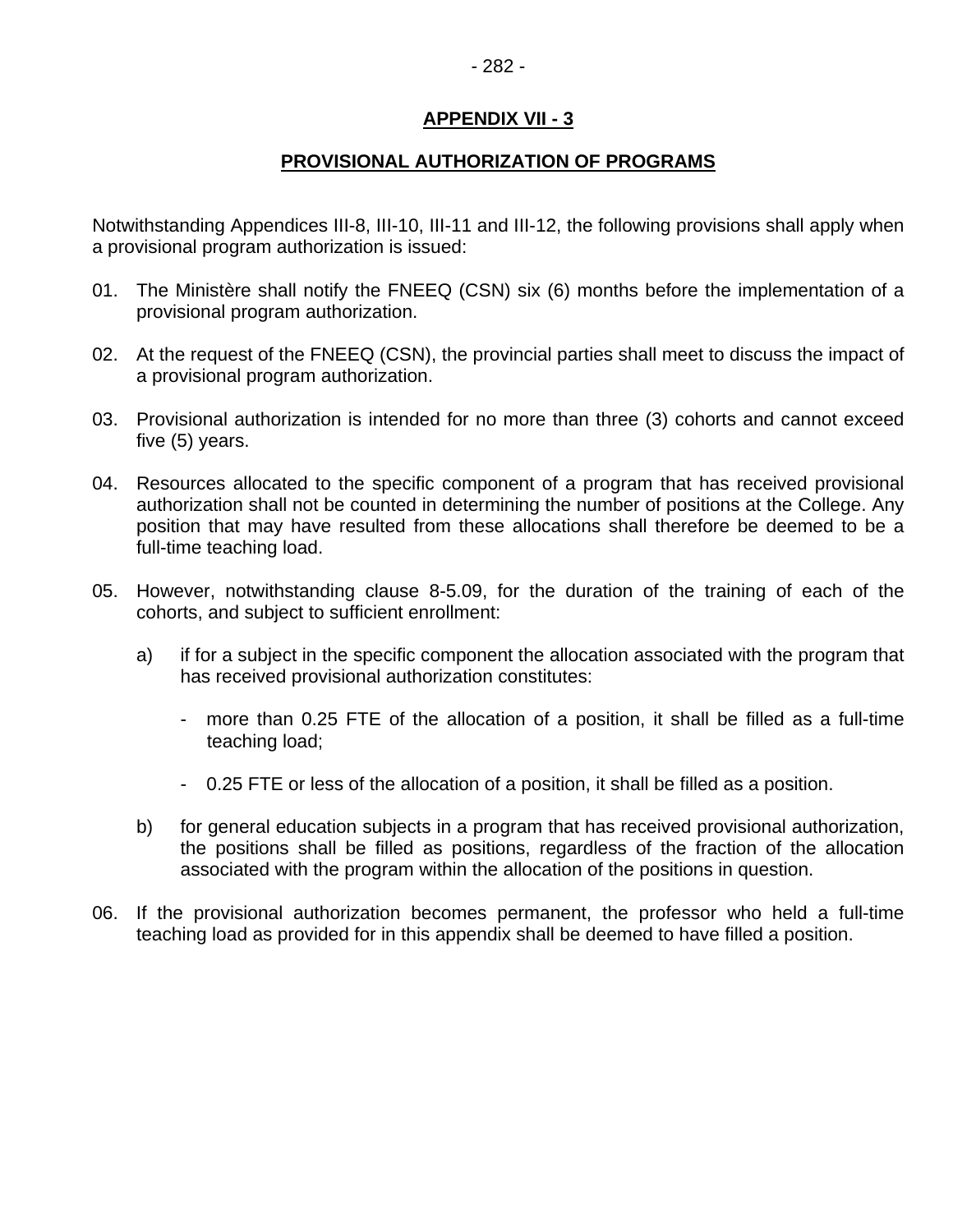# - 283 -

## **APPENDIX VII - 4**

## **APPENDIX PERTAINING TO A PARITY COMMITTEE**

The FNEEQ (CSN) and the CPNC agree to set up a parity committee in order to:

- study the impact of information and communications technologies (ICT) on the teaching load;
- analyze current teaching practices at the college level, in particular the parameters of the individual teaching load (CI).

The parties shall, at their own expense, assign representatives for the duration of the project.

The committee shall start work on August 15, 2006, and the committee shall submit all useful recommendations no later than March 1, 2007.

The committee shall determine its method of operation.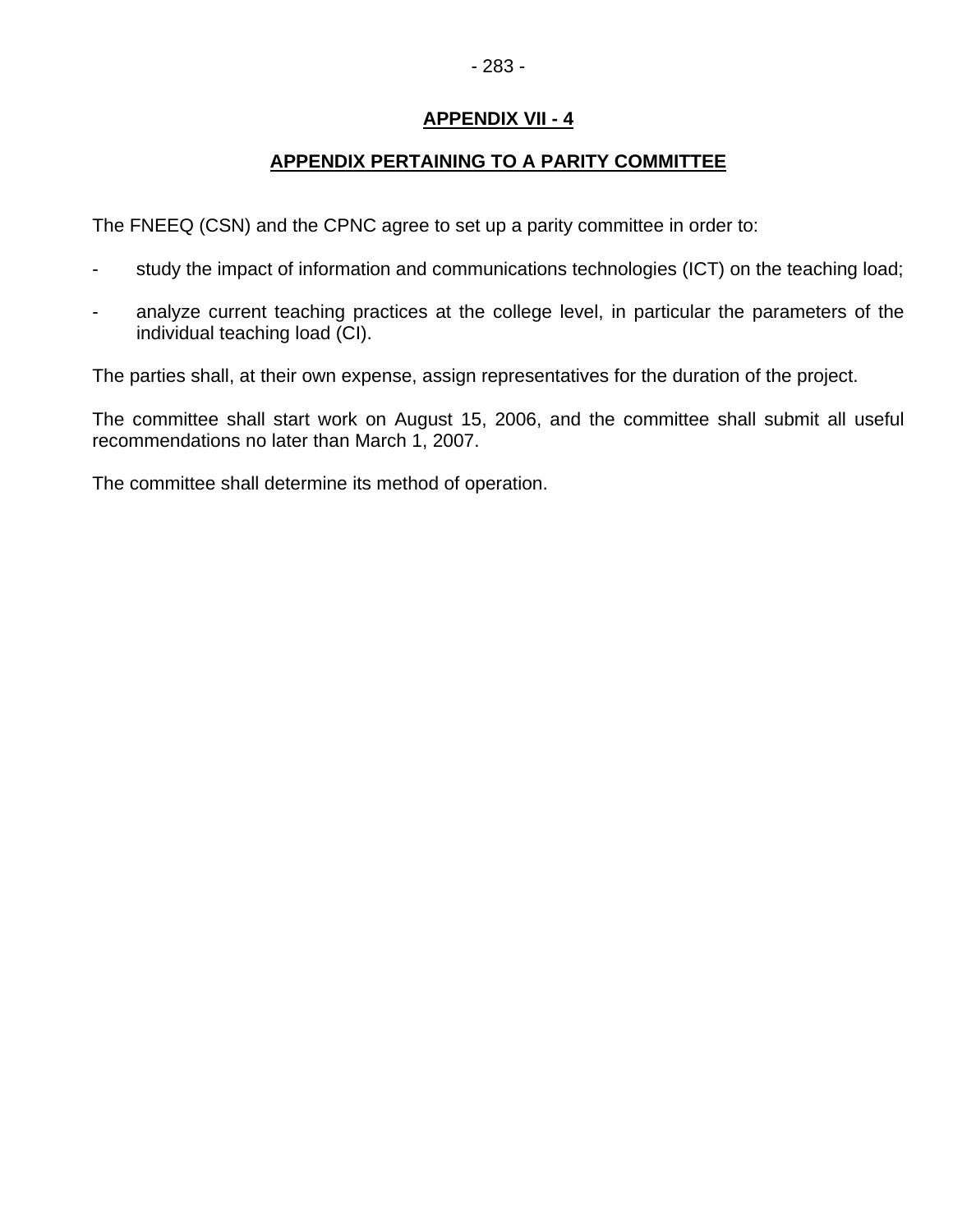#### **APPENDIX PERTAINING TO THE NEW MODELS OF TEACHING ORGANIZATION**

- 01. After consulting the Commission des études and the departments involved and after having submitted the question to the Labour Relations Committee, the College may field-test new models of teaching organization using information and communications technologies (ICT), in particular televised teaching, in order to improve access to college education.
- 02. At the request of one or the other of the parties, the provincial parties shall meet to discuss the difficulties involved in applying the collective agreement, in particular the allocation of resources and the calculation of the individual teaching load (CI).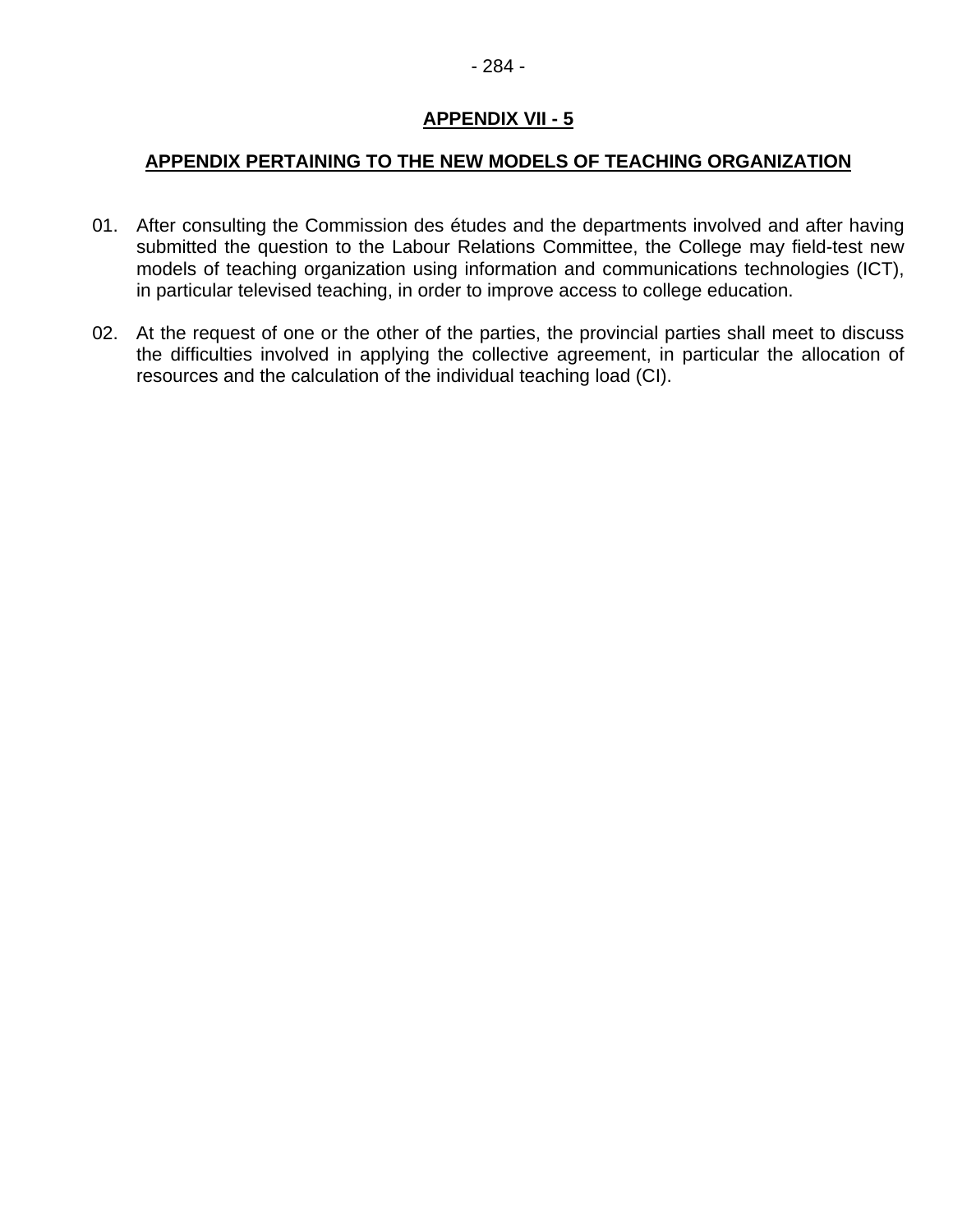#### **INTERIM MEASURES**

- 01. The amounts provided for in clauses 7-1.01 and 7-1.02 of the collective agreement shall apply starting with the 2006-2007 teaching year.
- 02. For the 2005-2006 teaching year, an amount of twelve dollars and fifty cents (\$12.50) per full-time professor or the equivalent shall be added to the amount provided for in clause 7-1.01 of the 2000-2002 collective agreement.
- 03. For the 2005-2006 teaching year, an amount of two dollars and fifty cents (\$2.50) per full-time professor or the equivalent shall be added to the amount provided for in clause 7-1.02 of the 2000-2002 collective agreement.
- 04. The resources allocated in Column D of Appendix I-2 shall apply as of the 2006-2007 teaching year.
- 05. When a unique program in the College's zone was closed in a contract year prior to 2005-2006, paragraph L) of clause 5-4.07 shall apply, replacing in the first  $(1<sup>st</sup>)$  paragraph the expression "no later than June 1 of the contract year in which the program was closed" by "no later than June 1, 2006."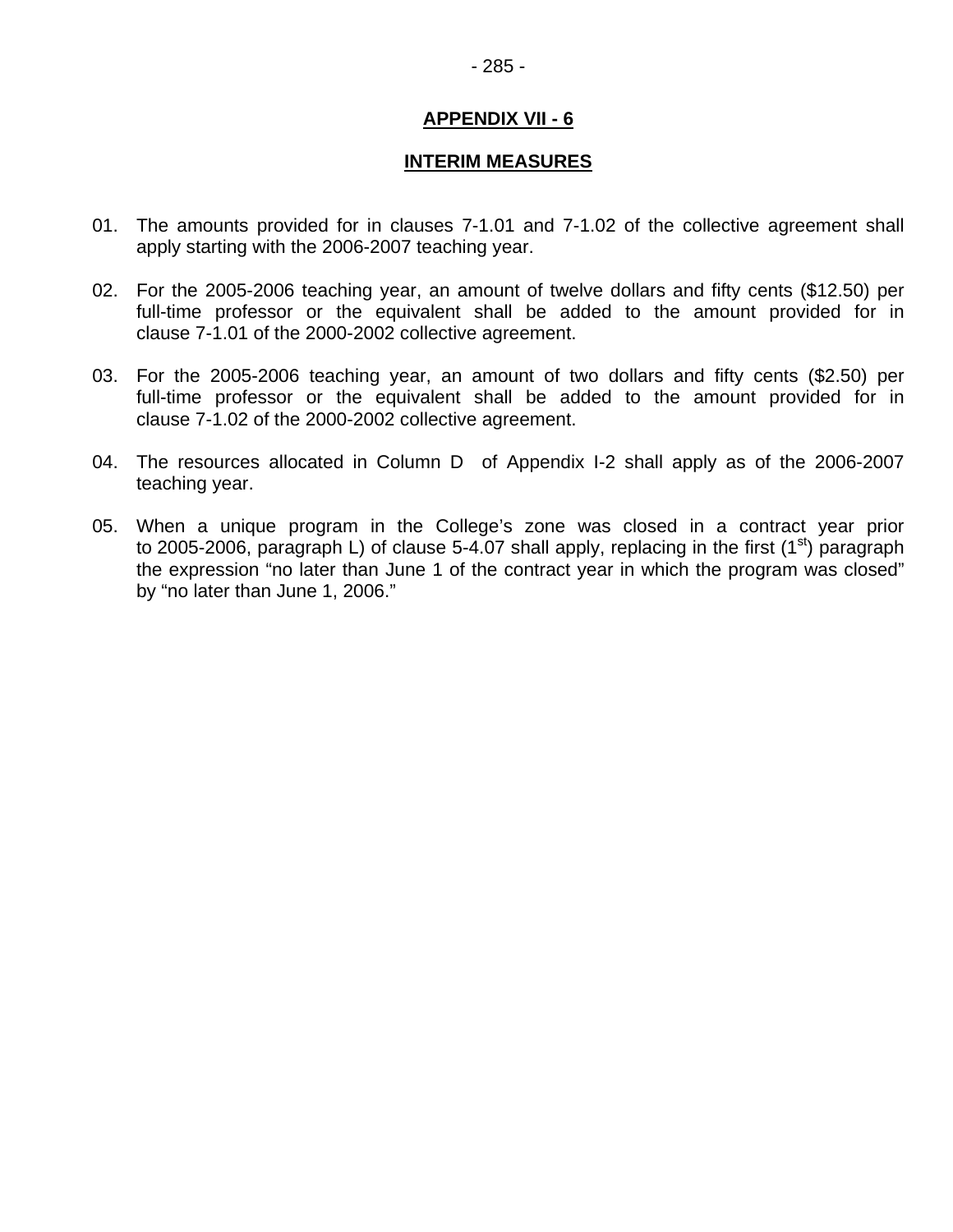#### **SECTION VIII - LOCAL ISSUES**

#### **APPENDIX VIII - 1**

#### **EMPLOYMENT CONTRACT**

**The following provisions are part of a recommendation made jointly by the Fédération des cégeps and the FNEEQ (CSN) and shall be subject to the application of section 59 of Bill 37, if agreed upon and signed by the local parties.** 

#### **Employment Contract**

| (name of CEGEP) |                      |  |                                                                                                                                                                                                                                      |  |  |  |
|-----------------|----------------------|--|--------------------------------------------------------------------------------------------------------------------------------------------------------------------------------------------------------------------------------------|--|--|--|
|                 |                      |  | having its head office at:<br><u> and its</u> head office at:                                                                                                                                                                        |  |  |  |
|                 |                      |  |                                                                                                                                                                                                                                      |  |  |  |
|                 |                      |  | Address: <u>with a series of the series of the series of the series of the series of the series of the series of the series of the series of the series of the series of the series of the series of the series of the series of</u> |  |  |  |
|                 |                      |  |                                                                                                                                                                                                                                      |  |  |  |
|                 |                      |  | Social insurance number:<br>Social insurance number:                                                                                                                                                                                 |  |  |  |
| <u>As a:</u>    |                      |  | Full-time professor                                                                                                                                                                                                                  |  |  |  |
|                 |                      |  | Available position                                                                                                                                                                                                                   |  |  |  |
|                 |                      |  | Assignable workload: clause 5-1.03                                                                                                                                                                                                   |  |  |  |
|                 |                      |  | Substitute professor* (clause 1-2.14)                                                                                                                                                                                                |  |  |  |
|                 |                      |  | Part-time professor                                                                                                                                                                                                                  |  |  |  |
|                 |                      |  | Hourly paid professor                                                                                                                                                                                                                |  |  |  |
|                 | <b>Teaching Load</b> |  |                                                                                                                                                                                                                                      |  |  |  |
| a)              |                      |  | The College retains the professor's services for the following subject or subjects:                                                                                                                                                  |  |  |  |

- b) Part-time professor's teaching load: Part-time professor's teaching load:
- c) Number of periods for which the hourly paid professor is hired: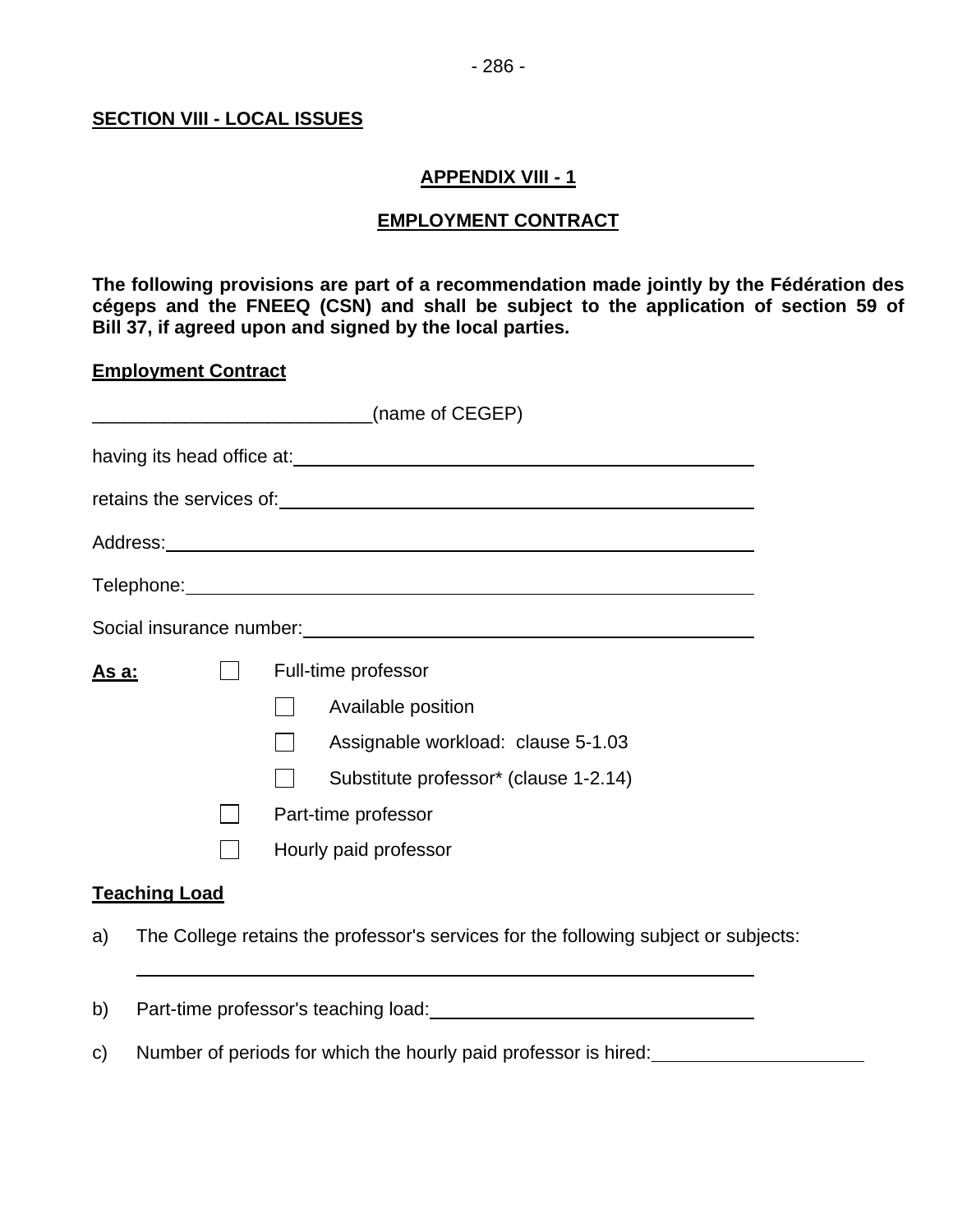d) The professor's teaching load shall be assigned in accordance with the provisions of the collective agreement.

#### **Reference salary based on experience and schooling**

| a)                                                                                                                                                                                                                             |                                                              | Salary category:                                  |  |  |  |  |  |
|--------------------------------------------------------------------------------------------------------------------------------------------------------------------------------------------------------------------------------|--------------------------------------------------------------|---------------------------------------------------|--|--|--|--|--|
|                                                                                                                                                                                                                                | i)                                                           |                                                   |  |  |  |  |  |
|                                                                                                                                                                                                                                | ii)                                                          |                                                   |  |  |  |  |  |
|                                                                                                                                                                                                                                |                                                              |                                                   |  |  |  |  |  |
|                                                                                                                                                                                                                                | Master's degree recognized for the purposes of remuneration: | yes                                               |  |  |  |  |  |
|                                                                                                                                                                                                                                | Doctorate:                                                   | yes                                               |  |  |  |  |  |
| b)                                                                                                                                                                                                                             |                                                              | Initial salary: $(year 20 \_ -20 \_ )$ : \$       |  |  |  |  |  |
| <b>Special provisions</b>                                                                                                                                                                                                      |                                                              |                                                   |  |  |  |  |  |
| *<br>The substitute professor is replacing:                                                                                                                                                                                    |                                                              |                                                   |  |  |  |  |  |
|                                                                                                                                                                                                                                |                                                              | (name(s) of the professor or professors replaced) |  |  |  |  |  |
| Expected date of return: Notified that the set of the set of the set of the set of the set of the set of the set of the set of the set of the set of the set of the set of the set of the set of the set of the set of the set |                                                              |                                                   |  |  |  |  |  |
| Other:                                                                                                                                                                                                                         |                                                              |                                                   |  |  |  |  |  |

#### **Group contract**

The professor acknowledges that he/she received a copy of the collective agreement in effect. The parties declare their intention to submit the provisions of this employment contract to the provisions of the collective agreement governing the College and the Union which represents the professor in its employ.

#### **Cumulation of employment** (ref. Appendix II-6)

Referring to the definition of full-time employment provided for in the collective agreement, check off one (1) of the following declarations:

- 
- $\Box$  I hold full-time employment and, consequently, I shall hold dual employment.

I do not hold full-time employment and, consequently, I shall not hold dual employment.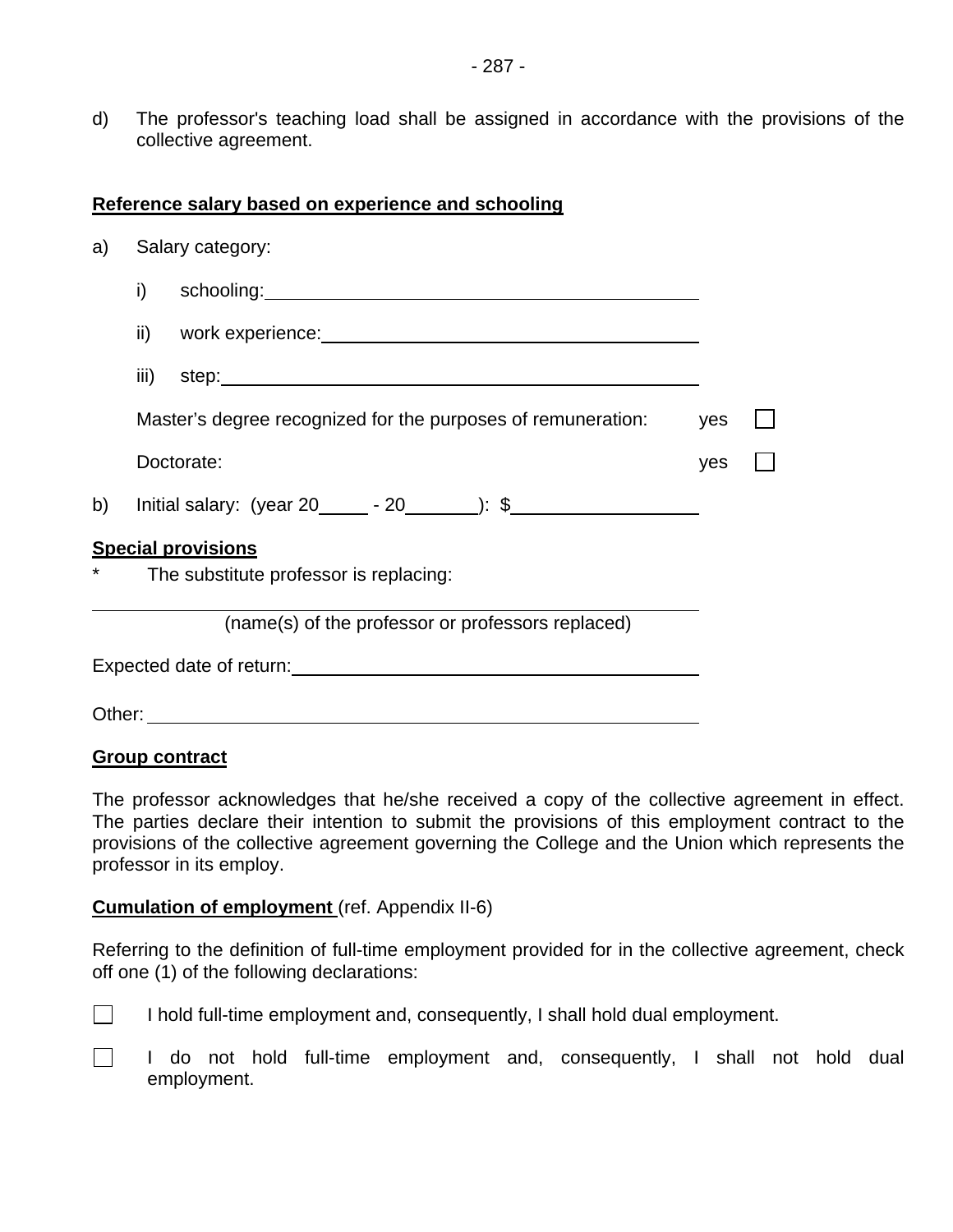*(Note: The cumulation of employment declaration may be made on a separate sheet according to local practices.)* 

## **Duration of the contract**

The present contract is valid from \_\_\_\_\_\_\_\_\_\_\_\_\_to \_\_\_\_\_\_\_\_\_\_\_\_\_\_\_\_\_\_\_\_\_

Signed at \_\_\_\_\_\_\_\_\_\_\_\_\_\_\_\_\_\_on \_\_\_\_\_\_\_\_\_\_\_\_\_\_\_\_\_\_\_20\_\_\_\_\_\_.

For the College **Professor**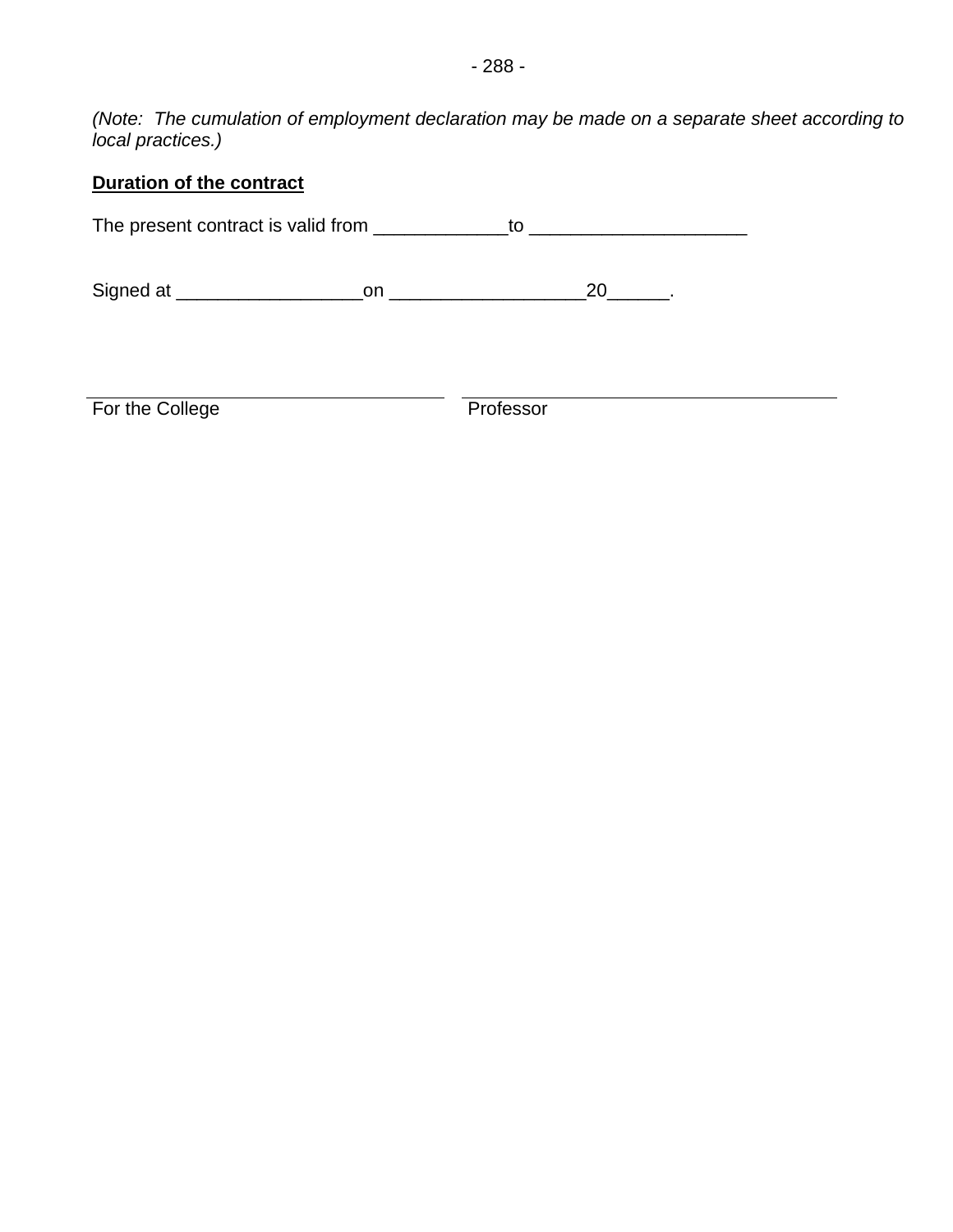#### **LETTER OF AGREEMENT PERTAINING TO SENIORITY, GRIEVANCES AND ARBITRATION**

In accordance with the agreement reached on September 5, 1989 between the Fédération des cégeps and the Fédération nationale des enseignantes et des enseignants du Québec (FNEEQ) (CSN), the College and the Union agree to the following with respect to the provisions related to Seniority, Grievances and Arbitration in Schedule A of the Act respecting the process of negotiation of the collective agreements in the public and parapublic sectors:

On the effective date of the provisions negotiated and agreed upon at the provincial level with respect to the 1989-1991 collective agreement, the provisions that had been in effect until then in accordance with Schedule A, I - College Sector a), with respect to teaching personnel :

- 11<sup>e</sup> Seniority (subject to calculations for the purposes of relocation) shall be repealed and replaced, with the necessary adaptations, by the provisions negotiated and approved at the provincial level between the FNEEQ (CSN) and the CPNC.
- 22<sup>e</sup> Grievances and Arbitration (solely with respect to matters negotiated at the local level) shall be repealed and replaced by the provisions negotiated and approved at the provincial level between the FNEEQ (CSN) and the CPNC.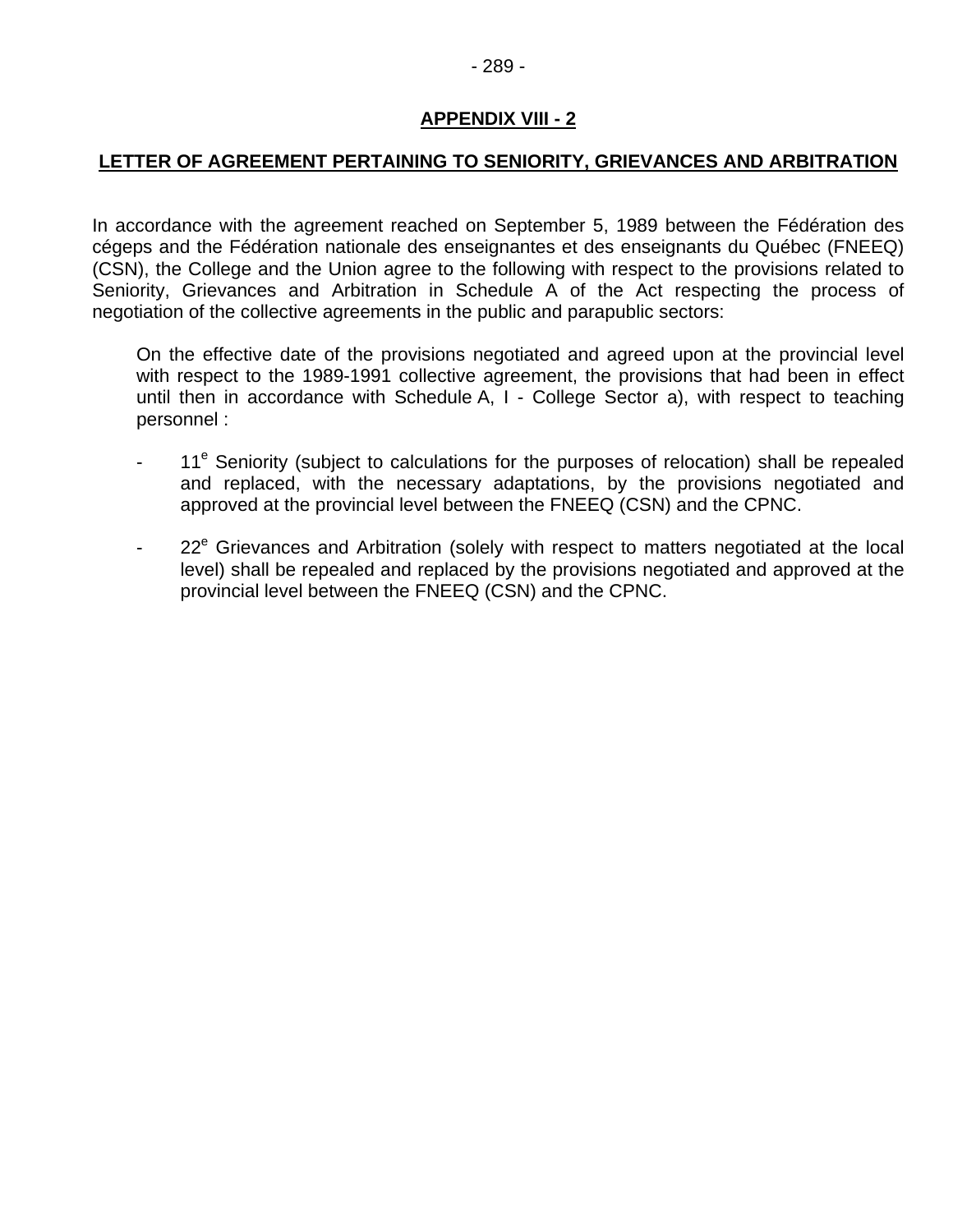#### **LETTER OF AGREEMENT PERTAINING TO EVALUATION**

- 01. The Fédération nationale des enseignantes et des enseignants du Québec and the Fédération des cégeps hereby recognize the importance of evaluating the teaching dispensed by professors.
- 02. Therefore, the federations encourage the parties to agree to elaborate, develop and implement formative evaluation procedures aimed at facilitating teaching tasks, integration and participation in department and college life, and to allow for the professional development of professors.
- 03. The federations also agree that such evaluation practices should describe the respective contributions of all participants, i.e. professors, departments, department coordinators, members of the Direction des études and students.